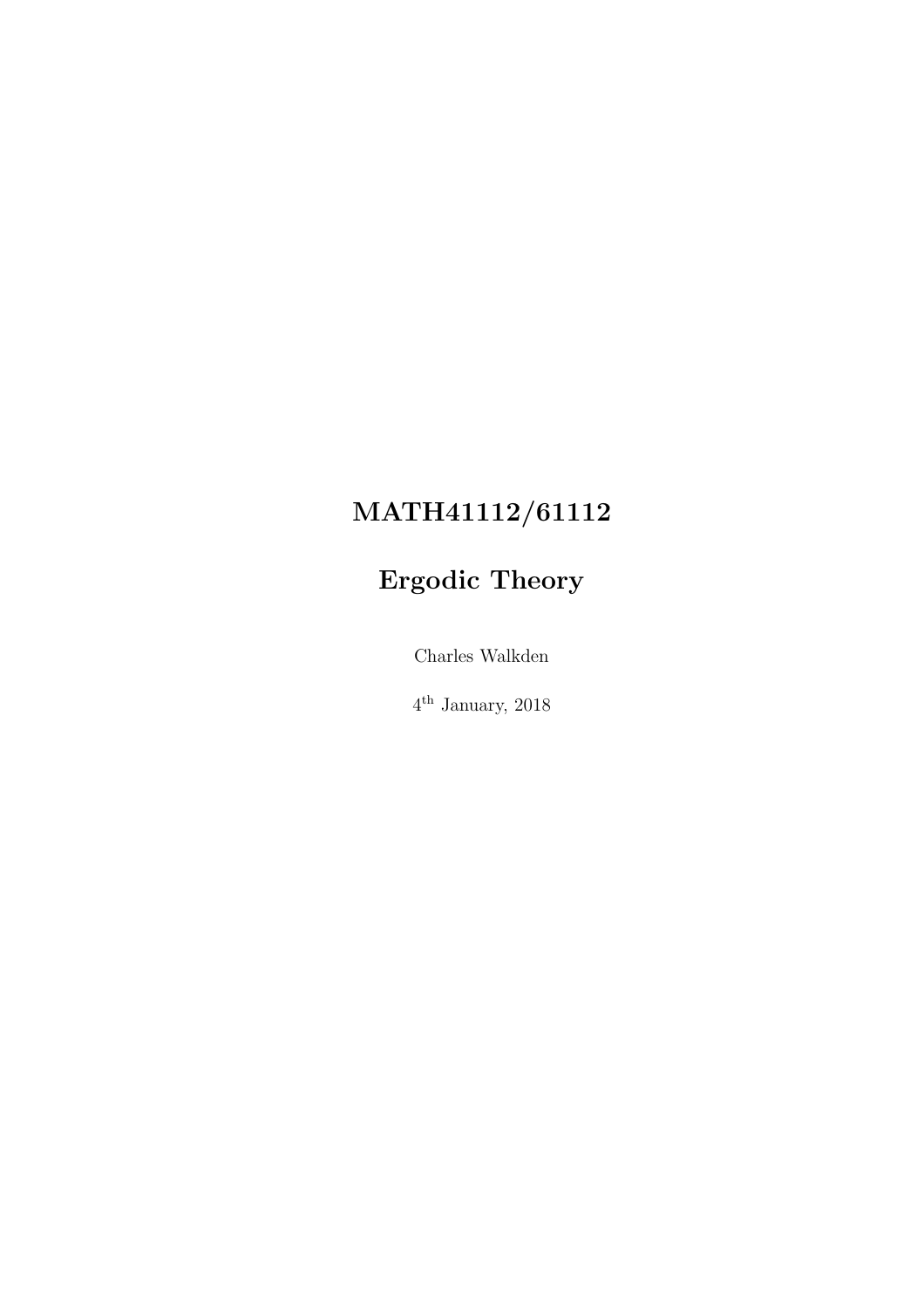## Contents

|   | 0 Preliminaries                                                                      | $\mathbf{2}$   |
|---|--------------------------------------------------------------------------------------|----------------|
|   | 1 An introduction to ergodic theory. Uniform distribution of real se-<br>quences     | $\overline{4}$ |
|   | 2 More on uniform distribution mod 1. Measure spaces.                                | 13             |
|   | 3 Lebesgue integration. Invariant measures                                           | 23             |
|   | 4 More examples of invariant measures                                                | 38             |
| 5 | Ergodic measures: definition, criteria, and basic examples                           | 43             |
| 6 | Ergodic measures: Using the Hahn-Kolmogorov Extension Theorem to<br>prove ergodicity | 53             |
|   | 7 Continuous transformations on compact metric spaces                                | 62             |
| 8 | Ergodic measures for continuous transformations                                      | 72             |
| 9 | Recurrence                                                                           | 83             |
|   | 10 Birkhoff's Ergodic Theorem                                                        | 89             |
|   | 11 Applications of Birkhoff's Ergodic Theorem                                        | 99             |
|   | 12 Solutions to the Exercises                                                        | 108            |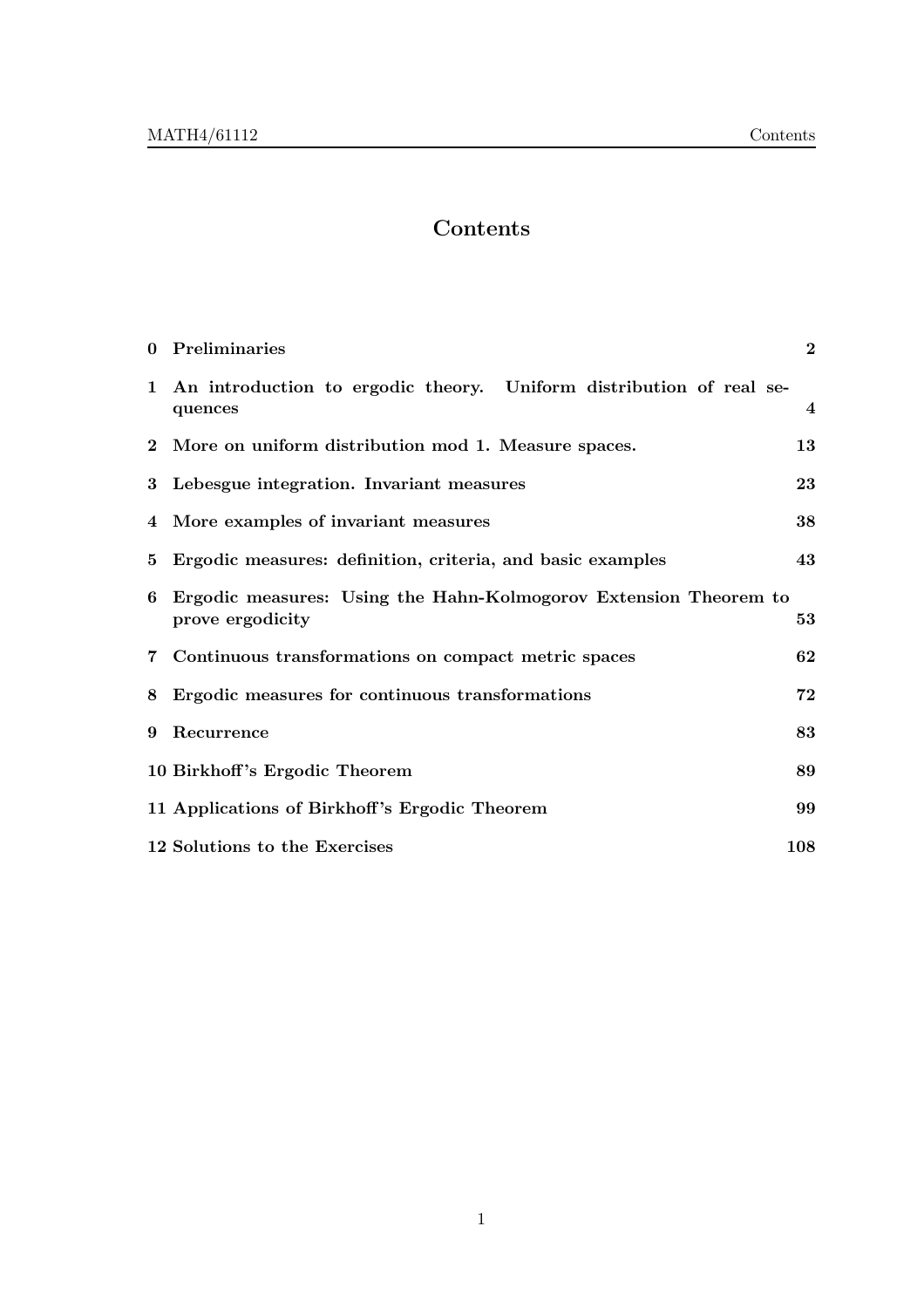### 0. Preliminaries

#### §0.1 Contact details

The lecturer is Dr Charles Walkden, Room 2.241, Tel: 0161 275 5805, Email: charles.walkden@manchester.ac.uk.

My office hour is: Monday 2pm-3pm. If you want to see me at another time then please email me first to arrange a mutually convenient time.

#### §0.2 Course structure

This is a reading course, supported by one lecture per week. I have split the notes into weekly sections. You are expected to have read through the material before the lecture, and then go over it again afterwards in your own time. In the lectures I will highlight the most important parts, explain the statements of the theorems and what they mean in practice, and point out common misunderstandings. As a general rule, I will not normally go through the proofs in great detail (but they are examinable unless indicated otherwise). You will be expected to work through the proofs yourself in your own time. All the material in the notes is examinable, unless it says otherwise. (Note that if a proof is marked 'not examinable' then it means that I won't expect you to reproduce the proof, but you will be expected to know and understand the statement of the result. If an entire section is marked 'not examinable' (for example, the review of Riemann integration in §1.3, and the discussions on the proofs of von Neumann's Ergodic Theorem and Birkhoff's Ergodic Theorem in §§9.6, 10.5, respectively) then you don't need to know the statements of any subsidiary lemmas/propositions in those sections that are not used elsewhere but reading this material may help your understanding.)

Each section of the notes contains exercises. The exercises are a key part of the course and you are expected to attempt them. The solutions to the exercises are contained in the notes; I would strongly recommend attempting the exercises first without referring to the solutions.

Please point out any mistakes (typographical or mathematical) in the notes.

#### §0.3 The exam

The exam is a 3 hour written exam. There are several past exam papers on the course website. Note that some topics (for example, entropy) were covered in previous years and are not covered this year; there are also some new topics (for example, Kac's Lemma) that were not covered in 2010 or earlier.

The format of the exam is the same as last year's. The exam has 5 questions, of which you must do 4. If you attempt all 5 questions then you will get credit for your best 4 answers. The style of the questions is similar to last year's exam as well as to 'Section B' questions from earlier years.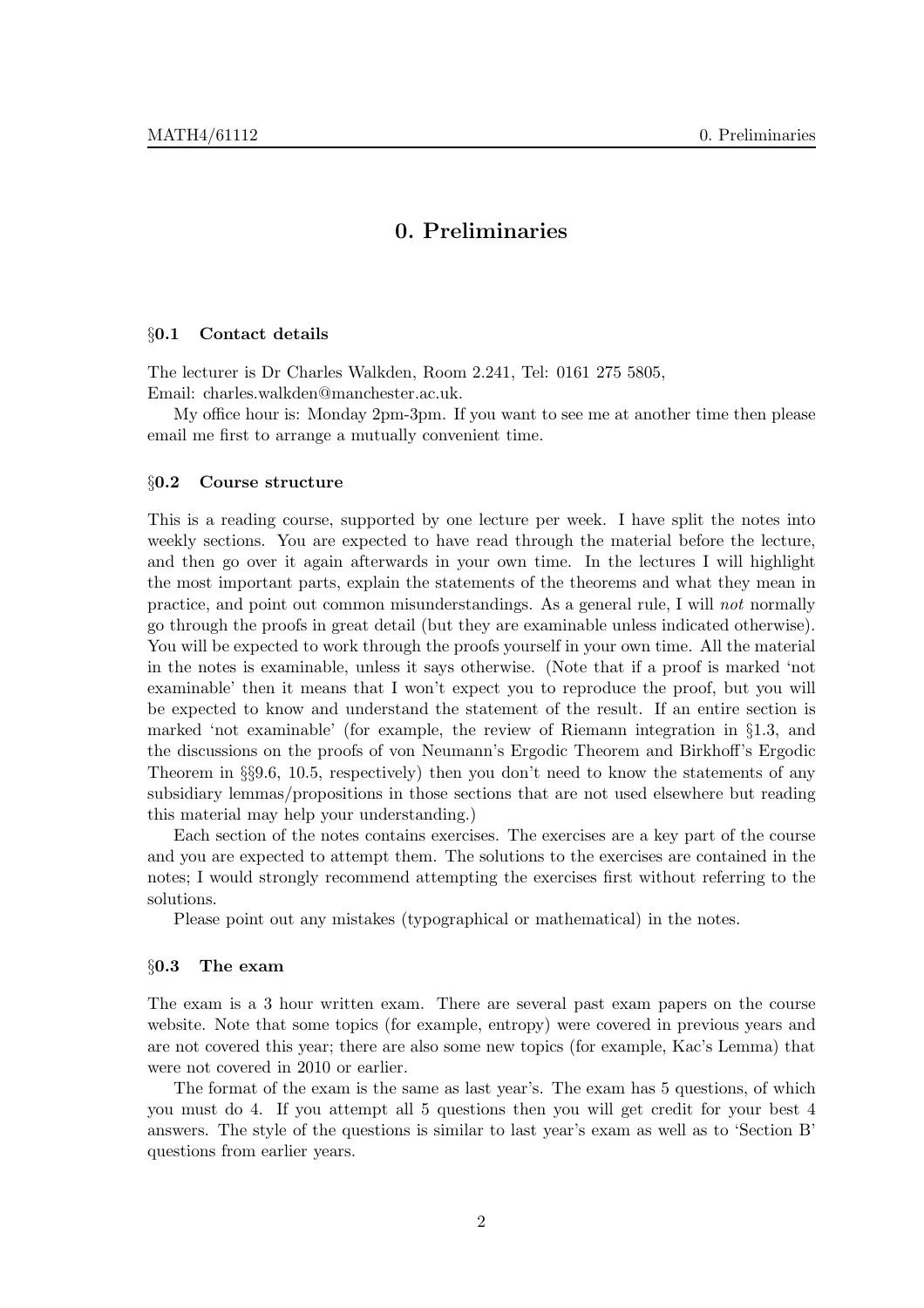Each question is worth 30 marks. Thus the total number of marks available on the exam is  $4 \times 30 = 120$ . This will then be converted to a mark out of 100 (by multiplying by 100/120).

There is no coursework, in-class test or mid-term for this course.

#### §0.4 Recommended texts

There are several suitable introductory texts on ergodic theory, including

W. Parry, Topics in Ergodic Theory

P. Walters, An Introduction to Ergodic Theory

I.P. Cornfeld, S.V. Fomin and Ya.G. Sinai, Ergodic Theory

K. Petersen, Ergodic Theory

M. Einsiedler and T. Ward, Ergodic Theory: With a View Towards Number Theory.

Parry's or Walter's books are the most suitable for this course.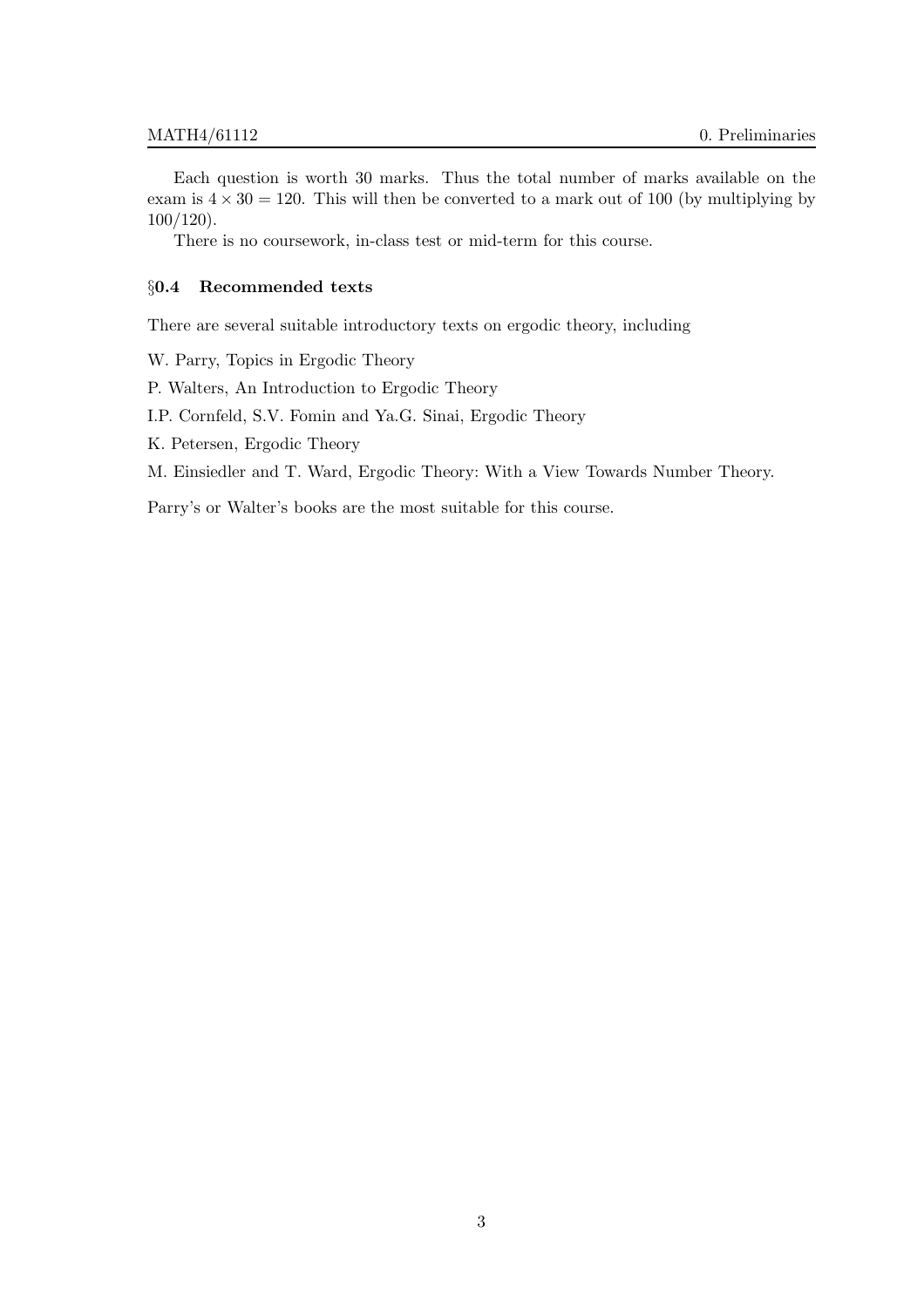### 1. An introduction to ergodic theory. Uniform distribution of real sequences

#### §1.1 Introduction

A dynamical system consists of a space X, often called a phase space, and a rule that determines how points in  $X$  evolve in time. Time can be either continuous (in which case a dynamical system is given by a first order autonomous differential equation) or discrete (in which case we are studying the iterates of a single map  $T: X \to X$ ).

We will only consider the case of discrete time in this course. Thus we will be studying the iterates of a single map  $T : X \to X$ . We will write  $T^n = T \circ \cdots \circ T$  (*n* times) to denote the *nth composition* of T. If  $x \in X$  then we can think of  $T^n(x)$ , the result of applying the map  $T$  n times to the point x, as being where x has moved to after time n.

We call the sequence  $x, T(x), T^2(x), \ldots, T^n(x), \ldots$  the orbit of x. If T is invertible (and so we can iterate backwards by repeatedly applying  $T^{-1}$ ) then sometimes we refer to the doubly-infinite sequence  $\dots, T^{-n}(x), \dots, T^{-1}(x), x, T(x), \dots, T^{n}(x), \dots$  as the orbit of x and the sequence  $x, T(x), \ldots, T^n(x), \ldots$  as the forward orbit of x.

As an example, consider the map  $T : [0, 1] \rightarrow [0, 1]$  defined by

$$
T(x) = \begin{cases} 2x & \text{if } 0 \le x \le 1/2, \\ 2x - 1 & \text{if } 1/2 < x \le 1. \end{cases}
$$

We call this the *doubling map*.

Some orbits for the doubling map are periodic, i.e. they return to where they started after a finite number of iterations. For example, 2/5 is periodic as

$$
T(2/5) = 4/5, T(4/5) = 3/5, T(3/5) = 1/5, T(1/5) = 2/5.
$$

Thus  $T^4(2/5) = 2/5$ . We say that  $2/5$  has period 4.

In general, for a general dynamical system  $T : X \to X$ , a point  $x \in X$  is a periodic point with period  $n > 0$  if  $T^n(x) = x$ . (Note that we do not assume that n is least.) If x is a periodic point of period n then we call  $\{x, T(x), \ldots, T^{n-1}(x)\}\$ a periodic orbit of period  $\boldsymbol{n}$ .

Other points for the doubling map may have a dense orbit in  $[0,1]$ . Recall that a set Y is dense in  $[0, 1]$  if any point in  $[0, 1]$  can be arbitrarily well approximated by a point in Y. Thus the orbit of x is dense in [0, 1] if: for all  $x' \in X$  and for all  $\varepsilon > 0$  there exists  $n > 0$ such that  $|T^n(x) - x'| < \varepsilon$ .

Consider a subinterval  $[a, b] \subset [0, 1]$ . How frequently does an orbit of a point under the doubling map visit the interval [a, b]? Define the characteristic function  $\chi_B$  of a set B by

$$
\chi_B(x) = \begin{cases} 1 & \text{if } x \in B, \\ 0 & \text{if } x \notin B. \end{cases}
$$

Then

$$
\sum_{j=0}^{n-1} \chi_{[a,b]}(T^j(x))
$$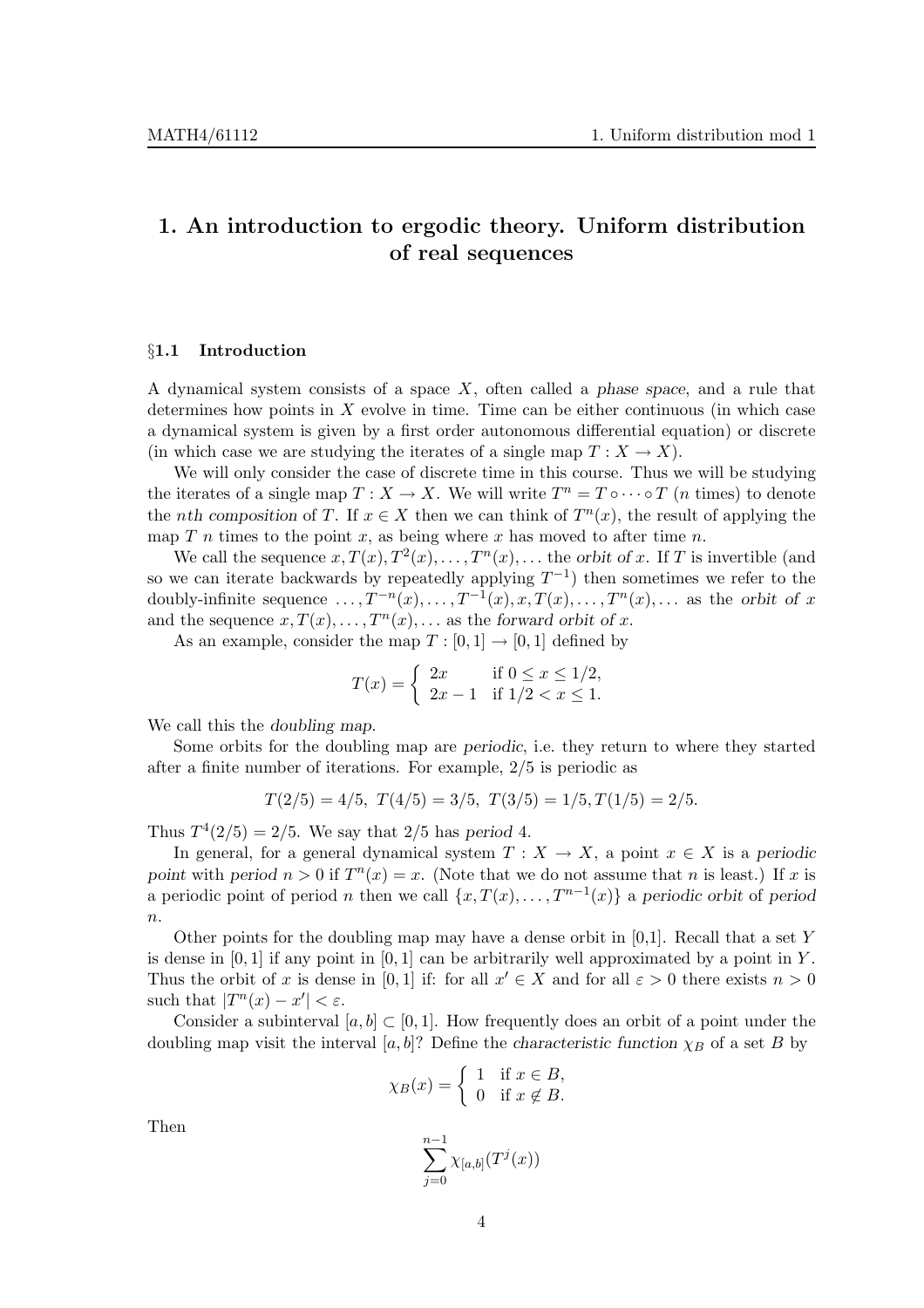denotes the number of the first n points in the orbit of x that lie in  $[a, b]$ . Hence

$$
\frac{1}{n} \sum_{j=0}^{n-1} \chi_{[a,b]}(T^j(x))
$$

denotes the proportion of the first n points in the orbit of x that lie in  $[a, b]$ . Hence

$$
\lim_{n \to \infty} \frac{1}{n} \sum_{j=0}^{n-1} \chi_{[a,b]}(T^j(x))
$$

denotes the frequency with which the orbit of x lies in  $[a, b]$ . In ergodic theory, one wants to understand when this is equal to the 'size' of the interval  $[a, b]$  (we will make 'size' precise later by using measure theory; for the moment, 'size'='length'). That is, when does

$$
\lim_{n \to \infty} \frac{1}{n} \sum_{j=0}^{n-1} \chi_{[a,b]}(T^j(x)) = b - a \tag{1.1.1}
$$

for every interval [a, b]? Note that if x satisfies  $(1.1.1)$  then the proportion of time that the orbit of x spends in an interval  $[a, b]$  is equal to the length of that interval; i.e. the orbit of x is equidistributed in [0, 1] and does not favour one region of [0, 1] over another.

In general, one cannot expect  $(1.1.1)$  to hold for every point x; indeed, if x is periodic then  $(1.1.1)$  does not hold. Even if the orbit of x is dense, then  $(1.1.1)$  may not hold. However, one might expect (1.1.1) to hold for 'typical' points  $x \in X$  (where again we can make 'typical' precise using measure theory). One might also want to replace the function  $\chi_{[a,b]}$  with an arbitrary function  $f: X \to \mathbb{R}$ . In this case one would want to ask: for the doubling map  $T$ , when is it the case that

$$
\lim_{n \to \infty} \frac{1}{n} \sum_{j=0}^{n-1} f(T^j(x)) = \int_0^1 f(x) \, dx?
$$

The goal of the course is to understand the statement, prove, and explain how to apply the following result.

#### Theorem 1.1.1 (Birkhoff 's Ergodic Theorem)

Let  $(X, \mathcal{B}, \mu)$  be a probability space. Let  $f \in L^1(X, \mathcal{B}, \mu)$  be an integrable function. Suppose that  $T : X \to X$  is an ergodic measure-preserving transformation of X. Then

$$
\lim_{n \to \infty} \frac{1}{n} \sum_{j=0}^{n-1} f(T^j(x)) = \int f d\mu
$$

for *u*-a.e. point  $x \in X$ .

Ergodic theory has many applications to other areas of mathematics, notably hyperbolic geometry, number theory, fractal geometry, and mathematical physics. We shall see some of the (simpler) applications to number theory throughout the course.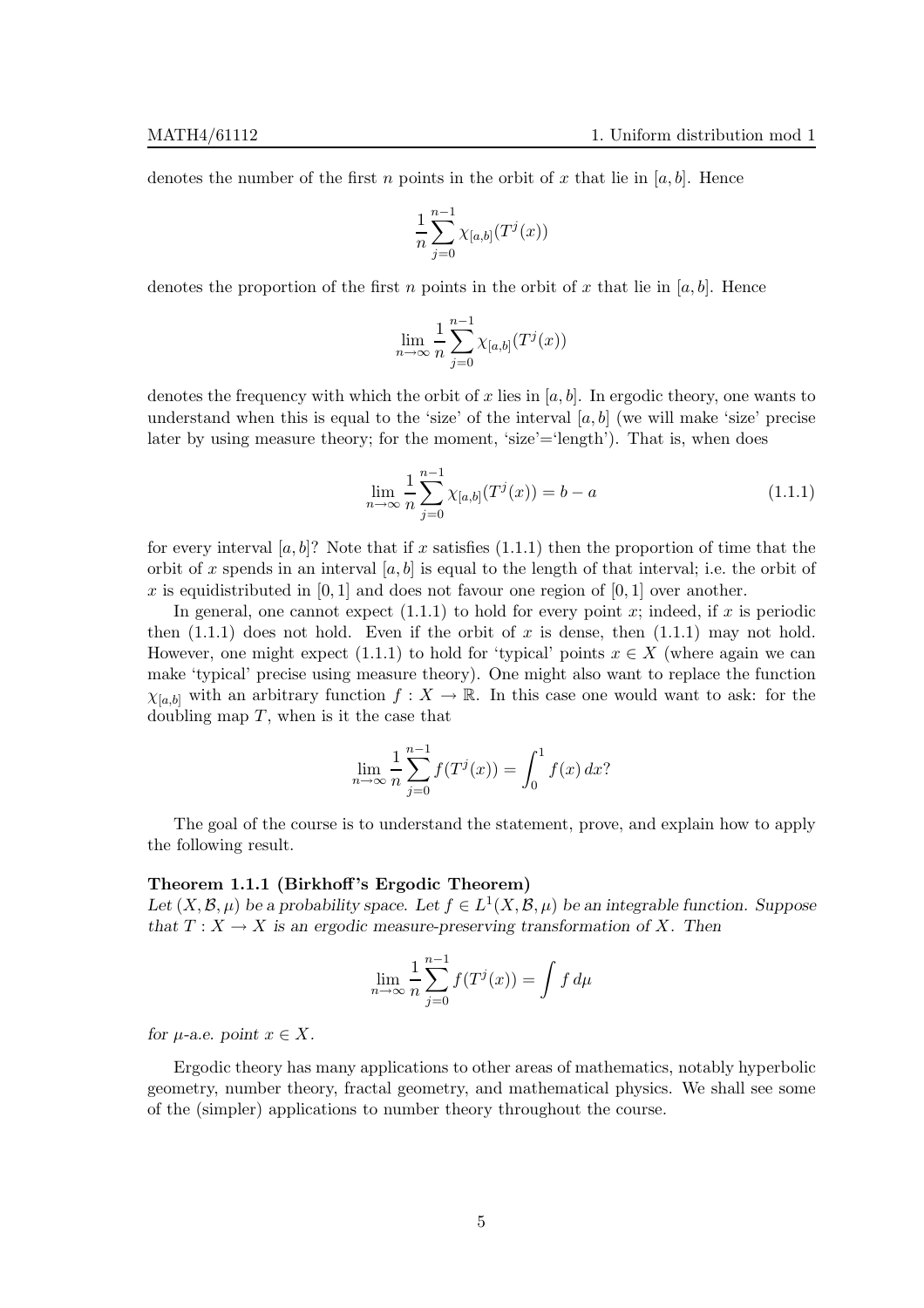#### §1.2 Uniform distribution mod 1

Let  $T: X \to X$  be a dynamical system. In ergodic theory we are interested in the long-term distributional behaviour of the sequence of points  $x, T(x), T<sup>2</sup>(x), \ldots$  Before studying this problem, we consider an analogous problem in the context of sequences of real numbers.

Let  $x_n \in \mathbb{R}$  be a sequence of real numbers. We may decompose  $x_n$  as the sum of its integer part  $[x_n] = \sup\{m \in \mathbb{Z} \mid m \leq x_n\}$  (i.e. the largest integer which is less than or equal to  $x_n$ ) and its fractional part  $\{x_n\} = x_n - [x_n]$ . Clearly,  $0 \leq \{x_n\} < 1$ . The study of  $x_n$  mod 1 is the study of the sequence  $\{x_n\}$  in [0, 1].

**Definition.** We say that the sequence  $x_n$  is uniformly distributed mod 1 (udm1 for short) if for every a, b with  $0 \le a \le b \le 1$ , we have that

$$
\lim_{n \to \infty} \frac{1}{n} \text{card} \{ 0 \le j \le n - 1 \mid \{ x_j \} \in [a, b] \} = b - a.
$$

#### Remarks.

- (i) Here, card denotes the cardinality of a set.
- (ii) Thus  $x_n$  is uniformly distributed mod 1 if, given any interval  $[a, b] \subset [0, 1]$ , the frequency with which the fractional parts of  $x_n$  lie in the interval  $[a, b]$  is equal to its length,  $b - a$ .
- (iii) We can replace [a, b] by [a, b),  $(a, b]$  or  $(a, b)$  without altering the definition.

The following result gives a necessary and sufficient condition for the sequence  $x_n \in \mathbb{R}$ to be uniformly distributed mod 1.

#### Theorem 1.2.1 (Weyl's Criterion)

The following are equivalent:

- (i) the sequence  $x_n \in \mathbb{R}$  is uniformly distributed mod 1;
- (ii) for every continuous function  $f : [0, 1] \to \mathbb{R}$  with  $f(0) = f(1)$  we have

$$
\lim_{n \to \infty} \frac{1}{n} \sum_{j=0}^{n-1} f(\{x_j\}) = \int_0^1 f(x) \, dx; \tag{1.2.1}
$$

(iii) for each  $\ell \in \mathbb{Z} \setminus \{0\}$  we have

$$
\lim_{n \to \infty} \frac{1}{n} \sum_{j=0}^{n-1} e^{2\pi i \ell x_j} = 0.
$$

#### Remarks.

- (i) As a grammatical point, criterion is singular (the plural is criteria). Weyl's criterion is that (i) and (iii) are equivalent. Statement (ii) has been included because it is an important intermediate step in the proof and, as we shall see, it closely resembles an ergodic theorem.
- (ii) One can replace the hypothesis that f is continuous in  $(1.2.1)$  with f is Riemann integrable.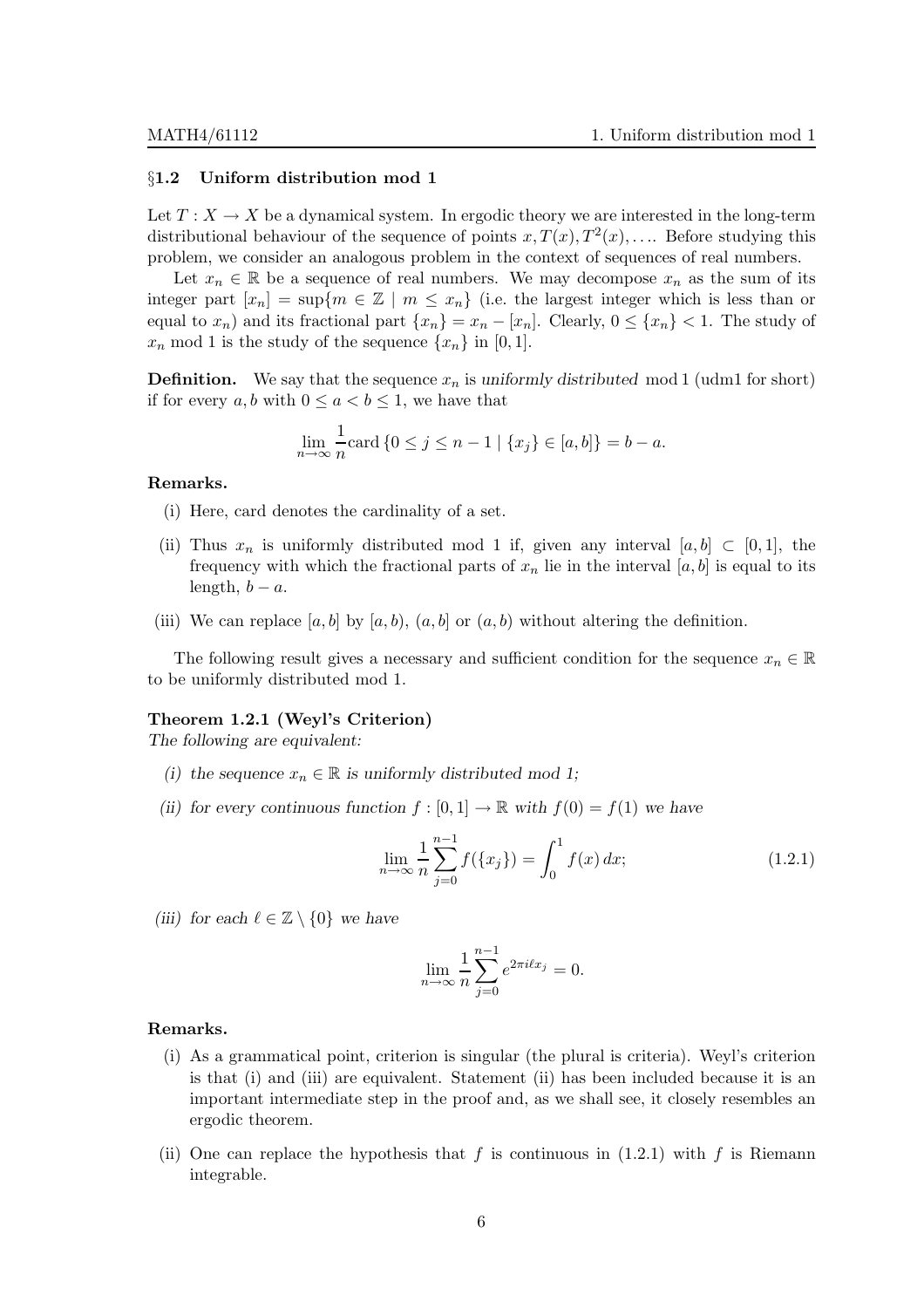(iii) To prove that (i) is equivalent to (iii) we work, in fact, not on the unit interval  $[0, 1]$  but on the unit circle  $\mathbb{R}/\mathbb{Z}$ . To form  $\mathbb{R}/\mathbb{Z}$ , we work with real numbers modulo the integers (informally: we ignore integers parts). Note that, ignoring integer parts means that 0 and 1 in [0, 1] are 'the same'. Thus the end-points of the unit interval 'join up' and we see that  $\mathbb{R}/\mathbb{Z}$  is a circle. More formally,  $\mathbb R$  is an additive group,  $\mathbb Z$  is a subgroup and the quotient group  $\mathbb{R}/\mathbb{Z}$  is, topologically, a circle. Note that the requirement in (ii) that  $f(0) = f(1)$  means that  $f : [0,1] \to \mathbb{R}$  is a well-defined function on the circle  $\mathbb{R}/\mathbb{Z}$ .

It is, however, the case that (i) is equivalent to (ii) without the hypothesis in (ii) that  $f(0) = f(1).$ 

#### §1.2.1 The sequence  $x_n = \alpha n$

The behaviour of the sequence  $x_n = \alpha n$  depends on whether  $\alpha$  is rational or irrational.

If  $\alpha \in \mathbb{Q}$  then it is easy to see that  $\{\alpha n\}$  can take on only finitely many values in [0, 1]. Indeed, if  $\alpha = p/q$   $(p \in \mathbb{Z}, q \in \mathbb{Z}, q \neq 0, \text{hcf}(p,q) = 1)$  then  $\{\alpha n\}$  takes the q values

$$
0 = \left\{ \frac{0}{q} \right\}, \left\{ \frac{p}{q} \right\}, \left\{ \frac{2p}{q} \right\}, \dots, \left\{ \frac{(q-1)p}{q} \right\}
$$

as  $\{qp/q\} = 0$ . In particular  $\alpha n$  is not uniformly distributed mod 1.

If  $\alpha \notin \mathbb{Q}$  then the situation is completely different. We shall show that  $\alpha n$  is uniformly distributed mod 1 by applying Weyl's Criterion. Let  $\ell \in \mathbb{Z} \setminus \{0\}$ . As  $\alpha \notin \mathbb{Q}$  we have that  $\ell \alpha$  is never an integer; hence  $e^{2\pi i \ell \alpha} \neq 1$ . Note that

$$
\frac{1}{n}\sum_{j=0}^{n-1}e^{2\pi i \ell x_j} = \frac{1}{n}\sum_{j=0}^{n-1}e^{2\pi i \ell \alpha j} = \frac{1}{n}\frac{e^{2\pi i \ell \alpha n} - 1}{e^{2\pi i \ell \alpha} - 1}
$$

by summing the geometric progression. Hence

$$
\left| \frac{1}{n} \sum_{j=0}^{n-1} e^{2\pi i \ell x_j} \right| = \frac{1}{n} \frac{|e^{2\pi i \ell \alpha n} - 1|}{|e^{2\pi i \ell \alpha} - 1|} \le \frac{1}{n} \frac{2}{|e^{2\pi i \ell \alpha} - 1|}. \tag{1.2.2}
$$

As  $\alpha \notin \mathbb{Q}$ , the denominator in the right-hand side of (1.2.2) is not 0. Letting  $n \to \infty$  we see that

$$
\lim_{n \to \infty} \left| \frac{1}{n} \sum_{j=0}^{n-1} e^{2\pi i \ell x_j} \right| = 0.
$$

Hence  $x_n$  is uniformly distributed mod 1.

#### Remarks.

- 1. More generally, we could consider the sequence  $x_n = \alpha n + \beta$ . It is easy to see by modifying the above argument that  $x_n$  is uniformly distributed mod 1 if and only if  $\alpha$  is irrational. (See Exercise 1.2.)
- 2. Fix  $\alpha > 1$  and consider the sequence  $x_n = \alpha^n x$ . Then it is possible to show that for (Lebesgue) almost every  $x \in \mathbb{R}$ , the sequence  $x_n$  is uniformly distributed mod 1. We will prove this, at least for the cases when  $\alpha = 2, 3, 4, \ldots$ .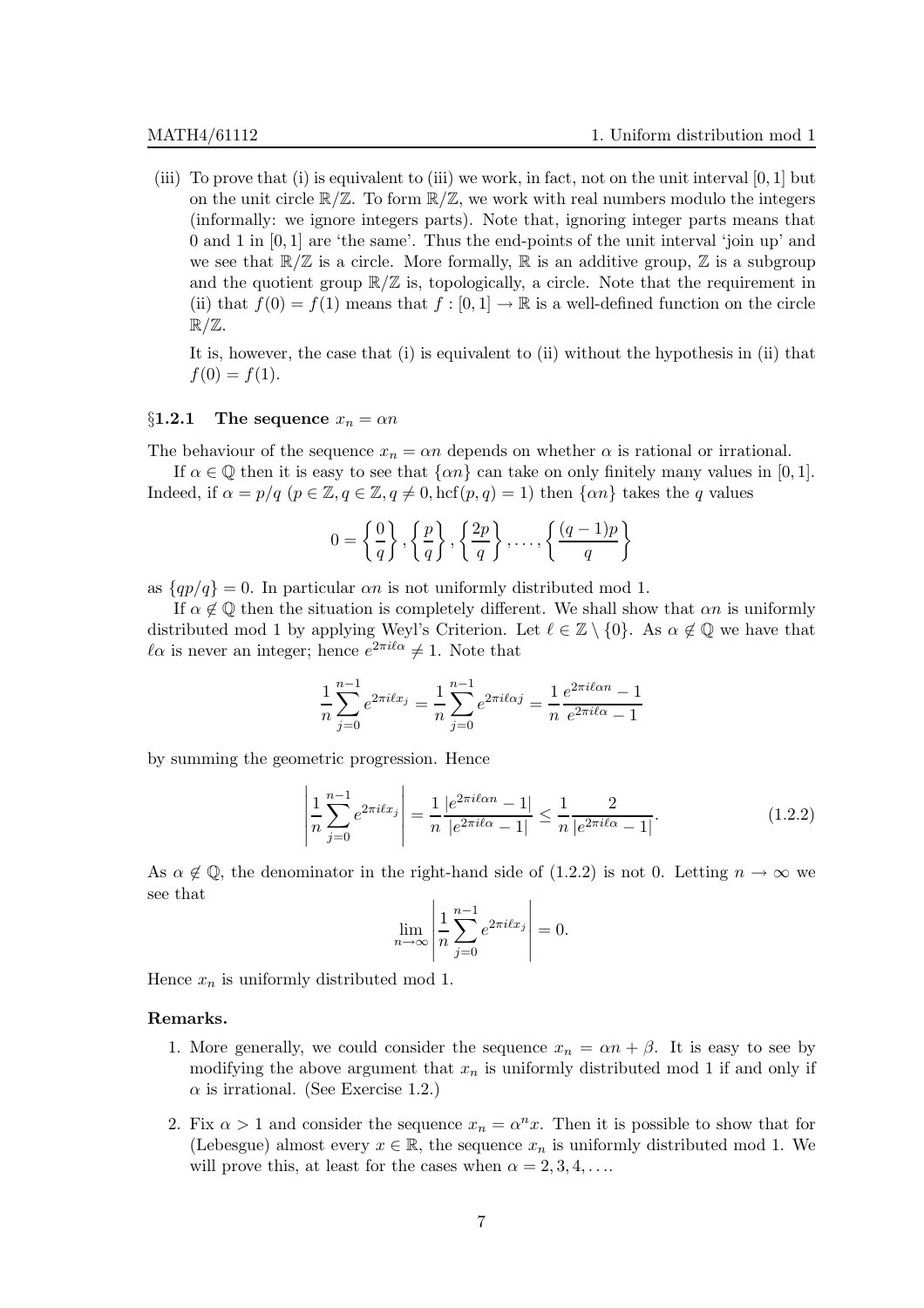$\mid$  $\overline{\phantom{a}}$  $\overline{\phantom{a}}$ I  $\overline{\phantom{a}}$  $\mid$ 

3. Suppose we set  $x = 1$  in the above remark and consider the sequence  $x_n = \alpha^n$ . Then one can show that  $x_n$  is uniformly distributed mod 1 for almost every  $\alpha > 1$ . However, not a single example of such an  $\alpha$  is known! Indeed, it is not even known if  $(3/2)^n$  is dense mod 1.

#### §1.2.2 Proof of Weyl's Criterion

We prove (i) implies (ii). Suppose that the sequence  $x_n \in \mathbb{R}$  is uniformly distributed mod 1. If  $\chi_{[a,b]}$  is the characteristic function of the interval  $[a,b]$ , then we may rewrite the definition of uniform distribution mod 1 as

$$
\lim_{n \to \infty} \frac{1}{n} \sum_{j=0}^{n-1} \chi_{[a,b]}(\{x_j\}) = \int_0^1 \chi_{[a,b]}(x) \, dx.
$$

From this we deduce that

$$
\lim_{n \to \infty} \frac{1}{n} \sum_{j=0}^{n-1} g(\{x_j\}) = \int_0^1 g(x) \, dx
$$

whenever g is a step function, i.e., when  $g(x) = \sum_{k=1}^{m} c_k \chi_{[a_k, b_k]}(x)$  is a finite linear combination of characteristic functions of intervals.

Now let f be a continuous function on [0,1]. Then, given  $\varepsilon > 0$ , we can find a step function g with  $||f - g||_{\infty} \leq \varepsilon$ . We have the estimate

$$
\begin{split}\n&\left|\frac{1}{n}\sum_{j=0}^{n-1}f(\{x_j\}) - \int_0^1 f(x) dx\right| \\
&\leq \left|\frac{1}{n}\sum_{j=0}^{n-1} (f(\{x_j\}) - g(\{x_j\}))\right| + \left|\frac{1}{n}\sum_{j=0}^{n-1} g(\{x_j\}) - \int_0^1 g(x) dx\right| \\
&+ \left|\int_0^1 g(x) dx - \int_0^1 f(x) dx\right| \\
&\leq \frac{1}{n}\sum_{j=0}^{n-1} |f(\{x_j\}) - g(\{x_j\})| + \left|\frac{1}{n}\sum_{j=0}^{n-1} g(\{x_j\}) - \int_0^1 g(x) dx\right| \\
&+ \int_0^1 |g(x) - f(x)| dx \\
&\leq 2\varepsilon + \left|\frac{1}{n}\sum_{j=0}^{n-1} g(\{x_j\}) - \int_0^1 g(x) dx\right|\n\end{split}
$$

Since the last term converges to zero as  $n \to \infty$ , we obtain

$$
\limsup_{n \to \infty} \left| \frac{1}{n} \sum_{j=0}^{n-1} f(\{x_j\}) - \int_0^1 f(x) \, dx \right| \leq 2\varepsilon.
$$

Since  $\varepsilon > 0$  is arbitrary, this gives us that

$$
\frac{1}{n}\sum_{j=0}^{n-1} f(\{x_j\}) \to \int_0^1 f(x) \, dx
$$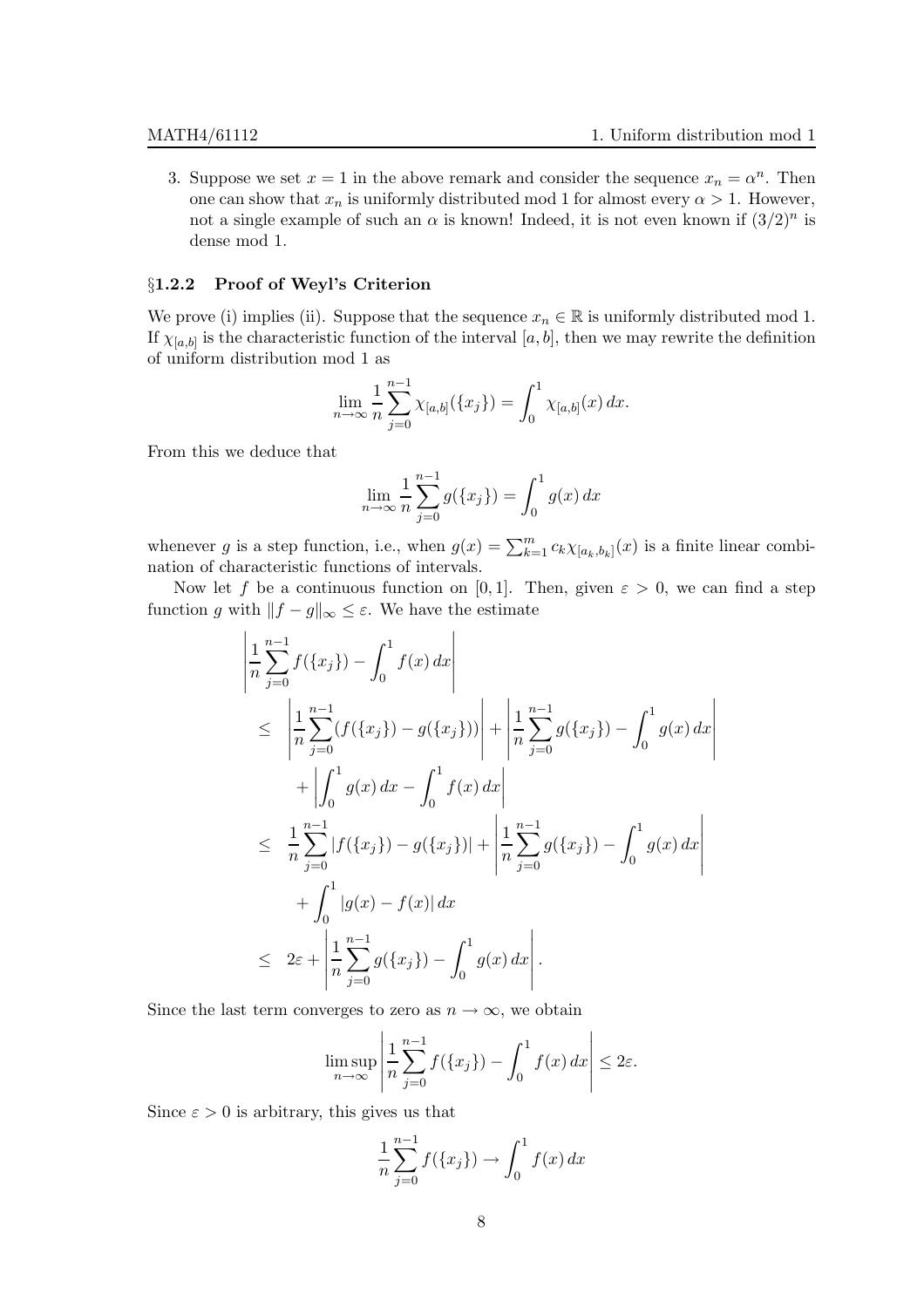as  $n \to \infty$ .

We now prove (ii) implies (iii). Suppose that  $f : [0, 1] \to \mathbb{C}$  is continuous and  $f(0) =$ f(1). By writing  $f = \text{Re} f + i \text{Im} f$  and applying (ii) to the real and imaginary parts of f we have that

$$
\lim_{n \to \infty} \frac{1}{n} \sum_{j=0}^{n-1} f(\{x_j\}) = \int_0^1 f(x) \, dx.
$$

For  $\ell \in \mathbb{Z}, \ell \neq 0$  we let  $f(x) = e^{2\pi i \ell x}$ . Note that, as exp is  $2\pi i$ -periodic,  $f(\lbrace x_j \rbrace) = e^{2\pi i \ell x_j}$ . Hence

$$
\lim_{n \to \infty} \frac{1}{n} \sum_{j=0}^{n-1} e^{2\pi i \ell x_j} = \int_0^1 e^{2\pi i \ell x} dx = \frac{1}{2\pi i \ell} e^{2\pi i \ell x} \Big|_0^1 = 0,
$$

as  $\ell \neq 0$ .

We prove (iii) implies (i). Suppose that (iii) holds. Then

$$
\lim_{n \to \infty} \frac{1}{n} \sum_{j=0}^{n-1} g(\{x_j\}) = \int_0^1 g(x) \, dx
$$

whenever  $g(x) = \sum_{k=1}^{m} c_k e^{2\pi i \ell_k x}$  is a trigonometric polynomial,  $c_k \in \mathbb{C}$ , i.e. a finite linear combination of exponential functions.

Note that the space  $C(X, \mathbb{C})$  is a vector space: if  $f, g \in C(X, \mathbb{C})$  then  $f + g \in C(X, \mathbb{C})$ and if  $f \in C(X, \mathbb{C}), \lambda \in \mathbb{C}$  then  $\lambda f \in C(X, \mathbb{C})$ . A linear subspace  $S \subset C(X, \mathbb{C})$  is an algebra if whenever  $f, g \in \mathcal{S}$  then  $fg \in \mathcal{S}$ . We will need the following result:

#### Theorem 1.2.2 (Stone-Weierstrass Theorem)

Let X be a compact metric space and let  $C(X, \mathbb{C})$  denote the space of continuous functions defined on X. Suppose that  $S \subset C(X, \mathbb{C})$  is an algebra of continuous functions such that

- (i) if  $f \in \mathcal{S}$  then  $\bar{f} \in \mathcal{S}$ ,
- (ii) S separates the points of X, i.e. for all  $x, y \in X$ ,  $x \neq y$ , there exists  $f \in S$  such that  $f(x) \neq f(y),$
- (iii) for every  $x \in X$  there exists  $f \in \mathcal{S}$  such that  $f(x) \neq 0$ .

Then S is uniformly dense in  $C(X, \mathbb{C})$ , i.e. for all  $f \in C(X, \mathbb{C})$  and all  $\varepsilon > 0$ , there exists  $g \in \mathcal{S}$  such that  $||f - g||_{\infty} = \sup_{x \in X} |f(x) - g(x)| < \varepsilon$ .

We shall apply the Stone-Weierstrass Theorem with  $S$  given by the set of trigonometric polynomials. It is easy to see that S satisfies the hypotheses of Theorem 1.2.2. Let f be any continuous function on [0, 1] with  $f(0) = f(1)$ . Given  $\varepsilon > 0$  we can find a trigonometric polynomial g such that  $||f - g||_{\infty} \leq \varepsilon$ . As in the first part of the proof, we can conclude that

$$
\lim_{n \to \infty} \frac{1}{n} \sum_{j=0}^{n-1} f(\{x_j\}) = \int_0^1 f(x) \, dx.
$$

Now consider the interval  $[a, b] \subset [0, 1]$ . Given  $\varepsilon > 0$ , we can find continuous functions  $f_1$  and  $f_2$  (with  $f_1(0) = f_1(1), f_2(0) = f_2(1)$ ) such that

$$
f_1 \leq \chi_{[a,b]} \leq f_2
$$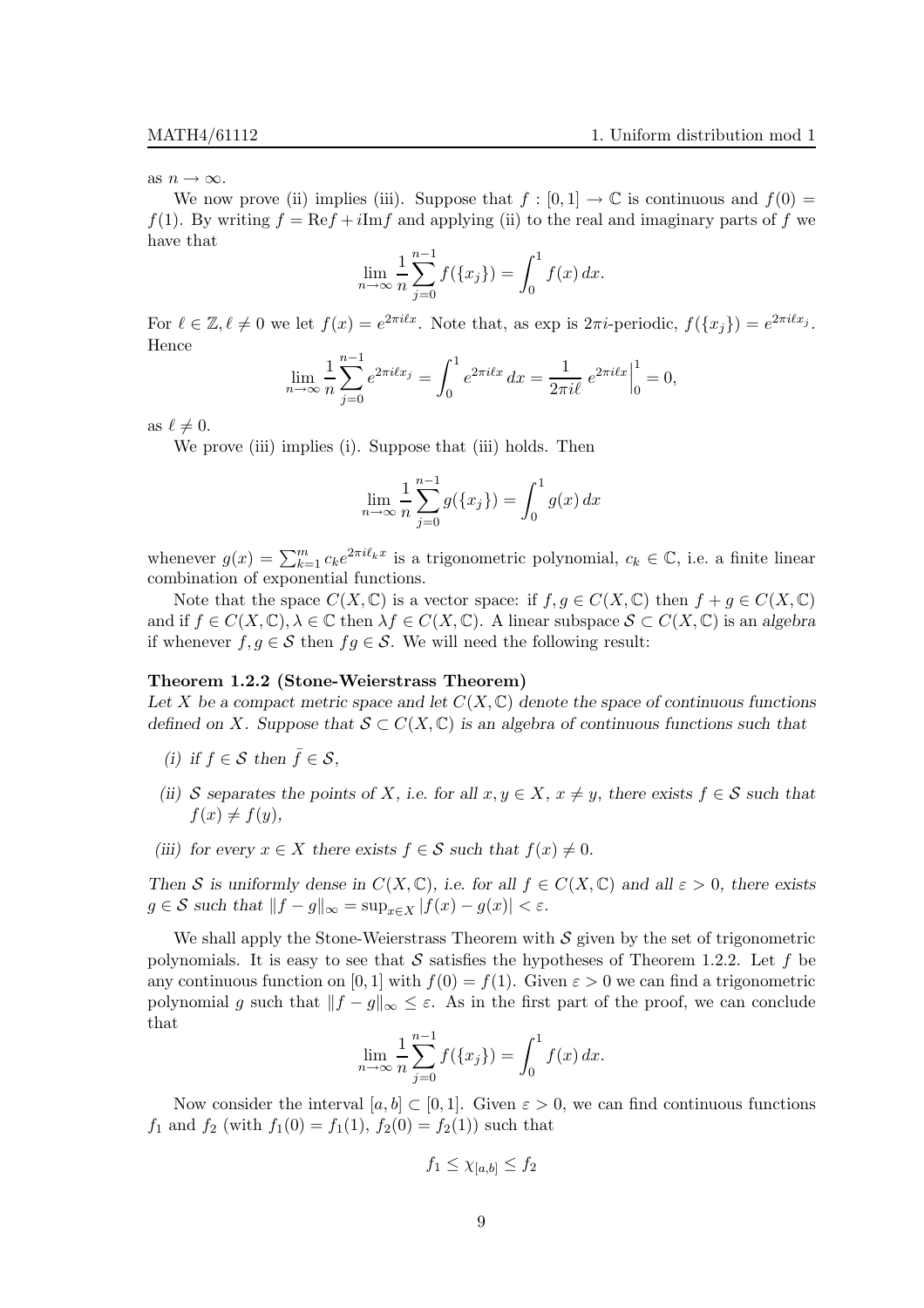and

$$
\int_0^1 f_2(x) - f_1(x) \, dx \le \varepsilon.
$$

We then have that

$$
\liminf_{n \to \infty} \frac{1}{n} \sum_{j=0}^{n-1} \chi_{[a,b]}(\{x_j\}) \ge \liminf_{n \to \infty} \frac{1}{n} \sum_{j=0}^{n-1} f_1(\{x_j\}) = \int_0^1 f_1(x) dx
$$
  
\n
$$
\ge \int_0^1 f_2(x) dx - \varepsilon \ge \int_0^1 \chi_{[a,b]}(x) dx - \varepsilon
$$

and

$$
\limsup_{n \to \infty} \frac{1}{n} \sum_{j=0}^{n-1} \chi_{[a,b]}(\{x_j\}) \leq \limsup_{n \to \infty} \frac{1}{n} \sum_{j=0}^{n-1} f_2(\{x_j\}) = \int_0^1 f_2(x) dx
$$
  

$$
\leq \int_0^1 f_1(x) dx + \varepsilon \leq \int_0^1 \chi_{[a,b]}(x) dx + \varepsilon.
$$

Since  $\varepsilon > 0$  is arbitrary, we have shown that

$$
\lim_{n \to \infty} \frac{1}{n} \sum_{j=0}^{n-1} \chi_{[a,b]}(\{x_j\}) = \int_0^1 \chi_{[a,b]}(x) dx = b - a,
$$

so that  $x_n$  is uniformly distributed mod 1.  $\Box$ 

#### §1.2.3 Exercises

#### Exercise 1.1

Show that if  $x_n$  is uniformly distributed mod 1 then  $\{x_n\}$  is dense in [0, 1]. (The converse is not true.)

#### Exercise 1.2

Let  $\alpha, \beta \in \mathbb{R}$ . Let  $x_n = \alpha n + \beta$ . Show that  $x_n$  is uniformly distributed mod 1 if and only if  $\alpha \notin \mathbb{Q}$ .

#### Exercise 1.3

- (i) Prove that  $log_{10} 2$  is irrational.
- (ii) The leading digit of an integer is the left-most digit of its base 10 representation. (Thus the leading digit of 32 is 3, the leading digit of 1024 is 1, etc.) Show that the frequency with which  $2^n$  has leading digit  $r (r = 1, 2, ..., 9)$  is  $\log_{10}(1 + 1/r)$ .

(Hint: first show that  $2^n$  has leading digit r if and only if

$$
r10^k \le 2^n < (r+1)10^k
$$

for some  $k \in \mathbb{N}$ .)

#### Exercise 1.4

Calculate the frequency with which the penultimate leading digit of  $2^n$  is equal to r,  $r =$  $0, 1, 2, \ldots, 9$ . (The penultimate leading digit is the second-to-leftmost digit in the base 10 expansion. The penultimate leading digit of 2048 is 0, etc.)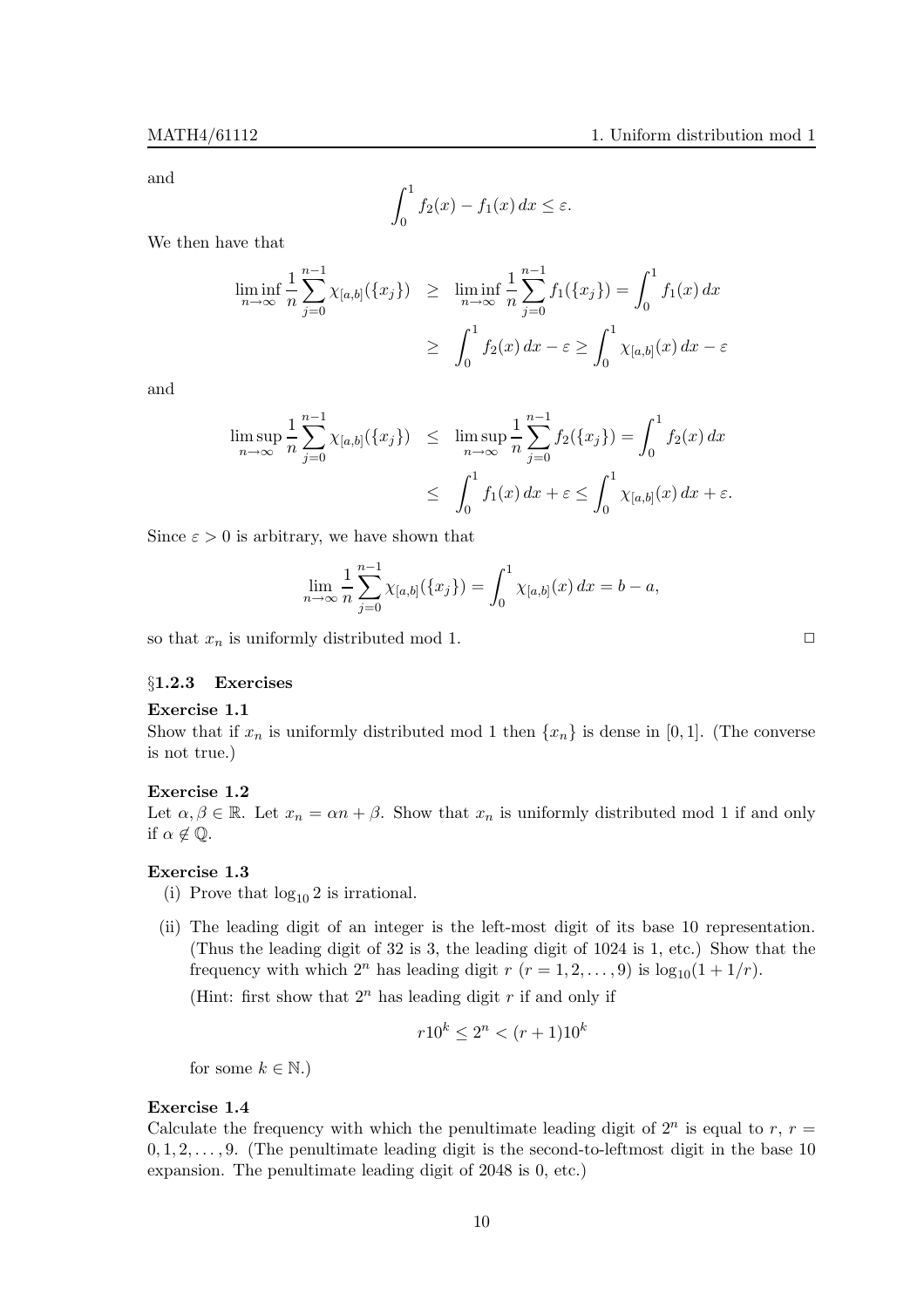#### §1.3 Appendix: a recap on the Riemann Integral

(This subsection is included for general interest and to motivate the Lebesgue integral. Hence it is not examinable.)

You have probably already seen the construction of the Riemann integral. This gives a method for defining the integral of suitable functions defined on an interval  $[a, b]$ . In the next section we will see how the Lebesgue integral is a generalisation of the Riemann integral in the sense that it allows us to integrate functions defined on spaces more general than subintervals of R. The Lebesgue integral has other nice properties, for example it is well-behaved with respect to limits. Here we give a brief exposition about some inadequacies of the Riemann integral and how they motivate the Lebesgue integral.

Let  $f : [a, b] \to \mathbb{R}$  be a bounded function (for the moment we impose no other conditions on  $f$ ).

A partition  $\Delta$  of [a, b] is a finite set of points  $\Delta = \{x_0, x_1, x_2, \ldots, x_n\}$  with

 $a = x_0 < x_1 < x_2 < \cdots < x_n = b$ .

In other words, we are dividing  $[a, b]$  up into subintervals.

We then form the upper and lower Riemann sums

$$
U(f, \Delta) = \sum_{i=0}^{n-1} \sup_{x \in [x_i, x_{i+1}]} f(x) (x_{i+1} - x_i),
$$
  

$$
L(f, \Delta) = \sum_{i=0}^{n-1} \inf_{x \in [x_i, x_{i+1}]} f(x) (x_{i+1} - x_i).
$$

The idea is then that if we make the subintervals in the partition small, these sums will be a good approximation to our intuitive notion of the integral of f over  $[a, b]$  as the area bounded by the graph of  $f$ . More precisely, if

$$
\inf_{\Delta} U(f, \Delta) = \sup_{\Delta} L(f, \Delta),
$$

where the infimum and supremum are taken over all possible partitions of  $[a, b]$ , then we write

$$
\int_{a}^{b} f(x) \, dx
$$

for their common value and call it the (Riemann) integral of f between those limits. We also say that f is Riemann integrable.

The class of Riemann integrable functions includes continuous functions and step functions (i.e. finite linear combinations of characteristic functions of intervals).

However, there are many functions for which one wishes to define an integral but which are not Riemann integrable, making the theory rather unsatisfactory. For example, define  $f:[0,1]\to\mathbb{R}$  by

$$
f(x) = \chi_{\mathbb{Q} \cap [0,1]}(x) = \begin{cases} 1 & \text{if } x \in \mathbb{Q} \\ 0 & \text{otherwise.} \end{cases}
$$

Since between any two distinct real numbers we can find both a rational number and an irrational number, given  $0 \le y < z \le 1$ , we can find  $y < x < z$  with  $f(x) = 1$  and  $y < x' < z$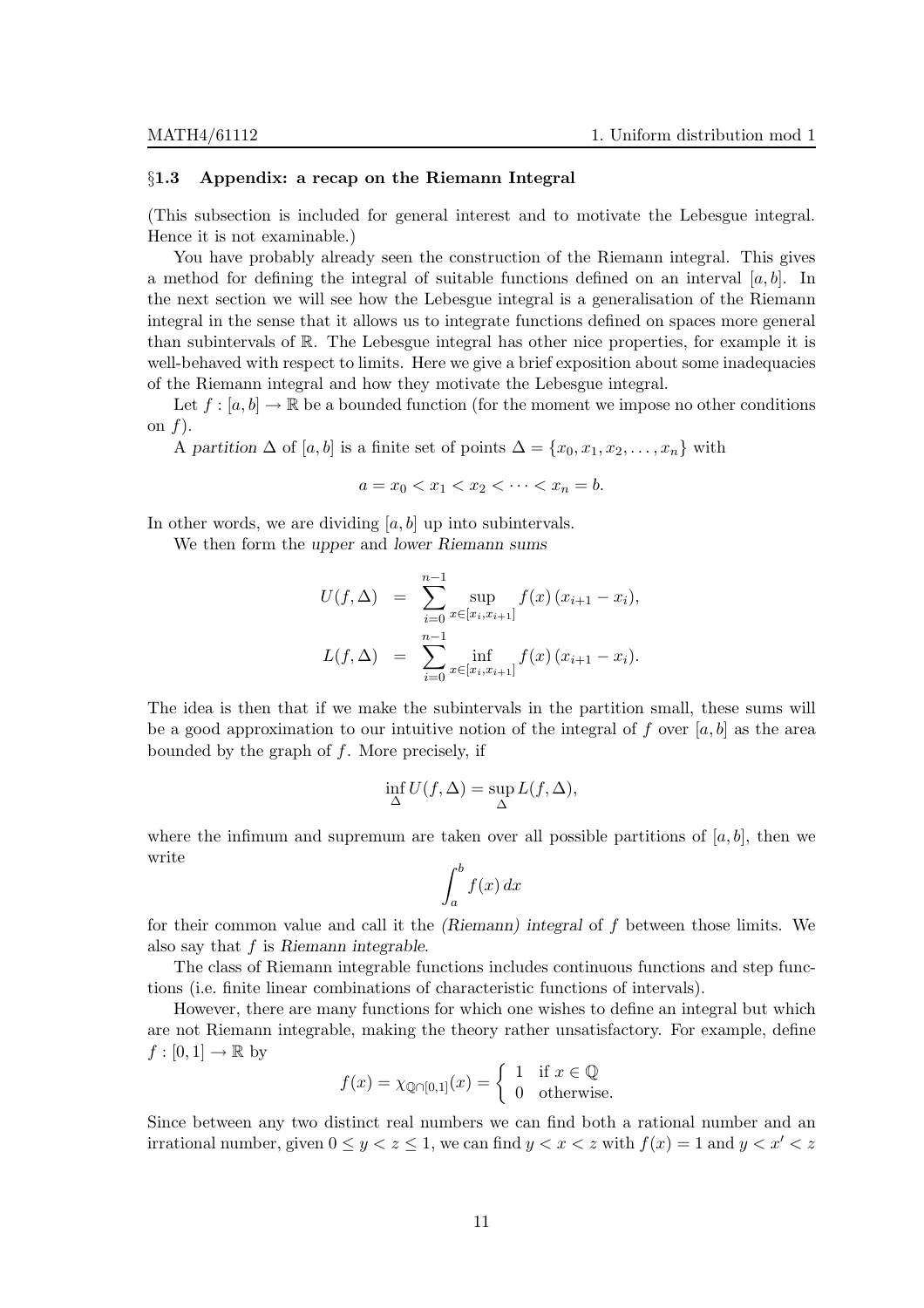with  $f(x') = 0$ . Hence for any partition  $\Delta = \{x_0, x_1, \ldots, x_n\}$  of [0, 1], we have

$$
U(f, \Delta) = \sum_{i=0}^{n-1} (x_{i+1} - x_i) = 1,
$$
  

$$
L(f, \Delta) = 0.
$$

Taking the infimum and supremum, respectively, over all partitions  $\Delta$  shows that f is not Riemann integrable.

Why does Riemann integration not work for the above function and how could we go about improving it? Let us look again at (and slightly rewrite) the formulæ for  $U(f, \Delta)$ and  $L(f, \Delta)$ . We have

$$
U(f, \Delta) = \sum_{i=0}^{n-1} \sup_{x \in [x_i, x_{i+1}]} f(x) \lambda([x_i, x_{i+1}])
$$

and

$$
L(f, \Delta) = \sum_{i=0}^{n-1} \inf_{x \in [x_i, x_{i+1}]} f(x) \lambda([x_i, x_{i+1}]),
$$

where, for an interval  $[y, z]$ ,

 $\lambda([y,z]) = z - y$ 

denotes its *length*. In the example above, things did not work because dividing  $[0, 1]$  into intervals (no matter how small) did not 'separate out' the different values that  $f$  could take. But suppose we had a notion of 'length' that worked for more general sets than intervals. Then we could do better by considering more complicated 'partitions' of  $[0, 1]$ , where by partition we now mean a collection of subsets  $\{E_1, \ldots, E_m\}$  of  $[0, 1]$  such that  $E_i \cap E_j = \emptyset$ , if  $i \neq j$ , and  $\bigcup_{i=1}^{m} E_i = [0, 1].$ 

In the example, for instance, it might be reasonable to write

$$
\int_0^1 f(x) dx = 1 \times \lambda([0,1] \cap \mathbb{Q}) + 0 \times \lambda([0,1] \setminus \mathbb{Q})
$$
  
=  $\lambda([0,1] \cap \mathbb{Q}).$ 

Instead of using subintervals, the Lebesgue integral uses a much wider class of subsets (namely, sets in a given  $\sigma$ -algebra) together with a notion of 'generalised length' (namely, measure).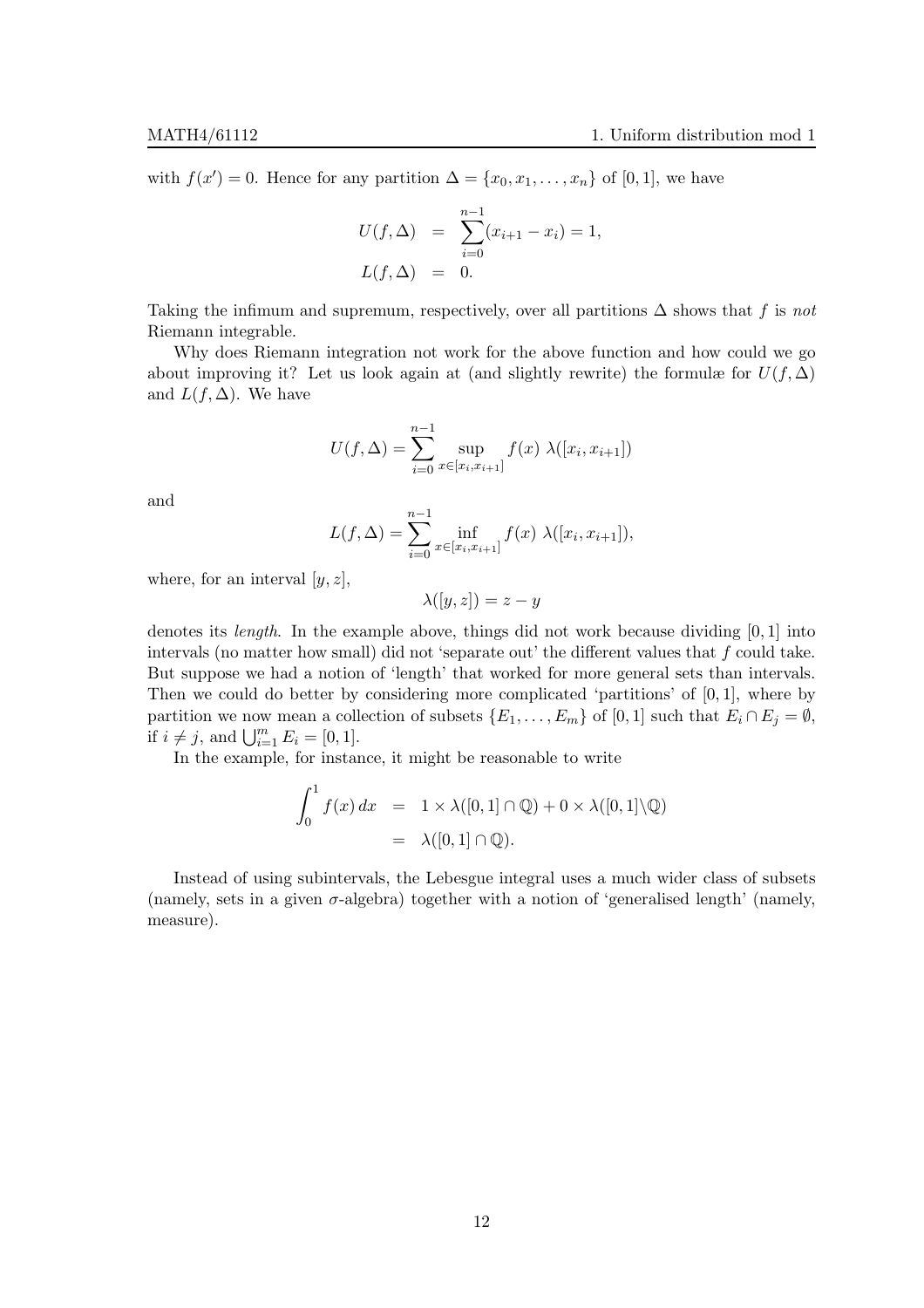### 2. More on uniform distribution mod 1. Measure spaces

### $\S 2.1$  Uniform distribution of sequences in  $\mathbb{R}^k$

We shall now look at the uniform distribution of sequences in  $\mathbb{R}^k$ . We will say that a sequence  $\mathbf{x}_n = (x_{n,1}, \dots, x_{n,k}) \in \mathbb{R}^k$  is uniformly distributed mod 1 if, given any k-dimensional cube, the frequency with which the fractional parts of  $x_n$  lie in the cube is equal to its kdimensional volume.

**Definition.** A sequence  $\mathbf{x}_n = (x_{n,1}, \ldots, x_{n,k}) \in \mathbb{R}^k$  is said to be uniformly distributed mod 1 if, for each choice of k intervals  $[a_1, b_1], \ldots, [a_k, b_k] \subset [0, 1]$ , we have that

$$
\lim_{n \to \infty} \frac{1}{n} \sum_{j=0}^{n-1} \text{card} \{ j \in \{0, 1, \dots, n-1\} \mid \mathbf{x}_j \in [a_1, b_1] \times \dots \times [a_k, b_k] \} = (b_1 - a_1) \cdots (b_k - a_k).
$$

We have the following criterion for uniform distribution.

#### Theorem 2.1.1 (Multi-dimensional Weyl's Criterion)

Let  $\mathbf{x}_n = (x_{n,1}, \dots, x_{n,k}) \in \mathbb{R}^k$ . The following are equivalent:

- (i) the sequence  $\mathbf{x}_n \in \mathbb{R}^k$  is uniformly distributed mod 1;
- (ii) for any continuous function  $f : \mathbb{R}^k / \mathbb{Z}^k \to \mathbb{R}$  we have

$$
\lim_{n \to \infty} \frac{1}{n} \sum_{j=0}^{n-1} f(\{x_{j,1}\}, \dots, \{x_{j,k}\}) = \int \cdots \int f(x_1, \dots, x_k) dx_1 \dots dx_k;
$$

(iii) for all  $\underline{\ell} = (\ell_1, \ldots, \ell_k) \in \mathbb{Z}^k \setminus \{0\}$  we have

$$
\lim_{n \to \infty} \frac{1}{n} \sum_{j=0}^{n-1} e^{2\pi i (\ell_1 x_{j,1} + \dots + \ell_k x_{j,k})} = 0.
$$

**Remark.** Here and throughout  $\mathbf{0} \in \mathbb{Z}^k$  denotes the zero vector  $(0, \ldots, 0)$ .

**Remark.** In §1 we commented that, topologically, the quotient group  $\mathbb{R}/\mathbb{Z}$  is a circle. More generally, the quotient group  $\mathbb{R}^k/\mathbb{Z}^k$  is a k-dimensional torus.

**Remark.** Consider the case when  $k = 2$  so that  $\mathbb{R}^2/\mathbb{Z}^2$  is the 2-dimensional torus. We can regard  $\mathbb{R}^2/\mathbb{Z}^2$  as the square  $[0,1] \times [0,1]$  with the top and bottom sides identified and left and right sides identified. Thus a continuous function  $f : \mathbb{R}^2/\mathbb{Z}^2 \to \mathbb{R}$  has the property that  $f(0, y) = f(1, y)$  and  $f(x, 0) = f(x, 1)$ . More generally, we can identify the k-dimensional torus  $\mathbb{R}^k/\mathbb{Z}^k$  with  $[0,1]^k$  with  $(x_1, \ldots, x_{i-1}, 0, x_{i+1}, \ldots, x_k)$  and  $(x_1, \ldots, x_{i-1}, 1, x_{i+1}, \ldots, x_k)$ identified,  $1 \leq i \leq k$ . A continuous function  $f : \mathbb{R}^k/\mathbb{Z}^k \to \mathbb{R}$  then corresponds to a continuous function  $f : [0,1]^k \to \mathbb{R}$  such that

$$
f(x_1,\ldots,x_{i-1},0,x_{i+1},\ldots,x_k)=f(x_1,\ldots,x_{i-1},1,x_{i+1},\ldots,x_k)
$$

for each i,  $1 \leq i \leq k$ .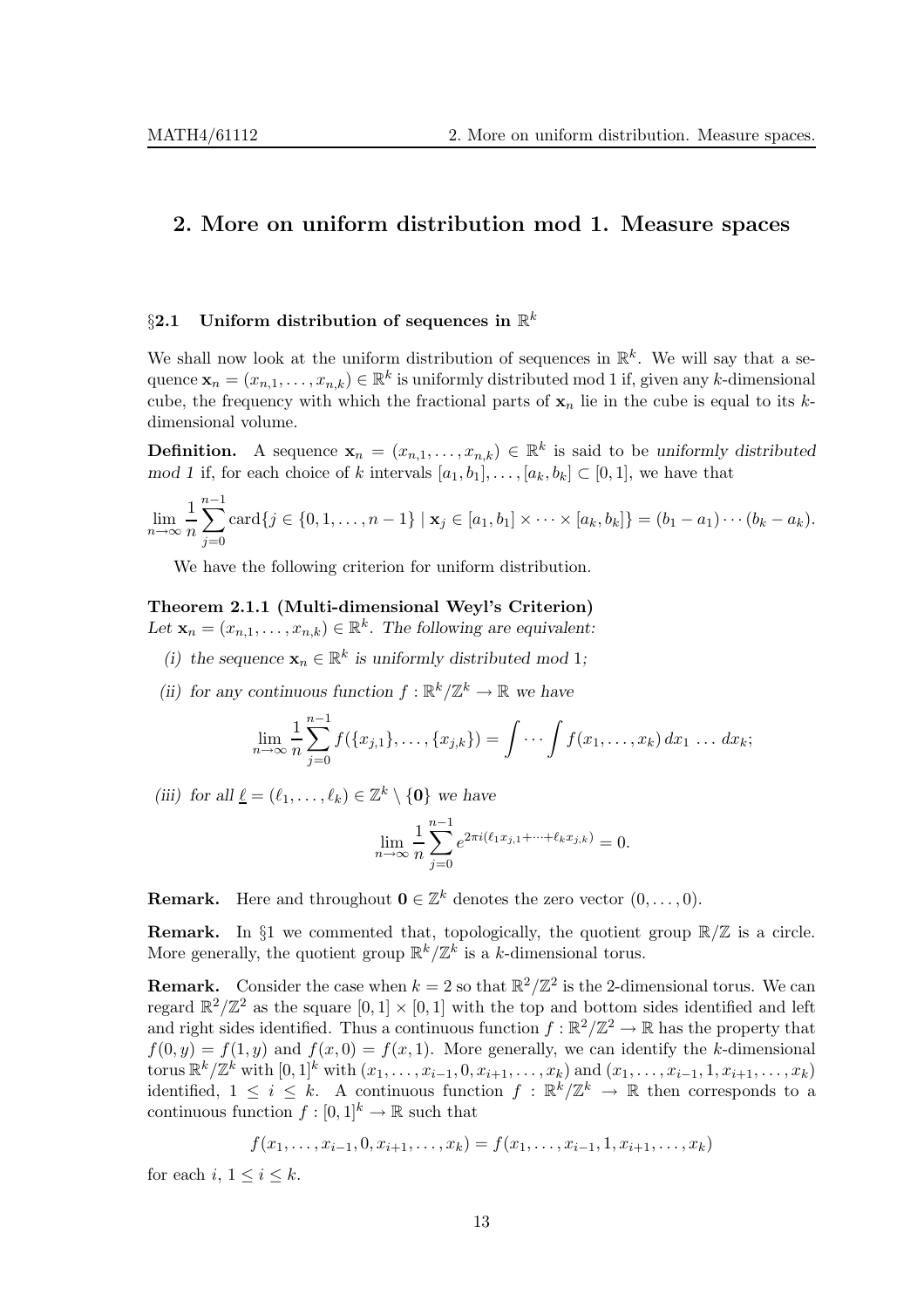**Proof of Theorem 2.1.1.** The proof of Theorem 2.1.1 is essentially the same as in the case  $k = 1$ .

§2.2 The sequence  $\mathbf{x}_n = (\alpha_1 n, \dots, \alpha_k n)$ 

We shall apply Theorem 2.1.1 to the sequence  $\mathbf{x}_n = (\alpha_1 n, \dots, \alpha_k n)$ , for real numbers  $\alpha_1, \ldots, \alpha_k$ .

**Definition.** Real numbers  $\beta_1, \ldots, \beta_s \in \mathbb{R}$  are said to be rationally independent if the only rationals  $r_1, \ldots, r_s \in \mathbb{Q}$  such that

$$
r_1\beta_1 + \dots + r_s\beta_s = 0
$$

are  $r_1 = \cdots = r_s = 0$ .

#### Proposition 2.2.1

Let  $\alpha_1, \ldots, \alpha_k \in \mathbb{R}$ . Then the following are equivalent:

- (i) the sequence  $\mathbf{x}_n = (\alpha_1 n, \dots, \alpha_k n) \in \mathbb{R}^k$  is uniformly distributed mod 1;
- (ii)  $\alpha_1, \ldots, \alpha_k$  and 1 are rationally independent.

**Proof.** The proof is similar to the discussion in §1.2.1 and we leave it as an exercise. (See Exercise 2.1.) Exercise  $2.1.$ )

**Remark.** Note that in the case  $k = 1$ , Proposition 2.2.1 reduces to the results of §1.2.1. To see this, note that  $\alpha$ , 1 are rationally dependent if and only if there exist rationals r, s (not both zero) such that  $r\alpha + s = 0$ . This holds if and only if  $\alpha$  is rational. Hence  $\alpha$ , 1 are rationally independent if and only if  $\alpha$  is irrational.

#### §2.3 Weyl's Theorem on Polynomials

We have seen that  $\alpha n+\beta$  is uniformly distributed mod 1 if  $\alpha$  is irrational. Weyl's Theorem generalises this to polynomials of higher degree. Write

$$
p(n) = \alpha_k n^k + \alpha_{k-1} n^{k-1} + \dots + \alpha_1 n + \alpha_0.
$$

#### Theorem 2.3.1 (Weyl's Theorem on Polynomials)

If any one of  $\alpha_1, \ldots, \alpha_k$  is irrational then  $p(n)$  is uniformly distributed mod 1.

To prove this theorem we shall need the following technical result.

#### Lemma 2.3.2 (van der Corput's Inequality)

Let  $z_0, \ldots, z_{n-1} \in \mathbb{C}$  and let  $1 < m < n$ . Then

$$
m^{2} \left| \sum_{j=0}^{n-1} z_{j} \right|^{2} \leq m(n+m-1) \sum_{j=0}^{n-1} |z_{j}|^{2} + 2(n+m-1) \operatorname{Re} \sum_{j=1}^{m-1} (m-j) \sum_{i=0}^{n-1-j} z_{i+j} \overline{z}_{i}.
$$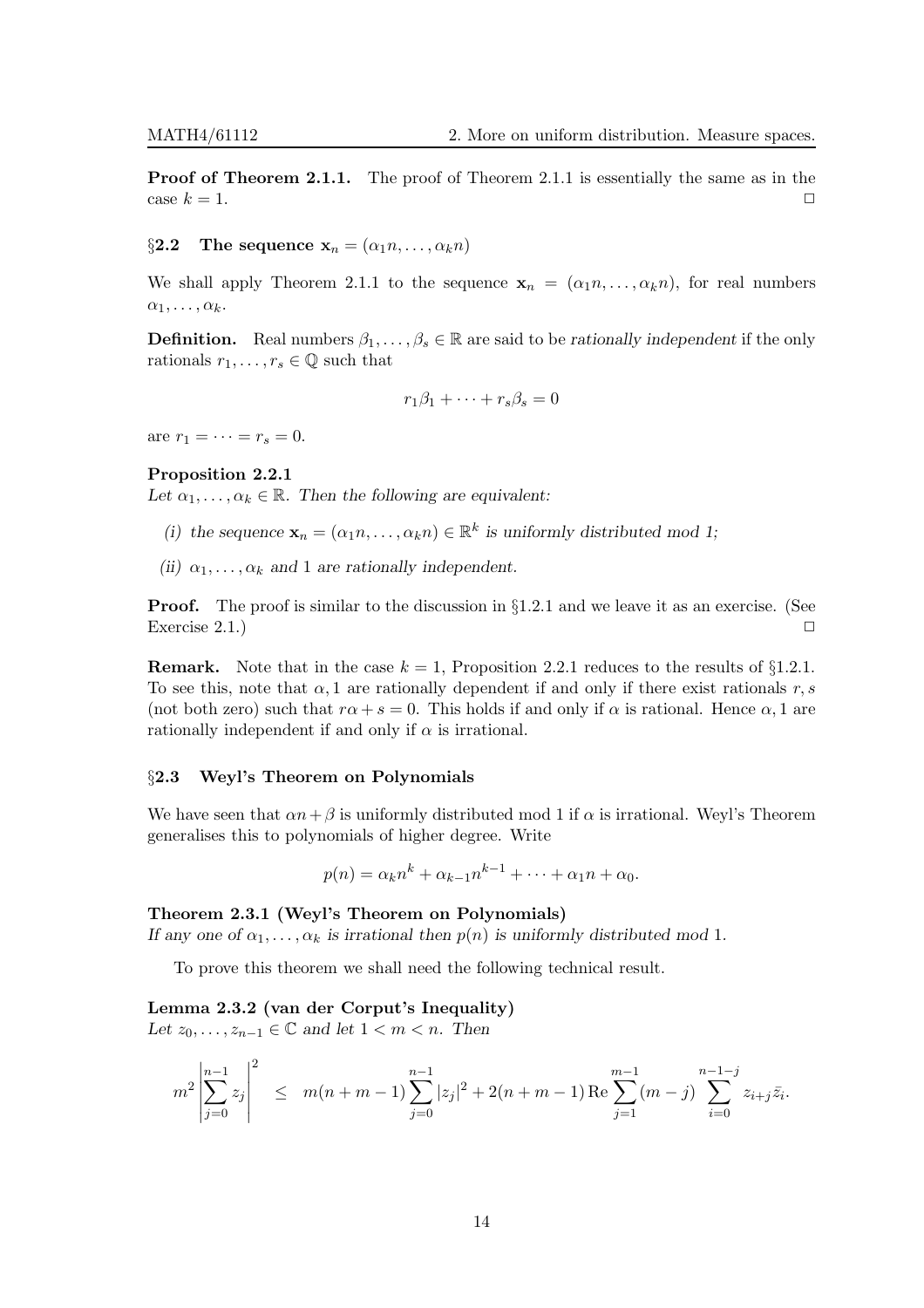**Proof (not examinable).** The proof is essentially an exercise in multiplying out a product and some careful book-keeping of the cross-terms. You are familiar with a particular case of it, namely the fact that

 $|z_0 + z_1|^2 = (z_0 + z_1)(\bar{z_0} + \bar{z_1}) = |z_0|^2 + |z_1|^2 + z_0\bar{z_1} + \bar{z_0}z_1 = |z_0|^2 + |z_1|^2 + 2\operatorname{Re}(z_0\bar{z_1}).$ 

Construct the following parallelogram:

 $z_0$  $z_0$   $z_1$  $z_0$   $z_1$   $z_2$ . . . . . . . . . . . .  $z_0$   $z_1$   $z_2$   $\cdots$   $z_{m-1}$  $z_1$   $z_2$  · · ·  $z_{m-1}$   $z_m$ <br> $z_2$  · · ·  $z_{m-1}$   $z_m$  $z_{m-1}$   $z_m$   $z_{m+1}$ . . . . . .  $z_{n-m}$  · · · · · · · · · · · · · · · · · ·  $z_{n-1}$  $z_{n-m+1}$  · · · ·  $z_{n-1}$ . . . . . .  $z_{n-2}$   $z_{n-1}$  $z_{n-1}$ 

(There are *n* columns, with each column containing m terms, and  $n + m - 2$  rows.) Let  $s_i$ ,  $0 \leq j \leq n+m-2$ , denote the sum of the terms in the jth row. Each  $z_i$  occurs in exactly m of the row sums  $s_i$ . Hence

$$
s_0 + \dots + s_{n+m-2} = m(z_0 + \dots + z_{n-1})
$$

so that

$$
m^{2} \left| \sum_{j=0}^{n-1} z_{j} \right|^{2} = |s_{0} + \dots + s_{n+m-2}|^{2}
$$
  
\$\leq (|s\_{0}| + \dots + |s\_{n+m-2}|)^{2}\$  
\$\leq (n+m-1)(|s\_{0}|^{2} + \dots + |s\_{n+m-2}|^{2})\$,

where the final inequality follows from the  $(n + m - 1)$ -dimensional Cauchy-Schwarz inequality.

Recall that  $|s_j|^2 = s_j \bar{s_j}$ . Expanding out this product and recalling that  $2 \text{Re}(z) = z + \bar{z}$ we have that

$$
|s_j|^2 = \sum_k |z_k|^2 + 2 \operatorname{Re} \sum_{k,\ell} z_k \bar{z_\ell}
$$

where the first sum is over all indices k of the  $z_i$  occurring in the definition of  $s_i$ , and the second sum is over the indices  $\ell < k$  of the  $z_i$  occurring in the definition of  $s_j$ .

Noting that the the number of time the term  $z_k\bar{z}_\ell$  occurs in  $|s_0|^2 + \cdots + |s_{n+m-1}|^2$  is equal to  $m - (\ell - k)$ , we can write

$$
|s_0|^2 + \dots + |s_{n+m-1}|^2 \le m \sum_{j=0}^{n-1} |z_j|^2 + 2 \operatorname{Re} \sum_{j=1}^{m-1} (m-j) \sum_{i=0}^{n-1-j} z_{i+j} \overline{z}_i
$$

and the result follows.  $\Box$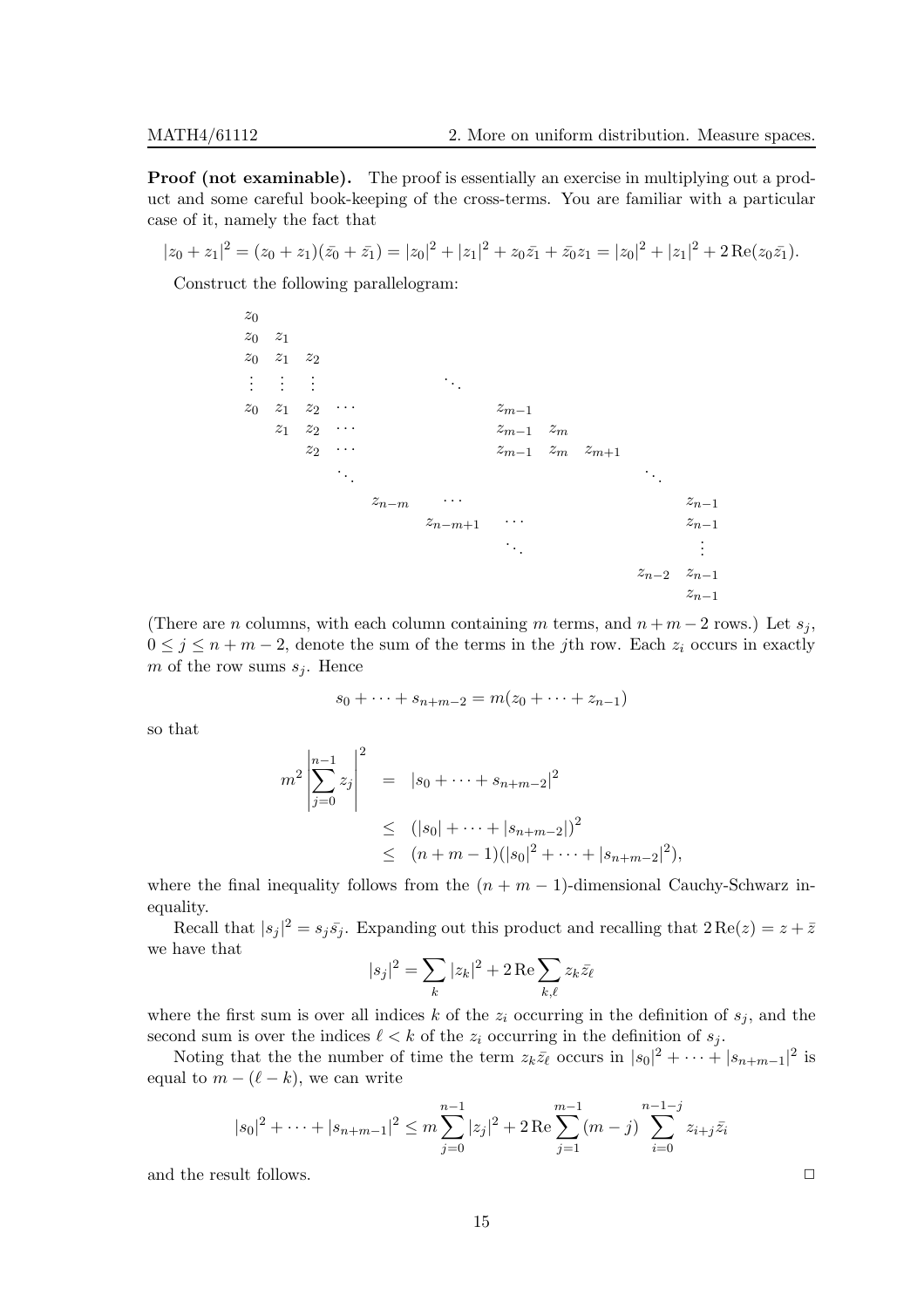Let  $x_n \in \mathbb{R}$ . For each  $m \geq 1$  define the sequence  $x_n^{(m)} = x_{n+m} - x_n$  to be the sequence of  $m<sup>th</sup>$  differences. The following lemma allows us to infer the uniform distribution of the sequence  $x_n$  if we know the uniform distribution of the each of the  $m<sup>th</sup>$  differences of  $x_n$ .

#### Lemma 2.3.3

Let  $x_n \in \mathbb{R}$  be a sequence. Suppose that for each  $m \geq 1$  the sequence  $x_n^{(m)}$  of  $m^{\text{th}}$  differences is uniformly distributed mod 1. Then  $x_n$  is uniformly distributed mod 1.

**Proof.** We shall apply Weyl's Criterion. We need to show that if  $\ell \in \mathbb{Z} \setminus \{0\}$  then

$$
\lim_{n \to \infty} \frac{1}{n} \sum_{j=0}^{n-1} e^{2\pi i \ell x_j} = 0.
$$

Let  $z_j = e^{2\pi i \ell x_j}$  for  $j = 0, \ldots, n - 1$ . Note that  $|z_j| = 1$ . Let  $1 < m < n$ . By van der Corput's inequality,

$$
\frac{m^2}{n^2} \left| \sum_{j=0}^{n-1} e^{2\pi i \ell x_j} \right|^2 \leq \frac{m}{n^2} (n+m-1)n + \frac{2(n+m-1)}{n} \operatorname{Re} \sum_{j=1}^{m-1} \frac{(m-j)}{n} \sum_{i=0}^{n-1-j} e^{2\pi i \ell (x_{i+j} - x_i)}
$$

$$
= \frac{m}{n} (m+n-1) + \frac{2(n+m-1)}{n} \operatorname{Re} \sum_{j=1}^{m-1} (m-j) A_{n,j}
$$

where

$$
A_{n,j} = \frac{1}{n} \sum_{i=0}^{n-1-j} e^{2\pi i \ell (x_{i+j} - x_i)} = \frac{1}{n} \sum_{i=0}^{n-1-j} e^{2\pi i \ell x_i^{(j)}}.
$$

As the sequence  $x_i^{(j)}$  $i^{(j)}$  of  $j^{\text{th}}$  differences is uniformly distributed mod 1, by Weyl's criterion we have that  $A_{n,j} \to 0$  for each  $j = 1, \ldots, m - 1$ . Hence for each  $m \ge 1$ 

$$
\limsup_{n \to \infty} \frac{m^2}{n^2} \left| \sum_{j=0}^{n-1} e^{2\pi i \ell x_j} \right|^2 \le \limsup_{n \to \infty} m \frac{(n+m-1)}{n} = m.
$$

Hence, for each  $m > 1$  we have

$$
\limsup_{n \to \infty} \frac{1}{n} \left| \sum_{j=0}^{n-1} e^{2\pi i \ell x_j} \right| \le \frac{1}{\sqrt{m}}.
$$

As  $m > 1$  is arbitrary, the result follows.

Proof of Weyl's Theorem. We will only prove Weyl's Theorem on Polynomials (Theorem 2.3.1) in the special case where the leading coefficient  $\alpha_k$  of

$$
p(n) = \alpha_k n^k + \dots + \alpha_1 n + \alpha_0
$$

is irrational. (The general case, where  $\alpha_i$  is irrational for some  $1 \leq i \leq k$ , can be deduced easily from this special case and we leave this as an exercise. See Exercise 2.2.)

We shall use induction on the degree of p. Let  $\Delta(k)$  denote the statement 'for every polynomial p of degree  $\leq k$ , with irrational leading coefficient, the sequence  $p(n)$  is uniformly distributed mod 1'. We know that  $\Delta(1)$  is true; this follows immediately from Exercise 1.2.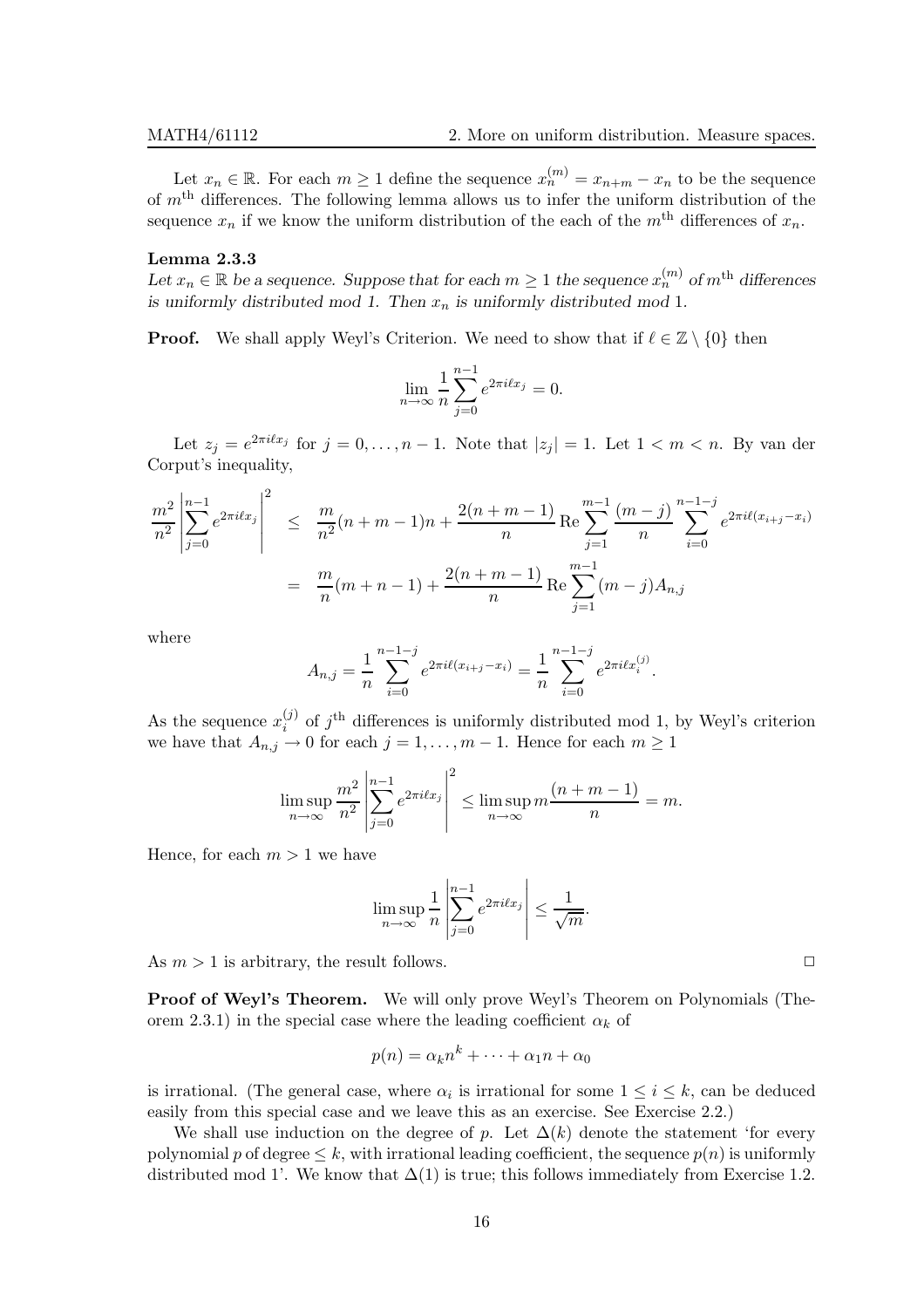Suppose that  $\Delta(k-1)$  is true. Let  $p(n) = \alpha_k n^k + \cdots + \alpha_1 n + \alpha_0$  be any polynomial of degree k with  $\alpha_k$  irrational. Let  $m \in \mathbb{N}$  and consider the sequence  $p^{(m)}(n) = p(n+m) - p(n)$ of mth differences. We have that

$$
p^{(m)}(n) = p(n+m) - p(n)
$$
  
=  $\alpha_k (n+m)^k + \alpha_{k-1} (n+m)^{k-1} + \dots + \alpha_1 (n+m) + \alpha_0$   
 $-\alpha_k n^k - \alpha_{k-1} n^{k-1} - \dots - \alpha_1 n - \alpha_0$   
=  $\alpha_k n^k + \alpha_k k n^{k-1} m + \dots + \alpha_{k-1} n^{k-1} + \alpha_{k-1} (k-1) n^{k-2} m$   
 $+\dots + \alpha_1 n + \alpha_1 m + \alpha_0 - \alpha_k n^k - \alpha_{k-1} n^{k-1} - \dots - \alpha_1 n - \alpha_0.$ 

After cancellation, we can see that, for each m,  $p^{(m)}(n)$  is a polynomial of degree  $k-1$ with irrational leading coefficient  $\alpha_k km$ . Therefore, by the inductive hypothesis,  $p^{(m)}(n)$ is uniformly distributed mod 1. We may now apply Lemma 2.3.3 to conclude that  $p(n)$  is uniformly distributed mod 1 and so  $\Delta(k)$  holds. This completes the induction.  $\Box$ 

#### §2.4 Measures and the Lebesgue integral

You may have seen the definition of Lebesgue measure, Lebesgue outer measure and the Lebesgue integral in other courses, for example in Fourier Analysis and Lebesgue Integration. The theory developed in that course is one particular example of a more general theory, which we sketch here. Measure theory is a key technical tool in ergodic theory, and so a good knowledge of measures and integration is essential for this course (although we will not need to know the (many) technical intricacies).

#### §2.4.1 Measure spaces

Loosely speaking, a measure is a function that, when given a subset of a space  $X$ , will say how 'big' that subset is. A motivating example is given by Lebesgue measure on [0, 1]. The Lebesgue measure of an interval [a, b] is given by its length  $b - a$ . In defining an abstract measure space, we will be taking the properties of 'length' (or, in higher dimensions, 'volume') and abstracting them, in much the same way that a metric space abstracts the properties of 'distance'.

It turns out that in general it is not possible to be able to define the measure of an arbitrary subset of  $X$ . Instead, we will usually have to restrict our attention to a class of subsets of  $X$ .

**Definition.** A collection B of subsets of X is called a  $\sigma$ -algebra if the following properties hold:

- (i)  $\emptyset \in \mathcal{B}$ ,
- (ii) if  $E \in \mathcal{B}$  then its complement  $X \setminus E \in \mathcal{B}$ ,
- (iii) if  $E_n \in \mathcal{B}$ ,  $n = 1, 2, 3, \ldots$ , is a countable sequence of sets in  $\mathcal{B}$  then their union  $\bigcup_{n=1}^{\infty} E_n \in \mathcal{B}.$

**Definition.** If X is a set and  $\mathcal{B}$  a  $\sigma$ -algebra of subsets of X then we call  $(X,\mathcal{B})$  a measurable space.

#### Examples.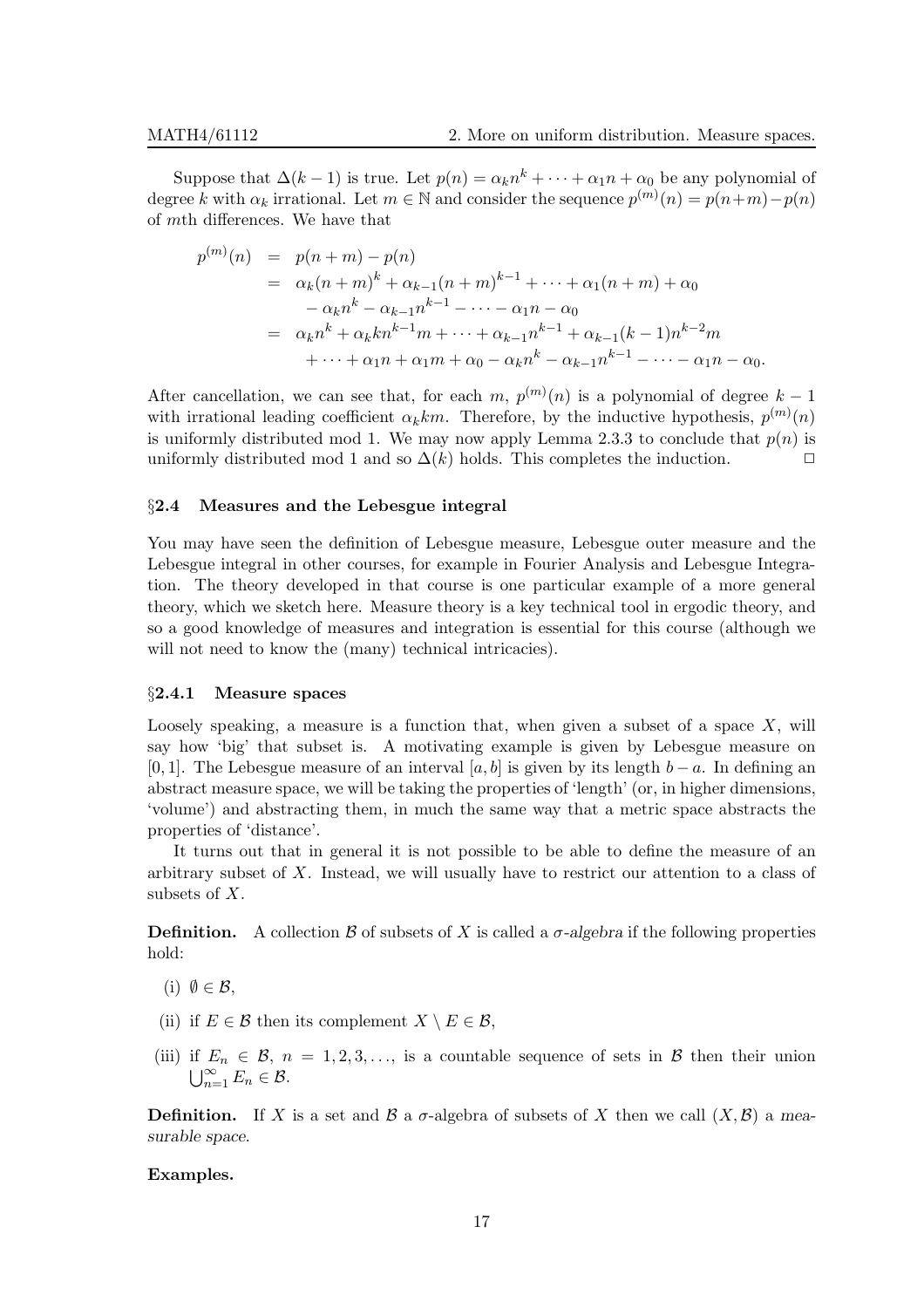- 1. The trivial  $\sigma$ -algebra is given by  $\mathcal{B} = \{\emptyset, X\}.$
- 2. The full  $\sigma$ -algebra is given by  $\mathcal{B} = \mathcal{P}(X)$ , i.e. the collection of all subsets of X.

**Remark.** In general, the trivial  $\sigma$ -algebra is too small and the full  $\sigma$ -algebra is too big. We shall see some more interesting examples of  $\sigma$ -algebras later.

Here are some easy properties of  $\sigma$ -algebras:

#### Lemma 2.4.1

Let  $\mathcal B$  be a  $\sigma$ -algebra of subsets of X. Then

- (i)  $X \in \mathcal{B}$ ;
- (ii) if  $E_n \in \mathcal{B}$  then  $\bigcap_{n=1}^{\infty} E_n \in \mathcal{B}$ .

In the special case when  $X$  is a compact metric space there is a particularly important  $\sigma$ -algebra.

**Definition.** Let X be a compact metric space. We define the Borel  $\sigma$ -algebra  $\mathcal{B}(X)$  to be the smallest  $\sigma$ -algebra of subsets of X which contains all the open subsets of X.

#### Remarks.

1. By 'smallest' we mean that if C is another  $\sigma$ -algebra that contains all open subsets of X then  $\mathcal{B}(X) \subset \mathcal{C}$ , that is:

 $\mathcal{B}(X) = \bigcap \{ \mathcal{C} \mid \mathcal{C} \text{ is a } \sigma\text{-algebra that contains the open sets} \}.$ 

- 2. We say that the Borel  $\sigma$ -algebra is generated by the open sets. We call a set in  $\mathcal{B}(X)$ a Borel set.
- 3. By Definition 2.4.1(ii), the Borel  $\sigma$ -algebra also contains all the closed sets and is the smallest  $\sigma$ -algebra with this property.
- 4. By Lemma 2.4.1 it follows that  $\beta$  contains all countable intersections of open sets, all countable unions of countable intersections of open sets, all countable intersections of countable unions of countable intersections of open sets, etc—and indeed many other sets.
- 5. There are plenty of sets that are not Borel sets, although by necessity they are rather complicated. For example, consider R as an additive group and  $\mathbb{O} \subset \mathbb{R}$  as a subgroup. Form the quotient group  $\mathbb{R}/\mathbb{Q}$  and choose an element in [0, 1] for each coset (this requires the Axiom of Choice.) The set  $E$  of coset representatives is a non-Borel set.
- 6. In the case when  $X = [0, 1]$  or  $\mathbb{R}/\mathbb{Z}$ , the Borel  $\sigma$ -algebra is also the smallest  $\sigma$ -algebra that contains all sub-intervals.

Let X be a set and let  $\beta$  be a  $\sigma$ -algebra of subsets of X.

**Definition.** A function  $\mu : \mathcal{B} \to \mathbb{R}$  is called a (finite) measure if:

(i)  $\mu(\emptyset) = 0$ ;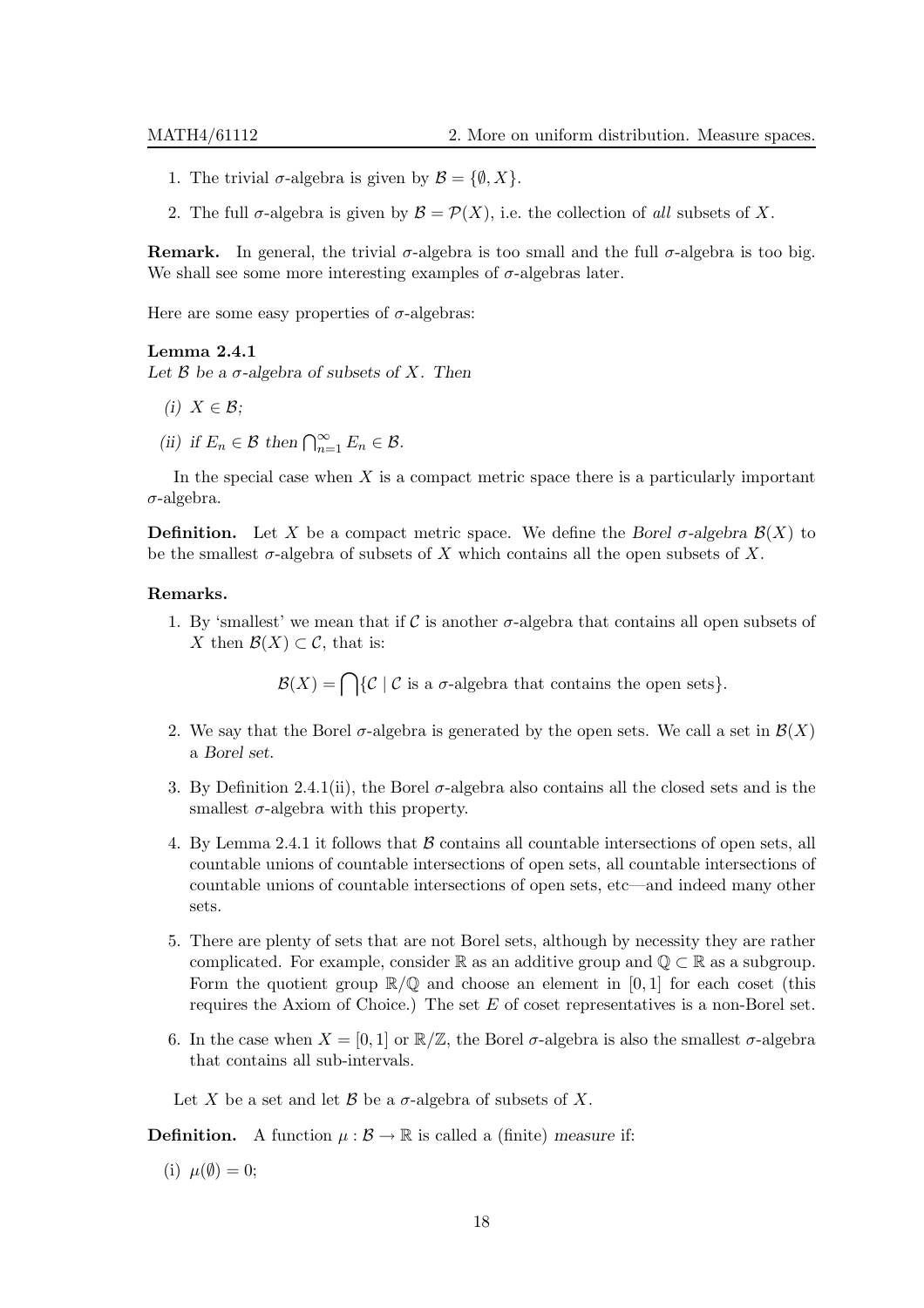(ii) if  $E_n$  is a countable collection of pairwise disjoint sets in B (i.e.  $E_n \cap E_m = \emptyset$  for  $n \neq m$ ) then

$$
\mu\left(\bigcup_{n=1}^{\infty} E_n\right) = \sum_{n=1}^{\infty} \mu(E_n).
$$

We call  $(X, \mathcal{B}, \mu)$  a measure space.

If  $\mu(X) = 1$  then we call  $\mu$  a probability or probability measure and refer to  $(X, \mathcal{B}, \mu)$ as a probability space.

Remark. Thus a measure just abstracts properties of 'length' or 'volume'. Condition (i) says that the empty set has zero length, and condition (ii) says that the length of a disjoint union is the sum of the lengths of the individual sets.

Definition. We say that a property holds almost everywhere if the set of points on which the property fails to hold has measure zero. We will often abbreviate this to ' $\mu$ -a.e.' or to 'a.e.' when the implied measure is clear from the context.

**Example.** We shall see (Exercise 2.9) that the set of rationals in  $[0,1]$  forms a Borel set with zero Lebesgue measure. Thus Lebesgue almost every point in [0, 1] is irrational. (Thus, 'typical' (in the sense of measure theory, and with respect to Lebesgue measure) points in [0, 1] are irrational.)

We will usually be interested in studying measures on the Borel  $\sigma$ -algebra of a compact metric space  $X$ . To define such a measure, we need to define the measure of an arbitrary Borel set. In general, the Borel  $\sigma$ -algebra is extremely large. We shall see that it is often unnecessary to do this and instead it is sufficient to define the measure of a certain class of subsets.

#### §2.4.2 The Hahn-Kolmogorov Extension Theorem

A collection  $A$  of subsets of  $X$  is called an algebra if:

- (i)  $\emptyset \in \mathcal{A}$ ,
- (ii) if  $A_1, A_2, \ldots, A_n \in \mathcal{A}$  then  $\bigcup_{j=1}^n A_j \in \mathcal{A}$ ,
- (iii) if  $A \in \mathcal{A}$  then  $A^c \in \mathcal{A}$ .

Thus an algebra is like a  $\sigma$ -algebra, except that it is closed under finite unions and not necessarily closed under countable unions.

**Example.** Take  $X = [0, 1]$ , and  $\mathcal{A} = \{$ all finite unions of subintervals $\}$ .

Let  $\mathcal{B}(\mathcal{A})$  denote the  $\sigma$ -algebra generated by  $\mathcal{A}$ , i.e., the smallest  $\sigma$ -algebra containing A. More precisely:

 $\mathcal{B}(\mathcal{A}) = \bigcap \{ \mathcal{C} \mid \mathcal{C} \text{ is a } \sigma\text{-algebra}, \ \mathcal{C} \supset \mathcal{A} \}.$ 

In the case when  $X = [0, 1]$  and A is the algebra of finite unions of intervals, we have that  $\mathcal{B}(\mathcal{A})$  is the Borel  $\sigma$ -algebra. Indeed, in the special case of the Borel  $\sigma$ -algebra of a compact metric space  $X$ , it is usually straightforward to check whether an algebra generates the Borel  $\sigma$ -algebra.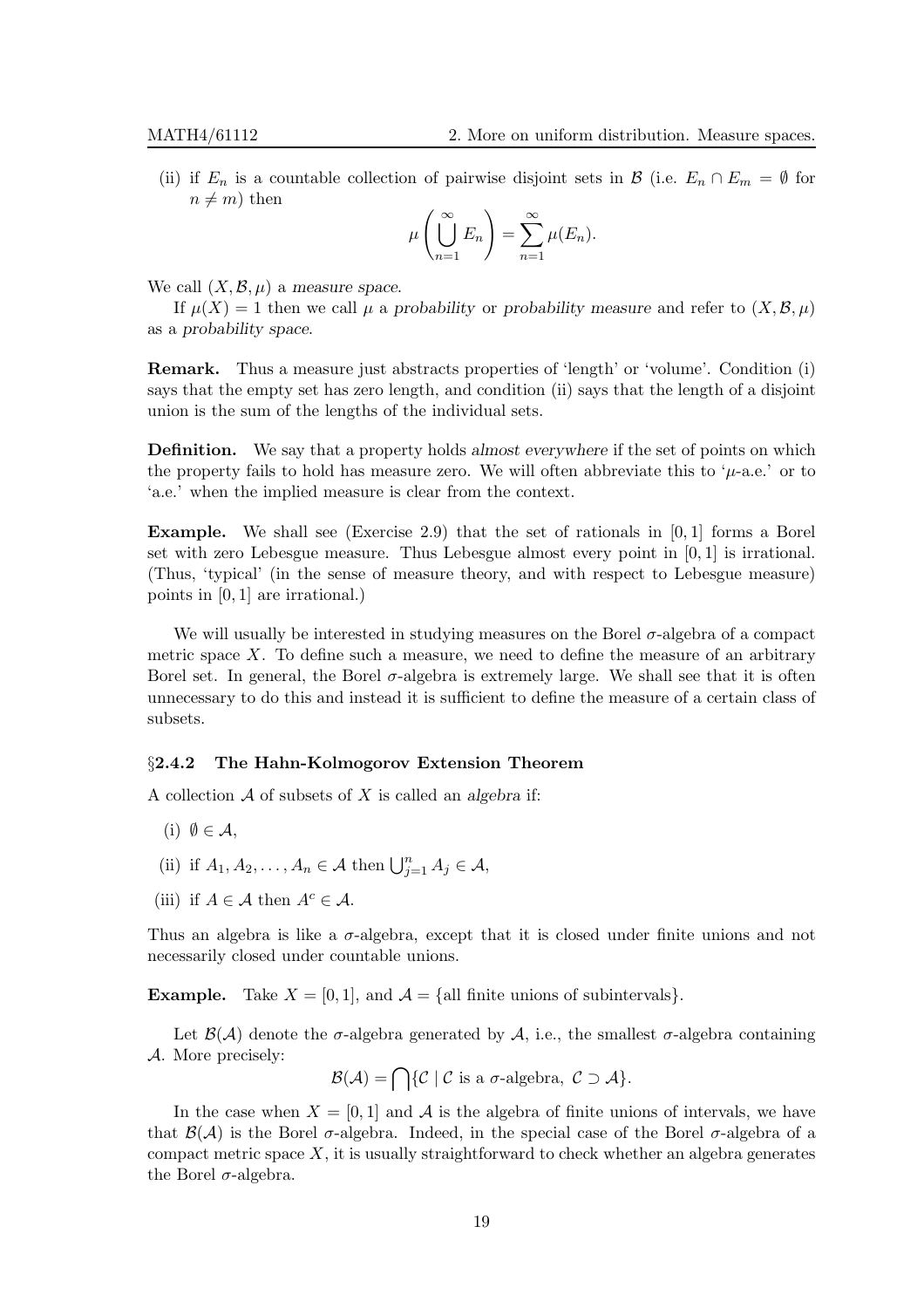#### Proposition 2.4.2

Let X be a compact metric space and let  $\mathcal B$  be the Borel  $\sigma$ -algebra. Let A be an algebra of Borel subsets,  $A \subset \mathcal{B}$ . Suppose that for every  $x_1, x_2 \in X$ ,  $x_1 \neq x_2$ , there exist disjoint open sets  $A_1, A_2 \in \mathcal{A}$  such that  $x_1 \in A_1, x_2 \in A_2$ . Then  $\mathcal{A}$  generates the Borel  $\sigma$ -algebra  $\mathcal{B}$ .

The following result says that if we have a function which looks like a measure defined on an algebra, then it extends uniquely to a measure defined on the  $\sigma$ -algebra generated by the algebra.

#### Theorem 2.4.3 (Hahn-Kolmogorov Extension Theorem)

Let A be an algebra of subsets of X. Suppose that  $\mu : \mathcal{A} \to [0,1]$  satisfies:

- (i)  $\mu(\emptyset) = 0;$
- (ii) if  $A_n \in \mathcal{A}$ ,  $n \geq 1$ , are pairwise disjoint and if  $\bigcup_{n=1}^{\infty} A_n \in \mathcal{A}$  then

$$
\mu\left(\bigcup_{n=1}^{\infty} A_n\right) = \sum_{n=1}^{\infty} \mu(A_n).
$$

Then there is a unique probability measure  $\mu : \mathcal{B}(\mathcal{A}) \to [0,1]$  which is an extension of  $\mu : \mathcal{A} \rightarrow [0,1].$ 

#### Remarks.

- (i) We will often use the Hahn-Kolmogorov Extension Theorem as follows. Take  $X =$  $[0, 1]$  and take A to be the algebra consisting of all finite unions of subintervals of X. We then define the 'measure'  $\mu$  of a subinterval in such a way as to be consistent with the hypotheses of the Hahn-Kolmogorov Extension Theorem. It then follows that  $\mu$ does indeed define a measure on the Borel  $\sigma$ -algebra.
- (ii) Here is another way in which we shall use the Hahn-Kolmogorov Extension Theorem. Suppose we have two measures,  $\mu$  and  $\nu$ , and we want to see if  $\mu = \nu$ . A priori we would have to check that  $\mu(B) = \nu(B)$  for all  $B \in \mathcal{B}$ . The Hahn-Kolmogorov Extension Theorem says that it is sufficient to check that  $\mu(A) = \nu(A)$  for all A in an algebra  $A$  that generates  $B$ . For example, to show that two Borel probability measures on  $[0, 1]$  are equal, it is sufficient to show that they give the same measure to each subinterval.
- (iii) There is a more general version of the Hahn-Kolmogorov Extension Theorem for the case when X does not have finite measure (indeed, this is the setting in which the Hahn-Kolmogorov Theorem is usually stated). Suppose that X is a set,  $\beta$  is a  $\sigma$ algebra of subsets of X, and A is an algebra that generates B. Suppose that  $\mu : A \rightarrow$  $\mathbb{R} \cup {\infty}$  satisfies conditions (i) and (ii) of Theorem 2.4.3. Suppose in addition that there exist a countable number of sets  $A_n \in \mathcal{A}$ ,  $n = 1, 2, 3, \dots$  such that  $X = \bigcup_{n=1}^{\infty} A_n$ such that  $\mu(A_n) < 1$ . Then there exists a unique measure  $\mu : \mathcal{B}(\mathcal{A}) \to \mathbb{R} \cup \{\infty\}$  which is an extension of  $\mu : \mathcal{A} \to \mathbb{R} \cup \{\infty\}.$

A consequence of the proof (which we omit) of the Hahn-Kolmogorov Extension Theorem is that sets in  $\beta$  can be arbitrarily well approximated by sets in  $\mathcal A$  in the following sense. We define the symmetric difference between two sets  $A, B$  by

$$
A \triangle B = (A \setminus B) \cup (B \setminus A).
$$

Thus, two sets are 'close' if their symmetric difference is small.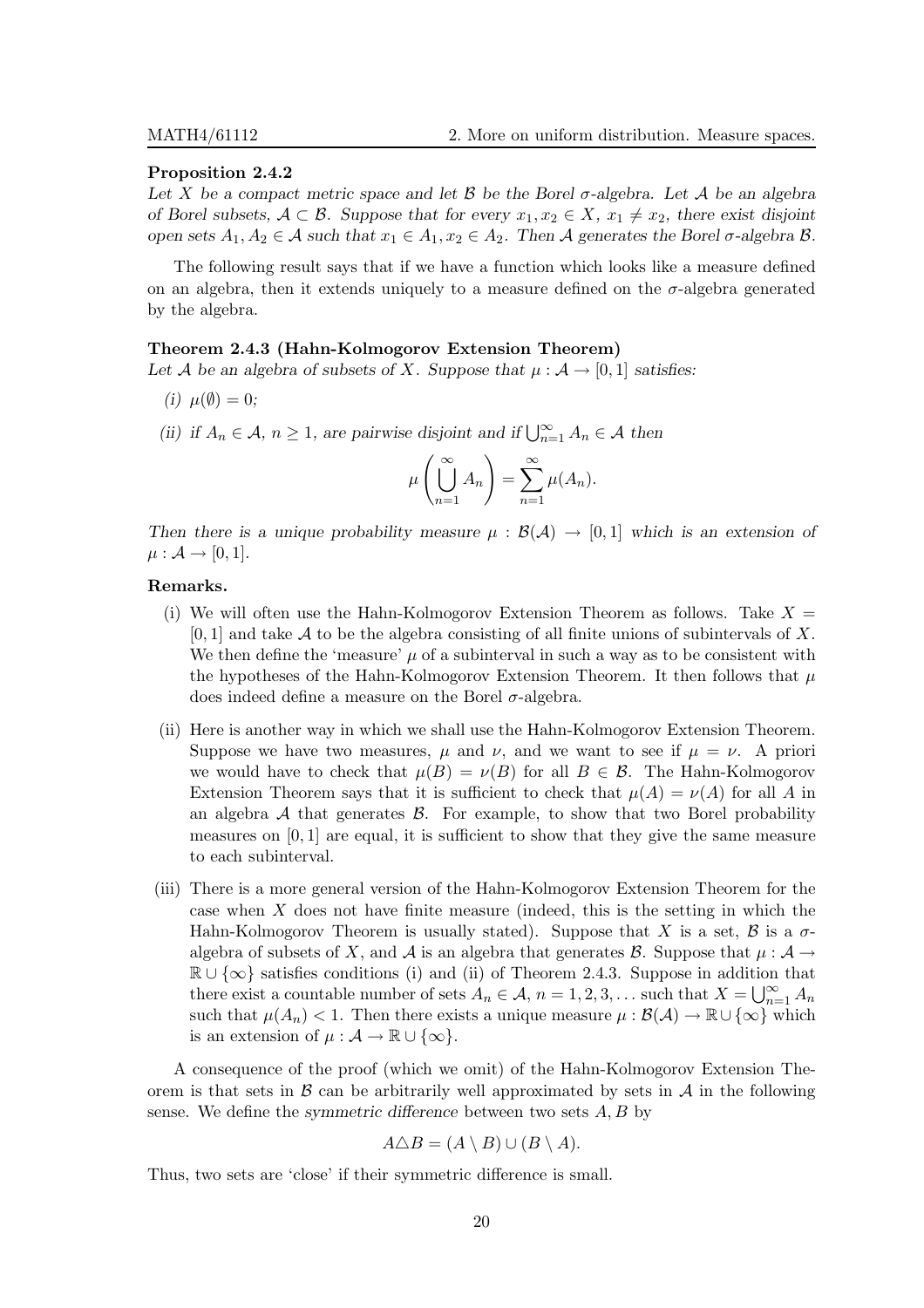#### Proposition 2.4.4

Suppose that A is an algebra that generates the  $\sigma$ -algebra B. Let  $B \in \mathcal{B}$  and let  $\varepsilon > 0$ . Then there exists  $A \in \mathcal{A}$  such that  $\mu(A \triangle B) < \varepsilon$ .

**Remark.** It is straightforward to check that if  $\mu(A \triangle B) < \varepsilon$  then  $|\mu(A) - \mu(B)| < \varepsilon$ .

#### §2.4.3 Examples of measure spaces

**Lebesgue measure on** [0, 1]. Take  $X = [0, 1]$  and take A to be the collection of all finite unions of subintervals of  $[0, 1]$ . For a subinterval  $[a, b]$  define

$$
\mu([a,b]) = b - a.
$$

This satisfies the hypotheses of the Hahn-Kolmogorov Extension Theorem, and so defines a measure on the Borel  $\sigma$ -algebra  $\beta$ . This is Lebesgue measure.

**Lebesgue measure on**  $\mathbb{R}/\mathbb{Z}$ . Take  $X = \mathbb{R}/\mathbb{Z}$  and take A to be the collection of all finite unions of subintervals of  $[0, 1)$ . For a subinterval  $[a, b]$  define

$$
\mu([a,b]) = b - a.
$$

This satisfies the hypotheses of the Hahn-Kolmogorov Extension Theorem, and so defines a measure on the Borel  $\sigma$ -algebra  $\beta$ . This is Lebesgue measure on the circle.

Lebesgue measure on the k-dimensional torus. Take  $X = \mathbb{R}^k / \mathbb{Z}^k$  and take A to be the collection of all finite unions of k-dimensional sub-cubes  $\prod_{j=1}^{k} [a_j, b_j]$  of  $[0, 1]^k$ . For a sub-cube  $\prod_{j=1}^{k} [a_j, b_j]$  of  $[0, 1]^k$ , define

$$
\mu(\prod_{j=1}^k [a_j, b_j]) = \prod_{j=1}^k (b_j - a_j).
$$

This satisfies the hypotheses of the Hahn-Kolmogorov Extension Theorem, and so defines a measure on the Borel  $\sigma$ -algebra  $\beta$ . This is Lebesgue measure on the torus.

Stieltjes measures.<sup>1</sup> Take  $X = [0, 1]$  and let  $\rho : [0, 1] \to \mathbb{R}^+$  be an increasing function such that  $\rho(1) - \rho(0) = 1$ . Take A to be the algebra of finite unions of subintervals and define

$$
\mu_{\rho}([a,b]) = \rho(b) - \rho(a).
$$

This satisfies the hypotheses of the Hahn-Kolmogorov Extension Theorem, and so defines a measure on the Borel  $\sigma$ -algebra  $\beta$ . We say that  $\mu_{\rho}$  is the measure on [0, 1] with density  $\rho$ .

Dirac measures. Finally, we give an example of a class of measures that do not fall into the above categories. Let X be an arbitrary space and let B be an arbitrary  $\sigma$ -algebra. Let  $x \in X$ . Define the measure  $\delta_x$  by

$$
\delta_x(A) = \begin{cases} 1 & \text{if } x \in A \\ 0 & \text{if } x \notin A. \end{cases}
$$

Then  $\delta_x$  defines a probability measure. It is called the Dirac measure at x.

<sup>&</sup>lt;sup>1</sup>An approximate pronunciation of Stieltjes is 'Steeel-tyuz'.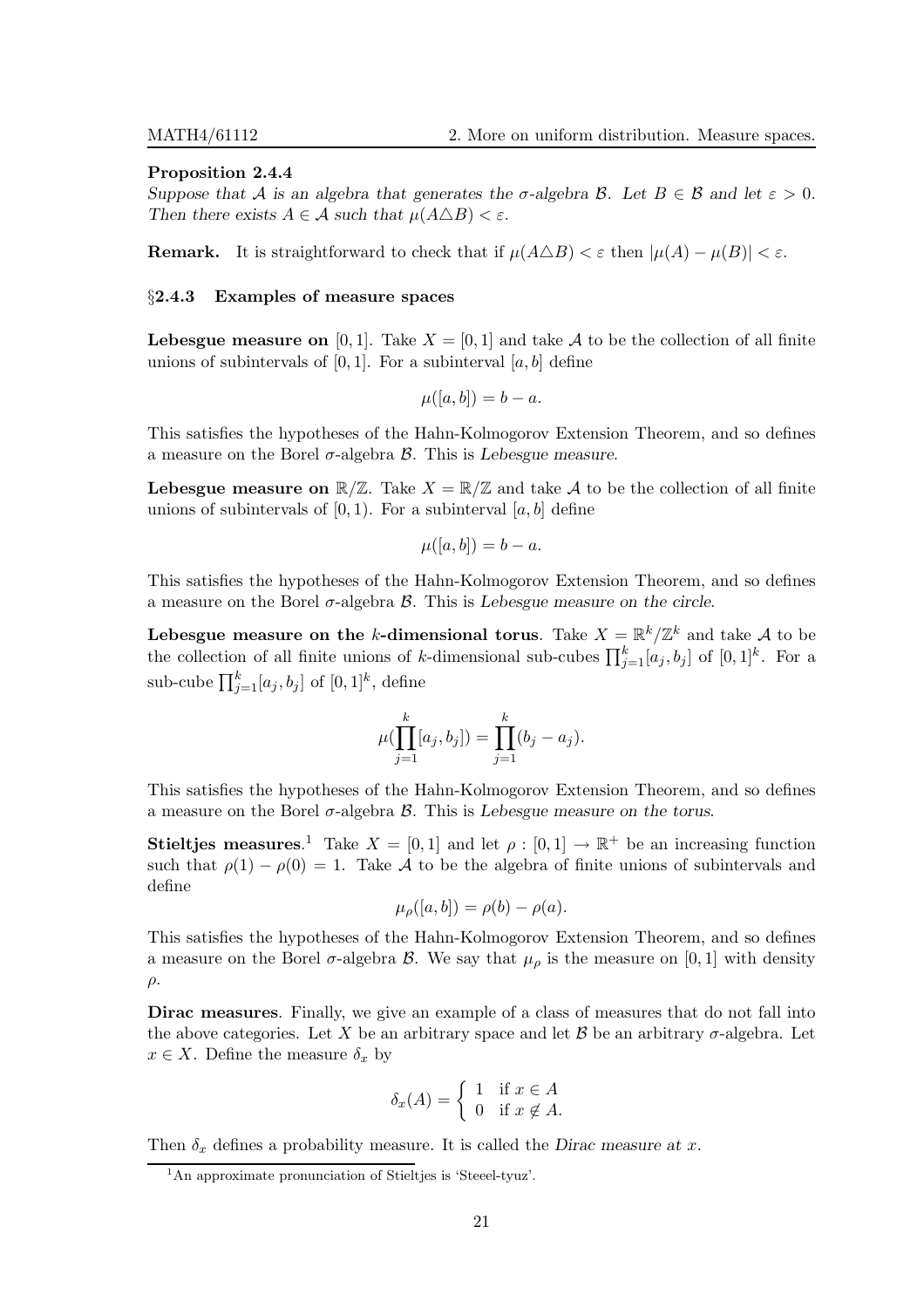#### §2.5 Exercises

#### Exercise 2.1

Prove Proposition 2.2.1: let  $\alpha_1, \ldots, \alpha_k \in \mathbb{R}$  and let  $\mathbf{x}_n = (\alpha_1 n, \ldots, \alpha_k n) \in \mathbb{R}^k$ . Prove that  $x_n$  is uniformly distributed mod 1 if and only if  $\alpha_1, \ldots, \alpha_k$ , 1 are rationally independent.

#### Exercise 2.2

Deduce the general case of Weyl's Theorem on Polynomials (where at least one non-constant coefficient is irrational) from the special case proved above (where the leading coefficient is irrational).

#### Exercise 2.3

Let  $\alpha$  be irrational. Show that  $p(n) = \alpha n^2 + n + 1$  is uniformly distributed mod 1 by using Lemma 2.3.3 and Exercise 1.2: i.e. show that, for each  $m \geq 1$ , the sequence  $p^{(m)}(n) =$  $p(n + m) - p(n)$  of mth differences is uniformly distributed mod 1.

#### Exercise 2.4

Let  $p(n) = \alpha_k n^k + \alpha_{k-1} n^{k-1} + \cdots + \alpha_1 n + \alpha_0, q(n) = \beta_k n^k + \beta_{k-1} n^{k-1} + \cdots + \beta_1 n + \beta_0.$ Show that  $(p(n), q(n)) \in \mathbb{R}^2$  is uniformly distributed mod 1 if, for some  $1 \leq i \leq k$ ,  $\alpha_i, \beta_i$ and 1 are rationally independent.

#### Exercise 2.5

Prove Lemma 2.4.1.

#### Exercise 2.6

Let  $X = [0, 1]$ . Find the smallest  $\sigma$ -algebra that contains the sets:  $[0, 1/4)$ ,  $[1/4, 1/2)$ ,  $[1/2, 3/4)$ , and [3/4, 1]

#### Exercise 2.7

Let  $X = [0, 1]$  and let B denote the Borel  $\sigma$ -algebra. A dyadic interval is an interval of the form

$$
\left[\frac{p_1}{2^k}, \frac{p_2}{2^k}\right], p_1, p_2 \in \{0, 1, \ldots, 2^k\}.
$$

Show that the algebra formed by taking finite unions of all dyadic intervals (over all  $k \in \mathbb{N}$ ) generates the Borel  $\sigma$ -algebra.

#### Exercise 2.8

Show that  $A = \{$ all finite unions of subintervals of [0, 1] $\}$  is an algebra.

#### Exercise 2.9

Let  $\mu$  denote Lebesgue measure on [0,1]. Show that for any  $x \in [0,1]$  we have that  $\mu({x}) = 0$ . Hence show that the Lebesgue measure of any countable set is zero.

Show that Lebesgue almost every point in [0, 1] is irrational.

#### Exercise 2.10

Let  $X = [0, 1]$ . Let  $\mu = \delta_{1/2}$  denote the Dirac  $\delta$ -measure at 1/2. Show that

$$
\mu([0,1/2) \cup (1/2,1]) = 0.
$$

Conclude that  $\mu$ -almost every point in [0, 1] is equal to 1/2.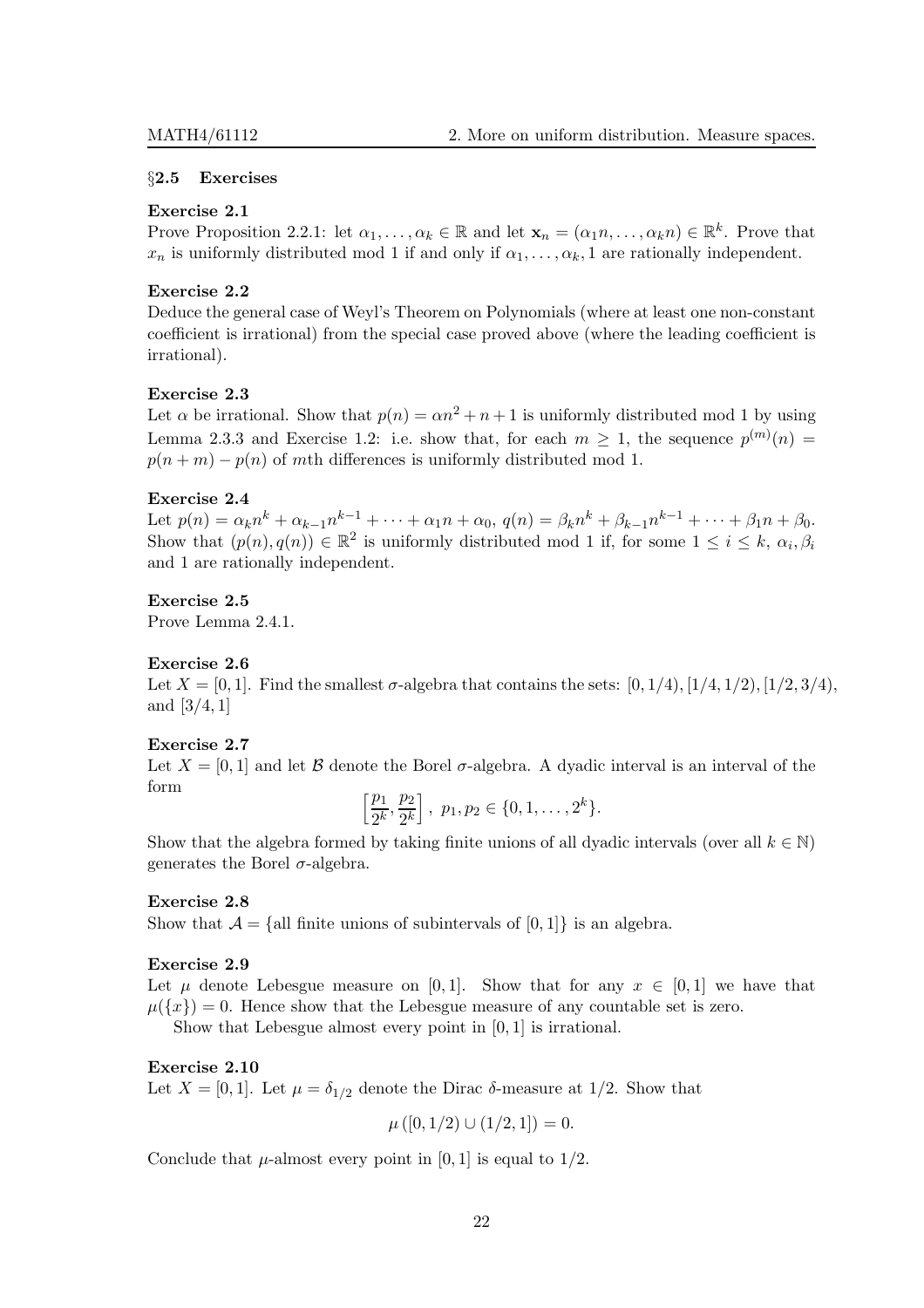#### 3. Lebesgue integration. Invariant measures

#### §3.1 Lebesgue integration

Let  $(X,\mathcal{B},\mu)$  be a measure space. We are interested in how to integrate functions defined on X with respect to the measure  $\mu$ . In the special case when  $X = [0, 1]$ , B is the Borel  $\sigma$ -algebra and  $\mu$  is Lebesgue measure, this will extend the definition of the Riemann integral to a class of functions that are not Riemann integrable.

**Definition.** Let  $f : X \to \mathbb{R}$  be a function. If  $D \subset \mathbb{R}$  then we define the pre-image of D to be the set  $f^{-1}D = \{x \in X \mid f(x) \in D\}.$ 

A function  $f: X \to \mathbb{R}$  is measurable if  $f^{-1}D \in \mathcal{B}$  for every Borel subset D of  $\mathbb{R}$ . One can show that this is equivalent to requiring that  $f^{-1}(-\infty, c) \in \mathcal{B}$  for all  $c \in \mathbb{R}$ .

A function  $f: X \to \mathbb{C}$  is measurable if both the real and imaginary parts, Ref and Imf, are measurable.

**Remark.** In writing  $f^{-1}D$ , we are not assuming that f is a bijection. We are writing  $f^{-1}D$  to denote the pre-image of the set D.

We define integration via simple functions.

**Definition.** A function  $f : X \to \mathbb{R}$  is simple if it can be written as a linear combination of characteristic functions of sets in  $\beta$ , i.e.:

$$
f = \sum_{j=1}^{r} a_j \chi_{B_j},
$$

for some  $a_j \in \mathbb{R}, B_i \in \mathcal{B}$ , where the  $B_j$  are pairwise disjoint.

#### Remarks.

- (i) Note that the sets  $B_i$  are sets in the  $\sigma$ -algebra  $\mathcal{B}$ ; even in the case when  $X = [0, 1]$ we do not assume that the sets  $B_i$  are intervals.
- (ii) For example,  $\chi_{\text{0}\cap\text{0,1}}$  is a simple function. Note, however, that  $\chi_{\text{0}\cap\text{0,1}}$  is not Riemann integrable.

For a simple function  $f: X \to \mathbb{R}$  we define

$$
\int f d\mu = \sum_{j=1}^r a_j \mu(B_j).
$$

For example, if  $\mu$  denotes Lebesgue measure on [0, 1] then

$$
\int \chi_{\mathbb{Q}\cap[0,1]} d\mu = \mu(\mathbb{Q}\cap[0,1]) = 0,
$$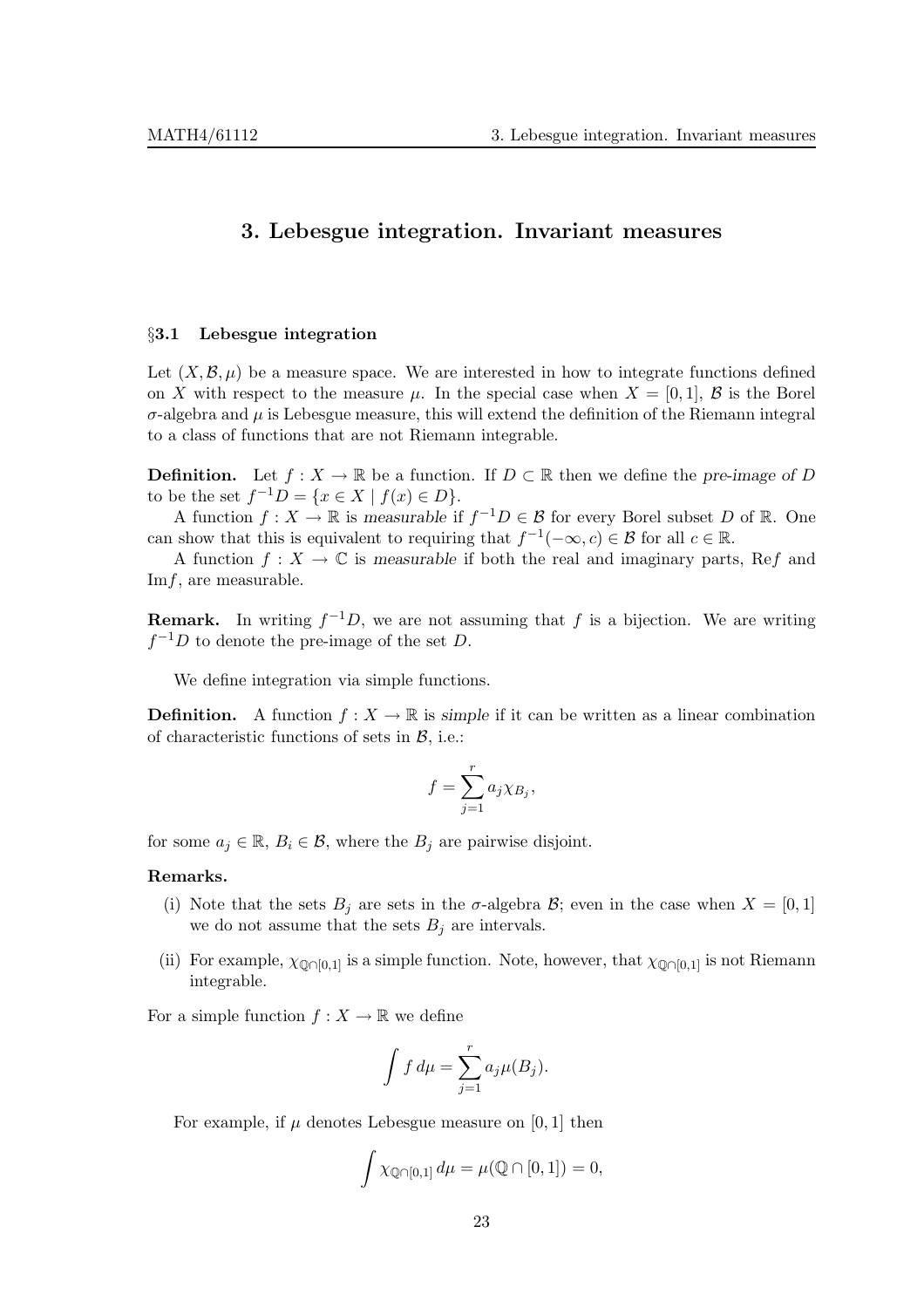as  $\mathbb{Q} \cap [0,1]$  is a countable set and so has Lebesgue measure zero.

A simple function can be written as a linear combination of characteristics functions of pairwise disjoint sets in many different ways (for example,  $\chi_{[1/4,3/4]} = \chi_{[1/4,1/2)} + \chi_{[1/2,3/4]}$ ). However, one can show that the definition of a simple function  $f$  given in  $(3.1.1)$  is independent of the choice of representation of  $f$  as a linear combination of characteristic functions. Thus for a simple function f, the integral of f can be regarded as being the area of the region in  $X \times \mathbb{R}$  bounded by the graph of f.

If  $f: X \to \mathbb{R}, f \geq 0$ , is measurable then one can show that there exists an increasing sequence of simple functions  $f_n$  such that  $f_n \uparrow f$  pointwise<sup>1</sup> as  $n \to \infty$  and we define

$$
\int f d\mu = \lim_{n \to \infty} \int f_n d\mu.
$$

This can be shown to exist (although it may be  $\infty$ ) and to be independent of the choice of sequence  $f_n$ .

For an arbitrary measurable function  $f: X \to \mathbb{R}$ , we write  $f = f^+ - f^-$ , where  $f^+ = \max\{f, 0\} \ge 0$  and  $f^- = \max\{-f, 0\} \ge 0$  and define

$$
\int f d\mu = \int f^+ d\mu - \int f^- d\mu.
$$

If  $\int f^+ d\mu = \infty$  and  $\int f^- d\mu$  is finite then we set  $\int f d\mu = \infty$ . Similarly, if  $\int f^+ d\mu$  is finite but  $\int f^{-} d\mu = \infty$  then we set  $\int f d\mu = -\infty$ . If both  $\int f^{+} d\mu$  and  $\int f^{-} d\mu$  are infinite then we leave  $\int f d\mu$  undefined.

Finally, for a measurable function  $f : X \to \mathbb{C}$ , we define

$$
\int f d\mu = \int \text{Re} f d\mu + i \int \text{Im} f d\mu.
$$

We say that  $f$  is integrable if

$$
\int |f| \, d\mu < +\infty.
$$

(Note that, in the case of a measurable function  $f: X \to \mathbb{R}$ , saying that f is integrable is equivalent to saying that both  $\int f^+ d\mu$  and  $\int f^- d\mu$  are finite.)

Denote the space of  $\mathbb{C}$ -valued integrable functions by  $L^1(X, \mathcal{B}, \mu)$ . (We shall see a slightly more sophisticated definition of this space below.)

Note that when we write  $\int f d\mu$  we are implicitly integrating over the whole space X. We can define integration over subsets of  $X$  as follows.

**Definition.** Let  $(X, \mathcal{B}, \mu)$  be a probability space. Let  $f \in L^1(X, \mathcal{B}, \mu)$  and let  $B \in \mathcal{B}$ . Then  $\chi_B f \in L^1(X, \mathcal{B}, \mu)$ . We define

$$
\int_B f \, d\mu = \int \chi_B f \, d\mu.
$$

 $\int_{1}^{1} f_n \uparrow f$  pointwise means: for every x,  $f_n(x)$  is an increasing sequence of real numbers and  $\lim_{n\to\infty} f_n(x) =$  $f(x)$ .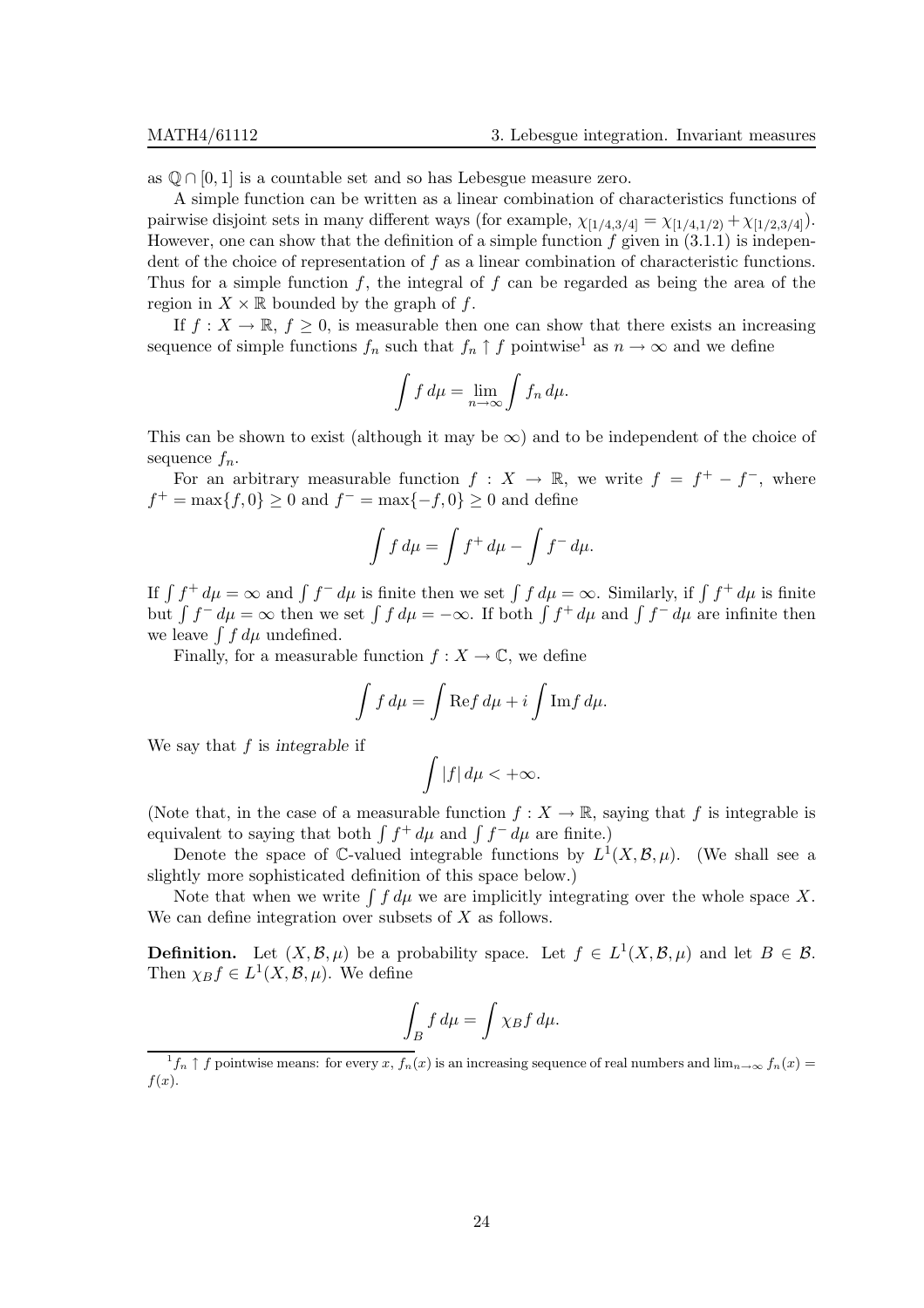#### §3.1.1 Examples

**Lebesgue measure.** Let  $X = [0, 1]$  and let  $\mu$  denote Lebesgue measure on the Borel σ-algebra. If f : [0, 1] → R is Riemann integrable then it is also Lebesgue integrable and the two definitions agree. However, there are plenty of examples of functions which are Lebesgue integrable but not Riemann integrable. For example, take  $f(x) = \chi_{\text{O}\cap[0,1]}(x)$ defined on [0, 1] to be the characteristic function of the rationals. Then  $f(x) = 0$   $\mu$ -a.e. Hence f is integrable and  $\int f d\mu = 0$ . However, f is not Riemann integrable.

**The Stieltjes integral.** Let  $\rho : [0,1] \to \mathbb{R}^+$  and suppose that  $\rho$  is differentiable. Then one can show that

$$
\int f d\mu_{\rho} = \int f(x) \rho'(x) dx.
$$

Integration with respect to Dirac measures. Let  $x \in X$ . Recall that we defined the Dirac measure at  $x$  by

$$
\delta_x(B) = \begin{cases} 1 & \text{if } x \in B \\ 0 & \text{if } x \notin B. \end{cases}
$$

If  $\chi_B$  denotes the characteristic function of B then

$$
\int \chi_B d\delta_x = \begin{cases} 1 & \text{if } x \in B \\ 0 & \text{if } x \notin B. \end{cases}
$$

Suppose that  $f = \sum a_j \chi_{B_j}$  is a simple function and that, without loss of generality, the  $B_j$ are pairwise disjoint. Then  $\int f d\delta_x = a_j$  where j is chosen so that  $x \in B_j$  (and equals zero if no such  $B_i$  exists). Now let  $f: X \to \mathbb{R}$ . By choosing an increasing sequence of simple functions, we see that

$$
\int f \, d\delta_x = f(x).
$$

We say that two measurable functions  $f, g: X \to \mathbb{C}$  are equivalent or equal  $\mu$ -a.e. if  $f = g \mu$ -a.e., i.e. if  $\mu({x \in X \mid f(x) \neq g(x)}) = 0$ . The following result says that if two functions differ only on a set of measure zero then their integrals are equal.

#### Lemma 3.1.1

Suppose that  $f, g \in L^1(X, \mathcal{B}, \mu)$  and  $f, g$  are equal  $\mu$ -a.e. Then  $\int f d\mu = \int g d\mu$ .

Functions being equivalent is an equivalence relation. We shall write  $L^1(X, \mathcal{B}, \mu)$  for the set of equivalence classes of integrable functions  $f : X \to \mathbb{C}$  on  $(X, \mathcal{B}, \mu)$ . We define

$$
||f||_1 = \int |f| d\mu.
$$

Then  $d(f,g) = ||f - g||_1$  is a metric on  $L^1(X,\mathcal{B},\mu)$ . One can show that  $L^1(X,\mathcal{B},\mu)$  is a vector space; indeed, it is complete in the  $L^1$  metric, and so is a Banach space.

**Remark.** In practice, we will often abuse notation and regard elements of  $L^1(X, \mathcal{B}, \mu)$  as functions rather than equivalence classes of functions. In general, in measure theory one can often ignore sets of measure zero and treat two objects (functions, sets, etc) that differ only on a set of measure zero as 'the same'.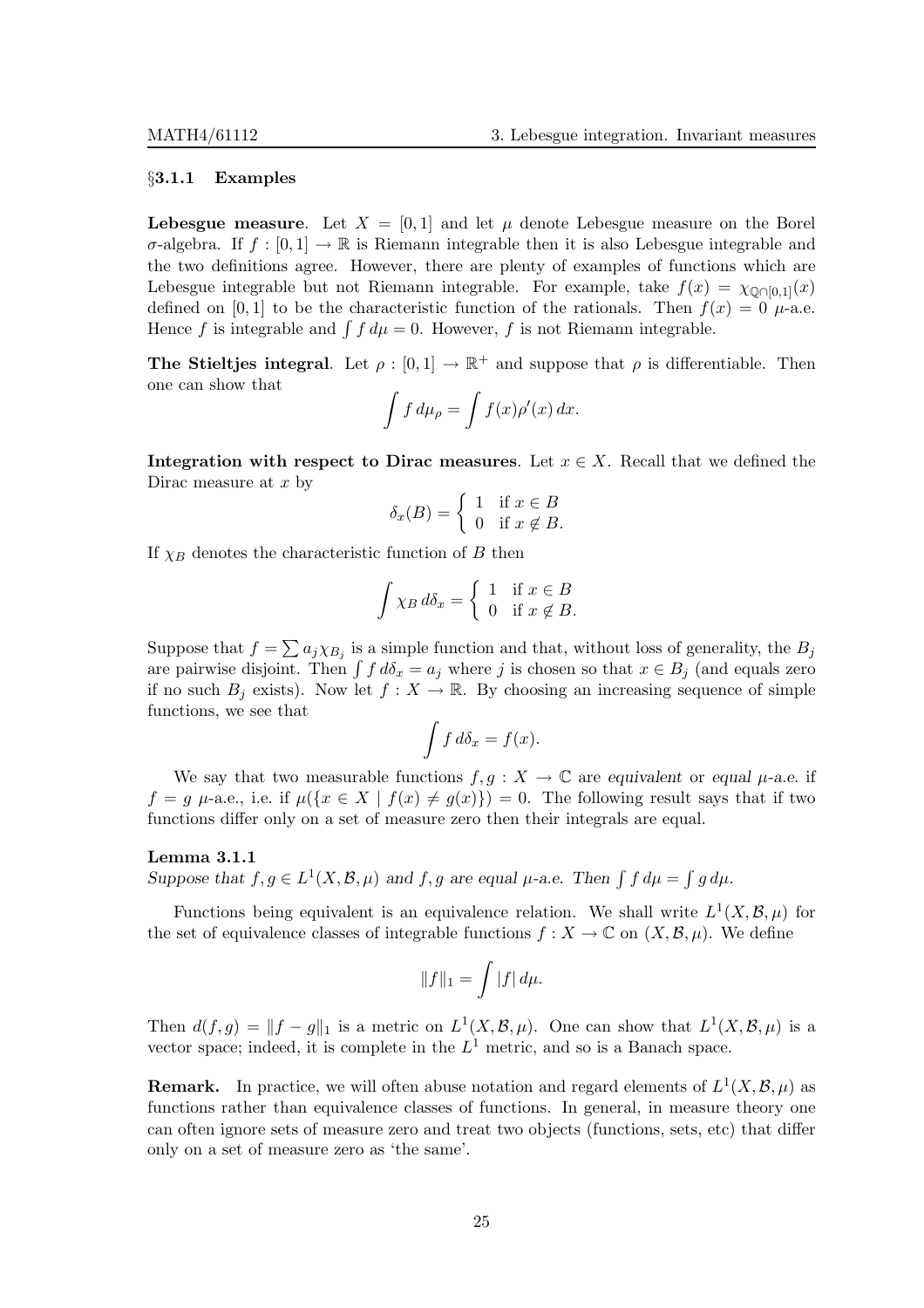More generally, for any  $p \geq 1$ , we can define the space  $L^p(X, \mathcal{B}, \mu)$  consisting of (equivalence classes of) measurable functions  $f: X \to \mathbb{C}$  such that  $|f|^p$  is integrable. We can again define a metric on  $L^p(X, \mathcal{B}, \mu)$  by defining  $d(f, g) = ||f - g||_p$  where

$$
||f||_p = \left(\int |f|^p \, d\mu\right)^{1/p}
$$

is the  $L^p$  norm.

Apart from  $L^1$ , the most interesting  $L^p$  space is  $L^2(X, \mathcal{B}, \mu)$ . This is a Hilbert space<sup>2</sup> with the inner product

$$
\langle f,g\rangle=\int f\bar{g}\,d\mu.
$$

The Cauchy-Schwarz inequality holds:  $|\langle f, g \rangle| \le ||f||_2 ||g||_2$  for all  $f, g \in L^2(X, \mathcal{B}, \mu)$ .

Suppose that  $\mu$  is a finite measure. It follows from the Cauchy-Schwarz inequality that  $L^2(X, \mathcal{B}, \mu) \subset L^1(X, \mathcal{B}, \mu).$ 

In general, the Riemann integral does not behave well with respect to limits. For example, if  $f_n$  is a sequence of Riemann integrable functions such that  $f_n(x) \to f(x)$  at every point x then it does not follow that f is Riemann integrable. Even if f is Riemann integrable, it does not follow that  $\int f_n(x) dx \to \int f(x) dx$ . The following convergence theorems hold for the Lebesgue integral.

#### Theorem 3.1.2 (Monotone Convergence Theorem)

Suppose that  $f_n: X \to \mathbb{R}$  is an increasing sequence of integrable functions on  $(X, \mathcal{B}, \mu)$ . Suppose that  $\int f_n d\mu$  is a bounded sequence of real numbers (i.e. there exists  $M > 0$  such that  $\left| \int f_n d\mu \right| \leq M$  for all n). Then  $f(x) = \lim_{n \to \infty} f_n(x)$  exists  $\mu$ -a.e. Moreover, f is integrable and

$$
\int f d\mu = \lim_{n \to \infty} \int f_n d\mu.
$$

#### Theorem 3.1.3 (Dominated Convergence Theorem)

Suppose that  $g: X \to \mathbb{R}$  is integrable and that  $f_n: X \to \mathbb{R}$  is a sequence of measurable functions with  $|f_n(x)| \le g(x)$   $\mu$ -a.e. and  $\lim_{n\to\infty} f_n(x) = f(x)$   $\mu$ -a.e. Then f is integrable and

$$
\lim_{n\to\infty}\int f_n\,d\mu=\int f\,d\mu.
$$

Remark. Both the Monotone Convergence Theorem and the Dominated Convergence Theorem fail for Riemann integration.

#### §3.2 Invariant measures

We are now in a position to study dynamical systems. Let  $(X, \mathcal{B}, \mu)$  be a probability space. Let  $T: X \to X$  be a dynamical system. If  $B \in \mathcal{B}$  then we define

$$
T^{-1}B = \{ x \in X \mid T(x) \in B \},\
$$

that is,  $T^{-1}B$  is the pre-image of B under T.

<sup>&</sup>lt;sup>2</sup>An inner product  $\langle \cdot, \cdot \rangle : \mathcal{H} \times \mathcal{H} \to \mathbb{C}$  on a complex vector space  $\mathcal{H}$  is a function such that: (i)  $\langle v, v \rangle \ge 0$ for all  $v \in \mathcal{H}$  with equality if and only if  $v = 0$ , (ii)  $\langle u, v \rangle = \langle v, u \rangle$ , and (iii) for each  $v \in \mathcal{H}$ ,  $u \mapsto \langle u, v \rangle$  is linear. An inner product determines a norm by setting  $||v|| = (\langle v, v \rangle)^{1/2}$ . A norm determines a metric by setting  $d(u, v) = ||u - v||$ . We say that H is a Hilbert space if the vector space H is complete with respect to the metric induced from the inner product.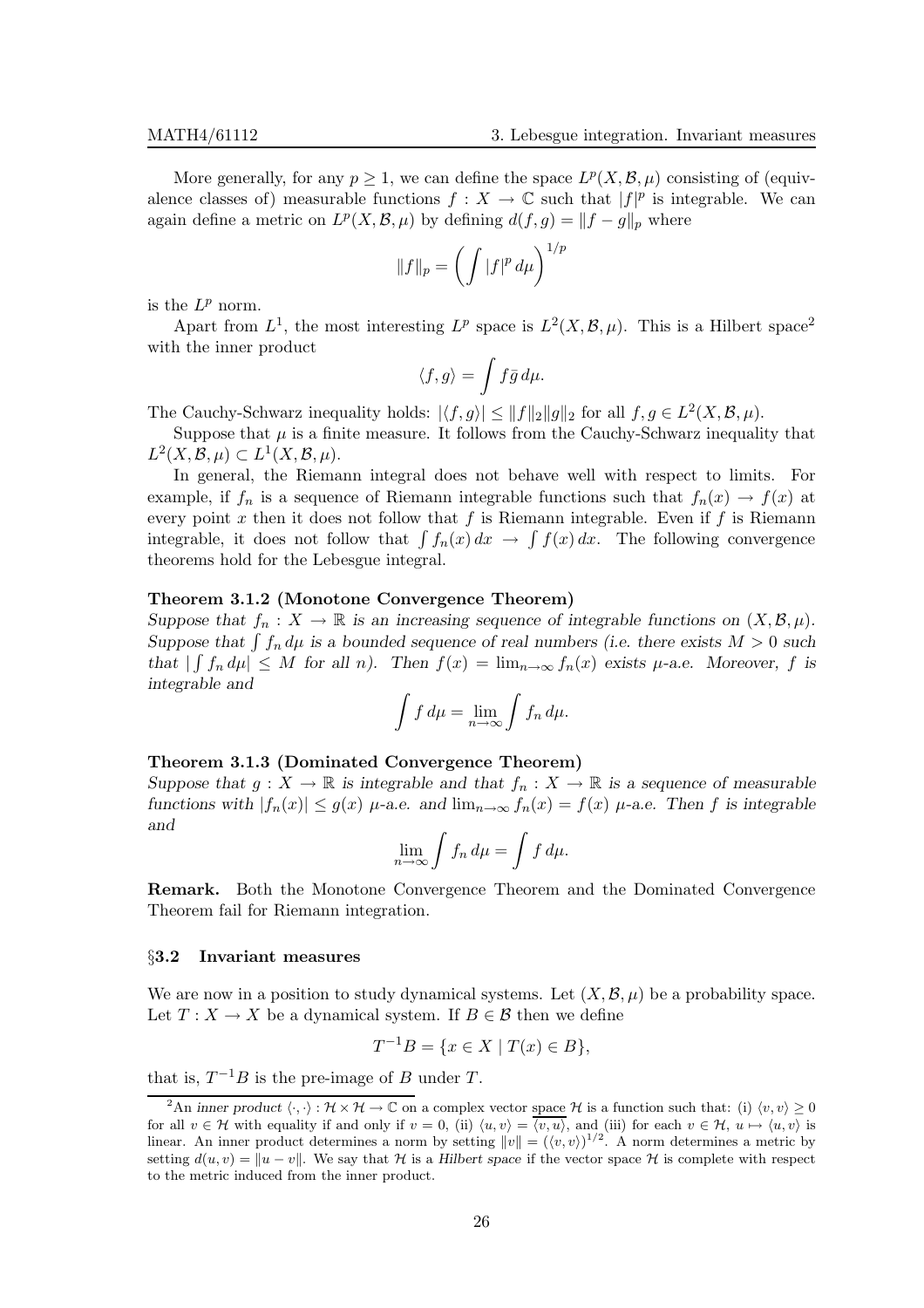**Remark.** Note that we do not have to assume that  $T$  is a bijection for this definition to make sense. For example, let  $T(x) = 2x \mod 1$  be the doubling map on [0, 1]. Then T is not a bijection. One can easily check that, for example,  $T^{-1}(0, 1/2) = (0, 1/4) \cup (1/2, 3/4)$ .

**Definition.** A transformation  $T : X \to X$  is said to be measurable if  $T^{-1}B \in \mathcal{B}$  for all  $B \in \mathcal{B}$ .

**Remark.** We will often work with compact metric spaces  $X$  equipped with the Borel  $\sigma$ -algebra. In this setting, any continuous transformation is measurable.

**Remark.** Suppose that A is an algebra of sets that generates the  $\sigma$ -algebra B. One can show that if  $T^{-1}A \in \mathcal{B}$  for all  $A \in \mathcal{A}$  then T is measurable.

**Definition.** We say that  $T$  is a measure-preserving transformation (m.p.t. for short) or, equivalently,  $\mu$  is said to be a T-invariant measure, if  $\mu(T^{-1}B) = \mu(B)$  for all  $B \in \mathcal{B}$ .

#### §3.3 Using the Hahn-Kolmogorov Extension Theorem to prove invariance

Recall the Hahn-Kolmogorov Extension Theorem:

#### Theorem 3.3.1 (Hahn-Kolmogorov Extension Theorem)

Let A be an algebra of subsets of X and let  $\mathcal{B}(\mathcal{A})$  denote the  $\sigma$ -algebra generated by A. Suppose that  $\mu : \mathcal{A} \to [0,1]$  satisfies:

(i)  $\mu(\emptyset) = 0;$ 

(ii) if  $A_n \in \mathcal{A}$ ,  $n \geq 1$ , are pairwise disjoint and if  $\bigcup_{n=1}^{\infty} A_n \in \mathcal{A}$  then

$$
\mu\left(\bigcup_{n=1}^{\infty} A_n\right) = \sum_{n=1}^{\infty} \mu(A_n).
$$

Then there is a unique probability measure  $\mu : \mathcal{B}(\mathcal{A}) \to [0,1]$  which is an extension of  $\mu : \mathcal{A} \rightarrow [0,1].$ 

That is, if  $\mu$  looks like a measure on an algebra  $\mathcal{A}$ , then it extends *uniquely* to a measure defined on the  $\sigma$ -algebra  $\mathcal{B}(\mathcal{A})$  generated by  $\mathcal{A}$ .

#### Corollary 3.3.2

Let A be an algebra of subsets of X. Suppose that  $\mu_1$  and  $\mu_2$  are two measures on  $\mathcal{B}(\mathcal{A})$ such that  $\mu_1(A) = \mu_2(A)$  for all  $A \in \mathcal{A}$ . Then  $\mu_1 = \mu_2$  on  $\mathcal{B}(\mathcal{A})$ .

We shall discuss several examples of dynamical systems and prove that certain naturally occurring measures are invariant using the Hahn-Kolmogorov Extension Theorem.

Suppose that  $(X, \mathcal{B}, \mu)$  is a probability space and suppose that  $T : X \to X$  is measurable. We define a new measure  $T_*\mu$  by

$$
T_*\mu(B) = \mu(T^{-1}B)
$$
\n(3.3.1)

where  $B \in \mathcal{B}$ . It is straightforward to check that  $T_*\mu$  is a probability measure on  $(X,\mathcal{B},\mu)$ (see Exercise 3.4). Thus  $\mu$  is a T-invariant measure if and only if  $T_*\mu = \mu$ , i.e.  $T_*\mu$  and  $\mu$  are the same measure. Corollary 3.3.2 says that if two measures agree on an algebra, then they agree on the  $\sigma$ -algebra generated by that algebra. Hence if we can show that  $T_*\mu(A) = \mu(A)$  for all sets  $A \in \mathcal{A}$  for some algebra  $\mathcal{A}$  that generates  $\mathcal{B}$ , then  $T_*\mu = \mu$ , and so  $\mu$  is a T-invariant measure.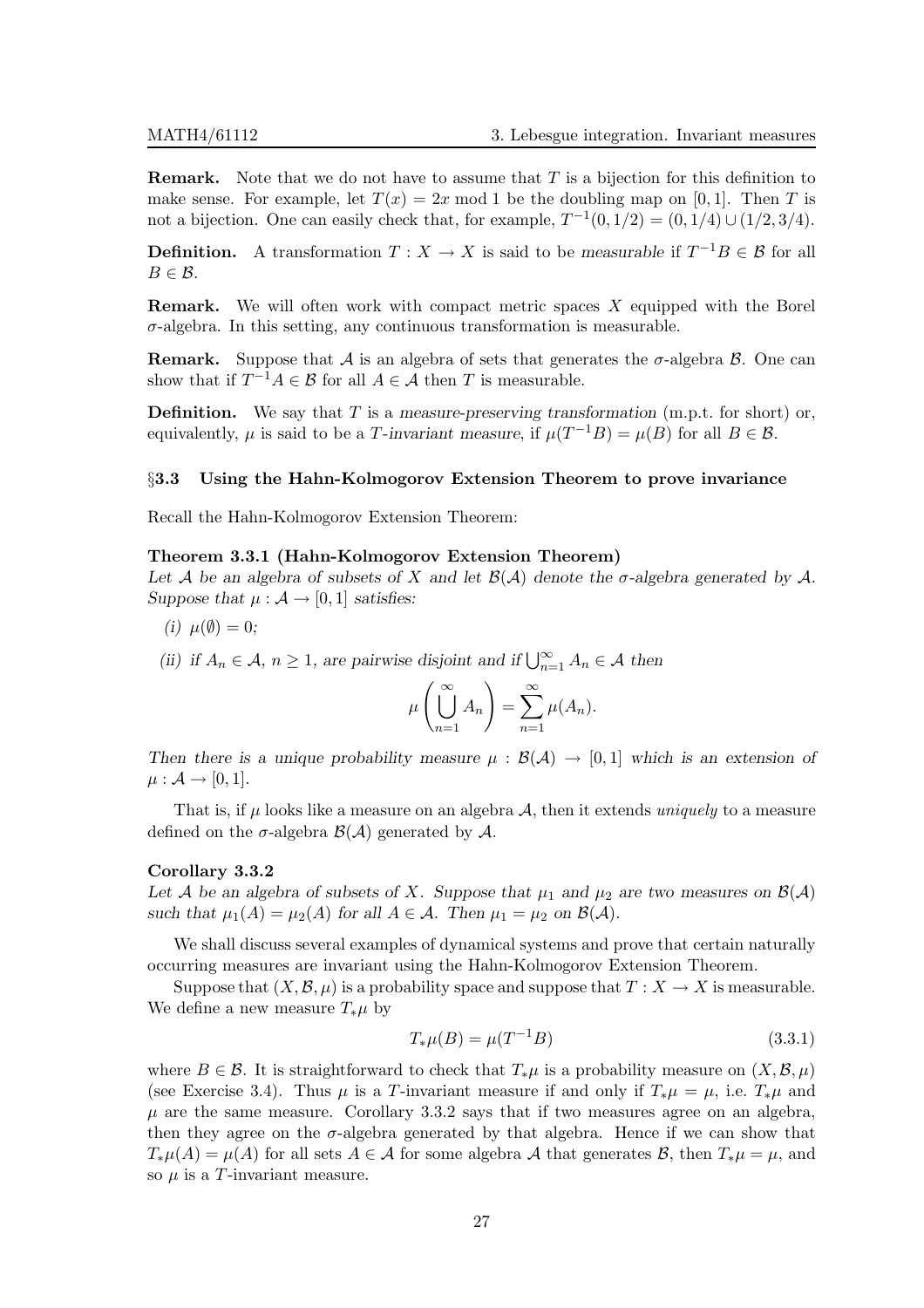#### §3.3.1 The doubling map

Let  $X = \mathbb{R}/\mathbb{Z}$  be the circle,  $\beta$  be the Borel  $\sigma$ -algebra, and let  $\mu$  denote Lebesgue measure. Define the doubling map by  $T(x) = 2x \text{ mod } 1$ .

#### Proposition 3.3.3

Let  $X = \mathbb{R}/\mathbb{Z}$  be the circle,  $\beta$  be the Borel  $\sigma$ -algebra, and let  $\mu$  denote Lebesgue measure. Define the doubling map by  $T(x) = 2x \text{ mod } 1$ . Then Lebesgue measure  $\mu$  is T-invariant.

**Proof.** Let A denote the algebra of finite unions of intervals. For an interval [a, b] we have that

$$
T^{-1}[a, b] = \{x \in \mathbb{R}/\mathbb{Z} \mid T(x) \in [a, b]\} = \left[\frac{a}{2}, \frac{b}{2}\right] \cup \left[\frac{a+1}{2}, \frac{b+1}{2}\right].
$$

See Figure 3.3.1.



Figure 3.3.1: The pre-image of an interval under the doubling map

Hence

$$
T_*\mu([a, b]) = \mu(T^{-1}[a, b])
$$
  
=  $\mu\left(\left[\frac{a}{2}, \frac{b}{2}\right] \cup \left[\frac{a+1}{2}, \frac{b+1}{2}\right]\right)$   
=  $\frac{b}{2} - \frac{a}{2} + \frac{(b+1)}{2} - \frac{(a+1)}{2}$   
=  $b - a = \mu([a, b]).$ 

Hence  $T_*\mu = \mu$  on the algebra A. As A generates the Borel  $\sigma$ -algebra, by uniqueness in the Hahn-Kolmogorov Extension Theorem we see that  $T_*\mu = \mu$ . Hence Lebesgue measure is  $T$ -invariant.  $\Box$ 

#### §3.3.2 Rotations on a circle

Let  $X = \mathbb{R}/\mathbb{Z}$  be the circle, let  $\beta$  be the Borel  $\sigma$ -algebra and let  $\mu$  be Lebesgue measure. Fix  $\alpha \in \mathbb{R}$ . Define  $T : \mathbb{R}/\mathbb{Z} \to \mathbb{R}/\mathbb{Z}$  by  $T(x) = x + \alpha \mod 1$ . We call T a rotation through angle  $\alpha$ .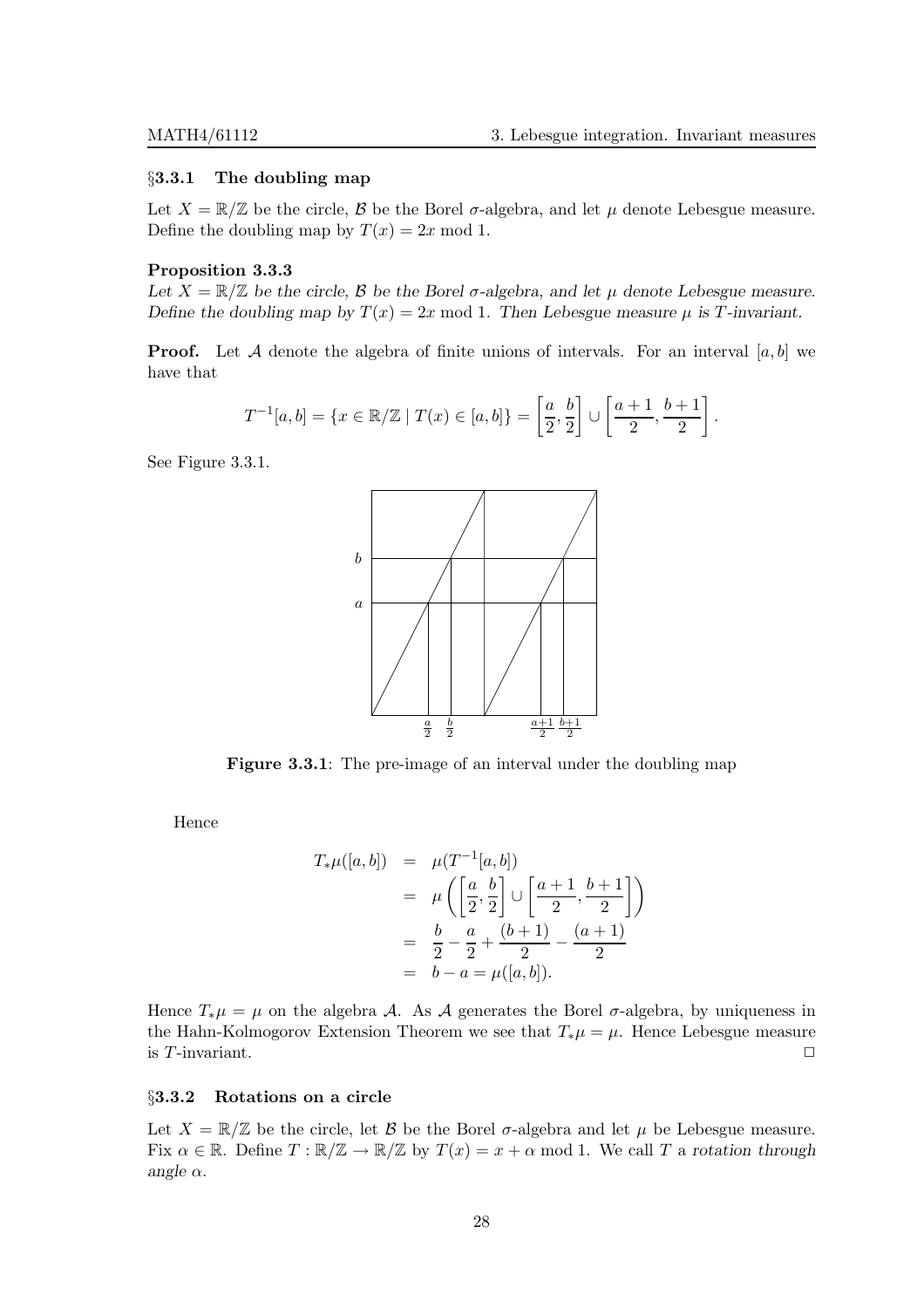One can also regard  $\mathbb{R}/\mathbb{Z}$  as the unit circle  $K = \{z \in \mathbb{C} \mid |z| = 1\}$  in the complex plane via the map  $t \mapsto e^{2\pi i t}$ . In these co-ordinates, the map T becomes  $T(e^{2\pi i \theta}) = e^{2\pi i \alpha} e^{2\pi i \theta}$ , which is a rotation about the origin through the angle  $2\pi\alpha$ .

#### Proposition 3.3.4

Let  $T : \mathbb{R}/\mathbb{Z} \to \mathbb{R}/\mathbb{Z}$ ,  $T(x) = x + \alpha \mod 1$ , be a circle rotation. Then Lebesgue measure is an invariant measure.

**Proof.** Let  $[a, b] \subset \mathbb{R}/\mathbb{Z}$  be an interval. By the Hahn-Kolmogorov Extension Theorem, if we can show that  $T_*\mu([a, b]) = \mu([a, b])$  then it follows that  $\mu(T^{-1}B) = \mu(B)$  for all  $B \in \mathcal{B}$ , hence  $\mu$  is T-invariant.

Note that  $T^{-1}[a, b] = [a - \alpha, b - \alpha]$  where we interpret the endpoints mod 1. (One needs to be careful here: if  $a - \alpha < 0 < b - \alpha$  then  $T^{-1}([a, b]) = [0, b - \alpha] \cup [a - \alpha + 1, 1]$ , etc.) Hence

$$
T_*\mu([a,b]) = \mu([a-\alpha,b-\alpha]) = (b-\alpha) - (a-\alpha) = b-a = \mu([a,b]).
$$

Hence  $T_*\mu = \mu$  on the algebra A. As A generates the Borel  $\sigma$ -algebra, by uniqueness in the Hahn-Kolmogorov Extension Theorem we see that  $T_*\mu = \mu$ . Hence Lebesgue measure is  $T$ -invariant.  $\Box$ 

#### §3.3.3 The Gauss map

Let  $X = [0, 1]$  be the unit interval and let  $\beta$  be the Borel  $\sigma$ -algebra. Define the Gauss map  $T: X \to X$  by

$$
T(x) = \begin{cases} \frac{1}{x} \mod 1 & \text{if } x \neq 0\\ 0 & \text{if } x = 0. \end{cases}
$$

See Figure 3.3.2



Figure 3.3.2: The graph of the Gauss map (note that there are, in fact, infinitely many branches to the graph, only the first 5 are illustrated)

The Gauss map is very closely related to continued fractions. Recall that if  $x \in (0,1)$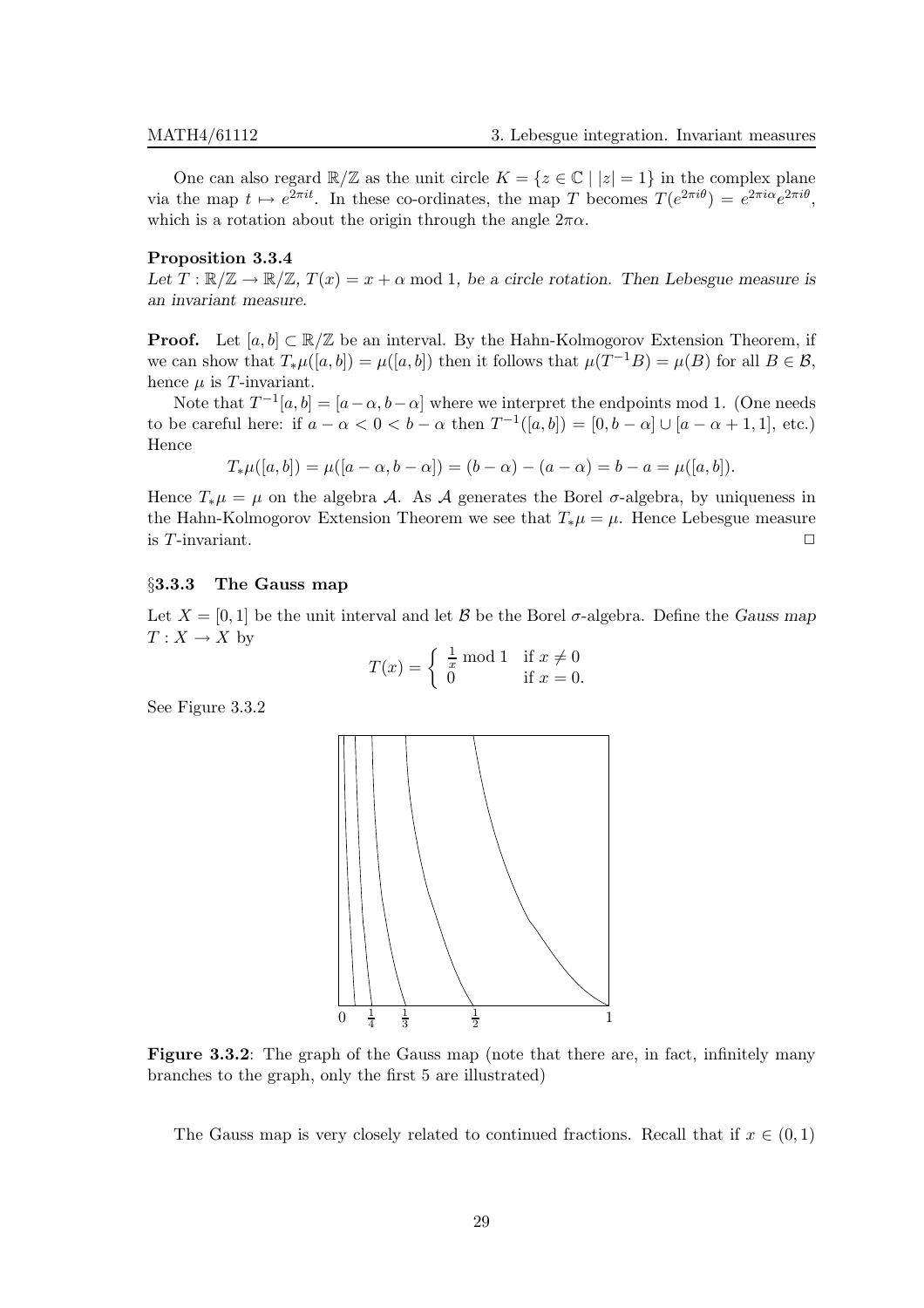then  $x$  has a continued fraction expansion of the form

$$
x = \frac{1}{x_0 + \frac{1}{x_1 + \frac{1}{x_2 + \dotsb}}}
$$
(3.3.2)

where  $x_j \in \mathbb{N}$ . If x is rational then this expansion is finite. One can show that x is irrational if and only if it has an infinite continued fraction expansion. Moreover, if  $x$  is irrational then it has a unique infinite continued fraction expansion.

If  $x$  has continued fraction expansion given by  $(3.3.2)$  then

$$
\frac{1}{x} = x_0 + \cfrac{1}{x_1 + \cfrac{1}{x_2 + \cfrac{1}{x_3 + \cdots}}}.
$$

Hence, taking the fractional part, we see that  $T(x)$  has continued fraction expansion given by

$$
T(x) = \cfrac{1}{x_1 + \cfrac{1}{x_2 + \cfrac{1}{x_3 + \cdots}}}
$$

i.e.  $T$  acts by deleting the zeroth term in the continued fraction expansion of  $x$  and then shifting the remaining digits one place to the left.

The Gauss map does not preserve Lebesgue measure (see Exercise 3.5). However it does preserve Gauss' measure  $\mu$  defined by

$$
\mu(B) = \frac{1}{\log 2} \int_B \frac{dx}{1+x}
$$

(here log denotes the natural logarithm; the factor log 2 is a normalising constant to make this a probability measure).

#### Proposition 3.3.5

Gauss' measure is an invariant measure for the Gauss map.

**Proof.** It is sufficient to check that  $\mu([a, b]) = \mu(T^{-1}[a, b])$  for any interval [a, b]. First note that

$$
T^{-1}[a,b] = \bigcup_{n=1}^{\infty} \left[ \frac{1}{b+n}, \frac{1}{a+n} \right].
$$

Thus

$$
\mu(T^{-1}[a,b])
$$
\n
$$
= \frac{1}{\log 2} \sum_{n=1}^{\infty} \int_{\frac{1}{b+n}}^{\frac{1}{a+n}} \frac{1}{1+x} dx
$$
\n
$$
= \frac{1}{\log 2} \sum_{n=1}^{\infty} \left[ \log \left( 1 + \frac{1}{a+n} \right) - \log \left( 1 + \frac{1}{b+n} \right) \right]
$$
\n
$$
= \frac{1}{\log 2} \sum_{n=1}^{\infty} \left[ \log(a+n+1) - \log(a+n) - \log(b+n+1) + \log(b+n) \right]
$$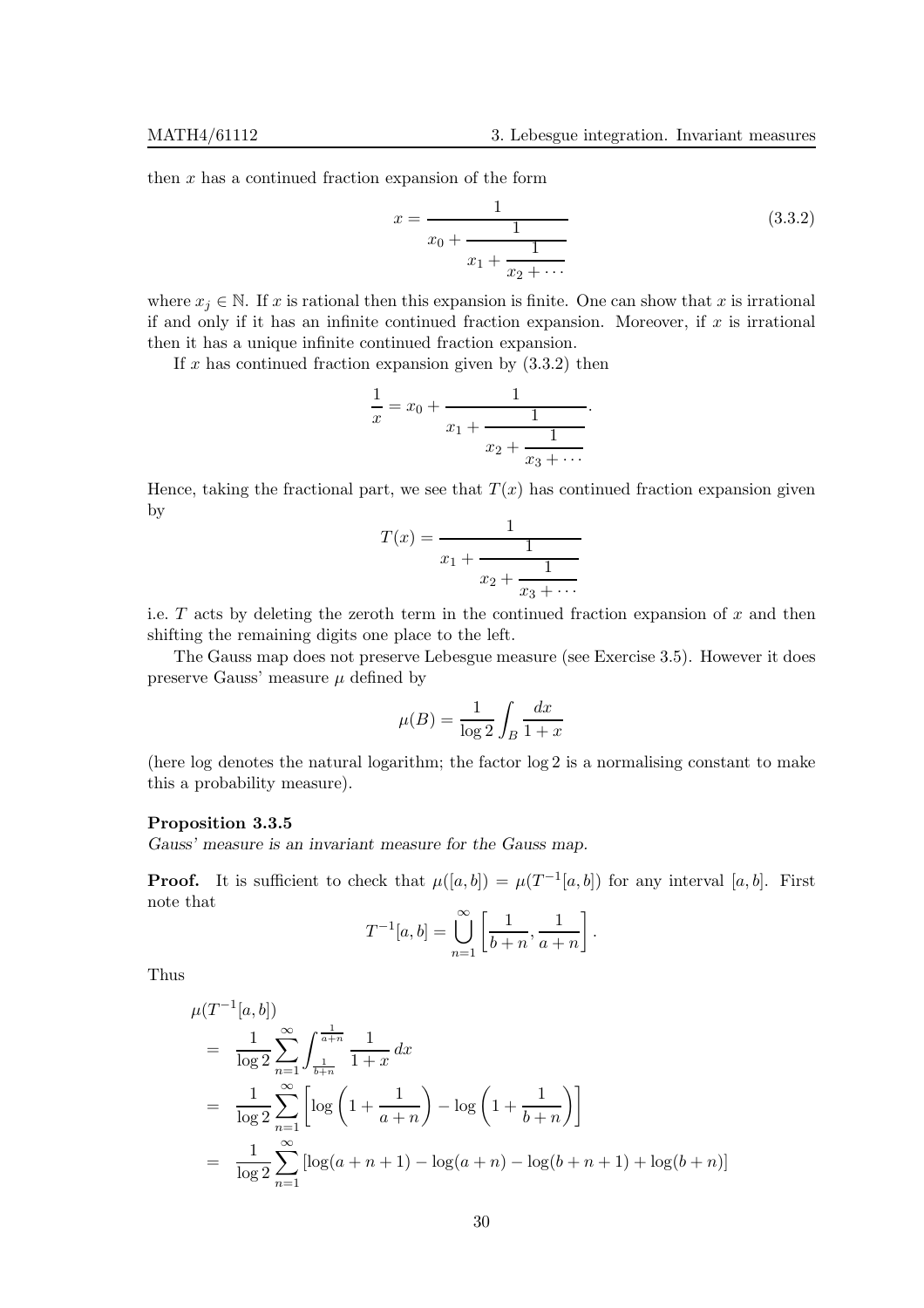$$
= \lim_{N \to \infty} \frac{1}{\log 2} \sum_{n=1}^{N} [\log(a+n+1) - \log(a+n) - \log(b+n+1) + \log(b+n)]
$$
  
\n
$$
= \frac{1}{\log 2} \lim_{N \to \infty} [\log(a+N+1) - \log(a+1) - \log(b+N+1) + \log(b+1)]
$$
  
\n
$$
= \frac{1}{\log 2} \left( \log(b+1) - \log(a+1) + \lim_{N \to \infty} \log \left( \frac{a+N+1}{b+N+1} \right) \right)
$$
  
\n
$$
= \frac{1}{\log 2} (\log(b+1) - \log(a+1))
$$
  
\n
$$
= \frac{1}{\log 2} \int_{a}^{b} \frac{1}{1+x} dx = \mu([a, b]),
$$

as required.  $\Box$ 

#### §3.3.4 Markov shifts

Let S be a finite set, for example  $S = \{1, 2, \ldots, k\}$ , with  $k \geq 2$ . Let

$$
\Sigma = \{ \mathbf{x} = (x_j)_{j=0}^{\infty} \mid x_j \in S \}
$$

denote the set of all infinite sequences of symbols chosen from  $S$ . Thus a point  $\bf{x}$  in the phase space  $\Sigma$  is an infinite sequence of symbols  $\mathbf{x} = (x_0, x_1, x_2, \ldots)$ .

Define the shift map  $\sigma : \Sigma \to \Sigma$  by

$$
\sigma((x_0, x_1, x_2, \ldots)) = (x_1, x_2, x_3, \ldots)
$$

(equivalently,  $(\sigma(\mathbf{x}))_j = x_{j+1}$ ). Thus  $\sigma$  takes a sequence, deletes the zeroth term in this sequence, and then shifts the remaining terms in the sequence one place to the left.

When constructing a measure  $\mu$  on the Borel  $\sigma$ -algebra  $\beta$  of [0, 1] we first defined  $\mu$  on an algebra A that generates the  $\sigma$ -algebra B and then extended  $\mu$  to B using the Hahn-Kolmogorov Extension Theorem. In this case, our algebra  $A$  was the collection of finite unions of intervals; thus to define  $\mu$  on  $\mathcal A$  it was sufficient to define  $\mu$  on an interval. We want to use a similar procedure to define measures on  $\Sigma$ . To do this, we first need to define a metric on  $\Sigma$ , so that it makes sense to talk about the Borel  $\sigma$ -algebra, and then we need an algebra of subsets that generates the Borel  $\sigma$ -algebra.

Let  $\mathbf{x}, \mathbf{y} \in \Sigma$ . Suppose that  $\mathbf{x} \neq \mathbf{y}$ . Define  $n(\mathbf{x}, \mathbf{y}) = n$  where  $x_n \neq y_n$  but  $x_j = y_j$ for  $0 \leq j \leq n-1$ . Thus  $n(x, y)$  is the index of the first place in which the sequences x, y disagree. For convenience, define  $n(\mathbf{x}, \mathbf{y}) = \infty$  if  $\mathbf{x} = \mathbf{y}$ . Define

$$
d(\mathbf{x}, \mathbf{y}) = \frac{1}{2^{n(\mathbf{x}, \mathbf{y})}}.
$$

Thus two sequences  $x, y$  are close if they agree for a large number of initial places.

One can show (see Exercise 3.10) that d is a metric on  $\Sigma$  and that the shift map  $\sigma : \Sigma \to \Sigma$  is continuous.

Fix  $i_j \in S$ ,  $j = 0, 1, \ldots, n-1$ . We define the cylinder set

$$
[i_0, i_1, \ldots, i_{n-1}] = \{ \mathbf{x} = (x_j)_{j=0}^{\infty} \in \Sigma \mid x_j = i_j, \ j = 0, 1, \ldots, n-1 \}.
$$

That is, the cylinder set  $[i_0, i_1, \ldots, i_{n-1}]$  consists of all infinite sequences of symbols from S that begin  $i_0, i_1, \ldots, i_{n-1}$ . We call n the rank of the cylinder. Cylinder sets for shifts often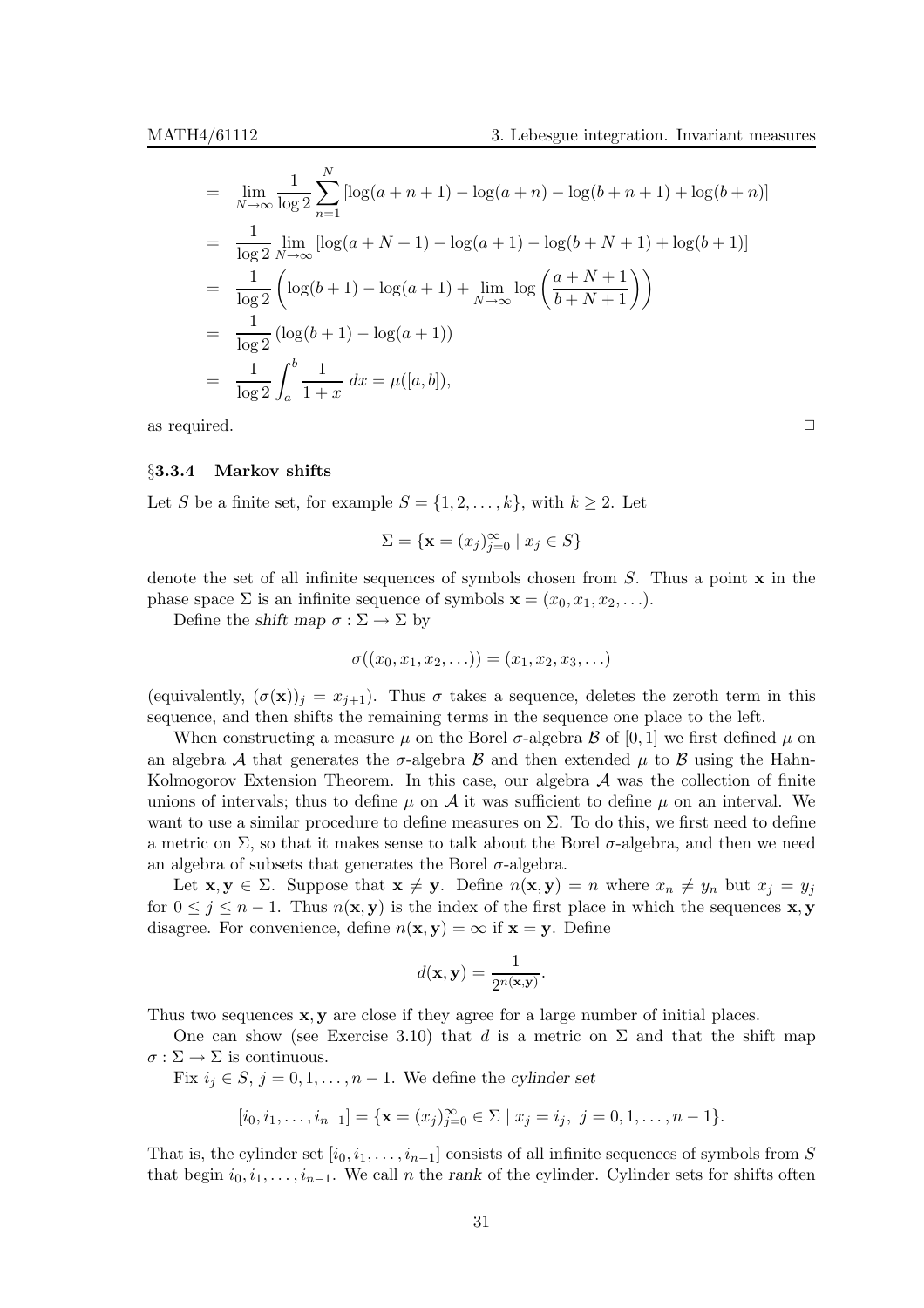play the same role that intervals do for maps of the unit interval or circle. Let  $A$  denote the algebra of all finite unions of cylinders. Then A generates the Borel  $\sigma$ -algebra  $\beta$ . To see this we use Proposition 2.4.2. It is sufficient to check that  $A$  separates every pair of distinct points in  $\Sigma$ . Let  $\mathbf{x} = (x_j)_{j=0}^{\infty}, \mathbf{y} = (y_j)_{j=0}^{\infty} \in \Sigma$  and suppose that  $\mathbf{x} \neq \mathbf{y}$ . Then there exists  $n \geq 0$  such that  $x_n \neq y_n$ . Hence **x**, **y** are in different cylinders of rank  $n + 1$ , and the claim follows.

We will construct a family of  $\sigma$ -invariant measures on  $\Sigma$  by first constructing them on cylinders and then extending them to the Borel σ-algebra by using the Hahn-Kolmogorov Extension Theorem. A  $k \times k$  matrix P is called a stochastic matrix if

(i)  $P(i, j) \in [0, 1]$ 

(ii) each row of P sums to 1: for each  $i$ ,  $\sum_{j=1}^{k} P(i, j) = 1$ .

(Here,  $P(i, j)$  denotes the  $(i, j)$ th entry of the matrix P.)

We say that P is irreducible if: for all i, j, there exists  $n > 0$  such that  $P<sup>n</sup>(i, j) > 0$ . We say that P is aperiodic if there exists  $n > 0$  such that every entry of  $P^n$  is strictly positive. Thus P is irreducible if for every  $(i, j)$  there exists an n such that the  $(i, j)$ th entry of  $P<sup>n</sup>$ is positive, and P is aperiodic if this n can be chosen to be independent of  $(i, j)$ .

Suppose that P is irreducible. Let d be the highest common factor of  $\{n > 0 \mid P^n(i, i) >$ 0. One can show that P is aperiodic if and only if  $d = 1$ . We call d the period of P.

In general, if d is the period of an irreducible matrix P then  $\{1, 2, \ldots, k\}$  can be partitioned into d sets,  $S_0, S_1, \ldots, S_{d-1}$ , say, such that  $P(i, j) > 0$  only if  $i \in S_{\ell}, j \in S_{\ell+1 \mod d}$ . The matrix  $P<sup>d</sup>$  restricted to the indices that comprise each set  $S<sub>j</sub>$  is then aperiodic.

The eigenvalues of aperiodic (or, more generally, irreducible) stochastic matrices are extremely well-behaved.

#### Theorem 3.3.6 (Perron-Frobenius Theorem)

Let  $P$  be an irreducible stochastic matrix with period  $d$ . Then the following statements hold:

- (i) The dth roots of unity are simple eigenvalues for P and all other eigenvalues have modulus strictly less than 1.
- (ii) Let 1 denote the column vector  $(1, 1, \ldots, 1)^T$ . Then  $P1 = 1$  so that 1 is a right eigenvector corresponding to the maximal eigenvalue 1. Moreover, there exists a corresponding left eigenvector  $p = (p(1), \ldots, p(k))$  for the eigenvalue 1, that is  $pP = p$ . The vector p has strictly positive entries  $p(j) > 0$ , and we can assume that p is normalised so that  $\sum_{j=1}^{k} p(j) = 1$ .
- (iii) for all  $i, j \in \{1, 2, ..., k\}$ , we have that  $P^{nd}(i, j) \rightarrow p(j)$  as  $n \rightarrow \infty$ .

Proof (not examinable). We prove only the aperiodic case. In this case, the period  $d = 1$ . We must show that 1 is a simple eigenvalue, construct the positive left eigenvector p, and show that  $P^n(i, j) \to p(j)$  as  $n \to \infty$ .

First note that 1 is an eigenvalue of P as  $P1 = 1$ ; this follows from the fact that, for a stochastic matrix, the rows sum to 1.

Suppose P has an eigenvalue  $\lambda$  with corresponding eigenvector v. Then  $Pv = \lambda v$ . Hence  $P^n v = \lambda^n v$ . As the entries of P are non-negative we have that

$$
|\lambda^n||v| \le P^n|v|.
$$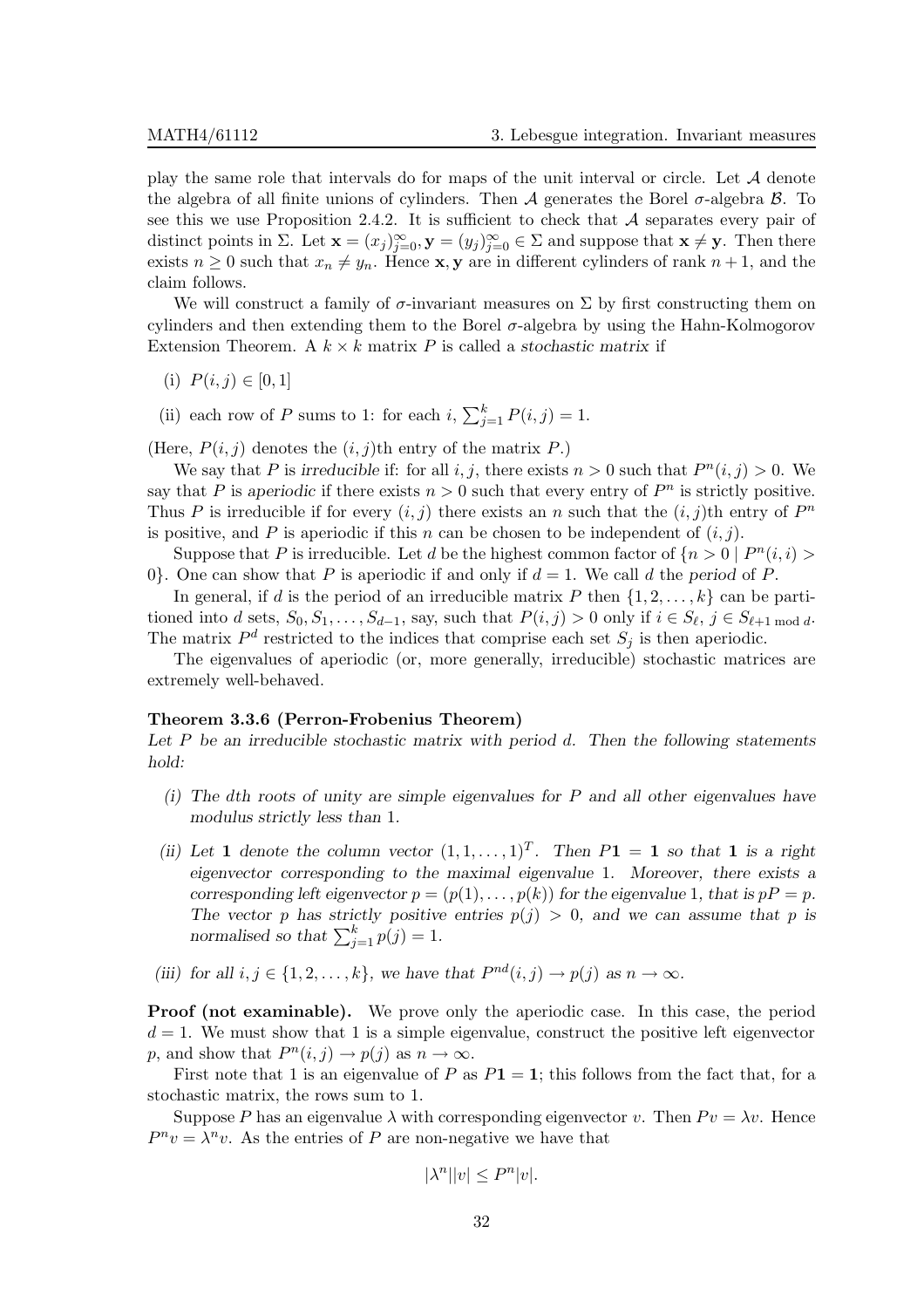Note that if P is stochastic then so is  $P^n$  for any  $n \geq 1$ . As  $P^n$  is stochastic, the right-hand side is a bounded sequence in n. Hence P keeps an eigenvector in a bounded region of  $\mathbb{C}^k$ . If  $|\lambda| > 1$  then  $|\lambda^n||v| \to \infty$ , a contradiction if  $v \neq 0$ . Hence the eigenvalues of P have modulus less than or equal to 1.

Suppose that  $Pv = \lambda v$  and  $|\lambda| = 1$ . Then  $P<sup>n</sup>|v| \ge |v|$ . As P is aperiodic, we can choose *n* such that  $P<sup>n</sup>(i, j) > 0$  for all *i*, *j*. Hence

$$
\sum_{j=1}^{k} P^{n}(i,j)|v(j)| \ge |v(i)| \tag{3.3.3}
$$

and choose  $i_0$  such that  $|v(i_0)| = \max\{|v(j)| \mid 1 \le j \le k\}$ . Also, as  $P^n$  is stochastic and  $P<sup>n</sup>(i, j) > 0$ , we must have that

$$
|v(i_0)| \ge \sum_{j=1}^{k} P^n(i_0, j)|v(j)| \tag{3.3.4}
$$

as the right-hand side of (3.3.4) is a convex combination of the  $|v(j)|$ . Thus  $|v(j)| = |v(i_0)|$ for every  $j, 1 \le j \le k$ . We can assume, by normalising, that  $|v(j)| = 1$  for all  $1 \le j \le k$ .

Now  $Pv = \lambda v$ , i.e.  $\lambda v(i) = \sum_{j=1}^{k} P(i, j)v(j)$ , a convex combination of  $v(j)$ . As the  $|v(j)|$ all have the same modulus, this can only happen if all of the  $v(j)$  are the same. Hence v is a multiple of 1 and  $\lambda = 1$ . So 1 is a simple eigenvalue and there are no other eigenvalues of modulus 1.

Since 1 is a simple eigenvalue, there is a unique (up to scalar multiples) left eigenvector p such that  $pP = p$ . As P is non-negative, we have that  $|p|P \ge |p|$ , i.e.

$$
\sum_{i=1}^{k} |p(i)| P(i,j) \ge |p(j)| \tag{3.3.5}
$$

and summing over  $j$  gives

$$
\sum_{i=1}^{k} |p(i)| \ge \sum_{j=1}^{k} |p(j)|
$$

as P is stochastic. Hence we must have equality in (3.3.5), i.e.  $|p|P = |p|$ . Hence  $|p|$  is a left eigenvector for P. Hence p is a scalar multiple of  $|p|$ , so without loss of generality we can assume that  $p(i) \geq 0$  for all *i*.

To see that  $p(i) > 0$ , choose *n* such that all of the entries of  $P^n$  are positive. Then  $pP^{n} = p$ . Hence  $p(j) = \sum_{i=1}^{k} p(i)P^{n}(i, j)$ . The right-hand side of this expression is a sum of non-negative terms and can only be zero if  $p(i) = 0$  for all  $1 \leq i \leq k$ , i.e. if  $p = 0$ . Hence all of the entries of  $p$  are strictly positive.

We can normalise p and assume that  $\sum_{j=1}^{k} p(j) = 1$ .

Decompose  $\mathbb{R}^k$  into the sum  $V_0 + V_1$  of eigenspaces where

$$
V_0 = \{v \mid \langle p, v \rangle = 0\}, \ V_1 = \text{span}\{\mathbf{1}\}\
$$

so that  $V_1$  is the eigenspace corresponding to the eigenvalue 1 and  $V_0$  is the sum of the eigenspaces of the remaining eigenvalues. Then  $P(V_1) = V_1$  and  $P(V_0) \subset V_0$ . Note that if  $w \in V_0$  then  $P^n w \to 0$  as 1 is not an eigenvalue of P when restricted to  $V_0$  and the eigenvalues of  $P$  restricted to  $V_0$  have modulus strictly less than 1.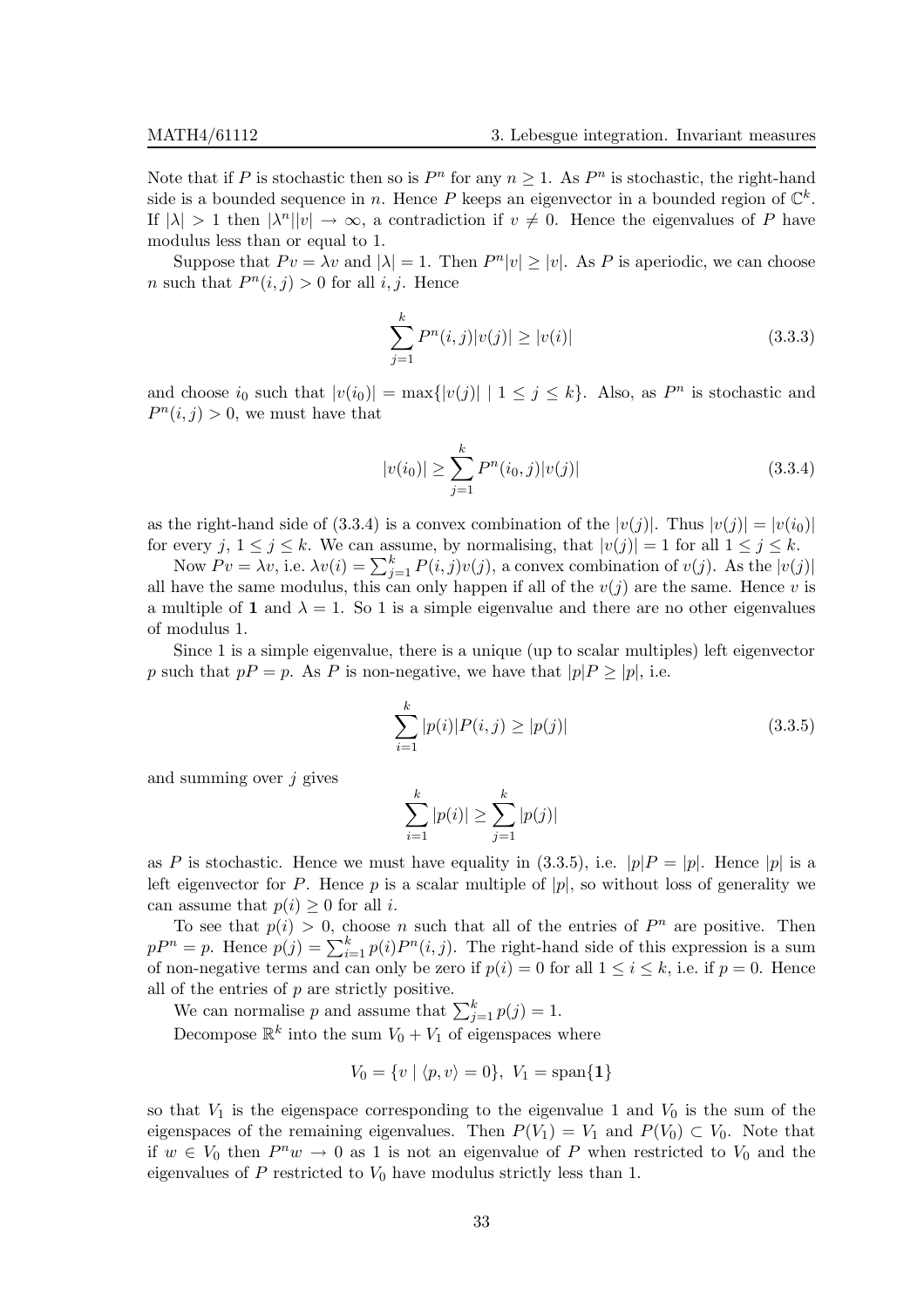Let  $v \in \mathbb{R}^k$  and write  $v = c\mathbf{1} + w$  where  $\langle p, w \rangle = 0$ . Hence  $c = \langle p, v \rangle$ . Then

$$
P^n v = \langle p, v \rangle \mathbf{1} + P^n w.
$$

Hence  $P^n v \to \langle p, v \rangle$  as  $n \to \infty$ . Taking  $v = e_j = (0, \ldots, 0, 1, 0, \ldots, 0)$ , the standard basis vectors, we see that  $P^n(i, j) \to p(j)$ .

Given an irreducible stochastic matrix  $P$  with corresponding normalised left eigenvector p, we define a Markov measure  $\mu$  p on cylinders by defining

$$
\mu_P([i_0, i_1, \ldots, i_{n-1}]) = p(i_0)P(i_0, i_1)P(i_1, i_2) \cdots P(i_{n-2}, i_{n-1}).
$$

We can then extend  $\mu_P$  to a probability measure on the Borel  $\sigma$ -algebra of  $\Sigma$ .

Bernoulli measures are particular examples of Markov measures. Let  $p = (p(1), \ldots, p(k)),$  $p(j) \in (0, 1), \sum_{j=1}^{k} p(j) = 1$  be a probability vector. Define

$$
\mu_p([i_0, i_1, \ldots, i_{n-1}]) = p(i_0)p(i_1)\cdots p(i_{n-1}).
$$

and then extend to the Borel  $\sigma$ -algebra. We call  $\mu_p$  the Bernoulli-p measure.

We can now prove that Markov measures are invariant for shift maps.

#### Proposition 3.3.7

Let  $\sigma : \Sigma \to \Sigma$  be a shift map on the set of k symbols S. Let P be an irreducible stochastic matrix with left eigenvector p. Then the Markov measure  $\mu_P$  is a  $\sigma$ -invariant measure.

**Proof.** It is sufficient to prove that  $\mu_P(\sigma^{-1}[i_0,\ldots,i_{n-1}]) = \mu_P([i_0,\ldots,i_{n-1}])$  for each cylinder  $[i_0, \ldots, i_{n-1}]$ . First note that

$$
\sigma^{-1}[i_0, \dots, i_{n-1}] = \{ \mathbf{x} \in \Sigma \mid \sigma(\mathbf{x}) \in [i_0, \dots, i_{n-1}]\}
$$
  
=  $\{ \mathbf{x} \in \Sigma \mid \mathbf{x} = (i, i_0, \dots, i_{n-1}, \dots), i \in S \}$   
=  $\bigcup_{i=1}^k [i, i_0, \dots, i_{n-1}].$ 

Hence

$$
\mu_P(\sigma^{-1}[i_0, \dots, i_{n-1}]) = \mu_P\left(\bigcup_{i=1}^k [i, i_0, \dots, i_{n-1}]\right)
$$
  
= 
$$
\sum_{i=1}^k \mu_P([i, i_0, \dots, i_{n-1}])
$$
 as this is a disjoint union  
= 
$$
\sum_{i=1}^k p(i)P(i, i_0)P(i_0, i_1) \cdots P(i_{n-2}, i_{n-1})
$$
  
= 
$$
p(i_0)P(i_0, i_1) \cdots P(i_{n-2}, i_{n-1})
$$
 as  $pP = p$   
= 
$$
\mu_P([i_0, \dots, i_{n-1}])
$$

where we have used the fact that  $pP = p$ .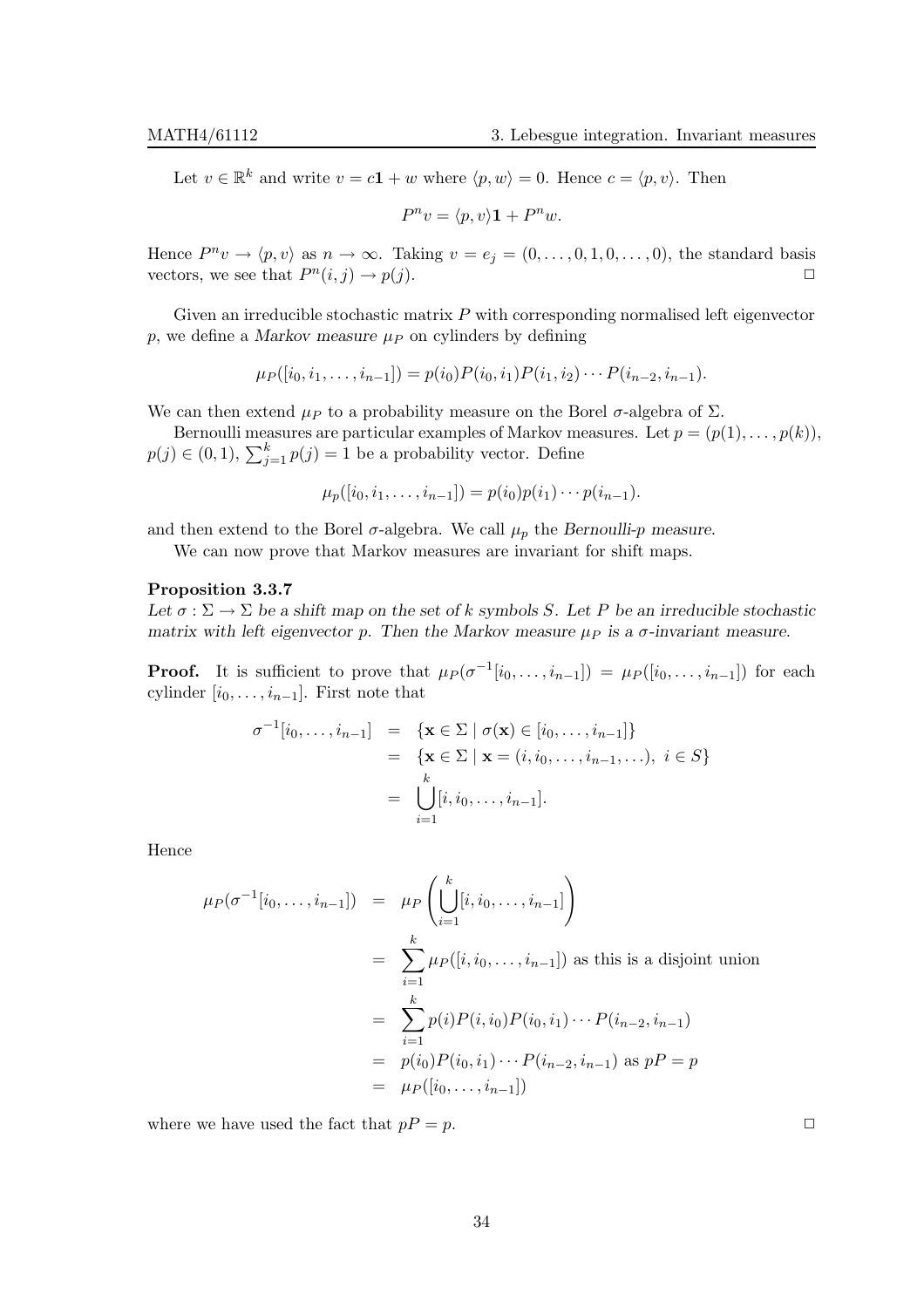Remark. Bernoulli measures are familiar to you from probability theory. Suppose that  $S = \{H, T\}$  so that  $\Sigma$  denotes all infinite sequences of Hs and Ts. We can think of an element of  $\Sigma$  as the outcome of an infinite sequence of coin tosses. Suppose that  $p = (p_H, p_T)$ is a probability vector with corresponding Bernoulli measure  $\mu_p$ . Then, for example, the cylinder set  $[H, H, T]$  denotes the set of (infinite) coin tosses that start  $H, H, T$ , and this set has measure  $p_H p_H p_T$ , corresponding to the probability of tossing  $H, H, T$ .

Markov measures are similar. Given a stochastic matrix  $P = (P(i, j))$  and a left probability eigenvector  $p = (p(1), \ldots, p(k))$  we defined

$$
\mu_P([i_0, i_1, \ldots, i_{n-1}]) = p(i_0)P(i_0, i_1)P(i_1, i_2) \cdots P(i_{n-2}, i_{n-1}).
$$

We can regard  $p(i_0)$  as being the probability of outcome  $i_0$ . Then we can regard  $P(i_0, i_1)$ as being the probability of outcome  $i_1$ , given that the previous outcome was  $i_0$ .

#### §3.4 Exercises

#### Exercise 3.1

Show that in Weyl's Criterion (Theorem 1.2.1) one cannot replace the hypothesis in equation (1.2.1) that f is continuous with the hypothesis that  $f \in L^1(\mathbb{R}/\mathbb{Z}, \mathcal{B}, \mu)$  (where  $\mu$ denotes Lebesgue measure).

#### Exercise 3.2

Let X be a compact metric space equipped with the Borel  $\sigma$ -algebra  $\beta$ . Show that a continuous transformation  $T : X \to X$  is measurable.

#### Exercise 3.3

Give an example of a sequence of functions  $f_n \in L^1([0,1], \mathcal{B}, \mu)$   $(\mu =$  Lebesgue measure) such that  $f_n \to 0$   $\mu$ -a.e. but  $f_n \to 0$  in  $L^1$ .

#### Exercise 3.4

Let  $(X,\mathcal{B},\mu)$  be a probability space and suppose that  $T : X \to X$  is measurable. Show that  $T_*\mu$  is a probability measure on  $(X,\mathcal{B},\mu)$ .

#### Exercise 3.5

- (i) Show that the Gauss map does not preserve Lebesgue measure. (That is, find an example of a Borel set B such that  $T^{-1}B$  and B have different Lebesgue measures.)
- (ii) Let  $\mu$  denote Gauss' measure and let  $\lambda$  denote Lebesgue measure. Show that if  $B \in \mathcal{B}$ , the Borel  $\sigma$ -algebra of [0, 1], then

$$
\frac{1}{2\log 2}\lambda(B) \le \mu(B) \le \frac{1}{\log 2}\lambda(B). \tag{3.4.1}
$$

Conclude that a set  $B \in \mathcal{B}$  has Lebesgue measure zero if and only if it has Gauss' measure zero. (Two measures with the same sets of measure zero are said to be equivalent.)

(iii) Using (3.4.1), show that  $f \in L^1([0,1], \mathcal{B}, \mu)$  if and only if  $f \in L^1([0,1], \mathcal{B}, \lambda)$ .

#### Exercise 3.6

For an integer  $k \geq 2$  define  $T : \mathbb{R}/\mathbb{Z} \to \mathbb{R}/\mathbb{Z}$  by  $T(x) = kx \mod 1$ . Show that T preserves Lebesgue measure.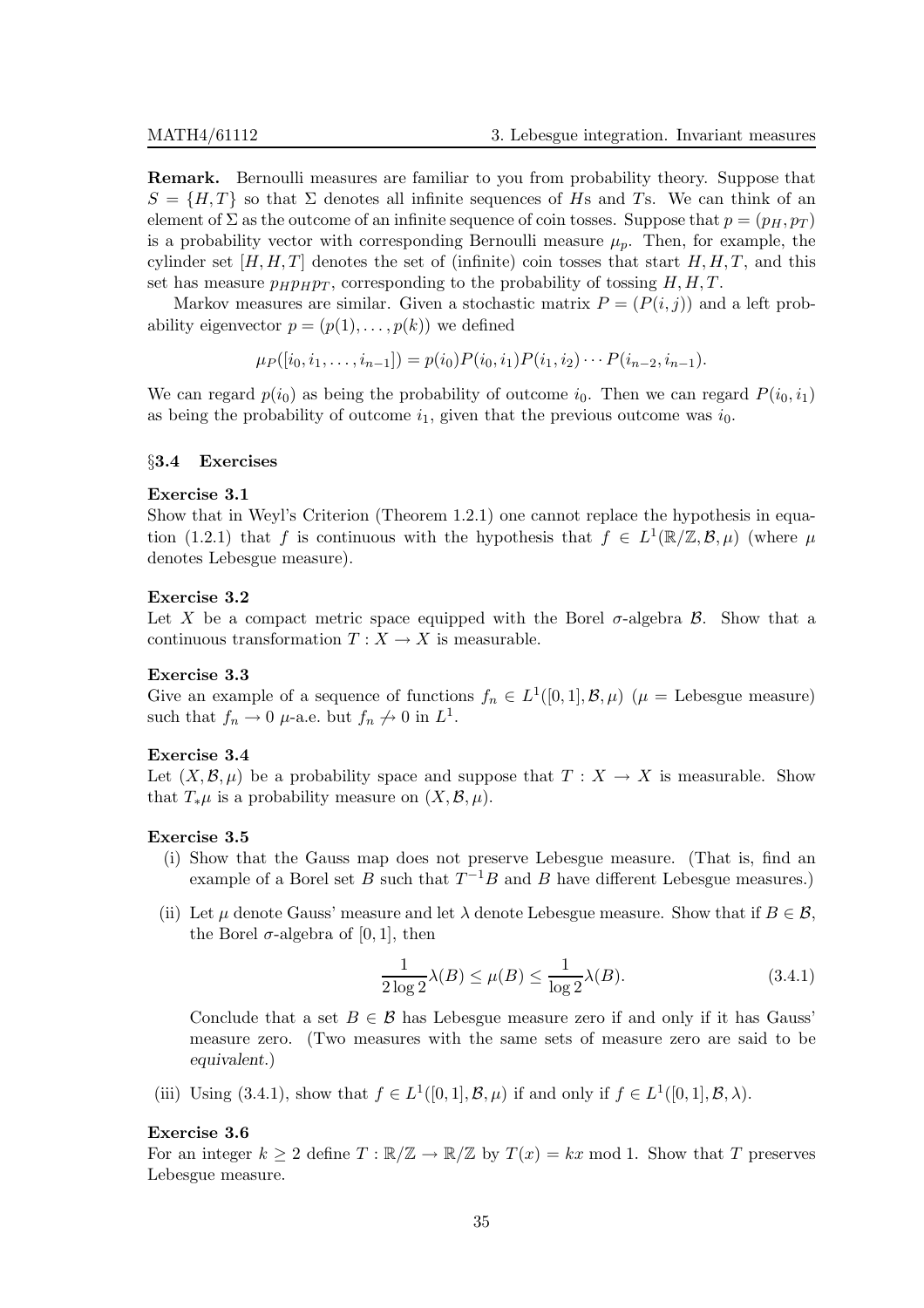### Exercise 3.7

Let  $\beta > 1$  denote the golden ratio (so that  $\beta^2 = \beta + 1$ ). Define  $T : [0,1] \rightarrow [0,1]$  by  $T(x) = \beta x \mod 1$ . Show that T does not preserve Lebesgue measure. Define the measure  $\mu$  by  $\mu(B) = \int_B k(x) dx$  where

$$
k(x) = \begin{cases} \frac{1}{\frac{1}{\beta} + \frac{1}{\beta^3}} & \text{on } [0, 1/\beta) \\ \frac{1}{\beta(\frac{1}{\beta} + \frac{1}{\beta^3})} & \text{on } [1/\beta, 1]. \end{cases}
$$

By using the Hahn-Kolmogorov Extension Theorem, show that  $\mu$  is a T-invariant measure.

#### Exercise 3.8

Define the logistic map  $T : [0,1] \to [0,1]$  by  $T(x) = 4x(1-x)$ . Define the measure  $\mu$  by

$$
\mu(B) = \frac{1}{\pi} \int_B \frac{1}{\sqrt{x(1-x)}} dx.
$$

- (i) Check that  $\mu$  is a probability measure.
- (ii) By using the Hahn-Kolmogorov Extension Theorem, show that  $\mu$  is a T-invariant measure.

Exercise 3.9 Define  $T : [0, 1] \to [0, 1]$  by

$$
T(x) = \begin{cases} n(n+1)x - n & \text{if } x \in \left(\frac{1}{n+1}, \frac{1}{n}\right], \ n \in \mathbb{N} \\ 0 & \text{if } x = 0. \end{cases}
$$

This is called the Lüroth map.

Show that

$$
\sum_{n=1}^{\infty} \frac{1}{n(n+1)} = 1.
$$

Show that T preserves Lebesgue measure.

#### Exercise 3.10

Let  $\Sigma = {\mathbf{x} = (x_j)_{j=0}^{\infty} \mid x_j \in \{1, 2, ..., k\}}$  denote the shift space on k symbols. For  $x, y \in \Sigma$ , define  $n(x, y)$  to be the index of the first place in which the two sequences x, y disagree, and write  $n(\mathbf{x}, \mathbf{y}) = \infty$  if  $\mathbf{x} = \mathbf{y}$ . Define

$$
d(\mathbf{x}, \mathbf{y}) = \frac{1}{2^{n(\mathbf{x}, \mathbf{y})}}.
$$

- (i) Show that  $d(\mathbf{x}, \mathbf{y})$  is a metric.
- (ii) Show that the shift map  $\sigma$  is continuous.
- (iii) Show that a cylinder set  $[i_0, \ldots, i_{n-1}]$  is both open and closed.

(One can also prove that  $\Sigma$  is compact; we shall use this fact later.)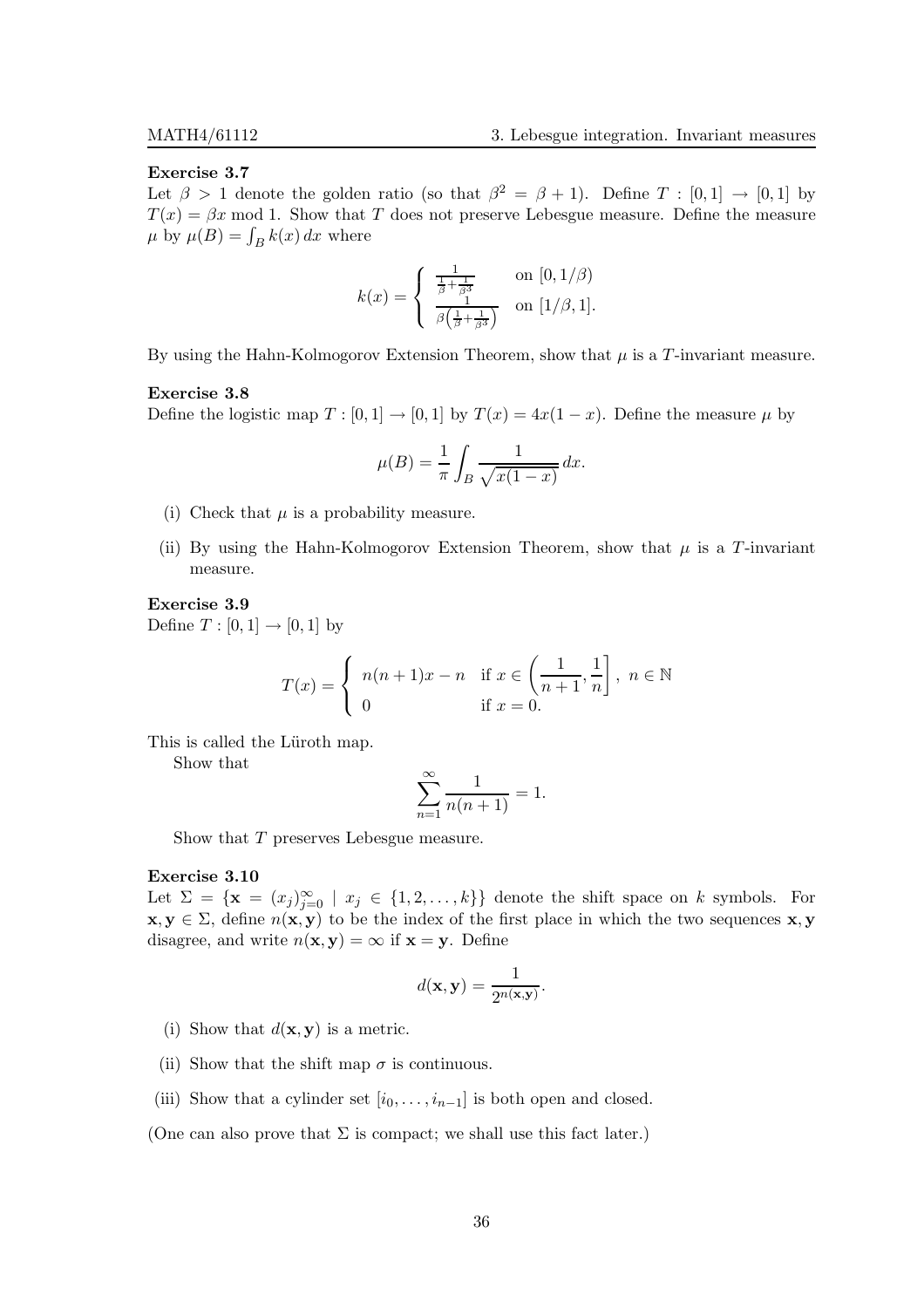# Exercise 3.11

Show that the matrix

$$
P = \left(\begin{array}{cccccc} 0 & 1 & 0 & 0 & 0 \\ 1/4 & 0 & 3/4 & 0 & 0 \\ 0 & 1/2 & 0 & 1/2 & 0 \\ 0 & 0 & 3/4 & 0 & 1/4 \\ 0 & 0 & 0 & 1 & 0 \end{array}\right)
$$

is irreducible but not aperiodic. Show that P has period 2. Show that  $\{1, 2, \ldots, 5\}$  can be partitioned into two sets  $S_0 \cup S_1$  so that  $P(i, j) > 0$  only if  $i \in S_\ell$  and  $j \in S_{\ell+1 \mod 2}$ . Show that  $P^2$ , when restricted to indices in  $S_0$  and in  $S_1$  is aperiodic.

Determine the eigenvalues of  $P$ . Find the unique left probability eigenvector  $p$  such that  $pP = p$ .

#### Exercise 3.12

Show that Bernoulli measures are Markov measures. That is, given a probability vector  $p = (p(1), \ldots, p(k))$ , construct a stochastic matrix P such that  $pP = p$ . Show that the corresponding Markov measure is the Bernoulli-p measure.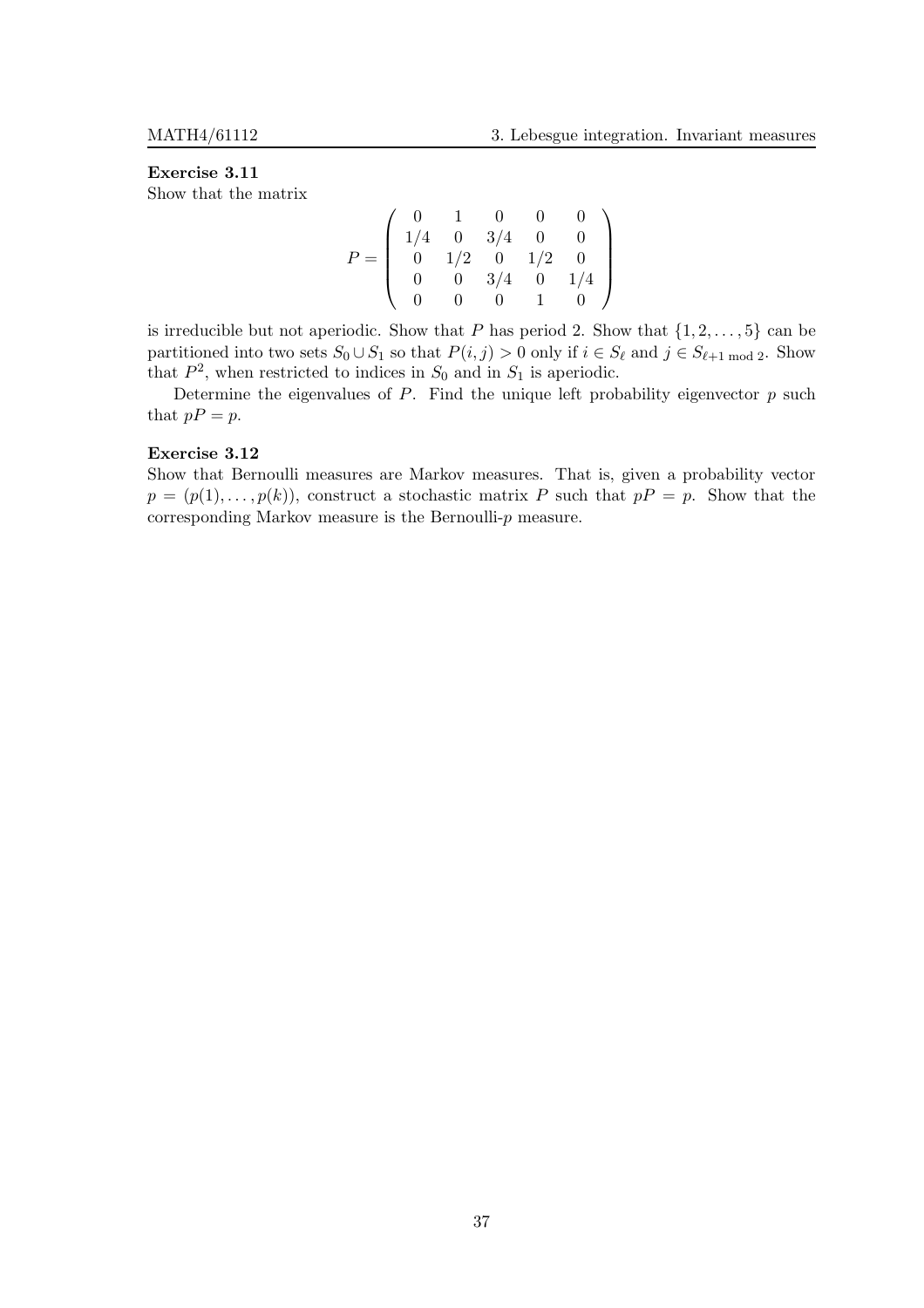# 4. More examples of invariant measures

# §4.1 Criteria for invariance

We shall give more examples of invariant measures. Recall that, given a measurable transformation  $T : X \to X$  of a probability space  $(X, \mathcal{B}, \mu)$ , we say that  $\mu$  is a T-invariant measure (or, equivalently, T is a measure-preserving transformation) if  $\mu(T^{-1}B) = \mu(B)$ for all  $B \in \mathcal{B}$ .

We will need the following characterisations of invariance.

#### Lemma 4.1.1

Let  $T: X \to X$  be a measurable transformation of a probability space  $(X, \mathcal{B}, \mu)$ . Then the following are equivalent:

- (i)  $T$  is a measure-preserving transformation;
- (ii) for each  $f \in L^1(X, \mathcal{B}, \mu)$  we have

$$
\int f d\mu = \int f \circ T d\mu;
$$

(iii) for each  $f \in L^2(X, \mathcal{B}, \mu)$  we have

$$
\int f d\mu = \int f \circ T d\mu.
$$

**Proof.** We will use the identity  $\chi_{T^{-1}B} = \chi_B \circ T$ ; this is straightforward to check, see Exercise 4.1.

We prove that (i) implies (ii). Suppose that  $T$  is a measure-preserving transformation. For any characteristic function  $\chi_B$ ,  $B \in \mathcal{B}$ ,

$$
\int \chi_B d\mu = \mu(B) = \mu(T^{-1}B) = \int \chi_{T^{-1}B} d\mu = \int \chi_B \circ T d\mu
$$

and so the equality holds for any simple function (a finite linear combination of characteristic functions). Given any  $f \in L^1(X, \mathcal{B}, \mu)$  with  $f \geq 0$ , we can find an increasing sequence of simple functions  $f_n$  with  $f_n \to f$  pointwise, as  $n \to \infty$ . For each n we have

$$
\int f_n \, d\mu = \int f_n \circ T \, d\mu
$$

and, applying the Monotone Convergence Theorem to both sides, we obtain

$$
\int f d\mu = \int f \circ T d\mu.
$$

To extend the result to a general real-valued integrable function  $f$ , consider the positive and negative parts. To extend the result to complex-valued integrable functions  $f$ , take real and imaginary parts.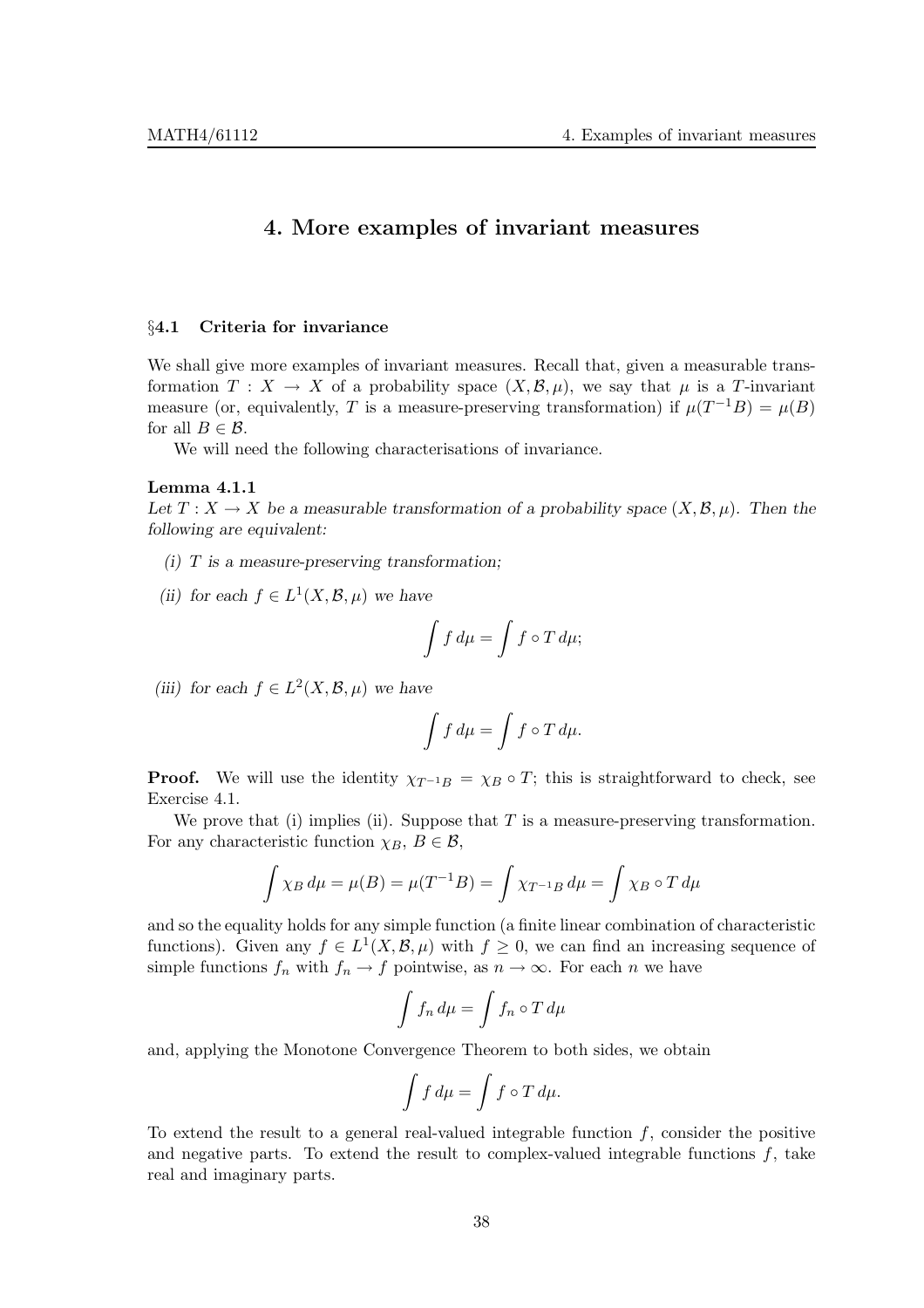That (ii) implies (iii) follows immediately, as  $L^2(X, \mathcal{B}, \mu) \subset L^1(X, \mathcal{B}, \mu)$ . Finally, we prove that (iii) implies (i). Let  $B \in \mathcal{B}$ . Then  $\chi_B \in L^2(X, \mathcal{B}, \mu)$  as  $\int |\chi_B|^2 d\mu = \int \chi_B d\mu = \mu(B)$ . Recalling that  $\chi_B \circ T = \chi_{T^{-1}B}$  we have that

$$
\mu(B) = \int \chi_B \, d\mu = \int \chi_B \circ T \, d\mu = \int \chi_{T^{-1}B} \, d\mu = \mu(T^{-1}B)
$$

so that  $\mu$  is a T-invariant probability measure.  $\Box$ 

# §4.2 Invariant measures on periodic orbits

Recall that if  $x \in X$  then we define the Dirac measure  $\delta_x$  by

$$
\delta_x(B) = \begin{cases} 1 & \text{if } x \in B \\ 0 & \text{if } x \notin B. \end{cases}
$$

We also recall that if  $f: X \to \mathbb{R}$  then  $\int f d\delta_x = f(x)$ .

Let  $T : X \to X$  be a measurable dynamical system defined on a measurable space  $(X, \mathcal{B})$ . Suppose that  $x = T^n x$  is a periodic point with period *n*. Then the probability measure

$$
\mu = \frac{1}{n} \sum_{j=0}^{n-1} \delta_{T^j x}
$$

is T-invariant. This is clear from Lemma 4.1.1, noting that for  $f \in L^1(X, \mathcal{B}, \mu)$ 

$$
\int f \circ T d\mu = \frac{1}{n} (f(Tx) + \dots + f(T^{n-1}x) + f(T^n x))
$$
  
= 
$$
\frac{1}{n} (f(x) + f(Tx) + \dots + f(T^{n-1}x))
$$
  
= 
$$
\int f d\mu,
$$

using the fact that  $T^n x = x$ .

# §4.3 The change of variables formula

The change of variables formula (equivalently, integration by substitution) for (Riemann) integration should be familiar to you. It can be stated in the following way: if  $u : [a, b] \rightarrow$  $[c, d]$  is a differentiable bijection with continuous derivative and  $f : [c, d] \to \mathbb{R}$  is (Riemann) integrable then  $f \circ u : [a, b] \to \mathbb{R}$  is (Riemann) integrable and

$$
\int_{u(a)}^{u(b)} f(x) dx = \int_{a}^{b} f(u(x))u'(x) dx.
$$
 (4.3.1)

Allowing for the possibility that u is decreasing (so that  $u(b) < u(a)$ ), we can rewrite (4.3.1) as

$$
\int_{[c,d]} f(x) dx = \int_{[a,b]} f(u(x)) |u'(x)| dx.
$$
\n(4.3.2)

We would like a version of  $(4.3.2)$  that holds for (Lebesgue) integrable functions on subsets of  $\mathbb{R}^n$ , equipped with Lebesgue measure on  $\mathbb{R}^n$ .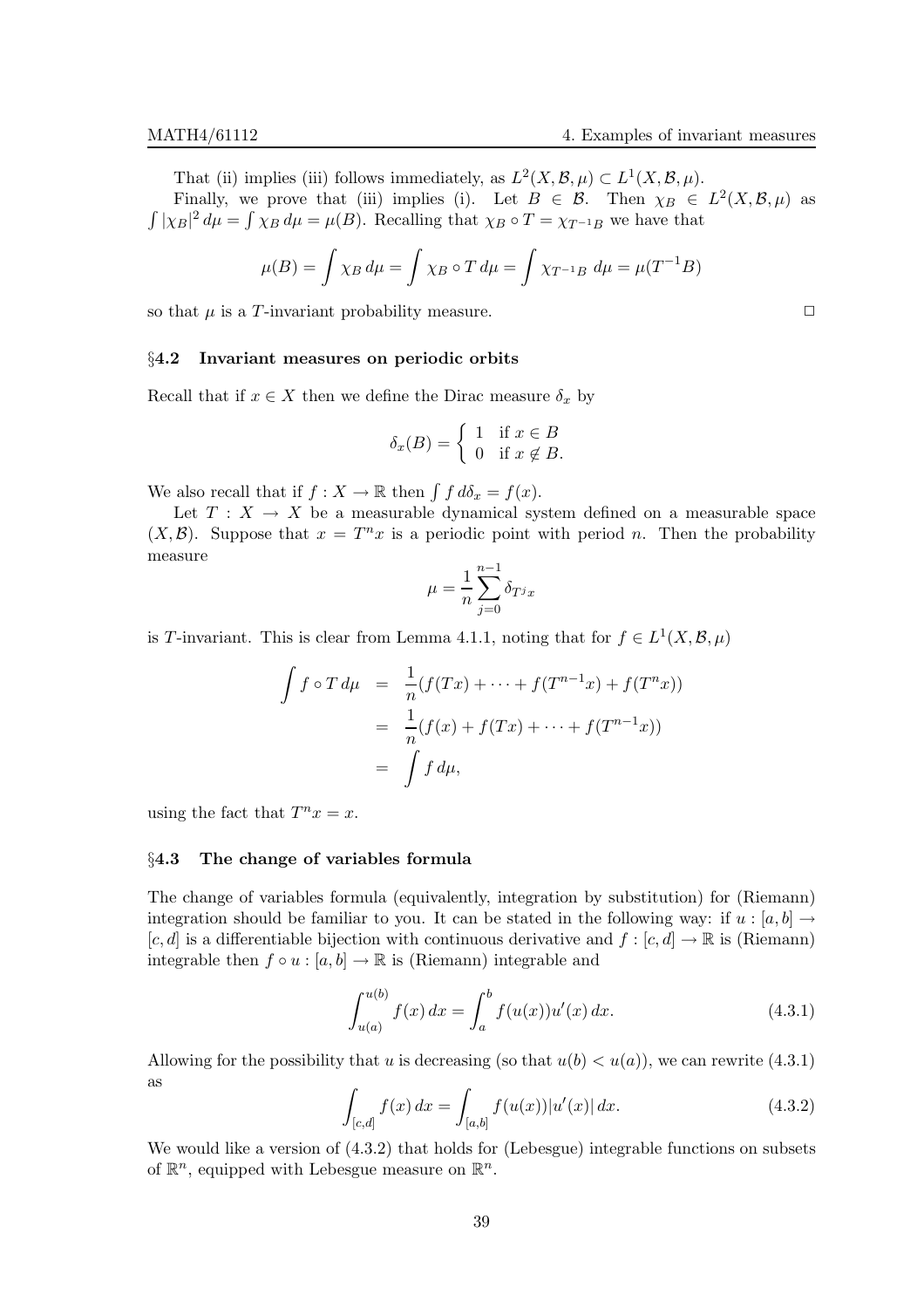# Theorem 4.3.1 (Change of variables formula)

Let  $B \subset \mathbb{R}^n$  be a Borel subset of  $\mathbb{R}^n$  and suppose that  $B \subset U$  for some open subset U. Suppose that  $u: U \to \mathbb{R}^n$  is a diffeomorphism onto its image (i.e.  $u: U \to u(U)$  is a differentiable bijection with differentiable inverse). Then  $u(B)$  is a Borel set.

Let  $\mu$  denote Lebesgue measure on  $\mathbb{R}^n$  and let  $f : \mathbb{R}^n \to \mathbb{C}$  be integrable. Then

$$
\int_{u(B)} f d\mu = \int_B f \circ u |\det Du| d\mu
$$

where  $Du$  denotes the matrix of partial derivatives of  $u$ .

There are more sophisticated versions of the change of variables formula that hold for arbitrary measures on  $\mathbb{R}^n$ .

# §4.4 Rotations of a circle

We illustrate how one can use the change of variables formula for integration to prove that Lebesgue measure is an invariant measure for certain maps on the circle.

### Proposition 4.4.1

Fix  $\alpha \in \mathbb{R}$  and define  $T(x) = x + \alpha \mod 1$ . Then Lebesgue measure  $\mu$  is T-invariant.

**Proof.** By Lemma 4.1.1(ii) we need to show that  $\int f \circ T d\mu = \int f d\mu$  for every  $f \in$  $L^1(X,\mathcal{B},\mu).$ 

Recall that we can identify functions on  $\mathbb{R}/\mathbb{Z}$  with 1-periodic functions on  $\mathbb{R}$ . By using the substitution  $u(x) = x + \alpha$  and the change of variables formula for integration we have that

$$
\int f \circ T d\mu = \int_0^1 f(Tx) dx = \int_0^1 f(x + \alpha) dx = \int_{\alpha}^{1+\alpha} f(x) dx
$$

$$
= \int_{\alpha}^1 f(x) dx + \int_1^{1+\alpha} f(x) dx = \int_{\alpha}^1 f(x) dx + \int_0^{\alpha} f(x) dx = \int_0^1 f(x) dx
$$

where we have used the fact that  $\int_0^{\alpha} f(x) dx = \int_1^{1+\alpha} f(x) dx$  by the periodicity of f.  $\Box$ 

# §4.5 Toral automorphisms

Let  $X = \mathbb{R}^k / \mathbb{Z}^k$  be the k-dimensional torus. Let  $A = (a(i, j))$  be a  $k \times k$  matrix with entries in Z and with  $\det A \neq 0$ . We can define a linear map  $\mathbb{R}^k \to \mathbb{R}^k$  by

$$
\left(\begin{array}{c}x_1\\ \vdots\\ x_k\end{array}\right)\mapsto A\left(\begin{array}{c}x_1\\ \vdots\\ x_k\end{array}\right).
$$

For brevity, we shall often abuse this notation by writing this as  $(x_1, \ldots, x_k) \mapsto A(x_1, \ldots, x_k)$ .

Since A is an integer matrix it maps  $\mathbb{Z}^k$  to itself. We claim that A allows us to define a map

$$
T = T_A: X \to X: (x_1, \ldots, x_k) + \mathbb{Z}^k \mapsto A(x_1, \ldots, x_k) + \mathbb{Z}^k.
$$

We shall often abuse notation and write  $T(x_1, \ldots, x_k) = A(x_1, \ldots, x_k) \text{ mod } 1$ .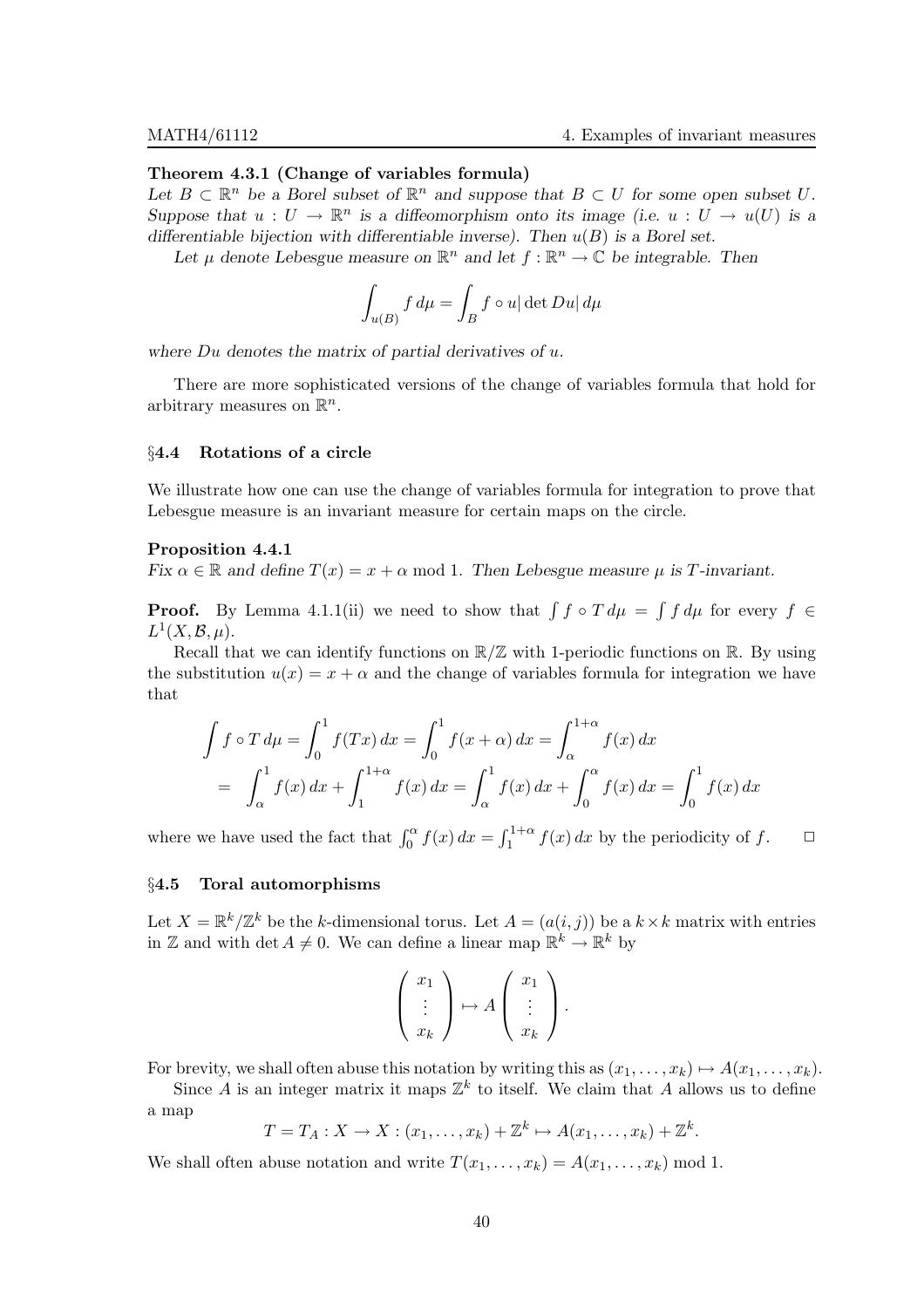To see that this map is well defined, we need to check that if  $x + \mathbb{Z}^k = y + \mathbb{Z}^k$  then  $Ax + \mathbb{Z}^k = Ay + \mathbb{Z}^k$ . If  $x, y \in \mathbb{R}^k$  give the same point in the torus, then  $x = y + n$  for some  $n \in \mathbb{Z}^k$ . Hence  $Ax = A(y+n) = Ay + An$ . As A maps  $\mathbb{Z}^k$  to itself, we see that  $An \in \mathbb{Z}^k$ so that Ax, Ay determine the same point in the torus.

**Definition.** Let  $A = (a(i, j))$  denote a  $k \times k$  matrix with integer entries such that det  $A \neq$ 0. Then we call the map  $T_A: \mathbb{R}^k/\mathbb{Z}^k \to \mathbb{R}^k/\mathbb{Z}^k$  a linear toral endomorphism.

The map T is not invertible in general. However, if det  $A = \pm 1$  then  $A^{-1}$  exists and is an integer matrix. Hence we have a map  $T^{-1}$  given by

$$
T^{-1}(x_1, \ldots, x_k) = A^{-1}(x_1, \ldots, x_k) \bmod 1.
$$

One can easily check that  $T^{-1}$  is the inverse of T.

**Definition.** Let  $A = (a(i, j))$  denote a  $k \times k$  matrix with integer entries such that det  $A =$  $\pm 1$ . Then we call the map  $T_A: \mathbb{R}^k/\mathbb{Z}^k \to \mathbb{R}^k/\mathbb{Z}^k$  a linear toral automorphism.

**Remark.** The reason for this nomenclature is clear. If  $T_A$  is either a linear toral endomorphism or linear toral automorphism, then it is an endomorphism or automorphism, respectively, of the torus regarded as an additive group.

**Example.** Take  $A$  to be the matrix

$$
A = \left(\begin{array}{cc} 2 & 1 \\ 1 & 1 \end{array}\right)
$$

and define  $T: \mathbb{R}^2/\mathbb{Z}^2 \to \mathbb{R}^2/\mathbb{Z}^2$  to be the induced map:

$$
T(x_1, x_2) = (2x_1 + x_2 \mod 1, x_1 + x_2 \mod 1).
$$

Then  $T$  is a linear toral automorphism and is called Arnold's CAT map (CAT stands for 'C'ontinuous 'A'utomorphism of the 'T'orus). See Figure 4.5.1.

**Definition.** Suppose that  $\det A = \pm 1$ . Then we call T a hyperbolic toral automorphism if A has no eigenvalues of modulus 1.

#### Proposition 4.5.1

Let T be a linear toral automorphism of the k-dimensional torus  $X = \mathbb{R}^k / \mathbb{Z}^k$ . Then Lebesgue measure  $\mu$  is T-invariant.

**Proof.** By Lemma 4.1.1(ii) we need to show that  $\int f \circ T d\mu = \int f d\mu$  for every  $f \in$  $L^1(X,\mathcal{B},\mu).$ 

Recall that we can identify functions  $f : \mathbb{R}^k / \mathbb{Z}^k \to \mathbb{C}$  with functions  $f : \mathbb{R}^k \to \mathbb{C}$  that satisfy  $f(x+n) = f(x)$  for all  $n \in \mathbb{Z}^k$ . We apply the change of variables formula with the substitution  $T(x) = Ax$ . Note that  $DT(x) = A$  and  $|\det DT| = 1$ . Hence, by the change of variables formula

$$
\int f \circ T d\mu = \int_{\mathbb{R}^k/\mathbb{Z}^k} f \circ T |\det DT| d\mu = \int_{T(\mathbb{R}^k/\mathbb{Z}^k)} f d\mu = \int f d\mu.
$$

We shall see in §5.4.3 that linear toral endomorphisms (i.e. when A is a  $k \times k$  integer matrix with det  $A \neq 0$  also preserves Lebesgue measure.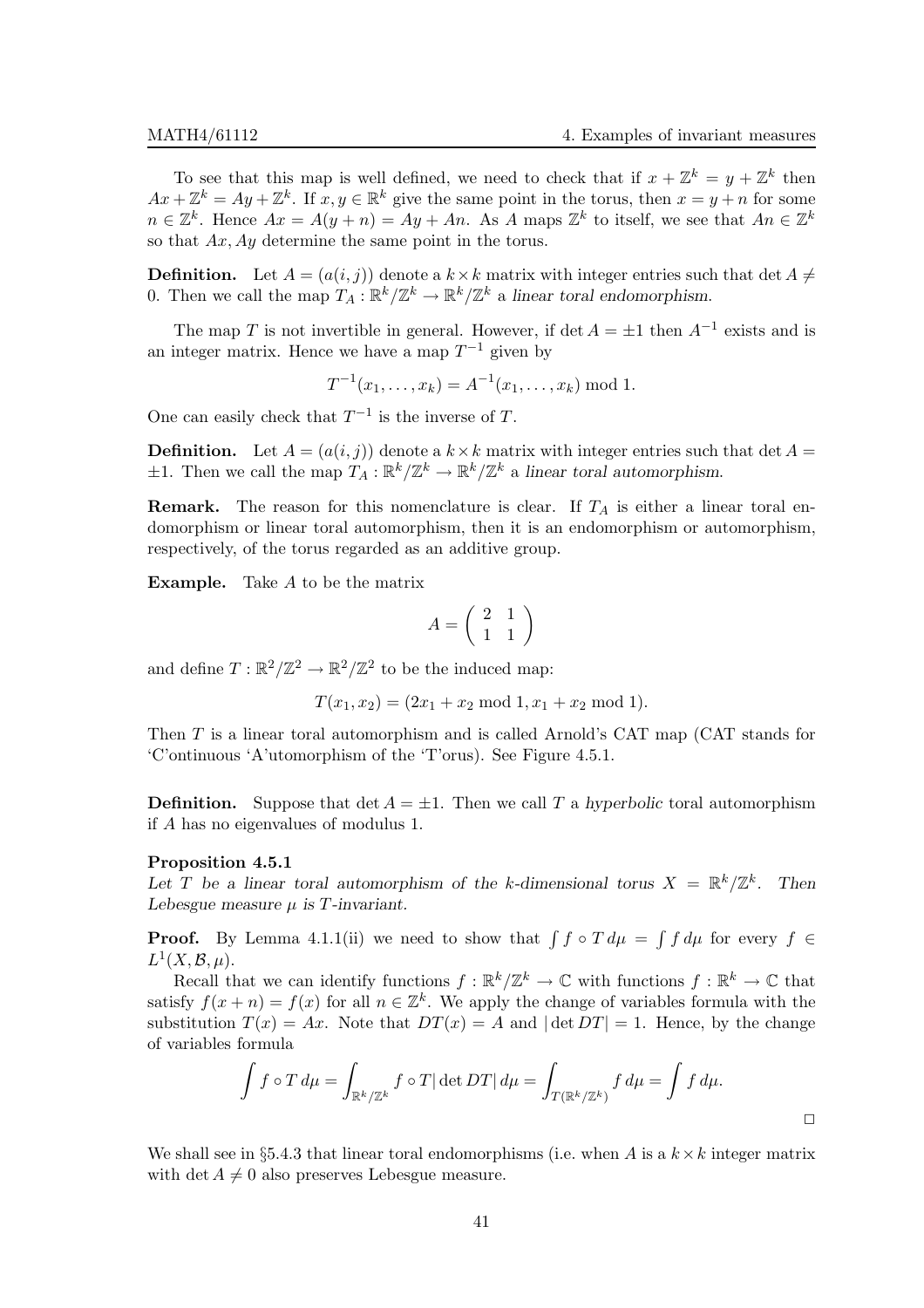

Figure 4.5.1: Arnold's CAT map

# §4.6 Exercises

# Exercise 4.1

Suppose that  $T: X \to X$ . Show that  $\chi_{T^{-1}B} = \chi_B \circ T$ .

# Exercise 4.2

Let  $T : \mathbb{R}/\mathbb{Z} \to \mathbb{R}/\mathbb{Z}$ ,  $T(x) = 2x \mod 1$ , denote the doubling map. Show that the periodic points for T are points of the form  $p/(2^{n}-1)$ ,  $p=0,1,\ldots,2^{n}-2$ . Conclude that T has infinitely many invariant measures.

# Exercise 4.3

By using the change of variables formula, prove that the doubling map  $T(x) = 2x \text{ mod } 1$ on R/Z preserves Lebesgue measure.

# Exercise 4.4

Fix  $\alpha \in \mathbb{R}$  and define the map  $T : \mathbb{R}^2/\mathbb{Z}^2 \to \mathbb{R}^2/\mathbb{Z}^2$  by

$$
T((x, y) + \mathbb{Z}^{2}) = (x + \alpha, x + y) + \mathbb{Z}^{2}.
$$

By using the change of variables formula, prove that Lebesgue measure is T-invariant.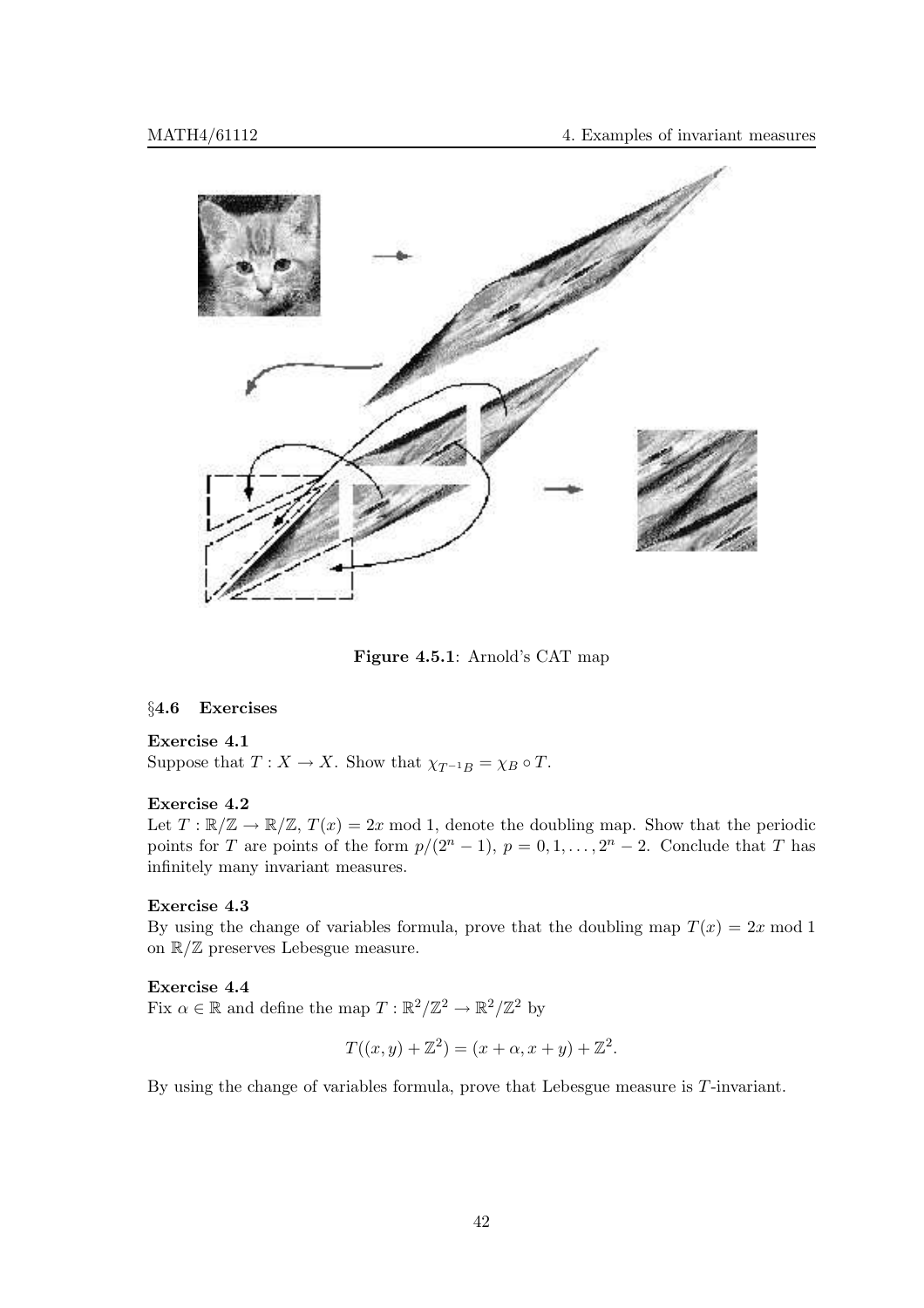# 5. Ergodic measures: definition, criteria, and basic examples

# §5.1 Introduction

In section 3 we defined what is meant by an invariant measure or, equivalently, what is meant by a measure-preserving transformation. In this section, we define what is meant by an ergodic measure. The primary motivation for ergodicity is Birkhoff's Ergodic Theorem: if T is an ergodic measure-preserving transformation of the probability space  $(X,\mathcal{B},\mu)$  then, for each  $f \in L^1(X, \mathcal{B}, \mu)$  we have that

$$
\lim_{n \to \infty} \frac{1}{n} \sum_{j=0}^{n-1} f(T^j x) = \int f d\mu
$$

for  $\mu$ -a.e.  $x \in X$ . Checking that a given measure-preserving transformation is ergodic is often a highly non-trivial task and we shall study some methods for proving ergodicity.

### §5.2 Ergodicity

We define what it means to say that a measure-preserving transformation is ergodic.

**Definition.** Let  $(X, \mathcal{B}, \mu)$  be a probability space and let  $T : X \to X$  be a measurepreserving transformation. We say that T is an ergodic transformation with respect to  $\mu$ (or that  $\mu$  is an ergodic measure) if, whenever  $B \in \mathcal{B}$  satisfies  $T^{-1}B = B$ , then we have that  $\mu(B) = 0$  or 1.

Remark. Ergodicity can be viewed as an indecomposability condition. If ergodicity does not hold then we can find a set  $B \in \mathcal{B}$  such that  $T^{-1}B = B$  and  $0 < \mu(B) < 1$ . We can then split  $T : X \to X$  into  $T : B \to B$  and  $T : X \setminus B \to X \setminus B$  with invariant probability measures  $\frac{1}{\mu(B)}\mu(\cdot \cap B)$  and  $\frac{1}{1-\mu(B)}\mu(\cdot \cap (X \setminus B))$ , respectively.

It will sometimes be convenient for us to weaken the condition  $T^{-1}B = B$  to  $\mu(T^{-1}B \triangle B) =$ 0, where  $\triangle$  denotes the symmetric difference:

$$
A \triangle B = (A \setminus B) \cup (B \setminus A).
$$

We will often write that  $A = B$   $\mu$ -a.e. or  $A = B$  mod 0 to mean that  $\mu(A \triangle B) = 0$ .

**Remark.** It is easy to see that if  $A = B$  u-a.e. then  $\mu(A) = \mu(B)$ .

# Lemma 5.2.1

Let T be a measure-preserving transformation of the probability space  $(X, \mathcal{B}, \mu)$ .

Suppose that  $B \in \mathcal{B}$  is such that  $\mu(T^{-1}B\triangle B) = 0$ . Then there exists  $B' \in \mathcal{B}$  with  $T^{-1}B' = B'$  and  $\mu(B \triangle B') = 0$ . (In particular,  $\mu(B) = \mu(B')$ .)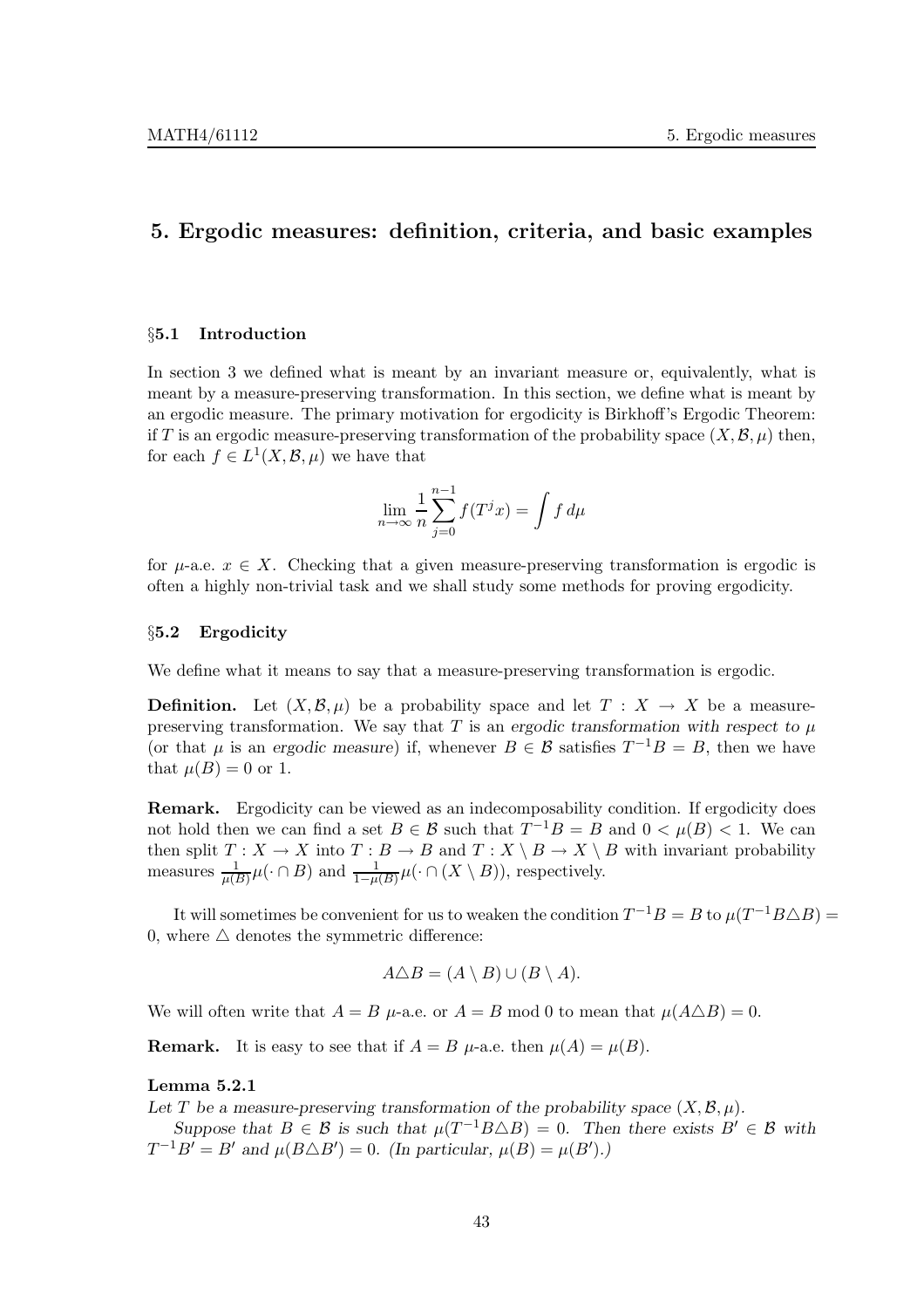**Proof (not examinable).** For each  $n \geq 0$ , we have the inclusion

$$
T^{-n}B\triangle B\subset \bigcup_{j=0}^{n-1}\left(T^{-(j+1)}B\triangle T^{-j}B\right)=\bigcup_{j=0}^{n-1}T^{-j}(T^{-1}B\triangle B).
$$

Hence, as T preserves  $\mu$ ,

$$
\mu(T^{-n}B\triangle B) \le n\mu(T^{-1}B\triangle B) = 0.
$$

Let

$$
B' = \bigcap_{n=0}^{\infty} \bigcup_{j=n}^{\infty} T^{-j}B.
$$

We have that

$$
\mu\left(B\triangle\bigcup_{j=n}^{\infty}T^{-j}B\right)\leq\sum_{j=n}^{\infty}\mu(B\triangle T^{-n}B)=0.
$$

Since the sets  $\bigcup_{j=n}^{\infty} T^{-j}B$  decrease as n increases we have that  $\mu(B \triangle B') = 0$ . Also,

$$
T^{-1}B' = \bigcap_{n=0}^{\infty} \bigcup_{j=n}^{\infty} T^{-(j+1)}B = \bigcap_{n=0}^{\infty} \bigcup_{j=n+1}^{\infty} T^{-j}B = B',
$$

as required.  $\Box$ 

### Corollary 5.2.2

If T is ergodic and  $\mu(T^{-1}B\triangle B) = 0$  then  $\mu(B) = 0$  or 1.

We have the following convenient characterisations of ergodicity.

#### Proposition 5.2.3

Let T be a measure-preserving transformation of the probability space  $(X, \mathcal{B}, \mu)$ . The following are equivalent:

- $(i)$  T is ergodic;
- (ii) whenever  $f \in L^1(X, \mathcal{B}, \mu)$  satisfies  $f \circ T = f \mu$ -a.e. we have that f is constant  $\mu$ -a.e.
- (iii) whenever  $f \in L^2(X, \mathcal{B}, \mu)$  satisfies  $f \circ T = f \mu$ -a.e. we have that f is constant  $\mu$ -a.e.

**Remark.** If f is a constant function then clearly  $f \circ T = f$ . Proposition 5.2.3 says that, when  $T$  is ergodic, the constants are the *only T*-invariant functions (up to sets of measure zero).

**Proof.** We prove that (i) implies (ii). Suppose that T is ergodic. Suppose that  $f \in$  $L^1(X,\mathcal{B},\mu)$  is such that  $f \circ T = f$   $\mu$ -a.e. By taking real and imaginary parts, we can assume without loss of generality that f is real-valued. For  $k \in \mathbb{Z}$  and  $n \in \mathbb{N}$ , define

$$
X(k,n) = \left\{ x \in X \mid \frac{k}{2^n} \le f(x) < \frac{k+1}{2^n} \right\} = f^{-1} \left[ \frac{k}{2^n}, \frac{k+1}{2^n} \right).
$$

Since f is measurable, we have that  $X(k, n) \in \mathcal{B}$ .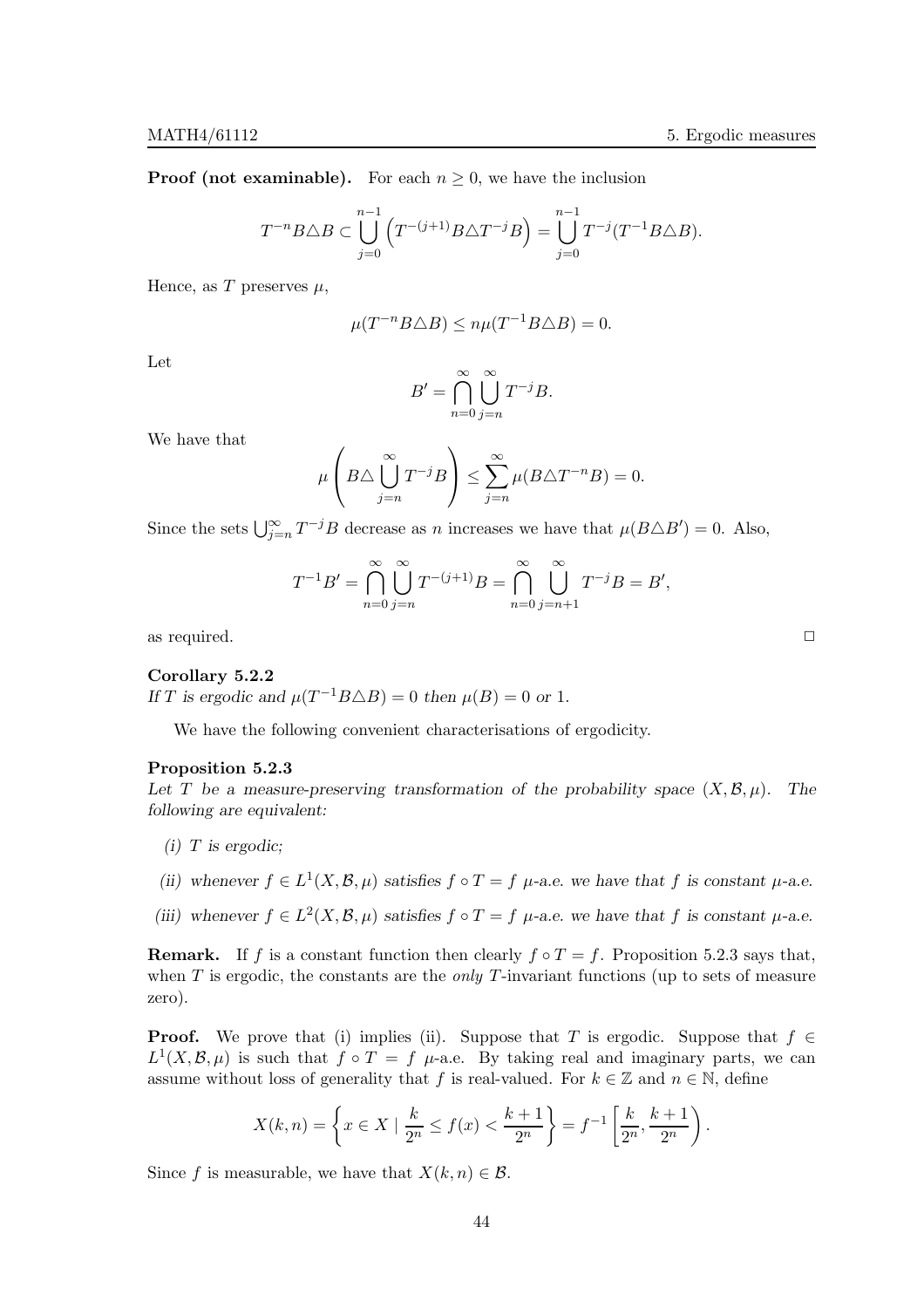We have that

$$
T^{-1}X(k,n)\triangle X(k,n)\subset\{x\in X\mid f(Tx)\neq f(x)\}
$$

so that

$$
\mu(T^{-1}X(k,n)\triangle X(k,n))=0.
$$

Hence, as T is ergodic, we have by Corollary 5.2.2 that  $\mu(X(k,n)) = 0$  or  $\mu(X(k,n)) = 1$ . As  $f \in L^1(X, \mathcal{B}, \mu)$  is integrable, we have that f is finite almost everywhere. Hence, for

$$
each\, n,
$$

$$
f^{-1}\mathbb{R} = f^{-1}\left(\bigcup_{k=-\infty}^{\infty} \left[\frac{k}{2^n}, \frac{k+1}{2^n}\right]\right) = \bigcup_{k=-\infty}^{\infty} f^{-1}\left[\frac{k}{2^n}, \frac{k+1}{2^n}\right] = \bigcup_{k=-\infty}^{\infty} X(k, n)
$$

is equal to  $X$  up to a set of measure zero, i.e.,

$$
\mu\left(X\triangle\bigcup_{k\in\mathbb{Z}}X(k,n)\right)=0;
$$

moreover, this union is disjoint. Hence we have

$$
\sum_{k\in\mathbb{Z}}\mu(X(k,n))=\mu(X)=1
$$

and so there is a unique  $k_n$  for which  $\mu(X(k_n, n)) = 1$ . Let

$$
Y = \bigcap_{n=1}^{\infty} X(k_n, n).
$$

Then  $\mu(Y) = 1$ . Let  $x, y \in Y$ . Then for each n we have that  $f(x), f(y) \in [k_n/2^n, (k_n +$ 1)/2<sup>*n*</sup>). Hence for all  $n \ge 1$  we have that

$$
|f(x) - f(y)| \le \frac{1}{2^n}.
$$

Hence  $f(x) = f(y)$ . Hence f is constant on the set Y. Hence f is constant  $\mu$ -a.e.

That (ii) implies (iii) is clear as if  $f \in L^2(X, \mathcal{B}, \mu)$  then  $f \in L^1(X, \mathcal{B}, \mu)$ .

Finally, we prove that (iii) implies (i). Suppose that  $B \in \mathcal{B}$  is such that  $T^{-1}B = B$ . Then  $\chi_B \in L^2(X, \mathcal{B}, \mu)$  and  $\chi_B \circ T(x) = \chi_B(x)$  for all  $x \in X$ . Hence  $\chi_B$  is constant  $\mu$ -a.e. Since  $\chi_B$  only takes the values 0 and 1, we must have  $\chi_B = 0$   $\mu$ -a.e. or  $\chi_B = 1$   $\mu$ -a.e. Therefore

$$
\mu(B) = \int_X \chi_B \, d\mu = \begin{cases} \n0 & \text{if } \chi_B = 0 \text{ } \mu\text{-a.e.} \\ \n1 & \text{if } \chi_B = 1 \text{ } \mu\text{-a.e.} \n\end{cases}
$$

Hence T is ergodic with respect to  $\mu$ .

#### §5.3 Fourier series

We shall give a method for proving that certain transformations of the circle or torus are ergodic with respect to Lebesgue measure. To do this, we use Proposition 5.2.3 and Fourier series.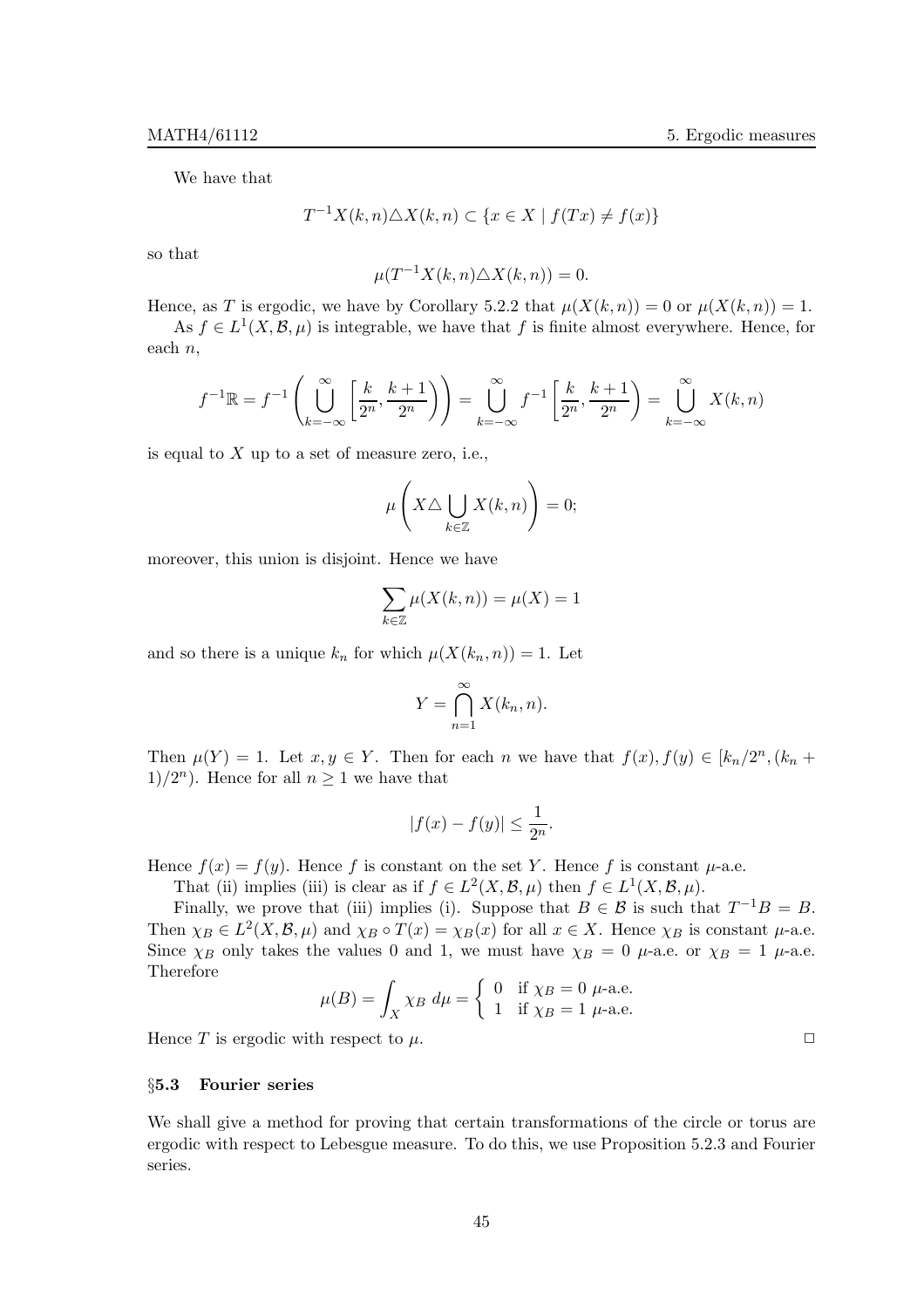Let  $X = \mathbb{R}/\mathbb{Z}$  denote the unit circle and let  $f : X \to \mathbb{R}$ . (Alternatively, we can think of f as a periodic function  $\mathbb{R} \to \mathbb{R}$  with  $f(x) = f(x+n)$  for all  $n \in \mathbb{Z}$ .) Equip X with the Borel  $\sigma$ -algebra, let  $\mu$  denote Lebesgue measure and assume that  $f \in L^2(X, \mathcal{B}, \mu)$ .

We can associate to f its Fourier series

$$
\frac{a_0}{2} + \sum_{n=1}^{\infty} (a_n \cos 2\pi nx + b_n \sin 2\pi nx), \qquad (5.3.1)
$$

where

$$
a_n = 2 \int_0^1 f(x) \cos 2\pi nx \ d\mu, \ b_n = 2 \int_0^1 f(x) \sin 2\pi nx \ d\mu.
$$

(Notice that we are not claiming that the series converges—we are just formally associating the Fourier series to  $f$ .)

We shall find it more convenient to work with a complex form of the Fourier series and rewrite  $(5.3.1)$  as

$$
\sum_{n=-\infty}^{\infty} c_n e^{2\pi i n x},\tag{5.3.2}
$$

where

$$
c_n = \int_0^1 f(x)e^{-2\pi inx} d\mu.
$$

(In particular,  $c_0 = \int_0^1 f d\mu$ .) We call  $c_n$  the *nth Fourier coefficient*.

Remark. That (5.3.2) and (5.3.1) are equivalent follows from the fact that

$$
\cos 2\pi nx = \frac{e^{2\pi inx} + e^{-2\pi inx}}{2}, \quad \sin 2\pi nx = \frac{e^{2\pi inx} - e^{-2\pi inx}}{2i}
$$

One can explain Fourier series by considering a more general construction. Recall that an inner product on a complex vector space H is a function  $\langle \cdot, \cdot \rangle : \mathcal{H} \times \mathcal{H} \to \mathbb{C}$  such that

- (i)  $\langle u, v \rangle = \overline{\langle v, u \rangle}$  for all  $u, v \in \mathcal{H}$ ,
- (ii) for each  $v \in \mathcal{H}$ ,  $u \mapsto \langle u, v \rangle$  is linear,
- (iii)  $\langle v, v \rangle \ge 0$  for all  $v \in \mathcal{H}$ , with equality if and only if  $v = 0$ .

Given an inner product, one can define a norm on H by setting  $||v|| = \sqrt{\langle v, v \rangle}$ . One can then define a metric on H by setting  $d_{\mathcal{H}}(u, v) = ||u - v||$ .

If H is a complex vector space with an inner product  $\langle \cdot, \cdot \rangle$  such that H is complete with respect to the metric given by the inner product then we call  $H$  a Hilbert space.

Recall that  $L^2(X, \mathcal{B}, \mu)$  is a Hilbert space with the inner product

$$
\langle f, g \rangle = \int f \bar{g} \, d\mu.
$$

The metric on  $L^2(X, \mathcal{B}, \mu)$  is then given by

$$
d(f,g) = \left( \int |f - g|^2 \, d\mu \right)^{1/2}.
$$

Let H be an infinite dimensional Hilbert space. We say that  ${e_j}_{j=0}^{\infty}$  is an orthonormal basis for  $H$  if: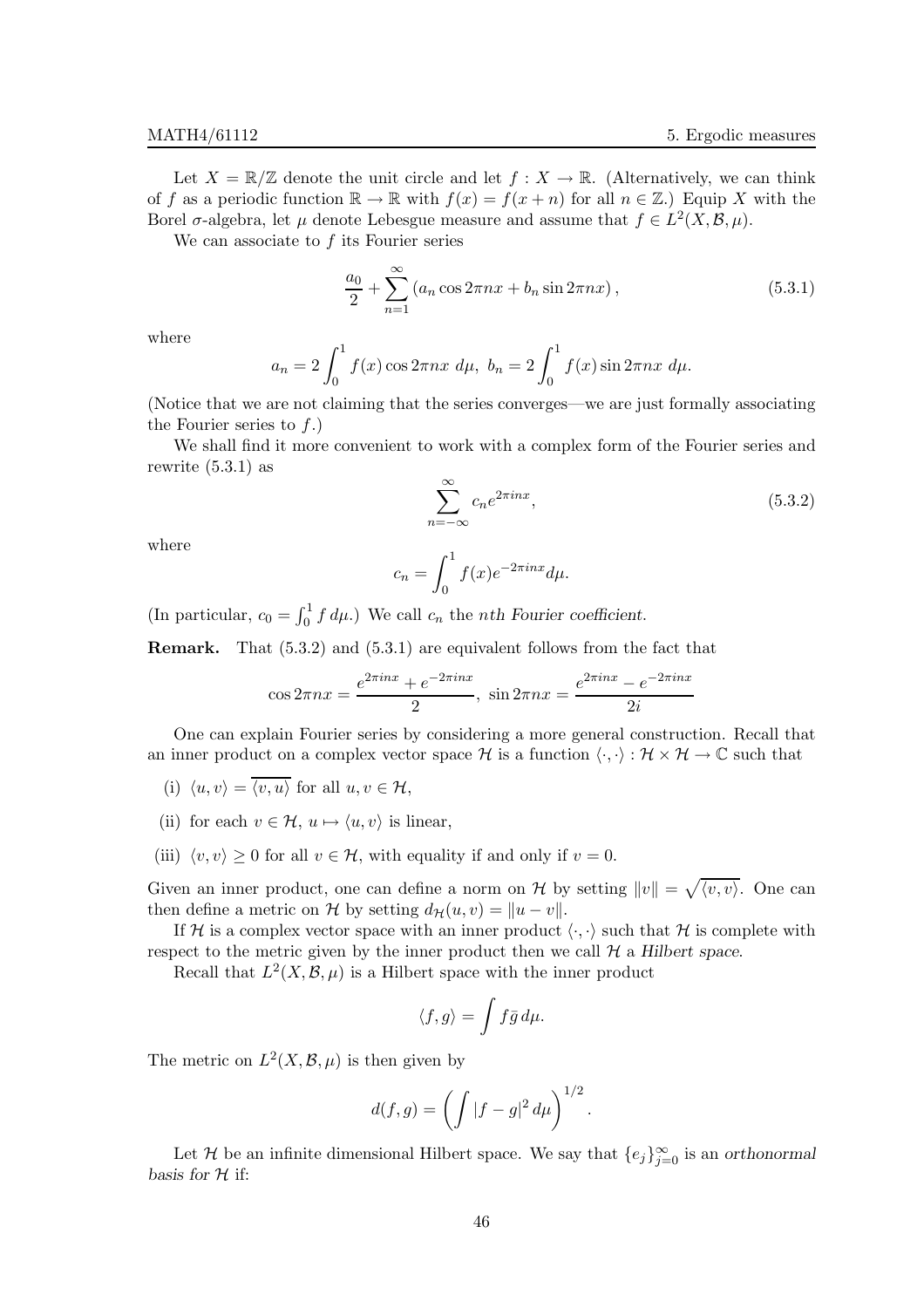(i)  $\langle e_i, e_j \rangle = \begin{cases} 0 & \text{if } i \neq j \\ 1 & \text{if } i = j \end{cases}$ 1 if  $i = j$ .

(ii) every  $v \in \mathcal{H}$  can be written in the form

$$
v = \sum_{j=0}^{\infty} c_j e_j.
$$
 (5.3.3)

As (5.3.3) involves an infinite sum, we need to be careful about what convergence means. To make (5.3.3) precise, let  $s_n = \sum_{j=0}^n c_j e_j$  denote the *n*th partial sum. Then (5.3.3) means that  $||v - s_n|| \to 0$  as  $n \to \infty$ .

As the vectors  $\{e_j\}_{j=0}^{\infty}$  are orthonormal, taking the inner product of (5.3.3) with  $e_i$ shows that

$$
\langle v, e_i \rangle = \langle \sum_{j=0}^{\infty} c_j e_j, e_i \rangle = \sum_{j=0}^{\infty} c_j \langle e_j, e_i \rangle = c_i.
$$

Let  $X = \mathbb{R}/\mathbb{Z}$  be the circle and let  $\mathcal B$  be the Borel  $\sigma$ -algebra. Let  $\mu$  denote Lebesgue measure. Let  $x \in \mathbb{R}/\mathbb{Z}$ . Let  $e_n(x) = e^{2\pi inx}$ . Then  $\{e_n\}_{n=-\infty}^{\infty}$  is an orthonormal basis for the Hilbert space  $L^2(X, \mathcal{B}, \mu)$ . Thus if  $f \in L^2(X, \mathcal{B}, \mu)$  then we can write

$$
f(x) = \sum_{n = -\infty}^{\infty} c_n e^{2\pi i nx}
$$

(in the sense that the sequence of partial sums  $L^2$ -converges to f) where

$$
c_n = \langle f, e_n \rangle = \int f(x)e^{-2\pi inx} d\mu.
$$
 (5.3.4)

If we want to make the dependence of  $c_n$  on f clear, then we will sometimes write  $c_n(f)$ for  $c_n$ .

We shall need the following facts about Fourier coefficients.

### Proposition 5.3.1

- (i) Let  $f, g \in L^2(X, \mathcal{B}, \mu)$ . Then  $f = g$   $\mu$ -a.e. if and only if their Fourier coefficients are equal, i.e.  $c_n(f) = c_n(g)$  for all  $n \in \mathbb{Z}$ .
- (ii) Let  $f \in L^2(X, \mathcal{B}, \mu)$ . Then  $c_n \to 0$  as  $n \to \pm \infty$ .

Remark. Proposition 5.3.1(ii) is better known as the Riemann-Lebesgue Lemma.

So far, we have studied Fourier series for functions defined on the circle; a similar construction works for functions defined on the k-dimensional torus. Let  $X = \mathbb{R}^k / \mathbb{Z}^k$ be the k-dimensional torus equipped with the Borel  $\sigma$ -algebra and let  $\mu$  denote Lebesgue measure on X. Then  $L^2(X, \mathcal{B}, \mu)$  is a Hilbert space when equipped with the inner product

$$
\langle f,g\rangle = \int f\bar{g}\,d\mu.
$$

Let  $x \in \mathbb{R}^k/\mathbb{Z}^k$ . Let  $\mathbf{n} = (n_1, \ldots, n_k) \in \mathbb{Z}^k$  and define  $e_{\mathbf{n}}(x) = e^{2\pi i \langle \mathbf{n}, x \rangle}$  where  $\langle \mathbf{n}, x \rangle =$  $n_1x_1 + \cdots + n_kx_k$ . Then  $\{e_n\}_{n\in\mathbb{Z}^k}$  is an orthonormal basis for  $L^2(X,\mathcal{B},\mu)$ . Thus we can write  $f \in L^2(X, \mathcal{B}, \mu)$  as

$$
f(x) = \sum_{\mathbf{n} \in \mathbb{Z}^k} c_{\mathbf{n}} e^{2\pi i \langle \mathbf{n}, x \rangle}
$$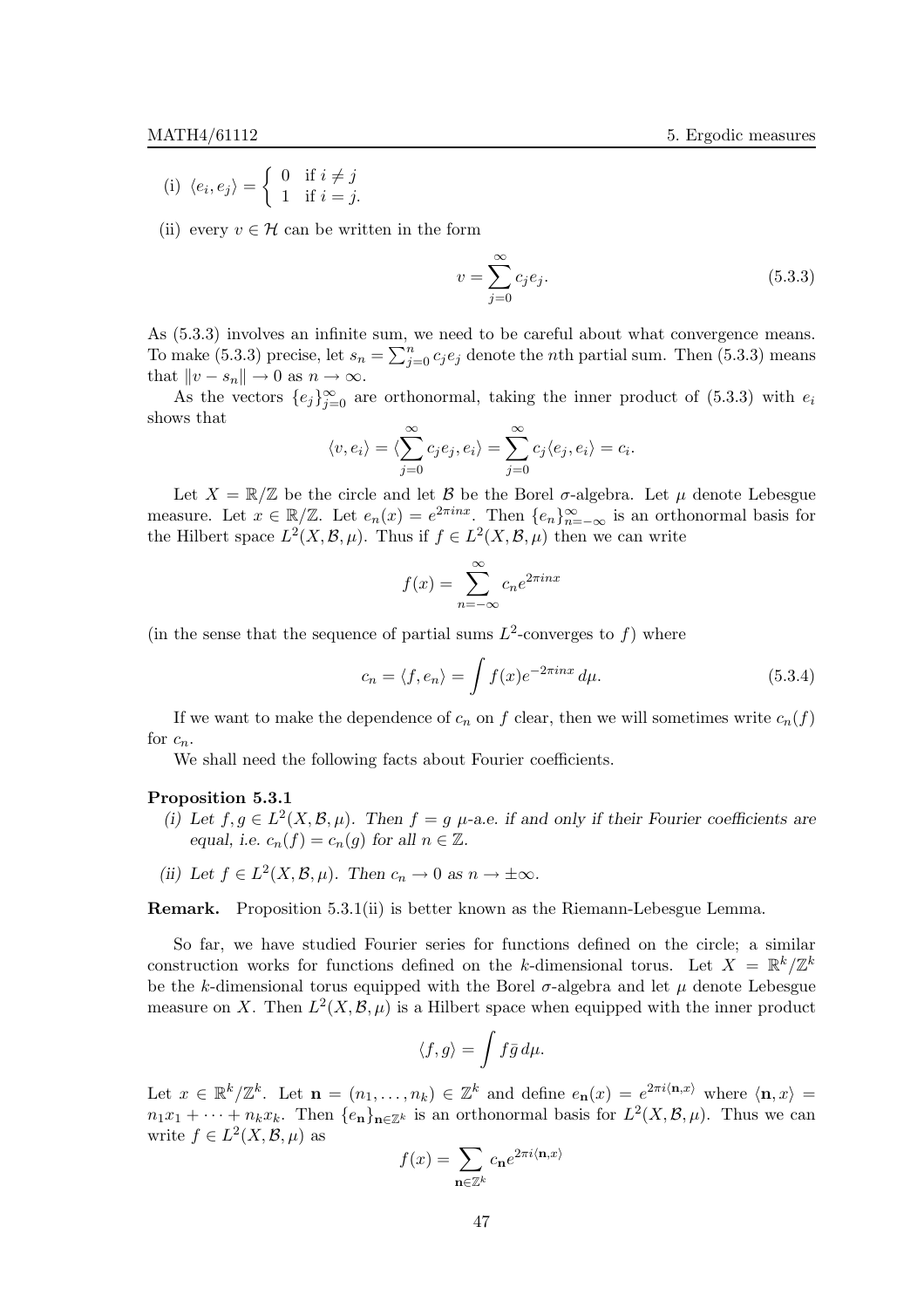in the sense that the sequence of partial sums  $s_N$  converges in  $L^2(X, \mathcal{B}, \mu)$  where

$$
s_N(x)=\sum_{\mathbf{n}=(n_1,\ldots,n_k)\in\mathbb{Z}^k,|n_j|\leq N}c_{\mathbf{n}}e^{2\pi i\langle \mathbf{n},x\rangle}.
$$

The nth Fourier coefficient is given by

$$
c_{\mathbf{n}} = c_{\mathbf{n}}(f) = \int f(x)e^{-2\pi i \langle \mathbf{n}, x \rangle} d\mu.
$$

We have the following analogue of Proposition 5.3.1:

# Proposition 5.3.2

- (i) Let  $f, g \in L^2(X, \mathcal{B}, \mu)$ . Then  $f = g$   $\mu$ -a.e. if and only if their Fourier coefficients are equal.
- (ii) Let  $f \in L^2(X, \mathcal{B}, \mu)$ . Let  $\mathbf{n} = (n_1, \ldots, n_k) \in \mathbb{Z}^k$  and define  $\|\mathbf{n}\| = \max_{1 \leq j \leq k} |n_j|$ . Then  $c_n \to 0$  as  $\|\mathbf{n}\| \to \infty$ .

**Remark.** We could have used any norm on  $\mathbb{Z}^k$  in (ii).

# §5.4 Proving ergodicity using Fourier series

In the previous section we studied a number of examples of dynamical systems defined on the circle or the torus and we proved that Lebesgue measure is invariant. We show how Proposition 5.2.3 can be used in conjunction with Fourier series to determine whether Lebesgue measure is ergodic.

Recall that if  $f \in L^2(X, \mathcal{B}, \mu)$  then we associate to f the Fourier series

$$
\sum_{n=-\infty}^{\infty} c_n(f) e^{2\pi i n x}
$$

where

$$
c_n(f) = \int f(x)e^{-2\pi inx} d\mu.
$$

If we let  $s_n(x) = \sum_{\ell=-n}^n c_\ell(f) e^{2\pi i \ell x}$  then  $||s_n - f||_2 \to 0$  as  $n \to \infty$ .

If T is a measure-preserving transformation then it follows that

$$
\|s_n \circ T - f \circ T\|_2 = \left( \int |s_n \circ T - f \circ T|^2 d\mu \right)^{1/2} = \left( \int (|s_n - f|)^2 \circ T d\mu \right)^{1/2}
$$

$$
= \left( \int (|s_n - f|)^2 d\mu \right)^{1/2} = \|s_n - f\|_2 \to 0
$$

as  $n \to \infty$ , where we have used Lemma 4.1.1. By Proposition 5.3.2(i) it follows that, if  $\lim_{n\to\infty} s_n \circ T$  is a possibly infinite sum of terms of the form  $e^{2\pi inx}$ , then it must be the Fourier series of  $f \circ T$ . In practice, this means that if we take the Fourier series for  $f(x)$ and evaluate it at Tx, then we obtain the Fourier series for  $f(Tx)$ . If  $f \circ T = f$  almost everywhere, then we can use Proposition 5.3.1(i) to compare Fourier coefficients to obtain relationships between the Fourier coefficients, and then show that f must be constant.

A similar method works for Fourier series on the torus, as we shall see.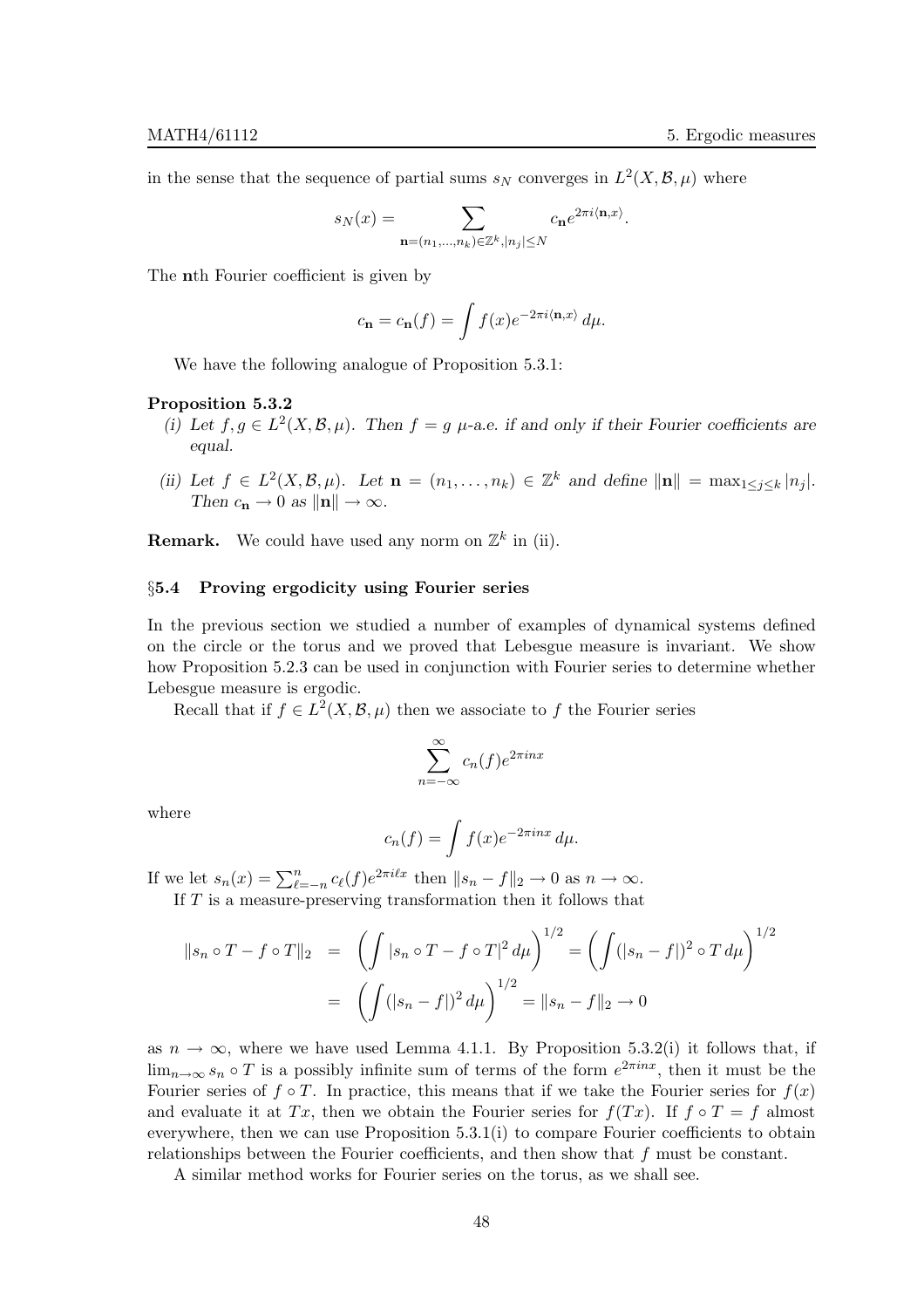#### §5.4.1 Rotations on a circle

Fix  $\alpha \in \mathbb{R}$  and define  $T : \mathbb{R}/\mathbb{Z} \to \mathbb{R}/\mathbb{Z}$  by  $T(x) = x + \alpha \mod 1$ . We have already seen that T preserves Lebesgue measure. The following result gives a necessary and sufficient condition for  $T$  to be ergodic.

#### Theorem 5.4.1

Let  $T(x) = x + \alpha \mod 1$ .

- (i) If  $\alpha \in \mathbb{Q}$  then T is not ergodic with respect to Lebesgue measure.
- (ii) If  $\alpha \notin \mathbb{Q}$  then T is ergodic with respect to Lebesgue measure.

**Proof.** Suppose that  $\alpha \in \mathbb{Q}$  and write  $\alpha = p/q$  for  $p, q \in \mathbb{Z}$  with  $q \neq 0$ . Define

$$
f(x) = e^{2\pi iqx} \in L^2(X, \mathcal{B}, \mu).
$$

Then f is not constant but

$$
f(Tx) = e^{2\pi i q(x + p/q)} = e^{2\pi i (qx + p)} = e^{2\pi i qx} = f(x).
$$

Hence  $T$  is not ergodic.

Suppose that  $\alpha \notin \mathbb{Q}$ . Suppose that  $f \in L^2(X, \mathcal{B}, \mu)$  is such that  $f \circ T = f$  a.e. We want to prove that  $f$  is constant. Suppose that  $f$  has Fourier series

$$
\sum_{n=-\infty}^{\infty} c_n e^{2\pi i n x}.
$$

Then  $f \circ T$  has Fourier series

$$
\sum_{n=-\infty}^{\infty} c_n e^{2\pi i n \alpha} e^{2\pi i n x}.
$$

Comparing Fourier coefficients we see that

$$
c_n = c_n e^{2\pi i n \alpha},
$$

for all  $n \in \mathbb{Z}$ . As  $\alpha \notin \mathbb{Q}$ , we see that  $e^{2\pi in\alpha} \neq 1$  unless  $n = 0$ . Hence  $c_n = 0$  for  $n \neq 0$ . Hence f has Fourier series  $c_0$ , i.e. f is constant a.e.

# §5.4.2 The doubling map

Let  $X = \mathbb{R}/\mathbb{Z}$ . Recall that if  $f \in L^2(X, \mathcal{B}, \mu)$  has Fourier series

 $\overline{n}$ 

$$
\sum_{n=-\infty}^{\infty} c_n e^{2\pi i n x}
$$

then the Riemann-Lebesgue Lemma (Proposition 5.3.1(ii)) tells us that  $c_n \to 0$  as  $n \to \infty$ .

# Proposition 5.4.2

The doubling map  $T : X \to X$  defined by  $T(x) = 2x \text{ mod } 1$  is ergodic with respect to Lebesgue measure  $\mu$ .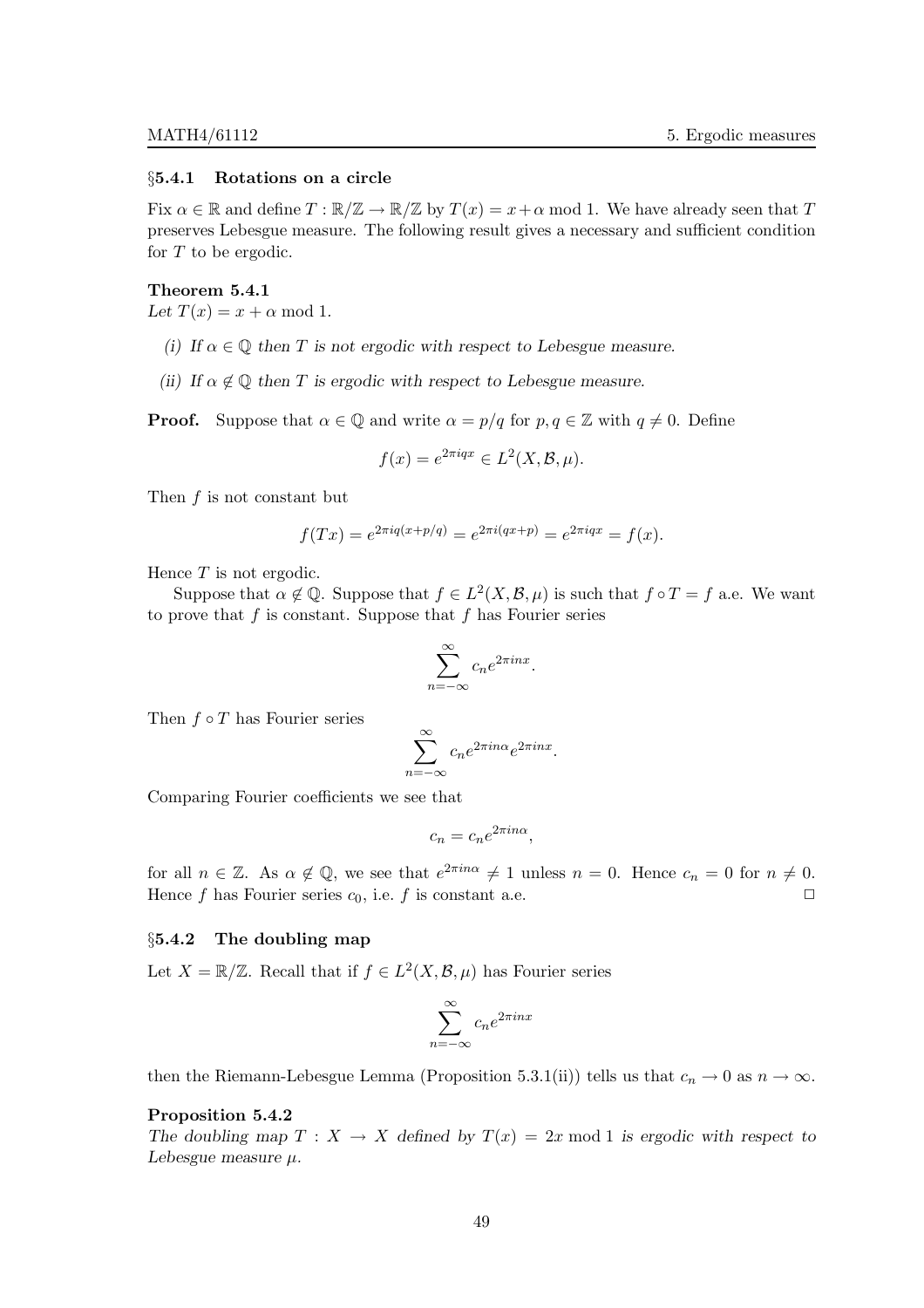**Proof.** Let  $f \in L^2(X, \mathcal{B}, \mu)$  and suppose that  $f \circ T = f \mu$ -a.e. Let f have Fourier series

$$
f(x) = \sum_{n = -\infty}^{\infty} c_n e^{2\pi i n x}.
$$

For each  $p \geq 0$ ,  $f \circ T^p$  has Fourier series

$$
\sum_{n=-\infty}^{\infty} c_n e^{2\pi i n 2^p x}.
$$

Comparing Fourier coefficients we see that

$$
c_n=c_{2^pn}\,
$$

for all  $n \in \mathbb{Z}$  and each  $p = 0, 1, 2, \ldots$ . Suppose that  $n \neq 0$ . Then  $|2^p n| \to \infty$  as  $p \to \infty$ . By the Riemann-Lebesgue Lemma (Proposition 5.3.1(ii)),  $c_{2^p n} \to 0$  as  $p \to \infty$ . As  $c_{2^p n} = c_n$ , we must have that  $c_n = 0$  for  $n \neq 0$ . Thus f has Fourier series  $c_0$ , and so must be equal to a constant a e. Hence T is ergodic with respect to u. a constant a.e. Hence  $T$  is ergodic with respect to  $\mu$ .

# §5.4.3 Toral endomorphisms

The argument for the doubling map can be generalised using higher-dimensional Fourier series to study toral endomorphisms. Let  $X = \mathbb{R}^k / \mathbb{Z}^k$  and let  $\mu$  denote Lebesgue measure. When  $T$  is invertible (and so a linear toral automorphism) we have already seen that Lebesgue measure is an invariant measure; in  $\S7$  we shall see that Lebesgue measure is an invariant measure when  $T$  is a linear toral endomorphism.

Recall that  $f \in L^2(X, \mathcal{B}, \mu)$  has Fourier series

$$
\sum_{\mathbf{n}\in\mathbb{Z}^k}c_{\mathbf{n}}e^{2\pi i\langle\mathbf{n},x\rangle},
$$

where  $\mathbf{n} = (n_1, \ldots, n_k)$ ,  $x = (x_1, \ldots, x_k)$ . Define  $|\mathbf{n}| = \max_{1 \leq j \leq k} |n_j|$ . Then the Riemann-Lebesgue Lemma tells us that  $c_n \to 0$  as  $|\mathbf{n}| \to \infty$ .

Let A be a  $k \times k$  integer matrix with det  $A \neq 0$  and define  $T : X \to X$  by

$$
T((x_1,\ldots,x_k)+\mathbb{Z}^k)=A(x_1,\ldots,x_k)+\mathbb{Z}^k.
$$

#### Proposition 5.4.3

A linear toral endomorphism  $T$  is ergodic with respect to  $\mu$  if and only if no eigenvalue of A is a root of unity.

**Remark.** In particular, hyperbolic toral automorphisms (i.e. det  $A = \pm 1$  and A has no eigenvalues of modulus 1) are ergodic with respect to Lebesgue measure.

**Proof.** Suppose that T is ergodic but, for a contradiction, that A has a pth root of unity as an eigenvalue. We choose  $p > 0$  to be the least such integer. Then  $A^p$  has 1 as an eigenvalue, and so  $\mathbf{n}(A^p - I) = 0$  for some non-zero vector  $\mathbf{n} = (n_1, \dots, n_k) \in \mathbb{R}^k$ . Since A is an integer matrix, we have that  $A^p - I$  is an integer matrix, and so we can in fact take  $\mathbf{n} \in \mathbb{Z}^k$ . Note that

$$
e^{2\pi i \langle \mathbf{n}, A^p x \rangle} = e^{2\pi i \langle \mathbf{n} A^p, x \rangle} = e^{2\pi i \langle \mathbf{n}, x \rangle}.
$$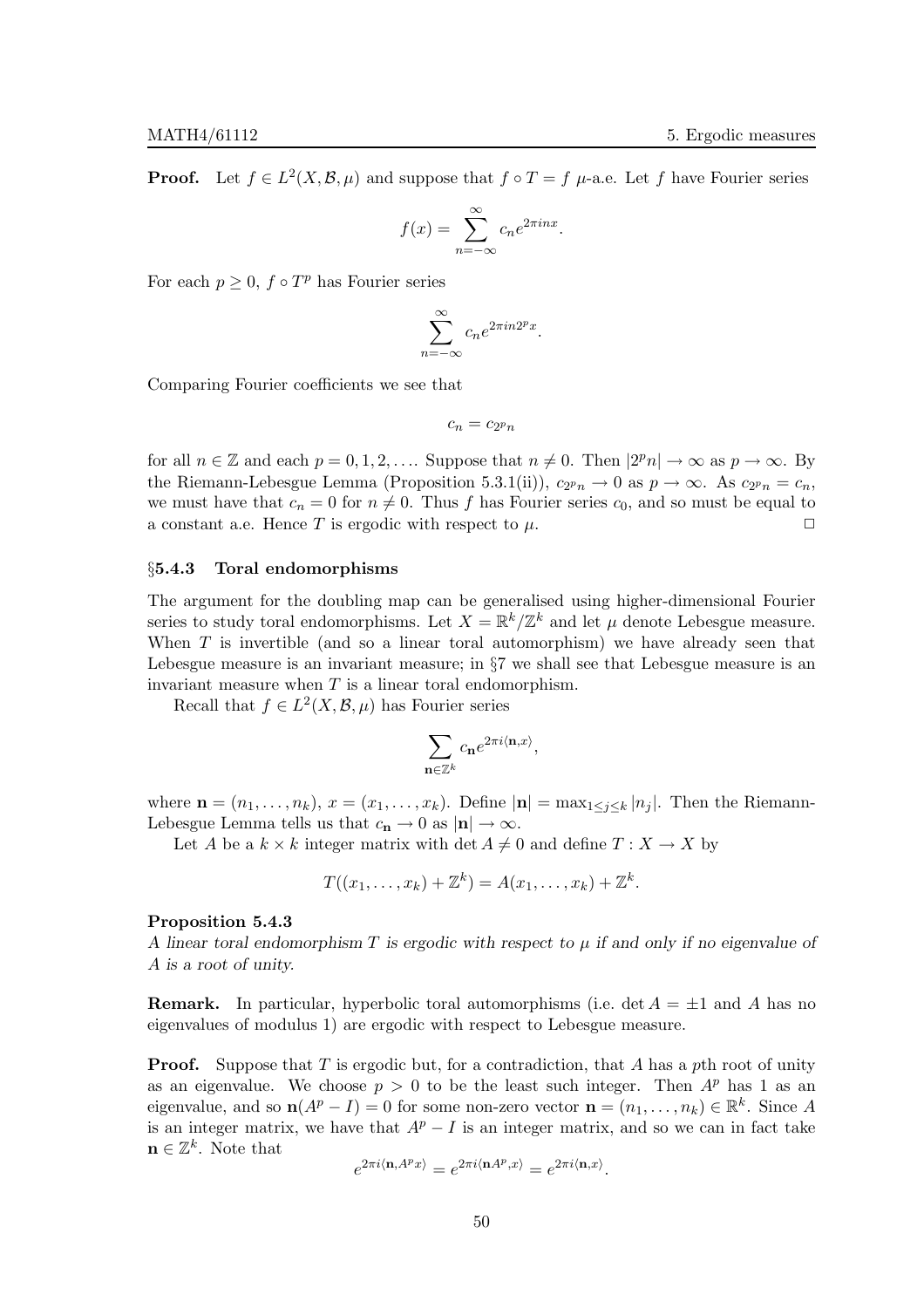This is because, writing  $x = (x_1, \ldots, x_k)^T$ ,

$$
\langle \mathbf{n}, Ax \rangle = (n_1, \dots, n_k) \begin{pmatrix} a_{1,1} & \cdots & a_{1,k} \\ \vdots & & \vdots \\ a_{k,1} & \cdots & a_{k,k} \end{pmatrix} \begin{pmatrix} x_1 \\ \vdots \\ x_k \end{pmatrix} = \langle \mathbf{n}A, x \rangle.
$$

Define

$$
f(x) = \sum_{j=0}^{p-1} e^{2\pi i \langle \mathbf{n}, A^j x \rangle}.
$$

Then  $f \in L^2(X, \mathcal{B}, \mu)$  and is T-invariant. Since T is ergodic, we must have that f is constant. But the only way in which this can happen is if  $n = 0$ , a contradiction.

Conversely suppose that no eigenvalue of  $A$  is a root of unity; we prove that  $T$  is ergodic with respect to Lebesgue measure. Suppose that  $f \in L^2(X, \mathcal{B}, \mu)$  is T-invariant  $\mu$ -a.e. We show that f is constant  $\mu$ -a.e. Associate to f its Fourier series:

$$
\sum_{\mathbf{n}\in\mathbb{Z}^k}c_{\mathbf{n}}e^{2\pi i\langle\mathbf{n},x\rangle}.
$$

Since  $fT^p = f \mu$ -a.e., for all  $p > 0$ , we have that

$$
\sum_{\mathbf{n}\in\mathbb{Z}^k}c_{\mathbf{n}}e^{2\pi i\langle\mathbf{n} A^p,x\rangle}=\sum_{\mathbf{n}\in\mathbb{Z}^k}c_{\mathbf{n}}e^{2\pi i\langle\mathbf{n},x\rangle}.
$$

Comparing Fourier coefficients we see that, for every  $\mathbf{n} \in \mathbb{Z}^k$ ,

$$
c_{\mathbf{n}}=c_{\mathbf{n}A}=\cdots=c_{\mathbf{n}A^{p}}=\cdots.
$$

If  $c_n \neq 0$  then there can only be finitely many indices in the above list, for otherwise it would contradict the fact that  $c_n \to 0$  as  $|\mathbf{n}| \to \infty$ , by the Riemann-Lebesgue Lemma (Proposition 5.3.1(ii)). Hence there exist  $q_1 > q_2 \ge 0$  such that  $\mathbf{n}A^{q_1} = \mathbf{n}A^{q_2}$ . Letting  $p = q_1 - q_2 > 0$  we see that  $nA^p = n$ . Thus **n** is either equal to **0** or **n** is an eigenvector for  $A^p$  with eigenvalue 1. In the latter case, A would have a pth root of unity as an eigenvalue. Hence  $n = 0$ . Hence  $c_n = 0$  unless  $n = 0$  and so f is equal to the constant  $c_0$   $\mu$ -a.e. Thus T is ergodic.  $\Box$ 

# §5.5 Exercises

#### Exercise 5.1

Suppose that  $\alpha \in \mathbb{Q}$ . Show directly from the definition that the rotation  $T(x) = x + \alpha$  mod 1 is not ergodic, i.e. find an invariant set  $B = T^{-1}B$ ,  $B \in \mathcal{B}$ , which has Lebesgue measure  $0 < \mu(B) < 1.$ 

Exercise 5.2 Define  $T : \mathbb{R}^2/\mathbb{Z}^2 \to \mathbb{R}^2/\mathbb{Z}^2$  by

$$
T((x, y) + \mathbb{Z}^{2}) = (x + \alpha, x + y) + \mathbb{Z}^{2}.
$$

Suppose that  $\alpha \notin \mathbb{Q}$ . By using Fourier series, show that T is ergodic with respect to Lebesgue measure.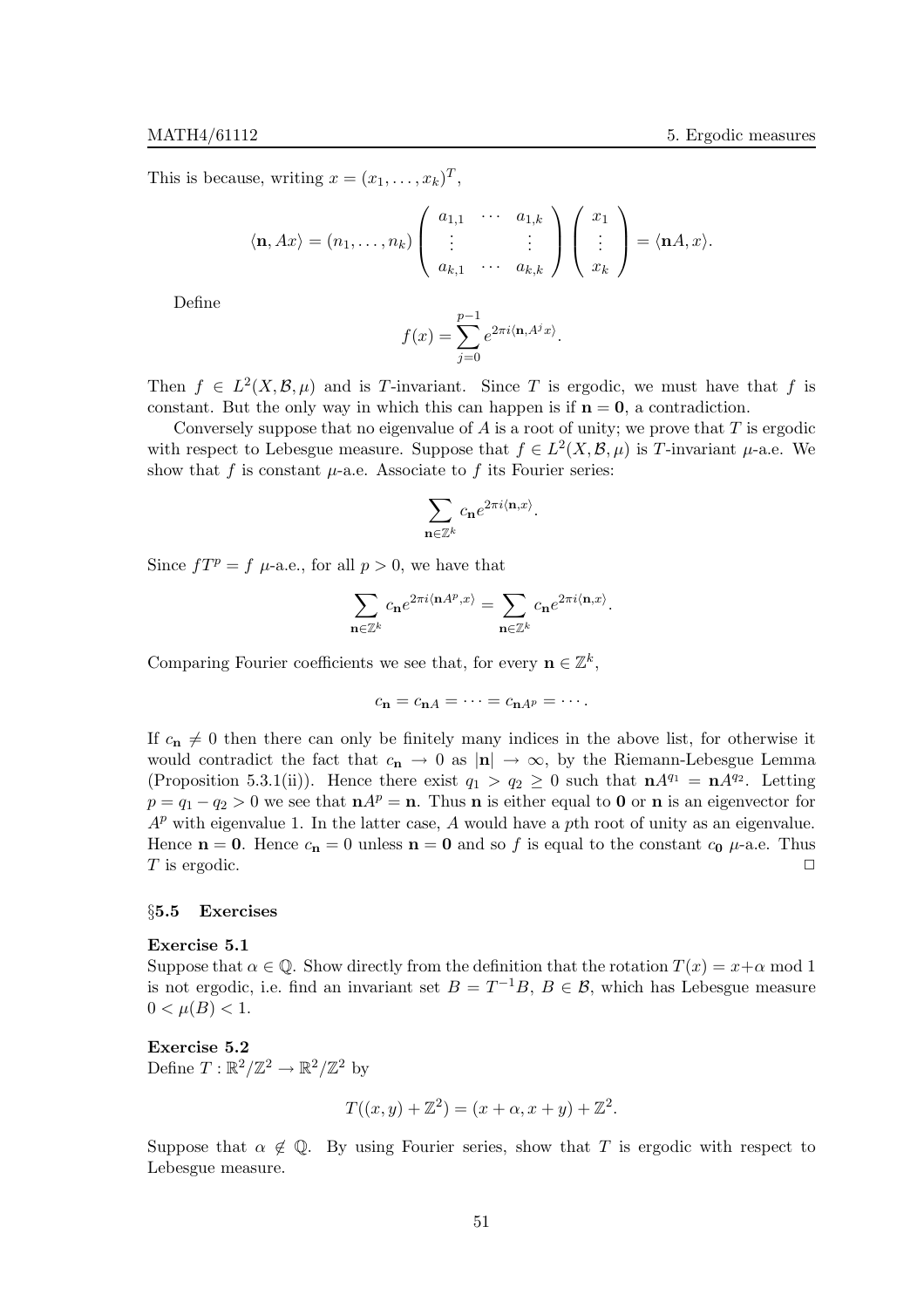#### Exercise 5.3

Let  $T : X \to X$  be a measurable transformation of a measurable space  $(X, \mathcal{B})$ . Suppose that  $x = T^n x$  is a periodic point with period n. Define the measure  $\mu$  supported on the periodic orbit of  $x$  by

$$
\mu = \frac{1}{n} \sum_{j=0}^{n-1} \delta_{T^j x}
$$

where  $\delta_x$  denotes the Dirac measure at x. Show from the definition of ergodicity that  $\mu$  is an ergodic measure.

#### Exercise 5.4

(Part (iv) of this exercise is outside the scope of the course!)

It is easy to construct lots of examples of hyperbolic toral automorphisms (i.e. no eigenvalues of modulus 1—the CAT map is such an example), which must necessarily be ergodic with respect to Lebesgue measure. It is harder to show that there are ergodic toral automorphisms with some eigenvalues of modulus 1.

(i) Show that to have an ergodic toral automorphism of  $\mathbb{R}^k/\mathbb{Z}^k$  with an eigenvalue of modulus 1, we must have  $k > 4$ .

Consider the matrix

$$
A = \left(\begin{array}{rrr} 0 & 1 & 0 & 0 \\ 0 & 0 & 1 & 0 \\ 0 & 0 & 0 & 1 \\ -1 & 8 & -6 & 8 \end{array}\right).
$$

- (ii) Show that A defines a linear toral automorphism  $T_A$  of the 4-dimensional torus  $\mathbb{R}^4/\mathbb{Z}^4$ .
- (iii) Show that A has four eigenvalues, two of which have modulus 1.
- (iv) Show that  $T_A$  is ergodic with respect to Lebesgue measure. (Hint: you have to show that the two eigenvalues of modulus 1 are not roots of unity, i.e. are not solutions to  $\lambda^n - 1 = 0$  for some *n*. The best way to do this is to use results from Galois theory on the irreducibility of polynomials.)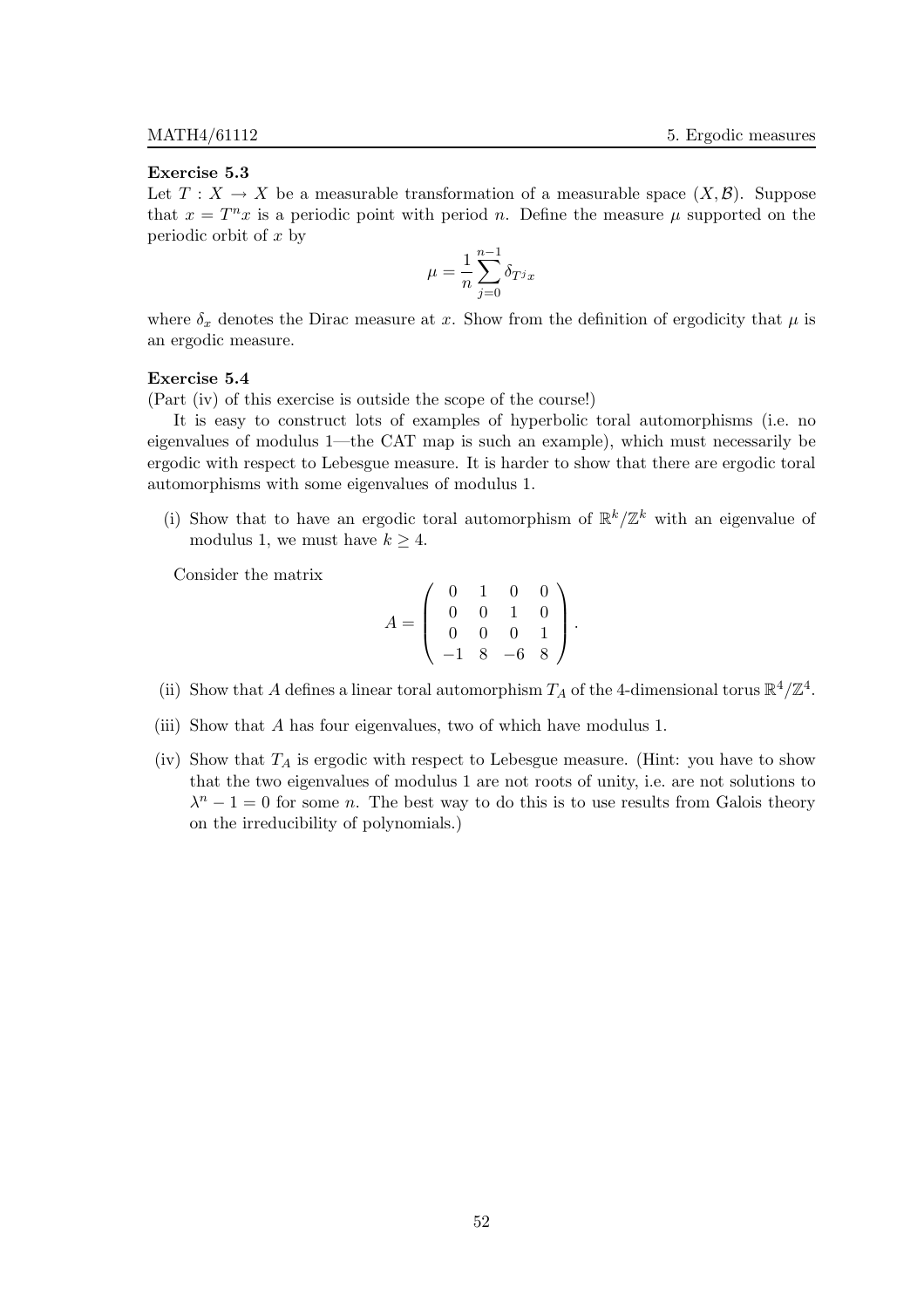# 6. Ergodic measures: Using the Hahn-Kolmogorov Extension Theorem to prove ergodicity

# §6.1 Introduction

We illustrate a method for proving that a given transformation is ergodic using the Hahn-Kolmogorov Extension Theorem. The key observation is the following technical lemma.

# Lemma 6.1.1

Let  $(X,\mathcal{B},\mu)$  be a probability space and suppose that  $\mathcal{A} \subset \mathcal{B}$  is an algebra that generates  $\mathcal{B}$ . Let  $B \in \mathcal{B}$ . Suppose there exists  $K > 0$  such that

$$
\mu(B)\mu(I) \le K\mu(B \cap I) \tag{6.1.1}
$$

for all  $I \in \mathcal{A}$ . Then  $\mu(B) = 0$  or 1.

**Proof.** Let  $\varepsilon > 0$ . As A generates B there exists  $I \in \mathcal{A}$  such that  $\mu(B^c \Delta I) < \varepsilon$ . Hence  $|\mu(B^c) - \mu(I)| < \varepsilon$ . Moreover, note that  $B \cap I \subset B^c \triangle I$  so that  $\mu(B \cap I) < \varepsilon$ . Hence

$$
\mu(B)\mu(B^c) \le \mu(B)(\mu(I) + \varepsilon) \le \mu(B)\mu(I) + \mu(B)\varepsilon \le K\mu(B \cap I) + \varepsilon \le (K+1)\varepsilon.
$$

As  $\varepsilon > 0$  is arbitrary, it follows that  $\mu(B)\mu(B^c) = 0$ . Hence  $\mu(B) = 0$  or 1.

**Remark.** We will often apply Lemma 6.1.1 when  $A$  is an algebra of finite unions of intervals or cylinders. In this case, we need only check that there exists a constant  $K > 0$ such that (6.1.1) holds for intervals or cylinders. To see this, let  $I = \bigcup_{j=1}^{k} I_j$  be a finite union of pairwise disjoint sets in  $A$ . Then if (6.1.1) holds for  $I_j$  then

$$
\mu(B)\mu(I) = \mu(B)\mu\left(\bigcup_{j=1}^k I_j\right) = \sum_{j=1}^k \mu(B)\mu(I_j)
$$
  
 
$$
\leq K \sum_{j=1}^k \mu(B \cap I_j) = K\mu\left(B \cap \bigcup_{j=1}^k I_j\right) = K\mu(B \cap I).
$$

We will also use the change of variables formula for integration. Recall that if  $I, J \subset \mathbb{R}$ are intervals,  $u : I \to J$  is a differentiable bijection, and  $f : J \to \mathbb{R}$  is integrable, then

$$
\int_J f(x) dx = \int_I f(u(x)) |u'(x)| dx.
$$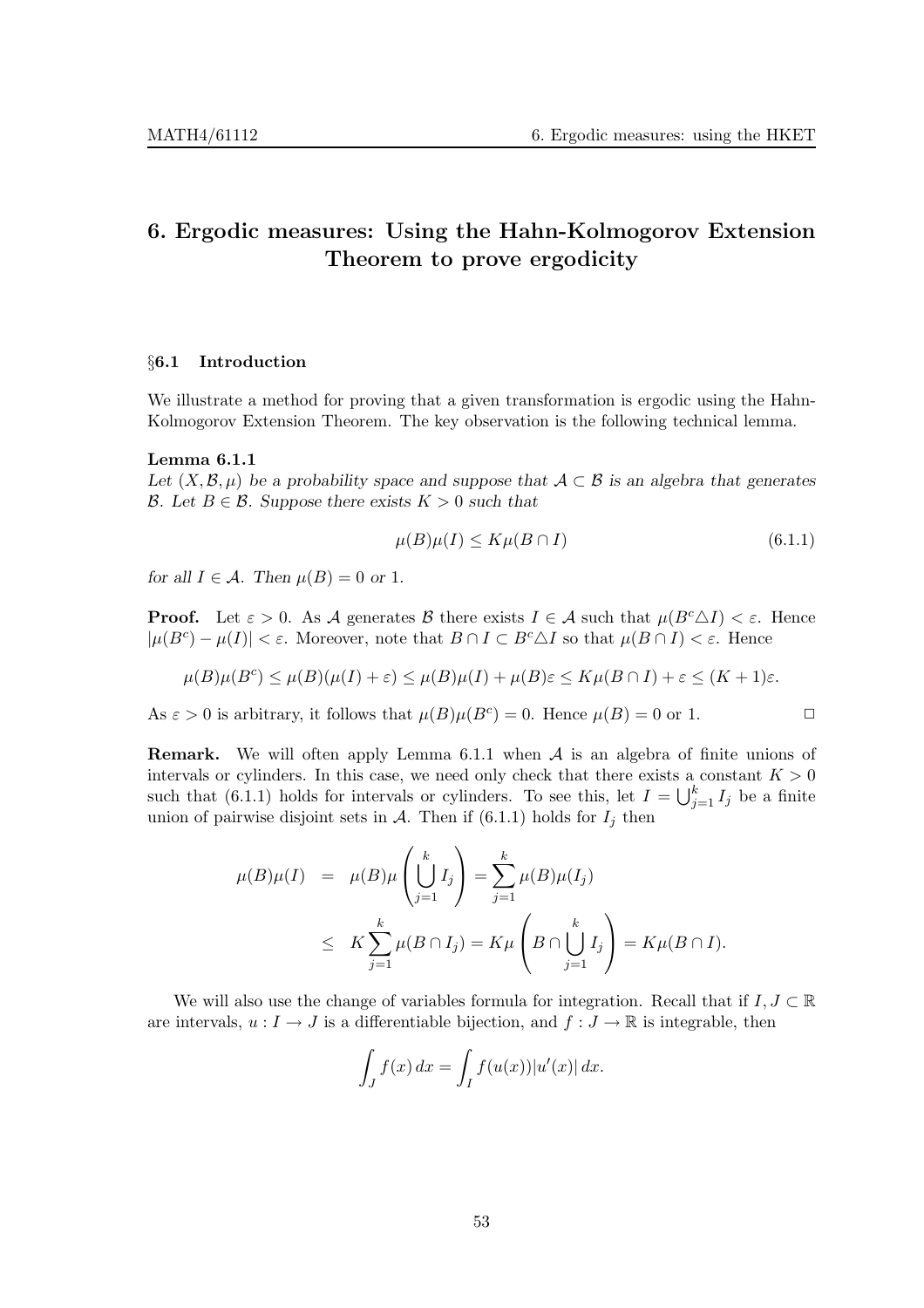#### §6.2 The doubling map

To illustrate the method, we give another proof that the doubling map is ergodic with respect to Lebesgue measure. Let  $X = [0, 1]$  be the unit interval, let  $\mathcal{B}$  be the Borel  $\sigma$ -algebra, and let  $\mu$  be Lebesgue measure.

Given  $x \in [0, 1]$ , we can write x as a base 2 'decimal' expansion:

$$
x = \cdot x_0 x_1 x_2 \dots = \sum_{j=0}^{\infty} \frac{x_j}{2^{j+1}} \tag{6.2.1}
$$

where  $x_j \in \{0,1\}$ . Note that

$$
T(x) = 2\sum_{j=0}^{\infty} \frac{x_j}{2^{j+1}} \mod 1 = x_0 + \sum_{j=0}^{\infty} \frac{x_{j+1}}{2^{j+1}} \mod 1 = \sum_{j=0}^{\infty} \frac{x_{j+1}}{2^{j+1}}.
$$

Hence if x has base 2 expansion given by  $(6.2.1)$  then  $T(x)$  has base 2 expansion given by

$$
T(x) = \cdot x_1 x_2 x_3 \dots
$$

i.e. T deletes the zeroth term in the base 2 expansion of x and shifts the remaining terms one place to the left.

We introduce dyadic intervals or cylinders to be the sets

$$
I(i_0, i_1, \ldots, i_{n-1}) = \{x \in [0,1] \mid x_j = i_j, \ j = 0, \ldots, n-1\}.
$$

(So, for example,  $I(0) = \begin{bmatrix} 0 \\ 1 \\ 2 \end{bmatrix}$ ,  $I(1) = \begin{bmatrix} 1/2 \\ 1 \end{bmatrix}$ ,  $I(0, 0) = \begin{bmatrix} 0 \\ 1 \\ 4 \end{bmatrix}$ ,  $I(0, 1) = \begin{bmatrix} 1/4 \\ 1/2 \end{bmatrix}$ , etc.) We call  $n$  the rank of the cylinder. A dyadic interval is an interval with end-points at  $k/2^n, (k+1)/2^n$  where  $n \ge 1$  and  $k \in \{0, 1, ..., 2^n\}.$ 

Let  $A$  denote the algebra of finite unions of cylinders. Then  $A$  generates the Borel  $\sigma$ -algebra. This follows from Proposition 2.4.2 by noting that cylinders are intervals (and so Borel) and that they separate points: if  $x, y \in [0, 1], x \neq y$ , then they have base 2 expansions that differ at some index, say  $x_n \neq y_n$ . Hence x, y belong to disjoint cylinders of rank n.

Define the maps

$$
\phi_0(x) = \frac{x}{2}, \ \phi_1(x) = \frac{x+1}{2}.
$$

Then  $\phi_0 : [0,1] \rightarrow I(0)$  and  $\phi_1 : [0,1] \rightarrow I(1)$  are differentiable bijections. Indeed, if  $x \in [0, 1]$  has base 2 expansion

$$
x = \cdot x_0 x_1 x_2 \dots
$$

then  $\phi_0(x)$  and  $\phi_1(x)$  have base 2 expansions given by

$$
\phi_0(x) = 0x_0x_1x_2..., \quad \phi_1(x) = 1x_0x_1x_2...
$$

Thus  $\phi_0$  and  $\phi_1$  act on base 2 expansions as a shift to the right, inserting the digits 0 and 1 in the zeroth place, respectively. Note that  $T\phi_0(x) = x$  and  $T\phi_1(x) = x$  for all  $x \in [0,1]$ .

Given  $i_0, i_1, \ldots, i_{n-1} \in \{0, 1\}$ , define

$$
\phi_{i_0,i_1,...,i_{n-1}}:[0,1]\to I(i_0,i_1,\ldots,i_{n-1})
$$

by

$$
\phi_{i_0, i_1, \dots, i_{n-1}} = \phi_{i_0} \phi_{i_1} \cdots \phi_{i_{n-1}}.
$$
\n(6.2.2)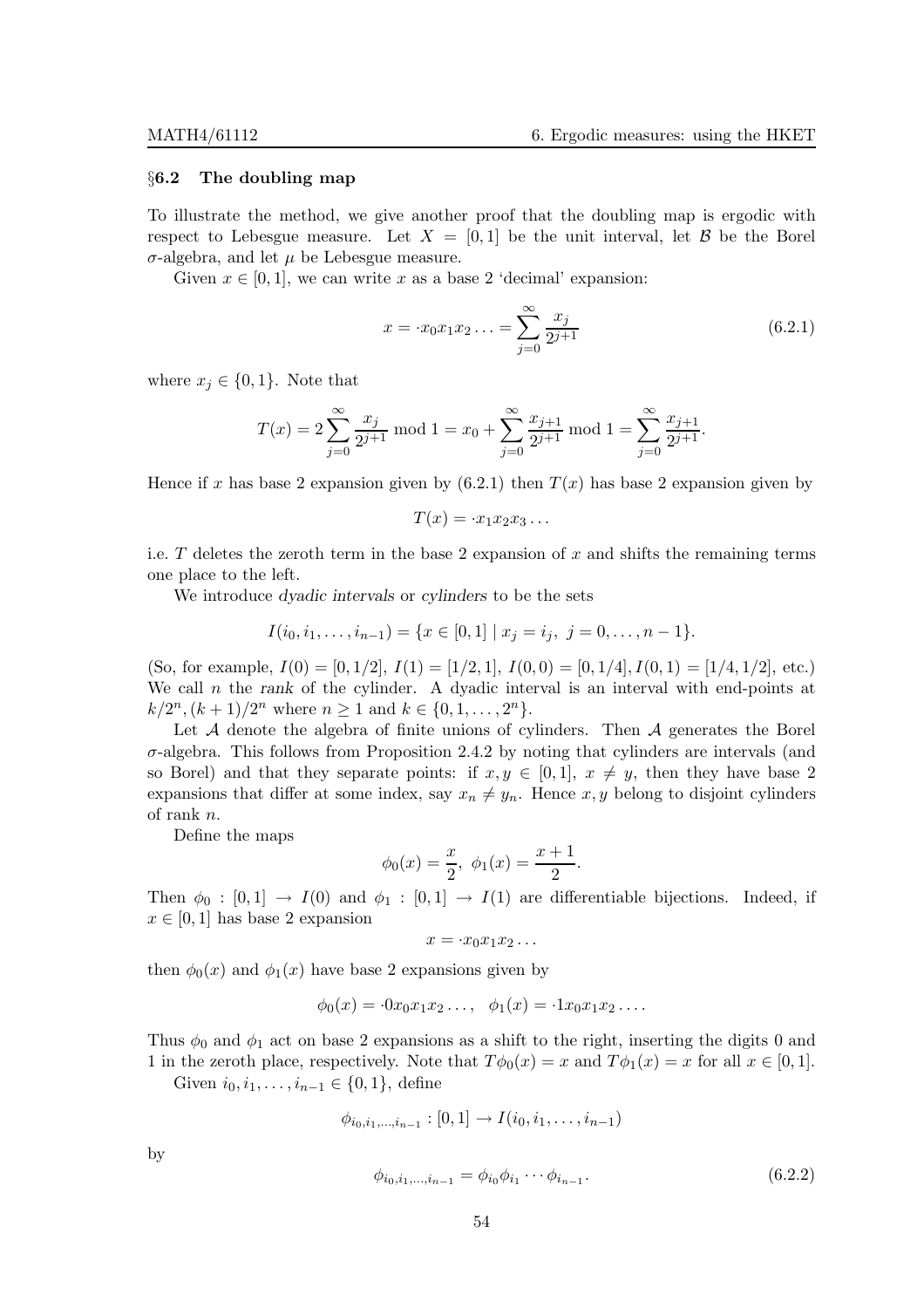Thus  $\phi_{i_0,i_1,...,i_{n-1}}$  takes the point x with base 2 expansion given by (6.2.1), shifts the digits n places to the right, and inserts the digits  $i_0, i_1, \ldots, i_{n-1}$  in the first n places. Note that  $T^n \phi_{i_0, i_1, \dots, i_{n-1}}(x) = x$  for all  $x \in [0, 1]$ .

We are now in a position to prove that  $T$  is ergodic with respect to Lebesgue measure. Let  $B \in \mathcal{B}$  be such that  $T^{-1}B = B$ . We must show that  $\mu(B) = 0$  or 1. By Lemma 6.1.1, it is sufficient to prove that there exists  $K > 0$  such that  $\mu(B)\mu(I) \leq K\mu(B \cap I)$  for all intervals I; in fact, we shall prove that  $\mu(B)\mu(I) = \mu(B \cap I)$  for all dyadic intervals I.

Note that  $T^{-n}B = B$ . Let  $I = I(i_0, i_1, \ldots, i_{n-1})$  be a cylinder of rank n and let  $\phi = \phi_{i_0, i_1, \dots, i_{n-1}}$ . Then  $T^n \phi(x) = x$ . Note also that  $\mu(I) = 1/2^n$ . We will also need the fact that  $\phi'(x) = 1/2^n$  (this follows by noting that  $\phi'_0(x) = \phi'_1(x) = 1/2$  and differentiating (6.2.2) using the chain rule).

Finally, we observe that

$$
\mu(B \cap I) = \int \chi_{B \cap I}(x) dx
$$
  
\n
$$
= \int \chi_B(x) \chi_I(x) dx
$$
  
\n
$$
= \int_I \chi_B(x) dx
$$
  
\n
$$
= \int_0^1 \chi_B(\phi(x)) \phi'(x) dx \text{ by the change of variables formula}
$$
  
\n
$$
= \int_0^1 \chi_{T^{-n}B}(\phi(x)) \phi'(x) dx \text{ as } T^{-n}B = B
$$
  
\n
$$
= \int_0^1 \chi_B(T^n(\phi(x))) \phi'(x) dx \text{ as } \chi_{T^{-n}B} = \chi_B \circ T^n
$$
  
\n
$$
= \int_0^1 \chi_B(x) \phi'(x) dx \text{ as } T^n \phi(x) = x
$$
  
\n
$$
= \frac{1}{2^n} \int_0^1 \chi_B(x) \text{ as } \phi'(x) = 1/2^n
$$
  
\n
$$
= \mu(I) \mu(B) \text{ as } \mu(I) = 1/2^n.
$$

Hence  $\mu(B \cap I) = \mu(B)\mu(I)$  for all sets I in the algebra of cylinders. By Lemma 6.1.1 it follows that  $\mu(B) = 0$  or 1. Hence Lebesgue measure is an ergodic measure for T.

#### §6.3 The Gauss map

Let  $x \in [0, 1]$ . If x has continued fraction expansion

$$
x = \frac{1}{x_0 + \frac{1}{x_1 + \frac{1}{x_2 + \dotsb}}}
$$

then for brevity we write  $x = [x_0, x_1, x_2, \ldots]$ .

Let  $X = [0, 1]$  and recall that the Gauss map is defined by  $T(x) = 1/x \mod 1$  (with T defined at 0 by setting  $T(0) = 0$ . If x has continued fraction expansion  $[x_0, x_1, x_2, \ldots]$ then  $T(x)$  has continued fraction expansion  $[x_1, x_2, \ldots]$ . We have already seen that T leaves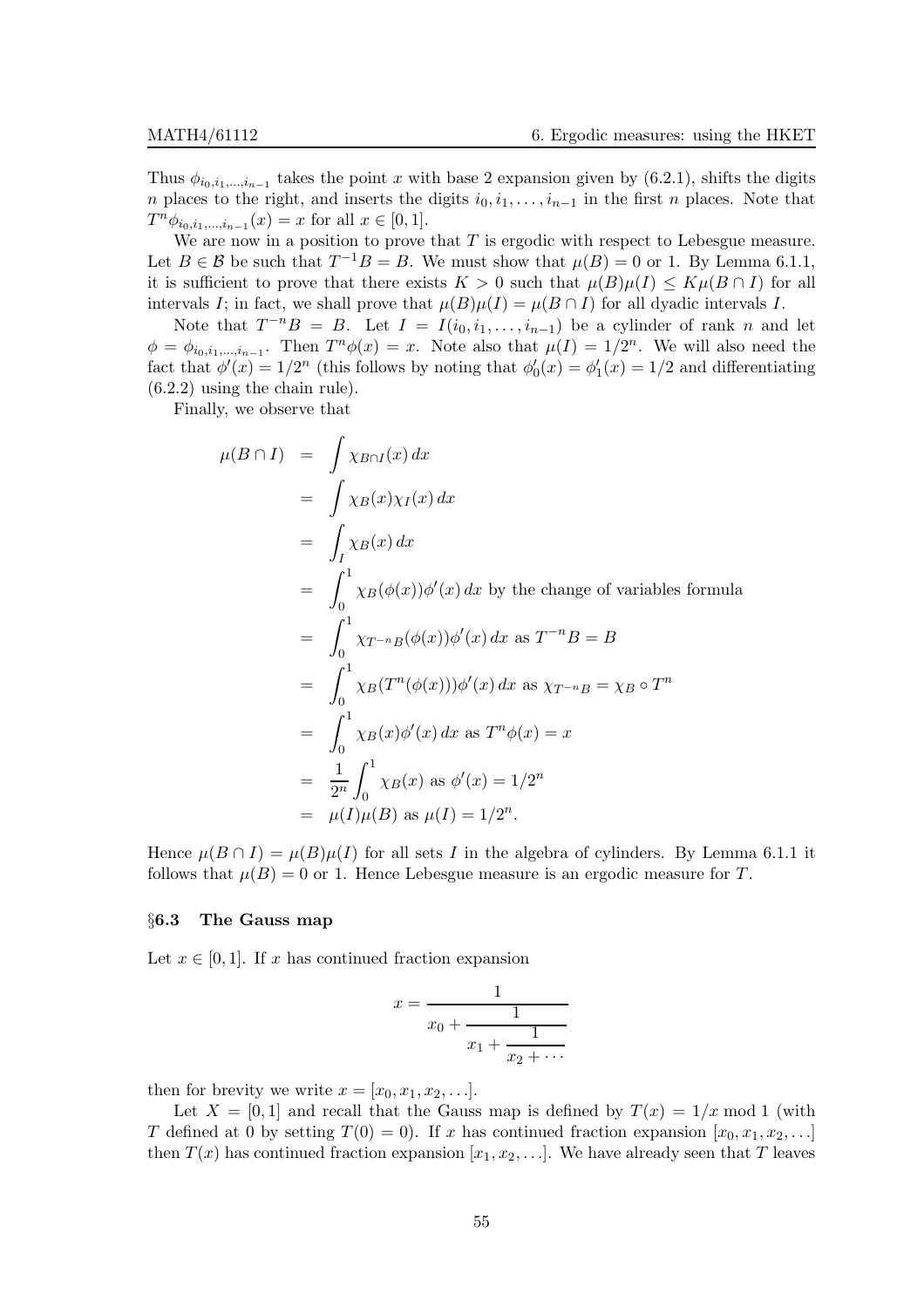Gauss' measure  $\mu$  invariant, where Gauss' measure is defined by

$$
\mu(B) = \frac{1}{\log 2} \int_B \frac{1}{1+x} \, dx.
$$

We shall find it convenient to swap between Gauss' measure  $\mu$  and Lebesgue measure, which we shall denote here by  $\lambda$ . Recall from Exercise 3.5 that for any set  $B \in \mathcal{B}$  we have

$$
\frac{1}{2\log 2}\lambda(B) \le \mu(B) \le \frac{1}{\log 2}\lambda(B).
$$

Hence  $\mu(B) = 0$  if and only if  $\lambda(B) = 0$ . Thus to prove ergodicity it suffices to show that any T-invariant set B has either  $\lambda(B) = 0$  or  $\lambda(B^c) = 0$ .

We shall also need some basic facts about continued fractions. Let  $x \in (0,1)$  be irrational and have continued fraction expansion  $[x_0, x_1, \ldots]$ . For any  $t \in [0, 1]$ , write

$$
[x_0, x_1, \dots, x_{n-1} + t] = \frac{P_n(x_0, x_1, \dots, x_{n-1}; t)}{Q_n(x_0, x_1, \dots, x_{n-1}; t)}
$$

where  $P_n(x_0, x_1, \ldots, x_{n-1};t)$  and  $Q_n(x_0, x_1, \ldots, x_{n-1};t)$  are polynomials in  $x_0, x_1, \ldots, x_{n-1}$ and t. Let  $P_n = P_n(x_0, x_1, \ldots, x_{n-1}; 0), Q_n = Q_n(x_0, x_1, \ldots, x_{n-1}; 0)$  (we suppress the dependence of  $P_n$  and  $Q_n$  on  $x_0, \ldots, x_{n-1}$  for brevity). The following lemma is easily proved using induction.

#### Lemma 6.3.1

(i) We have

$$
P_n(x_0, x_1, \ldots, x_{n-1}; t) = P_n + t P_{n-1}, \ Q_n(x_0, x_1, \ldots, x_{n-1}; t) = Q_n + t Q_{n-1}.
$$

and the following recurrence relations hold:

$$
P_{n+1} = x_n P_n + P_{n-1}, \ Q_{n+1} = x_n Q_n + Q_{n-1}
$$

with initial conditions  $P_0 = 0, P_1 = 1, Q_0 = 1, Q_1 = x_0$ .

(ii) The following identity holds:

$$
Q_n P_{n-1} - Q_{n-1} P_n = (-1)^n.
$$

Let  $i_0, i_1, \ldots, i_{n-1} \in \mathbb{N}$ . Define the cylinder  $I(i_0, i_1, \ldots, i_{n-1})$  to be the set of all points  $x \in (0,1)$  whose continued fraction expansion starts with  $i_0, \ldots, i_{n-1}$ . This is easily seen to be an interval; indeed

$$
I(i_0,i_1,\ldots,i_{n-1})=\{[i_0,i_1,\ldots,i_{n-1}+t] \mid t\in [0,1)\}.
$$

Let A denote the algebra of finite unions of cylinders. Then A generates the Borel  $\sigma$ algebra. (This follows from Proposition 2.4.2: cylinders are clearly Borel sets and they separate points. To see this, note that if  $x \neq y$  then they have different continued fraction expansions. Hence there exists n such that  $x_n \neq y_n$ . Hence x, y are in different cylinders of rank  $n$ , and these cylinders are disjoint.)

For each  $i \in \mathbb{N}$  define the map  $\phi_i : [0,1) \to I(i)$  by

$$
\phi_i(x) = \frac{1}{i+x}.
$$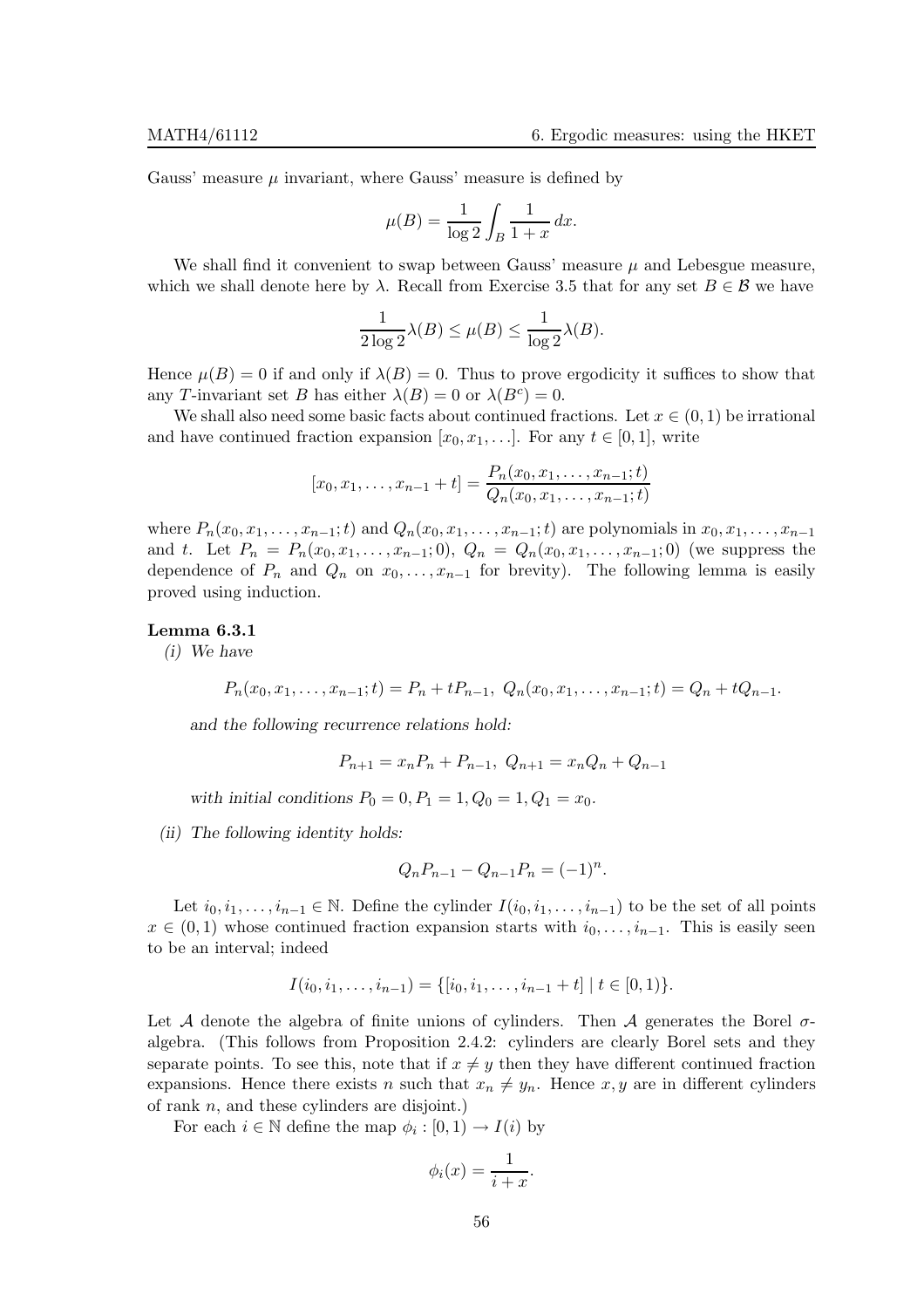.

Thus if x has continued fraction expansion  $[x_0, x_1, \ldots]$  then  $\phi_i(x)$  has continued fraction expansion  $[i, x_0, x_1, \ldots]$ . Clearly  $T(\phi_i(x)) = x$  for all  $x \in [0, 1)$ .

For  $i_0, i_1, \ldots, i_{n-1} \in \mathbb{N}$ , define

$$
\phi_{i_0,i_1,\dots,i_{n-1}}=\phi_{i_0}\phi_{i_1}\cdots\phi_{i_{n-1}}:[0,1)\to I(i_0,i_1,\dots,i_{n-1}).
$$

Then  $\phi_{i_0,i_1,...,i_{n-1}}(x)$  takes the continued fraction expansion of x, shifts every digit n places to the right, and inserts the digit  $i_0, i_1, \ldots, i_{n-1}$  in the first n places. Clearly

$$
T^n(\phi_{i_0,i_1,...,i_{n-1}}(x)) = x
$$

for all  $x \in [0, 1)$ .

We first need an estimate on the length of (i.e. the Lebesgue measure of) the cylinder  $I(i_0, i_1, \ldots, i_{n-1})$ . Note that

$$
\phi_{i_0,i_1,\dots,i_{n-1}}(t) = \frac{P_n(i_0,\dots,i_{n-1};t)}{Q_n(i_0,\dots,i_{n-1};t)} = \frac{P_n + tP_{n-1}}{Q_n + tQ_{n-1}}.
$$

Differentiating this expression with respect to t and using Lemma  $6.3.1(ii)$ , we see that

$$
|\phi'_{i_0,i_1,\dots,i_{n-1}}(t)| = \left| \frac{Q_n P_{n-1} - P_n Q_{n-1}}{(Q_n + t Q_{n-1})^2} \right| = \frac{1}{(Q_n + t Q_{n-1})^2}
$$

It follows from Lemma 6.3.1(ii) that  $Q_n + Q_{n-1} \leq 2Q_n$ . Hence

$$
\frac{1}{4}\frac{1}{Q_n^2} \le \frac{1}{(Q_n + Q_{n-1})^2} \le |\phi'_{i_0, i_1, \dots, i_{n-1}}(t)| \le \frac{1}{Q_n^2}.\tag{6.3.1}
$$

Hence

$$
\lambda(I(i_0, i_1, \dots, i_{n-1})) = \int \chi_{I(i_0, i_1, \dots, i_{n-1})}(t) dt = \int_{I(i_0, i_1, \dots, i_{n-1})} dt = \int_0^1 |\phi'_{i_0, i_1, \dots, i_{n-1}}(t)| dt
$$
\n(6.3.2)

where we have used the change of variables formula. Combining  $(6.3.2)$  with  $(6.3.1)$  we see that

$$
\frac{1}{4} \frac{1}{Q_n^2} \le \lambda (I(i_0, i_1, \dots, i_{n-1})) \le \frac{1}{Q_n^2}.
$$
\n(6.3.3)

We can now prove that the Gauss map is ergodic with respect to Gauss' measure  $\mu$ . Suppose that  $T^{-1}B = B$  where  $B \in \mathcal{B}$ . Let  $I(i_0, i_1, \ldots, i_{n-1})$  be a cylinder. Then

$$
\lambda(B \cap I(i_0, i_1, \ldots, i_{n-1}))
$$
\n
$$
= \int_{I(i_0, i_1, \ldots, i_{n-1})} \chi_B(x) dx
$$
\n
$$
= \int_0^1 \chi_B(\phi_{i_0, i_1, \ldots, i_{n-1}}(x)) |\phi'_{i_0, i_1, \ldots, i_{n-1}}(x)| dx \text{ by the change of variables formula.}
$$
\n
$$
= \int_0^1 \chi_{T^{-n}B}(\phi_{i_0, i_1, \ldots, i_{n-1}}(x)) |\phi'_{i_0, i_1, \ldots, i_{n-1}}(x)| dx \text{ as } T^{-n}B = B
$$
\n
$$
= \int_0^1 \chi_B(T^n(\phi_{i_0, i_1, \ldots, i_{n-1}}(x))) |\phi'_{i_0, i_1, \ldots, i_{n-1}}(x)| dx \text{ as } \chi_{T^{-n}B} = \chi_B \circ T^n
$$
\n
$$
= \int_0^1 \chi_B(x) |\phi'_{i_0, i_1, \ldots, i_{n-1}}(x)| dx \text{ as } T^n \phi_{i_0, i_1, \ldots, i_{n-1}}(x) = x.
$$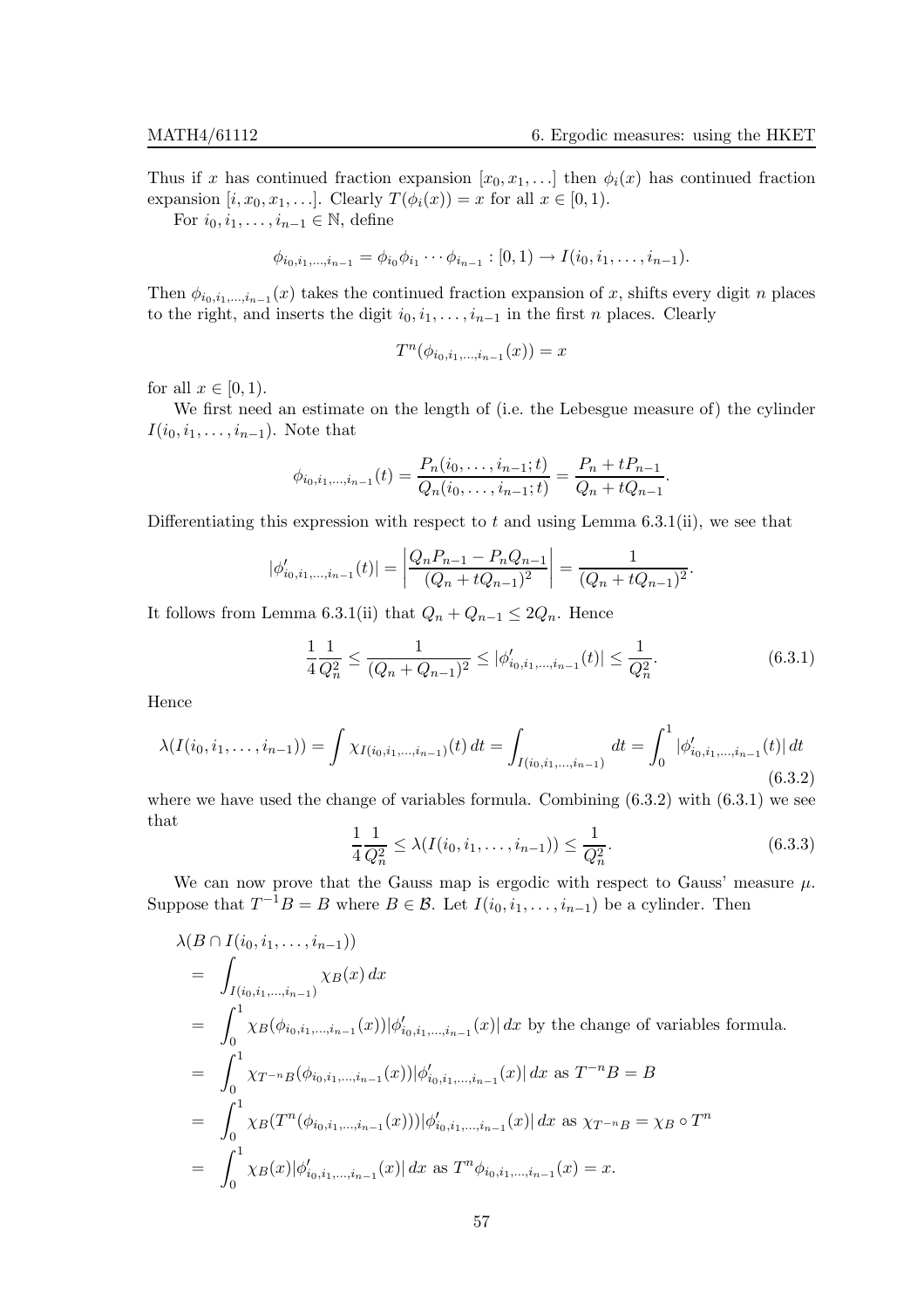By  $(6.3.1)$  and  $(6.3.3)$  it follows that

$$
\lambda(B \cap I(i_0, i_1, \dots, i_{n-1})) \ge \frac{1}{4Q_n^2} \lambda(B) \ge \frac{1}{4} \lambda(B) \lambda(I(i_0, i_1, \dots, i_{n-1}))
$$

so that

$$
\lambda(B)\lambda(I(i_0,i_1,\ldots,i_{n-1}))\leq 4\lambda(B\cap I(i_0,i_1,\ldots,i_{n-1})).
$$

By Lemma 6.1.1 it follows that  $\lambda(B) = 0$  or  $\lambda(B^c) = 0$ . Hence, as Lebesgue measure and Gauss' measure have the same sets of measure zero, it follows that either  $\mu(B) = 0$  or  $\mu(B^c) = 0$ . Hence T is ergodic with respect to Gauss' measure.

### §6.4 Bernoulli shifts

Let  $S = \{1, \ldots, k\}$  be a finite set of symbols and let  $\Sigma = \{\mathbf{x} = (x_j)_{j=0}^{\infty} \mid x_j \in \{1, 2, \ldots, k\}\}\$ denote the shift space on k symbols. Let  $\sigma : \Sigma \to \Sigma$  denote the left shift map, so that  $(\sigma(\mathbf{x}))_j = x_{j+1}.$ 

Recall that we defined the cylinder  $[i_0, \ldots, i_{n-1}]$  to be the set of all sequences in  $\Sigma$  that start with symbols  $i_0, \ldots, i_{n-1}$ , that is

$$
[i_0,\ldots,i_{n-1}] = \{ \mathbf{x} = (x_j)_{j=0}^\infty \in \Sigma \mid x_j = i_j, \ j = 0,1,\ldots,n-1 \}.
$$

Let  $p = (p(1), \ldots, p(k))$  be a probability vector (that is,  $p(j) > 0$ ,  $\sum_{j=1}^{k} p(j) = 1$ ). We defined the Bernoulli measure  $\mu_p$  on cylinders by setting

$$
\mu_p[i_0,\ldots,i_{n-1}] = p(i_0)p(i_1)\cdots p(i_{n-1}).
$$

We have already seen that  $\mu_p$  is a  $\sigma$ -invariant measure.

#### Proposition 6.4.1

Let  $\mu_p$  be a Bernoulli measure. Then  $\mu_p$  is ergodic.

**Proof.** We first make the following observation: let  $I = [i_0, \ldots, i_{p-1}], J = [j_0, \ldots, j_{q-1}]$ be cylinders of ranks  $p, q$ , respectively. Consider  $I \cap \sigma^{-n}J$  where  $n \geq p$ . Then

$$
I \cap \sigma^{-n} J = \{ \mathbf{x} = (x_k)_{k=0}^{\infty} \in \Sigma \mid x_k = i_k \text{ for } k = 0, 1, \dots, p-1, \ x_{k+n} = j_k \text{ for } k = 0, 1, \dots, q-1 \}
$$
  
= 
$$
\bigcup_{x_p, \dots, x_{n-1}} [i_0, i_1, \dots, i_{p-1}, x_p, \dots, x_{n-1}, j_0, \dots, j_{q-1}],
$$

a disjoint union. Hence

$$
\mu_p(I \cap \sigma^{-n} J) = \sum_{x_p, \dots, x_{n-1}} \mu_p[i_0, i_1, \dots, i_{p-1}, x_p, \dots, x_{n-1}, j_0, \dots, j_{q-1}]
$$
  
\n
$$
= \sum_{x_p, \dots, x_{n-1}} p(i_0) p(i_1) \cdots p(i_{p-1}) p(x_p) \cdots p(x_{n-1}) p(j_0) p(j_1) \cdots p(j_{q-1})
$$
  
\n
$$
= p(i_0) p(i_1) \cdots p(i_{p-1}) p(j_0) p(j_1) \cdots p(j_{q-1}) \text{ as } \sum_{x_p=1}^k p(x_p) = \cdots = \sum_{x_{n-1}=1}^k p(x_{n-1}) = 1
$$
  
\n
$$
= \mu_p(I) \mu_p(J).
$$
\n(6.4.1)

Let  $B \in \mathcal{B}$  be  $\sigma$ -invariant. By Lemma 6.1.1 it is sufficient to prove that  $\mu_p(B)\mu_p(I) \leq$  $\mu_p(B \cap I)$  for each cylinder I. Let  $\varepsilon > 0$ . We first approximate the invariant set B by a finite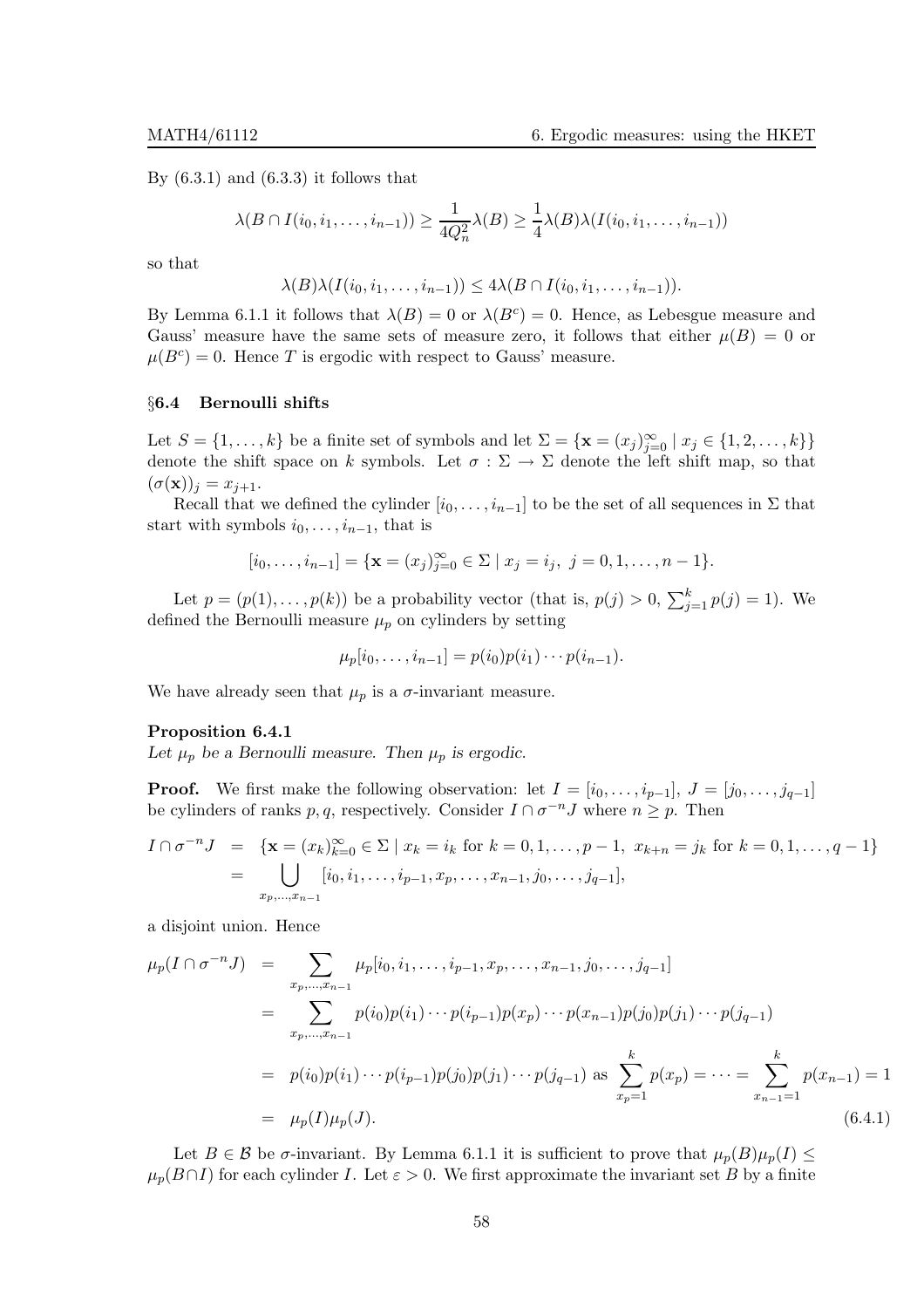union of cylinders. By Proposition 2.4.4, we can find a finite disjoint union of cylinders  $A = \bigcup_{j=1}^r J_j$  such that  $\mu_p(B \triangle A) < \varepsilon$ . Note that  $|\mu_p(A) - \mu_p(B)| < \varepsilon$ .

Let *n* be any integer greater than the rank of *I*. Note that  $\sigma^{-n}B\triangle \sigma^{-n}A = \sigma^{-n}(B\triangle A)$ . Hence

$$
\mu_p(\sigma^{-n}B\triangle\sigma^{-n}A)=\mu_p(\sigma^{-n}(B\triangle A))=\mu_p(B\triangle A)<\varepsilon,
$$

where we have used the facts that  $\sigma^{-n}B = B$  and that  $\mu_p$  is an invariant measure.

As  $A = \bigcup_{j=1}^r J_j$  is a finite union of cylinders and n is greater than the rank of I, it follows from  $(6.4.1)$  that

$$
\mu_p(\sigma^{-n}A \cap I) = \mu_p\left(\sigma^{-n}\left(\bigcup_{j=1}^r J_j\right) \cap I\right) = \sum_{j=1}^r \mu_p(\sigma^{-n}J_j \cap I)
$$

$$
= \sum_{j=1}^r \mu_p(J_j)\mu_p(I) = \mu_p\left(\bigcup_{j=1}^r J_j\right)\mu_p(I)
$$

$$
= \mu_p(A)\mu_p(I).
$$

Finally, note that  $(\sigma^{-n}A \cap I) \triangle (\sigma^{-n}B \cap I) \subset (\sigma^{-n}A) \triangle (\sigma^{-n}B)$ . Hence  $\mu_p((\sigma^{-n}A \cap I) \triangle (\sigma^{-n}B \cap I) \subset (I \cap I)$  $I(\Delta(\sigma^{-n}B \cap I)) < \varepsilon$  so that  $\mu_p(\sigma^{-n}A \cap I) < \mu_p(\sigma^{-n}B \cap I) + \varepsilon$ . Hence

$$
\mu_p(B)\mu_p(I) = \mu_p(\sigma^{-n}B)\mu_p(I) \le \mu_p(\sigma^{-n}A)\mu_p(I) + \varepsilon = \mu_p(\sigma^{-n}A \cap I) + \varepsilon
$$
  
 
$$
\le \mu_p(\sigma^{-n}B \cap I) + 2\varepsilon = \mu(B \cap I) + 2\varepsilon.
$$

As  $\varepsilon > 0$  is arbitrary, we have that  $\mu_p(B)\mu_p(I) \leq \mu_p(B \cap I)$  for any cylinder I. By<br>Lemma 6.1.1 it follows that  $\mu_B(B) = 0$  or 1. Hence  $\mu$  is ergodic Lemma 6.1.1, it follows that  $\mu_p(B) = 0$  or 1. Hence  $\mu_p$  is ergodic.

#### §6.5 Markov shifts

Let P be an irreducible stochastic  $k \times k$  matrix with entries  $P(i, j)$ . Let  $p = (p(1), \ldots, p(k))$ be the unique left probability eigenvector corresponding to eigenvalue 1, so that  $pP = p$ . Recall that the Markov measure  $\mu$  is defined on the Borel  $\sigma$ -algebra by defining it on cylinders in the following way:

$$
\mu_P([i_0, i_1, \ldots, i_{n-1}]) = p(i_0)P(i_0, i_1)P(i_1, i_2) \cdots P(i_{n-2}, i_{n-1}).
$$

We have seen that  $\mu_P$  is an invariant measure for the shift map  $\sigma$ . We can adapt the proof of Proposition 6.4.1 to show that  $\mu$ *P* is ergodic.

#### Proposition 6.5.1

Let P be an irreducible stochastic matrix. Then the corresponding Markov measure  $\mu_P$  is ergodic.

**Proof (not examinable).** Let  $d$  denote the period of  $P$ .

Let  $I = [i_0, \ldots, i_{p-1}], J = [j_0, \ldots, j_{q-1}]$  be cylinders of ranks p, q, respectively. Consider  $I \cap \sigma^{-n}J$  where  $n \geq p$ . Then

$$
I \cap \sigma^{-n} J = \{ \mathbf{x} \in \Sigma \mid x_j = i_j \text{ for } j = 0, 1, ..., p - 1, x_{j+n} = y_j \text{ for } j = 0, 1, ..., q - 1 \}
$$
  
= 
$$
\bigcup_{x_p, ..., x_{n-1}} [i_0, i_1, ..., i_{p-1}, x_p, ..., x_{n-1}, j_0, ..., j_{q-1}],
$$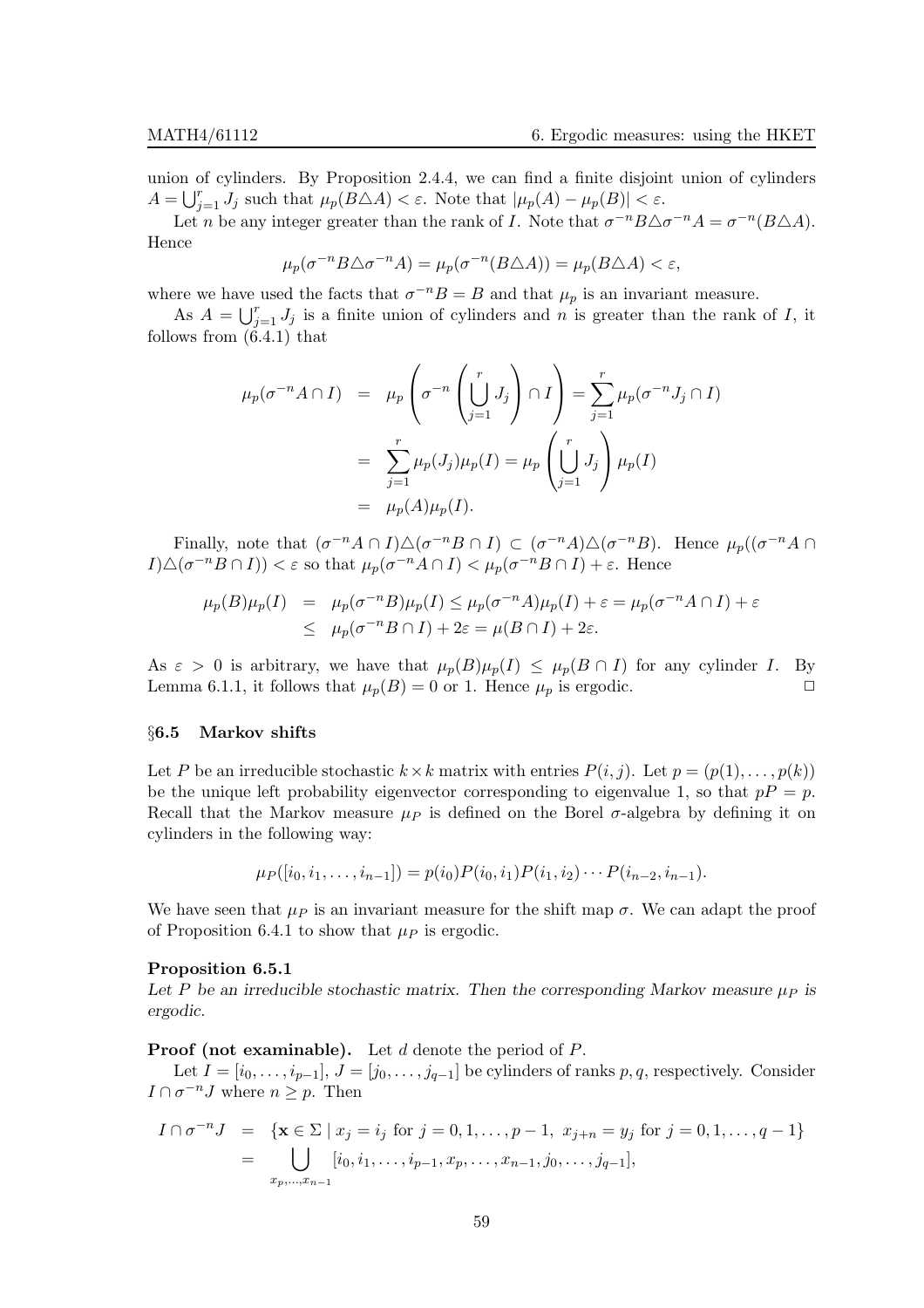a disjoint union. Hence

$$
\mu_P(I \cap \sigma^{-n} J)
$$
\n
$$
= \sum_{x_p, \dots, x_{n-1}} \mu_p[i_0, i_1, \dots, i_{p-1}, x_p, \dots, x_{n-1}, j_0, \dots, j_{q-1}]
$$
\n
$$
= \sum_{x_p, \dots, x_{n-1}} p(i_0) P(i_0, i_1) \cdots P(i_{p-2}, i_{p-1}) P(i_{p-1}, x_p) P(x_p, x_{p+1}) \cdots P(x_{n-1}, j_0)
$$
\n
$$
\times P(j_0, j_1) \cdots P(j_{q-2}, j_{q-1})
$$
\n
$$
= \mu_P(I) \mu_P(J) \frac{1}{p(j_0)} \sum_{x_p, \dots, x_{n-1}} P(i_{p-1}, x_p) P(x_p, x_{p+1}) \cdots P(x_{n-1}, j_0)
$$
\n
$$
= \mu_P(I) \mu_P(J) \frac{P^{n-1-p}(i_{p-1}, j_0)}{p(j_0)}
$$

By the Perron-Frobenius Theorem (Theorem 3.3.6), we know that  $P^{nd}(i, j) \rightarrow p(j)$  as  $n \to \infty$ . Hence, letting  $n \to \infty$  through an appropriate subsequence, we see that

$$
\mu_P(I \cap \sigma^{-n}J) \to \mu_P(I)\mu_P(J). \tag{6.5.1}
$$

The remainder of the proof is almost identical to the proof of Proposition 6.4.1. Let  $B \in$ B be  $\sigma$ -invariant. By Proposition 6.1.1 it is sufficient to prove that  $\mu_P(B)\mu_P(I) \leq \mu_P(B\cap I)$ for every cylinder I. Let  $\varepsilon > 0$ . We approximate B by a finite union of cylinders by using Proposition 2.4.4. That is, we can find a finite disjoint union of cylinders  $A = \bigcup_{j=1}^{r} J_j$  such that  $\mu_P(B\triangle A) < \varepsilon$ . Note that  $|\mu_P(A) - \mu_P(B)| < \varepsilon$ .

Let *n* be any integer greater than the rank of *I*. Note that  $\sigma^{-n}B\triangle \sigma^{-n}(A) = \sigma^{-n}(B\triangle A)$ . Hence

$$
\mu_P(\sigma^{-n}B\triangle\sigma^{-n}A) = \mu_P(\sigma^{-n}(B\triangle A)) = \mu_P(B\triangle A) < \varepsilon
$$

where we have used the facts that  $\sigma^{-n}B = B$  and that  $\mu_P$  is an invariant measure.

As  $A = \bigcup_{j=1}^r J_j$  is a finite union of cylinders, it follows from (6.5.1) that by choosing n sufficiently large, we have that  $\mu P(\sigma^{-n} J_j \cap I) \leq \mu_P(J_j) \mu_P(I) + \varepsilon$  for  $j = 1, 2, ..., r$ . Hence

$$
\mu_P(\sigma^{-n}A)\mu_P(I) = \mu_P\left(\sigma^{-n}\left(\bigcup_{j=1}^r J_j\right)\right)\mu_P(I) = \sum_{j=1}^r \mu_P(\sigma^{-n}J_j)\mu_P(I)
$$

$$
= \sum_{j=1}^r \mu_P(J_j \cap I) + \varepsilon = \mu_P\left(\bigcup_{j=1}^r J_j \cap I\right) + \varepsilon
$$

$$
= \mu_P(A \cap I) + \varepsilon.
$$

Finally, note that  $(\sigma^{-n}A \cap I) \triangle (\sigma^{-n}B \cap I) \subset (\sigma^{-n}A) \triangle (\sigma^{-n}B)$ . Hence  $\mu_P((\sigma^{-n}A \cap I) \triangle (\sigma^{-n}B \cap I) \subset (I \cap I)$  $I(\Delta(\sigma^{-n}B \cap I)) < \varepsilon$  so that  $\mu_P(\sigma^{-n}B \cap I) < \mu_P(\sigma^{-n}A \cap I) + \varepsilon$ . Hence

$$
\mu_P(B)\mu_P(I) = \mu_P(\sigma^{-n}B)\mu_P(I) \le \mu_P(\sigma^{-n}A)\mu_P(I) + \varepsilon = \mu_P(\sigma^{-n}A \cap I) + 2\varepsilon
$$
  
 
$$
\le \mu_P(\sigma^{-n}B \cap I) + 3\varepsilon = \mu_P(B \cap I) + 3\varepsilon.
$$

As  $\varepsilon > 0$  was arbitrary, we have that  $\mu_P(B)\mu_P(I) \leq \mu_P(B \cap I)$ . By Proposition 6.1.1, the result follows result follows.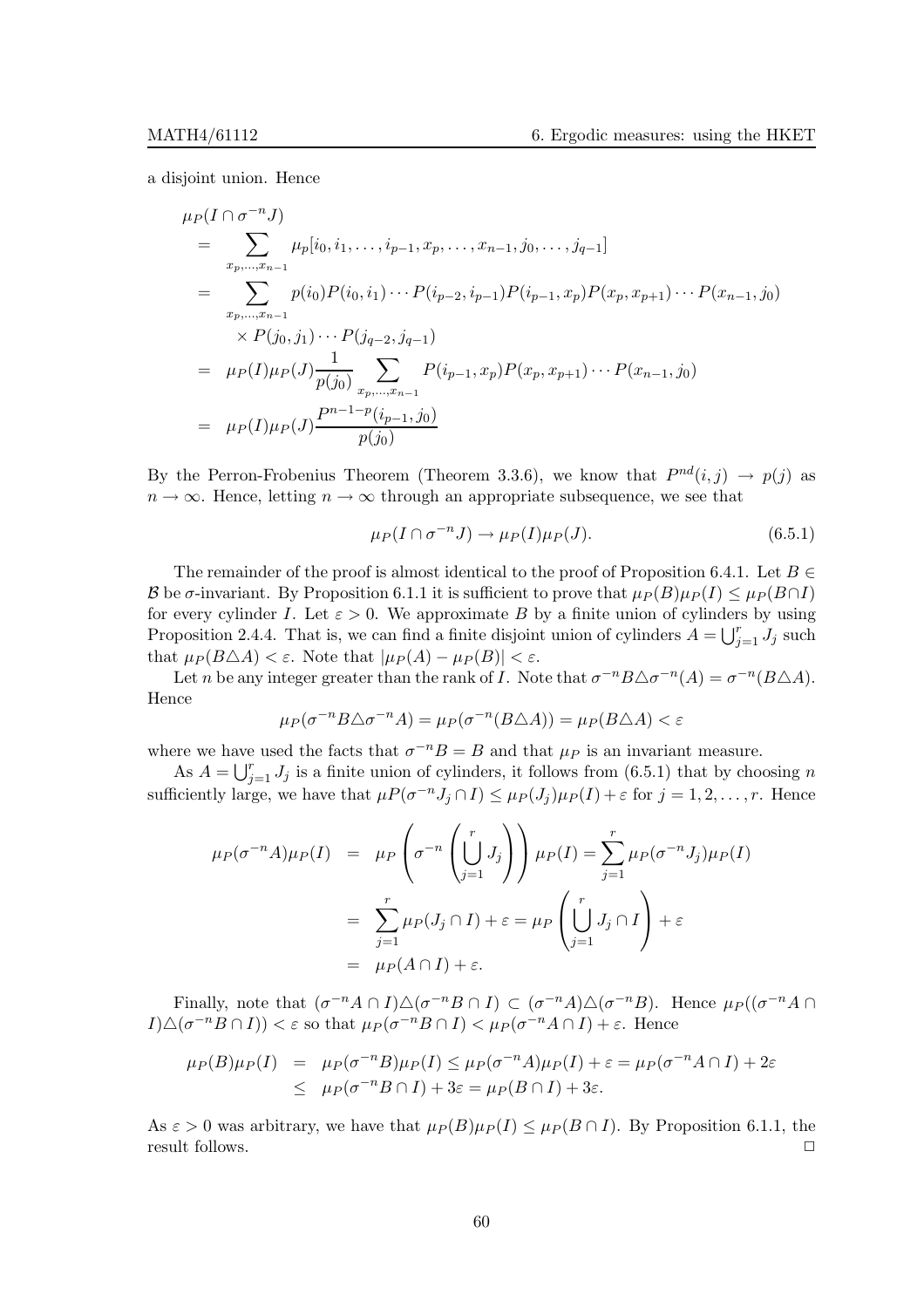#### §6.6 Exercises

#### Exercise 6.1

The dynamical system  $T : [0,1] \rightarrow [0,1]$  defined by

$$
T(x) = \begin{cases} 2x & \text{if } 0 \le x \le 1/2 \\ 2(1-x) & \text{if } 1/2 \le x \le 1 \end{cases}
$$

is called the tent map.

- (i) Prove that T preserves Lebesgue measure.
- (ii) Prove that  $T$  is ergodic with respect to Lebesgue measure.

#### Exercise 6.2

Recall that the Lüroth map  $T : [0, 1] \rightarrow [0, 1]$  is defined to be

$$
T(x) = \begin{cases} n(n+1)x - n & \text{if } x \in \left(\frac{1}{n+1}, \frac{1}{n}\right] \\ 0 & \text{if } x = 0. \end{cases}
$$

We saw in Exercise 3.9 that Lebesgue measure is a T-invariant probability measure. Prove that Lebesgue measure is ergodic.

# Exercise 6.3

Prove (using induction on  $n$ ) Lemma 6.3.1.

#### Exercise 6.4

Let  $\Sigma = {\mathbf{x} = (x_j)_{j=0}^{\infty} | x_j \in \{0,1\}}$  and let  $\sigma : \Sigma \to \Sigma$ ,  $(\sigma(\mathbf{x}))_j = x_{j+1}$  be the shift map on the space of infinite sequences of two symbols  $\{0, 1\}$ . Note that  $\Sigma$  supports uncountably many different  $\sigma$ -invariant measures (for example, the Bernoulli- $(p, 1 - p)$ ) measures are all ergodic and all distinct for  $p \in (0,1)$ . We will use this observation to prove that the doubling map has uncountably many ergodic measures.

Define  $\pi : \Sigma \to \mathbb{R}/\mathbb{Z}$  by

$$
\pi(\mathbf{x}) = \pi(x_0, x_1, \ldots) = \frac{x_0}{2} + \frac{x_1}{2^2} + \cdots + \frac{x_n}{2^{n+1}} + \cdots
$$

- (i) Show that  $\pi$  is continuous.
- (ii) Let  $T : \mathbb{R}/\mathbb{Z} \to \mathbb{R}/\mathbb{Z}$  be the doubling map:  $T(x) = 2x \mod 1$ . Show that  $\pi \circ \sigma = T \circ \pi$ .
- (iii) If  $\mu$  is a  $\sigma$ -invariant probability measure on  $\Sigma$ , show that  $\pi_*\mu$  (where  $\pi_*\mu(B)$ ) =  $\mu(\pi^{-1}B)$  for a Borel subset  $B \subset \mathbb{R}/\mathbb{Z}$ ) is a T-invariant probability measure on  $\mathbb{R}/\mathbb{Z}$ . (Lebesgue measure on  $\mathbb{R}/\mathbb{Z}$  corresponds to choosing  $\mu$  to be the Bernoulli-(1/2, 1/2)measure on  $\Sigma$ .)
- (iv) Show that if  $\mu$  is an ergodic measure for  $\sigma$ , then  $\pi_*\mu$  is an ergodic measure for T.
- (v) Conclude that there are uncountably many different ergodic measures for the doubling map.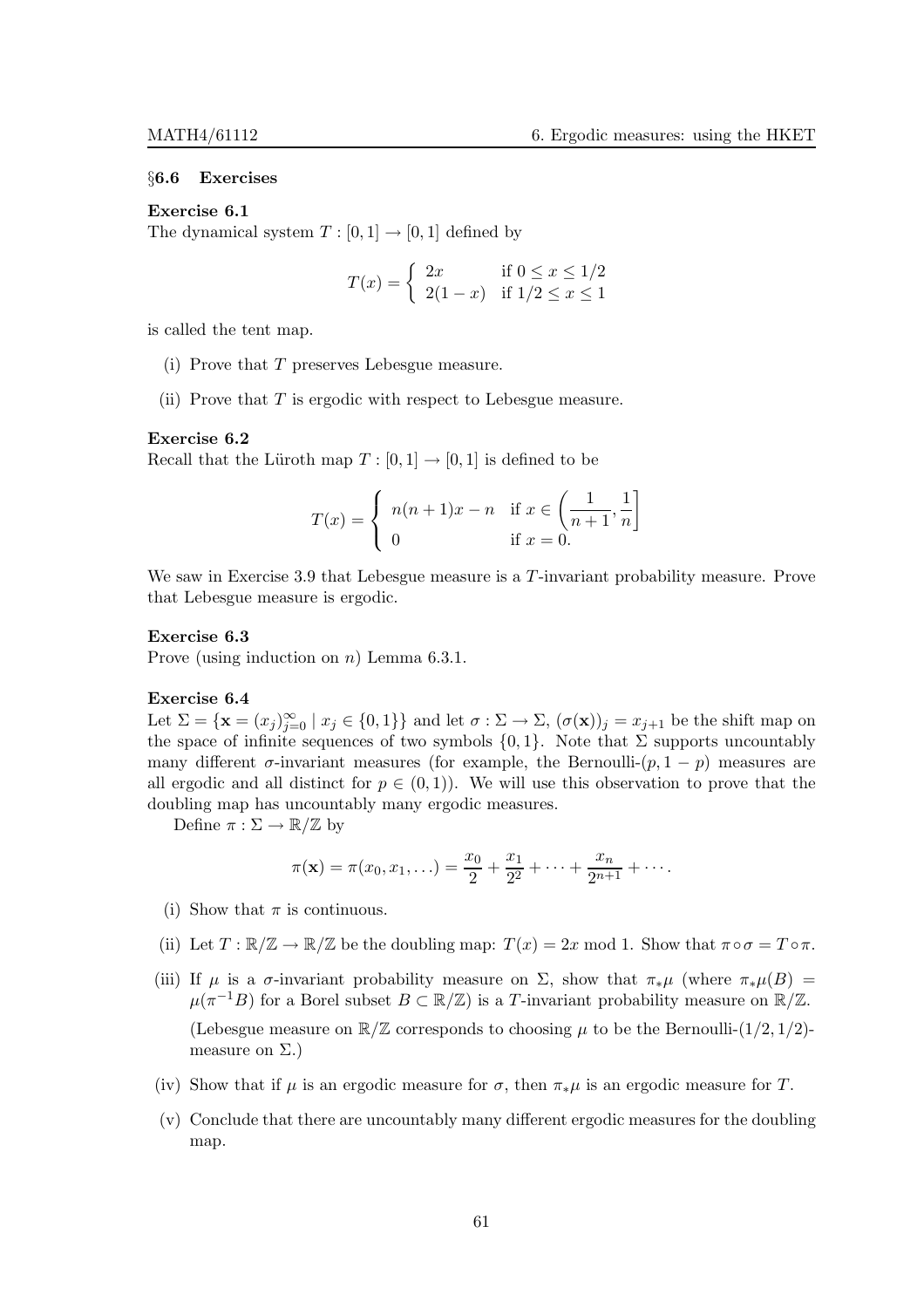# 7. Continuous transformations on compact metric spaces

# §7.1 Introduction

So far, we have been studying a measurable map T defined on a probability space  $(X,\mathcal{B},\mu)$ . We have asked whether the given measure  $\mu$  is invariant or ergodic. In this section, we shift our focus slightly and consider, for a given transformation  $T : X \to X$ , the space  $M(X,T)$ of all probability measures that are invariant under T. In order to equip  $M(X,T)$  with some structure we will need to assume that the underlying space  $X$  is itself equipped with some additional structure other than merely being a measure space. Throughout this section we will work in the context of X being a compact metric space and  $T$  being a continuous transformation.

# §7.2 Probability measures on compact metric spaces

Let X be a compact metric space equipped with the Borel  $\sigma$ -algebra  $\beta$ . (Recall that the Borel  $\sigma$ -algebra is the smallest  $\sigma$ -algebra that contains all the open subsets of X.)

Let  $C(X, \mathbb{R}) = \{f : X \to \mathbb{R} \mid f \text{ is continuous}\}\$  denote the space of real-valued continuous functions defined on X. Define the uniform norm of  $f \in C(X,\mathbb{R})$  by

$$
||f||_{\infty} = \sup_{x \in X} |f(x)|.
$$

With this norm,  $C(X, \mathbb{R})$  is a Banach space.

An important property of  $C(X,\mathbb{R})$  that will prove to be useful later on is that it is separable:  $C(X,\mathbb{R})$  contains a countable dense subset. Thus we can choose a sequence  ${f_n \in C(X, \mathbb{R})}_{n=1}^{\infty}$  such that, for all  $f \in C(X, \mathbb{R})$  and all  $\varepsilon > 0$ , there exists n such that  $||f - f_n||_{\infty} < \varepsilon.$ 

Let  $M(X)$  denote the set of all Borel probability measures on  $(X,\mathcal{B})$ .

It will be very important to have a sensible notion of convergence in  $M(X)$ ; the appropriate notion for us is called weak<sup>\*</sup> convergence. We say that a sequence of probability measures  $\mu_n$  weak<sup>\*</sup> converges to  $\mu$  as  $n \to \infty$  if, for every  $f \in C(X, \mathbb{R})$ ,

$$
\lim_{n\to\infty}\int f\,d\mu_n=\int f\,d\mu.
$$

If  $\mu_n$  weak<sup>\*</sup> converges to  $\mu$  then we write  $\mu_n \rightharpoonup \mu$  as  $n \to \infty$ . We can make  $M(X)$  into a metric space compatible with this definition of convergence by choosing a countable dense subset  $\{f_n\}_{n=1}^{\infty} \subset C(X,\mathbb{R})$  and, for  $\mu_1, \mu_2 \in M(X)$ , setting

$$
d_{M(X)}(\mu_1, \mu_2) = \sum_{n=1}^{\infty} \frac{1}{2^n \|f_n\|_{\infty}} \left| \int f_n d\mu_1 - \int f_n d\mu_2 \right|
$$

(we can assume that  $f_n \neq 0$  for any n). It is easy to check that  $\mu_n \rightharpoonup \mu$  as  $n \to \infty$  if and only if  $d_{M(X)}(\mu_n, \mu) \to 0$  as  $n \to \infty$ .

However, we will not need to work with a particular metric: what will be important is the definition of convergence.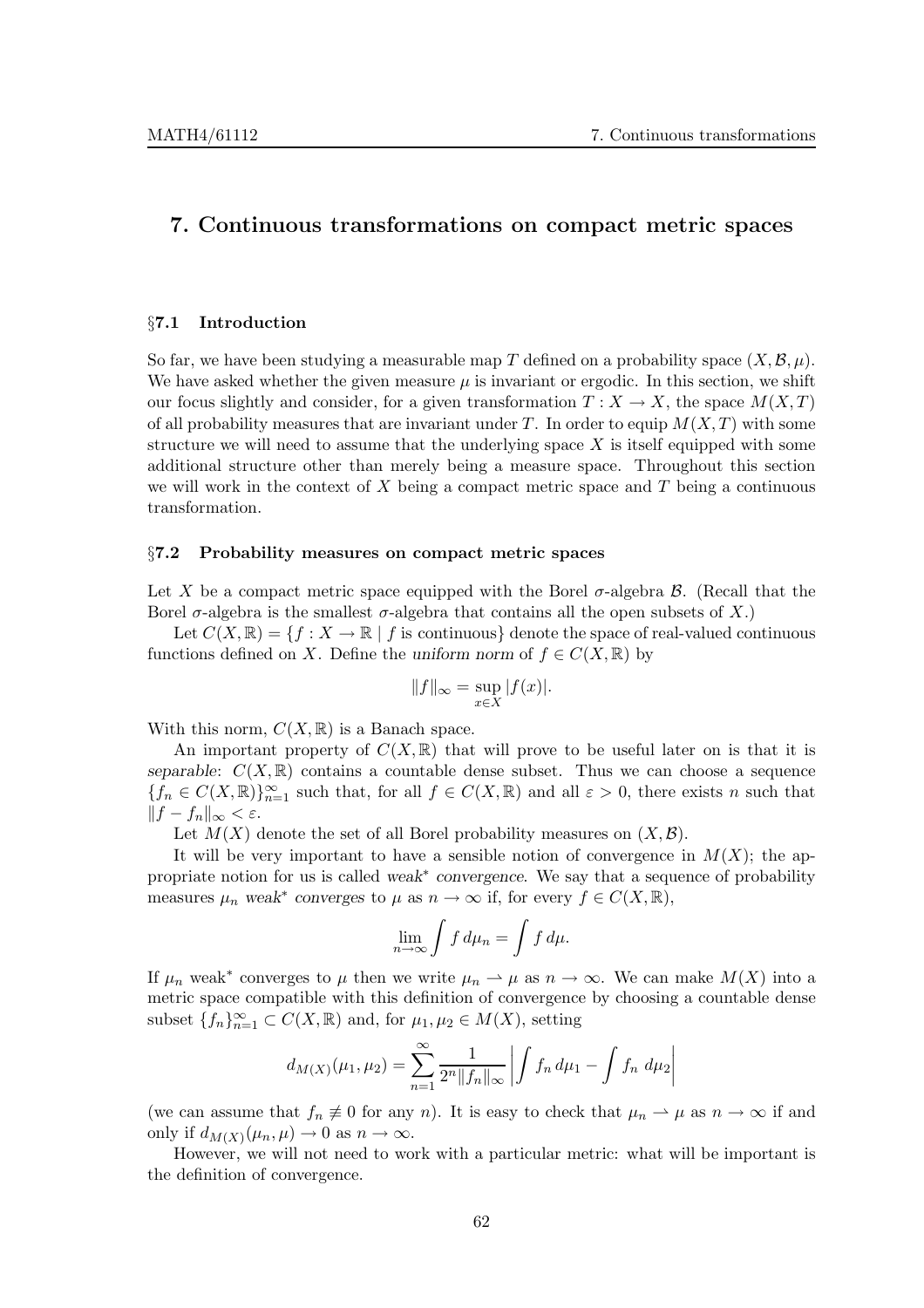**Remark.** Note that with this definition it is not necessarily true that  $\lim_{n\to\infty} \mu_n(B) =$  $\mu(B)$  for  $B \in \mathcal{B}$ .

#### §7.2.1 The Riesz Representation Theorem

Let  $\mu \in M(X)$  be a Borel probability measure. Then we can think of  $\mu$  as a functional that acts on  $C(X, \mathbb{R})$ , that is we can regard  $\mu$  as a map

$$
\mu: C(X, \mathbb{R}) \to \mathbb{R} : f \mapsto \int f d\mu.
$$

We will often write  $\mu(f)$  for  $\int f d\mu$ .

Notice that this functional enjoys several natural properties:

(i) the functional defined by  $\mu$  is linear:

$$
\mu(\lambda_1 f_1 + \lambda_2 f_2) = \lambda_1 \mu(f_1) + \lambda_2 \mu(f_2)
$$

where  $\lambda_1, \lambda_2 \in \mathbb{R}$  and  $f_1, f_2 \in C(X, \mathbb{R})$ .

- (ii) the functional defined by  $\mu$  is bounded: i.e. if  $f \in C(X,\mathbb{R})$  then  $|\mu(f)| \leq ||f||_{\infty}$ .
- (iii) if  $f \geq 0$  then  $\mu(f) \geq 0$  (we say that the functional  $\mu$  is positive);
- (iv) consider the function 1 defined by  $1(x) \equiv 1$  for all x; then  $\mu(1) = 1$  (we say that the functional  $\mu$  is normalised).

The Riesz Representation Theorem says that the above properties characterise all Borel probability measures on X. That is, if we have a map  $w : C(X, \mathbb{R}) \to \mathbb{R}$  that satisfies the above four properties, then  $w$  must be given by integrating with respect to a Borel probability measure. This will be a very useful method of constructing measures: we need only construct bounded positive normalised linear functionals.

# Theorem 7.2.1 (Riesz Representation Theorem)

Let  $w: C(X, \mathbb{R}) \to \mathbb{R}$  be a functional such that:

- (i) w is linear: i.e.  $w(\lambda_1 f_1 + \lambda_2 f_2) = \lambda_1 w(f_1) + \lambda_2 w(f_2)$ ;
- (ii) w is bounded: i.e. for all  $f \in C(X, \mathbb{R})$  we have  $|w(f)| \leq ||f||_{\infty}$ ;
- (iii) w is positive: i.e. if  $f \geq 0$  then  $w(f) \geq 0$ ;
- (iv) w is normalised: i.e.  $w(1) = 1$ .

Then there exists a Borel probability measure  $\mu \in M(X)$  such that

$$
w(f) = \int f d\mu.
$$

Moreover,  $\mu$  is unique.

Thus the Riesz Representation Theorem says that "if it looks like integration on continuous functions, then it is integration with respect to a (unique) Borel probability measure."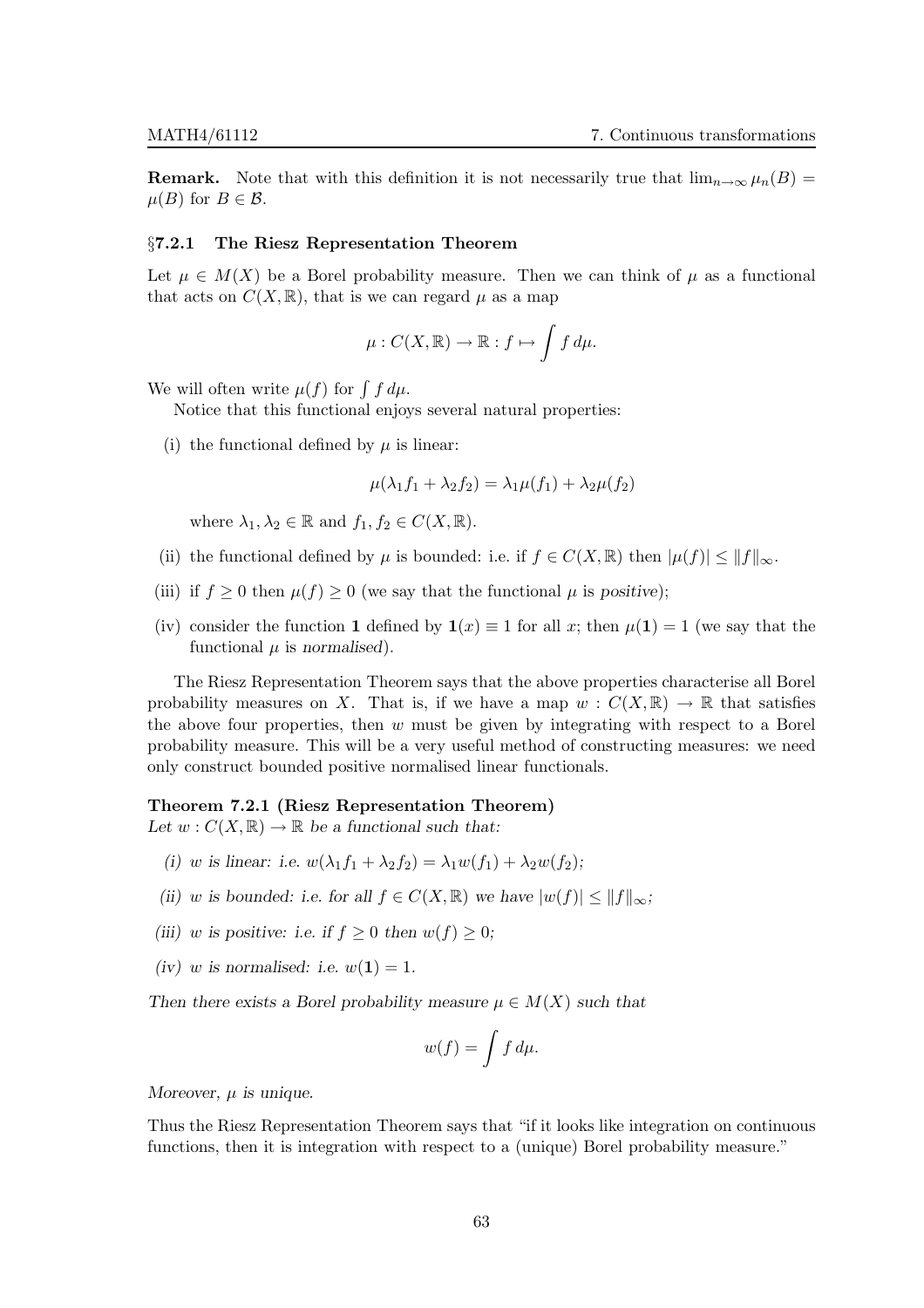# $\S7.2.2$  Properties of  $M(X)$

First note that the space  $M(X)$  of Borel probability measures on the compact metric space X is non-empty (provided  $X \neq \emptyset$ ). This is because, for each  $x \in X$ , the Dirac measure  $\delta_x$ is a Borel probability measure. Indeed, we have the following result:

#### Proposition 7.2.2

There is a continuous embedding of X in  $M(X)$  given by the map  $X \to M(X) : x \mapsto \delta_x$ , i.e. if  $x_n \to x$  then  $\delta_{x_n} \to \delta_x$ .

Proof. See Exercise 7.1. ◯

Recall that a subset C of a vector space is convex if whenever  $v_1, v_2 \in C$  and  $\alpha \in [0, 1]$ then  $\alpha v_1 + (1 - \alpha)v_2 \in C$ .

# Proposition 7.2.3

The space  $M(X)$  is convex.

**Proof.** Let  $\mu_1, \mu_2 \in M(X)$ ,  $\alpha \in [0, 1]$ . Then it is easy to check that  $\alpha \mu_1 + (1 - \alpha) \mu_2$ , defined by

$$
(\alpha \mu_1 + (1 - \alpha)\mu_2)(B) = \alpha \mu_1(B) + (1 - \alpha)\mu_2(B),
$$

is a Borel probability measure.  $\Box$ 

Finally, recall that a metric space  $K$  is said to be (sequentially) compact if every sequence of points in  $K$  has a convergent subsequence.

# Proposition 7.2.4

The space  $M(X)$  is weak<sup>\*</sup> compact.

**Proof.** For convenience, we shall write  $\mu(f) = \int f d\mu$ .

Since  $C(X, \mathbb{R})$  is separable, we can choose a countable dense subset of functions  $\{f_i\}_{i=1}^{\infty} \subset$  $C(X,\mathbb{R})$ . Given a sequence  $\mu_n \in M(X)$ , we shall first consider the sequence of real numbers  $\mu_n(f_1) \in \mathbb{R}$ . We have that  $|\mu_n(f_1)| \leq ||f_1||_{\infty}$  for all n, so  $\mu_n(f_1)$  is a bounded sequence of real numbers. As such, it has a convergent subsequence,  $\mu_n^{(1)}(f_1)$  say.

Next we apply the sequence of measures  $\mu_n^{(1)}$  to  $f_2$  and consider the sequence  $\mu_n^{(1)}(f_2) \in$ R. Again, this is a bounded sequence of real numbers and so it has a convergent subsequence  $\mu_n^{(2)}(f_2)$ .

In this way we obtain, for each  $i \geq 1$ , nested subsequences  $\{\mu_n^{(i)}\} \subset \{\mu_n^{(i-1)}\}$  such that  $\mu_n^{(i)}(f_j)$  converges for  $1 \leq j \leq i$ . Now consider the diagonal sequence  $\mu_n^{(n)}$ . Since, for  $n \geq i$ ,  $\mu_n^{(n)}$  is a subsequence of  $\mu_n^{(i)}$ ,  $\mu_n^{(n)}(f_i)$  converges for every  $i \geq 1$ .

We can now use the fact that  ${f_i}$  is dense to show that  $\mu_n^{(n)}(f)$  converges for all  $f \in C(X, \mathbb{R})$ , as follows. For any  $\varepsilon > 0$ , we can choose  $f_i$  such that  $||f - f_i||_{\infty} \leq \varepsilon$ . Since  $\mu_n^{(n)}(f_i)$  converges, there exists N such that if  $n, m \geq N$  then

$$
|\mu_n^{(n)}(f_i) - \mu_m^{(m)}(f_i)| \le \varepsilon.
$$

Thus if  $n, m \geq N$  we have

$$
|\mu_n^{(n)}(f) - \mu_m^{(m)}(f)| \leq |\mu_n^{(n)}(f) - \mu_n^{(n)}(f_i)| + |\mu_n^{(n)}(f_i) - \mu_m^{(m)}(f_i)| + |\mu_m^{(m)}(f_i) - \mu_m^{(m)}(f)|
$$
  

$$
\leq 3\varepsilon,
$$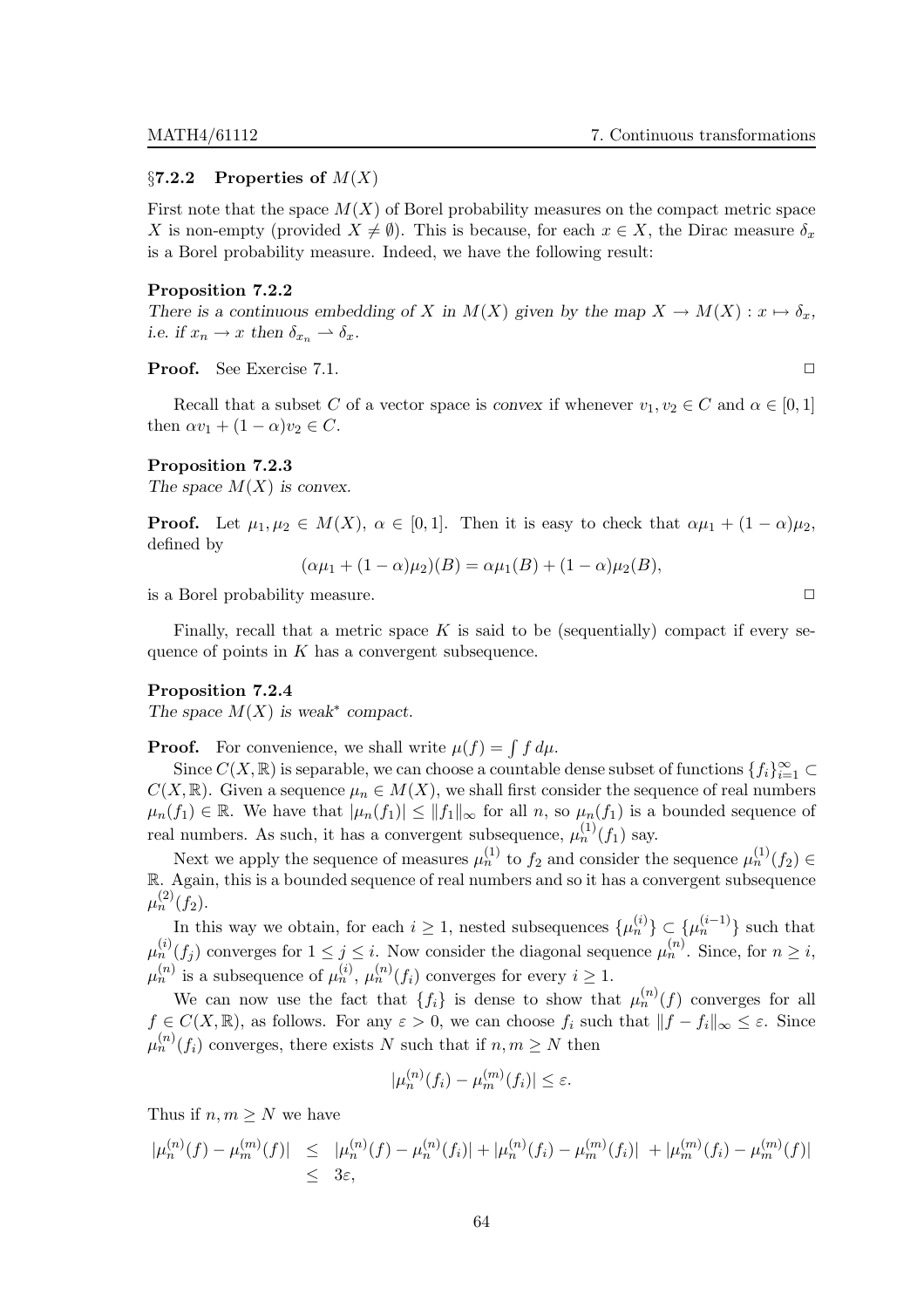so  $\mu_n^{(n)}(f)$  converges, as required.

To complete the proof, write  $w(f) = \lim_{n \to \infty} \mu_n^{(n)}(f)$ . We claim that w satisfies the hypotheses of the Riesz Representation Theorem and so corresponds to integration with respect to a probability measure.

- (i) By construction, w is a linear mapping:  $w(\lambda f + \mu g) = \lambda w(f) + \mu w(g)$ .
- (ii) As  $|w(f)| \leq ||f||_{\infty}$ , we see that w is bounded.
- (iii) If  $f \geq 0$  then it is easy to check that  $w(f) \geq 0$ . Hence w is positive.
- (iv) It is easy to check that w is normalised:  $w(1) = 1$ .

Therefore, by the Riesz Representation Theorem, there exists  $\mu \in M(X)$  such that  $w(f)$  =  $\int f d\mu$ . We then have that  $\int f d\mu_n^{(n)} \to \int f d\mu$ , as  $n \to \infty$ , for all  $f \in C(X, \mathbb{R})$ , i.e., that  $\mu_n^{(n)}$ converges weak<sup>\*</sup> to  $\mu$ , as  $n \to \infty$ .

# §7.3 Invariant measures for continuous transformations

Let X be a compact metric space equipped with the Borel  $\sigma$ -algebra and let  $T : X \to X$ be a continuous transformation. It is clear that  $T$  is measurable.

Given a measure  $\mu$ , we have already defined the measure  $T_*\mu$  by  $T_*\mu(B) = \mu(T^{-1}B)$ . If  $\mu$  is a Borel probability measure, then it is straightforward to check that  $T_*\mu$  is a Borel probability measure. We can think of  $T_*$  as a transformation on  $M(X)$ , namely:

$$
T_*: M(X) \to M(X), T_*\mu = \mu \circ T^{-1}.
$$

That is, if  $B \in \mathcal{B}$  then  $T_*\mu(B) = \mu(T^{-1}B)$ .

The following result tells us how to integrate with respect to  $T_*\mu$ .

Lemma 7.3.1 For  $f \in L^1(X, \mathcal{B}, \mu)$  we have

$$
\int f d(T_* \mu) = \int f \circ T d\mu.
$$

**Proof.** From the definition, for  $B \in \mathcal{B}$ ,

$$
\int \chi_B d(T_* \mu) = (T_* \mu)(B) = \mu(T^{-1}B) = \int \chi_{T^{-1}B} d\mu = \int \chi_B \circ T d\mu.
$$

Thus the result holds for simple functions. If  $f \geq 0$  is a positive measurable function then we can choose an increasing sequence of simple functions  $f_n$  increasing to f pointwise. We have

$$
\int f_n d(T_*\mu) = \int f_n \circ T d\mu
$$

and, applying the Monotone Convergence Theorem (Theorem 3.1.2) to each side, we obtain

$$
\int f d(T_* \mu) = \int f \circ T d\mu.
$$

The result extends to an arbitrary real-valued  $f \in L^1(X, \mathcal{B}, \mu)$  by considering positive and negative parts and then to complex-valued integrable functions by taking real and imaginary  $\Box$  parts.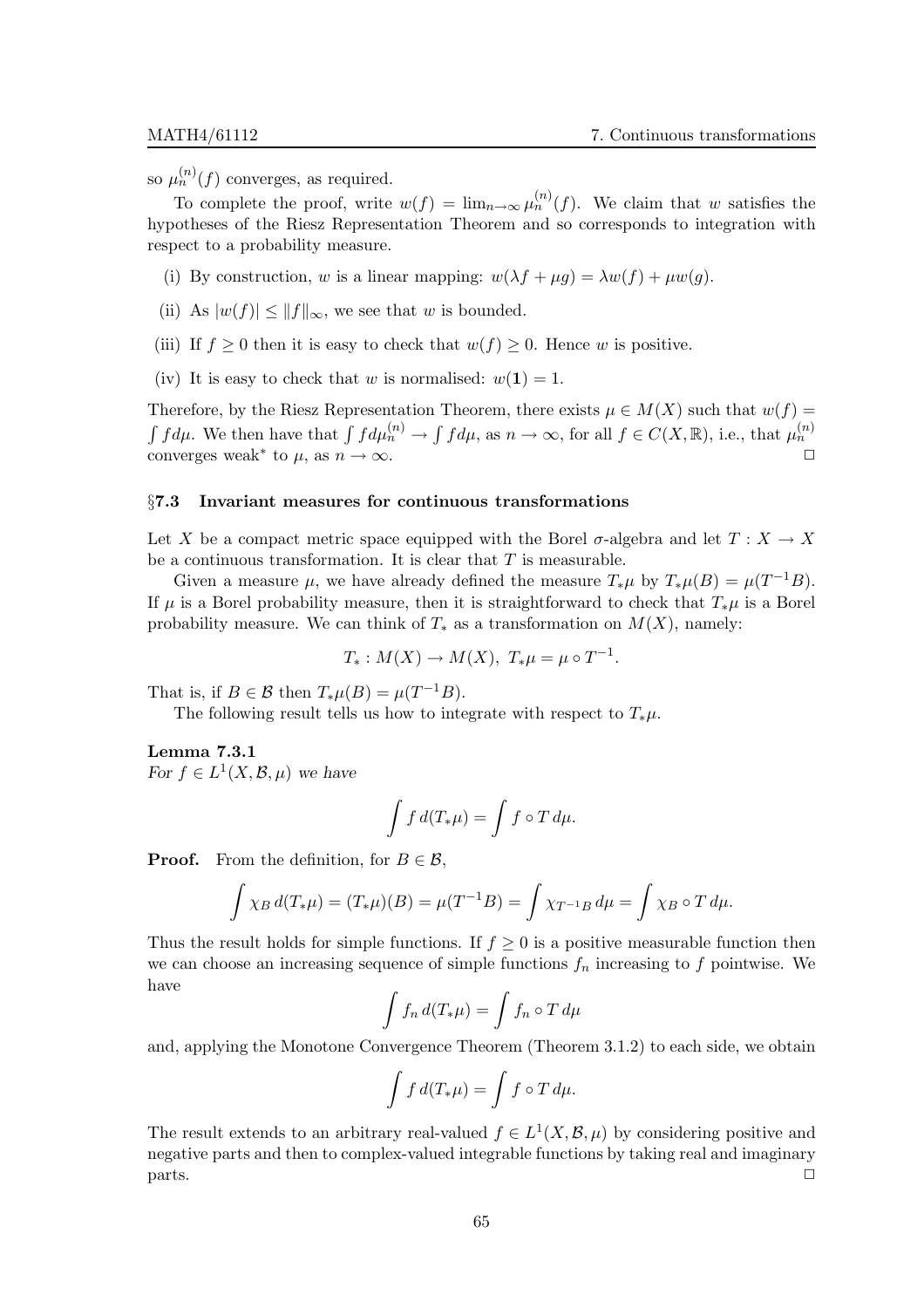Recall that a measure  $\mu$  is said to be T-invariant if  $\mu(T^{-1}B) = \mu(B)$  for all  $B \in \mathcal{B}$ . Hence  $\mu$  is T-invariant if and only if  $T_*\mu = \mu$ . Write

$$
M(X,T) = \{ \mu \in M(X) \mid T_*\mu = \mu \}
$$

to denote the space of all T-invariant Borel probability measures.

The following result gives a useful criterion for checking whether a measure is Tinvariant.

#### Lemma 7.3.2

Let  $T : X \to X$  be a continuous mapping of a compact metric space. The following are equivalent:

- (i)  $\mu \in M(X,T);$
- (ii) for all  $f \in C(X, \mathbb{R})$  we have that

$$
\int f \circ T d\mu = \int f d\mu. \tag{7.3.1}
$$

**Proof.** We prove (i) implies (ii). Suppose that  $\mu \in M(X,T)$  so that  $T_*\mu = \mu$ . Let  $f \in C(X, \mathbb{R})$ . Then  $f \in L^1(X, \mathcal{B}, \mu)$ . Hence by Lemma 7.3.1, for any  $f \in C(X, \mathbb{R})$  we have

$$
\int f \circ T d\mu = \int f d(T_*\mu) = \int f d\mu.
$$

Conversely, Lemma 7.3.1 allows us to write (7.3.1) as:  $\mu(f) = (T_*\mu)(f)$  for all  $f \in$  $C(X, \mathbb{R})$ . Hence  $\mu$  and  $T_*\mu$  determine the same linear functional on  $C(X, \mathbb{R})$ . By uniqueness in the Riesz Representation theorem, we have  $T_*\mu = \mu$ .

#### §7.4 Invariant measures for continuous maps on the torus

We can use Lemma 7.3.2 to prove that a given measure is invariant for certain dynamical systems. We first note that we need only check (7.3.1) for a dense set of continuous functions.

# Lemma 7.4.1

Suppose that  $S \subset C(X,\mathbb{R})$  is a uniformly dense subset of functions (that is, for all  $f \in$  $C(X, \mathbb{R})$  and all  $\varepsilon > 0$  there exists  $g \in \mathcal{S}$  such that  $||f - g||_{\infty} < \varepsilon$ ). Suppose that  $\int g \circ T d\mu = \int g d\mu$  for all  $g \in \mathcal{S}$ . Then  $\int f \circ T d\mu = \int f d\mu$  for all  $f \in C(X, \mathbb{R})$ .  $g d\mu$  for all  $g \in \mathcal{S}$ . Then  $\int f \circ T d\mu = \int f d\mu$  for all  $f \in C(X, \mathbb{R})$ .

**Proof.** Let  $f \in C(X,\mathbb{R})$  and let  $\varepsilon > 0$ . Choose  $g \in \mathcal{S}$  such that  $||f - g||_{\infty} < \varepsilon$ . Then

$$
\left| \int f \circ T d\mu - \int f d\mu \right|
$$
  
\n
$$
\leq \left| \int f \circ T d\mu - \int g \circ T d\mu \right| + \left| \int g \circ T d\mu - \int g d\mu \right| + \left| \int g d\mu - \int f d\mu \right|
$$
  
\n
$$
\leq \int |f \circ T - g \circ T| d\mu + \left| \int g \circ T d\mu - \int g d\mu \right| + \int |f - g| d\mu.
$$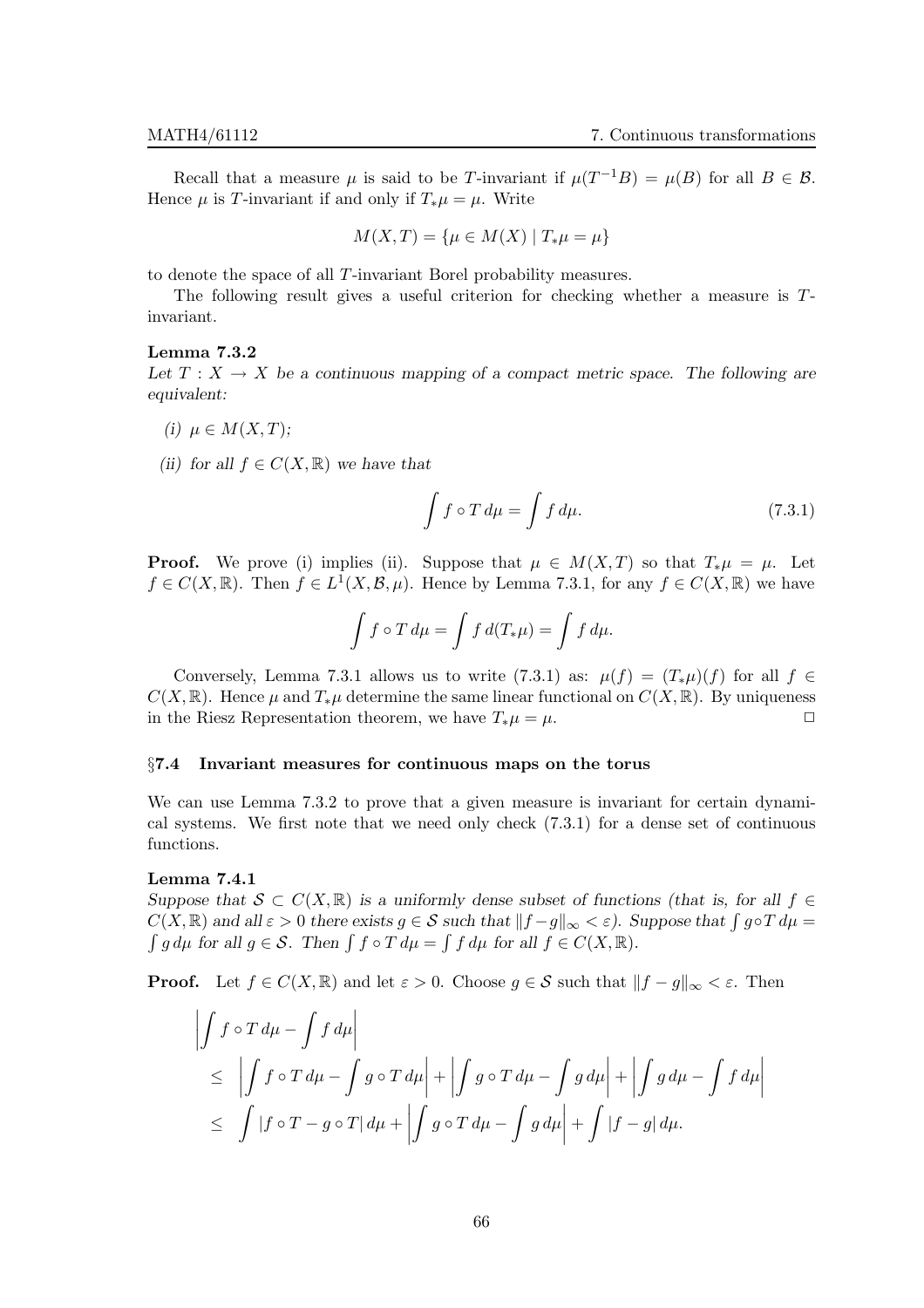Noting that, as  $||f - g||_{\infty} < \varepsilon$ , we have that  $|f(Tx) - g(Tx)| < \varepsilon$  for all x, and that  $\int g \circ T d\mu = \int g d\mu$ , we have that

$$
\left| \int f \circ T \, d\mu - \int f \, d\mu \right| < 2\varepsilon.
$$

As  $\varepsilon$  is arbitrary, the result follows.  $\Box$ 

#### Corollary 7.4.2

Let  $T$  be a continuous transformation of a compact metric space  $X$ , equipped with the Borel  $\sigma$ -algebra. Let  $\mu$  be a Borel probability measure on X.

Suppose that  $S \subset C(X, \mathbb{R})$  is a uniformly dense subset of functions such that  $\int g \circ T d\mu =$   $\int g d\mu$  for all  $g \in S$ . Then  $\mu$  is a T-invariant measure.  $\int g d\mu$  for all  $g \in \mathcal{S}$ . Then  $\mu$  is a T-invariant measure.

**Proof.** This follows immediately from Lemma 7.3.2 and Lemma 7.4.1. □

We show how to use Corollary 7.4.2 by studying some of our examples.

# §7.4.1 Circle rotations

Let  $T(x) = x + \alpha$  mod 1 be a circle rotation. We show how to use Corollary 7.4.2 to prove that Lebesgue measure  $\mu$  is T-invariant.

Let  $\ell \in \mathbb{Z}$ . We first note that if  $\ell \neq 0$  then

$$
\int e^{2\pi i \ell x} dx = \frac{1}{2\pi i \ell} e^{2\pi i \ell x} \Big|_0^1 = 0.
$$

We also note that if  $\ell = 0$  then  $\int e^{2\pi i \ell x} dx = 1$ .

Let  $S$  denote the set of trigonometric polynomials, i.e.

$$
S = \left\{ \sum_{j=0}^{r-1} c_j e^{2\pi i \ell_j x} \mid c_j \in \mathbb{R}, \ell_j \in \mathbb{Z}, r \in \mathbb{N} \right\}.
$$

Then S is uniformly dense in  $C(X, \mathbb{R})$  by the Stone-Weierstrass Theorem (Theorem 1.2.2).

Let  $g \in \mathcal{S}$  be a trigonometric polynomial and write

$$
g(x) = \sum_{j=0}^{r-1} c_j e^{2\pi i \ell_j x}
$$

where  $\ell_j = 0$  if and only if  $j = 0$ . Hence  $\int g d\mu = c_0$ . Note that

$$
g(Tx) = \sum_{j=0}^{r-1} c_j e^{2\pi i \ell_j (x+\alpha)} = \sum_{j=0}^{r-1} c_j e^{2\pi i \ell_j \alpha} e^{2\pi i \ell_j x}.
$$

Hence

$$
\int g \circ T d\mu = \int \sum_{j=0}^{r-1} c_j e^{2\pi i \ell_j \alpha} e^{2\pi i \ell_j x} d\mu = \sum_{j=0}^{r-1} c_j e^{2\pi i \ell_j \alpha} \int e^{2\pi i \ell_j x} d\mu
$$

and the only non-zero integral occurs when  $\ell_i = 0$ , i.e.  $j = 0$ . We must therefore have that  $\int g \circ T d\mu = c_0.$ 

Hence  $\int g \circ T d\mu = \int g d\mu$  for all  $g \in S$ . It follows from Corollary 7.4.2 that  $\mu$  is T-invariant.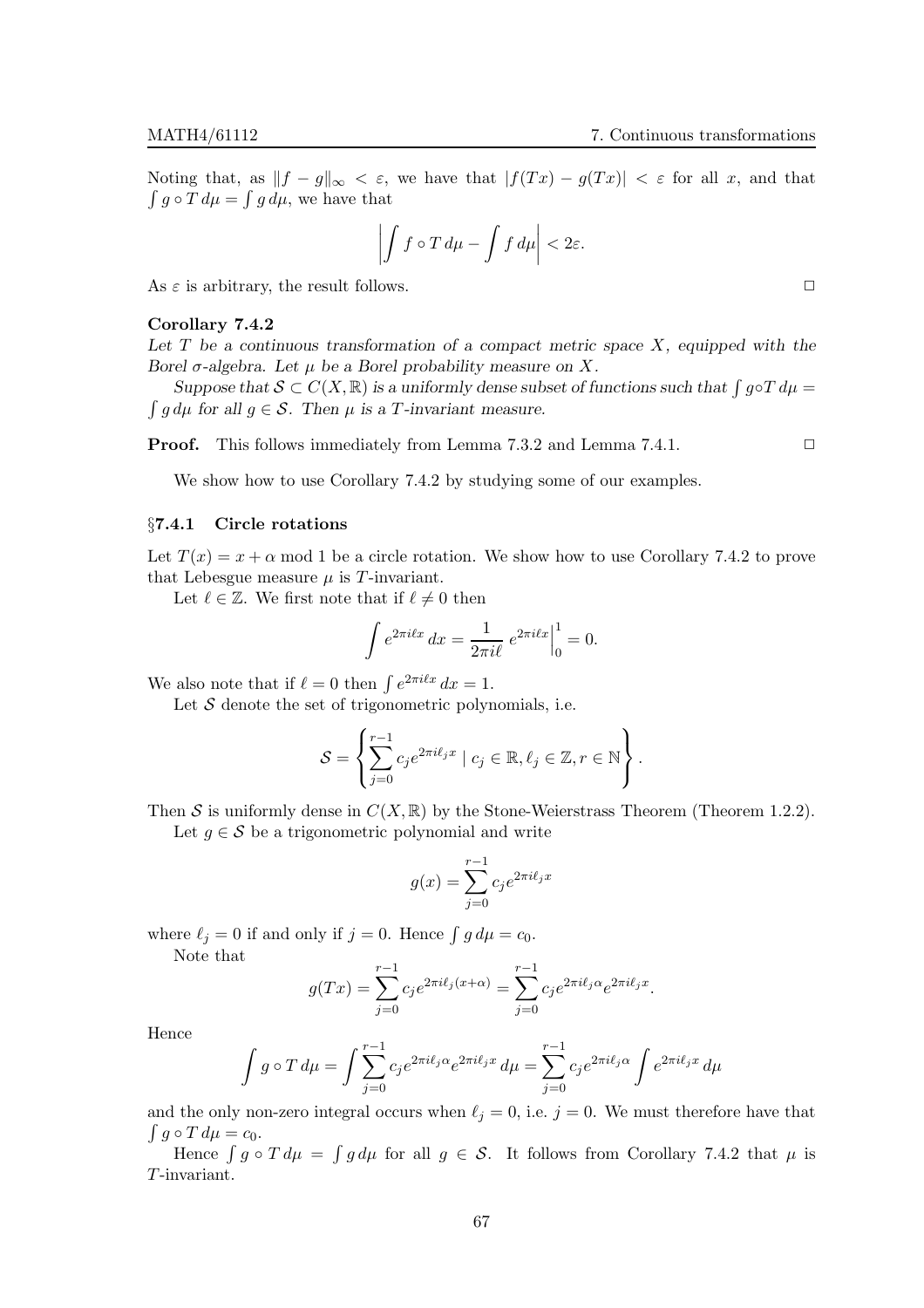# §7.4.2 Toral endomorphisms

Let A be a  $k \times k$  integer matrix with  $\det A \neq 0$ . Define the linear toral endomorphism  $T: \mathbb{R}^k/\mathbb{Z}^k \to \mathbb{R}^k/\mathbb{Z}^k$  by

$$
T((x_1,\ldots,x_k)+\mathbb{Z}^k)=A(x_1,\ldots,x_k)+\mathbb{Z}^k.
$$

When T is a linear toral automorphism (i.e. when  $\det A = \pm 1$ ) we have already seen that Lebesgue measure is invariant. We use Corollary 7.4.2 to prove the Lebesgue measure  $\mu$  is T-invariant when det  $A \neq 0$ .

For  $\mathbf{n} = (n_1, \ldots, n_k) \in \mathbb{Z}^k$  and  $x = (x_1, \ldots, x_k) \in \mathbb{R}^k$  define, as before,  $\langle \mathbf{n}, x \rangle =$  $n_1x_1 + \cdots + n_kx_k$ . Note that

$$
\int e^{2\pi i \langle \mathbf{n}, x \rangle} d\mu = \int \cdots \int e^{2\pi i n_1 x_1} \cdots e^{2\pi i n_k x_k} dx_1 \cdots dx_k.
$$

Hence

$$
\int e^{2\pi i \langle \mathbf{n}, x \rangle} d\mu = \begin{cases} 0 & \text{if } \mathbf{n} \neq \mathbf{0} \\ 1 & \text{if } \mathbf{n} = \mathbf{0} \end{cases}
$$

where  $\mathbf{0} = (0, \ldots, 0) \in \mathbb{Z}^k$ .

Let

$$
S = \left\{ \sum_{j=0}^{r-1} c_j e^{2\pi i \langle \mathbf{n}^{(j)}, x \rangle} \mid r \in \mathbb{N}, c_j \in \mathbb{R}, \mathbf{n}^{(j)} = (n_1^{(j)}, \dots, n_k^{(j)}) \in \mathbb{Z}^k \right\}.
$$

By the Stone-Weierstrass Theorem (Theorem 1.2.2), we see that  $S$  is uniformly dense in  $C(\mathbb{R}^k/\mathbb{Z}^k,\mathbb{R}).$ 

Let  $q \in \mathcal{S}$  and write

$$
g(x) = \sum_{j=0}^{r-1} c_j e^{2\pi i \langle \mathbf{n}^{(j)}, x \rangle}
$$

where  $\mathbf{n}^{(j)} = \mathbf{0}$  if and only if  $j = 0$ . Then

$$
\int g d\mu = \int \sum_{j=0}^{r-1} c_j e^{2\pi i \langle \mathbf{n}^{(j)}, x \rangle} d\mu = \sum_{j=0}^{r-1} c_j \int e^{2\pi i \langle \mathbf{n}^{(j)}, x \rangle} d\mu = c_0.
$$

Note that

$$
g(Tx) = \sum_{j=0}^{r-1} c_j e^{2\pi i \langle \mathbf{n}^{(j)}, Ax \rangle} = \sum_{j=0}^{r-1} c_j e^{2\pi i \langle \mathbf{n}^{(j)}, Ax \rangle}.
$$

Hence

$$
\int g \circ T d\mu = \int \sum_{j=0}^{r-1} c_j e^{2\pi i \langle \mathbf{n}^{(j)} A, x \rangle} d\mu = \sum_{j=0}^{r-1} c_j \int e^{2\pi i \langle \mathbf{n}^{(j)} A, x \rangle} d\mu.
$$

These integrals are zero unless  $\mathbf{n}^{(j)}A = \mathbf{0}$ . As det  $A \neq 0$  this happen only when  $\mathbf{n}^{(j)} = \mathbf{0}$ , i.e. when  $j = 0$ . Hence

$$
\int g \circ T d\mu = c_0 = \int g d\mu.
$$

Hence by Corollary 7.4.2,  $\mu$  is a T-invariant measure.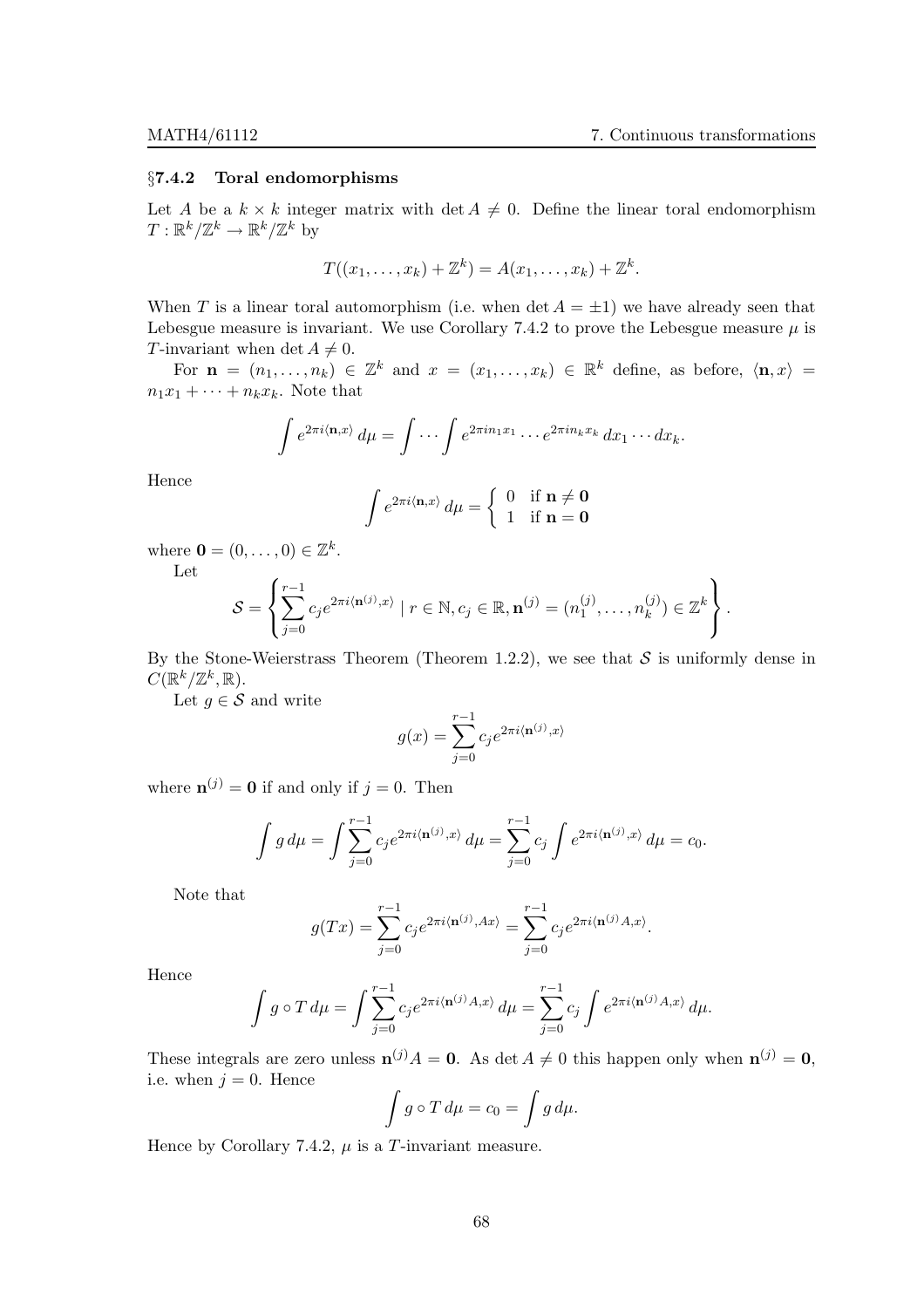Remark. You will notice a strong connection between the above arguments and Fourier series and you may think that we could take  $q(x)$  to be the nth partial sum of the Fourier series for f. However, one needs to take care. Suppose  $f \in C(\mathbb{R}^k/\mathbb{Z}^k,\mathbb{R})$  has Fourier series  $\sum_{\mathbf{n}} c_{\mathbf{n}}(f) e^{2\pi i \langle \mathbf{n},x \rangle}$ . We need to be careful about what it means for this infinite series to converge. We know that the sequence of partial sums  $s_n$  converges in  $L^2$  to f, but we do not know that the partial sums converge uniformly to  $f$ . That is, we know that  $||f - s_n||_2 \to 0$ , but not necessarily that  $||f - s_n||_{\infty} \to 0$ . In fact, in general, it is not true that  $||f - s_n||_{\infty} \to 0$ .

However, if one defines  $\sigma_n = 1/n \sum_{j=0}^{n-1} s_j$  to be the average of the first n partial sums, then it is true that  $||f - \sigma_n||_{\infty} \to 0$ . (This is quite a deep result.)

#### §7.5 Existence of invariant measures

Given a continuous mapping  $T : X \to X$  of a compact metric space, it is natural to ask whether invariant measures necessarily exist, i.e., whether  $M(X,T) \neq \emptyset$ . The next result shows that this is the case.

#### Theorem 7.5.1

Let  $T : X \to X$  be a continuous mapping of a compact metric space. Then there exists at least one T-invariant probability measure.

**Proof.** Let  $\nu \in M(X)$  be a probability measure (for example, we could take  $\nu$  to be a Dirac measure). Define the sequence  $\mu_n \in M(X)$  by

$$
\mu_n = \frac{1}{n} \sum_{j=0}^{n-1} T_*^j \nu,
$$

so that, for  $B \in \mathcal{B}$ ,

$$
\mu_n(B) = \frac{1}{n}(\nu(B) + \nu(T^{-1}B) + \dots + \nu(T^{-(n-1)}B)).
$$

Since  $M(X)$  is weak<sup>\*</sup> compact, some subsequence  $\mu_{n_k}$  converges, as  $k \to \infty$ , to a measure  $\mu \in M(X)$ . We shall show that  $\mu \in M(X,T)$ . By Lemma 7.3.2, this is equivalent to showing that

$$
\int f d\mu = \int f \circ T d\mu \text{ for all } f \in C(X, \mathbb{R}).
$$

To see this, first note that  $f \circ T - f$  is continuous. Then

$$
\left| \int f \circ T d\mu - \int f d\mu \right| = \left| \int (f \circ T - f) d\mu \right|
$$
  
= 
$$
\lim_{k \to \infty} \left| \int (f \circ T - f) d\mu_{n_k} \right|
$$
  
= 
$$
\lim_{k \to \infty} \left| \int (f \circ T - f) d \left( \frac{1}{n_k} \sum_{j=0}^{n_k - 1} T^j_{*} \nu \right) \right|
$$
  
= 
$$
\lim_{k \to \infty} \left| \frac{1}{n_k} \int \sum_{j=0}^{n_k - 1} (f \circ T - f) dT^j_{*} \nu \right|
$$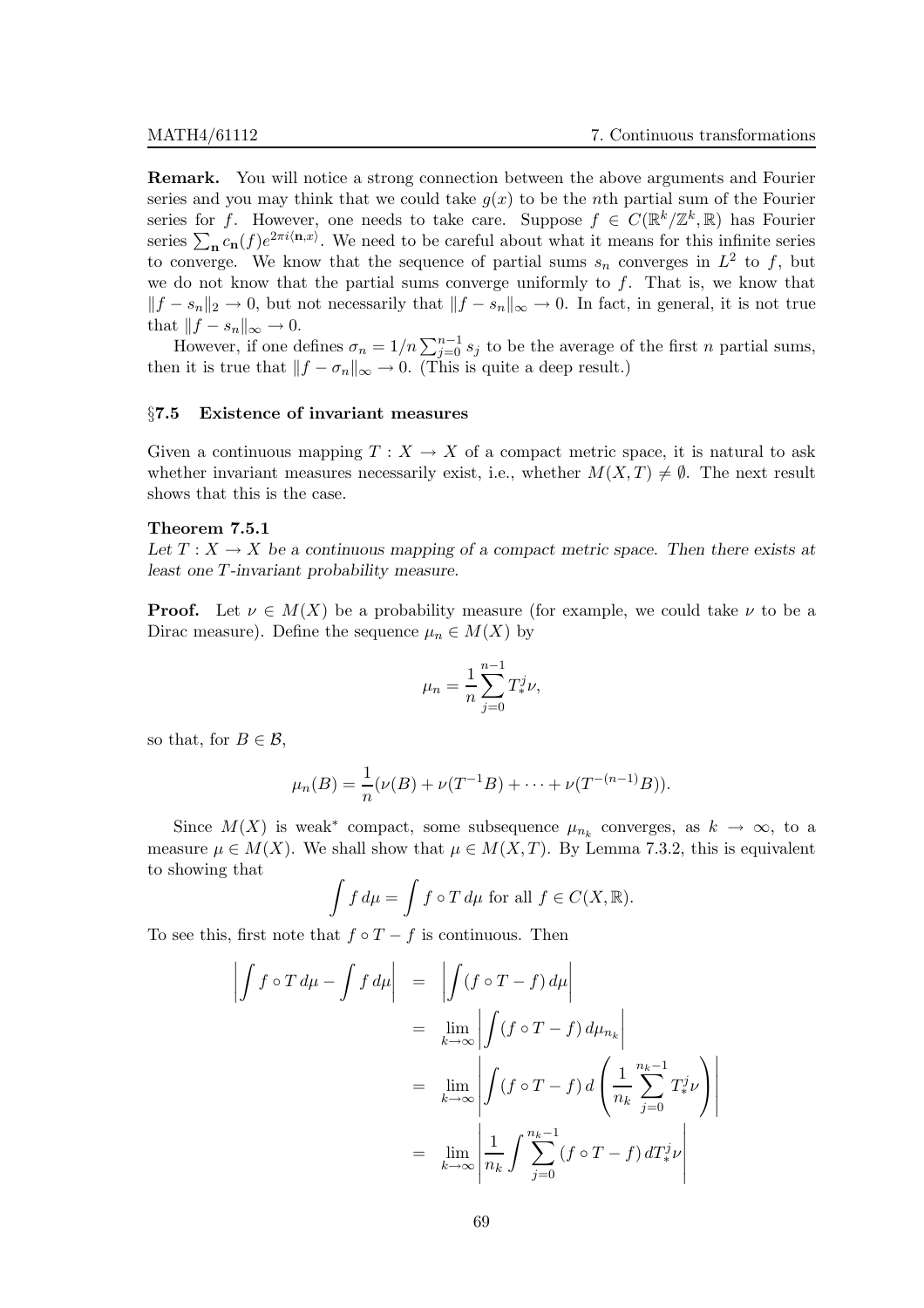$$
= \lim_{k \to \infty} \left| \frac{1}{n_k} \int \sum_{j=0}^{n_k - 1} (f \circ T^{j+1} - f \circ T^j) \, d\nu \right|
$$

$$
= \lim_{k \to \infty} \left| \frac{1}{n_k} \int (f \circ T^{n_k} - f) \, d\nu \right|
$$

$$
\leq \lim_{k \to \infty} \frac{2||f||_{\infty}}{n_k} = 0.
$$

Therefore,  $\mu \in M(X,T)$ , as required.  $\square$ 

We will need the following additional properties of  $M(X,T)$ .

#### Theorem 7.5.2

Let  $T : X \to X$  be a continuous mapping of a compact metric space. Then  $M(X,T)$  is a weak<sup>\*</sup> compact and convex subset of  $M(X)$ .

**Proof.** The fact that  $M(X,T)$  is convex is straightforward from the definition.

To see that  $M(X,T)$  is weak<sup>\*</sup> compact it is sufficient to show that it is a weak<sup>\*</sup> closed subset of the weak<sup>\*</sup> compact  $M(X)$ . Suppose that  $\mu_n \in M(X,T)$  is such that  $\mu_n \to \mu \in$  $M(X)$ . We need to show that  $\mu \in M(X,T)$ . To see this, observe that for any  $f \in C(X,\mathbb{R})$ we have that

$$
\int f \circ T d\mu = \lim_{n \to \infty} \int f \circ T d\mu_n \text{ as } f \circ T \text{ is continuous}
$$

$$
= \lim_{n \to \infty} \int f d\mu_n \text{ as } \mu_n \in M(X, T)
$$

$$
= \int f d\mu \text{ as } \mu_n \to \mu.
$$

# §7.6 Exercises

#### Exercise 7.1

Prove Proposition 7.2.2: show that if  $x_n, x \in X$  and  $x_n \to x$  then  $\delta_{x_n} \to \delta_x$ .

#### Exercise 7.2

Prove that  $T_*: M(X) \to M(X)$  is weak<sup>\*</sup> continuous (i.e. if  $\mu_n \to \mu$  then  $T_*\mu_n \to T_*\mu$ ).

# Exercise 7.3

Let X be a compact metric space. For  $\mu \in M(X)$  define

$$
\|\mu\| = \sup_{f \in C(X,\mathbb{R}), \|f\|_{\infty} \le 1} \left| \int f d\mu \right|.
$$

l.

We say that  $\mu_n$  converges strongly to  $\mu$  if  $\|\mu_n - \mu\| \to 0$  as  $n \to \infty$ . The topology this determines is called the strong topology (or the operator topology).

- (i) Show that if  $\mu_n \to \mu$  strongly then  $\mu_n \to \mu$  in the weak\* topology.
- (ii) Suppose that X is infinite. Show that  $X \hookrightarrow M(X) : x \mapsto \delta_x$  is not continuous in the strong topology.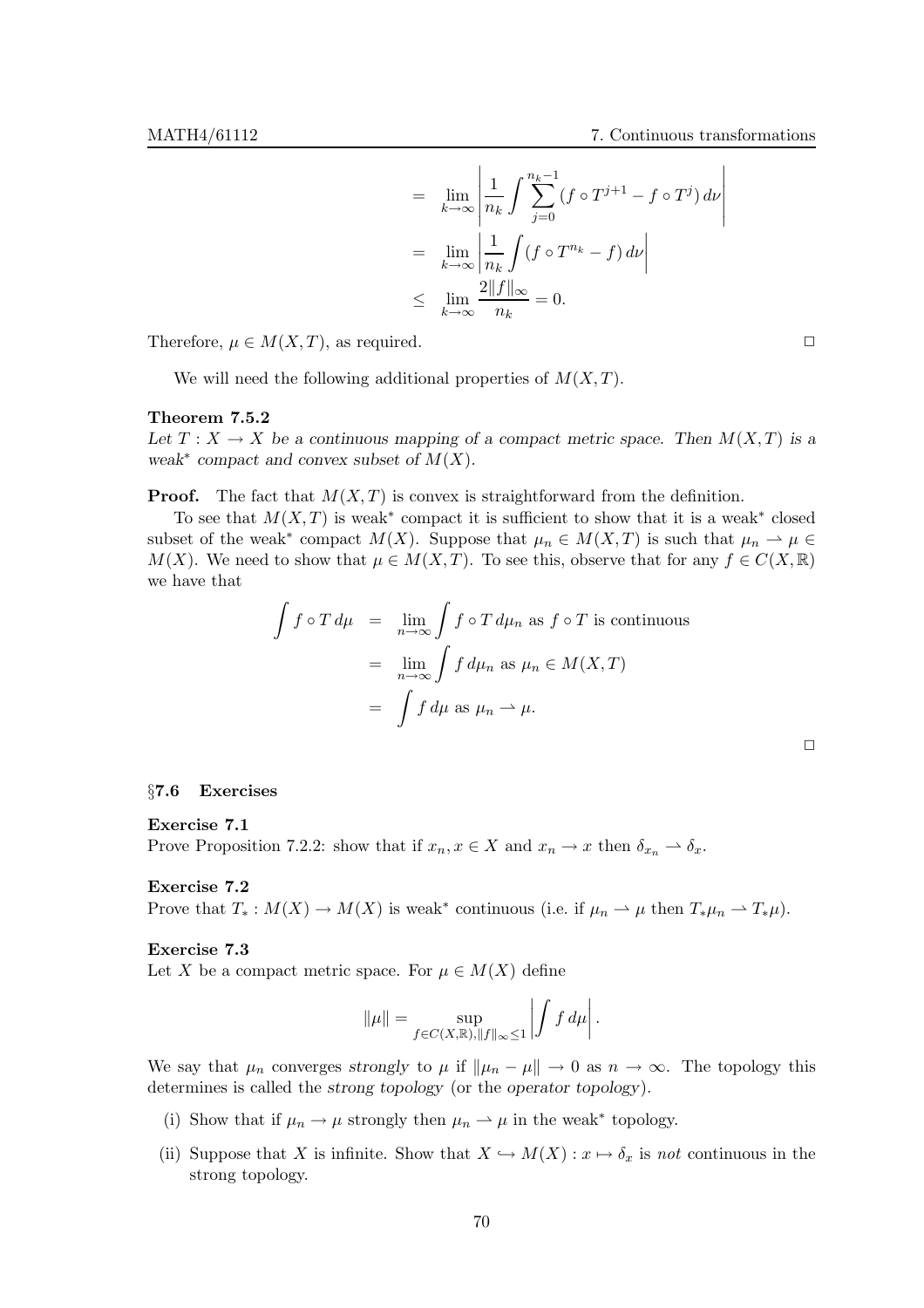(iii) Prove that  $\|\delta_x - \delta_y\| = 2$  if  $x \neq y$ . (You may use Urysohn's Lemma: Let A and B be disjoint closed subsets of a metric space  $X$ . Then there is a continuous function  $f \in C(X, \mathbb{R})$  such that  $0 \le f \le 1$  on X while  $f \equiv 0$  on A and  $f \equiv 1$  on B.)

Hence prove that  $M(X)$  is not compact in the strong topology when X is infinite.

### Exercise 7.4

Give an example of a sequence of measures  $\mu_n$  and a set B such that  $\mu_n \rightharpoonup \mu$  but  $\mu_n(B) \nightharpoonup \mu$  $\mu(B)$ .

# Exercise 7.5

Prove that  $M(X,T)$  is convex.

# Exercise 7.6

Suppose that  $S \subset C(X,\mathbb{R})$  is a uniformly dense subset of functions (that is, for all  $f \in$  $C(X, \mathbb{R})$  and all  $\varepsilon > 0$  there exists  $g \in \mathcal{S}$  such that  $||f - g||_{\infty} < \varepsilon$ ). Let  $\mu_n, \mu \in M(X)$ . Suppose that  $\int f d\mu_n \to \int f d\mu$  for all  $f \in S$ . Prove that  $\mu_n \to \mu$ .

# Exercise 7.7

Let  $\Sigma = {\mathbf{x} = (x_j)_{j=0}^{\infty} \mid x_j \in \{0,1\}}$  denote the shift space on two symbols 0,1. Let  $\sigma : \Sigma \to \Sigma$ ,  $(\sigma(\mathbf{x}))_i = x_{i+1}$  denote the shift map.

- (i) How many periodic points of period  $n$  are there?
- (ii) Let  $\text{Per}(n)$  denote the set of periodic points of period n. Define

$$
\mu_n = \frac{1}{2^n} \sum_{\mathbf{x} \in \text{Per}(n)} \delta_{\mathbf{x}}.
$$

Let  $i_j \in \{0,1\}$ ,  $0 \leq j \leq m-1$  and define the cylinder set

$$
[i_0, i_1, \ldots, i_{m-1}] = \{ \mathbf{x} = (x_j)_{j=0}^{\infty} \in \Sigma \mid x_j = i_j, \ j = 0, 1, \ldots, m-1 \}.
$$

Let  $\mu$  denote the Bernoulli- $(1/2, 1/2)$  measure. Prove that

$$
\int \chi_{[i_0,i_1,...,i_{m-1}]} d\mu_n \to \int \chi_{[i_0,i_1,...,i_{m-1}]} d\mu \text{ as } n \to \infty.
$$

- (iii) Prove that  $\chi_{[i_0,i_1,\ldots,i_{m-1}]}$  is a continuous function.
- (iv) Use Exercise 7.6 and the Stone-Weierstrass Theorem (Theorem 1.2.2) to show that  $\mu_n \rightharpoonup \mu$  as  $n \to \infty$ .

### Exercise 7.8

Let  $X = \mathbb{R}^3/\mathbb{Z}^3$  be the 3-dimensional torus. Let  $\alpha \in \mathbb{R}$ . Define  $T : X \to X$  by

$$
T\left(\left(\begin{array}{c}x\\y\\z\end{array}\right)+\mathbb{Z}^3\right)=\left(\begin{array}{c}\alpha+x\\y+x\\z+y\end{array}\right)+\mathbb{Z}^3.
$$

Use Corollary 7.4.2 to prove that Lebesgue measure  $\mu$  is a T-invariant measure.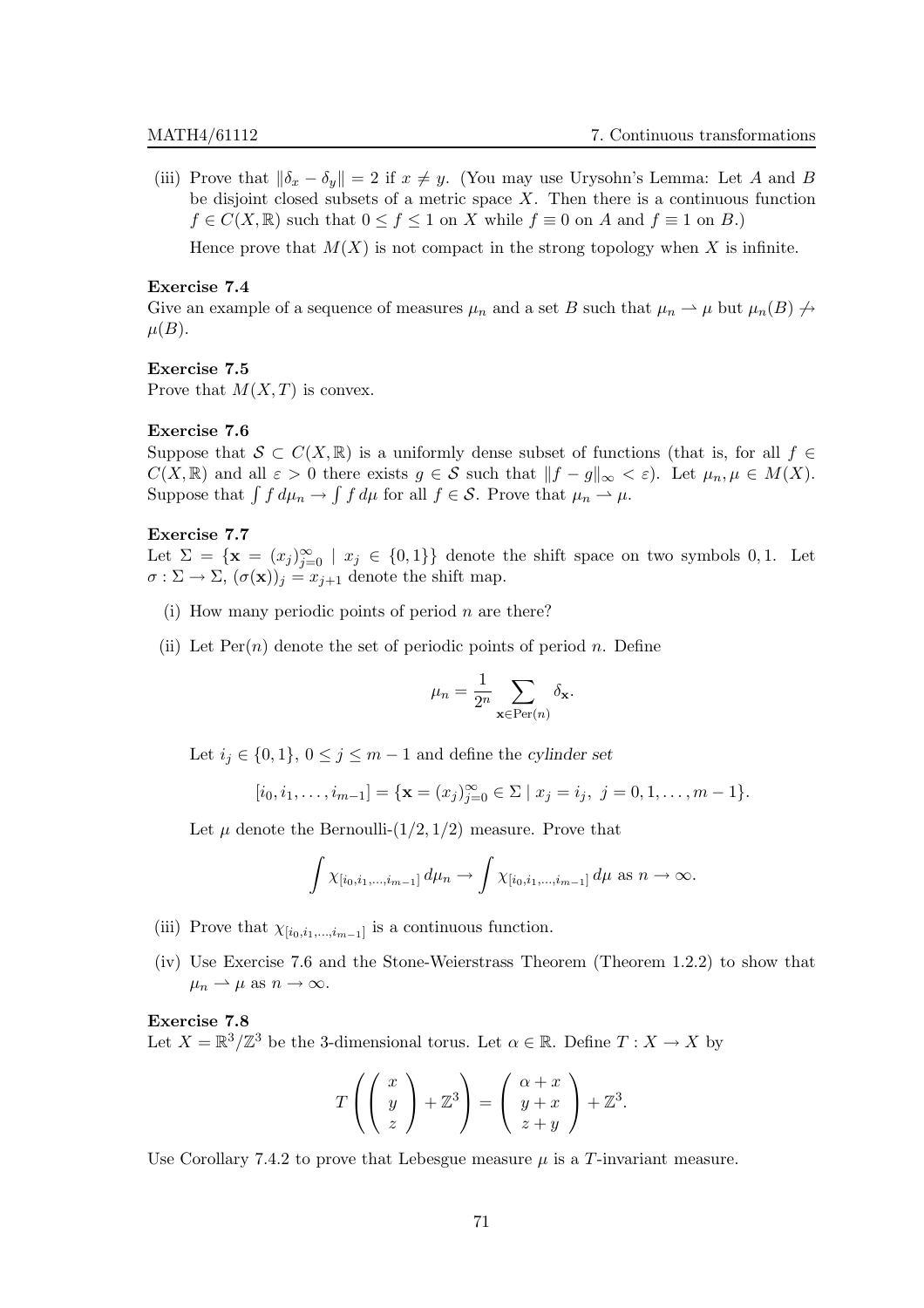# 8. Ergodic measures for continuous transformations

#### §8.1 Introduction

In the previous section we saw that, given a continuous transformation of a compact metric space, the set of T-invariant Borel probability measures is non-empty. One can ask a similar question: is the set of ergodic Borel probability measures non-empty? In this section we address this question. We let  $E(X,T) \subset M(X,T)$  denote the set of ergodic T-invariant Borel probability measures on X.

## §8.2 Radon-Nikodym derivatives

We will need the concept of Radon-Nikodym derivatives.

**Definition.** Let  $\mu$  be a measure on the measurable space  $(X, \mathcal{B})$ . We say that a measure  $\nu$ is absolutely continuous with respect to  $\mu$  and write  $\nu \ll \mu$  if  $\nu(B) = 0$  whenever  $\mu(B) = 0$ ,  $B \in \mathcal{B}$ .

**Remark.** Thus  $\nu$  is absolutely continuous with respect to  $\mu$  if sets of  $\mu$ -measure zero also have  $\nu$ -measure zero (but there may be more sets of  $\nu$ -measure zero).

For example, let  $f \in L^1(X, \mathcal{B}, \mu)$  be non-negative and define a measure  $\nu$  by

$$
\nu(B) = \int_B f d\mu. \tag{8.2.1}
$$

Then  $\nu \ll \mu$ .

As a particular example, let  $X = [0, 1]$  be equipped with the Borel  $\sigma$ -algebra  $\beta$ . Define  $f:[0,1]\to\mathbb{R}$  by

$$
f(x) = \begin{cases} 2x & \text{if } 0 \le x \le 1/2 \\ 0 & \text{if } 1/2 < x \le 1. \end{cases}
$$

Let  $\mu$  be Lebesgue measure and let  $\nu$  be the measure given by

$$
\nu(B) = \int_B f \, d\mu.
$$

If  $A \subset [1/2, 1]$  is any Borel set then  $\nu(A) = 0$ .

The following theorem says that, essentially, all absolutely continuous measures occur by the construction in (8.2.1).

## Theorem 8.2.1 (Radon-Nikodym)

Let  $(X,\mathcal{B},\mu)$  be a probability space. Let  $\nu$  be a measure defined on  $\mathcal{B}$  and suppose that  $\nu \ll \mu$ . Then there is a non-negative measurable function f such that

$$
\nu(B) = \int_B f \, d\mu \quad \text{for all } B \in \mathcal{B}.
$$

Moreover,  $f$  is unique in the sense that if  $g$  is a measurable function with the same property then  $f = g \mu$ -a.e.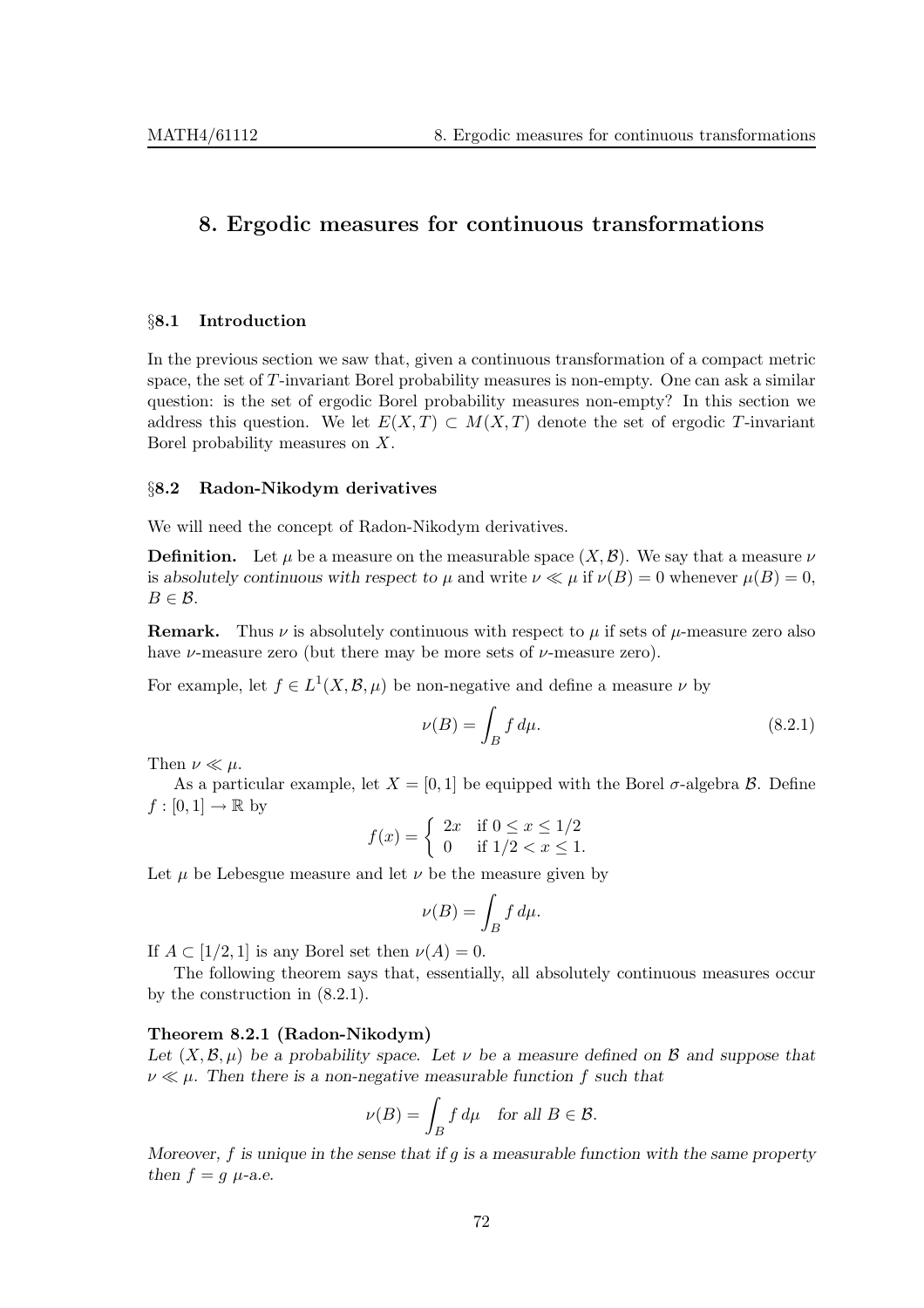**Remark.** If  $\nu \ll \mu$  then it is customary to write  $d\nu/d\mu$  for the function given by the Radon-Nikodym theorem, that is

$$
\nu(B) = \int_B \frac{d\nu}{d\mu} \, d\mu.
$$

The following relations are all easy to prove, and indicate why the notation was chosen in this way.

(i) If  $\nu \ll \mu$  and f is a  $\mu$ -integrable function then f is  $\nu$ -integrable and

$$
\int f \, d\nu = \int f \frac{d\nu}{d\mu} \, d\mu.
$$

(ii) If  $\nu_1, \nu_2 \ll \mu$  then

$$
\frac{d(\nu_1 + \nu_2)}{d\mu} = \frac{d\nu_1}{d\mu} + \frac{d\nu_2}{d\mu}.
$$

(iii) If  $\lambda \ll \nu \ll \mu$  then  $\lambda \ll \mu$  and

$$
\frac{d\lambda}{d\mu} = \frac{d\lambda}{d\nu}\frac{d\nu}{d\mu}.
$$

## §8.3 Ergodic measures as extreme points

#### §8.3.1 Extreme points of convex sets

A point in a convex set is called an extreme point if it cannot be written as a non-trivial convex combination of (other) elements of the set. More precisely,  $\mu$  is an extreme point of  $M(X,T)$  if, whenever

$$
\mu = \alpha \mu_1 + (1 - \alpha) \mu_2,
$$

with  $\mu_1, \mu_2 \in M(X,T)$ ,  $0 < \alpha < 1$ , then we have  $\mu_1 = \mu_2 = \mu$ .

# Remarks.

(i) Let Y be the unit square

$$
Y = \{(x, y) \mid 0 \le x \le 1, \ 0 \le y \le 1\} \subset \mathbb{R}^2.
$$

Then the extreme points of Y are the corners  $(0, 0), (0, 1), (1, 0), (1, 1).$ 

(ii) Let  $Y$  be the (closed) unit disc

$$
Y = \{(x, y) \mid x^2 + y^2 \le 1\} \subset \mathbb{R}^2.
$$

Then the set of extreme points of Y is precisely the unit circle  $\{(x, y) | x^2 + y^2 = 1\}.$ 

#### §8.3.2 Existence of ergodic measures

The next result will allow us to show that ergodic measures for continuous transformations on compact metric spaces always exist.

# Theorem 8.3.1

Let  $T$  be a continuous transformation of a compact metric space  $X$  equipped with the Borel  $\sigma$ -algebra  $\beta$ . The following are equivalent: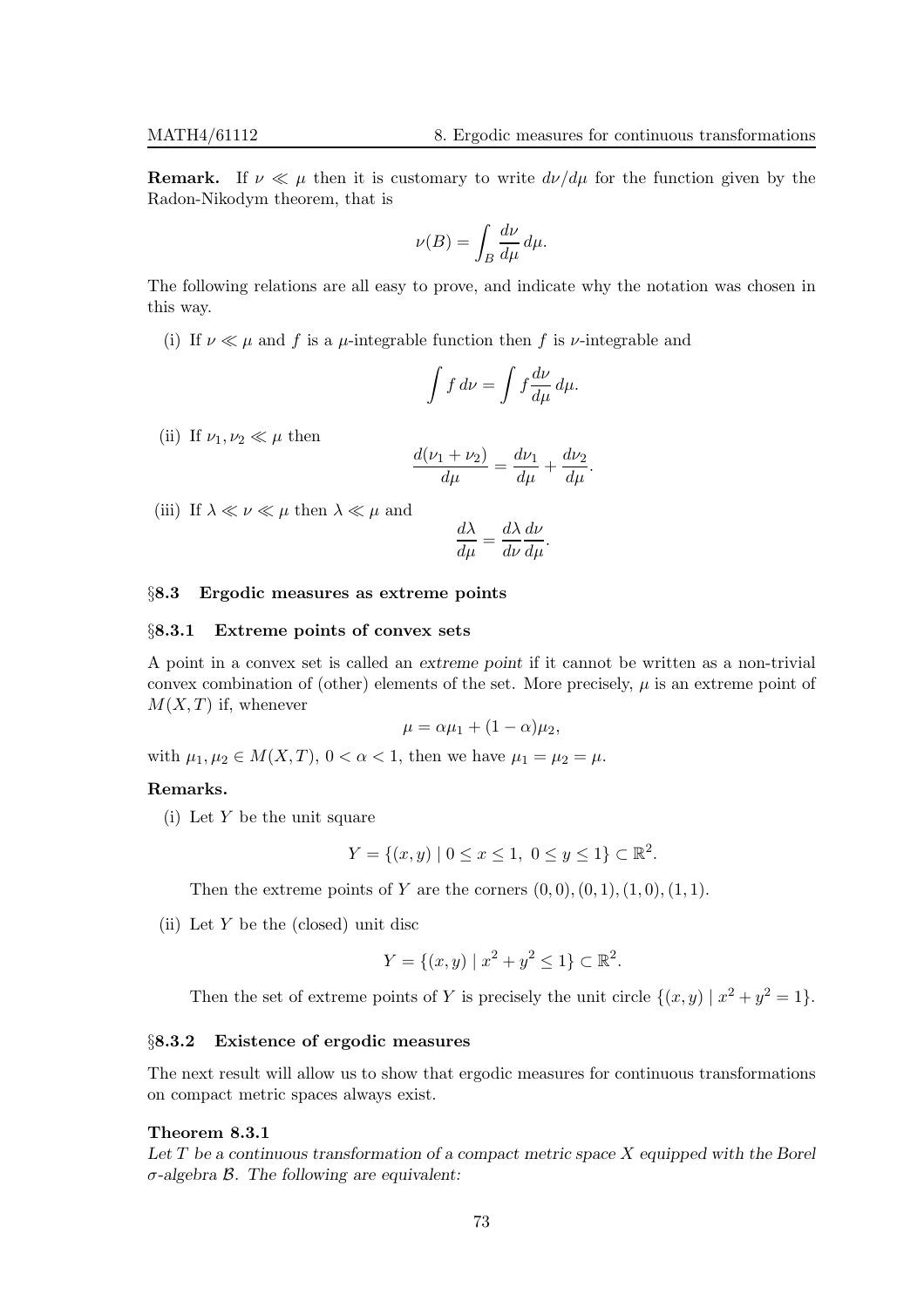- (i) the T-invariant probability measure  $\mu$  is ergodic;
- (ii)  $\mu$  is an extreme point of  $M(X,T)$ .

**Proof.** We prove (ii) implies (i). If  $\mu$  is an extreme point of  $M(X,T)$  then it is ergodic. In fact, we shall prove the contrapositive. Suppose that  $\mu$  is not ergodic; we show that  $\mu$ is not an extreme point of  $M(X,T)$ . As  $\mu$  is not ergodic, there exists  $B \in \mathcal{B}$  such that  $T^{-1}B = B$  and  $0 < \mu(B) < 1$ .

Define probability measures  $\mu_1$  and  $\mu_2$  on X by

$$
\mu_1(A) = \frac{\mu(A \cap B)}{\mu(B)}, \quad \mu_2(A) = \frac{\mu(A \cap (X \setminus B))}{\mu(X \setminus B)}.
$$

(The assumption that  $0 < \mu(B) < 1$  ensures that the denominators are not equal to zero.) Clearly,  $\mu_1 \neq \mu_2$ , since  $\mu_1(B) = 1$  while  $\mu_2(B) = 0$ .

Since  $T^{-1}B = B$ , we also have  $T^{-1}(X \setminus B) = X \setminus B$ . Thus we have

$$
\mu_1(T^{-1}A) = \frac{\mu(T^{-1}A \cap B)}{\mu(B)}
$$

$$
= \frac{\mu(T^{-1}A \cap T^{-1}B)}{\mu(B)}
$$

$$
= \frac{\mu(T^{-1}(A \cap B))}{\mu(B)}
$$

$$
= \frac{\mu(A \cap B)}{\mu(B)}
$$

$$
= \mu_1(A)
$$

and (by the same argument)

$$
\mu_2(T^{-1}A) = \frac{\mu(T^{-1}A \cap (X \setminus B))}{\mu(X \setminus B)} = \mu_2(A),
$$

i.e.,  $\mu_1$  and  $\mu_2$  are both in  $M(X,T)$ .

However, we may write  $\mu$  as the non-trivial (since  $0 < \mu(B) < 1$ ) convex combination

$$
\mu = \mu(B)\mu_1 + (1 - \mu(B))\mu_2,
$$

so that  $\mu$  is not an extreme point.  $\Box$ 

**Proof (not examinable).** We prove (i) implies (ii). Suppose that  $\mu$  is ergodic and that  $\mu = \alpha \mu_1 + (1 - \alpha) \mu_2$ , with  $\mu_1, \mu_2 \in M(X,T)$  and  $0 < \alpha < 1$ . We shall show that  $\mu_1 = \mu$ (so that  $\mu_2 = \mu$ , also). This will show that  $\mu$  is an extreme point of  $M(X,T)$ .

If  $\mu(A) = 0$  then  $\mu_1(A) = 0$ , so that  $\mu_1 \ll \mu$ . Therefore the Radon-Nikodym derivative  $d\mu_1/d\mu \geq 0$  exists. One can easily deduce from the statement of the Radon-Nikodym Theorem that  $\mu_1 = \mu$  if and only if  $d\mu_1/d\mu = 1$   $\mu$ -a.e. We shall show that this is indeed the case by showing that the sets where, respectively,  $d\mu_1/d\mu < 1$  and  $d\mu_1/d\mu > 1$  both have  $\mu$ -measure zero.

Let

$$
B = \left\{ x \in X \mid \frac{d\mu_1}{d\mu}(x) < 1 \right\}.
$$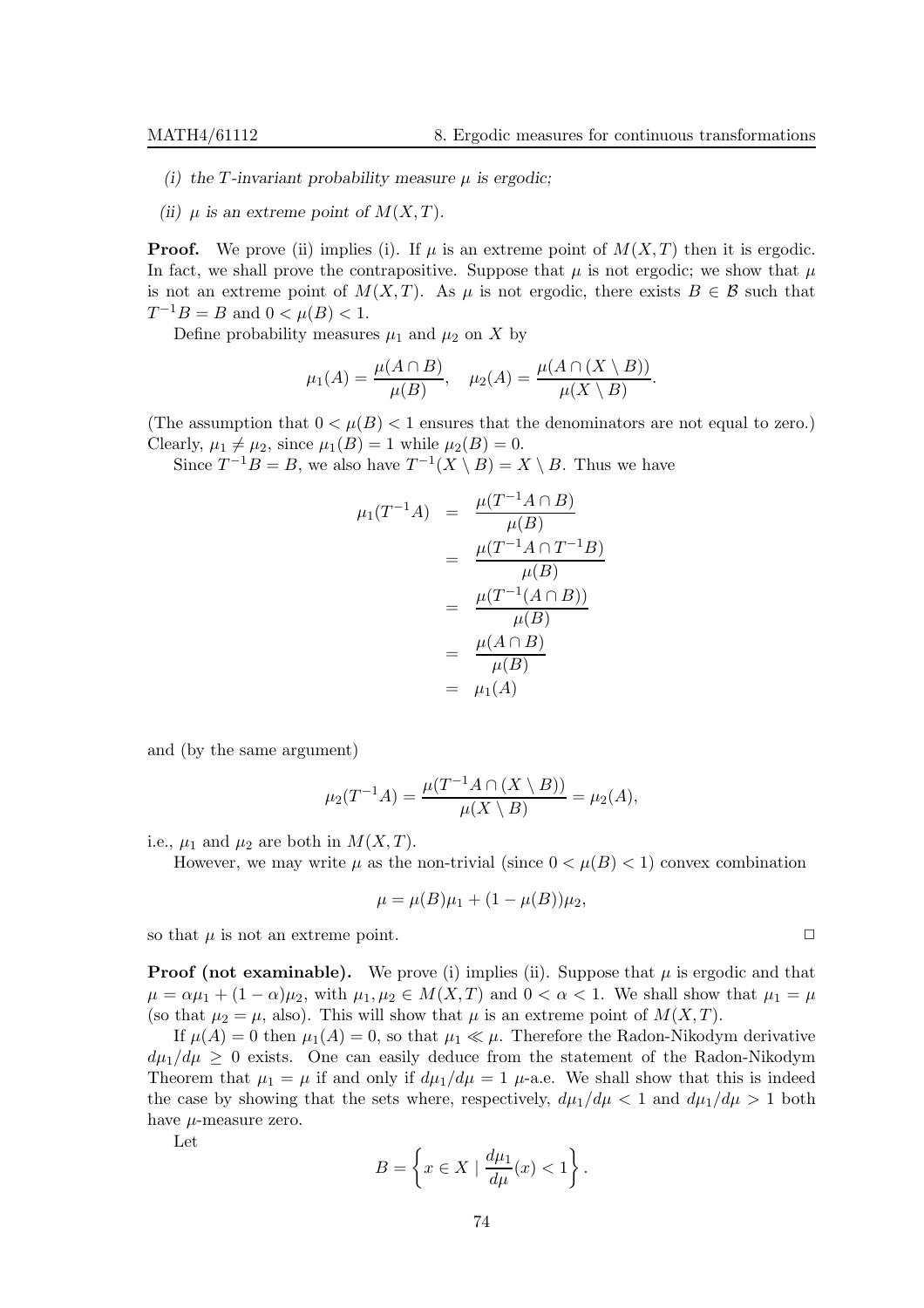Now

$$
\mu_1(B) = \int_B \frac{d\mu_1}{d\mu} d\mu = \int_{B \cap T^{-1}B} \frac{d\mu_1}{d\mu} d\mu + \int_{B \setminus T^{-1}B} \frac{d\mu_1}{d\mu} d\mu \tag{8.3.1}
$$

and

$$
\mu_1(T^{-1}B) = \int_{T^{-1}B} \frac{d\mu_1}{d\mu} d\mu = \int_{B \cap T^{-1}B} \frac{d\mu_1}{d\mu} d\mu + \int_{T^{-1}B \setminus B} \frac{d\mu_1}{d\mu} d\mu. \tag{8.3.2}
$$

As  $\mu_1 \in M(X,T)$ , we have that  $\mu_1(B) = \mu_1(T^{-1}B)$ . Hence comparing the last summands in both  $(8.3.1)$  and  $(8.3.2)$  we obtain

$$
\int_{B\setminus T^{-1}B} \frac{d\mu_1}{d\mu} d\mu = \int_{T^{-1}B\setminus B} \frac{d\mu_1}{d\mu} d\mu.
$$
\n(8.3.3)

In fact, these integrals are taken over sets of the same  $\mu$ -measure:

$$
\mu(T^{-1}B \setminus B) = \mu(T^{-1}B) - \mu(T^{-1}B \cap B)
$$
  
= 
$$
\mu(B) - \mu(T^{-1}B \cap B)
$$
  
= 
$$
\mu(B \setminus T^{-1}B).
$$

Note that on the left-hand side of (8.3.3), the integrand  $d\mu_1/d\mu < 1$ . However, on the righthand side of (8.3.3), the integrand  $d\mu_1/d\mu \geq 1$ . Thus we must have that  $\mu(B \setminus T^{-1}B)$  =  $\mu(T^{-1}B \setminus B) = 0$ , which is to say that  $\mu(T^{-1}B \triangle B) = 0$ , i.e.  $T^{-1}B = B$   $\mu$ -a.e. Therefore, since  $\mu$  is ergodic, we have that  $\mu(B) = 0$  or  $\mu(B) = 1$ .

We can rule out the possibility that  $\mu(B) = 1$  by observing that if  $\mu(B) = 1$  then

$$
1 = \mu_1(X) = \int_X \frac{d\mu_1}{d\mu} d\mu = \int_B \frac{d\mu_1}{d\mu} d\mu < \mu(B) = 1,
$$

a contradiction. Therefore  $\mu(B) = 0$ .

If we define

$$
C = \left\{ x \in X \mid \frac{d\mu_1}{d\mu}(x) > 1 \right\}
$$

then repeating essentially the same argument gives  $\mu(C) = 0$ .

Hence

$$
\mu\left\{x \in X \mid \frac{d\mu_1}{d\mu}(x) = 1\right\} = \mu(X \setminus (B \cup C)) = \mu(X) - \mu(B) - \mu(C) = 1,
$$

i.e.,  $d\mu_1/d\mu = 1$   $\mu$ -a.e. Therefore  $\mu_1 = \mu$ , as required.

We can now prove that a continuous transformation of a compact metric space always has an ergodic measure. To do this, we will show that  $M(X,T)$  has an extreme point.

# Theorem 8.3.2

Let  $T : X \to X$  be a continuous mapping of a compact metric space. Then there exists at least one ergodic measure in  $M(X,T)$ .

**Proof.** By Theorem 8.3.1, it is equivalent to prove that  $M(X,T)$  has an extreme point.

Choose a countable dense subset of  $C(X, \mathbb{R})$ ,  $\{f_i\}_{i=0}^{\infty}$  say. Consider the first function  $f_0$ . Since the map

$$
M(X,T) \to \mathbb{R} : \mu \mapsto \int f_0 \, d\mu
$$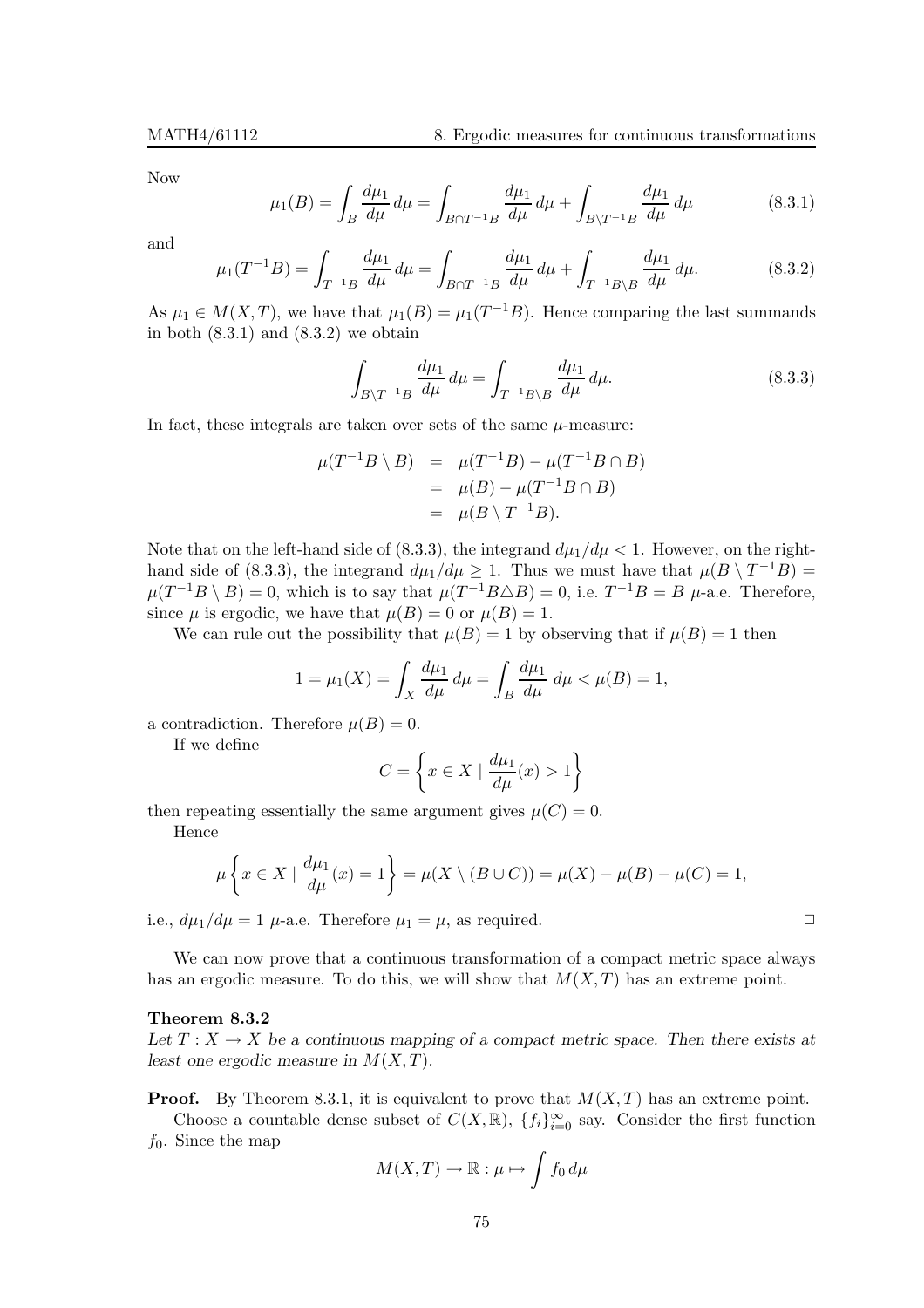is (weak<sup>\*</sup>) continuous and  $M(X,T)$  is compact, there exists (at least one)  $\nu \in M(X,T)$ such that

$$
\int f_0 \, d\nu = \sup_{\mu \in M(X,T)} \int f_0 \, d\mu.
$$

If we define

$$
M_0 = \left\{ \nu \in M(X, T) \mid \int f_0 \, d\nu = \sup_{\mu \in M(X, T)} \int f_0 \, d\mu \right\}
$$

then the above shows that  $M_0$  is non-empty. Also,  $M_0$  is closed and hence compact.

We now consider the next function  $f_1$  and define

$$
M_1 = \left\{ \nu \in M_0 \mid \int f_1 \, d\nu = \sup_{\mu \in M_0} \int f_1 \, d\mu \right\}.
$$

By the same reasoning as above,  $M_1$  is a non-empty closed subset of  $M_0$ .

Continuing inductively, we define

$$
M_j = \left\{ \nu \in M_{j-1} \mid \int f_j \, d\nu = \sup_{\mu \in M_{j-1}} \int f_j \, d\mu \right\}
$$

and hence obtain a nested sequence of sets

$$
M(X,T) \supset M_0 \supset M_1 \supset \cdots \supset M_j \supset \cdots
$$

with each  $M_j$  non-empty and closed.

Now consider the intersection

$$
M_{\infty} = \bigcap_{j=0}^{\infty} M_j.
$$

Recall that the intersection of a decreasing sequence of non-empty compact sets is nonempty. Hence  $M_{\infty}$  is non-empty and we can pick  $\mu_{\infty} \in M_{\infty}$ . We shall show that  $\mu_{\infty}$  is an extreme point (and hence ergodic).

Suppose that we can write  $\mu_{\infty} = \alpha \mu_1 + (1 - \alpha) \mu_2$ ,  $\mu_1, \mu_2 \in M(X,T)$ ,  $0 < \alpha < 1$ . We have to show that  $\mu_1 = \mu_2$ . Since  $\{f_j\}_{j=0}^{\infty}$  is dense in  $C(X, \mathbb{R})$ , it suffices to show that

$$
\int f_j d\mu_1 = \int f_j d\mu_2 \quad \forall \ j \ge 0.
$$

Consider  $f_0$ . By assumption

$$
\int f_0 d\mu_{\infty} = \alpha \int f_0 d\mu_1 + (1 - \alpha) \int f_0 d\mu_2.
$$

In particular,

$$
\int f_0 d\mu_{\infty} \leq \max \left\{ \int f_0 d\mu_1, \int f_0 d\mu_2 \right\}.
$$

However  $\mu_{\infty} \in M_0$  and so

$$
\int f_0 d\mu_{\infty} = \sup_{\mu \in M(X,T)} \int f_0 d\mu \ge \max \left\{ \int f_0 d\mu_1, \int f_0 d\mu_2 \right\}.
$$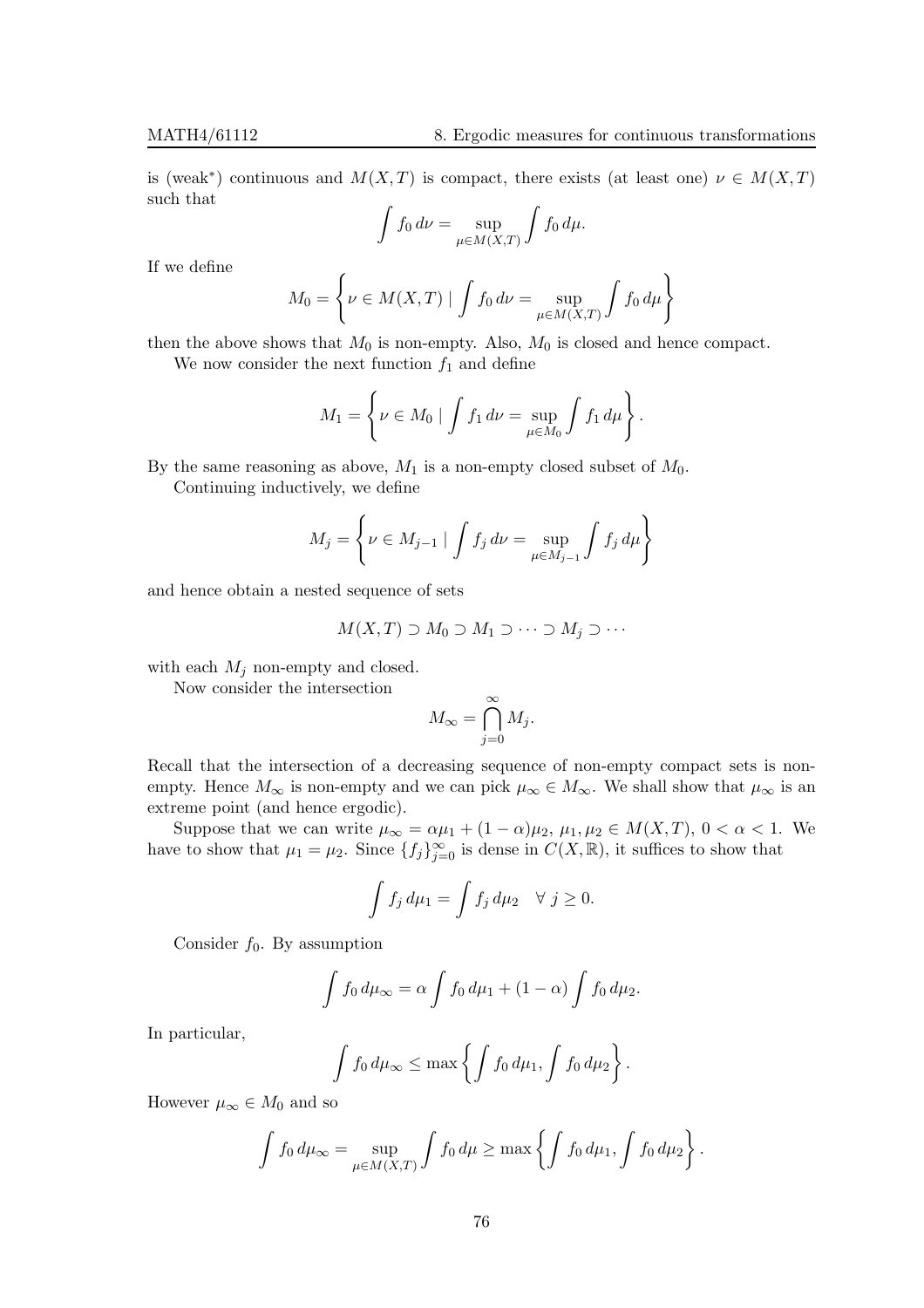Therefore

$$
\int f_0 d\mu_1 = \int f_0 d\mu_2 = \int f_0 d\mu_\infty.
$$

Thus, the first identity we require is proved and  $\mu_1, \mu_2 \in M_0$ . This last fact allows us to employ the same argument on  $f_1$  (with  $M(X,T)$  replaced by  $M_0$ ) and conclude that

$$
\int f_1 d\mu_1 = \int f_1 d\mu_2 = \int f_1 d\mu_\infty
$$

and  $\mu_1, \mu_2 \in M_1$ .

Continuing inductively, we show that for an arbitrary  $j \geq 0$ ,

$$
\int f_j \, d\mu_1 = \int f_j \, d\mu_2
$$

and  $\mu_1, \mu_2 \in M_i$ . This completes the proof.  $\Box$ 

#### §8.4 An example: the North-South map

For many dynamical systems there exist uncountably many different ergodic measures. This is the case for the doubling map, Markov shifts, toral automorphisms, etc. Here we give an example of a dynamical system  $T : X \to X$  for which one can construct  $M(X,T)$ and  $E(X,T)$  explicitly.

Let  $X \subset \mathbb{R}^2$  denote the circle of radius 1 centred at  $(0,1) \in \mathbb{R}^2$ . Call  $N = (0,2)$  the North Pole and  $S = (0,0)$  the South Pole  $(S)$  of X. Define a map  $\phi : X \setminus \{N\} \to \mathbb{R} \times \{0\}$ by drawing a straight line through N and x and denoting by  $\phi(x)$  the unique point on the x-axis that this line crosses (this is just stereographic projection of the circle). Define  $T: X \to X$  by

$$
T(x) = \begin{cases} \phi^{-1}\left(\frac{1}{2}\phi(x)\right) & \text{if } x \in X \setminus \{N\}, \\ N & \text{if } x = N. \end{cases}
$$

Hence  $T(N) = N$ ,  $T(S) = S$  and if  $x \neq N$ , S then  $T^n(x) \to S$  as  $n \to \infty$ . We call T the



Figure 8.4.1: The North-South map

North-South map.

Clearly both N and S are fixed points for T. Hence  $\delta_N$  and  $\delta_S$  (the Dirac delta measures at N, S, respectively) are T-invariant. It is easy to see that both  $\delta_N$  and  $\delta_S$  are ergodic.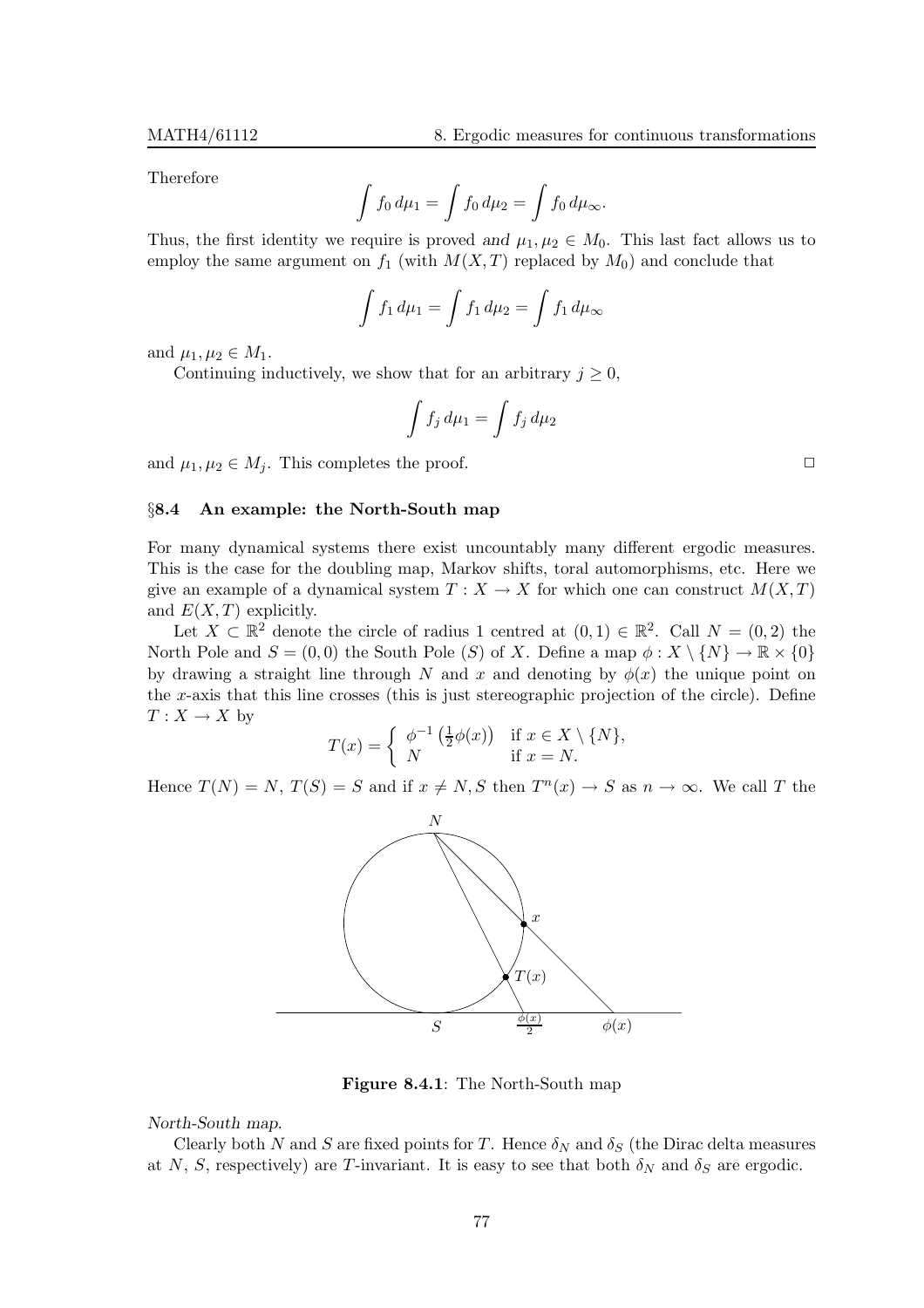Now let  $\mu \in M(X,T)$  be an invariant measure. We claim that  $\mu$  assigns zero measure to the set  $X \setminus \{N, S\}$ . Let  $x \in X$  be any point in the right semi-circle (for example, take  $x = (1, 1) \in \mathbb{R}^2$  and consider the arc I of semi-circle from x to  $T(x)$ . Then  $\bigcup_{n=-\infty}^{\infty} T^{-n} I$  is a disjoint union of arcs of semi-circle and, moreover, is equal to the entire right semi-circle. Now

$$
\mu\left(\bigcup_{n=-\infty}^{\infty} T^{-n} I\right) = \sum_{n=-\infty}^{\infty} \mu(T^{-n} I) = \sum_{n=-\infty}^{\infty} \mu(I)
$$

and the only way for this to be finite is if  $\mu(I) = 0$ . Hence  $\mu$  assigns zero measure to the entire right semi-circle. Similarly,  $\mu$  assigns zero measure to the left semi-circle.

Hence  $\mu$  is concentrated on the two points N, S, and so must be a convex combination of the Dirac delta measures  $\delta_N$  and  $\delta_S$ . Hence

$$
M(X,T) = \{ \alpha \delta_N + (1-\alpha)\delta_S \mid \alpha \in [0,1] \}
$$

and the ergodic measures are the extreme points of  $M(X,T)$ , namely  $\delta_N, \delta_S$ .

# §8.5 Unique ergodicity

We conclude by looking at the case where  $T : X \to X$  has a unique invariant probability measure.

**Definition.** Let  $T : X \to X$  be a continuous transformation of a compact metric space X. If there is a *unique T*-invariant probability measure then we say that T is uniquely ergodic.

Remark. You might wonder why such T are not instead called 'uniquely invariant'. Recall that the extreme points of  $M(X,T)$  are precisely the ergodic measures. If  $M(X,T)$  consists of just one measure then that measure is an extreme, and so must be ergodic.

Unique ergodicity implies the following strong convergence result.

#### Theorem 8.5.1 (Oxtoby's Ergodic Theorem)

Let X be a compact metric space and let  $T : X \to X$  be a continuous transformation. The following are equivalent:

- $(i)$  T is uniquely ergodic;
- (ii) for each  $f \in C(X,\mathbb{R})$  there exists a constant  $c(f)$  such that

$$
\lim_{n \to \infty} \frac{1}{n} \sum_{j=0}^{n-1} f(T^j x) \to c(f),
$$
\n(8.5.1)

uniformly for  $x \in X$ .

Remark. The convergence in (8.5.1) means that

$$
\lim_{n \to \infty} \sup_{x \in X} \left| \frac{1}{n} \sum_{j=0}^{n-1} f(T^j x) - c(f) \right| = 0.
$$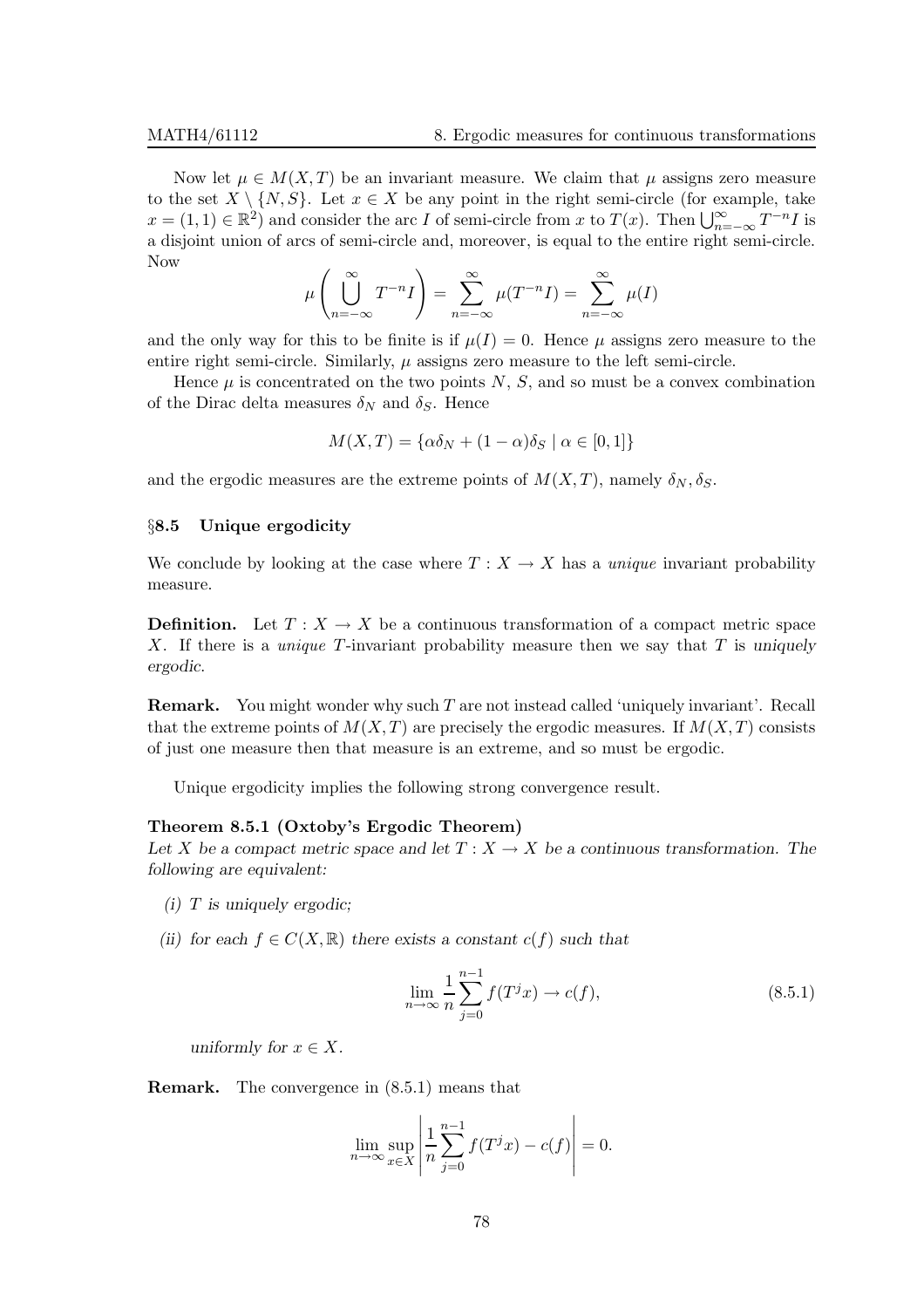**Remark.** If  $M(X,T) = \{\mu\}$  then the constant  $c(f)$  in (8.5.1) is  $\int f d\mu$ .

**Proof.** We prove (ii) implies (i). Suppose that  $\mu, \nu$  are T-invariant probability measures; we shall show that  $\mu = \nu$ . Integrating the expression in (ii), we obtain

$$
\int f d\mu = \lim_{n \to \infty} \frac{1}{n} \sum_{j=0}^{n-1} \int f \circ T^j d\mu = \int \lim_{n \to \infty} \frac{1}{n} \sum_{j=0}^{n-1} f \circ T^j d\mu = \int c(f) d\mu = c(f),
$$

(that the convergence in (8.5.1) is uniform allows us to interchange integration and taking limits) and, by the same argument

$$
\int f \, d\nu = c(f).
$$

Therefore

$$
\int f d\mu = \int f d\nu \text{ for all } f \in C(X, \mathbb{R})
$$

and so  $\mu = \nu$  (by the Riesz Representation Theorem).

We prove (i) implies (ii). Let  $M(X,T) = \{\mu\}$ . If (ii) is true, then, by the Dominated Convergence Theorem (Theorem 3.1.3), we must necessarily have  $c(f) = \int f d\mu$ .

The convergence in (ii) means:  $\forall f \in C(X, \mathbb{R}), \forall \varepsilon > 0, \exists N \in \mathbb{N}$  such that if  $n \geq N$ then for all  $x \in X$  we have

$$
\left|\frac{1}{n}\sum_{j=0}^{n-1}f(T^jx)-\int f\,d\mu\right|<\varepsilon.
$$

Suppose that (ii) is false. Then, negating the above quantifiers, we see that there exists  $f_0 \in C(X, \mathbb{R})$  and  $\varepsilon > 0$  and an increasing sequence  $n_k \uparrow \infty$  such that there exists  $x_{n_k}$  for which

$$
\left| \frac{1}{n_k} \sum_{j=0}^{n_k - 1} f_0(T^j x_{n_k}) - \int f_0 d\mu \right| \ge \varepsilon. \tag{8.5.2}
$$

Define the probability measure  $\mu_k \in M(X)$  by

$$
\mu_k = \frac{1}{n_k} \sum_{j=0}^{n_k-1} T_*^j \delta_{x_{n_k}},
$$

so that (8.5.2) can be written as

$$
\left| \int f_0 \, d\mu_k - \int f_0 \, d\mu \right| \geq \varepsilon.
$$

Now  $\mu_k \in M(X)$  and  $M(X)$  is weak<sup>\*</sup> compact. Hence there exists a weak<sup>\*</sup> convergent subsequence, say with weak<sup>\*</sup> limit  $\nu$ . By following the proof of Theorem 7.5.1, it is easy to see that  $\nu \in M(X,T)$ . In particular, we have

$$
\left| \int f_0 \, d\nu - \int f_0 \, d\mu \right| \geq \varepsilon.
$$

Therefore,  $\nu \neq \mu$ , contradicting unique ergodicity.  $\square$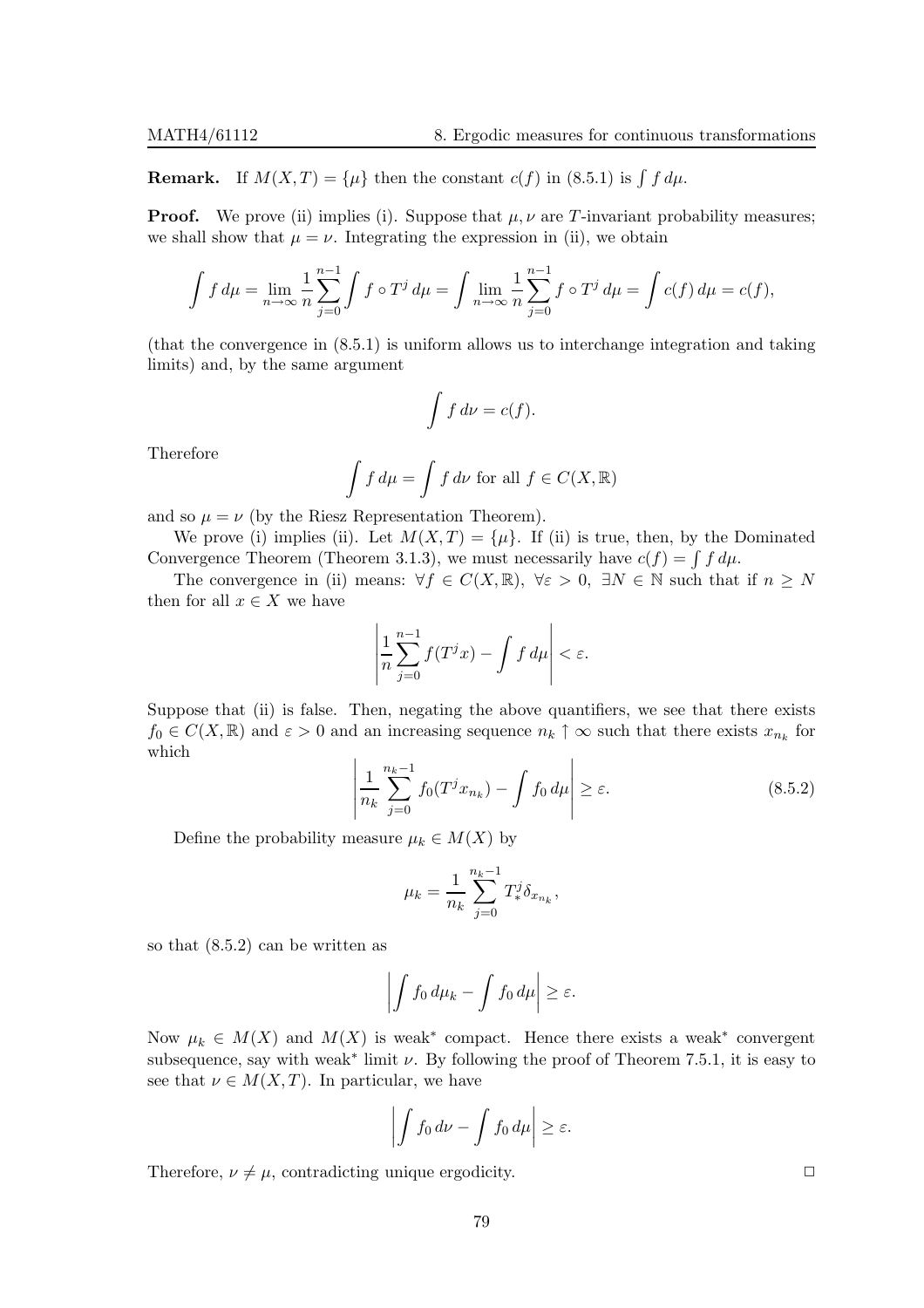## §8.6 Irrational rotations

Let  $X = \mathbb{R}/\mathbb{Z}, T : X \to X, T(x) = x + \alpha \text{ mod } 1$  where  $\alpha$  is irrational. We have already seen that Lebesgue measure  $\mu$  is an ergodic T-invariant measure. We can prove that Lebesgue measure is the only invariant measure.

#### Proposition 8.6.1

An irrational rotation of a circle is uniquely ergodic and the unique T-invariant measure is Lebesgue measure.

**Proof.** We use Oxtoby's Ergodic Theorem. To prove that  $T$  is uniquely ergodic, we must show that (8.5.1) holds for every continuous function  $f \in C(X,\mathbb{R})$ . Note that the convergence in (8.5.1) is uniform, i.e. we must show that

$$
\left\| \frac{1}{n} \sum_{j=0}^{n-1} f(T^j(x)) - \int f \, d\mu \right\|_{\infty} \to 0 \tag{8.6.1}
$$

as  $n \to \infty$ .

 $\bigg\}$  $\begin{array}{c} \begin{array}{c} \begin{array}{c} \begin{array}{c} \end{array} \\ \begin{array}{c} \end{array} \end{array} \end{array} \end{array}$  $\overline{\phantom{a}}$ 

We first prove (8.6.1) in the case when  $f(x) = e^{2\pi i \ell x}, \ell \in \mathbb{Z} \setminus \{0\}$ . Note that  $T^j(x) =$  $x + i\alpha$ . Hence

$$
\frac{1}{n} \sum_{j=0}^{n-1} f(T^{j}(x)) \Big| = \left| \frac{1}{n} \sum_{j=0}^{n-1} e^{2\pi i \ell (x+j\alpha)} \right|
$$
  
\n
$$
= \left| e^{2\pi i \ell x} \frac{1}{n} \sum_{j=0}^{n-1} e^{2\pi i \ell \alpha j} \right|
$$
  
\n
$$
= \frac{1}{n} \frac{|e^{2\pi i \ell \alpha} - 1|}{|e^{2\pi i \ell \alpha} - 1|}
$$
  
\n
$$
\leq \frac{1}{n} \frac{2}{|e^{2\pi i \ell \alpha} - 1|}.
$$
 (8.6.2)

As  $\alpha$  is irrational, the denominator in (8.6.2) is not zero. Note also that  $\int e^{2\pi i \ell x} d\mu = 0$ . Hence

$$
\sup_{x \in X} \left| \frac{1}{n} \sum_{j=0}^{n-1} f(T^j(x)) - \int f \, d\mu \right| \to 0
$$

as  $n \to \infty$  when  $f(x) = e^{2\pi i \ell x}, \ell \in \mathbb{Z} \setminus \{0\}$ . Clearly (8.6.1) holds when f is a constant function. By taking finite linear combinations of exponential functions we see that

$$
\sup_{x \in X} \left| \frac{1}{n} \sum_{j=0}^{n-1} g(T^j(x)) - \int g \, d\mu \right| \to 0
$$

as  $n \to \infty$  for all trigonometric polynomials g. By the Stone-Weierstrass Theorem (Theorem 1.2.2), trigonometric polynomials are uniformly dense in  $C(X, \mathbb{R})$ . Let  $f \in C(X, \mathbb{R})$ and let  $\varepsilon > 0$ . Then there exists a trigonometric polynomial g such that  $||f - g||_{\infty} < \varepsilon$ .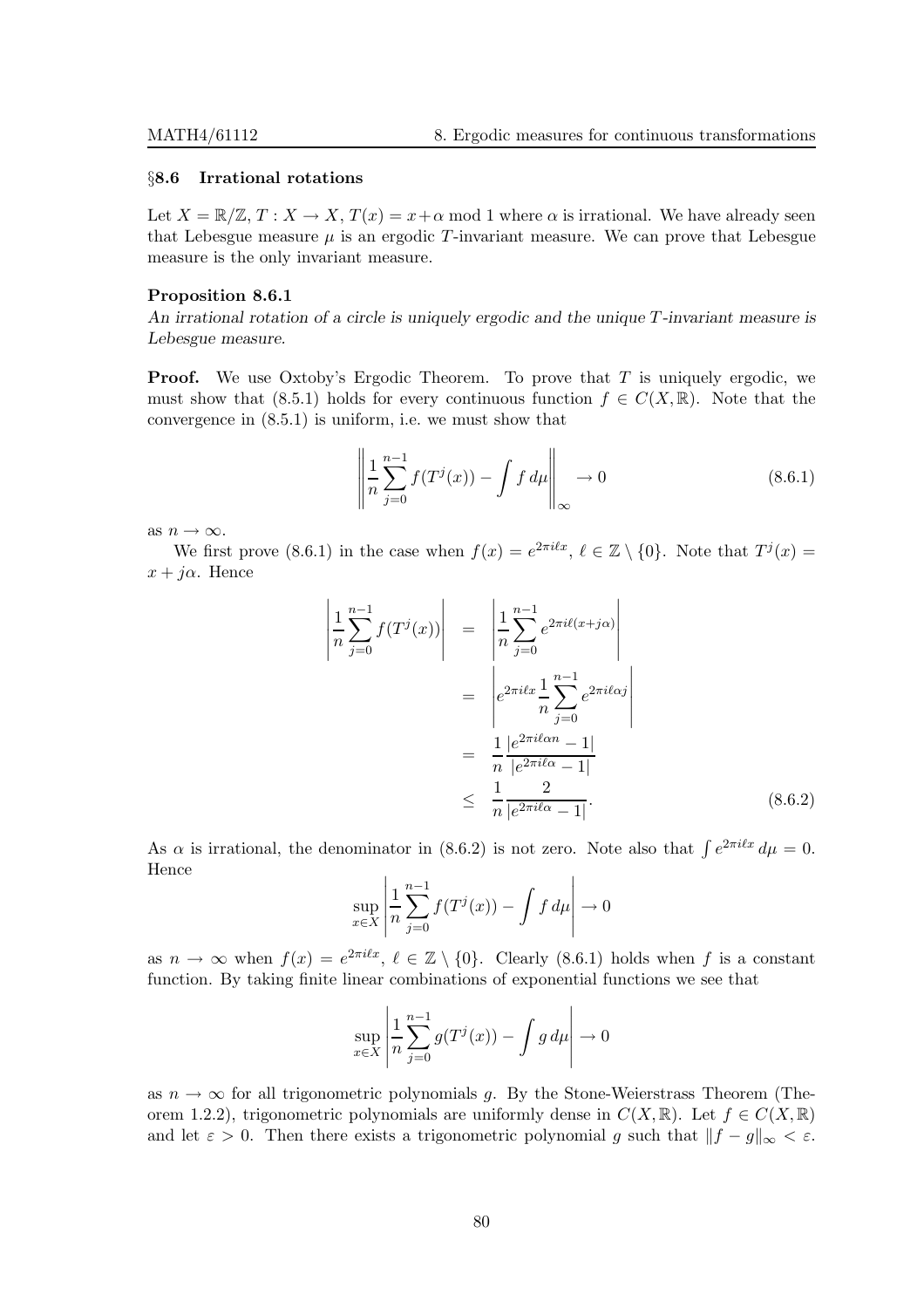Hence for any  $x \in X$  we have

$$
\left| \frac{1}{n} \sum_{j=0}^{n-1} f(T^{j}(x)) - \int f d\mu \right|
$$
\n
$$
\leq \left| \frac{1}{n} \sum_{j=0}^{n-1} (f(T^{j}(x)) - g(T^{j}(x))) \right| + \left| \frac{1}{n} \sum_{j=0}^{n-1} g(T^{j}(x)) - \int g d\mu \right| + \left| \int g - f d\mu \right|
$$
\n
$$
\leq \frac{1}{n} \sum_{j=0}^{n-1} |f(T^{j}(x)) - g(T^{j}(x))| + \left| \frac{1}{n} \sum_{j=0}^{n-1} g(T^{j}(x)) - \int g d\mu \right| + \int |g - f| d\mu
$$
\n
$$
\leq 2\varepsilon + \left| \frac{1}{n} \sum_{j=0}^{n-1} g(T^{j}(x)) - \int g d\mu \right|.
$$

Hence, taking the supremum over all  $x \in X$ , we have

 $\overline{1}$ 

$$
\left\|\frac{1}{n}\sum_{j=0}^{n-1}f(T^j(x)) - \int f d\mu\right\|_{\infty} < 2\varepsilon + \left\|\frac{1}{n}\sum_{j=0}^{n-1}g(T^j(x)) - \int g d\mu\right\|_{\infty}.
$$

Letting  $n \to \infty$  we see that

$$
\limsup_{n \to \infty} \left\| \frac{1}{n} \sum_{j=0}^{n-1} f(T^j(x)) - \int f \, d\mu \right\|_{\infty} < 2\varepsilon.
$$

As  $\varepsilon > 0$  is arbitrary, it follows that

$$
\lim_{n \to \infty} \left\| \frac{1}{n} \sum_{j=0}^{n-1} f(T^j(x)) - \int f \, d\mu \right\|_{\infty} = 0.
$$

Hence statement (ii) in Oxtoby's Ergodic Theorem holds. As (i) and (ii) in Oxtoby's Ergodic Theorem are equivalent, it follows that  $T$  is uniquely ergodic and Lebesgue measure is the unique invariant measure.  $\Box$ 

# §8.7 Exercises

# Exercise 8.1

Prove the following identities concerning Radon-Nikodym derivatives.

(i) If  $\nu \ll \mu$  and  $f \in L^1(X, \mathcal{B}, \mu)$  then  $f \in L^1(X, \mathcal{B}, \nu)$  and

$$
\int f \, d\nu = \int f \frac{d\nu}{d\mu} \, d\mu.
$$

(ii) If  $\nu_1, \nu_2 \ll \mu$  then

$$
\frac{d(\nu_1 + \nu_2)}{d\mu} = \frac{d\nu_1}{d\mu} + \frac{d\nu_2}{d\mu}.
$$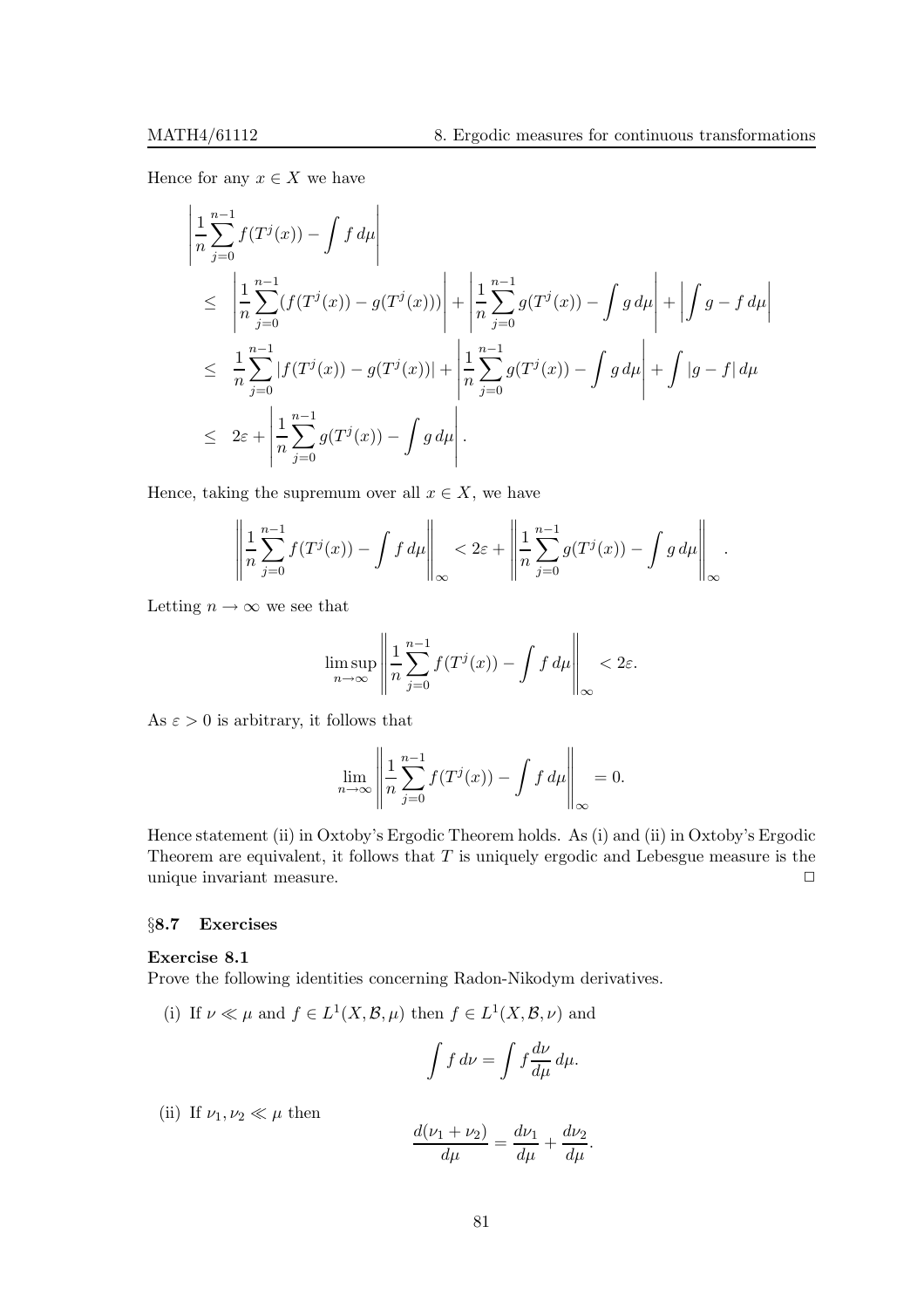(iii) If  $\lambda \ll \nu \ll \mu$  then  $\lambda \ll \mu$  and

$$
\frac{d\lambda}{d\mu} = \frac{d\lambda}{d\nu}\frac{d\nu}{d\mu}.
$$

## Exercise 8.2

Let  $X = \mathbb{R}^3/\mathbb{Z}^3$  be the 3-dimensional torus. Fix  $\alpha \notin \mathbb{Q}$ . Define  $T : X \to X$  by

$$
T\left(\left(\begin{array}{c}x\\y\\z\end{array}\right)+\mathbb{Z}^3\right)=\left(\left(\begin{array}{c}\alpha+x\\y+x\\z+y\end{array}\right)+\mathbb{Z}^3\right).
$$

Prove by induction that for  $n \geq 3$ 

$$
T^n \left( \left( \begin{array}{c} x \\ y \\ z \end{array} \right) + \mathbb{Z}^3 \right) = \left( \left( \begin{array}{c} \binom{n}{1} \alpha + x \\ \binom{n}{2} \alpha + \binom{n}{1} x + y \\ \binom{n}{3} \alpha + \binom{n}{2} x + \binom{n}{1} y + z \end{array} \right) + \mathbb{Z}^3 \right)
$$

(here  $\begin{pmatrix} n \\ n \end{pmatrix}$ r denotes the binomial coefficient).

Let  $f(x, y, z) = e^{2\pi i (kx + \ell y + mz)}$  where  $k, \ell, m \in \mathbb{Z}$ . Assuming Weyl's Theorem on Polynomials (Theorem 2.3.1), prove using Weyl's Criterion (Theorem 1.2.1) that

$$
\sup_{x,y,z} \frac{1}{n} \sum_{j=0}^{n-1} f(T^{j}((x,y,z)+\mathbb{Z}^{3})) \to 0
$$

as  $n \to \infty$ , whenever  $(k, \ell, m) \in \mathbb{Z}^3 \setminus \{(0, 0, 0)\}.$ 

Hence, using Oxtoby's Ergodic Theorem, prove that  $T$  is uniquely ergodic and Lebesgue measure is the unique invariant measure.

# Exercise 8.3

Let  $T$  be a homeomorphism of a compact metric space  $X$ . Suppose that  $T$  is uniquely ergodic with unique invariant measure  $\mu$ . Prove that every orbit of T is dense if, and only if,  $\mu(U) > 0$  for every non-empty open set U.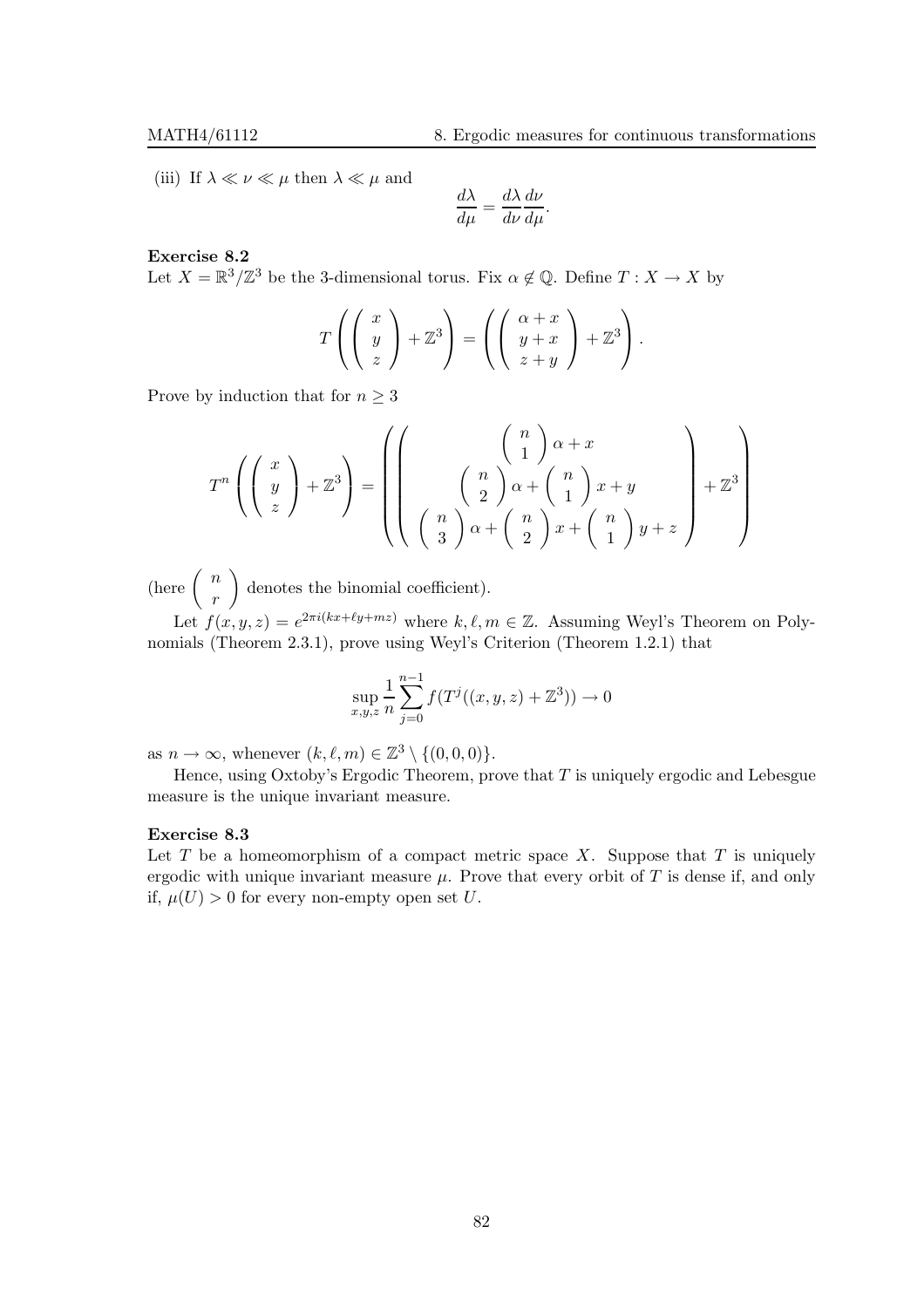# 9. Recurrence

# §9.1 Introduction

We can now begin to study ergodic theorems. Before we do this, we discuss a remarkable result due to Poincaré.

#### §9.2 Poincaré's Recurrence Theorem

# Theorem 9.2.1 (Poincaré's Recurrence Theorem)

Let  $T : X \to X$  be a measure-preserving transformation of the probability space  $(X, \mathcal{B}, \mu)$ . Let  $B \in \mathcal{B}$  be such that  $\mu(B) > 0$ . Then for  $\mu$ -a.e.  $x \in B$ , the orbit  $\{T^n x\}_{n=0}^{\infty}$  returns to B infinitely often.

# Proof. Let

 $E = \{x \in B \mid T^n x \in B \text{ for infinitely many } n \geq 1\},\$ 

then we have to show that  $\mu(B\backslash E) = 0$ .

If we write

$$
F = \{x \in B \mid T^n x \not\in B \; \forall n \geq 1\}
$$

then we have the identity

$$
B \setminus E = \bigcup_{k=0}^{\infty} (T^{-k}F \cap B).
$$

Thus we have the estimate

$$
\mu(B \setminus E) = \mu\left(\bigcup_{k=0}^{\infty} (T^{-k}F \cap B)\right) \le \mu\left(\bigcup_{k=0}^{\infty} T^{-k}F\right) \le \sum_{k=0}^{\infty} \mu(T^{-k}F).
$$

Since  $\mu(T^{-k}F) = \mu(F)$   $\forall k \ge 0$  (because the measure is preserved), it suffices to show that  $\mu(F) = 0.$ 

First suppose that  $n > m$  and that  $T^{-m}F \cap T^{-n}F \neq \emptyset$ . If y lies in this intersection then  $T^m y \in F$  and  $T^{n-m}(T^m y) = T^n y \in F \subset B$ , which contradicts the definition of F. Thus  $T^{-m}F$  and  $T^{-n}F$  are disjoint.

Since  $\{T^{-k}F\}_{k=0}^{\infty}$  is a disjoint family, we have

$$
\sum_{k=0}^{\infty} \mu(T^{-k}F) = \mu\left(\bigcup_{k=0}^{\infty} T^{-k}F\right) \le \mu(X) = 1.
$$

Since the terms in the summation have the constant value  $\mu(F)$ , we must have  $\mu(F) = 0$ .  $\Box$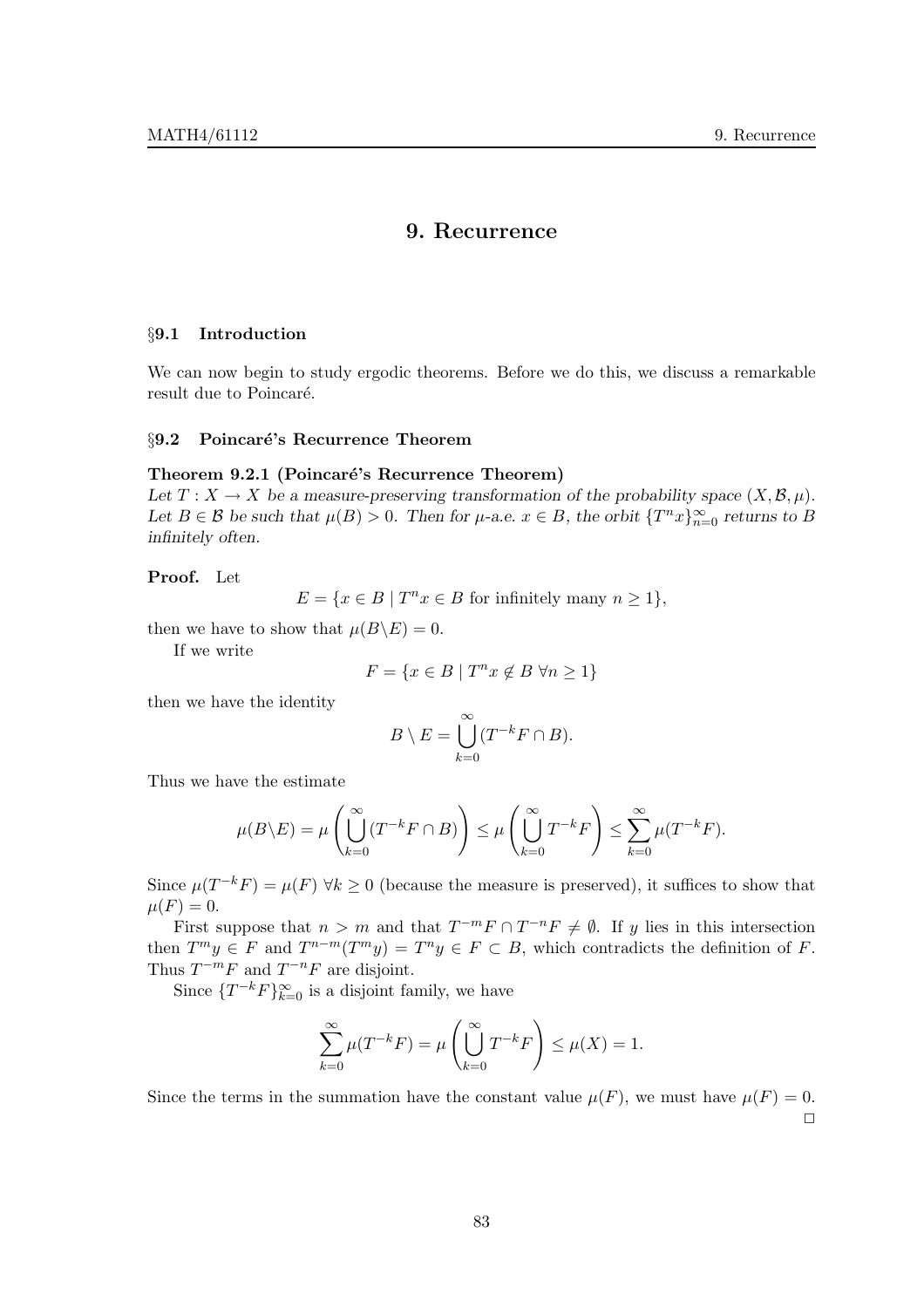**Remark.** Note that the hypotheses of the Poincaré Recurrence Theorem are very mild: all one needs is for  $T$  to be a measure-preserving transformation of a probability space. (One does not need  $T$  to be ergodic.) If you carefully look at the proof, you will see that the fact that T is measure-preserving and the fact that  $\mu(X) = 1$  are used just once. The same proof continues to hold in the case when  $\mu(X)$  is finite. Poincaré's Recurrence Theorem is false with either of the hypotheses that  $\mu(X)$  is finite or T is measure-preserving removed.

## §9.3 Ergodic Theorems

An ergodic theorem is a result that describes the limiting behaviour of sequences of the form

$$
\frac{1}{n} \sum_{j=0}^{n-1} f \circ T^j \tag{9.3.1}
$$

as  $n \to \infty$ . The precise formulation of an ergodic theorem depends on the class of function f (for example, one could assume that f is integrable,  $L^2$ , or continuous), and the notion of convergence used (for example, the convergence could be pointwise,  $L^2$ , or uniform). We have already studied when one has uniform convergence of (9.3.1): this is Oxtoby's Ergodic Theorem and only holds in the very special circumstances when  $T$  is uniquely ergodic. In what follows we will discuss von Neumann's (Mean) Ergodic Theorem and Birkhoff's Ergodic Theorem. Von Neumann's Ergodic Theorem is in the context of  $f \in$  $L^2(X, \mathcal{B}, \mu)$  and  $L^2$ -convergence of the ergodic averages (9.3.1); Birkhoff's Ergodic Theorem is in the context of  $f \in L^1(X, \mathcal{B}, \mu)$  and almost everywhere pointwise convergence of (9.3.1). Note that  $L^2$  convergence neither implies nor is implied by almost everywhere pointwise convergence.

Before stating these theorems, we first need to discuss conditional expectation.

# §9.4 Conditional expectation

Let  $(X,\mathcal{B},\mu)$  be a probability space. Let  $\mathcal{A} \subset \mathcal{B}$  be a sub- $\sigma$ -algebra. Note that  $\mu$  defines a measure on A by restriction. Let  $f \in L^1(X, \mathcal{B}, \mu)$ . Then we can define a measure  $\nu$  on A by setting, for  $A \in \mathcal{A}$ ,

$$
\nu(A) = \int_A f \, d\mu.
$$

Note that  $\nu \ll \mu|_{\mathcal{A}}$ . Hence by the Radon-Nikodym theorem, there is a unique  $\mathcal{A}$ -measurable function  $E(f | \mathcal{A})$  such that

$$
\nu(A) = \int_A E(f \mid \mathcal{A}) \, d\mu
$$

for all  $A \in \mathcal{A}$ . We call  $E(f | \mathcal{A})$  the conditional expectation of f with respect to the σ-algebra A.

So far, we have only defined  $E(f | \mathcal{A})$  for non-negative f. To define  $E(f | \mathcal{A})$  for an arbitrary real-valued f, we split f into positive and negative parts  $f = f_{+} - f_{-}$  where  $f_+, f_- \geq 0$  and define

$$
E(f | \mathcal{A}) = E(f_+ | \mathcal{A}) - E(f_- | \mathcal{A}).
$$

For a complex-valued  $f$  we split  $f$  into its real and imaginary parts and define

$$
E(f | \mathcal{A}) = E(\text{Re}(f) | \mathcal{A}) + iE(\text{Im}(f) | \mathcal{A}).
$$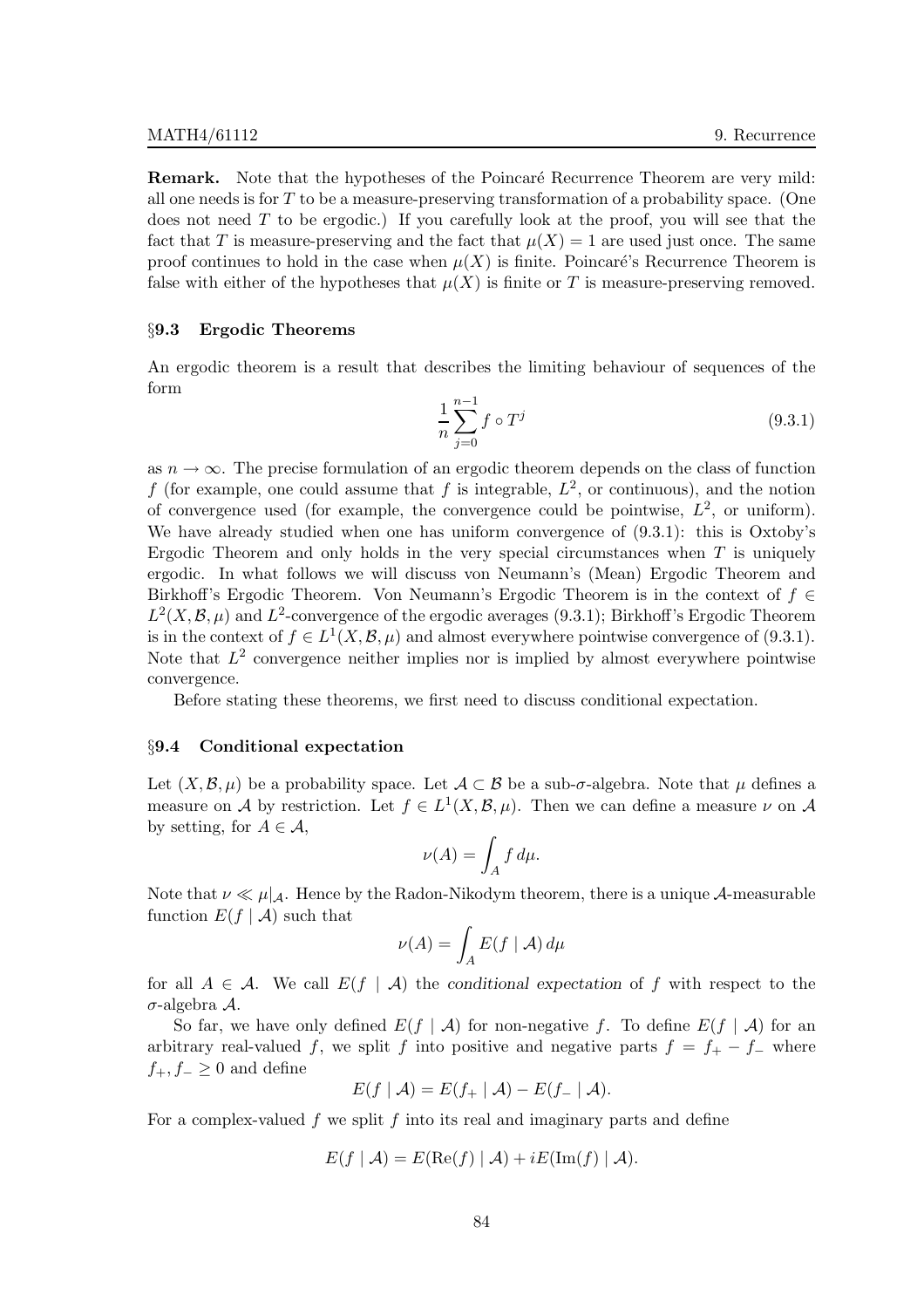Thus we can view conditional expectation as an operator

$$
E(\cdot | \mathcal{A}): L^1(X, \mathcal{B}, \mu) \to L^1(X, \mathcal{A}, \mu).
$$

Note that  $E(f | \mathcal{A})$  is uniquely determined by the two requirements that

- (i)  $E(f | \mathcal{A})$  is A-measurable, and
- (ii)  $\int_A f d\mu = \int_A E(f \mid \mathcal{A}) d\mu$  for all  $A \in \mathcal{A}$ .

Intuitively, one can think of  $E(f | \mathcal{A})$  as the best approximation to f in the smaller space of A-measurable functions.

Let T be a measure-preserving transformation of the probability space  $(X, \mathcal{B}, \mu)$ . To state von Neumann's and Birkhoff's Ergodic Theorems precisely, we will need the sub- $\sigma$ algebra  $\mathcal I$  of  $T$ -invariant subsets, namely:

$$
\mathcal{I} = \{ B \in \mathcal{B} \mid T^{-1}B = B \text{ a.e.} \}.
$$

It is straightforward to check that  $\mathcal I$  is a  $\sigma$ -algebra. Note that if T is ergodic then  $\mathcal I$  is the trivial  $\sigma$ -algebra consisting of all sets in  $\beta$  of measure 0 or 1.

## §9.5 Von Neumann's Ergodic Theorem

Von Neumann's Ergodic Theorem deals with the L<sup>2</sup>-limiting behaviour of  $\frac{1}{n} \sum_{j=0}^{n-1} f \circ T^j$ for  $f \in L^2(X, \mathcal{B}, \mu)$ .

# Theorem 9.5.1 (von Neumann's Ergodic Theorem)

Let  $(X,\mathcal{B},\mu)$  be a probability space and let  $T : X \to X$  be a measure-preserving transformation. Let  $\mathcal I$  denote the  $\sigma$ -algebra of  $T$ -invariant sets. Then for every  $f \in L^2(X, \mathcal B, \mu)$ , we have

$$
\lim_{n \to \infty} \frac{1}{n} \sum_{j=0}^{n-1} f \circ T^j = E(f \mid \mathcal{I})
$$

where the convergence is in  $L^2$ .

When T is ergodic with respect to  $\mu$  then von Neumann's Ergodic Theorem takes a particularly simple form.

#### Corollary 9.5.2

Let  $(X, \mathcal{B}, \mu)$  be a probability space and let  $T : X \to X$  be an ergodic measure-preserving transformation. Let  $f \in L^2(X, \mathcal{B}, \mu)$ . Then

$$
\lim_{n \to \infty} \frac{1}{n} \sum_{j=0}^{n-1} f \circ T^j = \int f \, d\mu,\tag{9.5.1}
$$

where the convergence is in  $L^2$ .

**Proof.** If T is ergodic then  $\mathcal I$  is the trivial  $\sigma$ -algebra  $\mathcal N$  consisting of sets of measure 0 and 1. If  $f \in L^2(X, \mathcal B, \mu)$  then  $E(f \mid \mathcal N) = \int f d\mu$ . and 1. If  $f \in L^2(X, \mathcal{B}, \mu)$  then  $E(f | \mathcal{N}) = \int$  $f d\mu$ .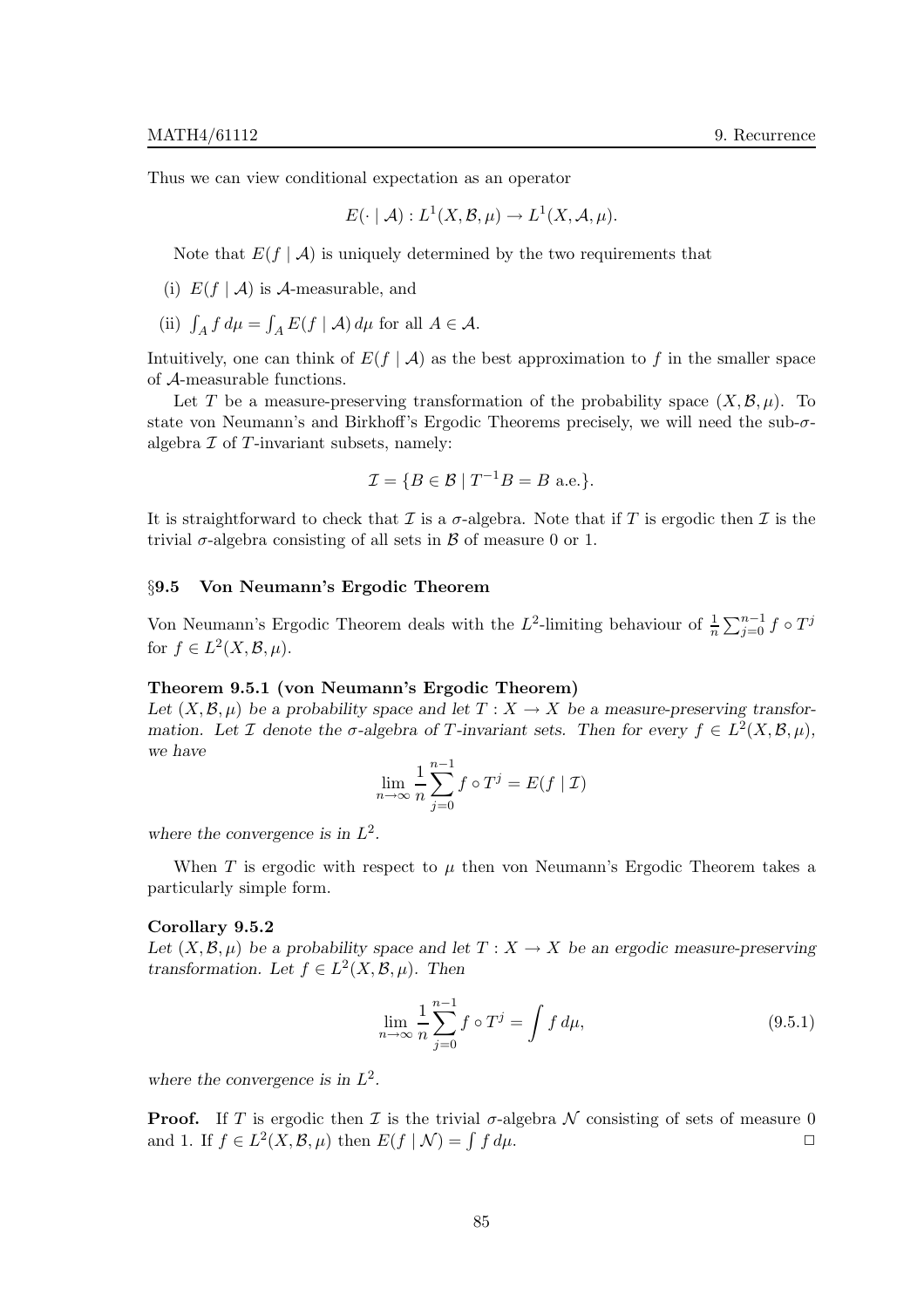Remark. The meaning of convergence in (9.5.1) is that

$$
\lim_{n \to \infty} \left\| \frac{1}{n} \sum_{j=0}^{n-1} f \circ T^j - \int f \, d\mu \right\|_2 = 0
$$

i.e.

$$
\lim_{n \to \infty} \left( \int \left( \frac{1}{n} \sum_{j=0}^{n-1} f(T^j x) - \int f \, d\mu \right)^2 \, d\mu \right)^{1/2} = 0.
$$

#### §9.6 Proof of von Neumann's Ergodic Theorem

None of this section is examinable—it is included for people who like hard-core functional analysis!

We prove von Neumann's Ergodic Theorem in the case where  $T$  is invertible.

In order to prove von Neumann's Ergodic Theorem, it is useful to recast it in terms of linear analysis.

#### Theorem 9.6.1 (von Neumann's Ergodic Theorem for Operators)

Let U be a unitary operator of a complex Hilbert space H. Let  $I = \{v \in H \mid Uv = v\}$  be the closed subspace of U-invariant functions and let  $P_I : H \to I$  be orthogonal projection onto I. Then for all  $v \in H$  we have

$$
\lim_{n \to \infty} \frac{1}{n} \sum_{j=0}^{n-1} U^j v = P_I v \tag{9.6.1}
$$

in the norm induced on H by the inner product.

**Proof of Theorem 9.6.1.** Denote the inner product and norm on H by  $\langle \cdot, \cdot \rangle$  and  $\|\cdot\|$ , respectively.

First note that if  $v \in I$  then (9.6.1) holds, as

$$
\frac{1}{n} \sum_{j=0}^{n-1} U^{j} v = v = P_{I} v.
$$

If  $v = Uw - w$  for some  $w \in H$  then

 $\sim$ 

 $\sim$ 

$$
\left\| \frac{1}{n} \sum_{j=0}^{n-1} U^j v \right\| = \frac{1}{n} \| U^n w - w \| \le \frac{1}{n} 2 \| w \| \to 0
$$

as  $n \to \infty$ . If we let C denote the norm-closure of the subspace  $\{Uw - w \mid w \in H\}$  then it follows that

$$
\lim_{n \to \infty} \frac{1}{n} \sum_{j=0}^{n-1} U^j v = 0
$$

for all  $v \in C$ , by approximation.

We claim that  $H = I \oplus C$ , an orthogonal decomposition. Suppose that  $v \perp C$ . Then  $\langle v, Uw - w \rangle = 0$  for all  $w \in H$ . Hence  $\langle U^*v, w \rangle = \langle v, w \rangle$  for all  $w \in H$ . Hence  $U^*v = v$ . As U is unitary, we have that  $U^* = U^{-1}$ . Hence  $v = Uv$ , so that  $v \in I$ . Reversing each implication we see that  $v \in I$  implies  $v \perp C$ , and the claim follows.  $\Box$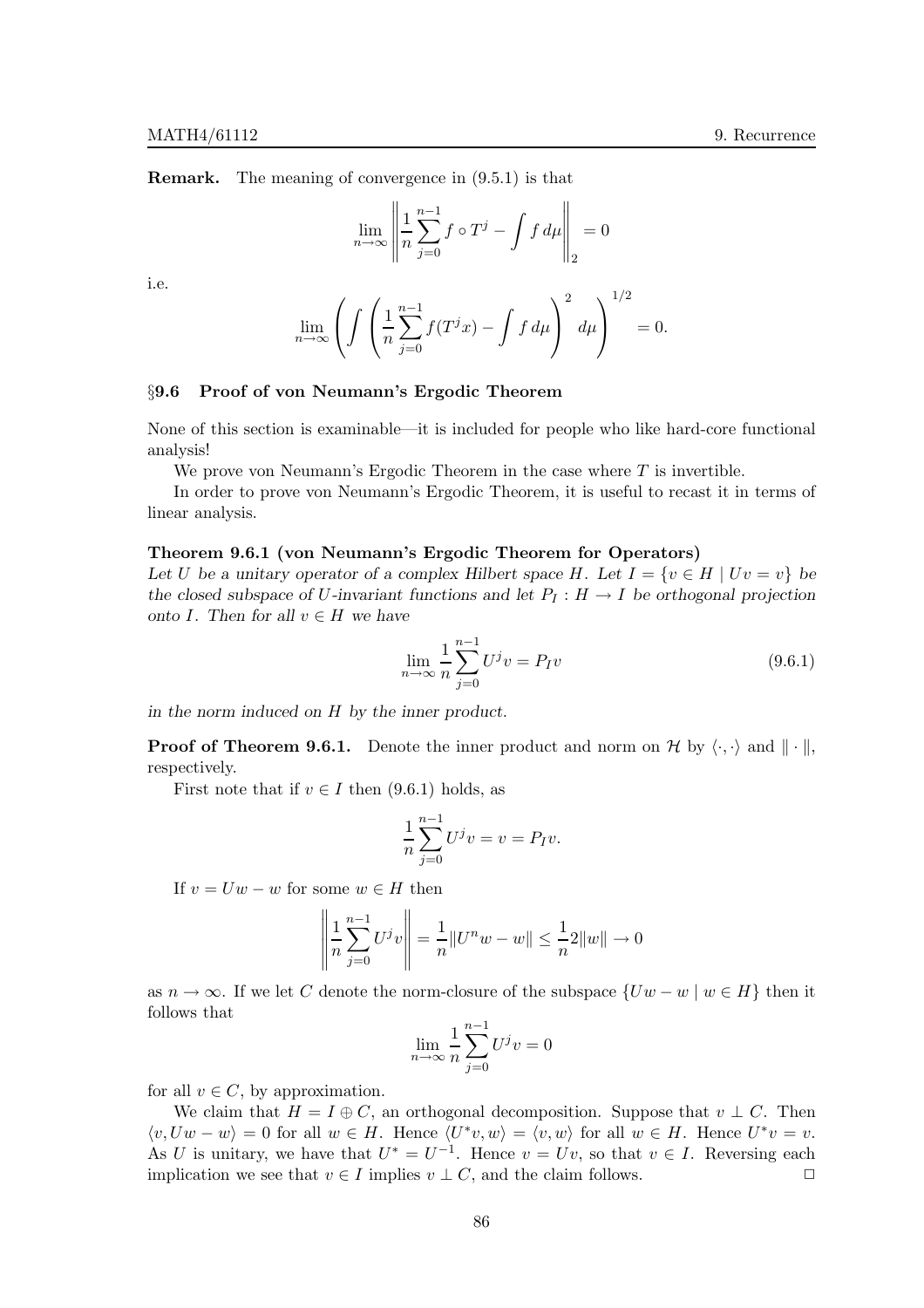**Remark.** Note that an isometry of a Hilbert space  $H$  is a linear operator  $U$  such that  $\langle Uv, Uw \rangle = \langle v, w \rangle$  for all  $v, w \in H$ . We say that U is unitary if, in addition, it is invertible. Equivalently, U is unitary if the dual operator  $U^*$  is the inverse of  $U: U^*U = UU^* = id$ .

We can prove von Neumann's Ergodic Theorem for an invertible measure-preserving transformation T of a probability space  $(X, \mathcal{B}, \mu)$  as follows. Recall that  $L^2(X, \mathcal{B}, \mu)$  is a Hilbert space with respect to the inner product

$$
\langle f,g\rangle=\int f\bar{g}\,d\mu
$$

and that T induces a linear operator  $U: L^2(X, \mathcal{B}, \mu) \to L^2(X, \mathcal{B}, \mu)$  by  $Uf = f \circ T$ . As T is measure-preserving, we have that  $U$  is an isometry; if  $T$  is invertible then  $U$  is unitary.

Let  $P_{\mathcal{I}}: L^2(X, \mathcal{B}, \mu) \to L^2(X, \mathcal{I}, \mu)$  denote the orthogonal projection onto the subspace of T-invariant functions. One can easily check (see Exercise 9.6) that  $P_{\mathcal{I}}f = E(f | \mathcal{I})$ .

Hence, when  $T$  is invertible, Theorem 9.5.1 follows immediately from Theorem 9.6.1.

One can deduce from Theorem 9.6.1 that the result continues to hold when  $U$  is an isometry and is not assumed to be invertible.

#### §9.7 Exercises

#### Exercise 9.1

Construct an example to show that Poincaré's recurrence theorem does not hold on infinite measure spaces. That is, find a measure space  $(X, \mathcal{B}, \mu)$  with  $\mu(X) = \infty$  and a measurepreserving transformation  $T : X \to X$  such that the conclusion of Poincaré's Recurrence Theorem does not hold.

#### Exercise 9.2

Poincaré's Recurrence Theorem says that, if we have a measure-preserving transformation T of a probability space  $(X,\mathcal{B},\mu)$  and a set  $A\in\mathcal{B}$ ,  $\mu(A)>0$ , then, if we start iterating a typical point  $x \in A$  then the orbit of x will return to A infinitely often.

Construct an example to show that if we have a measure-preserving transformation T of a probability space  $(X,\mathcal{B},\mu)$  and two sets  $A, B \in \mathcal{B}$ ,  $\mu(A), \mu(B) > 0$ , then, if we start iterating a typical point  $x \in A$  then the orbit of x does not necessarily visit B infinitely often.

#### Exercise 9.3

- (i) Prove that  $f \mapsto E(f | \mathcal{A})$  is linear.
- (ii) Suppose that T is a measure-preserving transformation. Show that  $E(f | \mathcal{A}) \circ T =$  $E(f \circ T \mid T^{-1}A).$
- (iii) Show that  $E(f | \mathcal{B}) = f$ .
- (iv) Let N denote the trivial  $\sigma$ -algebra consisting of all sets of measure 0 and 1. Show that a function f is N-measurable if and only if it is constant a.e. Show that  $E(f)$  $\mathcal{N}$ ) =  $\int f d\mu$ .

# Exercise 9.4

Let  $(X,\mathcal{B},\mu)$  be a probability space.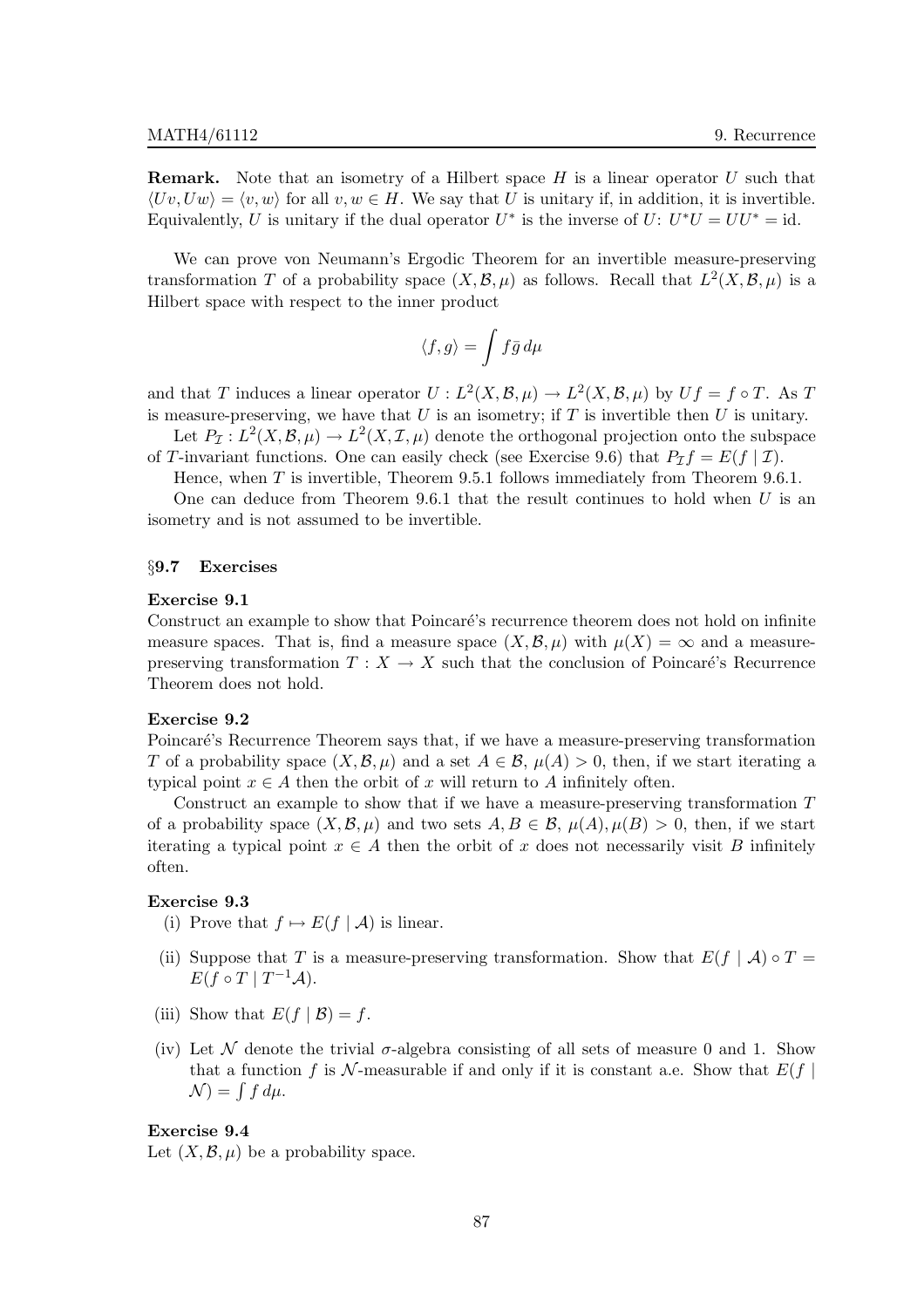- (i) Let  $\alpha = \{A_1, \ldots, A_n\}, A_j \in \mathcal{B}$  be a finite partition of X. (By a partition we mean that  $X = \bigcup_{j=1}^{n} A_j$  and  $A_i \cap A_j = \emptyset$  if  $i \neq j$ .) Let A denote the set of all finite unions of sets in  $\alpha$ . Check that A is a  $\sigma$ -algebra.
- (ii) Show that  $g: X \to \mathbb{R}$  is A-measurable if and only if g is constant on each  $A_j$ , i.e.

$$
g(x) = \sum_{j=1}^{n} c_j \chi_{A_j}(x).
$$

(iii) Let  $f \in L^1(X, \mathcal{B}, \mu)$ . Show that

$$
E(f \mid \mathcal{A})(x) = \sum_{j=1}^{r} \chi_{A_j}(x) \frac{\int_{A_j} f d\mu}{\mu(A_j)}.
$$

Thus  $E(f | \mathcal{A})$  is the best approximation to f that is constant on sets in the partition α.

# Exercise 9.5

Prove that  $\mathcal I$  is a  $\sigma$ -algebra.

### Exercise 9.6

Let T be a measure-preserving transformation of the probability space  $(X, \mathcal{B}, \mu)$  and let T denote the sub- $\sigma$ -algebra of T-invariant sets. Let  $P_{\mathcal{I}}: L^2(X, \mathcal{B}, \mu) \to L^2(X, \mathcal{I}, \mu)$  denote the orthogonal projection onto the subspace of T-invariant functions. Prove that  $P_T f =$  $E(f | \mathcal{I})$  for all  $f \in L^2(X, \mathcal{B}, \mu)$ .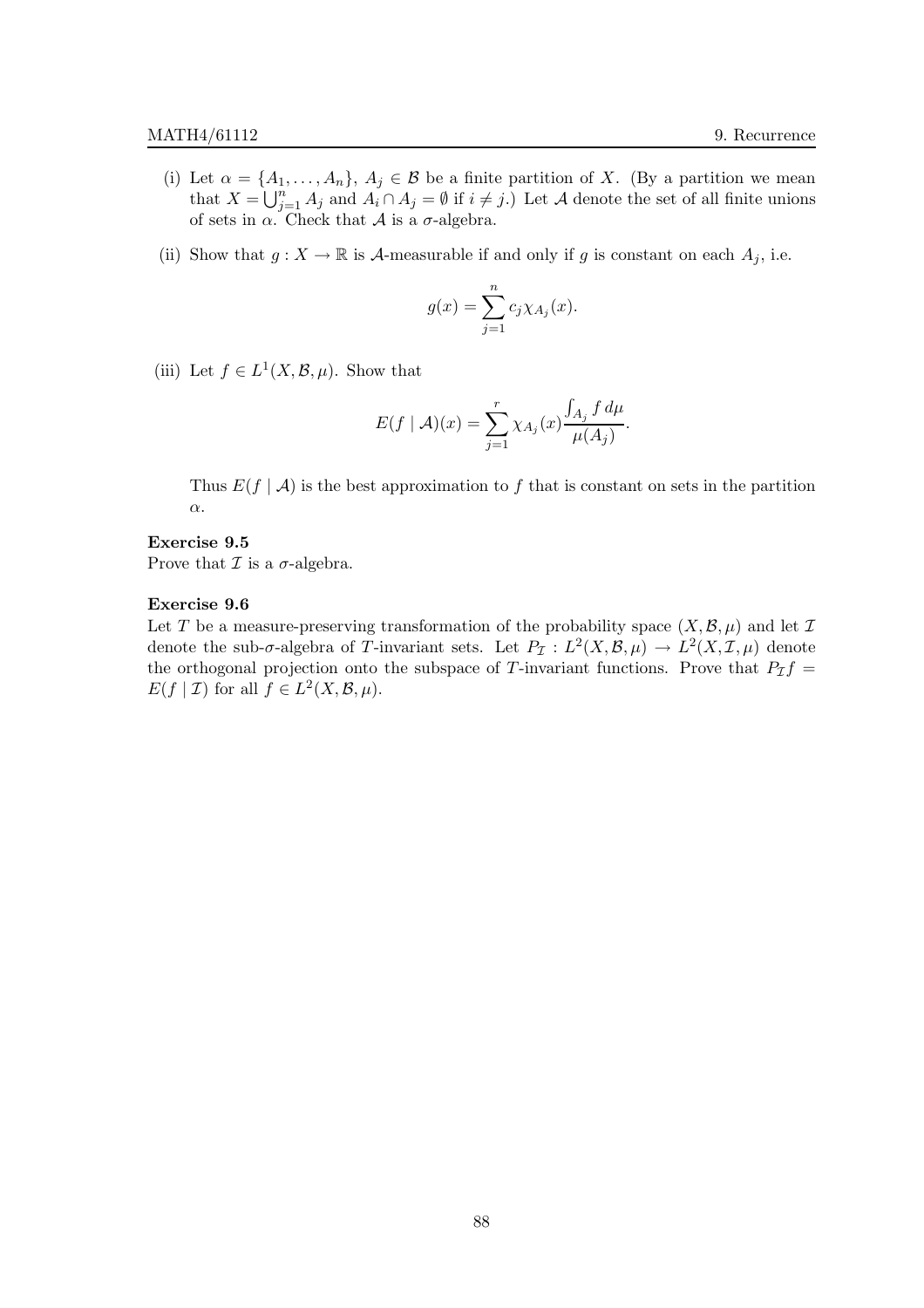# 10. Birkhoff 's Ergodic Theorem

#### §10.1 Birkhoff's Ergodic Theorem

Birkhoff's Ergodic Theorem deals with the behaviour of  $\frac{1}{n} \sum_{j=0}^{n-1} f(T^j x)$  for  $\mu$ -a.e.  $x \in X$ , and for  $f \in L^1(X, \mathcal{B}, \mu)$ .

#### Theorem 10.1.1 (Birkhoff 's Ergodic Theorem)

Let  $(X,\mathcal{B},\mu)$  be a probability space and let  $T : X \to X$  be a measure-preserving transformation. Let  $\mathcal I$  denote the  $\sigma$ -algebra of  $T$ -invariant sets. Then for every  $f \in L^1(X, \mathcal B, \mu)$ , we have

$$
\lim_{n \to \infty} \frac{1}{n} \sum_{j=0}^{n-1} f(T^j x) = E(f | \mathcal{I})(x)
$$

for  $\mu$ -a.e.  $x \in X$ .

Corollary 10.1.2 (Birkhoff 's Ergodic Theorem for an ergodic transformation) Let  $(X,\mathcal{B},\mu)$  be a probability space and let  $T : X \to X$  be an ergodic measure-preserving transformation. Let  $f \in L^1(X, \mathcal{B}, \mu)$ . Then

$$
\lim_{n \to \infty} \frac{1}{n} \sum_{j=0}^{n-1} f(T^j x) = \int f d\mu
$$

for  $\mu$ -a.e.  $x \in X$ .

# §10.2 Consequences of, and criteria for, ergodicity

Here we give some simple corollaries of Birkhoff's Ergodic Theorem. The first result says that, for a typical orbit of an ergodic dynamical system, 'time averages' equal 'space averages'.

# Corollary 10.2.1

Let T be an ergodic measure-preserving transformation of the probability space  $(X, \mathcal{B}, \mu)$ . Suppose that  $B \in \mathcal{B}$ . Then for  $\mu$ -a.e.  $x \in X$ , the frequency with which the orbit of x lies in B is given by  $\mu(B)$ , i.e.,

$$
\lim_{n \to \infty} \frac{1}{n} \text{card}\{j \in \{0, 1, \dots, n-1\} \mid T^j x \in B\} = \mu(B) \quad \mu\text{-a.e.}
$$

**Proof.** Apply the Birkhoff Ergodic Theorem with  $f = \chi_B$ .

It is possible to characterise ergodicity in terms of the behaviour of iteration of preimages of sets, rather than the iteration points, under the dynamics. The next result deals with this.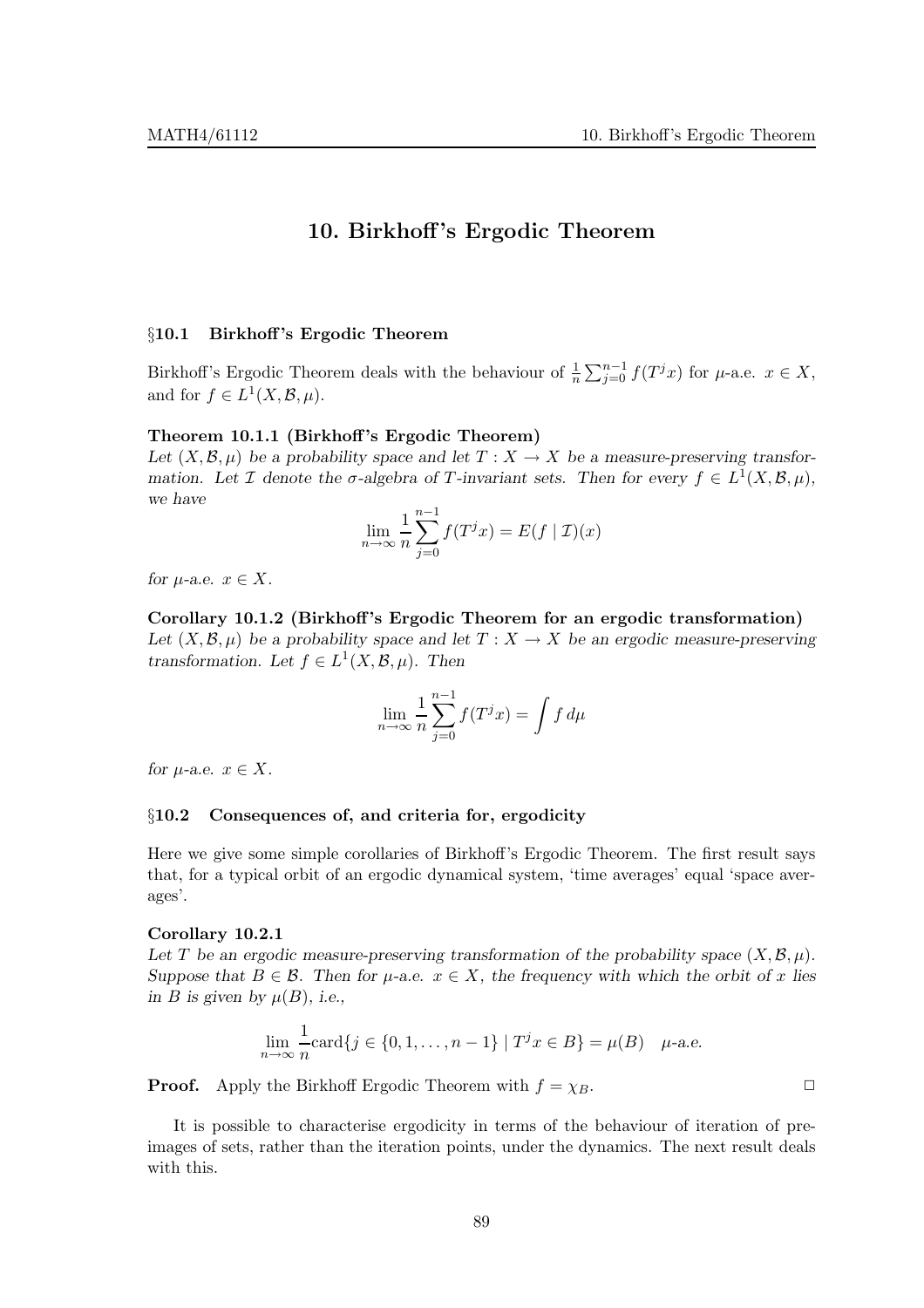#### Proposition 10.2.2

Let  $(X,\mathcal{B},\mu)$  be a probability space and let  $T : X \to X$  be a measure-preserving transformation. The following are equivalent:

- $(i)$  T is ergodic;
- (ii) for all  $A, B \in \mathcal{B}$ ,

$$
\lim_{n \to \infty} \frac{1}{n} \sum_{j=0}^{n-1} \mu(T^{-j}A \cap B) = \mu(A)\mu(B).
$$

**Proof.** We prove that (i) implies (ii). Suppose that T is ergodic. Since  $\chi_A \in L^1(X, \mathcal{B}, \mu)$ , Birkhoff's Ergodic Theorem tells us that

$$
\lim_{n \to \infty} \frac{1}{n} \sum_{j=0}^{n-1} \chi_A(T^j x) = \mu(A)
$$

for  $\mu$ -a.e.  $x \in X$ . Multiplying both sides by  $\chi_B(x)$  gives

$$
\lim_{n \to \infty} \frac{1}{n} \sum_{j=0}^{n-1} \chi_A(T^j x) \chi_B(x) = \mu(A) \chi_B(x)
$$

for  $\mu$ -a.e.  $x \in X$ . Since the left-hand side is bounded (by 1), we can apply the Dominated Convergence Theorem (Theorem 3.1.3) to see that

$$
\lim_{n \to \infty} \frac{1}{n} \sum_{j=0}^{n-1} \mu(T^{-j}A \cap B) = \lim_{n \to \infty} \frac{1}{n} \sum_{j=0}^{n-1} \int \chi_A \circ T^j \chi_B d\mu = \lim_{n \to \infty} \int \frac{1}{n} \sum_{j=0}^{n-1} \chi_A \circ T^j \chi_B d\mu = \mu(A)\mu(B).
$$

We prove that (ii) implies (i). Now suppose that the convergence holds. Suppose that  $T^{-1}B = B$  and take  $A = B$ . Then  $\mu(T^{-j}A \cap B) = \mu(B)$  so

$$
\lim_{n \to \infty} \frac{1}{n} \sum_{j=0}^{n-1} \mu(B) = \mu(B)^2.
$$

This gives  $\mu(B) = \mu(B)^2$ . Therefore  $\mu(B) = 0$  or 1 and so T is ergodic.

# §10.3 Kac's Lemma

Poincaré's Recurrence Theorem tells us that, under a measure-preserving transformation, almost every point of a subset A of positive measure will return to A. However, it does not tell us how long we should have to wait for this to happen. One would expect that return times to sets of large measure are small, and that return times to sets of small measure are large. This is indeed the case, and forms the content of Kac's Lemma.

Let  $T : X \to X$  be a measure-preserving transformation of a probability space  $(X, \mathcal{B}, \mu)$ and let  $A \subset X$  be a measurable subset with  $\mu(A) > 0$ . By Poincaré's Recurrence Theorem, the integer

$$
n_A(x) = \inf\{n \ge 1 \mid T^n(x) \in A\}
$$

is defined for a.e.  $x \in A$ .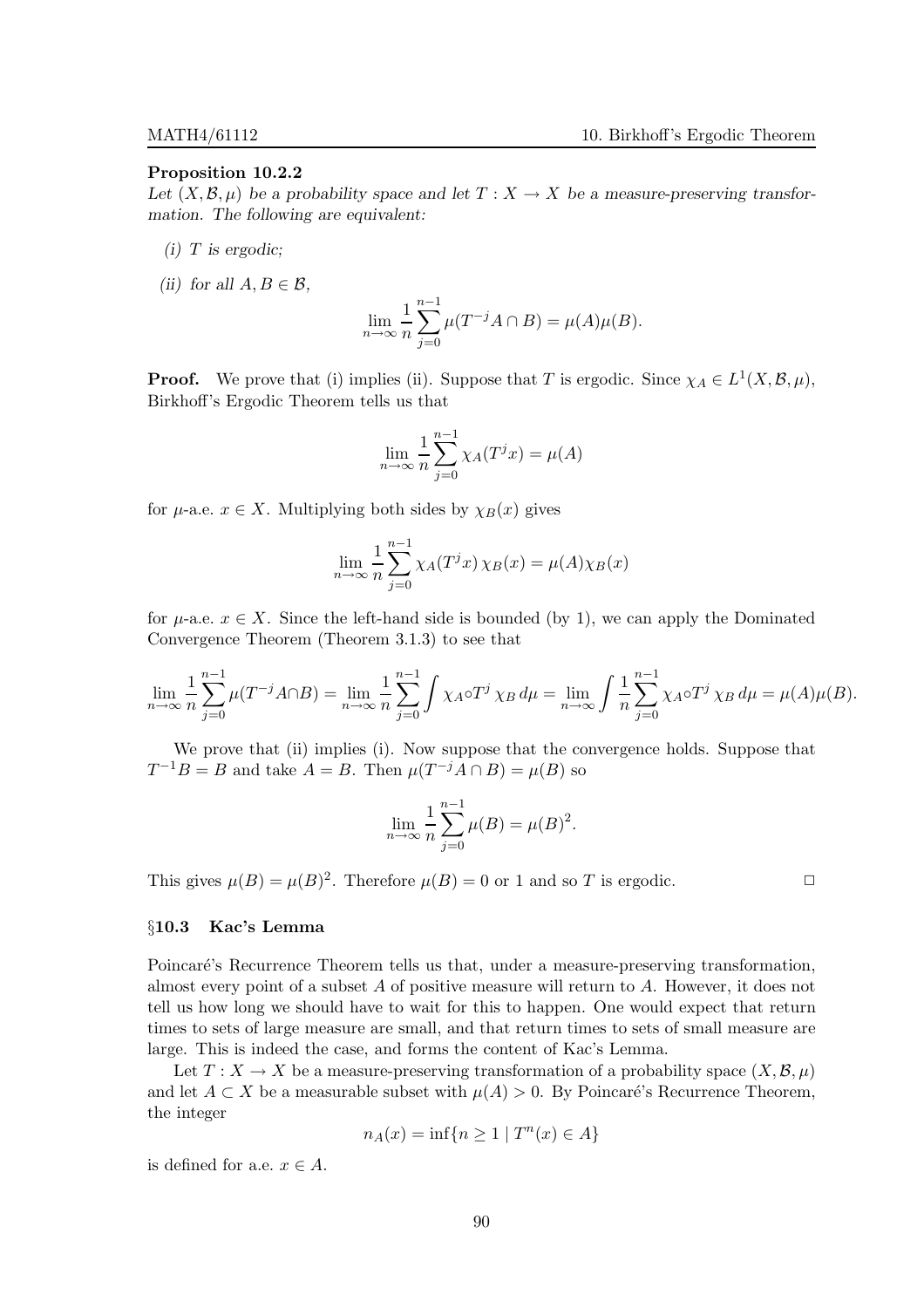#### Theorem 10.3.1 (Kac's Lemma)

Let T be an ergodic measure-preserving transformation of the probability space  $(X,\mathcal{B},\mu)$ . Let  $A \in \mathcal{B}$  be such that  $\mu(A) > 0$ . Then

$$
\int_A n_A \, d\mu = 1.
$$

Proof. Let

$$
A_n = A \cap T^{-1}A^c \cap \dots \cap T^{-(n-1)}A^c \cap T^{-n}A.
$$

Then  $A_n$  consists of those points in A that return to A after exactly n iterations of T, i.e.  $A_n = \{x \in A \mid n_A(x) = n\}.$ 

Consider the illustration in Figure 10.3. As  $T$  is ergodic, almost every point of  $X$ 



**Figure 10.3.1:** The return times to  $\vec{A}$ 

eventually enters A. Hence the diagram represents almost all of X. Note that the column above  $A_n$  in the diagram consists of n sets,  $A_{n,0}, \ldots, A_{n,n-1}$  say, with  $A_{n,0} = A_n$ . Note that  $T^{-k}A_{n,k} = A_n$ . As T is measure-preserving, it follows that  $\mu(A_{n,k}) = \mu(A_n)$  for  $k = 0, \ldots, n-1$ . Hence

$$
1 = \mu(X) = \sum_{n=1}^{\infty} \sum_{k=0}^{n-1} \mu(A_{n,k}) = \sum_{n=1}^{\infty} n\mu(A_n)
$$
  
= 
$$
\sum_{n=1}^{\infty} \int_{A_n} n_A d\mu = \int_A n_A d\mu.
$$

 $\Box$ 

Remark. Let A be as in the statement of Kac's Lemma (Theorem 10.3.1). Define a probability measure  $\mu_A$  on A by  $\mu_A = \mu/\mu(A)$  so that  $\mu_A(A) = 1$ . Then Kac's Lemma says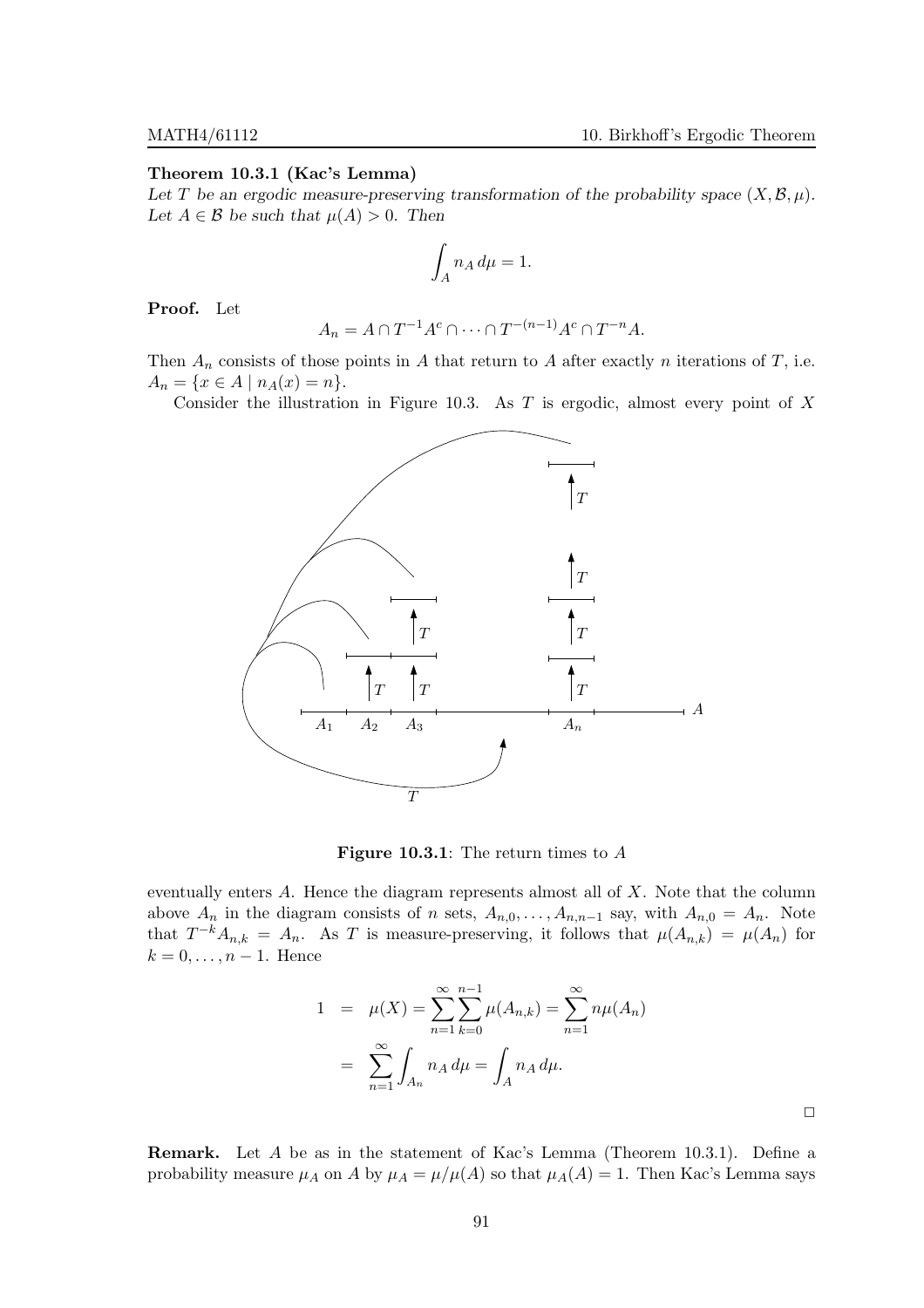that

$$
\int_A n_A d\mu_A = \frac{1}{\mu(A)},
$$

i.e. the expected return time of a point in A to the set A is  $1/\mu(A)$ .

# §10.4 Ehrenfests' example

The following example, due to P. and T. Ehrenfest, demonstrates that the return times in Poincaré's Recurrence Theorem may be extremely large.

Consider two urns. One urn contains 100 balls, numbered 1 to 100, and the other urn is empty. We also have a random number generator: this could be a bag containing 100 slips of paper, numbered 1 to 100.

Each second, a slip of paper is drawn from the bag, the number is noted, and the slip of paper is returned to the bag. The ball bearing that number is then moved from whichever urn it is currently in to the other urn.

Naively, we would expect that the system will settle into an equilibrium state in which there are 50 balls in each urn. Of course, there will continue to be small random fluctuations about the 50-50 distribution. However, it would appear highly unlikely for the system to return to the state in which 100 balls are in the first urn. Nevertheless, the Poincaré Recurrence Theorem tells us that this situation will occur almost surely and Kac's Lemma tells us how long we should expect to wait.

To see this, we represent the system as a shift on 101 symbols with an appropriate Markov measure. Regard  $x_j \in \{0, \ldots, 100\}$  as being the number of balls in the first urn after j seconds. Hence a sequence  $(x_j)_{j=0}^{\infty}$  records the number of balls in the first urn at each time. Let  $\Sigma = {\mathbf{x} = (x_j)_{j=0}^{\infty} | x_j \in \{0, 1, ..., 100\}}.$ 

Let  $p(i)$  denote the probability of there being i balls in the first urn. This is equal to the number of possible ways of choosing  $i$  balls from 100, divided by the total number of ways of distributing 100 balls across the 2 urns. There are  $\begin{pmatrix} 100 \\ 100 \end{pmatrix}$ i ways of choosing i balls from 100 balls. As there are 2 possible urns for each ball to be in, there are  $2^{100}$  possible arrangements of all the balls. Hence the probability of there being  $i$  balls in the first urn is

$$
p(i) = \frac{1}{2^{100}} \left( \begin{array}{c} 100 \\ i \end{array} \right).
$$

If we have i balls in the first urn then at the next stage we must have either  $i-1$  or  $i+1$ balls in the first urn. The number of balls becomes  $i - 1$  if the random number chosen is equal to the number of one of the balls in the first urn. As there are currently  $i$  such balls, the probability of this happening is  $i/100$ . Hence the probability  $P(i, i - 1)$  that there are  $i-1$  balls remaining given that we started with i balls in the first urn is  $i/100$ . Similarly, the probability  $P(i, i + 1)$  that there are  $i + 1$  balls in the first urn given that we started with i balls is  $(100 - i)/100$ . if  $j \neq i - 1, i + 1$  then we cannot have j balls in the first urn given that we started with i balls; thus  $P(i, j) = 0$ . This defines a stochastic matrix:

$$
P = \left[ \begin{array}{cccccc} 0 & 1 & 0 & 0 & 0 & \cdots \\ \frac{1}{100} & 0 & \frac{99}{100} & 0 & 0 & \cdots \\ 0 & \frac{2}{100} & 0 & \frac{98}{100} & 0 & \cdots \\ 0 & 0 & \frac{3}{100} & 0 & \frac{97}{100} & \cdots \\ \vdots & \vdots & \vdots & \vdots & \vdots & \ddots \end{array} \right]
$$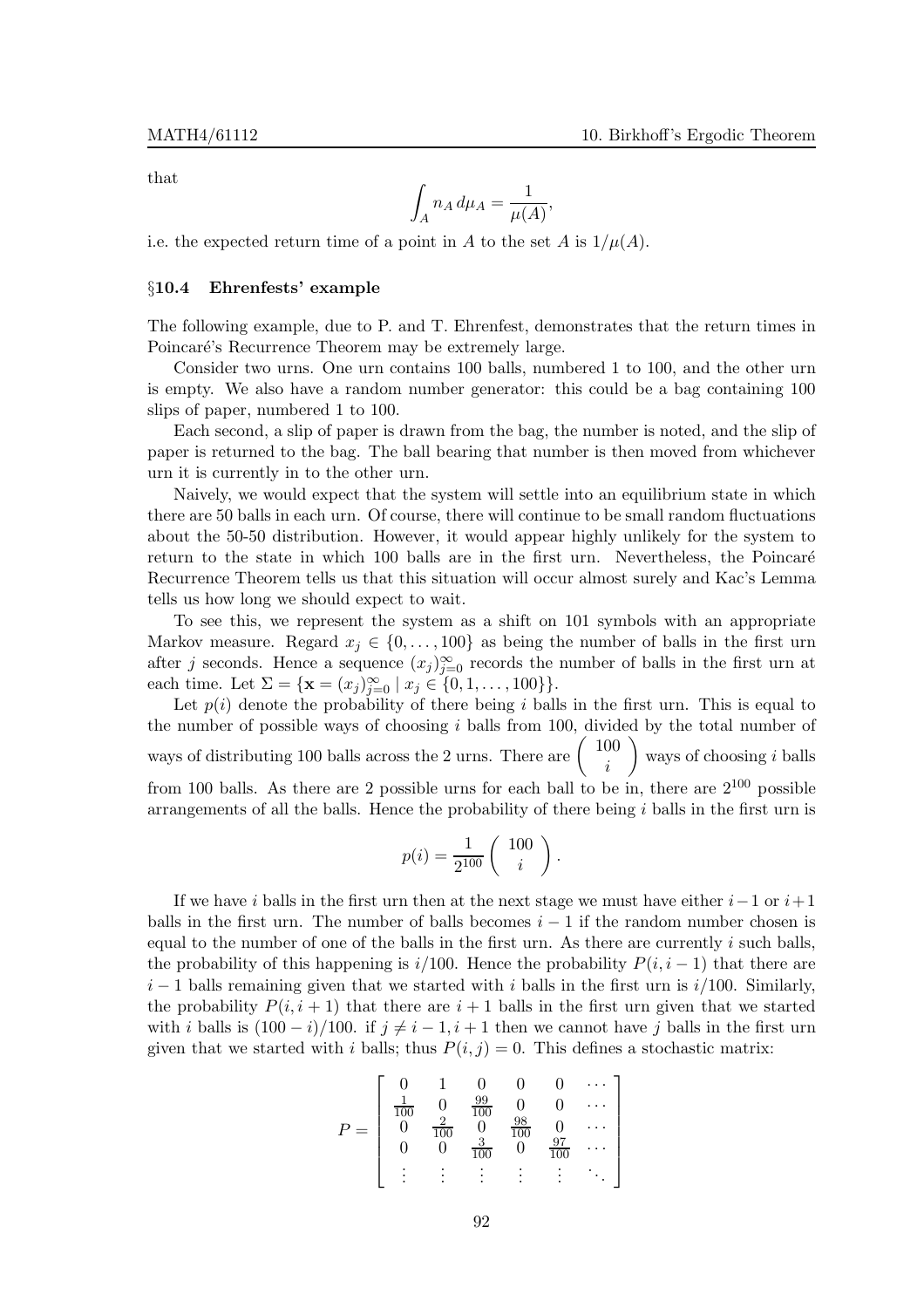It is straightforward to check that  $p = p$ . Hence we have a Markov probability measure  $\mu_P$  defined on  $\Sigma$ . The matrix P is irreducible (but is not aperiodic); this ensures that  $\mu_P$ is ergodic.

Consider the cylinder  $A = [100]$  of length 1. This represents there being 100 balls in the first urn. By Poincaré's Recurrence Theorem, if we start in  $A$  then we return to  $A$  infinitely often. Thus, with probability 1, we will return to the situation where all 100 balls have returned to the first urn—and this will happen infinitely often! We can use Kac's Lemma to calculate the expected amount of time we will have to wait until all the balls first return to the first urn. By Kac's lemma, the expected first return time to A is

$$
\frac{1}{\mu_P(A)} = 2^{100}
$$
 seconds,

which is about  $4 \times 10^{22}$  years, or about  $3 \times 10^{12}$  times the length of time that the Universe has so far existed!

(This measure-preserving transformation system, with 4 balls rather than 100, was also studied in Exercise 3.11.)

#### §10.5 Proof of Birkhoff 's Ergodic Theorem

None of this section is examinable—it is included for people who like hard-core  $\varepsilon$ -δ analysis! The proof is based on the following inequality.

#### Theorem 10.5.1 (Maximal Inequality)

Let  $(X,\mathcal{B},\mu)$  be a probability space, let  $T : X \to X$  be a measure-preserving transformation and let  $f \in L^1(X, \mathcal{B}, \mu)$ . Define  $f_0 = 0$  and, for  $n \ge 1$ ,

$$
f_n = f + f \circ T + \dots + f \circ T^{n-1}.
$$

For  $n \geq 1$ , set  $F_n(x) = \max_{0 \leq j \leq n} f_j(x)$  so that  $F_n(x) \geq 0$ . Then

$$
\int_{\{x\in X|F_n(x)>0\}} f d\mu \ge 0.
$$

**Proof.** Clearly  $F_n \in L^1(X, \mathcal{B}, \mu)$ . For  $0 \le j \le n$ , we have  $F_n \ge f_j$ , so  $F_n \circ T \ge f_j \circ T$ . Hence

$$
F_n \circ T + f \ge f_j \circ T + f = f_{j+1}
$$

and therefore

$$
F_n \circ T(x) + f(x) \ge \max_{1 \le j \le n} f_j(x).
$$

If  $F_n(x) > 0$  then

$$
\max_{1 \le j \le n} f_j(x) = \max_{0 \le j \le n} f_j(x) = F_n(x),
$$

so we obtain that

$$
f \geq F_n - F_n \circ T
$$

on the set  $A = \{x \mid F_n(x) > 0\}.$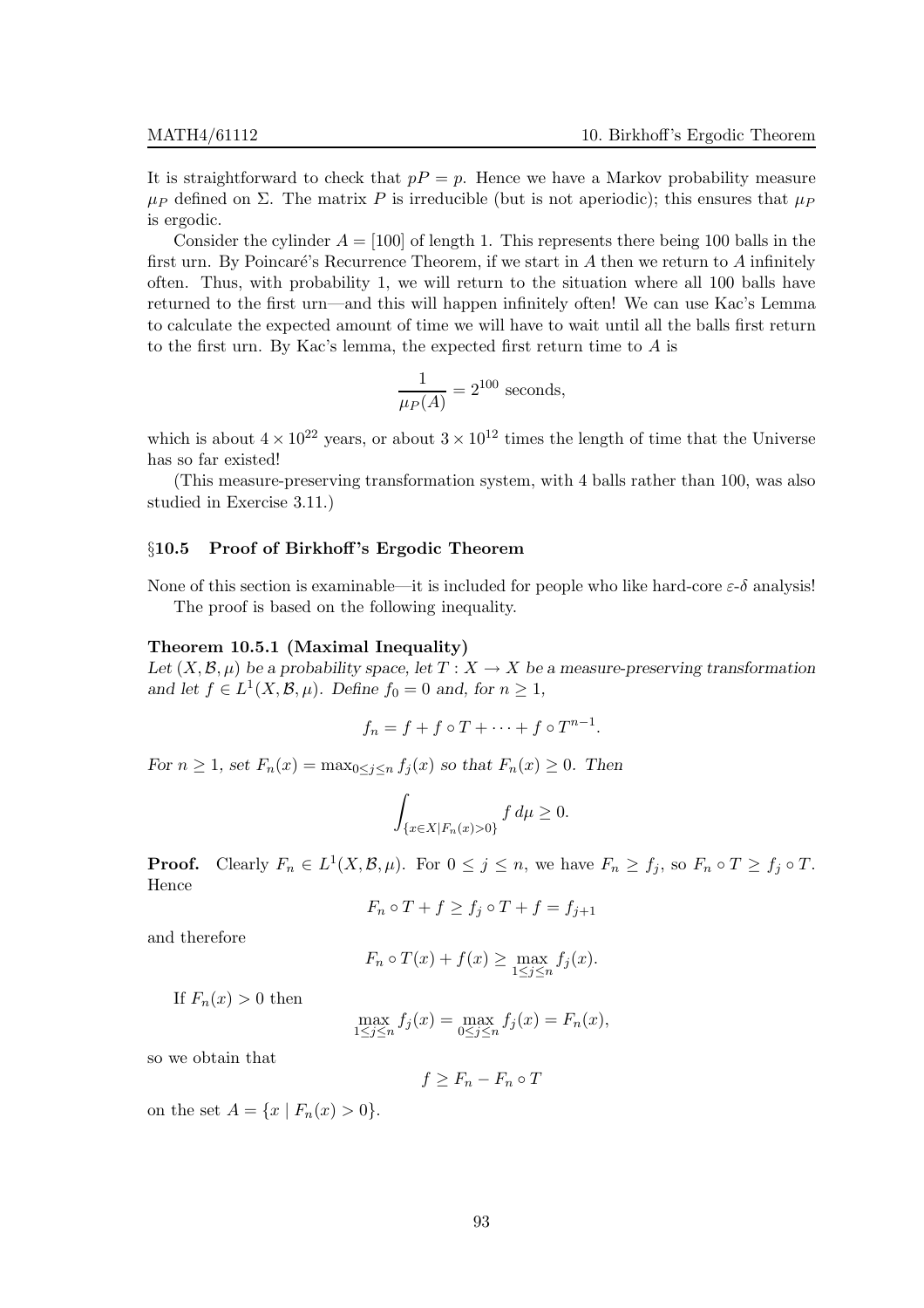Hence

$$
\int_{A} f d\mu \geq \int_{A} F_{n} d\mu - \int_{A} F_{n} \circ T d\mu
$$
\n
$$
= \int_{X} F_{n} d\mu - \int_{A} F_{n} \circ T d\mu \text{ as } F_{n} = 0 \text{ on } X \setminus A
$$
\n
$$
\geq \int_{X} F_{n} d\mu - \int_{X} F_{n} \circ T d\mu \text{ as } F_{n} \circ T \geq 0
$$
\n
$$
= 0 \text{ as } \mu \text{ is } T\text{-invariant.}
$$

# $\Box$

# Corollary 10.5.2

Let  $g \in L^1(X, \mathcal{B}, \mu)$  and let

$$
M_{\alpha} = \left\{ x \in X \mid \sup_{n \ge 1} \frac{1}{n} \sum_{j=0}^{n-1} g(T^{j} x) > \alpha \right\}.
$$

Then for all  $B \in \mathcal{B}$  with  $T^{-1}B = B$  we have that

$$
\int_{M_{\alpha}\cap A} g d\mu \geq \alpha \mu(M_{\alpha}\cap B).
$$

**Proof.** Suppose first that  $B = X$ . Let  $f = g - \alpha$ , then

$$
M_{\alpha} = \bigcup_{n=1}^{\infty} \left\{ x \mid \sum_{j=0}^{n-1} g(T^{j}x) > n\alpha \right\} = \bigcup_{n=1}^{\infty} \left\{ x \mid f_{n}(x) > 0 \right\} = \bigcup_{n=1}^{\infty} \left\{ x \mid F_{n}(x) > 0 \right\}
$$

(since  $f_n(x) > 0 \Rightarrow F_n(x) > 0$  and  $F_n(x) > 0 \Rightarrow f_j(x) > 0$  for some  $1 \leq j \leq n$ ). Write  $C_n = \{x \mid F_n(x) > 0\}$  and observe that  $C_n \subset C_{n+1}$ . Thus  $\chi_{C_n}$  converges to  $\chi_{M_\alpha}$  and so  $f\chi_{C_n}$  converges to  $f\chi_{M_\alpha}$ , as  $n \to \infty$ . Furthermore,  $|f\chi_{C_n}| \leq |f|$ . Hence, by the Dominated Convergence Theorem,

$$
\int_{C_n} f d\mu = \int_X f \chi_{C_n} d\mu \to \int_X f \chi_{M_\alpha} d\mu = \int_{M_\alpha} f d\mu, \text{ as } n \to \infty.
$$

Applying the Maximal Inequality, we have for all  $n \geq 1$  that  $\int_{C_n} f d\mu \geq 0$ . Therefore  $\int_{M_{\alpha}} f d\mu \ge 0$ , i.e.,  $\int_{M_{\alpha}} g d\mu \ge \alpha \mu(M_{\alpha})$ .

For the general case, we work with the restriction of T to B,  $T|_B : B \to B$ , and apply the Maximal Inequality on this subset to get

$$
\int_{M_{\alpha} \cap B} g d\mu \geq \alpha \mu (M_{\alpha} \cap B),
$$

as required.  $\Box$ 

We will also need the following convergence result.

# Proposition 10.5.3 (Fatou's Lemma)

Let  $(X, \mathcal{B}, \mu)$  be a probability space and suppose that  $f_n : X \to \mathbb{R}$  are measurable functions. Define  $f(x) = \liminf_{n \to \infty} f_n(x)$ . Then f is measurable and

$$
\int f d\mu \le \liminf_{n \to \infty} \int f_n d\mu
$$

(one or both of these expressions may be infinite).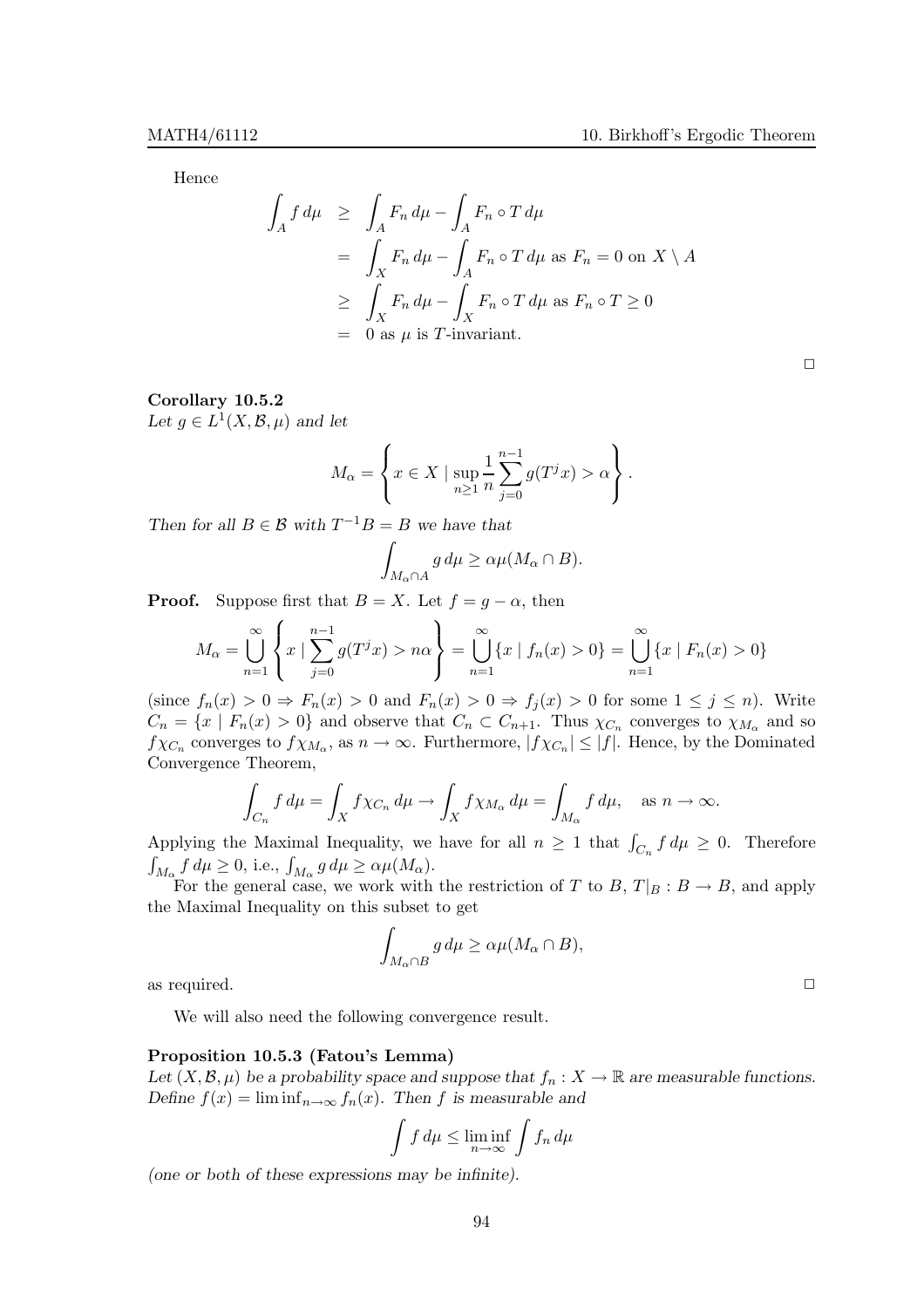## Proof of Birkhoff's Ergodic Theorem. Let

$$
f^*(x) = \limsup_{n \to \infty} \frac{1}{n} \sum_{j=0}^{n-1} f(T^j x), \ f_*(x) = \liminf_{n \to \infty} \frac{1}{n} \sum_{j=0}^{n-1} f(T^j x).
$$

These exist (but may be  $\pm \infty$ , respectively) at all points  $x \in X$ . Clearly  $f_*(x) \leq f^*(x)$ . Let

$$
a_n(x) = \frac{1}{n} \sum_{j=0}^{n-1} f(T^j x).
$$

Observe that

$$
\frac{n+1}{n}a_{n+1}(x) = a_n(Tx) + \frac{1}{n}f(x).
$$

As f is finite  $\mu$ -a.e., we have that  $f(x)/n \to 0$   $\mu$ -a.e. as  $n \to \infty$ . Hence, taking the lim sup and lim inf as  $n \to \infty$ , gives us that  $f^* \circ T = f^* \mu$ -a.e. and  $f_* \circ T = f_* \mu$ -a.e.

We have to show

- (i)  $f^* = f_* \mu$ -a.e
- (ii)  $f^* \in L^1(X, \mathcal{B}, \mu)$
- (iii)  $\int f^* d\mu = \int f d\mu$ .

We prove (i). For  $\alpha, \beta \in \mathbb{R}$ , define

$$
E_{\alpha,\beta} = \{ x \in X \mid f_*(x) < \beta \text{ and } f^*(x) > \alpha \}.
$$

Note that

$$
\{x \in X \mid f_*(x) < f^*(x)\} = \bigcup_{\beta < \alpha, \alpha, \beta \in \mathbb{Q}} E_{\alpha, \beta}
$$

(a countable union). Thus, to show that  $f^* = f_* \mu$ -a.e., it suffices to show that  $\mu(E_{\alpha,\beta}) = 0$ whenever  $\beta < \alpha$ . Since  $f_* \circ T = f_*$  and  $f^* \circ T = f^*$ , we see that  $T^{-1}E_{\alpha,\beta} = E_{\alpha,\beta}$ . If we write

$$
M_{\alpha} = \left\{ x \in X \mid \sup_{n \ge 1} \frac{1}{n} \sum_{j=0}^{n-1} f(T^{j} x) > \alpha \right\}
$$

then  $E_{\alpha,\beta} \cap M_{\alpha} = E_{\alpha,\beta}$ .

Applying Corollary 10.5.2 we have that

$$
\int_{E_{\alpha,\beta}} f d\mu = \int_{E_{\alpha,\beta} \cap M_{\alpha}} f d\mu
$$
  
\n
$$
\geq \alpha \mu(E_{\alpha,\beta} \cap M_{\alpha}) = \alpha \mu(E_{\alpha,\beta}).
$$

Replacing f,  $\alpha$  and  $\beta$  by  $-f$ ,  $-\beta$  and  $-\alpha$  and using the fact that  $(-f)^* = -f_*$  and  $(-f)_* = -f^*$ , we also get

$$
\int_{E_{\alpha,\beta}} f d\mu \leq \beta \mu(E_{\alpha,\beta}).
$$

Therefore

$$
\alpha \mu(E_{\alpha,\beta}) \leq \beta \mu(E_{\alpha,\beta})
$$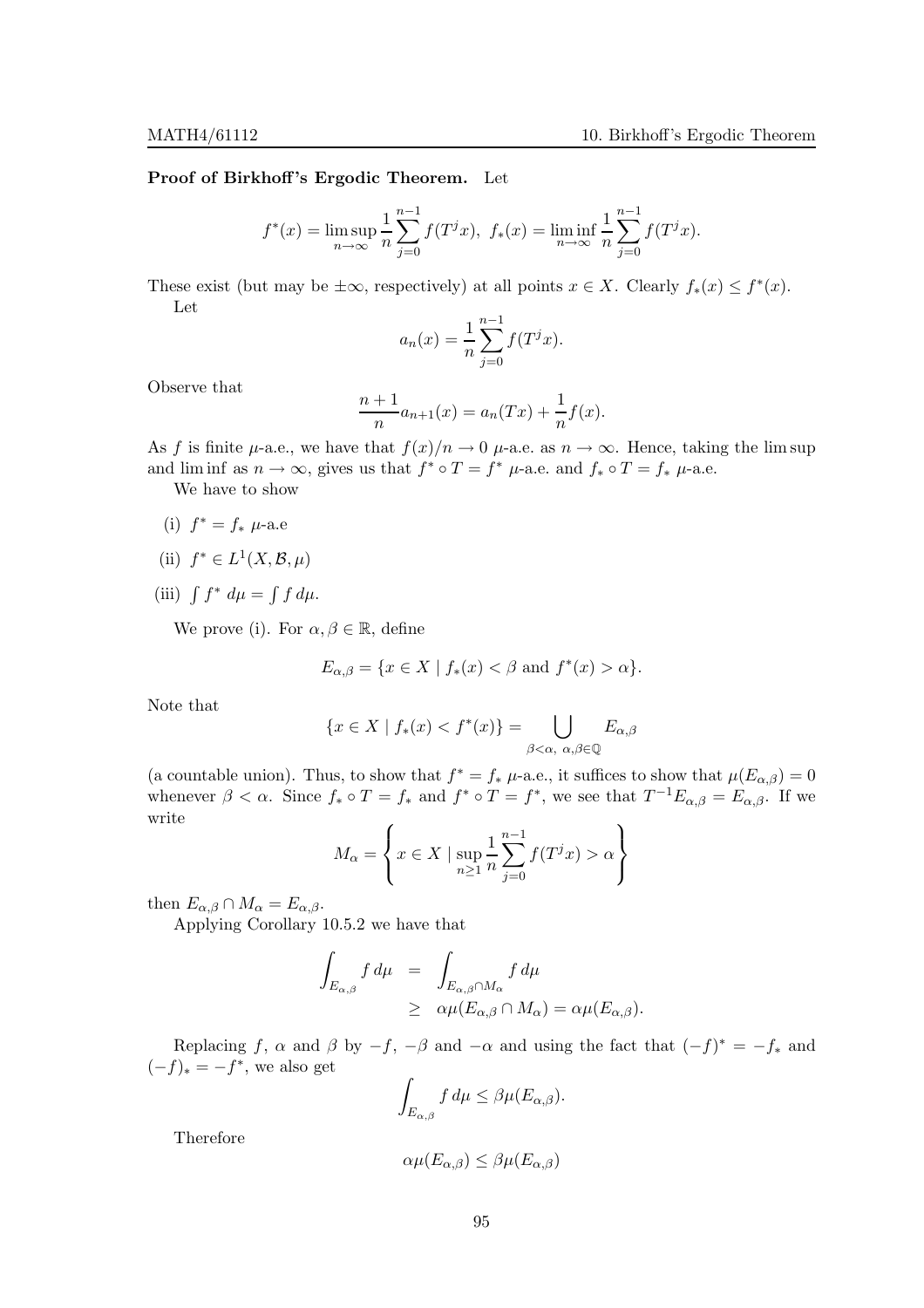and since  $\beta < \alpha$  this shows that  $\mu(E_{\alpha,\beta}) = 0$ . Thus  $f^* = f_* \mu$ -a.e. and

$$
\lim_{n \to \infty} \frac{1}{n} \sum_{j=0}^{n-1} f(T^j x) = f^*(x) \mu
$$
-a.e.

We prove (ii). Let

$$
g_n(x) = \left| \frac{1}{n} \sum_{j=0}^{n-1} f(T^j x) \right|.
$$

Then  $g_n \geq 0$  and

$$
\int g_n \, d\mu \le \int |f| \, d\mu
$$

so we can apply Fatou's Lemma (Proposition 10.5.3) to conclude that  $\lim_{n\to\infty} g_n = |f^*|$  is integrable, i.e., that  $f^* \in L^1(X, \mathcal{B}, \mu)$ .

We prove (iii). For  $n \in \mathbb{N}$  and  $k \in \mathbb{Z}$ , define

$$
D_k^n = \left\{ x \in X \mid \frac{k}{n} \le f^*(x) < \frac{k+1}{n} \right\}.
$$

For every  $\varepsilon > 0$ , we have that

$$
D^n_k\cap M_{\frac{k}{n}-\varepsilon}=D^n_k.
$$

Since  $T^{-1}D_k^n = D_k^n$ , we can apply Corollary 10.5.2 again to obtain

$$
\int_{D_k^n} f d\mu \ge \left(\frac{k}{n} - \varepsilon\right) \mu(D_k^n).
$$

Since  $\varepsilon > 0$  is arbitrary, we have

$$
\int_{D_k^n} f \ d\mu \ge \frac{k}{n} \ \mu(D_k^n).
$$

Thus

$$
\int_{D_k^n} f^* d\mu \le \frac{k+1}{n} \ \mu(D_k^n) \le \frac{1}{n} \ \mu(D_k^n) + \int_{D_k^n} f d\mu
$$

(where the first inequality follows from the definition of  $D_k^n$ ). Since

$$
X = \bigcup_{k \in \mathbb{Z}} D_k^n
$$

(a disjoint union), summing over  $k \in \mathbb{Z}$  gives

$$
\int_X f^* d\mu \leq \frac{1}{n} \mu(X) + \int_X f d\mu
$$

$$
= \frac{1}{n} + \int_X f d\mu.
$$

Since this holds for all  $n \geq 1$ , we obtain

$$
\int_X f^* d\mu \le \int_X f d\mu.
$$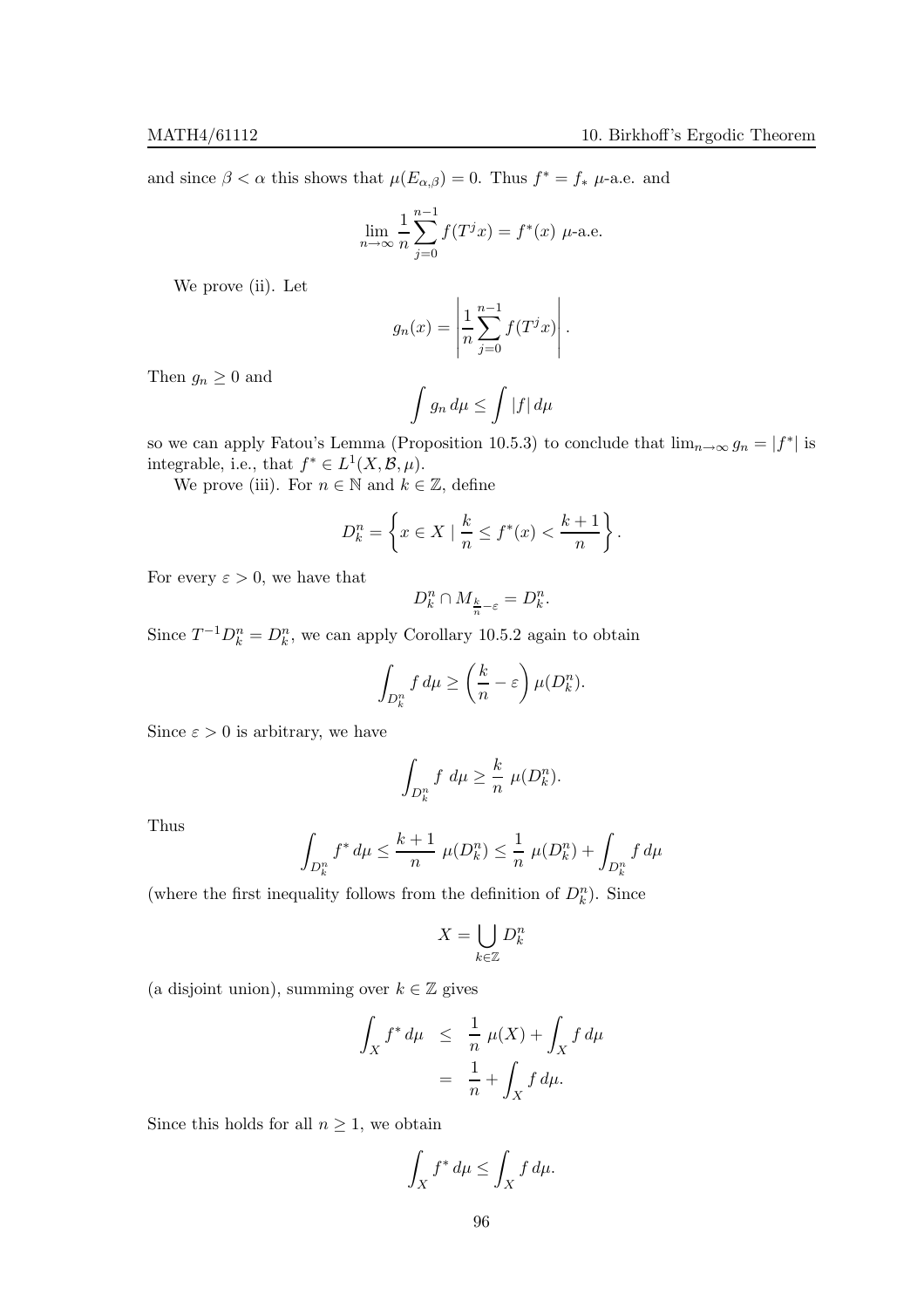Applying the same argument to  $-f$  gives

$$
\int (-f)^* d\mu \le \int -f d\mu
$$

so that

$$
\int f^* d\mu = \int f_* d\mu \ge \int f d\mu.
$$

Therefore

$$
\int f^* d\mu = \int f d\mu,
$$

as required.

Finally, we prove that  $f^* = E(f | \mathcal{I})$ . First note that as  $f^*$  is T-invariant, it is measurable with respect to  $\mathcal I$ . Moreover, if  $I$  is any  $T$ -invariant set then

$$
\int_I f d\mu = \int_I f^* d\mu.
$$

Hence  $f^* = E(f | \mathcal{I}).$ 

# §10.6 Exercises

# Exercise 10.1

Suppose that  $T$  is an ergodic measure-preserving transformation of the probability space  $(X, \mathcal{B}, \mu)$  and suppose that  $f \in L^1(X, \mathcal{B}, \mu)$ . Prove that

$$
\lim_{n \to \infty} \frac{f(T^n x)}{n} = 0 \ \mu\text{-a.e.}
$$

# Exercise 10.2

Deduce from Birkhoff's Ergodic Theorem that if  $T$  is an ergodic measure-preserving transformation of a probability space  $(X, \mathcal{B}, \mu)$  and  $f \geq 0$  is measurable but  $\int f d\mu = \infty$  then

$$
\lim_{n \to \infty} \frac{1}{n} \sum_{j=0}^{n-1} f(T^j x) = \infty \ \mu\text{-a.e.}
$$

(Hint: define  $f_M = \min\{f, M\}$  and note that  $f_M \in L^1(X, \mathcal{B}, \mu)$ . Apply Birkhoff's Ergodic Theorem to each  $f_M$ .)

# Exercise 10.3

Let T be a measure-preserving transformation of the probability space  $(X, \mathcal{B}, \mu)$ . Prove that the following are equivalent:

- (i) T is ergodic with respect to  $\mu$ ,
- (ii) for all  $f, g \in L^2(X, \mathcal{B}, \mu)$  we have that

$$
\lim_{n \to \infty} \frac{1}{n} \sum_{j=0}^{n-1} \int f(T^j x) g(x) \, d\mu = \int f \, d\mu \int g \, d\mu.
$$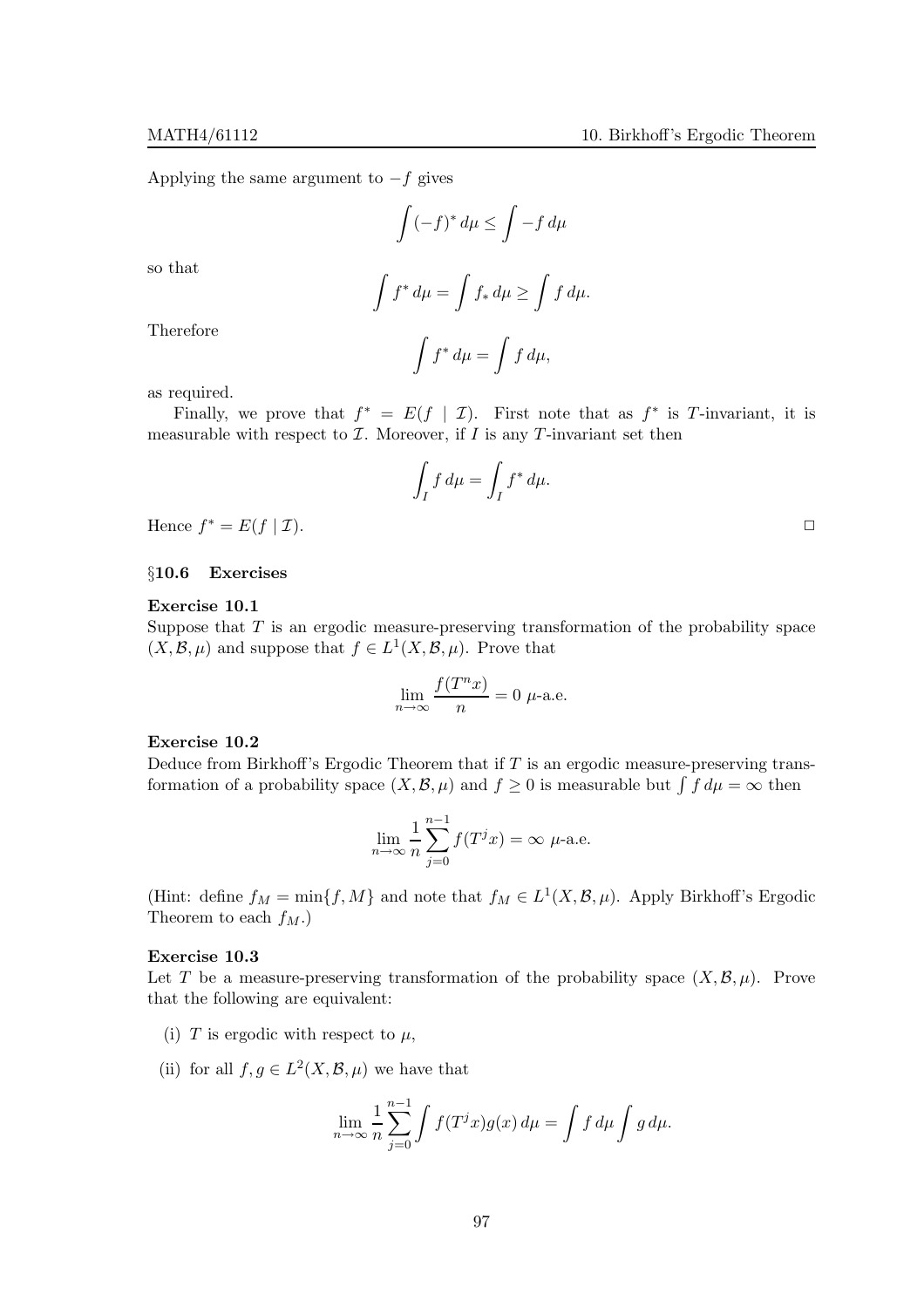#### Exercise 10.4

Let X be a compact metric space equipped with the Borel  $\sigma$ -algebra B and let  $T : X \to X$ be continuous. Suppose that  $\mu \in M(X)$  is an ergodic measure.

Prove that there exists a set  $Y \in \mathcal{B}$  with  $\mu(Y) = 1$  such that

$$
\lim_{n \to \infty} \frac{1}{n} \sum_{j=0}^{n-1} f(T^j x) = \int f d\mu
$$

for all  $x \in Y$  and for all  $f \in C(X, \mathbb{R})$ .

(Thus, in the special case of a continuous transformation of a compact metric space and continuous functions  $f$ , the set of full measure for which Corollary 10.1.2 holds can be chosen to be independent of the function  $f$ .)

#### Exercise 10.5

A popular illustration of recurrence concerns a monkey typing the complete works of Shakespeare on a typewriter. Here we study this from an ergodic-theoretic viewpoint.

Imagine a(n idealised) monkey typing on a typewriter. Each second he types one letter, and each letter occurs with equal probability (independently of the preceding letter). Suppose that the keyboard has 26 keys (so no space bar, carriage return, numbers, etc). Show how to model this using a shift space on 26 symbols with an appropriate Bernoulli measure. Use Birkhoff's Ergodic Theorem to show that the monkey must, with probability 1, eventually type the word 'MONKEY'. Use Kac's Lemma to calculate the expected time it would take for the monkey to first type 'MONKEY'.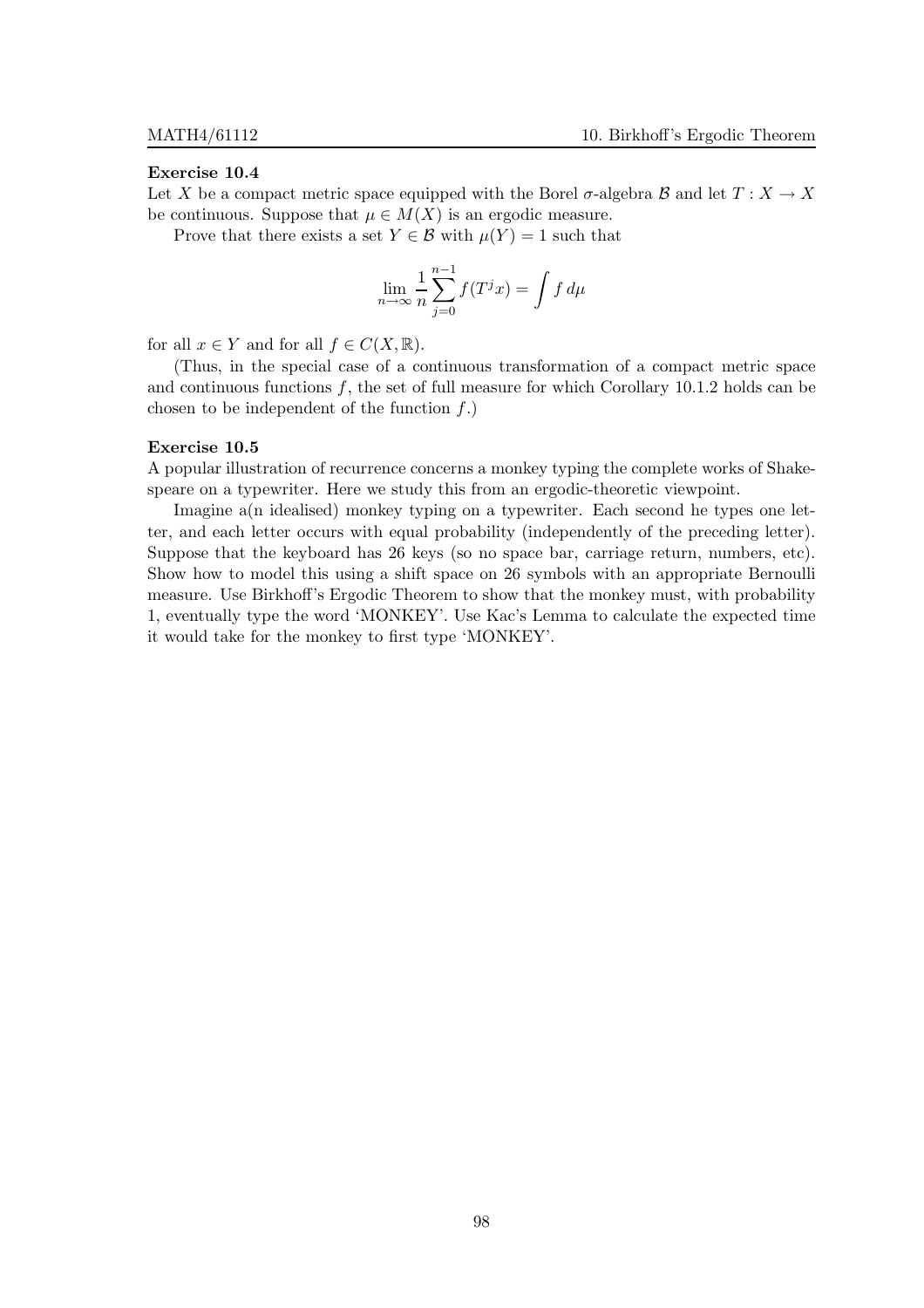# 11. Applications of Birkhoff 's Ergodic Theorem

#### §11.1 Introduction

We will show how to use Birkhoff's Ergodic Theorem to prove some interesting results in number theory.

#### §11.2 Normal and simply normal numbers

Recall that any number  $x \in [0,1]$  can written as a decimal

$$
x = \cdot x_0 x_1 x_2 \dots = \sum_{j=0}^{\infty} \frac{x_j}{10^{j+1}}
$$

where  $x_j \in \{0, 1, \ldots, 9\}$ . This decimal expansion is unique unless the decimal expansion ends in either infinitely repeated 0s or infinitely repeated 9s.

More generally, given any integer base  $b \geq 2$ , we can write  $x \in [0,1]$  as a base b expansion:

$$
x = \cdot x_0 x_1 x_2 \dots = \sum_{j=0}^{\infty} \frac{x_j}{b^{j+1}}
$$

where  $x_j \in \{0, 1, \ldots, b-1\}$ . This expansion is unique unless it ends in either infinitely repeated 0s or infinitely repeated  $(b-1)$ s. In what follows, if x has two expansions in base b then we always choose the expansion that ends in infinitely repeated 0s; note that this is a countable set and so has Lebesgue measure zero.

**Definition.** A number  $x \in [0, 1]$  is said to be simply normal in base b if for each  $k =$  $0, 1, \ldots, b-1$ , the frequency with which digit k occurs in the base b expansion of x is equal to  $1/b$ .

# Remarks.

- 1. Thus a number is simply normal in base  $b$  if all of the  $b$  possible digits in its base  $b$ expansion are equally likely to occur.
- 2. It is straightfoward to construct examples of simply normal numbers in a given base. For example,

$$
x = 0.012 \cdots 89012 \cdots 89 \cdots \tag{11.2.1}
$$

consisting of the block of decimal digits  $012 \cdots 89$  infinitely repeated is simply normal in base 10. If a number is simply normal in one base then it need not be simply normal in any other base. For example,  $x$  as defined in  $(11.2.1)$  is not simply normal in base  $10^{10}$ .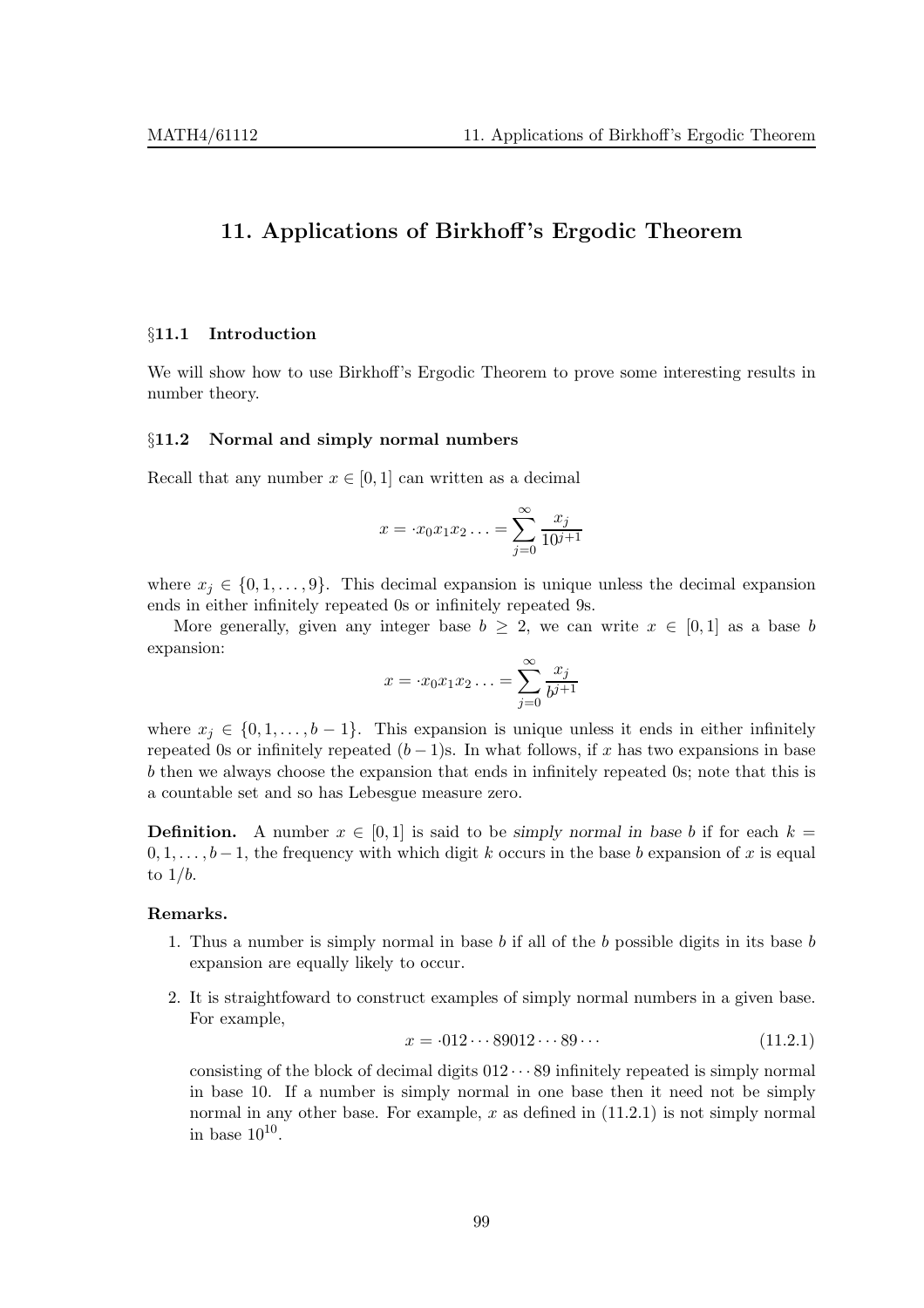Fix  $b \ge 2$ . Define the map  $T : [0,1] \to [0,1]$  by  $T(x) = T_b(x) = bx \text{ mod } 1$ . It is easy to see, by following any of the arguments we have seen for the doubling map, that Lebesgue measure  $\mu$  on [0, 1] is an ergodic invariant measure for T.

There is a close connection between the map  $T_b$  and base b expansions. Note that if  $x \in [0, 1]$  has base b expansion

$$
x = \sum_{j=0}^{\infty} \frac{x_j}{b^{j+1}} = \cdot x_0 x_1 x_2 \cdots
$$

then

$$
T_b(x) = b \sum_{j=0}^{\infty} \frac{x_j}{b^{j+1}} \bmod 1 = x_0 + \sum_{j=1}^{\infty} \frac{x_j}{b^j} \bmod 1 = \sum_{j=0}^{\infty} \frac{x_{j+1}}{b^{j+1}} = \cdot x_1 x_2 x_3 \cdots
$$

Thus  $T_b$  acts on base b expansions by deleting the zeroth term and then shifting the remaining digits one place to the left. This relationship between base  $b$  expansions and the map  $T_b$  can be used to prove the following result.

# Proposition 11.2.1

Let  $b \geq 2$ . Then Lebesgue almost every real number in [0, 1] is simply normal in base b.

**Proof.** Fix  $k \in \{0, 1, \ldots, b-1\}$ . Note that  $x_0 = k$  if and only if  $x \in [k/b, (k+1)/b)$ . Hence  $x_j = k$  if and only if  $T_b^j$  $b<sup>j</sup>(x) \in [k/b, (k+1)/b)$ . Thus

$$
\frac{1}{n}\text{card}\{0 \le j \le n-1 \mid x_j = k\} = \frac{1}{n}\sum_{j=0}^{n-1} \chi_{[k/b,(k+1)/b)}(T^j x). \tag{11.2.2}
$$

By Birkhoff's Ergodic Theorem, for Lebesgue almost every point  $x$  the above expression converges to  $\int \chi_{[k/b,(k+1)/b)}(x) dx = 1/b$ . Let  $X_b(k)$  denote the set of points  $x \in [0,1]$  for which (11.2.2) converges. Then  $\mu(X_b(k)) = 1$  for each  $k = 0, 1, \ldots, b - 1$ .

Let  $X_b = \bigcap_{k=0}^{b-1} X_b(k)$ . Let  $\mu$  denote Lebesgue measure. Then  $\mu(X_b) = 1$ . If  $x \in X_b$ then the frequency with which each digit  $k \in \{0, 1, \ldots, b-1\}$  occurs in the base b expansion of x is equal to  $1/b$ , i.e. x is simply normal in base b.

We can consider a more general notion of normality of numbers as follows. Take  $x \in [0,1]$ and write  $x$  as a base  $b$  expansion

$$
x = x_0 x_1 x_2 \dots = \sum_{j=0}^{\infty} \frac{x_j}{b^{j+1}}
$$

where  $x_j \in \{0, 1, \ldots, b-1\}$ . Fix a finite word of symbols  $i_0, i_1, \ldots, i_{k-1}$  where  $i_j \in$  $\{0, 1, \ldots, b-1\}, j = 0, \ldots, k-1$ . We can ask what is the frequency with which the block of symbols  $i_0, i_1, \ldots, i_{k-1}$  occurs in the base b expansion of x. We call a block a symbols  $i_0, i_1, \ldots, i_{k-1}$  a word of length k. Note that x has a base b expansion that starts  $i_0i_1 \cdots i_{k-1}$  precisely when

$$
x \in \left[\sum_{j=0}^{k-1} \frac{i_j}{b^{j+1}}, \sum_{j=0}^{k-1} \frac{i_j}{b^{j+1}} + \frac{1}{b^k}\right).
$$

Call this interval  $I(i_0, \ldots, i_{k-1})$  and note that it has Lebesgue measure  $1/b^k$ .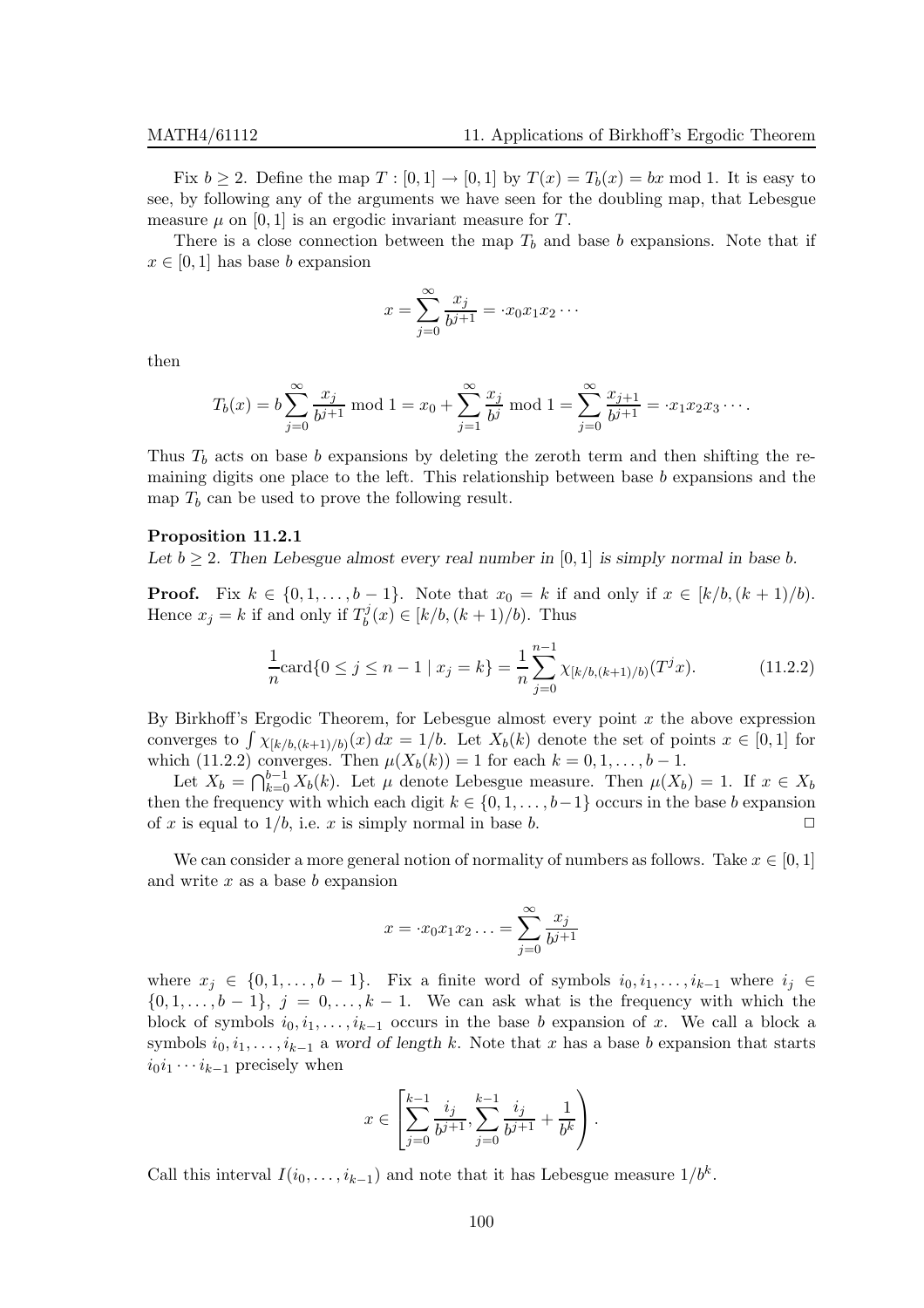**Definition.** A number  $x \in [0, 1]$  is simply normal if it is simply normal in base b for all  $b > 2$ .

## Proposition 11.2.2

Lebesgue almost every real number  $x \in [0,1]$  is simply normal.

**Proof.** See Exercise 11.2(i).  $\Box$ 

**Definition.** A number  $x \in [0,1]$  is said to be normal in base b if, for each  $k \ge 1$  and for each word  $i_0, i_1, \ldots, i_{k-1}$  of length k, the frequency with which this word occurs in the base b expansion of x is equal to  $1/b<sup>k</sup>$ .

# Proposition 11.2.3

Let  $b \geq 2$  be an integer. Lebesgue almost every real number in [0,1] is normal in base b.

**Proof.** Fix a word  $i_0, i_1, \ldots, i_{k-1}$  of length k and define the interval  $I(i_0, \ldots, i_{k-1})$  as above. Then the word  $i_0, i_1, \ldots, i_{k-1}$  occurs at the jth place in the base b expansion of x if and only if  $T_h^j$  $b^{ij}(x) \in I(i_0, \ldots, i_{k-1})$ . Thus

1  $\frac{1}{n}$ card $\{0 \le j \le n-1 \mid i_0, i_1, \ldots, i_{k-1} \text{ occurs at the } j\text{th place in the base } b \text{ expansion of } x\}$ 

$$
=\frac{1}{n}\sum_{j=0}^{n-1}\chi_{I(i_0,\ldots,i_{k-1})}(T^jx).
$$
\n(11.2.3)

By Birkhoff's Ergodic Theorem, for Lebesgue almost every point  $x$  the above expression converges to  $\int \chi_{I(i_0,\ldots,i_{k-1})}(x) dx = 1/b^k$ . Let  $X_b(i_0,i_1,\ldots,i_{k-1})$  denote the set of points  $x \in [0,1]$  for which (11.2.3) converges. Let  $\mu$  denote Lebesgue measure. Then  $\mu(X_b(i_0, i_1, \ldots, i_{k-1})) = 1$  for each word  $i_0, i_1, \ldots, i_{k-1}$  of length k.

Let

$$
X_b = \bigcap_{k=1}^{\infty} \bigcap_{i_0, i_1, \dots, i_{k-1}} X_b(i_0, i_1, \dots, i_{k-1})
$$

where the second intersection is taken over all words of length  $k$ . As this is a countable intersection, we have that  $\mu(X_b) = 1$ . If  $x \in X_b$  then the frequency with which any word of length k occurs in the base b expansion of x is equal to  $1/b^k$ , i.e. x is normal in base b.  $\Box$ 

We can then make the following definition.

**Definition.** A number  $x \in [0, 1]$  is normal if it is normal in base b for every base  $b \geq 2$ .

We can now prove the following result:

Proposition 11.2.4

Lebesgue almost every number  $x \in [0, 1]$  is normal.

**Proof.** See Exercise 11.2(ii).  $\Box$ 

Remark. Although a 'typical' number is normal, there are no known examples of normal numbers!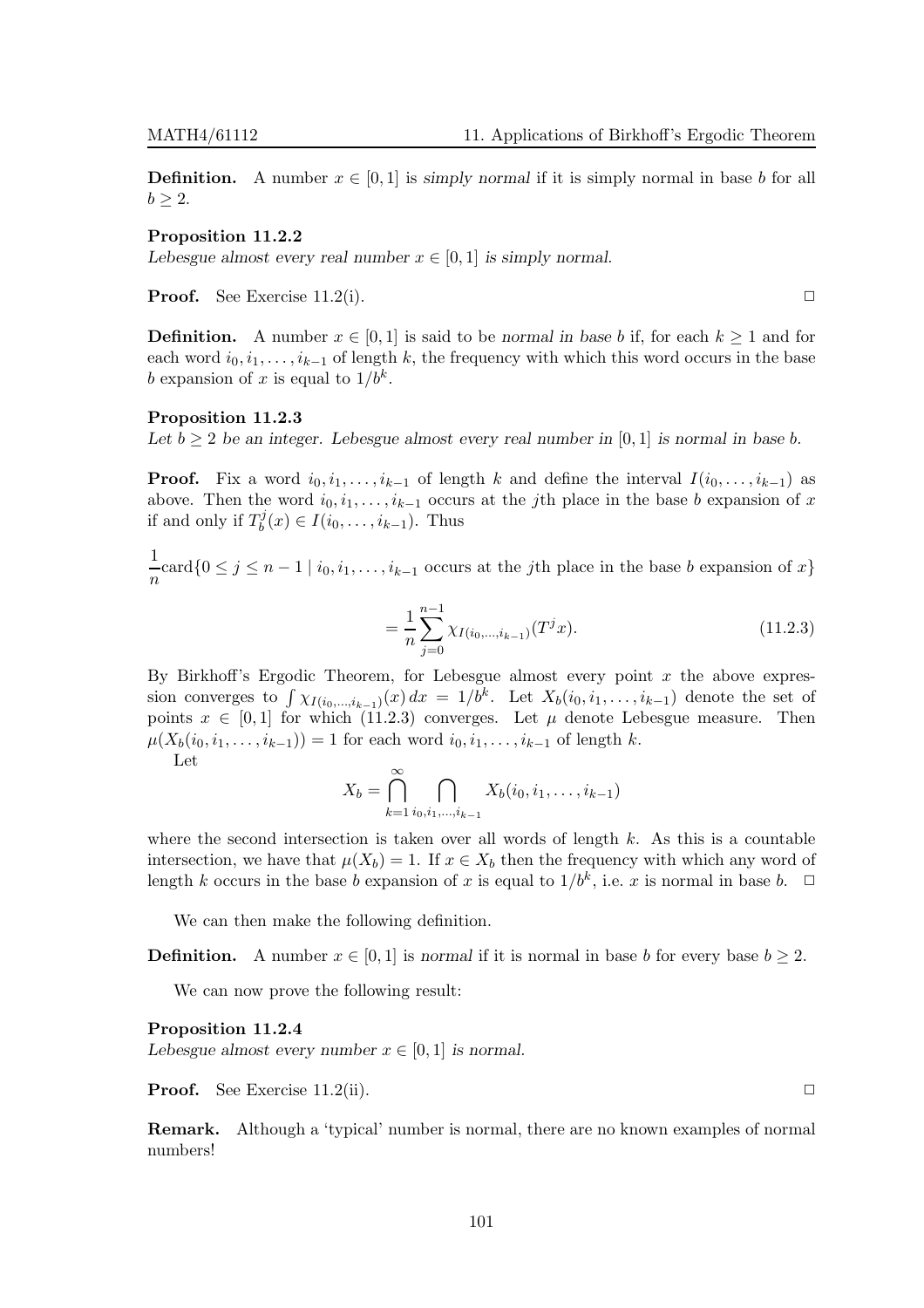# §11.3 Continued fractions

We can use Birkhoff's Ergodic Theorem to study the frequency with which a given digit occurs in the continued fraction expansion of real numbers.

# Proposition 11.3.1

For Lebesgue-almost every  $x \in [0, 1]$ , the frequency with which the natural number k occurs in the continued fraction expansion of  $x$  is

$$
\frac{1}{\log 2} \log \left( \frac{(k+1)^2}{k(k+2)} \right).
$$

**Proof.** Let  $\lambda$  denote Lebesgue measure and let  $\mu$  denote Gauss' measure. Recall that  $\lambda$ and  $\mu$  are equivalent, i.e. they have the same sets of measure zero. Then  $\lambda$ -a.e. and  $\mu$ -a.e.  $x \in [0, 1]$  is irrational and has an infinite continued fraction expansion

$$
x = \frac{1}{x_0 + \frac{1}{x_1 + \frac{1}{x_2 + \dots}}}
$$
\n(11.3.1)

Let  $T$  denote the continued fraction map. Then

$$
T(x) = \cfrac{1}{x_1 + \cfrac{1}{x_2 + \cfrac{1}{x_3 + \cdots}}}.
$$

$$
\cfrac{1}{T(x)} = x_1 + \cfrac{1}{x_2 + \cfrac{1}{x_3 + \cdots}}.
$$

so that

Hence 
$$
x_1 = [1/T(x)]
$$
, where [x] denotes the integer part of x. More generally,  $x_n = [1/T^n x]$ .  
Fix  $k \in \mathbb{N}$ . Note that x has a continued fraction expansion starting with digit k (i.e.

 $x_0 = k$ ) precisely when  $[1/x] = k$ . That is,  $x_0 = k$  precisely when

$$
k \le \frac{1}{x} < k+1
$$

which is equivalent to requiring

$$
\frac{1}{k+1} < x \leq \frac{1}{k}
$$

i.e.  $x \in (1/(k+1), 1/k]$ . Similarly  $x_n = k$  precisely when  $T^n x \in (1/(k+1), 1/k]$ . Hence

$$
\lim_{n \to \infty} \frac{1}{n} \text{card}\{0 \le j \le n - 1 \mid x_j = k\} = \lim_{n \to \infty} \frac{1}{n} \sum_{j=0}^{n-1} \chi_{(1/(k+1), 1/k]}(T^j x)
$$
\n
$$
= \int \chi_{(1/(k+1), 1/k]} d\mu \text{ for } \mu\text{-a.e. } x
$$
\n
$$
= \frac{1}{\log 2} \left[ \log \left( 1 + \frac{1}{k} \right) - \log \left( 1 + \frac{1}{k+1} \right) \right] \text{ for } \mu\text{-a.e. } x
$$
\n
$$
= \frac{1}{\log 2} \log \frac{(k+1)^2}{k(k+2)} \text{ for } \mu\text{-a.e. } x.
$$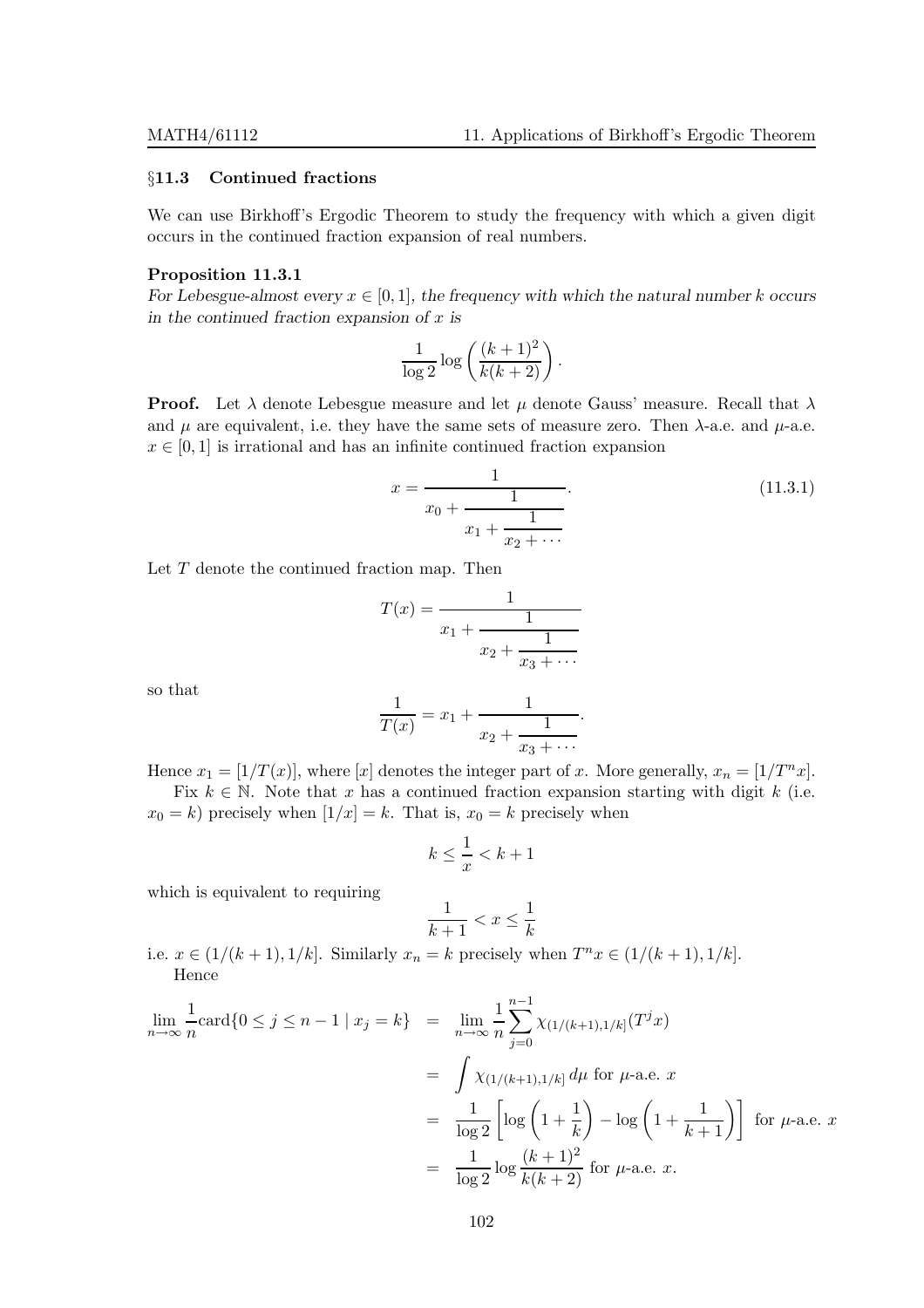.

As  $\mu$  and  $\lambda$  have the same sets of measure zero, this holds for Lebesgue almost every point.  $\Box$ 

We can also study the limiting arithmetic and geometric means of the digits in the continued fraction expansion of Lebesgue almost every point  $x \in [0, 1]$ .

# Proposition 11.3.2

(i) For Lebesgue-almost every  $x \in [0, 1]$ , the limiting arithmetic mean of the digits in the continued fraction expansion of  $x$  is infinite. More specifically, for Lebesgue almost every  $x \in [0, 1]$  we have

$$
\lim_{n \to \infty} \frac{1}{n} (x_0 + x_1 + \dots + x_{n-1}) = \infty
$$

where x has continued fraction expansion given by  $(11.3.1)$ .

(ii) For Lebesgue-almost every  $x \in [0, 1]$ , the limiting geometric mean of the digits in the continued fraction expansion of x is

$$
\prod_{k=1}^{\infty} \left(1 + \frac{1}{k^2 + 2k}\right)^{\log k/\log 2}.
$$

More specifically, for Lebesgue almost every  $x \in [0, 1]$  we have

$$
\lim_{n \to \infty} (x_0 x_1 \cdots x_{n-1})^{1/n} = \prod_{k=1}^{\infty} \left( 1 + \frac{1}{k^2 + 2k} \right)^{\log k / \log 2}
$$

where  $x$  has continued fraction expansion given by  $(11.3.1)$ .

Proof. Writing

$$
x = \frac{1}{x_0 + \frac{1}{x_1 + \frac{1}{x_2 + \dots}}}.
$$

the proposition claims that

$$
\lim_{n \to \infty} \frac{1}{n} (x_0 + x_1 + \dots + x_{n-1}) = \infty
$$
\n(11.3.2)

for Lebesgue almost every point, and that

$$
\lim_{n \to \infty} (x_0 x_1 \cdots x_{n-1})^{1/n} = \prod_{k=1}^{\infty} \left( 1 + \frac{1}{k^2 + 2k} \right)^{\log k / \log 2}
$$
(11.3.3)

for Lebesgue almost every point.

We leave  $(11.3.2)$  as an exercise.

We prove (11.3.3). Define  $f(x) = \log k$  for  $x \in (1/(k+1), 1/k]$  so that  $f(x) = \log k$ precisely when  $x_0 = k$ . Then  $f(T^j x) = \log k$  precisely when  $x_j = k$ . By Exercise 3.5(iii),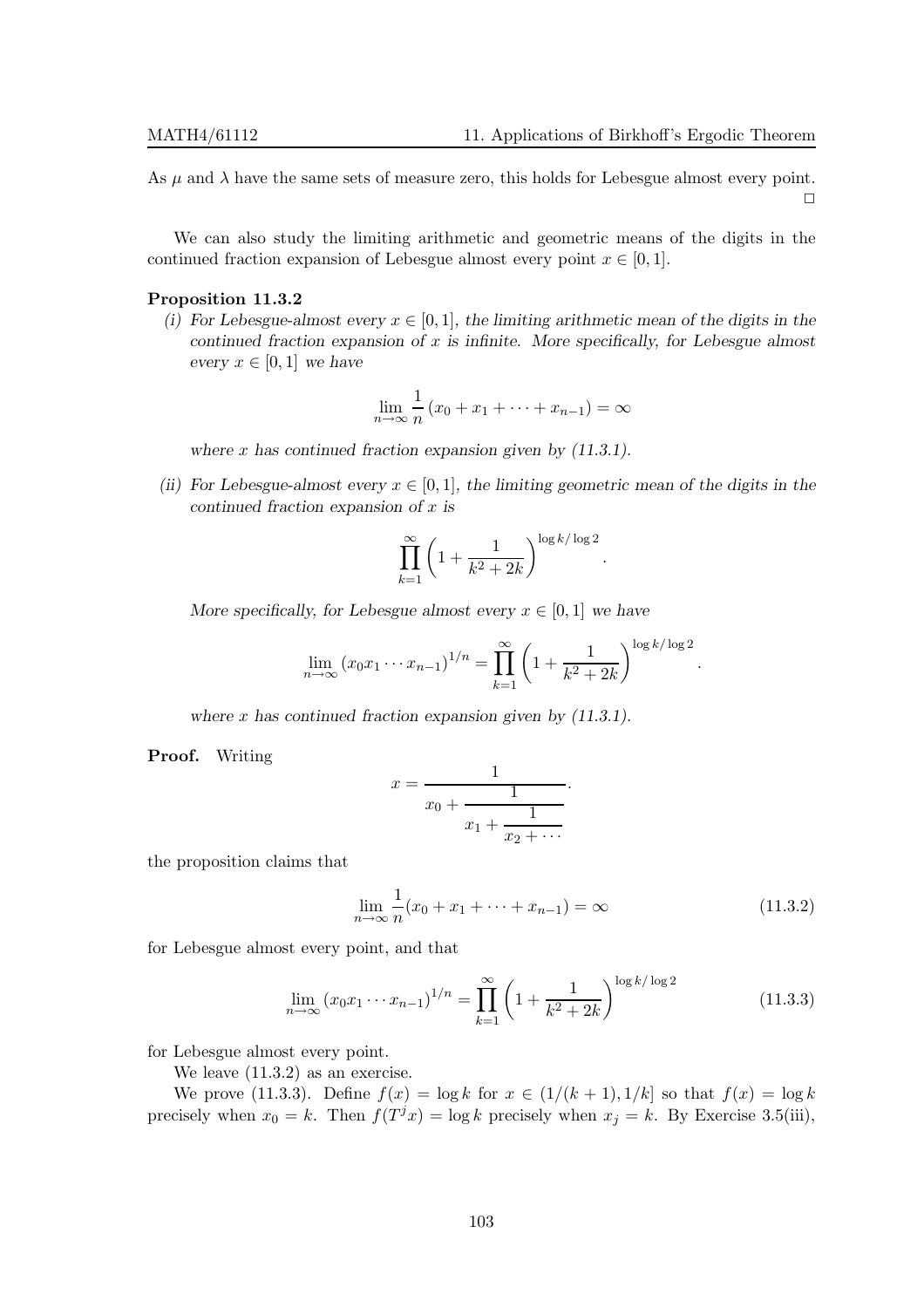to show  $f \in L^1(X, \mathcal{B}, \mu)$  it is sufficient to show that  $f \in L^1(X, \mathcal{B}, \lambda)$ . Note that

$$
\int f \, d\lambda = \sum_{k=1}^{\infty} \log k \lambda \left( \left( \frac{1}{k+1}, \frac{1}{k} \right) \right)
$$

$$
= \sum_{k=1}^{\infty} \frac{\log k}{k(k+1)}
$$

$$
\leq \sum_{k=1}^{\infty} \frac{\log k}{k^2},
$$

which converges. Hence  $f \in L^1(X, \mathcal{B}, \mu)$ . Now

$$
\lim_{n \to \infty} \log (x_0 x_1 \cdots x_{n-1})^{1/n} = \lim_{n \to \infty} \frac{1}{n} (\log x_0 + \log x_1 + \cdots + \log x_{n-1})
$$
  
\n
$$
= \lim_{n \to \infty} \frac{1}{n} \sum_{j=0}^{n-1} f(T^j x)
$$
  
\n
$$
= \frac{1}{\log 2} \int_0^1 \frac{f(x)}{1+x} dx
$$
  
\n
$$
= \frac{1}{\log 2} \sum_{k=1}^{\infty} \int_{1/(k+1)}^{1/k} \frac{\log k}{1+x} dx
$$
  
\n
$$
= \sum_{k=1}^{\infty} \frac{\log k}{\log 2} \log \left(1 + \frac{1}{k^2 + 2k}\right)
$$

as  $n \to \infty$ , for Gauss-almost every point  $x \in [0,1]$ . As Gauss' measure and Lebesgue measure have the same sets of measure zero, this limit also exists for Lebesgue almost every point. Exponentiating both sides of the above gives the result.  $\Box$ 

Let  $x \in [0, 1]$  be irrational and have continued fraction expansion  $[x_0, x_1, \ldots]$ . Then  $[x_0, x_1, \ldots, x_{n-1}]$  is a rational number; write  $[x_0, x_1, \ldots, x_{n-1}] = P_n(x)/Q_n(x)$ , where  $P_n(x), Q_n(x)$  are co-prime integers. Then  $P_n(x)/Q_n(x)$  is a 'good' rational approximation to x. We write  $P_n(x), Q_n(x)$  if we wish to indicate the dependence on x. As x and  $P_n(x)/Q_n(x)$  lie in the same cylinder  $I(x_0, \ldots, x_{n-1})$  of rank n, we must have that

$$
\left|x - \frac{P_n(x)}{Q_n(x)}\right| \leq \text{diam } I(x_0,\ldots,x_{n-1}) \leq \frac{1}{Q_n(x)^2},
$$

where  $\dim I$  denotes the length of the interval  $I$ . Thus we can quantify how good a rational approximation  $P_n(x)/Q_n(x)$  is to x by looking at the denominator  $Q_n(x)$ . Thus understanding how  $Q_n(x)$  grows gives us information about x. For a typical point,  $Q_n(x)$ grows exponentially fast and we can determine the exponential growth rate.

# Proposition 11.3.3

For Lebesgue almost every real number  $x \in [0,1]$  we have that

$$
\lim_{n \to \infty} \frac{1}{n} \log Q_n(x) = \frac{\pi^2}{12 \log 2}.
$$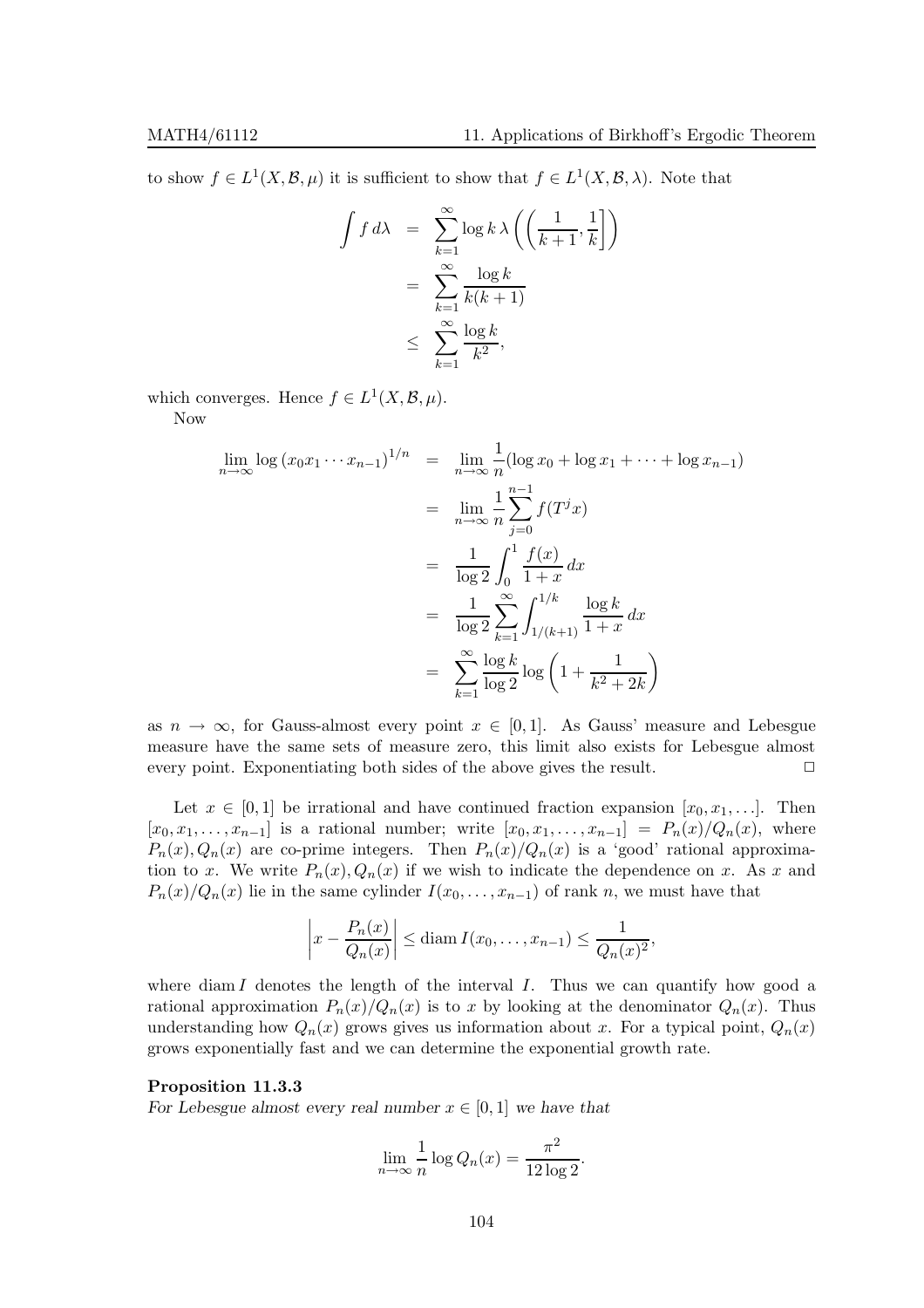**Remark.** Thus, for a typical point  $x \in [0, 1]$ , we have that  $Q_n(x) \sim e^{n\pi^2/12 \log 2}$ .

**Proof (not examinable).** Let  $x \in [0,1]$  be irrational and have continued fraction expansion  $[x_0, x_1, \ldots]$ . Write

$$
[x_0, x_1, \dots, x_{n-1}] = \frac{P_n(x)}{Q_n(x)}.
$$

Then

$$
\frac{P_n(x)}{Q_n(x)} = \frac{1}{x_0 + [x_1, \dots, x_{n-1}]} = \frac{1}{x_0 + \frac{P_{n-1}(Tx)}{Q_{n-1}(Tx)}} = \frac{Q_{n-1}(Tx)}{P_{n-1}(Tx) + x_0 Q_{n-1}(Tx)}.
$$
(11.3.4)

By Lemma 6.3.1(ii) and the Euclidean algorithm, we know that for all n and all x,  $P_n(x)$  and  $Q_n(x)$  are coprime. As  $P_{n-1}(Tx)$  and  $Q_{n-1}(Tx)$  are coprime, it follows that  $P_{n-1}(Tx) + x_0 Q_{n-1}(Tx)$  and  $Q_{n-1}(Tx)$  are coprime. Hence, comparing the numerators in (11.3.4), we see that  $P_n(x) = Q_{n-1}(Tx)$ . Also note that  $P_1(x) = 1$ . Hence

$$
\frac{P_n(x)}{Q_n(x)} \frac{P_{n-1}(Tx)}{Q_{n-1}(Tx)} \cdots \frac{P_1(T^{n-1}x)}{Q_1(T^{n-1}x)} = \frac{P_1(T^{n-1}x)}{Q_n(x)} = \frac{1}{Q_n(x)}.
$$

Taking the logarithm and dividing by  $n$  gives that

$$
-\frac{1}{n}\log Q_n(x) = \frac{1}{n}\log\prod_{j=0}^{n-1}\frac{P_{n-j}(T^jx)}{Q_{n-j}(T^jx)} = \frac{1}{n}\sum_{j=0}^{n-1}\log\frac{P_{n-j}(T^jx)}{Q_{n-j}(T^jx)}.
$$
(11.3.5)

This resembles an ergodic sum, except that the function  $P_{n-j}/Q_{n-j}$  depends on j and so we cannot immediately apply Birkhoff's Ergodic Theorem. We will consider ergodic sums using the function  $f(x) = \log x$  and show that the difference between  $\frac{1}{n} \sum_{j=0}^{n-1} f(T^j x)$  and  $(11.3.5)$  is small.

Let  $f(x) = \log x$ . Then we can write (11.3.5) as

$$
-\frac{1}{n}\log Q_n(x) = \frac{1}{n}\sum_{j=0}^{n-1} f(T^j x) - \frac{1}{n}\sum_{j=0}^{n-1} \left(\log T^j(x) - \log \frac{P_{n-j}(T^j x)}{Q_{n-j}(T^j x)}\right) = \frac{1}{n}\sum_{n=0}^{n-1} \left(\frac{1}{n}\sum_{j=0}^{n-1} P_{n-j}(T^j x)\right)
$$

We evaluate  $\lim_{n\to\infty}\frac{1}{n}\Sigma_n^{(1)}$ . By Birkhoff's Ergodic Theorem and the fact that Gauss' measure  $\mu$  and Lebesgue measure are equivalent, it follows that for Lebesgue almost every  $x \in [0, 1]$  we have that

$$
\lim_{n \to \infty} \frac{1}{n} \Sigma_n^{(1)} = \frac{1}{\log 2} \int \frac{f(x)}{1+x} \, dx = \frac{1}{\log 2} \int_0^1 \frac{\log x}{1+x} \, dx.
$$

Integrating by parts we have that

$$
\int_0^1 \frac{\log x}{1+x} dx = \log x \log(1+x) \Big|_0^1 - \int_0^1 \frac{\log(1+x)}{x} dx = -\int_0^1 \frac{\log(1+x)}{x} dx.
$$

The Taylor series expansion of  $log(1 + x)$  about zero is

$$
\log(1+x) = x - \frac{x^2}{2} + \frac{x^3}{3} - \dots = \sum_{k=1}^{\infty} \frac{(-1)^{k-1} x^k}{k}
$$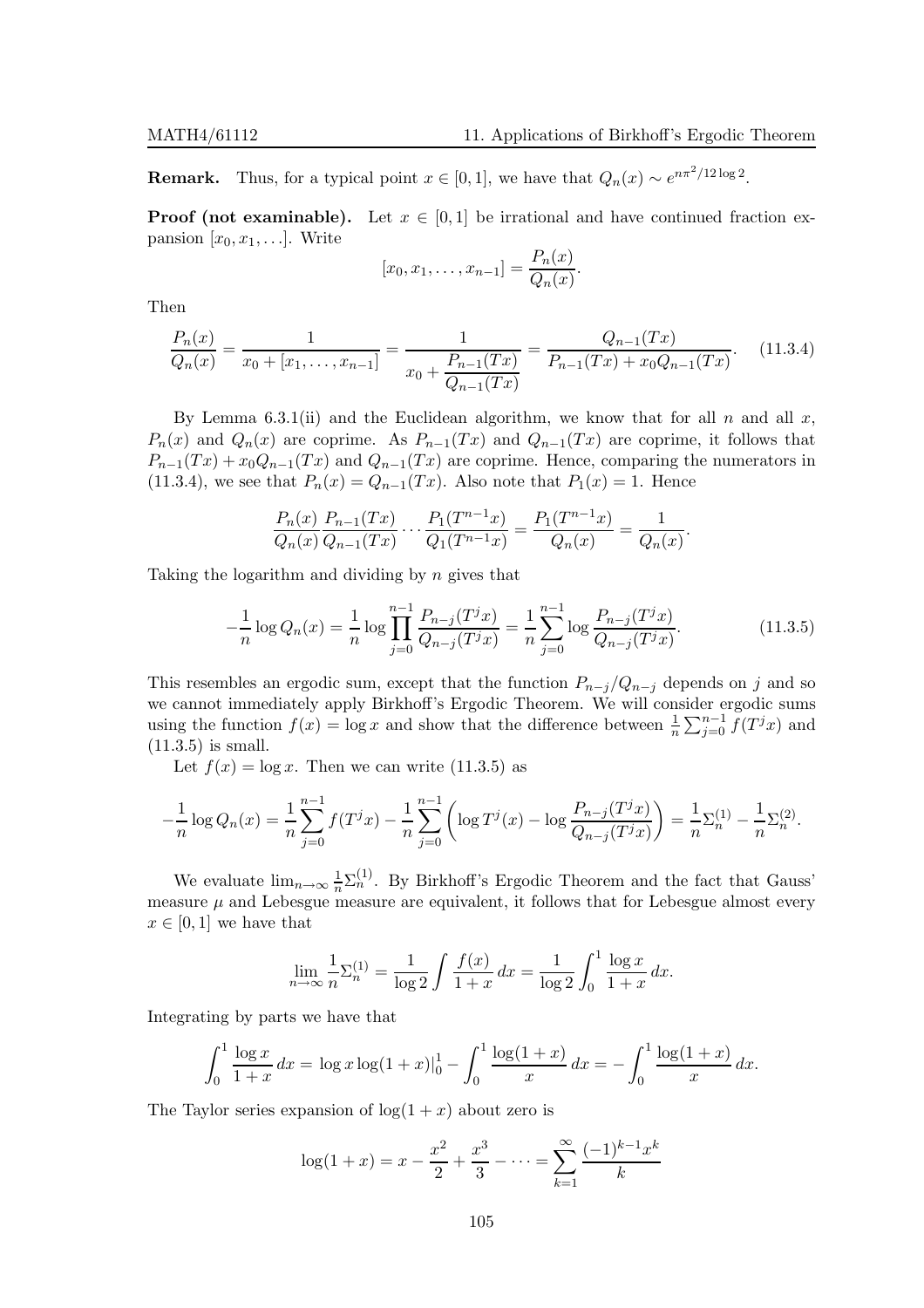so that

$$
\frac{\log(1+x)}{x} = \sum_{k=0}^{\infty} \frac{(-1)^k x^k}{k+1}.
$$

Hence for almost every  $x$ ,

$$
\lim_{n \to \infty} \frac{1}{n} \Sigma_n^{(1)} = -\frac{1}{\log 2} \sum_{k=0}^{\infty} \frac{(-1)^k}{k+1} \int_0^1 x^k dx = -\frac{1}{\log 2} \sum_{k=0}^{\infty} \frac{(-1)^k}{(k+1)^2}.
$$

Note that

$$
\sum_{k=0}^{\infty} \frac{(-1)^k}{(k+1)^2} = \sum_{n=1}^{\infty} \frac{1}{n^2} - 2 \sum_{n=1}^{\infty} \frac{1}{(2n)^2} = \sum_{n=1}^{\infty} \frac{1}{n^2} - \frac{1}{2} \sum_{n=1}^{\infty} \frac{1}{n^2} = \frac{\pi^2}{12},
$$

using the well-known fact that  $\sum_{n=1}^{\infty} 1/n^2 = \pi^2/6$ . Hence for almost every x,

$$
\lim_{n \to \infty} \frac{1}{n} \Sigma_n^{(1)} = -\frac{\pi^2}{12 \log 2}.
$$

It remains to show that  $\frac{1}{n} \Sigma_n^{(2)} \to 0$  as  $n \to \infty$ . Recall that in §6.3 we introduced the cylinder set  $I(x_0, x_1, \ldots, x_{n-1})$  of rank n to denote the set of points x with continued fraction expansion that starts  $x_0, \ldots, x_{n-1}$ . We proved in §6.3 that  $I(x_0, x_1, \ldots, x_{n-1})$  is an interval with length at most  $1/Q_n(x)^2$ . Note that both x and  $P_n(x)/Q_n(x)$  lie in the same interval of rank n. Hence

$$
\left|\frac{x}{P_n(x)/Q_n(x)} - 1\right| = \frac{Q_n(x)}{P_n(x)} \left| x - \frac{P_n(x)}{Q_n(x)} \right| \le \frac{Q_n(x)}{P_n(x)} \frac{1}{Q_n(x)^2} = \frac{1}{P_n(x)Q_n(x)}.
$$

It follows from Lemma 6.3.1(i) that  $P_n(x) \ge 2^{(n-2)/2}$  and  $Q_n(x) \ge 2^{(n-1)/2}$ . Hence

$$
\left| \frac{x}{P_n(x)/Q_n(x)} - 1 \right| \le \frac{1}{2^{n-3/2}}.
$$

By the triangle inequality and the fact that  $\log y \leq y - 1$  we have that

$$
\left| \Sigma_2^{(n)} \right| \leq \sum_{j=0}^{n-1} \left| \log \left( \frac{T^j(x)}{P_{n-j}(T^j(x))/Q_{n-j}(T^j(x))} \right) \right|
$$
  

$$
\leq \sum_{j=0}^{n-1} \left| \frac{T^j(x)}{P_{n-j}(T^j(x))/Q_{n-j}(T^j(x))} - 1 \right|
$$
  

$$
\leq \sum_{j=0}^{n-1} \frac{1}{2^{n-j-\frac{3}{2}}}.
$$

Note that

$$
\sum_{j=0}^{n-1} \frac{1}{2^{n-j-\frac{3}{2}}} = \frac{1}{2^{-3/2}} \sum_{j=0}^{n-1} \frac{1}{2^j} \le \frac{1}{2^{-3/2}} \sum_{j=0}^{\infty} \frac{1}{2^j} = 2^{5/2}.
$$

Hence  $\Sigma_n^{(2)} \leq 2^{5/2}$  for all *n*. Hence

$$
\lim_{n \to \infty} \frac{1}{n} \Sigma_n^{(2)} = 0
$$

and the result follows.  $\Box$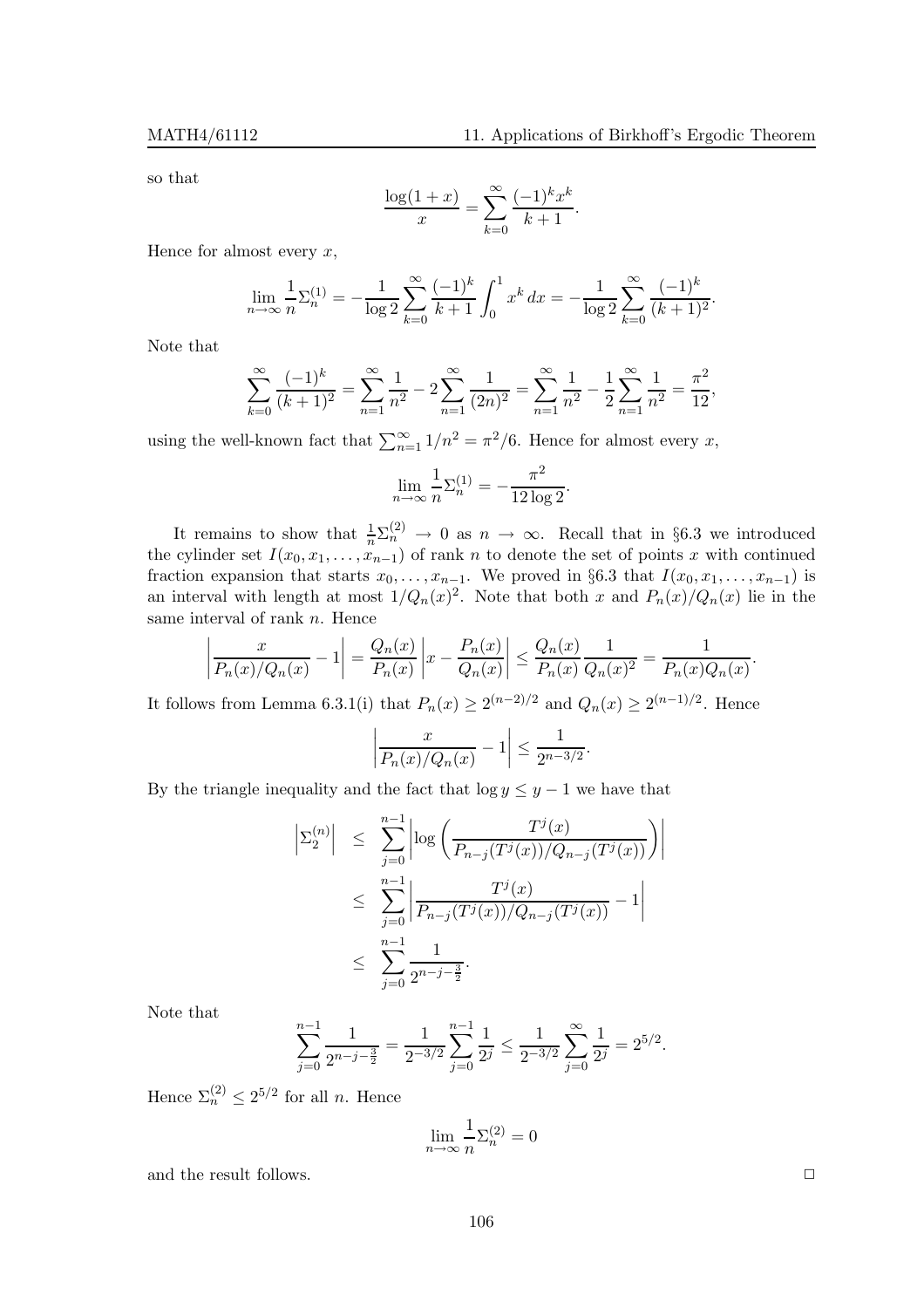#### §11.4 Exercises

## Exercise 11.1

Let  $b \geq 2$  be an integer. Prove that Lebesgue measure is an ergodic invariant measure for  $T_b(x) = bx \mod 1$  defined on the unit interval.

# Exercise 11.2

- (i) A number  $x \in [0,1]$  is said to be simply normal if it is simply normal in base b for all  $b \geq 2$ . Prove that Lebesgue a.e. number  $x \in [0, 1]$  is simply normal.
- (ii) Prove Proposition 11.2.4.

#### Exercise 11.3

Let  $r \geq 2$  be an integer. Prove that for Lebesgue almost every  $x \in [0,1]$ , the sequence  $x_n = r^n x$  is uniformly distributed mod 1.

# Exercise 11.4

Prove that the arithmetic mean of the digits appearing in the base 10 expansion of Lebesguea.e.  $x \in [0, 1)$  is equal to 4.5, i.e. prove that if  $x = \sum_{j=0}^{\infty} x_j/10^{j+1}, x_j \in \{0, 1, ..., 9\}$  then

$$
\lim_{n \to \infty} \frac{1}{n} (x_0 + x_1 + \dots + x_{n-1}) = 4.5 \text{ a.e.}
$$

#### Exercise 11.5

Let  $x \in [0,1]$  have continued fraction expansion  $x = [x_0, x_1, x_2, \ldots]$ .

Prove that

$$
\lim_{n \to \infty} \frac{1}{n}(x_0 + x_1 + \dots + x_{n-1}) = \infty
$$

for Lebesgue almost every  $x \in [0, 1]$ . (Hint: use Exercise 10.2.)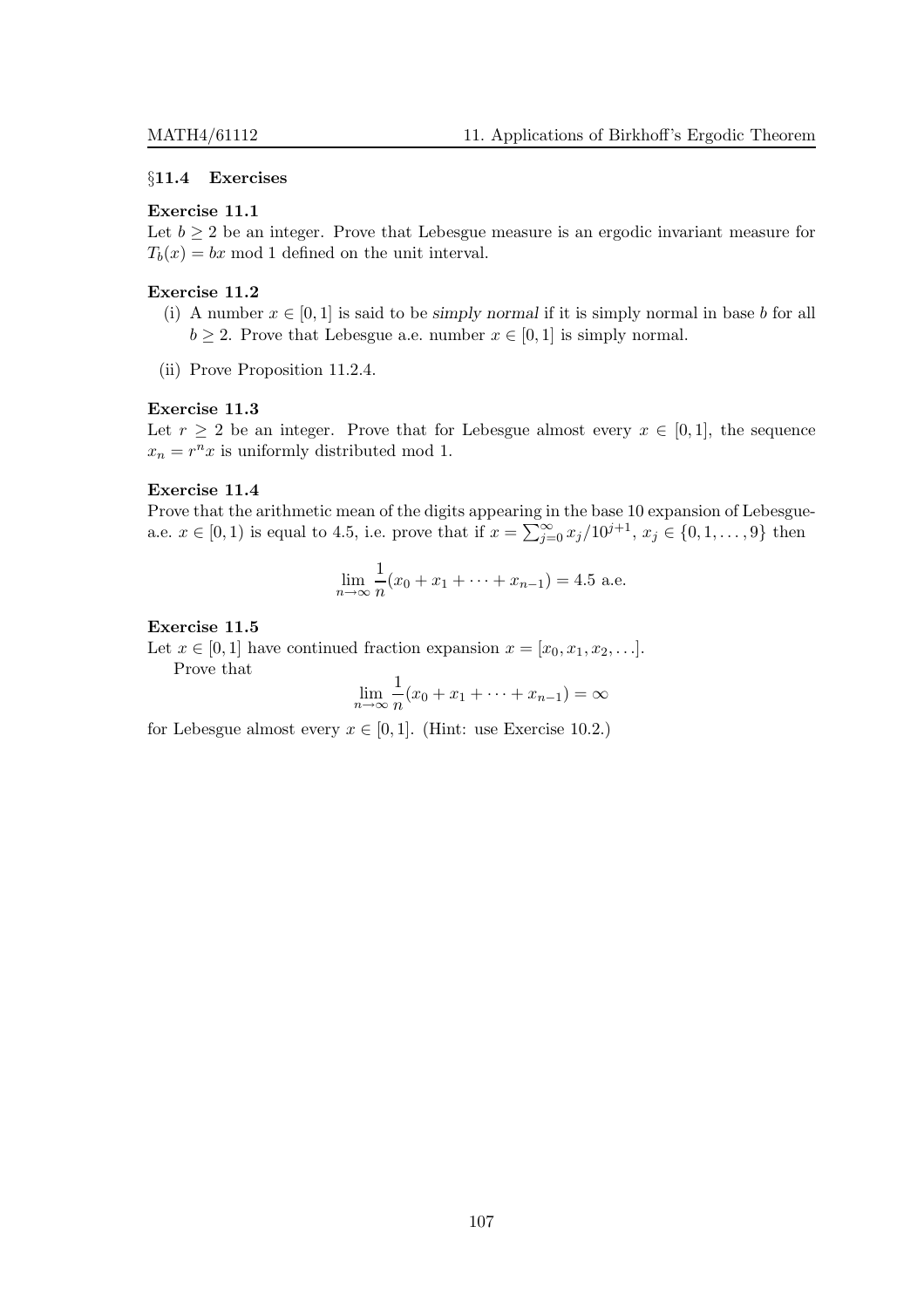# 12. Solutions to the Exercises

#### Solution 1.1

Suppose that  $x_n \in \mathbb{R}$  is uniformly distributed mod 1. Let  $x \in [0,1]$  and let  $\varepsilon > 0$ . We want to show that there exists n such that  $\{x_n\} \in (x - \varepsilon, x + \varepsilon) \cap [0, 1]$  (as usual,  $\{x_n\}$  denotes the fractional part of  $x_n$ ).

By the definition of uniform distribution mod 1 we have that

$$
\lim_{n \to \infty} \frac{1}{n} \text{card}\{j \mid 0 \le j \le n-1, \ \{x_j\} \in (x - \varepsilon, x + \varepsilon)\} = 2\varepsilon.
$$

Then there exists  $n_0$  such that if  $n \geq n_0$  then

$$
\frac{1}{n}\text{card}\{j \mid 0 \le j \le n-1, \ \{x_j\} \in (x-\varepsilon, x+\varepsilon)\} > \varepsilon > 0.
$$

Hence

$$
card{j | 0 \le j \le n-1, \{x_j\} \in (x-\varepsilon, x+\varepsilon)\} > 0
$$

for some n, so there exists j such that  $\{x_i\} \in (x - \varepsilon, x + \varepsilon)$ .

#### Solution 1.2

We use Weyl's Criterion. Let  $\ell \in \mathbb{Z} \setminus \{0\}$ . Then

$$
\frac{1}{n}\sum_{j=0}^{n-1}e^{2\pi i \ell x_j} = \frac{1}{n}\sum_{j=0}^{n-1}e^{2\pi i \ell(\alpha j+\beta)} = \frac{1}{n}e^{2\pi i \ell \beta}\sum_{j=0}^{n-1}e^{2\pi i \ell \alpha j} = \frac{1}{n}e^{2\pi i \ell \beta}\left(\frac{e^{2\pi i \ell \alpha n} - 1}{e^{2\pi i \ell \alpha} - 1}\right),
$$

summing the geometric progression. As  $\alpha \notin \mathbb{Q}$ , we have that  $e^{2\pi i \ell \alpha} \neq 1$  for any  $\ell \in \mathbb{Z} \setminus \{0\}$ . Hence

$$
\left| \frac{1}{n} \sum_{j=0}^{n-1} e^{2\pi i \ell x_j} \right| \le \frac{1}{n} \left| \frac{e^{2\pi i \ell \alpha n} - 1}{e^{2\pi i \ell \alpha} - 1} \right| \le \frac{1}{n} \frac{2}{|e^{2\pi i \ell \alpha} - 1|} \to 0
$$

as  $n \to \infty$ , as  $|e^{2\pi i \ell \beta}| = 1$ . Hence  $x_n = \alpha n + \beta$  is uniformly distributed.

### Solution 1.3

- (i) If  $\log_{10} 2 = p/q$  with p, q integers,  $\mathrm{hcf}(p,q) = 1$ , then  $2 = 10^{p/q}$ , i.e.  $2^q = 10^p = 5^p 2^p$ . Comparing indices, we see that  $0 = p = q$ , a contradiction.
- (ii) Let  $2^n$  have leading digit r. Then

 $2^{n} = r \cdot 10^{\ell} + \text{terms involving lower powers of } 10$ 

where the terms involving lower powers of 10 are integers lying in  $[0, 10^{\ell})$ . Hence

$$
2^n \text{ has leading digit } r \Leftrightarrow r \cdot 10^{\ell} \le 2^n < (r+1) \cdot 10^{\ell} \\
 \Leftrightarrow \log_{10} r + \ell < n \log_{10} 2 < \log_{10} (r+1) + \ell \\
 \Leftrightarrow \log_{10} r \le \{n \log_{10} 2\} < \log_{10} (r+1).
$$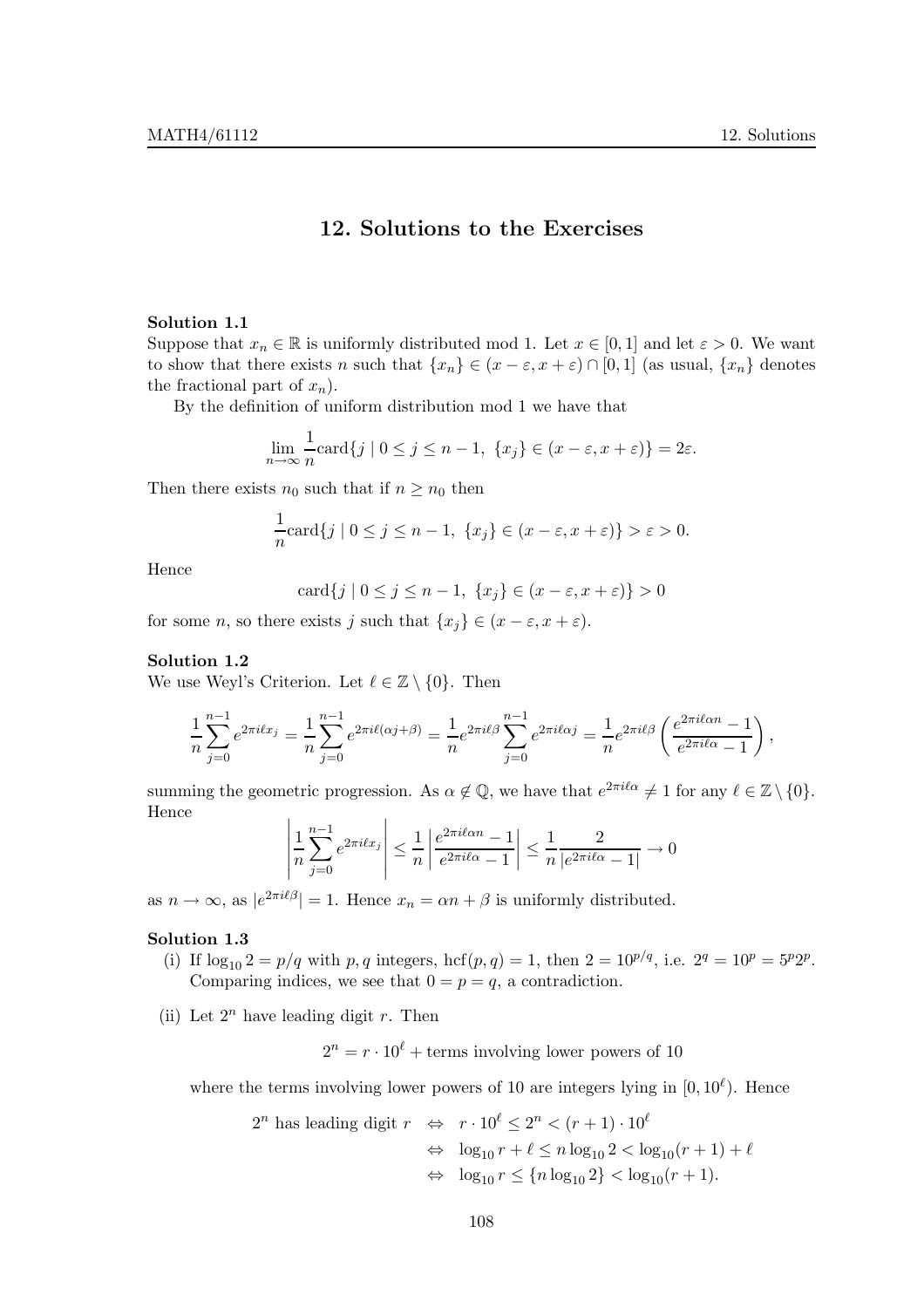Hence

$$
\frac{1}{n}\text{card}\{k \mid 0 \le k \le n-1, 2^k \text{ has leading digit } r\}
$$
\n
$$
= \frac{1}{n}\text{card}\{k \mid 0 \le k \le n-1, \{k \log_{10} 2\} \in [\log_{10} r, \log_{10}(r+1))\}
$$

which, by uniform distribution, converges to  $\log_{10}(r+1) - \log_{10} r = \log_{10}(1 + 1/r)$  as  $n\to\infty.$ 

# Solution 1.4

The frequency with which the penultimate leading digit of  $2^n$  is r is given by  $\sum_{q=1}^{9} A(q, r)$ where  $A(q, r)$  is the frequency with which the leading digit is q and the penultimate leading digit is r.

Now  $2^n$  has leading digit q and penultimate digit r precisely when

$$
q \cdot 10^{\ell} + r \cdot 10^{\ell - 1} \le 2^{n} < q \cdot 10^{\ell} + (r + 1) \cdot 10^{\ell - 1}.
$$

Taking logs shows that  $2^n$  has leading digit q and penultimate leading digit r when

$$
\log_{10}(10q+r) + \ell - 1 \le n \log_{10} 2 < \log_{10}(10q+r+1) + (\ell - 1).
$$

Reducing this mod 1 gives

$$
\log_{10}(10q+r) - 1 \le \{n \log_{10} 2\} < \log_{10}(10q+r+1) - 1
$$

(the -1s appear because  $1 < \log_{10}(10q + r)$ ,  $\log_{10}(10q + r + 1) < 2$ ). As  ${n \log_{10} 2}$  is uniformly distributed mod 1, we see that

$$
A(q,r) = (\log_{10}(10q + r + 1) - 1) - (\log_{10}(10q + r) - 1)
$$
  
=  $\log_{10}\left(1 + \frac{1}{10q + r}\right)$ .

Hence the frequency with which the penultimate leading digit of  $2^n$  is r is

$$
\sum_{q=1}^{9} \log_{10} \left( 1 + \frac{1}{10q + r} \right) = \log_{10} \prod_{q=1}^{9} \left( 1 + \frac{1}{10q + r} \right).
$$

#### Solution 2.1

Suppose first that the numbers  $\alpha_1, \ldots, \alpha_k, 1$  are rationally independent. This means that if  $r_1, \ldots, r_k, r$  are rational numbers such that

$$
r_1\alpha_1 + \cdots + r_k\alpha_k + r = 0,
$$

then  $r_1 = \cdots = r_k = r = 0$ . In particular, for  $\ell = (\ell_1, \ldots, \ell_k) \in \mathbb{Z}^k \setminus \{0\}$ 

$$
\ell_1\alpha_1+\cdots+\ell_k\alpha_k\notin\mathbb{Z},
$$

so that

$$
e^{2\pi i(\ell_1\alpha_1+\cdots+\ell_k\alpha_k)} \neq 1.
$$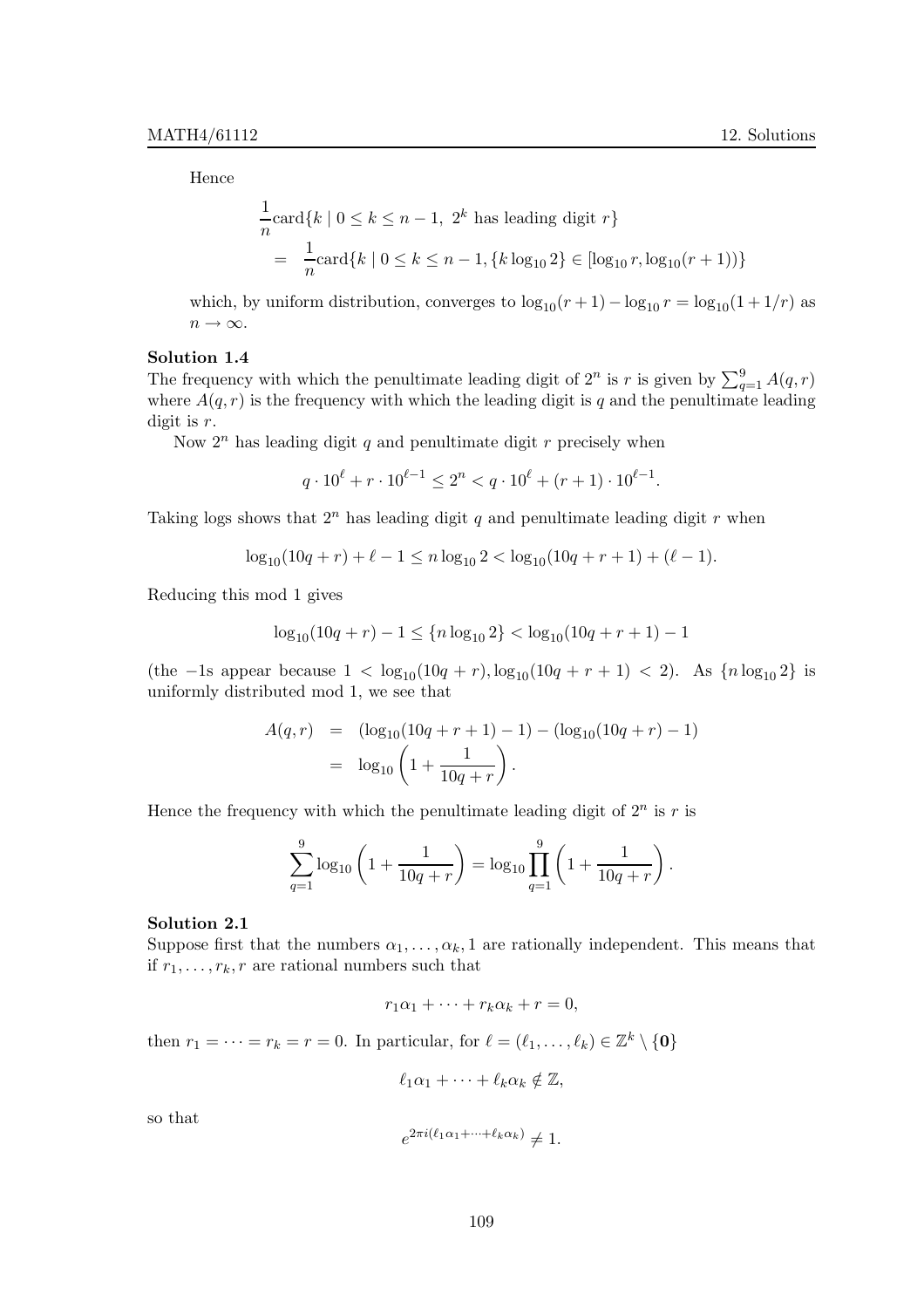By summing the geometric progression we have that

$$
\left| \frac{1}{n} \sum_{j=0}^{n-1} e^{2\pi i (\ell_1 j \alpha_1 + \dots + \ell_k j \alpha_k)} \right| = \left| \frac{1}{n} \frac{e^{2\pi i n (\ell_1 \alpha_1 + \dots + \ell_k \alpha_k)} - 1}{e^{2\pi i (\ell_1 \alpha_1 + \dots + \ell_k \alpha_k)} - 1} \right|
$$
  

$$
\leq \frac{1}{n} \frac{2}{|e^{2\pi i (\ell_1 \alpha_1 + \dots + \ell_k \alpha_k)} - 1|} \to 0, \text{ as } n \to \infty.
$$

Therefore, by Weyl's Criterion,  $(n\alpha_1, \ldots, n\alpha_k)$  is uniformly distributed mod 1.

Now suppose that the numbers  $\alpha_1, \ldots, \alpha_k$ , 1 are rationally dependent. Thus there exist rationals  $r_1, \ldots, r_k, r$  (not all zero) such that  $r_1\alpha_1 + \cdots + r_k\alpha_k + r = 0$ . By multiplying by a common denominator we can find  $\ell = (\ell_1, \ldots, \ell_k) \in \mathbb{Z}^k \setminus \{0\}$  such that

 $\ell_1\alpha_1 + \cdots + \ell_k\alpha_k \in \mathbb{Z}$ .

Thus  $e^{2\pi i(\ell_1 n\alpha_1 + \cdots + \ell_k n\alpha_k)} = 1$  for all  $n \in \mathbb{N}$  and so

$$
\frac{1}{n}\sum_{j=0}^{n-1}e^{2\pi i(\ell_1 j\alpha_1+\cdots+\ell_k j\alpha_k)} = 1 \neq 0, \text{ as } n \to \infty.
$$

Therefore,  $(n\alpha_1, \ldots, n\alpha_k)$  is not uniformly distributed mod 1.

#### Solution 2.2

Let  $p(n) = \alpha_k n^k + \cdots + \alpha_1 n + \alpha_0$ . Suppose that  $\alpha_k, \ldots, \alpha_{s+1} \in \mathbb{Q}$  but  $\alpha_s \notin \mathbb{Q}$ . Let

$$
p_1(n) = \alpha_k n^k + \dots + \alpha_{s+1} n^{s+1}
$$
  

$$
p_2(n) = \alpha_s n^s + \dots + \alpha_1 n + \alpha_0
$$

so that  $p(n) = p_1(n) + p_2(n)$ . By choosing q to be a common denominator for  $\alpha_k, \ldots, \alpha_{s+1}$ , we can write

$$
p_1(n) = \frac{1}{q}(m_k n^k + \dots + m_{s+1} n^{s+1})
$$

where  $m_j \in \mathbb{Z}$ .

By Weyl's Criterion, we want to show that for  $\ell \in \mathbb{Z} \setminus \{0\}$  we have

$$
\frac{1}{n} \sum_{j=0}^{n-1} e^{2\pi i \ell p(j)} \to 0
$$

as  $n \to \infty$ .

Write  $j = qm + r$  where  $r = 0, \ldots, q-1$ . Then  $p_1(qm+r) = d_r \mod 1$  for some  $d_r \in \mathbb{Q}$ . Moreover,  $p_2(qm + r) = p_2^{(q,r)}$  $2^{(q,r)}(m)$  is a polynomial in m with irrational leading coefficient. Now

$$
\lim_{n \to \infty} \frac{1}{n} \sum_{j=0}^{n-1} e^{2\pi i \ell p(j)} = \lim_{n \to \infty} \frac{1}{n} \sum_{m=0}^{\left[\frac{n}{q}\right]-1} \sum_{r=0}^{q-1} e^{2\pi i \ell d_r} e^{2\pi i \ell p_2^{(q,r)}(m)}
$$
\n
$$
= \lim_{n \to \infty} \frac{\left[\frac{n}{q}\right]}{n} \sum_{r=0}^{q-1} e^{2\pi i \ell d_r} \frac{1}{\left[\frac{n}{q}\right]} \sum_{m=0}^{\left[\frac{n}{q}\right]-1} e^{2\pi i \ell p_2^{(q,r)}(m)}
$$
\n
$$
= 0
$$

as  $p_2^{(q,r)}$  $\mathcal{L}_2^{(q,r)}(m)$  is uniformly distributed mod 1.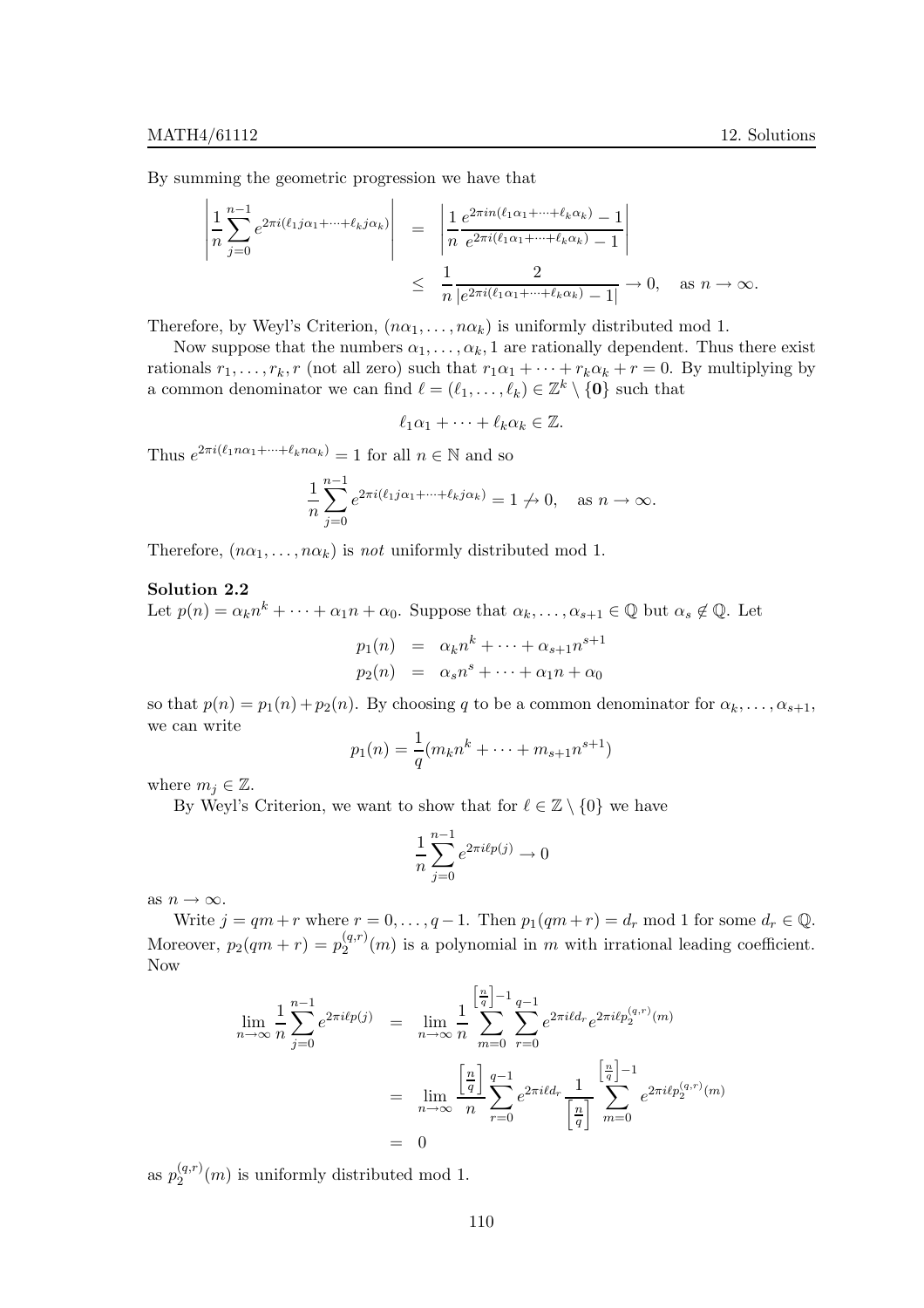Let  $p(n) = \alpha n^2 + n + 1$  where  $\alpha \notin \mathbb{Q}$ . Let  $m \ge 1$  and consider the sequence  $p^{(m)}(n) =$  $p(n + m) - p(n)$  of mth differences. We have that

$$
p^{(m)}(n) = \alpha(n+m)^2 + (n+m) + 1 - \alpha n^2 - n - 1 = 2\alpha mn + \alpha m^2 + m
$$

which is a degree 1 polynomial in n with leading coefficient  $2 \alpha m \notin \mathbb{Q}$ . Note that  $2 \alpha m \neq 0$ , as  $m \geq 1$ . By Exercise 1.2 we have that  $p^{(m)}(n)$  is uniformly distributed mod 1 for every  $m \geq 1$ . By Lemma 2.3.3, it follows that  $p(n)$  is uniformly distributed mod 1.

# Solution 2.4

By Weyl's Criterion, we require that for each  $(\ell_1, \ell_2) \in \mathbb{Z}^2 \setminus \{(0,0)\}\$ we have

$$
\lim_{n \to \infty} \frac{1}{n} \sum_{k=0}^{n-1} \exp 2\pi i (\ell_1 p(k) + \ell_2 q(k)) = 0
$$
\n(12.0.1)

Let

$$
p_{\ell_1,\ell_2}(n) = \ell_1 p(n) + \ell_2 q(n)
$$
  
=  $(\ell_1 \alpha_k + \ell_2 \beta_k) n^k + \cdots + (\ell_1 \alpha_1 + \ell_2 \beta_1) n + (\ell_1 \alpha_0 + \ell_2 \beta_0)$ 

This is a polynomial of degree at most  $k$ . Then  $(12.0.1)$  can be written as

$$
\frac{1}{n}\sum_{k=0}^{n-1}\exp 2\pi i p_{\ell_1,\ell_2}(k).
$$

By the 1-dimensional version of Weyl's criterion (using the integer  $\ell = 1$ ), this will converge to 0 as  $n \to \infty$  if  $p_{\ell_1,\ell_2}(n)$  is uniformly distributed mod 1. By Weyl's Theorem on Polynomials (Theorem 2.3.1), this happens if at least one of  $\ell_1\alpha_k + \ell_2\beta_k, \ell_1\alpha_{k-1} + \ell_2\beta_{k-1}, \ldots, \ell_1\alpha_1 + \ell_2\alpha_2$  $\ell_2\beta_1$  is irrational. Note that  $\ell_1\alpha_i+\ell_2\beta_i \notin \mathbb{Q}$  if and only if  $\alpha_i, \beta_i, 1$  are rationally independent.

# Solution 2.5

- (i) We know that  $\emptyset \in \mathcal{B}$  and that if  $E \in \mathcal{B}$  then  $X \setminus E \in \mathcal{B}$ . Hence  $X = X \setminus \emptyset \in \mathcal{B}$ .
- (ii) Let  $E_n \in \mathcal{B}$ . Then  $X \setminus E_n \in \mathcal{B}$ . Then  $\bigcup_n (X \setminus E_n) \in \mathcal{B}$ . Now  $\bigcup_n (X \setminus E_n) = X \setminus \bigcap_n E_n$ . Hence  $\bigcap_n E_n = X \setminus (X \setminus \bigcap_n E_n) \in \mathcal{B}$ .

# Solution 2.6

The smallest  $\sigma$ -algebra containing the sets  $[0, 1/4), [1/4, 1/2), [1/2, 3/4)$  and  $[3/4, 1]$  is

 $\mathcal{B} = \{\emptyset, [0, 1/4), [1/4, 1/2), [1/2, 3/4), [3/4, 1], [0, 1/2), [0, 1/4) \cup [1/2, 3/4), [0, 1/4) \cup [3/4, 1],\}$  $[1/4, 3/4), [1/4, 1/2) \cup [3/4, 1], [1/2, 1], [0, 3/4), [0, 1/2) \cup [3/4, 1],$  $[0, 1/4) \cup [1/2, 1], [1/4, 1], [0, 1]$ 

### Solution 2.7

Clearly a finite union of dyadic intervals is a Borel set.

By Proposition 2.4.2 we need to show that if  $x, y \in [0, 1], x \neq y$ , then there exist disjoint dyadic intervals  $I_1, I_2$  such that  $x \in I_1, y \in I_2$ . Let  $\varepsilon = |x - y|$  and choose n such that  $1/2^{n} < \varepsilon/2$ . Without loss of generality, assume that  $x < y$ . Then there exist integers p, q,  $p < q$ , such that

$$
\frac{p-1}{2^n} \le x < \frac{p}{2^n} < \frac{q}{2^n} < y \le \frac{q+1}{2^n}.
$$

Hence  $x, y$  belong to different dyadic intervals.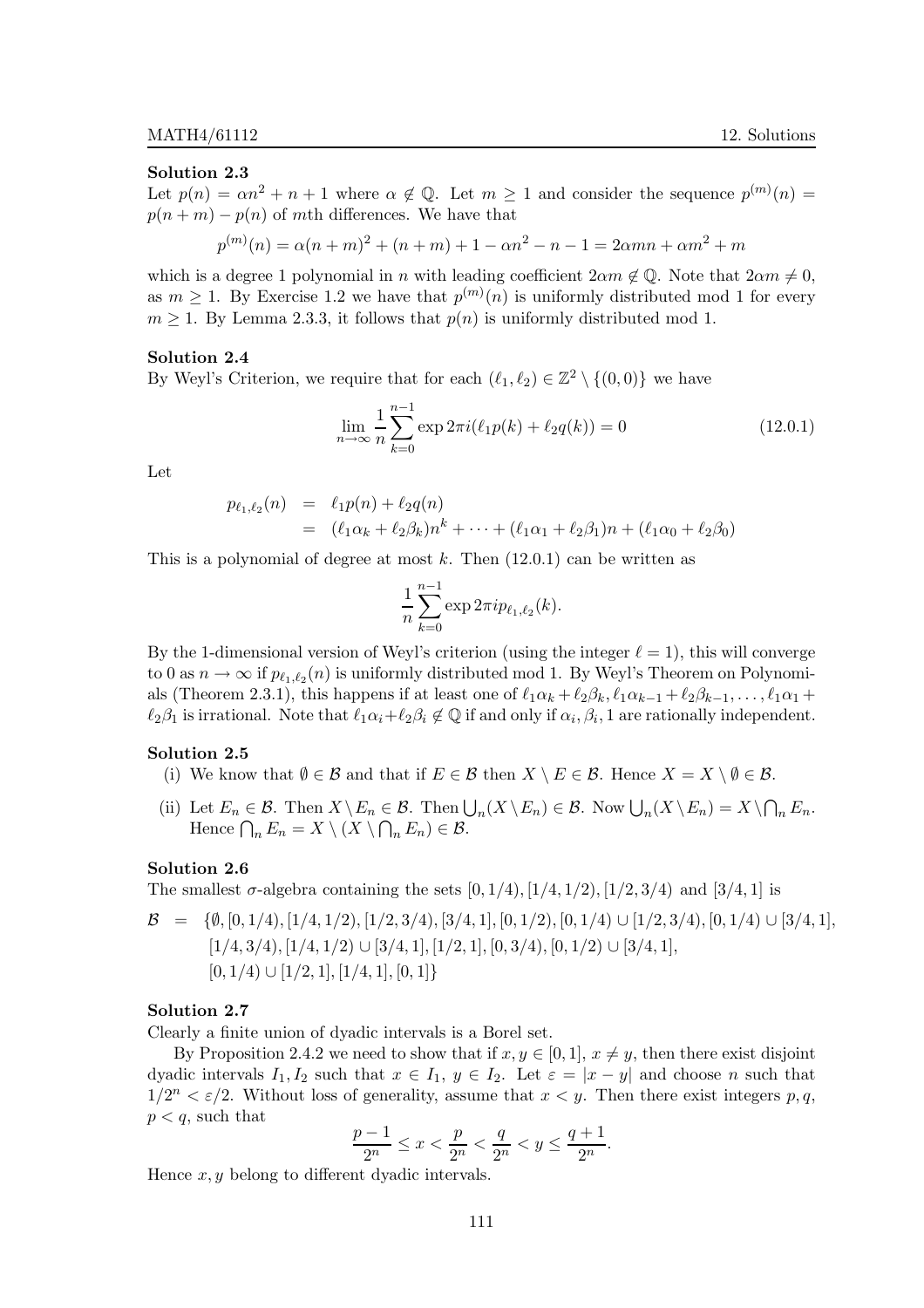#### Solution 2.8

Let A denote the collection of finite unions of intervals. Trivially  $\emptyset \in \mathcal{A}$ . If  $A, B \in \mathcal{A}$ are finite unions of intervals then  $A \cup B$  is a finite union of intervals. Hence  $A$  is closed under taking finite unions. If  $A = [a, b] \subset [0, 1]$  then  $A<sup>c</sup> = [0, a] \cup (b, 1]$  is a finite union of intervals. Hence  $A$  is an algebra.

## Solution 2.9

First note that if  $\mu$  is a measure and  $A \subset B$  then  $\mu(A) \leq \mu(B)$ . (To see this, note that if  $A \subset B$  then  $B = A \cup (B \setminus A)$  is a disjoint union. Hence  $\mu(B) = \mu(A \cup (B \setminus A))$  $\mu(A) + \mu(B \setminus A) \geq \mu(A).$ 

Let  $\mu$  denote Lebesgue measure on [0, 1]. Let  $x \in [0, 1]$ . For any  $\varepsilon > 0$ , we have that  ${x \in (x - \varepsilon, x + \varepsilon) \cap [0, 1]}$ . Hence  $\mu({x}) \leq 2\varepsilon$ . As  $\varepsilon > 0$  is arbitrary, it follows that  $\mu({x}) = 0.$ 

Let  $E = \{x_j\}_{j=1}^{\infty}$  be a countable set. Then

$$
\mu(E) = \mu\left(\bigcup_{j=1}^{\infty} \{x_j\}\right) = \sum_{j=1}^{\infty} \mu(\{x_j\}) = 0.
$$

Hence any countable set has Lebesgue measure 0.

As the rational points in [0, 1] are countable, it follows that  $\mu(\mathbb{Q} \cap [0,1]) = 0$ . Hence Lebesgue almost every point in  $[0, 1]$  is irrational.

#### Solution 2.10

Let  $\mu = \delta_{1/2}$  be the Dirac  $\delta$ -measure at 1/2. Then, by definition,  $\mu([0, 1/2) \cup (1/2, 1]) = 0$ as  $1/2 \notin [0, 1/2) \cup (1/2, 1]$ . Hence  $\mu\{x \in [0, 1] \mid x \neq 1/2\} = 0$ , so that  $\mu$ -a.e. point in [0, 1] is equal to 1/2.

# Solution 3.1

Let  $x_n = \alpha n$  where  $\alpha \in \mathbb{R}$  is irrational. Then  $x_n$  is uniformly distributed mod 1 (by the results in §1.2.1). Let  $A = {\{\alpha n\} \mid n \ge 0\} \subset [0,1]$  denote the set of fractional parts of the sequence  $x_n$ ; note that A is a countable set. Let  $f = \chi_A$ . Then  $f \in L^1([0,1], \mathcal{B}, \mu)$  (where B denotes the Borel  $\sigma$ -algebra and  $\mu$  denotes Lebesgue measure on [0,1]) and  $f \equiv 0$  a.e. Hence  $\int f d\mu = 0$ . However,  $f({x_n}) = 1$  for each n. Hence

$$
\frac{1}{n}\sum_{j=0}^{n-1} f(\{x_n\}) = 1 \nleftrightarrow \int f d\mu = 0
$$

as  $n \to \infty$ .

#### Solution 3.2

Let X be a compact metric space equipped with the Borel  $\sigma$ -algebra B. Let  $T : X \to X$ be continuous. Recall that  $\beta$  is generated by the open sets. It is sufficient to check that  $T^{-1}U \in \mathcal{B}$  for all open sets U. But this is clear: as T is continuous, the pre-image  $T^{-1}U$ of any open set is open, hence  $T^{-1}U \in \mathcal{B}$ .

# Solution 3.3

Define  $f_n : [0,1] \to \mathbb{R}$  by

$$
f_n(x) = \begin{cases} n - n^2 x & \text{if } 0 \le x \le 1/n \\ 0 & \text{if } 1/n \le x \le 1. \end{cases}
$$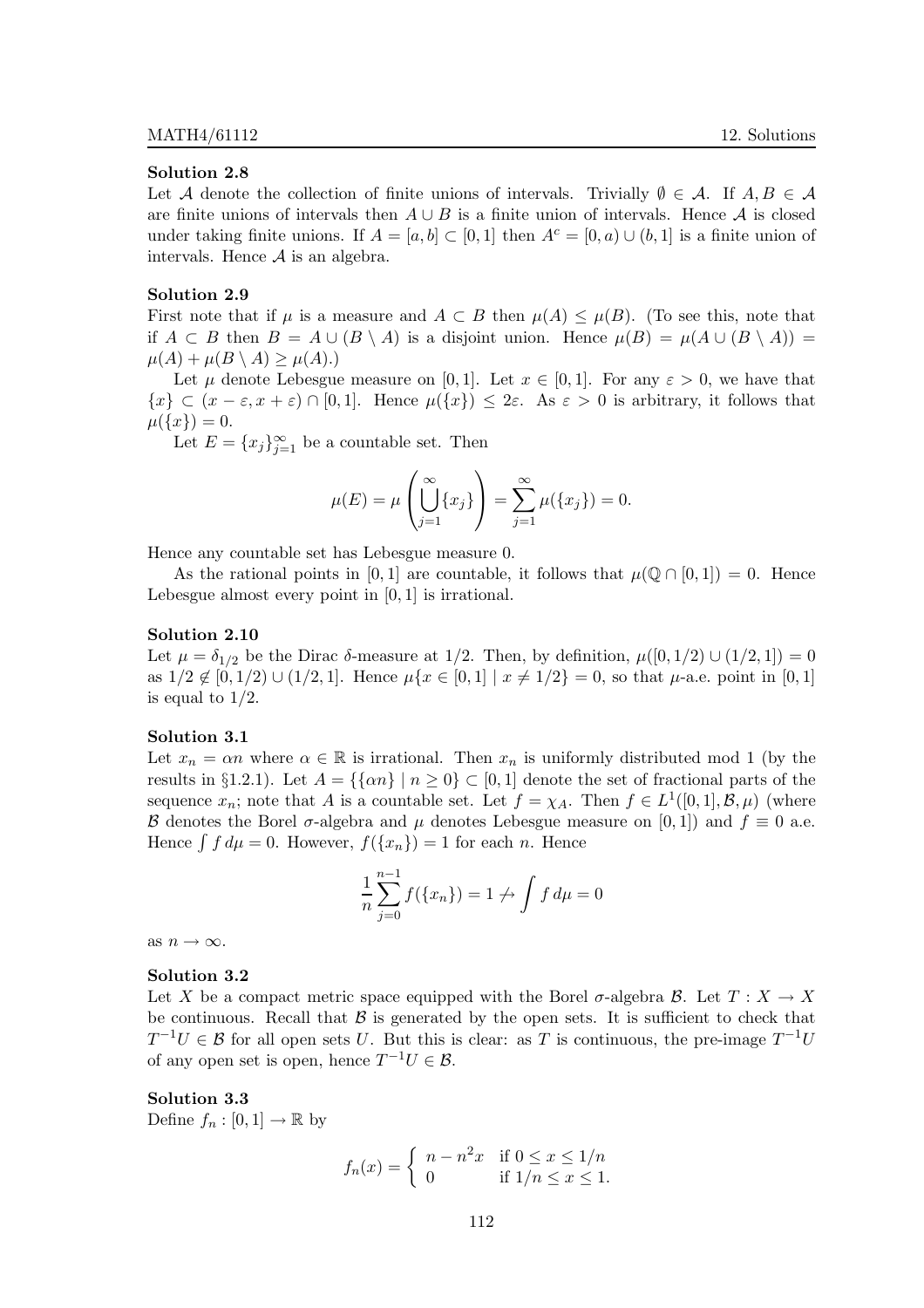(Draw a picture!) Then  $f_n$  is continuous, hence  $f_n \in L^1(X, \mathcal{B}, \mu)$ . Moreover,  $\int f_n d\mu = 1/2$ for each *n*. Hence  $f_n \nightharpoonup 0$  in  $L^1(X, \mathcal{B}, \mu)$ .

However,  $f_n \to 0$   $\mu$ -a.e. To see this, let  $x \in [0,1]$ ,  $x \neq 0$ . Choose n such that  $1/n < x$ . Then  $f_n(x) = 0$  for any  $n \geq N$ . Hence, if  $x \neq 0$ , we have that  $f_n(x) = 0$  for all sufficiently large *n*. Hence  $f_n \to 0$   $\mu$ -a.e.

# Solution 3.4

First note that if  $B \in \mathcal{B}$  then  $T^{-1}B \in \mathcal{B}$ . Hence  $T_*\mu(B) = \mu(T^{-1}B)$  is well-defined.

Clearly  $T^{-1}(\emptyset) = \emptyset$ . Hence  $T_*\mu(\emptyset) = \mu(T^{-1}\emptyset) = \mu(\emptyset) = 0$ .

Let  $E_n \in \mathcal{B}$  be pairwise disjoint. Then  $T^{-1}E_n \in \mathcal{B}$  are pairwise disjoint. (To see this, suppose that  $x \in T^{-1}E_n \cap T^{-1}E_m$ . Then  $T(x) \in E_n$  and  $T(x) \in E_m$ . Hence  $T(x) \in E_n \cap E_m$ . As the  $E_n$  are pairwise disjoint, this implies that  $n = m$ . Hence  $T^{-1}E_n = T^{-1}E_m$ .) Hence

$$
T_*\mu\left(\bigcup_{n=1}^{\infty} E_n\right) = \mu\left(T^{-1}\bigcup_{n=1}^{\infty} E_n\right) = \mu\left(\bigcup_{n=1}^{\infty} T^{-1}E_n\right) = \sum_{n=1}^{\infty} \mu(T^{-1}E_n) = \sum_{n=1}^{\infty} T_*\mu(E_n)
$$

where we have used the fact that  $T^{-1}\bigcup_{n=1}^{\infty} E_n = \bigcup_{n=1}^{\infty} T^{-1}E_n$ .

Hence  $T_*\mu$  is a measure.

Finally, note that  $T^{-1}(X) = X$ . Hence  $T_*\mu(X) = \mu(T^{-1}X) = \mu(X) = 1$ , so that T is a probability measure.

# Solution 3.5

(i) Let  $\lambda$  denote Lebesgue measure on [0, 1]. All one needs to do is to find a set B such that  $\lambda(B) \neq \lambda(T^{-1}B)$ , and any (reasonable) choice of set B will work. For example, take  $B = (1/2, 1)$ . Then

$$
T^{-1}(B) = \bigcup_{n=1}^{\infty} \left( \frac{1}{n+1}, \frac{1}{n+1/2} \right).
$$

It follows that

$$
\lambda(T^{-1}B) = \sum_{n=1}^{\infty} \frac{1}{(1+2n)(1+n)} = \log(4) - 1 < \frac{1}{2} = \lambda(B).
$$

(ii) Recall that

$$
\mu(B) = \frac{1}{\log 2} \int_B \frac{dx}{1+x} = \frac{1}{\log 2} \int \frac{\chi_B(x)}{1+x} \, dx.
$$

Note that  $1/2 \leq 1/(1+x) \leq 1$  if  $0 \leq x \leq 1$ . Hence

$$
\frac{1}{\log 2} \int \frac{\chi_B(x)}{2} dx \le \mu(B) \le \frac{1}{\log 2} \int \chi_B(x) dx
$$

so that

$$
\frac{1}{2\log 2}\lambda(B) = \frac{1}{2\log 2}\int \chi_B(x) dx \le \mu(B) \le \frac{1}{\log 2}\int \chi_B(x) dx = \frac{1}{\log 2}\lambda(B).
$$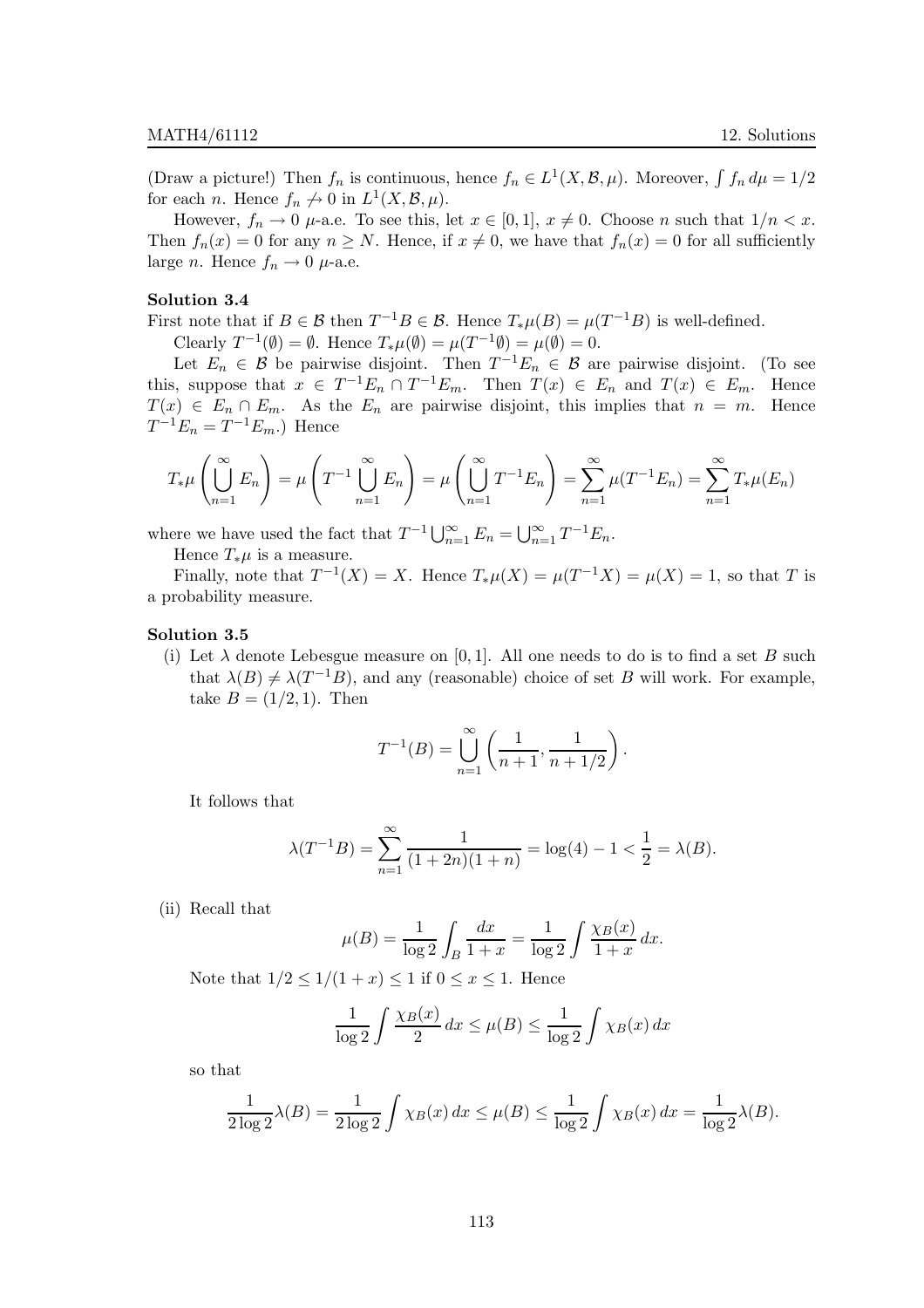(iii) From  $(3.4.1)$  it follows that

$$
\frac{1}{2\log 2} \int f \, d\lambda \le \int f \, d\mu \le \frac{1}{\log 2} \int f \, d\lambda \tag{12.0.2}
$$

for all simple functions  $f$ . By taking increasing sequences of simple functions, we see that (12.0.2) continues to hold for non-negative measurable functions. Let  $f \in$  $L^1(X, \mathcal{B}, \mu)$ . Then

$$
\frac{1}{2\log 2}\int |f| \, d\lambda \le \int |f| \, d\mu
$$

so that  $f \in L^1(X, \mathcal{B}, \lambda)$ . Similarly, if  $f \in L^1(X, \mathcal{B}, \lambda)$  then  $f \in L^1(X, \mathcal{B}, \mu)$ .

# Solution 3.6

Let  $[a, b] \subset [0, 1]$ . Then

$$
T^{-1}[a,b] = \bigcup_{j=0}^{k-1} \left[ \frac{a+j}{k}, \frac{b+j}{k} \right]
$$

so that

$$
T_*\mu([a,b]) = \sum_{j=0}^{k-1} \frac{b+j}{k} - \frac{a+j}{k} = \sum_{j=0}^{k-1} \frac{b-a}{k} = b - a = \mu([a,b]).
$$

Hence  $T_*\mu$  and  $\mu$  agree on intervals. Hence, by the Hahn-Kolmogorov Extension Theorem,  $T_*\mu = \mu$  so that  $\mu$  is a T-invariant measure.

### Solution 3.7

Let  $T(x) = \beta x \mod 1$ . Then T has a graph as illustrated in Figure 12.1.



**Figure 12.1:** The graph of  $T(x) = \beta x \text{ mod } 1$ .

Let us first show that  $T$  does not preserve Lebesgue measure. For this, it is sufficient to find a set B such that B and  $T^{-1}B$  do not have equal Lebesgue measure; in fact, almost any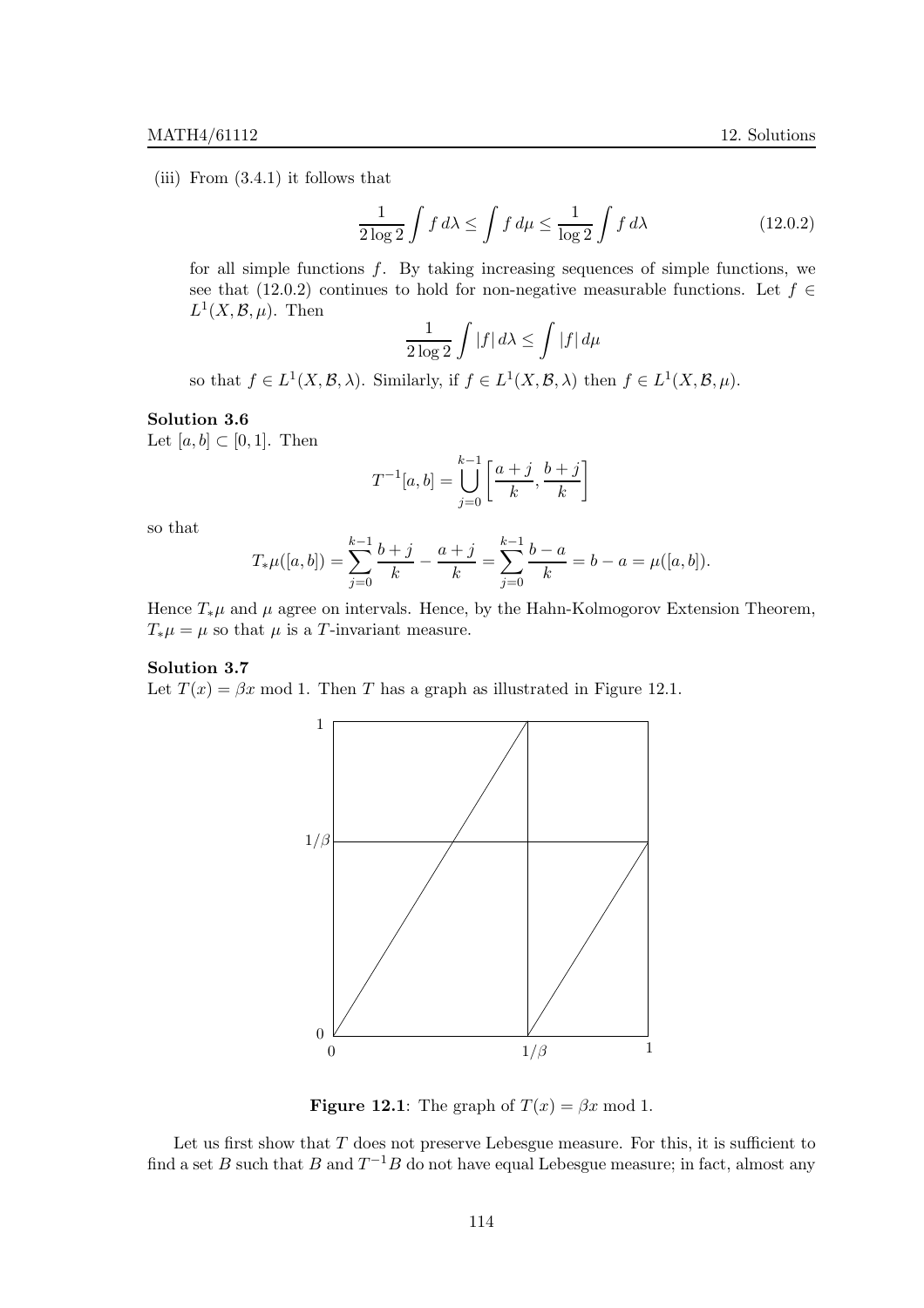reasonable choice of B will suffice, but here is a specific example. Let  $\lambda$  denote Lebesgue measure. Take  $B = [1/\beta, 1]$ . Then  $\lambda(B) = 1 - 1/\beta = 1/\beta^2$  (as  $\beta - 1 = 1/\beta$ ). Now  $T^{-1}[1/\beta, 1] = [1/\beta^2, 1/\beta]$  so that  $\lambda(T^{-1}B) = 1/\beta - 1/\beta^2 = 1/\beta^3 \neq \lambda(B)$ .

We now show that  $T$  does preserve the measure  $\mu$  defined as in the statement of the question. To do this we again use the Hahn-Kolmogorov Extension Theorem, which tells us that it is sufficient to prove that  $\mu(T^{-1}[a, b]) = \mu[a, b]$  for all intervals  $[a, b] \subset [0, 1]$ .

If  $[a, b] \subset [0, 1/\beta]$  then

$$
T^{-1}[a,b] = \left[\frac{a}{\beta}, \frac{b}{\beta}\right] \cup \left[\frac{a+1}{\beta}, \frac{b+1}{\beta}\right],
$$

a disjoint union. Hence,

$$
\mu(T^{-1}[a, b]) = \frac{1}{\frac{1}{\beta} + \frac{1}{\beta^3}} \left( \frac{(b - a)}{\beta} \right) + \frac{1}{\beta \left( \frac{1}{\beta} + \frac{1}{\beta^3} \right)} \left( \frac{(b + 1) - (a + 1)}{\beta} \right)
$$
  
= 
$$
\frac{b - a}{\frac{1}{\beta} + \frac{1}{\beta^3}} \left( \frac{1}{\beta} + \frac{1}{\beta^2} \right)
$$
  
= 
$$
\mu([a, b]).
$$

If  $[a, b] \subset [1/\beta, 1]$  then  $T^{-1}[a, b] = [a/\beta, b/\beta]$  and

$$
\mu(T^{-1}[a,b]) = \mu\left(\left[\frac{a}{\beta},\frac{b}{\beta}\right]\right) = \frac{1}{\frac{1}{\beta} + \frac{1}{\beta^3}}\left(\frac{b-a}{\beta}\right) = \mu([a,b]).
$$

If  $a < 1/\beta < b$  then we write  $[a, b] = [a, 1/\beta] \cup [1/\beta, b]$ . Then  $T^{-1}[a, b] = T^{-1}[a, 1/\beta] \cup$  $T^{-1}[1/\beta, b]$ , a disjoint union. Hence

$$
\mu(T^{-1}[a,b]) = \mu(T^{-1}[a,1/\beta] \cup T^{-1}[1/\beta,b])
$$
  
= 
$$
\mu(T^{-1}[a,1/\beta]) + \mu(T^{-1}[1/\beta,b])
$$
  
= 
$$
\mu([a,1/\beta]) + \mu([1/\beta,b]) = \mu([a,b]).
$$

# Solution 3.8

(i) Note that

$$
\mu([0,1]) = \frac{1}{\pi} \int_0^1 \frac{1}{\sqrt{x(1-x)}} dx = \frac{2}{\pi} \int_0^{\pi/2} d\theta = 1,
$$

using the substitution  $x = \sin^2 \theta$ .

(ii) By the Hahn-Kolmogorov Extension Theorem it is sufficient to prove that  $\mu([a, b]) =$  $\mu(T^{-1}[a, b])$  for all intervals  $[a, b]$ .

Note that

$$
T^{-1}[a,b] = \left[\frac{1-\sqrt{1-a}}{2}, \frac{1-\sqrt{1-b}}{2}\right] \cup \left[\frac{1+\sqrt{1-b}}{2}, \frac{1+\sqrt{1-a}}{2}\right]
$$

(as the graph of T is decreasing on [1/2, 1] the order of a, b are reversed in the second sub-interval). It is sufficient to prove that

$$
\mu([(1-\sqrt{1-a})/2,(1-\sqrt{1-b})/2]) = \frac{1}{2}\mu([a,b])
$$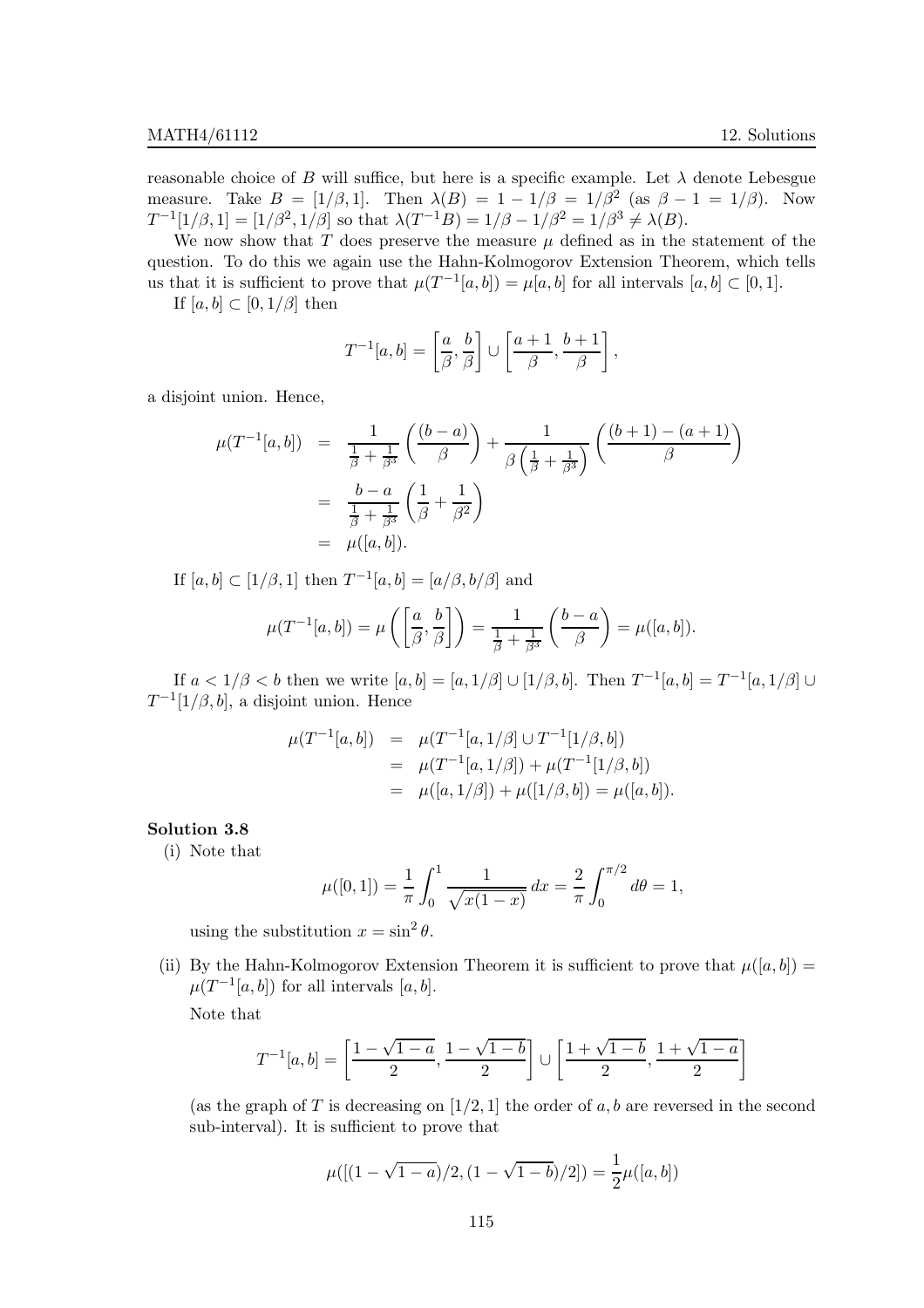and

$$
\mu([(1+\sqrt{1-b})/2,(1+\sqrt{1-a})/2]) = \frac{1}{2}\mu([a,b])
$$

We prove the first equality (the second is similar). Now

$$
\mu([(1-\sqrt{1-a})/2,(1-\sqrt{1-b})/2]) = \frac{1}{\pi} \int_{\frac{1-\sqrt{1-a}}{2}}^{\frac{1-\sqrt{1-b}}{2}} \frac{1}{\sqrt{x(1-x)}} dx.
$$
 (12.0.3)

Consider the substitution  $u = 4x(1-x)$ . Then  $du = 4(1-2x)dx$  and as x ranges between  $(1 - \sqrt{1-a})/2$  and  $(1 - \sqrt{1-b})/2$ , u ranges between a, b. Note also that a simple manipulation shows that  $(1 - 2x)^2 = 1 - u$ . Hence the right-hand side of  $(12.0.3)$  is equal to

$$
\frac{1}{2\pi} \int_{a}^{b} \frac{1}{\sqrt{u(1-u)}} du = \frac{1}{2} \mu([a, b]).
$$

Similarly,

$$
\mu([(1+\sqrt{1-b})/2,(1+\sqrt{1-a})/2]) = \frac{1}{2}\mu([a,b])
$$

and the result follows.

#### Solution 3.9

Note that

$$
X=\bigcup_{n=1}^\infty \left(\frac{1}{n+1},\frac{1}{n}\right]\cup\{0\}
$$

and that this is a disjoint union. Hence, denoting Lebesgue measure by  $\mu$ ,

$$
1 = \mu(X) = \sum_{n=1}^{\infty} \mu\left(\left(\frac{1}{n+1}, \frac{1}{n}\right)\right) = \sum_{n=1}^{\infty} \frac{1}{n} - \frac{1}{n+1} = \sum_{n=1}^{\infty} \frac{1}{n(n+1)}.
$$

By the Hahn-Kolmogorov Extension Theorem, it is sufficient to check that  $\mu(T^{-1}[a, b]) =$  $\mu([a, b])$  for all intervals [a, b]. It is straightforward to check that

$$
T^{-1}[a, b] = \bigcup_{n=1}^{\infty} \left[ \frac{a+n}{n(n+1)}, \frac{b+n}{n(n+1)} \right]
$$

and that this is a disjoint union. Hence

$$
\mu(T^{-1}[a,b]) = \sum_{n=1}^{\infty} \mu\left(\left[\frac{a+n}{n(n+1)}, \frac{b+n}{n(n+1)}\right]\right)
$$

$$
= \sum_{n=1}^{\infty} \frac{b-a}{n(n+1)}
$$

$$
= b-a = \mu([a,b]).
$$

### Solution 3.10

(i) Clearly  $d(\mathbf{x}, \mathbf{y}) \ge 0$  with equality if and only if  $\mathbf{x} = \mathbf{y}$ . It is also clear that  $d(\mathbf{x}, \mathbf{y}) =$  $d(\mathbf{y}, \mathbf{x})$ . It remains to prove the triangle inequality:  $d(\mathbf{x}, \mathbf{z}) \leq d(\mathbf{x}, \mathbf{y}) + d(\mathbf{y}, \mathbf{z})$  for all  $\mathbf{x}, \mathbf{y}, \mathbf{z} \in \Sigma.$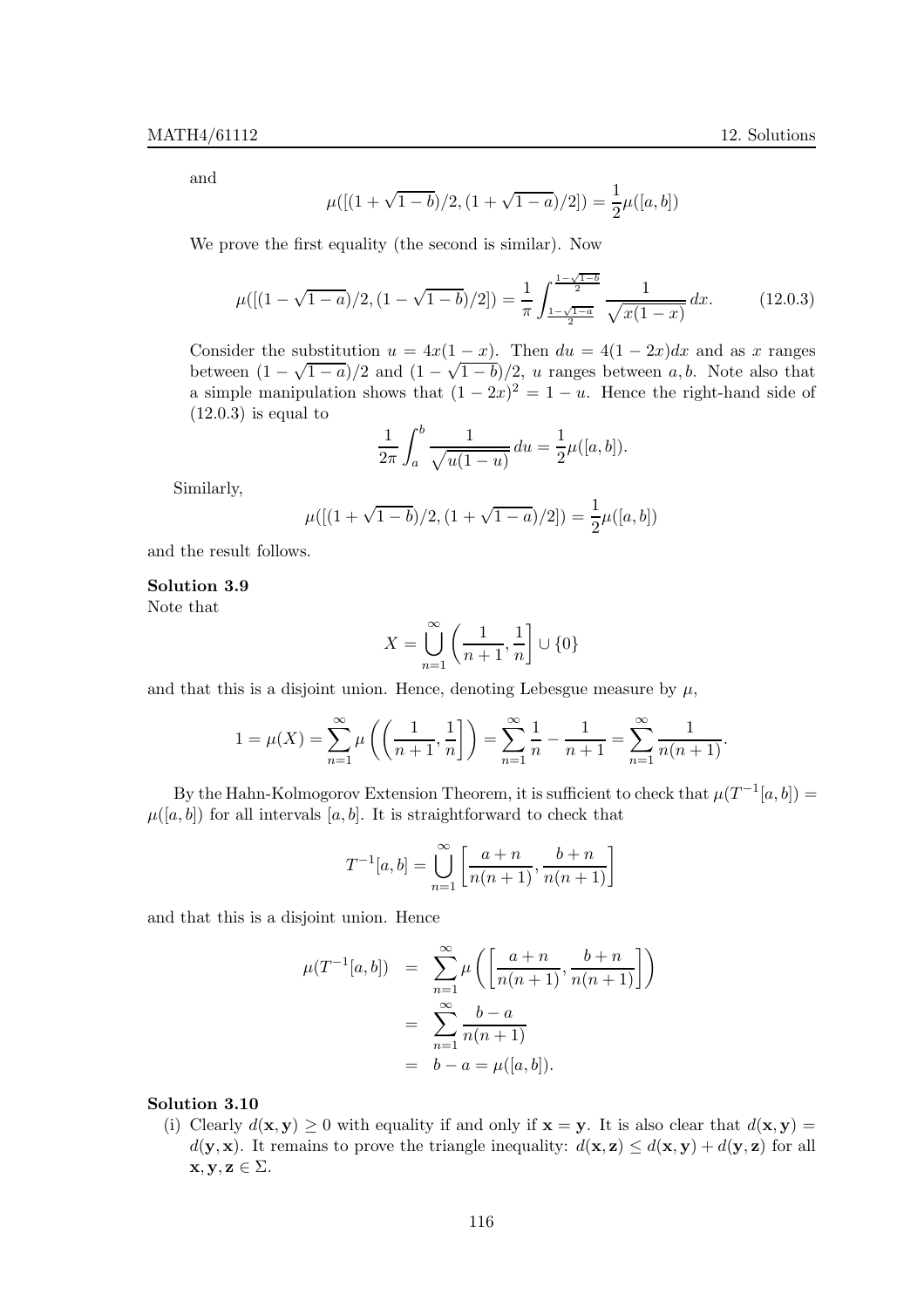If any of  $x, y, z$  are equal then the triangle inequality is clear, so we can assume that  $x, y, z$  are all distinct. Suppose that x and y agree in the first n places and that y and **z** agree in the first m places. Then **x** and **z** agree in at least the first  $\min\{n, m\}$ places. Hence  $n(\mathbf{x}, \mathbf{z}) \ge \min\{n(\mathbf{x}, \mathbf{y}), n(\mathbf{y}, \mathbf{z})\}$ . Hence

$$
d(\mathbf{x},\mathbf{z}) = \frac{1}{2^{n(\mathbf{x},\mathbf{z})}} \leq \frac{1}{2^{\min\{n(\mathbf{x},\mathbf{y}),n(\mathbf{y},\mathbf{z})\}}} \leq \frac{1}{2^{n(\mathbf{x},\mathbf{y})}} + \frac{1}{2^{n(\mathbf{y},\mathbf{z})}} = d(\mathbf{x},\mathbf{y}) + d(\mathbf{y},\mathbf{z}).
$$

- (ii) Let  $\varepsilon > 0$  and choose  $n \ge 1$  such that  $1/2^n < \varepsilon$ . Choose  $\delta = 1/2^{n+1}$ . Suppose that  $d(\mathbf{x}, \mathbf{y}) < \delta = 1/2^{n+1}$ . Then  $n(\mathbf{x}, \mathbf{y}) > n+1$ , i.e. **x** and **y** agree in at least the first  $n + 1$  places. Hence  $\sigma(\mathbf{x})$  and  $\sigma(\mathbf{y})$  agree in at least the first n places. Hence  $n(\sigma(\mathbf{x}), \sigma(\mathbf{y})) > n$ . Hence  $d(\sigma(\mathbf{x}), \sigma(\mathbf{y})) < 1/2^n < \varepsilon$ .
- (iii) We show that  $[i_0, \ldots, i_{n-1}]$  is open. Let  $\mathbf{x} \in [i_0, \ldots, i_{n-1}]$  so that  $x_j = i_j$  for  $j =$  $0, 1, \ldots, n-1$ . Choose  $\varepsilon = 1/2^n$ . Suppose that  $d(\mathbf{x}, \mathbf{y}) < \varepsilon$ . Then  $n(\mathbf{x}, \mathbf{y}) > n$ , i.e.  $\mathbf{x}$ and y agree in at least the first n places. Hence  $x_j = y_j$  for  $j = 0, 1, ..., n - 1$ . Hence  $y_j = i_j$  for  $j = 0, 1, \ldots, n - 1$  so that  $y \in [i_0, \ldots, i_{n-1}]$ . Hence  $[i_0, \ldots, i_{n-1}]$  is open. To see that  $[i_0, \ldots, i_{n-1}]$  is closed, note that

$$
\Sigma \setminus [i_0, \ldots, i_{n-1}] = \bigcup [i'_0, \ldots, i'_{n-1}]
$$

where the union is over all *n*-tuples  $(i'_0, i'_1, \ldots, i'_{n-1}) \neq (i_0, i_1, \ldots, i_{n-1})$ . This is a finite union of open sets, and so is open. Hence  $[i_0, \ldots, i_{n-1}]$ , as the complement of an open set, is closed.

# Solution 3.11

First note that

P

$$
P = \begin{pmatrix} 0 & 1 & 0 & 0 & 0 \\ 1/4 & 0 & 3/4 & 0 & 0 \\ 0 & 1/2 & 0 & 1/2 & 0 \\ 0 & 0 & 3/4 & 0 & 1/4 \\ 0 & 0 & 0 & 1 & 0 \end{pmatrix}, P^{2} = \begin{pmatrix} 1/4 & 0 & 3/4 & 0 & 0 \\ 0 & 5/8 & 0 & 3/8 & 0 \\ 1/8 & 0 & 3/4 & 0 & 1/8 \\ 0 & 3/8 & 0 & 5/8 & 0 \\ 0 & 0 & 3/4 & 0 & 1/4 \end{pmatrix},
$$
  

$$
P^{3} = \begin{pmatrix} 0 & 5/8 & 0 & 3/8 & 0 \\ 5/32 & 0 & 3/4 & 0 & 3/32 \\ 0 & 1/2 & 0 & 1/2 & 0 \\ 3/32 & 0 & 3/4 & 0 & 5/32 \\ 0 & 3/8 & 0 & 5/8 & 0 \end{pmatrix}, P^{4} = \begin{pmatrix} 5/32 & 0 & 3/4 & 0 & 3/32 \\ 0 & 17/32 & 0 & 15/32 & 0 \\ 1/8 & 0 & 3/4 & 0 & 1/8 \\ 0 & 15/32 & 0 & 17/32 & 0 \\ 3/32 & 0 & 3/4 & 0 & 5/32 \end{pmatrix}.
$$

As for each i, j there exists n for which  $P<sup>n</sup>(i, j) > 0$ , it follows that P is irreducible.

Recall that the period of P is the highest common factor of  $\{n > 0 \mid P^n(i, i) > 0\}$ . As all the diagonal entries of  $P^2$  are positive, it follows that P has period 2.

Decompose  $\{1, 2, 3, 4, 5\} = \{1, 3, 5\} \cup \{2, 4\} = S_0 \cup S_1$ . If  $P(i, j) > 0$  then either  $i \in S_0$ and  $j \in S_1$ , or  $i \in S_1$  and  $j \in S_0$ , i.e.  $i \in S_\ell$  and  $j \in S_{\ell+1 \mod 2}$ . When restricted to the indices  $\{1, 3, 5\}$ ,  $P^2$  has the form

$$
\left(\begin{array}{ccc}\n1/4 & 3/4 & 0\\
1/8 & 3/4 & 1/8\\
0 & 3/4 & 1/4\n\end{array}\right)
$$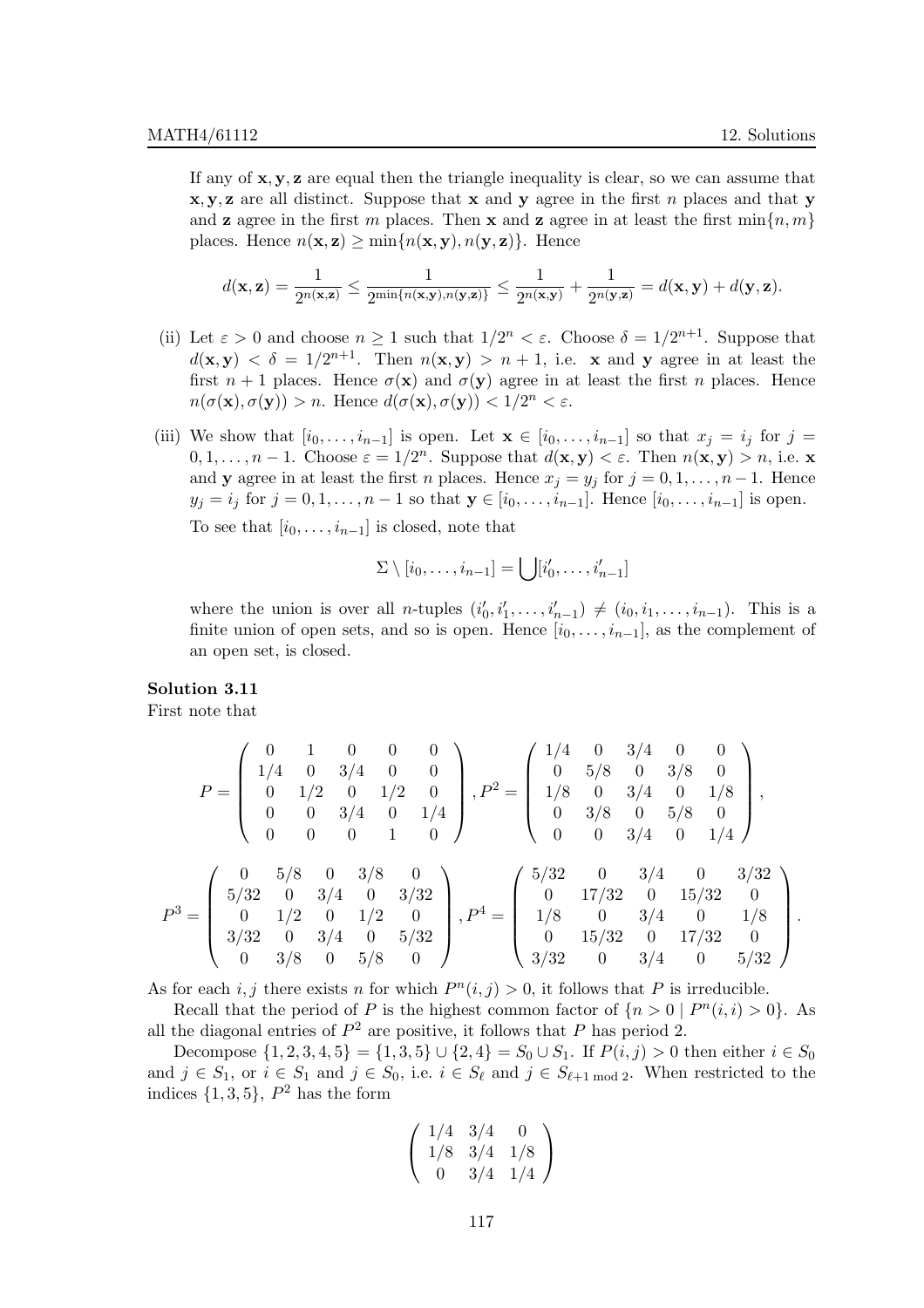which is easily seen to be irreducible and aperiodic. When restricted to the indices  $\{2, 4\}$ ,  $P^2$  has the form

$$
\left(\begin{array}{cc}5/8 & 3/8\\3/8 & 5/8\end{array}\right)
$$

which is clearly irreducible and aperiodic.

The eigenvalues of  $P$  are found by evaluating the determinant

$$
\begin{vmatrix}\n-\lambda & 1 & 0 & 0 & 0 \\
1/4 & -\lambda & 3/4 & 0 & 0 \\
0 & 1/2 & -\lambda & 1/2 & 0 \\
0 & 0 & 3/4 & -\lambda & 1/4 \\
0 & 0 & 0 & 1 & -\lambda\n\end{vmatrix}.
$$

After simplifying this expression, we obtain

$$
(1 - \lambda)(1 + \lambda)\lambda\left(\lambda + \frac{1}{4}\right).
$$

(Note that, as P has period 2, we expect from the Perron-Frobenius Theorem that the square roots of 1 to be the eigenvalues of modulus 1 for  $P$ .)

A left eigenvector  $p = (p(1), p(2), p(3), p(4), p(5))$  for the eigenvalue 1 is determined by

$$
(p(1), p(2), p(3), p(4), p(5)) \left( \begin{array}{cccc} 0 & 1 & 0 & 0 & 0 \\ 1/4 & 0 & 3/4 & 0 & 0 \\ 0 & 1/2 & 0 & 1/2 & 0 \\ 0 & 0 & 3/4 & 0 & 1/4 \\ 0 & 0 & 0 & 1 & 0 \end{array} \right) = (p(1), p(2), p(3), p(4), p(5))
$$

which simplifies to

$$
\frac{1}{4}p(2)=p(1),\ p(1)+\frac{1}{2}p(3)=p(2),\ \frac{3}{4}p(2)+\frac{3}{4}p(4)=p(3),\ \frac{1}{2}p(3)+p(5)=p(4),\ \frac{1}{4}p(4)=p(5).
$$

Setting  $p(1) = 1$  we obtain  $(p(1), p(2), p(3), p(4), p(5)) = (1, 4, 6, 4, 1)$ , and normalising this to form a probability vector we obtain

$$
p = \left(\frac{1}{16}, \frac{1}{4}, \frac{3}{8}, \frac{1}{4}, \frac{1}{16}\right).
$$

Solution 3.12

Let  $p = (p(1), \ldots, p(k))$  be a probability vector. Let P be the matrix

$$
P = \begin{pmatrix} p(1) & p(2) & \cdots & p(k) \\ p(1) & p(2) & \cdots & p(k) \\ \vdots & & & \vdots \\ p(1) & p(2) & \cdots & p(k) \end{pmatrix}.
$$

Then P is a stochastic matrix. As each  $p(j) > 0$ , it follows that P is aperiodic. It is straightforward to check that  $pP = p$ .

As  $P(i, j) = p(j)$ , the Markov measure determined by the matrix P is the same as Bernoulli measure determined by the probability vector p.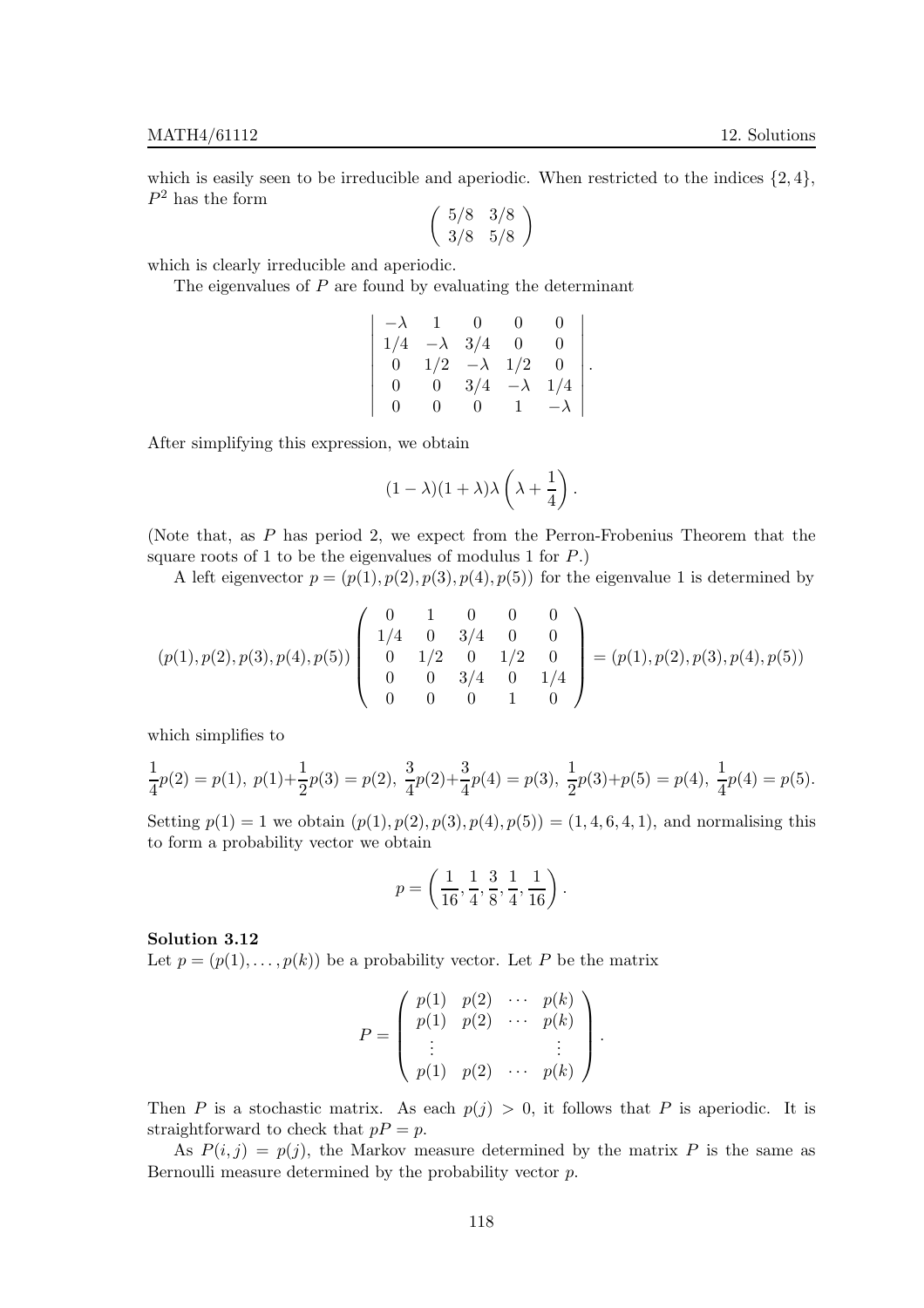# Solution 4.1

Note that

$$
\chi_{T^{-1}B}(x) = 1 \Leftrightarrow x \in T^{-1}B \Leftrightarrow T(x) \in B \Leftrightarrow \chi_B(T(x)) = 1.
$$

Hence  $\chi_{T^{-1}B} = \chi_B \circ T$ .

# Solution 4.2

Note that  $T^n(x) = x$  if and only if  $2^n x = x \mod 1$ , i.e.  $2^n x = x + p$  for some integer p. Hence  $x = p/(2^n - 1)$ . We get distinct values of x in  $\mathbb{R}/\mathbb{Z}$  when  $p = 0, 1, ..., 2^n - 2$  (note that when  $p = 2^n - 1$  then  $x = 1$ , which is the same as 0 in  $\mathbb{R}/\mathbb{Z}$ ).

Hence there are infinitely many distinct periodic orbits for the doubling map. If  $x, Tx, \ldots, T^{n-1}x$  is a periodic orbit of period n then let  $\delta_{(x)} = 1/n \sum_{j=0}^{n-1} \delta_{T^jx}$  denote the periodic orbit measure supported on the orbit of  $x$ . As there are infinitely many distinct periodic orbits, there are infinitely many distinct measures supported on periodic orbits.

# Solution 4.3

Recall that  $\mathbb{R}/\mathbb{Z}$  can be regarded as [0,1] where 0 and 1 are identified. Suppose that  $f:[0,1] \to \mathbb{R}$  is integrable and that  $f(0) = f(1)$  so that f is a well-defined function on  $\mathbb{R}/\mathbb{Z}$ . Then

$$
\int f \circ T d\mu = \int_0^{1/2} f \circ T d\mu + \int_{1/2}^1 f \circ T d\mu
$$
  
= 
$$
\int_0^{1/2} f(2x) dx + \int_{1/2}^1 f(2x - 1) dx
$$
  
= 
$$
\frac{1}{2} \int_0^1 f(x) dx + \frac{1}{2} \int_0^1 f(x) dx
$$
  
= 
$$
\int f d\mu
$$
 (12.0.4)

where we have used the substitution  $u(x) = 2x$  for the first integral and  $u(x) = 2x - 1$  for the second integral in (12.0.4)

# Solution 4.4

It is straightforward to check that  $T : \mathbb{R}^2/\mathbb{Z}^2 \to \mathbb{R}^2/\mathbb{Z}^2$  is a diffeomorphism.

Recall that we can identify functions  $f : \mathbb{R}^2/\mathbb{Z}^2 \to \mathbb{C}$  with functions  $f : \mathbb{R}^2 \to \mathbb{C}$  that satisfy  $f(x+n) = f(x)$  for all  $n \in \mathbb{Z}^2$ . We apply the change of variables formula with the substitution  $u(x) = T(x)$ . Note that

$$
DT(x) = \left(\begin{array}{cc} 1 & 0 \\ 1 & 1 \end{array}\right)
$$

so that  $|\det DT| = 1$ . Hence, by the change of variables formula

$$
\int f \circ T d\mu = \int_{\mathbb{R}^2/\mathbb{Z}^2} f \circ T |\det DT| d\mu = \int_{T(\mathbb{R}^2/\mathbb{Z}^2)} f d\mu = \int f d\mu.
$$

#### Solution 5.1

Let  $\alpha = p/q$  with  $p, q \in \mathbb{Z}, q \neq 0$ , hcf $(p, q) = 1$ . Let

$$
B = \bigcup_{j=0}^{q-1} \left[ \frac{j}{q}, \frac{j}{q} + \frac{1}{2q} \right].
$$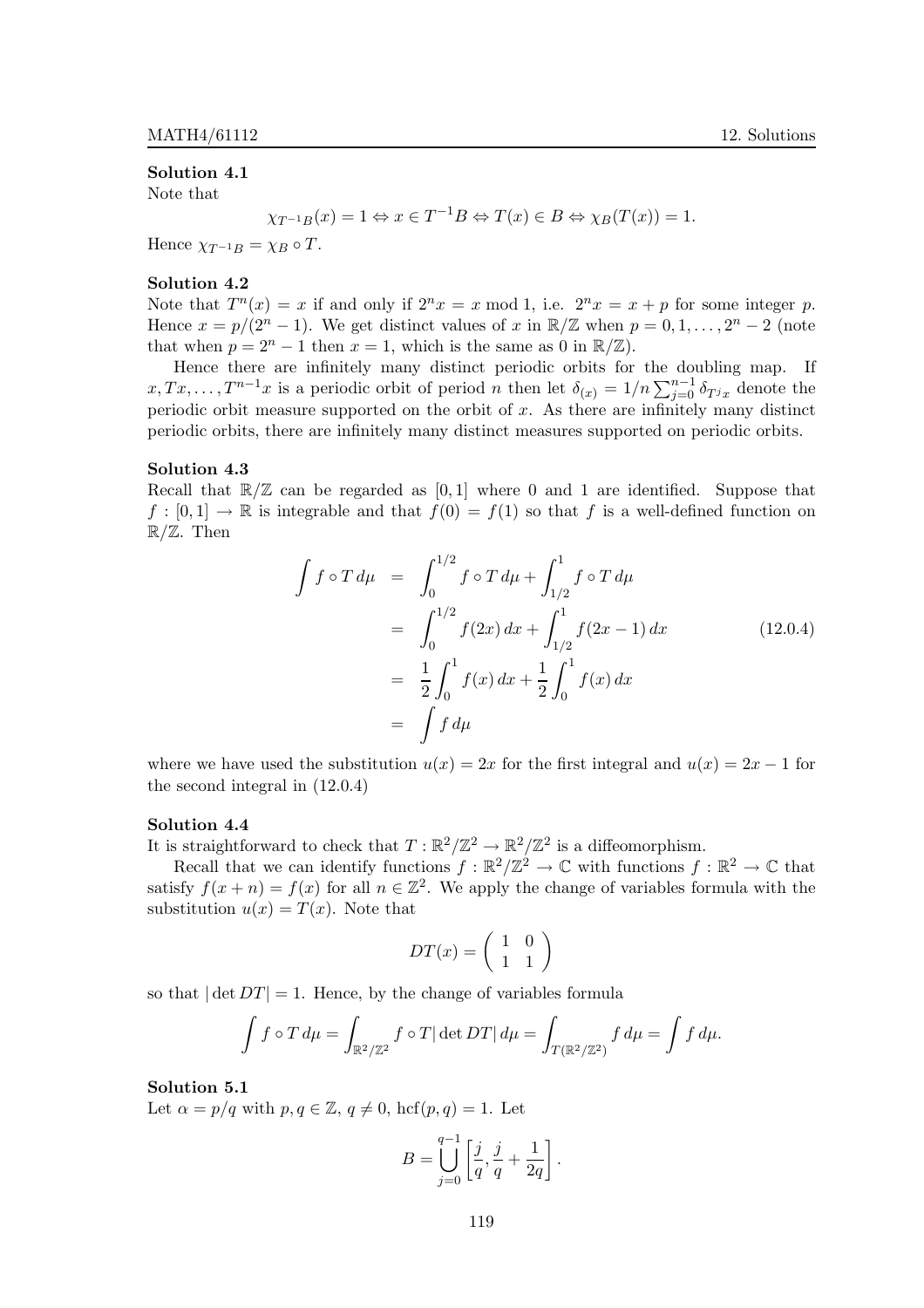Then

$$
T^{-1}\left[\frac{j}{q},\frac{j}{q}+\frac{1}{2q}\right]=\left[\frac{j-p}{q},\frac{j-p}{q}+\frac{1}{2q}\right]
$$

so that  $T^{-1}B = B$  (draw a picture to understand this better). However  $\mu(B) = 1/2$ , so that  $T$  is not ergodic with respect to Lebesgue measure.

# Solution 5.2

Suppose that  $f \in L^2(X, \mathcal{B}, \mu)$  has Fourier series

$$
\sum_{(n,m)\in\mathbb{Z}^2}c_{(n,m)}e^{2\pi i(nx+my)}.
$$

Then  $f \circ T$  has Fourier series

$$
\sum_{(n,m)\in\mathbb{Z}^2} c_{(n,m)}e^{2\pi i (n(x+\alpha)+m(x+y))} = \sum_{(n,m)\in\mathbb{Z}^2} c_{(n,m)}e^{2\pi i n\alpha}e^{2\pi i ((n+m)x+my)}.
$$

Comparing coefficients we see that

$$
c_{(n+m,m)} = e^{2\pi i n\alpha} c_{(n,m)}.
$$

Suppose that  $m \neq 0$ . Then for each  $j > 0$ ,

$$
|c_{(n+jm,m)}| = \cdots = |c_{(n+m,m)}| = |c_{(n,m)}|,
$$

as  $|e^{2\pi in\alpha}| = 1$ . Note that if  $m \neq 0$  then  $(n + jm, m) \to \infty$  as  $j \to \infty$ . By the Riemann-Lebesgue Lemma (Proposition 5.3.2(ii)), we must have that  $c_{(n,m)} = 0$  if  $m \neq 0$ . Hence f has Fourier series

$$
\sum_{(n,0)\in\mathbb{Z}^2} c_{(n,0)}e^{2\pi i nx}
$$

and  $f \circ T$  has Fourier series

$$
\sum_{(n,0)\in\mathbb{Z}^2}c_{(n,0)}e^{2\pi in\alpha}e^{2\pi inx}.
$$

Comparing Fourier coefficients we see that

$$
c_{(n,0)} = c_{(n,0)} e^{2\pi i n\alpha}.
$$

Suppose that  $n \neq 0$ . As  $\alpha \notin \mathbb{Q}$ ,  $e^{2\pi in\alpha} \neq 1$ . Hence  $c_{(n,0)} = 0$  unless  $n = 0$ . Hence f has Fourier series  $c_{(0,0)}$ , i.e. f is constant a.e. Hence T is ergodic with respect to Lebesgue measure.

# Solution 5.3

Suppose that  $T: X \to X$  has a periodic point x with period n. Let

$$
\mu = \frac{1}{n} \sum_{j=0}^{n-1} \delta_{T^j x}.
$$

Let  $B \in \mathcal{B}$  and suppose that  $T^{-1}B = B$ . We must show that  $\mu(B) = 0$  or 1.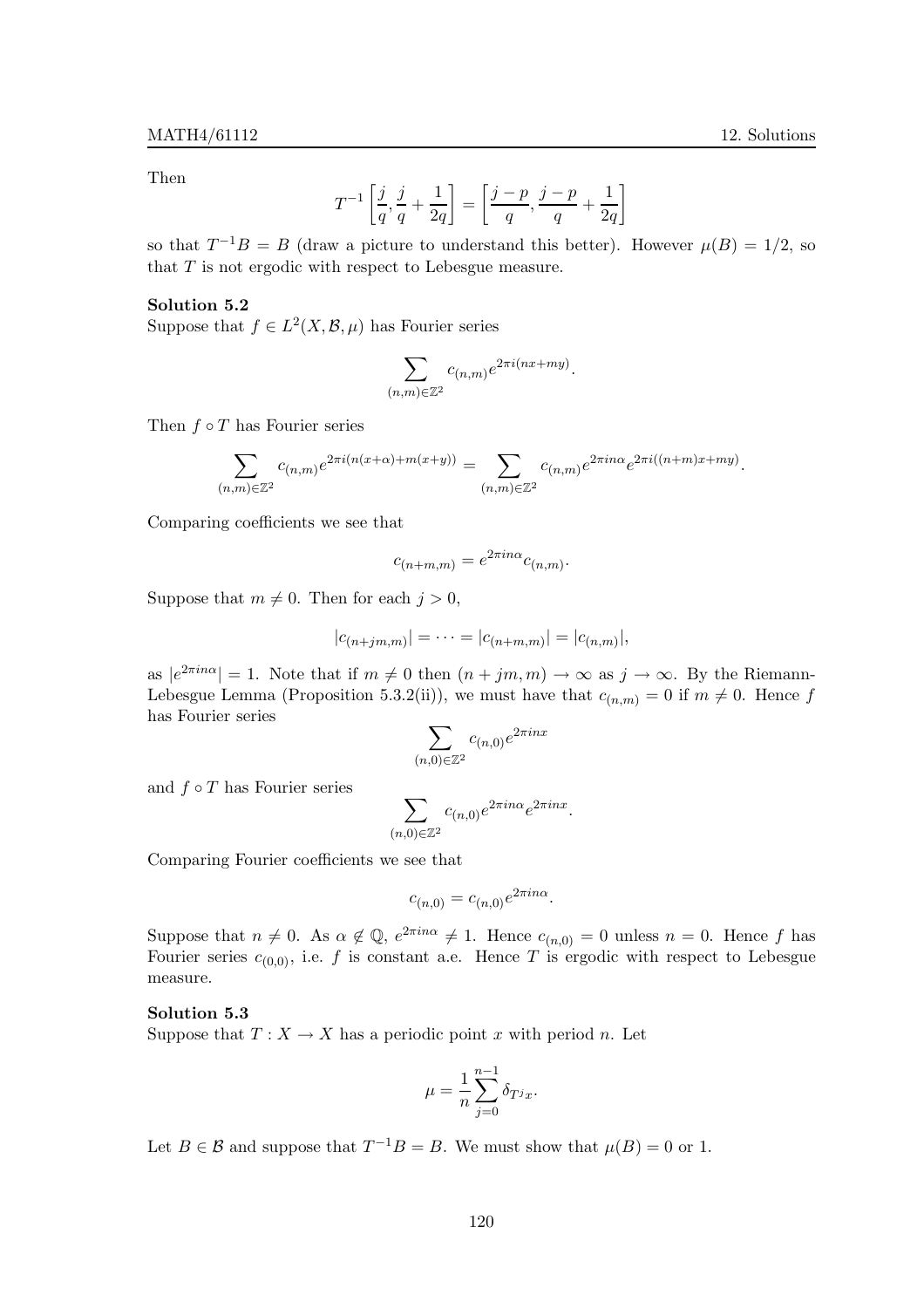Suppose that  $x \in B$ . Then  $x \in T^{-1}B$ . Hence  $T(x) \in B$ . Continuing inductively, we see that  $T^j(x) \in B$  for  $j = 0, 1, \ldots, n - 1$ . Hence

$$
\mu(B) = \frac{1}{n} \sum_{j=0}^{n-1} \delta_{T^j x}(B) = \frac{1}{n} \sum_{j=0}^{n-1} 1 = 1.
$$

Similarly, if  $x \in X \setminus B$  then  $T^j(x) \in X \setminus B$  for  $j = 0, 1, \ldots, n-1$  (we have used the fact that if B is T-invariant then  $X \setminus B$  is T-invariant). Hence  $\mu(B) = 0$ .

#### Solution 5.4

(i) Recall that the determinant of a matrix is equal to the product of all the eigenvalues.

Let T be a linear toral automorphism with corresponding matrix A. Suppose that  $A$ has an eigenvalue of modulus 1. By considering  $A^2$  if necessary, there is no loss in generality in assuming that det  $A = 1$ .

Suppose  $k = 2$ . Then the matrix A has two eigenvalues,  $\lambda$ ,  $\overline{\lambda}$ . As A has an eigenvalue of modulus 1, we must have that  $\lambda = e^{2\pi i \theta}$  for some  $\theta \in [0, 1)$ . Then  $\lambda$ ,  $\overline{\lambda}$  satisfy the equation  $\lambda^2 + 2 \cos \theta \lambda + 1 = 0$ . However the matrix  $A = (a, b; c, d)$  has characteristic equation  $\lambda^2 + (a+d)\lambda + 1 = 0$ . Hence  $2\cos\theta = a+d$ , an integer. Thus  $\theta = 0, \pm \pi/2, \pm \pi$ . Hence  $\lambda = \pm 1, \pm i$ , and is a root of unity and so T cannot be ergodic.

Now suppose  $k = 3$ . Then, assuming that A has an eigenvalue of modulus 1, the eigenvalues must be  $\lambda = e^{2\pi i \theta}, \bar{\lambda}$  and  $\mu \in \mathbb{R}$ . As det  $A = 1$ , we must have that  $\lambda \bar{\lambda} \mu = 1$ . As  $\lambda \bar{\lambda} = 1$ , it follows that  $\mu = 1$ , Hence A has 1 as an eigenvalue and so T cannot be ergodic.

Thus  $k \geq 4$ .

- (ii) A has integer entries and it is easy to see that  $\det A = 1$ . Hence A determines a linear toral automorphism of  $\mathbb{R}^4/\mathbb{Z}^4$ .
- (iii) It is straightforward to calculate that the characteristic equation for A is

$$
\lambda^4 - 8\lambda^3 + 6\lambda^2 - 8\lambda + 1 = 0.
$$

Clearly,  $\lambda \neq 0$ . Dividing by  $\lambda^2$  and substituting  $u = \lambda + \lambda^{-1}$  we see that

$$
u^2 - 8u + 4 = 0.
$$

Hence

$$
u = 4 \pm 2\sqrt{3}.
$$

Multiplying  $\lambda + \lambda^{-1} = u$  by  $\lambda$  we obtain a quadratic in  $\lambda$  with solution

$$
\lambda = \frac{u \pm \sqrt{u^2 - 4}}{2}.
$$

Substituting the two different values of u gives four values of  $\lambda$ , namely:

$$
2 + \sqrt{3} \pm \sqrt{6 + 4\sqrt{3}}, \ 2 - \sqrt{3} \pm i\sqrt{4\sqrt{3} - 6}.
$$

The first two are real and not of unit modulus, whereas the second two are complex numbers of unit modulus.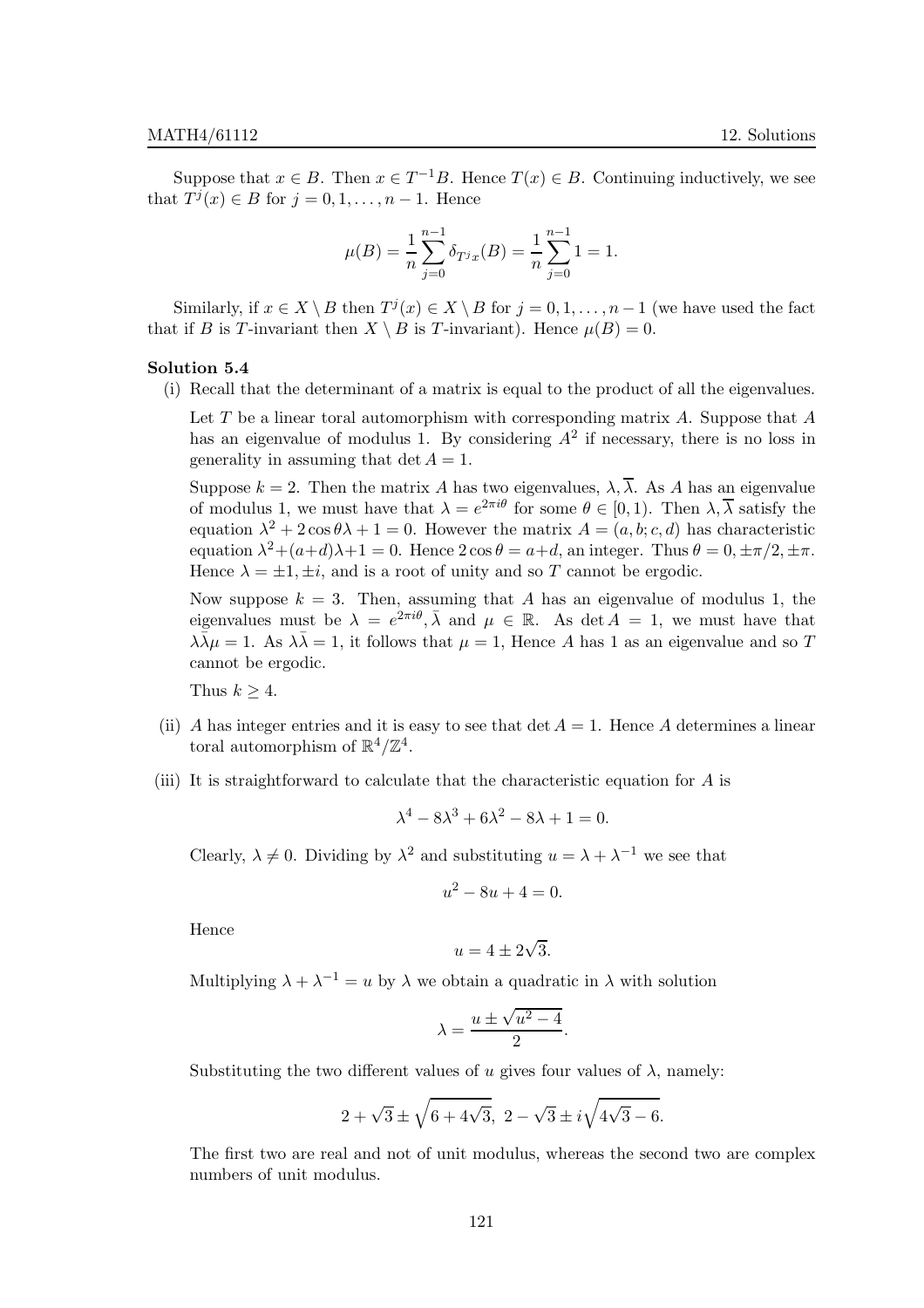(iv) This question is not part of the course and is included for completeness only. The solution requires ideas from Galois theory.

We first claim that  $f(\lambda) = \lambda^4 - 8\lambda^3 + 6\lambda^2 - 6\lambda + 1$  is irreducible over Q. (To see this, recall that irreducibility over  $\mathbb Q$  is equivalent to irreducibility over  $\mathbb Z$ . Consider the polynomial  $f(\lambda + 1) = \lambda^4 - 4\lambda^3 - 12\lambda^2 - 14\lambda - 6$  and apply Eisenstein's criterion using the prime 2 to see that  $f(\lambda + 1)$  is irreducible over Z. Hence  $f(\lambda)$  is irreducible over  $\mathbb{Z}$ .) Hence  $\lambda^4 - 8\lambda^3 + 6\lambda^2 - 6\lambda + 1$  has no common factors with  $\lambda^n - 1$  for any n. Hence  $\lambda$  is not a root of unity.

#### Solution 6.1

(i) Let  $\mu$  denote Lebesgue measure. We prove that  $T_*\mu = \mu$  by using the Hahn-Kolmogorov Extension Theorem. It is sufficient to prove that  $T_*\mu([a, b]) = \mu([a, b])$ for all intervals  $[a, b]$ . Note that

$$
T^{-1}[a,b] = \left[\frac{a}{2},\frac{b}{2}\right] \cup \left[1 - \frac{b}{2}, 1 - \frac{a}{2}\right].
$$

Hence

$$
T_*\mu([a,b]) = \frac{b}{2} - \frac{a}{2} + \left(1 - \frac{a}{2}\right) - \left(1 - \frac{b}{2}\right) = b - a = \mu([a,b]).
$$

Hence  $\mu$  is a T-invariant measure.

(ii) Define  $I(0) = [0, 1/2], I(1) = [1/2, 1]$  and define the maps

$$
\phi_0: [0,1] \to I(0): x \mapsto \frac{x}{2}, \ \phi_1: [0,1] \to I(1): x \mapsto 1 - \frac{x}{2}.
$$

Then  $T\phi_0(x) = x$ ,  $T\phi_1(x) = x$ . Given  $i_0, \ldots, i_{n-1} \in \{0, 1\}$  define

$$
\phi_{i_0,i_1,...,i_{n-1}} = \phi_{i_0}\phi_{i_1}\cdots\phi_{i_{n-1}}
$$

and note that  $T^n \phi_{i_0, i_1, ..., i_{n-1}}(x) = x$  for all  $x \in [0, 1]$ .

Define

$$
I(i_0, i_1, \ldots, i_{n-1}) = \phi_{i_0, i_1, \ldots, i_{n-1}}([0, 1])
$$

and call this a cylinder of rank  $n$ . It is easy to see that cylinders of rank  $n$  are dyadic intervals (although the labelling of these cylinders is not the same as the labelling that one gets when using the doubling map: for example, for the tent map  $I(1,1) = \left[\frac{1}{2}, \frac{3}{4}\right]$  whereas for the doubling map  $I(1,1) = \left[\frac{3}{4}, 1\right]$ . Hence the algebra A of finite unions of cylinders generates the Borel  $\sigma$ -algebra.

Let  $B \in \mathcal{B}$  be such that  $T^{-1}B = B$ . Note that  $T^{-n}B = B$ . Let  $I = I(i_0, i_1, \ldots, i_{n-1})$ be a cylinder of rank n and let  $\phi = \phi_{i_0, i_1, \dots, i_{n-1}}$ . Then  $T^n \phi(x) = x$ . Note also that  $\mu(I) = 1/2^n$ . We will also need the fact that  $|\phi'(x)| = 1/2^n$  (this follows from noting that  $|\phi'_0(x)| = |\phi'_1(x)| = 1/2$  and using the chain rule).

Finally, we observe that

$$
\mu(B \cap I) = \int \chi_{B \cap I}(x) dx
$$

$$
= \int \chi_B(x) \chi_I(x) dx
$$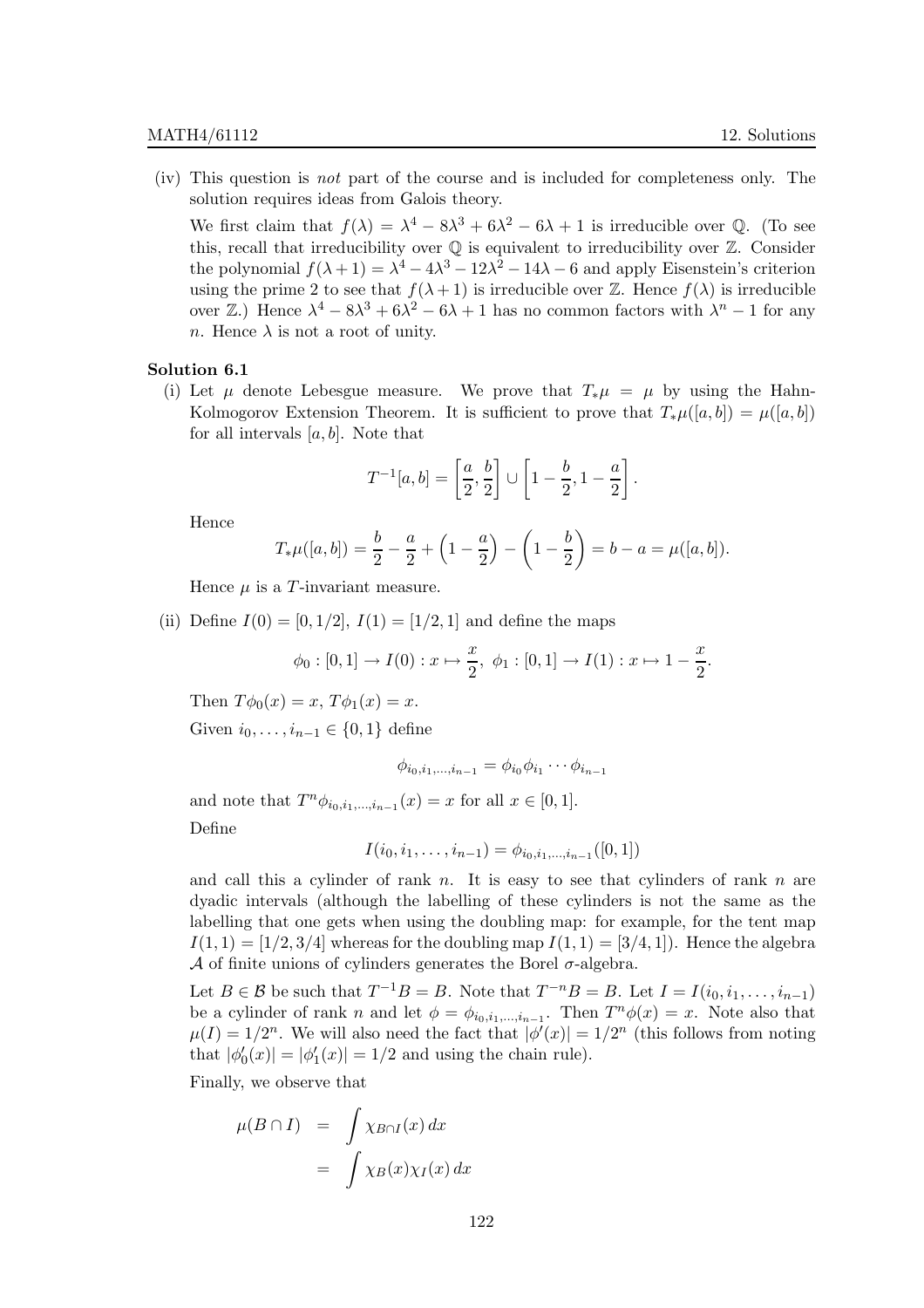$$
= \int_I \chi_B(x) dx
$$
  
\n
$$
= \int_0^1 \chi_B(\phi(x)) |\phi'(x)| dx \text{ by the change of variables formula}
$$
  
\n
$$
= \int_0^1 \chi_{T^{-n}B}(\phi(x)) |\phi'(x)| dx \text{ as } T^{-n}B = B
$$
  
\n
$$
= \int_0^1 \chi_B(T^n(\phi(x))) |\phi'(x)| dx
$$
  
\n
$$
= \int_0^1 \chi_B(x) |\phi'(x)| dx \text{ as } T^n \phi(x) = x
$$
  
\n
$$
= \frac{1}{2^n} \int_0^1 \chi_B(x) \text{ as } |\phi'(x)| = 1/2^n
$$
  
\n
$$
= \mu(I)\mu(B) \text{ as } \mu(I) = 1/2^n.
$$

Hence  $\mu(B \cap I) = \mu(B)\mu(I)$  for all sets I in the algebra of cylinders. By Lemma 6.1.1 it follows that  $\mu(B) = 0$  or 1. Hence Lebesgue measure is an ergodic measure for T.

## Solution 6.2

For each  $n \geq 1$  define  $I(n) = [1/(n+1), 1/n]$  and define the maps

$$
\phi_n : [0,1] \to I(n) : x \mapsto \frac{x-n}{n(n+1)}.
$$

Note that  $T\phi_n(x) = x$  for all  $x \in [0,1]$ .

Given  $i_0, i_1, \ldots, i_{n-1} \in \mathbb{N}$  define

$$
\phi_{i_0,i_1,...,i_{n-1}} = \phi_{i_0}\phi_{i_1}\cdots\phi_{i_{n-1}}
$$

and note that  $T^n \phi_{i_0,i_1,...,i_{n-1}}(x) = x$  for all  $x \in [0,1]$ .

Define  $I(i_0, i_1, \ldots, i_{n-1}) = \phi_{i_0, i_1, \ldots, i_{n-1}}([0, 1])$  and call this a cylinder of rank n. Note that

$$
\phi'_n(x) = \frac{1}{n(n+1)} \le \frac{1}{2}
$$

so that, by the chain rule,

$$
\phi'_{i_0, i_1, \dots, i_{n-1}}(x) = \prod_{j=0}^{n-1} \frac{1}{i_j(i_j+1)} \le \frac{1}{2^n}.
$$

By the Intermediate Value Theorem,  $I(i_0, i_1, \ldots, i_{n-1})$  is an interval of length no more than  $1/2^n$ . For each n, the cylinders of rank n partition [0, 1]. Let  $x, y \in [0, 1]$  and suppose that  $x \neq y$ . Choose n such that  $|x - y| > 1/2^n$ . Then x, y must lie in different cylinders of rank n. Hence the cylinders separate the points of  $[0, 1]$ . By Proposition 2.4.2 it follows that the algebra  ${\mathcal A}$  of finite unions of cylinders generates the Borel  $\sigma$ -algebra.

Let  $B \in \mathcal{B}$  be such that  $T^{-1}B = B$ . Note that  $T^{-n}B = B$ . Let  $I = I(i_0, i_1, \ldots, i_{n-1})$ be a cylinder of rank n and let  $\phi = \phi_{i_0, i_1, \dots, i_{n-1}}$ . Then  $T^n \phi(x) = x$ . Note that

$$
\mu(I) = \prod_{j=0}^{n-1} \frac{1}{i_j(i_j+1)} = \phi'(x) \tag{12.0.5}
$$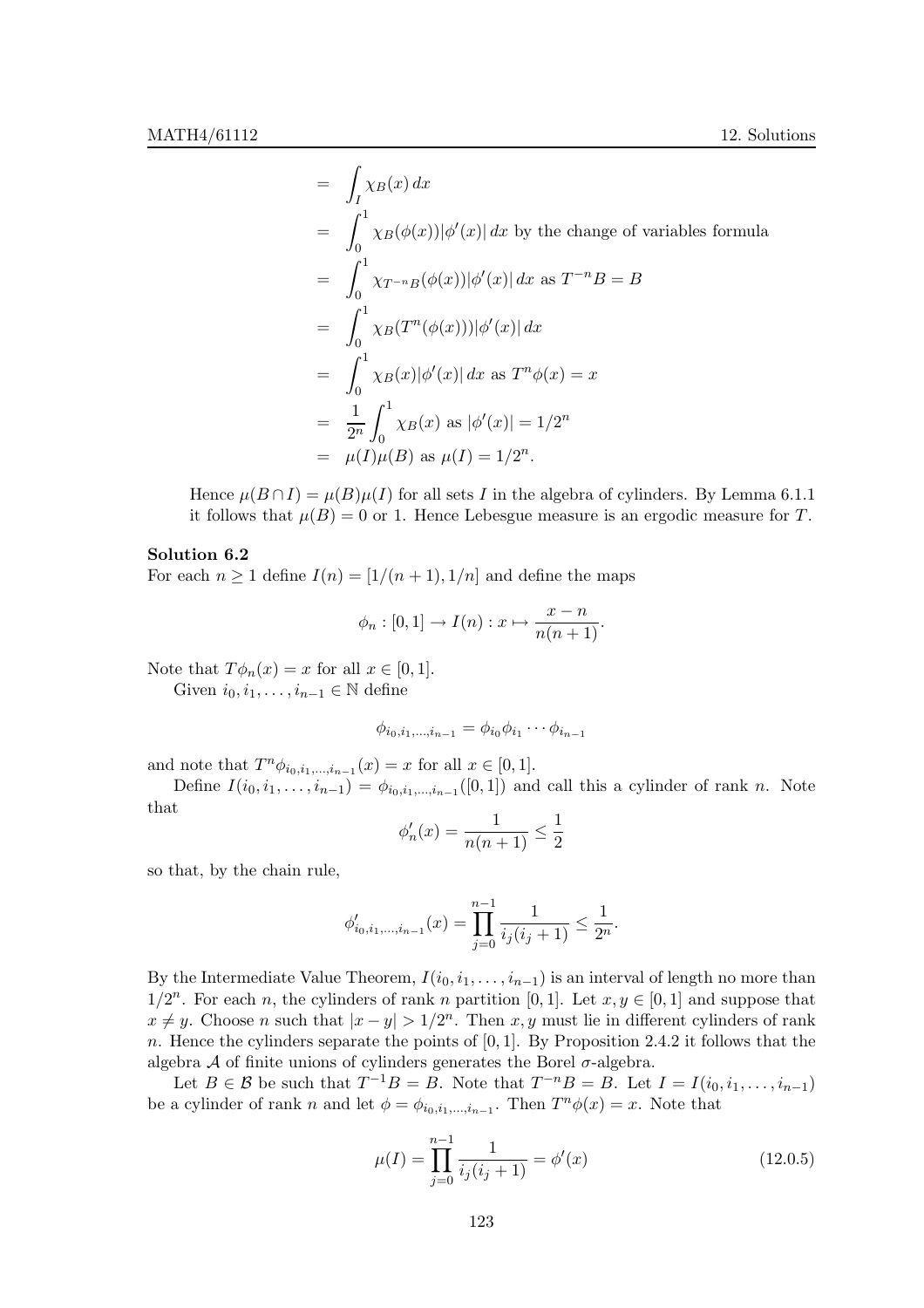for any  $x \in [0, 1]$ .

Finally, we observe that

$$
\mu(B \cap I) = \int \chi_{B \cap I}(x) dx
$$
  
\n
$$
= \int \chi_B(x) \chi_I(x) dx
$$
  
\n
$$
= \int_I \chi_B(x) dx
$$
  
\n
$$
= \int_0^1 \chi_B(\phi(x)) |\phi'(x)| dx \text{ by the change of variables formula}
$$
  
\n
$$
= \int_0^1 \chi_{T^{-n}B}(\phi(x)) |\phi'(x)| dx \text{ as } T^{-n}B = B
$$
  
\n
$$
= \int_0^1 \chi_B(T^n(\phi(x))) |\phi'(x)| dx
$$
  
\n
$$
= \int_0^1 \chi_B(x) |\phi'(x)| dx
$$
  
\n
$$
= \mu(I)\mu(B) \text{ by (12.0.5)}.
$$

Hence  $\mu(B \cap I) = \mu(B)\mu(I)$  for all sets I in the algebra of cylinders. By Lemma 6.1.1 it follows that  $\mu(B) = 0$  or 1. Hence Lebesgue measure is an ergodic measure for T.

# Solution 6.3

(i) First note that

$$
\frac{1}{x_0} = \frac{P_1}{Q_1}, \ \frac{1}{x_0 + \frac{1}{x_1}} = \frac{x_1}{x_0 x_1 + 1} = \frac{P_2}{Q_2}.
$$

If we define  $P_0 = 0, Q_0 = 1$  then we have that  $P_2 = x_1 P_1 + P_0$  and  $Q_2 = x_1 Q_1 + Q_0$ . Similarly,

$$
\frac{1}{x_0+t}=\frac{P_1(x_0;t)}{Q_1(x_0;t)},\ \frac{1}{x_0+\frac{1}{x_1+t}}=\frac{x_1+t}{x_0x_1+1+t}=\frac{P_2(x_0,x_1;t)}{Q_2(x_0,x_1;t)}.
$$

then

$$
P_2(x_0, x_1; t) = P_2 + tP_1, \ Q_2(x_0, x_1; t) = Q_2 + tQ_1.
$$

Suppose that  $P_n(x_0, \ldots, x_{n-1}) = P_n + tP_{n-1}, Q_n(x_0, \ldots, x_{n-1}) = Q_n + tQ_{n-1}.$  Then

$$
\frac{P_{n+1}(x_0, x_1, \dots, x_n; t)}{Q_{n+1}(x_0, x_1, \dots, x_n; t)} = [x_0, \dots, x_{n-1}, x_n + t]
$$
\n
$$
= \left[x_0, \dots, x_{n-1} + \frac{1}{x_n + t}\right]
$$
\n
$$
= \frac{P_n(x_0, x_1, \dots, x_{n-1}; \frac{1}{x_n + t})}{Q_n(x_0, x_1, \dots, x_{n-1}; \frac{1}{x_n + t})}
$$
\n
$$
= \frac{P_n + \frac{1}{x_n + t} P_{n-1}}{Q_n + \frac{1}{x_n + t} Q_{n-1}}
$$
\n
$$
= \frac{x_n P_n + P_{n-1} + t P_n}{x_n Q_n + Q_{n-1} + t Q_n}.
$$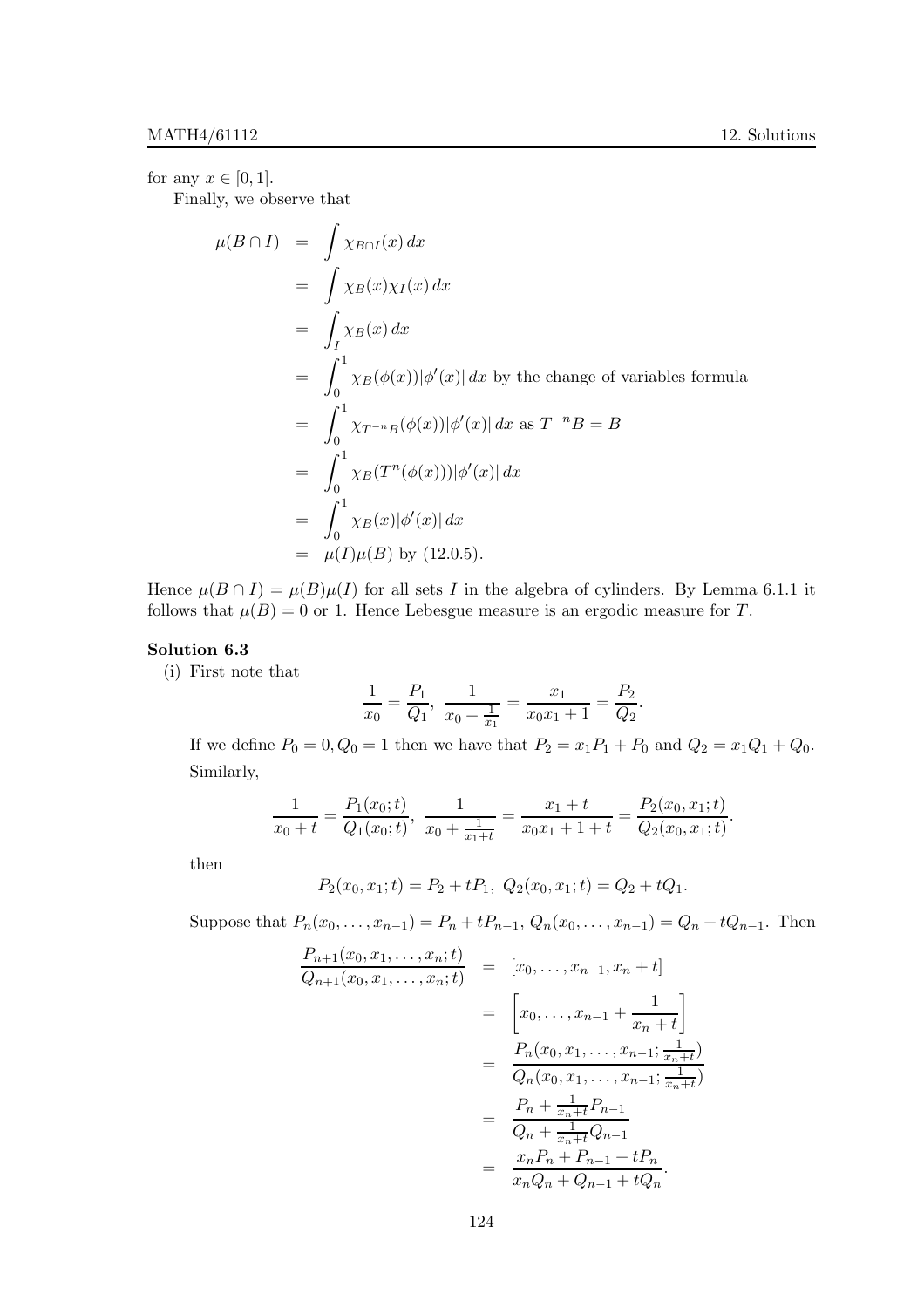Hence

 $P_{n+1}(x_0, x_1, \ldots, x_n; t) = x_n P_n + P_{n-1} + t P_n, Q_{n+1}(x_0, x_1, \ldots, x_n; t) = x_n Q_n + Q_{n-1} + t Q_n.$ Putting  $t = 0$  we obtain the recurrence relations

$$
P_{n+1} = x_n P_n + P_{n+1}, \ Q_{n+1} = x_n Q_n + Q_{n+1}.
$$

Hence

$$
P_{n+1}(x_0, x_1, \ldots, x_n; t) = P_{n+1} + t P_n, \ Q_{n+1}(x_0, x_1, \ldots, x_n; t) = Q_{n+1} + t Q_n.
$$

By induction, the recurrence relations hold.

(ii) Note that

$$
Q_n P_{n-1} - Q_{n-1} P_n = (x_{n-1} Q_{n-1} + Q_{n-2}) P_{n-1} - Q_{n-1} (x_{n-1} P_{n-1} + P_{n-2})
$$
  
= -(Q<sub>n-1</sub> P<sub>n-2</sub> - Q<sub>n-2</sub> P<sub>n-1</sub>) = ··· = (-1)<sup>n</sup>.

# Solution 6.4

(i) Let  $\mathbf{x} = (x_0, x_1, \ldots), \mathbf{y} = (y_0, y_1, \ldots) \in \Sigma$ . Let  $d_{\mathbb{R}/\mathbb{Z}}$  and  $d_{\Sigma}$  denote the usual metrics on  $\mathbb{R}/\mathbb{Z}$  and  $\Sigma$ , respectively. Now

$$
d_{\mathbb{R}/\mathbb{Z}}(\pi(\mathbf{x}), \pi(\mathbf{y}))
$$
\n
$$
\leq |\pi(x_0, x_1, \ldots) - \pi(y_0, y_1, \ldots)|
$$
\n
$$
= \left| \frac{x_0 - y_0}{2} + \frac{x_1 - y_1}{2^2} + \cdots \right|
$$
\n
$$
\leq \frac{|x_0 - y_0|}{2} + \frac{|x_1 - y_1|}{2^2} + \cdots
$$
\n(12.0.7)

Now if  $d_{\Sigma}(\mathbf{x}, \mathbf{y}) < 1/2^n$  then  $x_j = y_j$  for  $j = 0, \ldots n$ . Hence we can bound the right-hand side of (12.0.7) by

$$
\frac{|x_{n+1} - y_{n+1}|}{2^{n+2}} + \frac{|x_{n+2} - y_{n+2}|}{2^{n+3}} + \cdots \le \frac{1}{2^{n+2}} + \frac{1}{2^{n+3}} + \cdots
$$

$$
= \frac{1}{2^{n+2}} \left( 1 + \frac{1}{2} + \frac{1}{2^2} + \cdots \right)
$$

$$
\le \frac{1}{2^{n+1}},
$$

summing the geometric progression. This implies that  $\pi$  is continuous. To see this, let  $\varepsilon > 0$ . Choose *n* such that  $1/2^{n+1} < \varepsilon$ . Choose  $\delta = 1/2^n$ . If  $d_{\Sigma}(\mathbf{x}, \mathbf{y}) < \delta$  then  $d_{\mathbb{R}/\mathbb{Z}}(\pi(\mathbf{x}), \pi(\mathbf{y})) < \varepsilon.$ 

(ii) Observe that if  $\mathbf{x} = (x_j)_{j=0}^{\infty} \in \Sigma$  then

$$
\pi(\sigma(\mathbf{x})) = \pi(\sigma(x_0, x_1, \ldots)) = \pi(x_1, x_2, \ldots) = \frac{x_1}{2} + \frac{x_2}{2^2} + \cdots
$$

and

$$
T(\pi(\mathbf{x})) = T(\pi(x_0, x_1, ...))
$$
  
=  $T\left(\frac{x_0}{2} + \frac{x_1}{2^2} + ...\right)$   
=  $x_0 + \frac{x_1}{2} + \frac{x_2}{2^2} + ...$  mod 1  
=  $\frac{x_1}{2} + \frac{x_2}{2^2} + ...$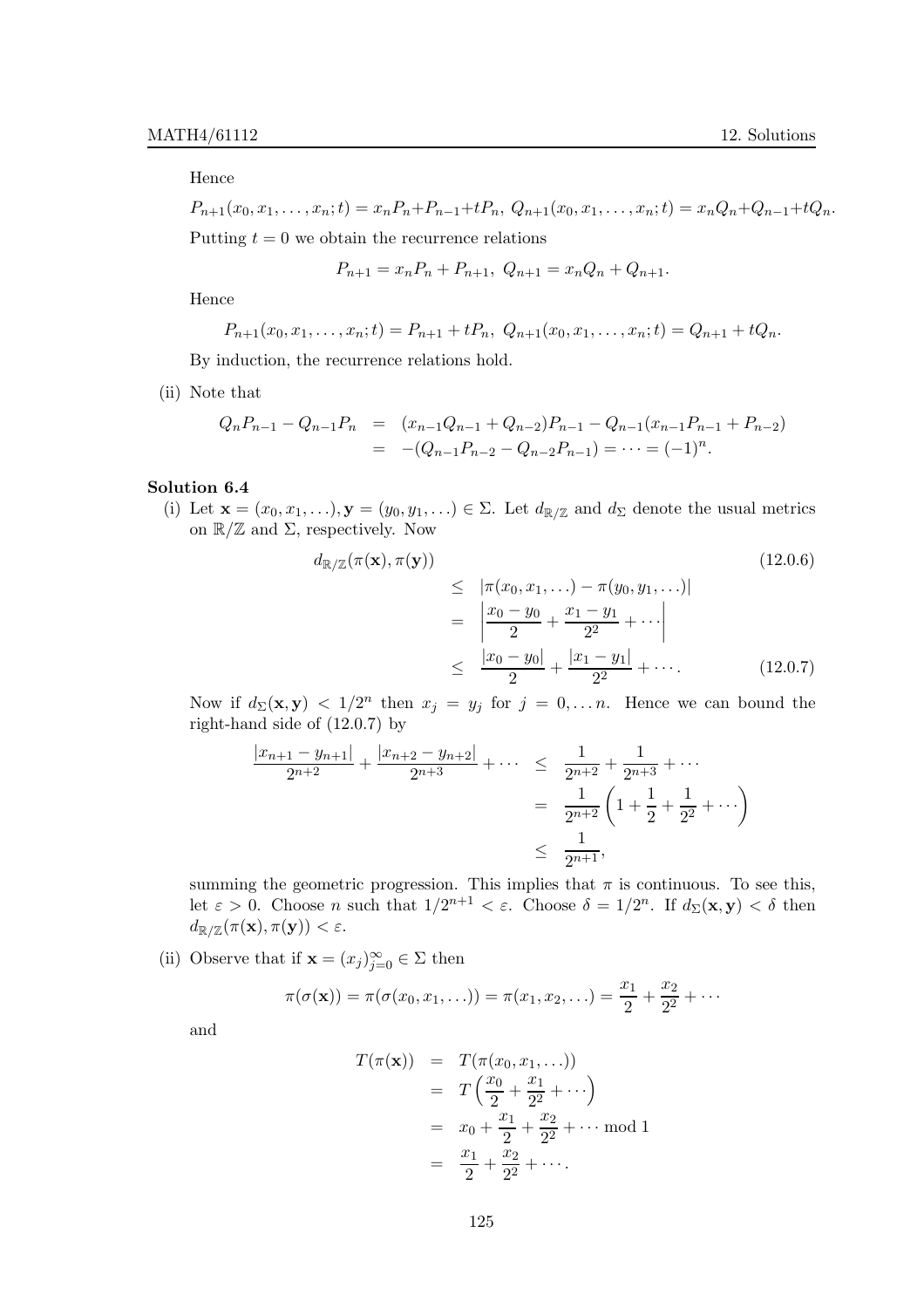(iii) We must show that  $T_*(\pi_*\mu) = \pi_*\mu$ . To see this, observe that

$$
T_*(\pi_*\mu)(B) = \pi_*\mu(T^{-1}B)
$$
  
\n
$$
= \mu(\pi^{-1}T^{-1}B)
$$
  
\n
$$
= \mu(\sigma^{-1}\pi^{-1}B) \text{ as } \pi\sigma = T\pi
$$
  
\n
$$
= (\sigma_*\mu)(\pi^{-1}B)
$$
  
\n
$$
= \mu(\pi^{-1}B) \text{ as } \mu \text{ is } \sigma\text{-invariant}
$$
  
\n
$$
= (\pi_*\mu)(B).
$$

(iv) Suppose that  $\mu$  is an ergodic measure for  $\sigma$ . We claim that  $\pi_*\mu$  is an ergodic measure for T, i.e. if  $B \in \mathcal{B}(\mathbb{R}/\mathbb{Z})$  is such that  $T^{-1}B = B$  then  $\pi_*\mu(B) = 0$  or 1.

First observe that  $\pi^{-1}(B)$  is  $\sigma$ -invariant. This follows as:

$$
\sigma^{-1}(\pi^{-1}(B)) = \pi^{-1}T^{-1}(B) = \pi^{-1}(B).
$$

As  $\mu$  is an ergodic measure for  $\sigma$ , we must have that  $\mu(\pi^{-1}(B)) = 0$  or 1. Hence  $\pi_*\mu(B) = 0$  or 1.

(v) There are uncountably many different Bernoulli measures  $\mu_p$  for  $\Sigma$  given by the family of probability vectors  $(p, 1-p)$ . These are ergodic for  $\sigma$ . To see that  $\pi_*\mu_p$  are all different, notice that  $\pi_* \mu_p([0, 1/2)) = \mu_p(\pi^{-1}[0, 1/2)) = \mu_p([0]) = p$ , where [0] denotes the cylinder consisting of all sequences that start with 0.

# Solution 7.1

Suppose that  $x_n \to x$ . We must show that  $\delta_{x_n} \to \delta_x$ . Let  $f \in C(X, \mathbb{R})$ . Then

$$
\int f d\delta_{x_n} = f(x_n) \to f(x) = \int f d\delta_x
$$

as f is continuous. Hence  $\delta_{x_n} \rightharpoonup \delta_x$ .

# Solution 7.2

Suppose that  $\mu_n \rightharpoonup \mu$ . We must show that  $T_*\mu \rightharpoonup T_*\mu$ . Let  $f \in C(X, \mathbb{R})$ . Then

$$
\lim_{n \to \infty} \int f d(T_* \mu_n) = \lim_{n \to \infty} \int f \circ T d\mu_n = \int f \circ T d\mu = \int f d(T_* \mu)
$$

as  $f \circ T$  is continuous. Hence  $T_* \mu_n \rightharpoonup T_* \mu$  as  $n \to \infty$ .

# Solution 7.3

(i) Suppose that  $\mu_n \to \mu$  as  $n \to \infty$ . We claim that  $\mu_n \to \mu$ . To show this, we have to prove that if  $f \in C(X, \mathbb{R})$  then  $\int f d\mu_n \to \int f d\mu$  as  $n \to \infty$ .

Let 
$$
f \in C(X, \mathbb{R})
$$
. Note that  $f/||f||_{\infty} \in C(X, \mathbb{R})$  and that  $||(f/||f||_{\infty})||_{\infty} = 1$ . Hence

$$
\left| \int f d\mu_n - \int f d\mu \right| = \|f\|_{\infty} \left| \int \frac{f}{\|f\|_{\infty}} d\mu_n - \int \frac{f}{\|f\|_{\infty}} d\mu \right|
$$
  
\n
$$
\leq \sup_{g \in C(X,\mathbb{R}), \|g\|_{\infty} \leq 1} \left| \int g d\mu_n - \int g d\mu \right|
$$
  
\n
$$
= \|\mu_n - \mu\|,
$$

which tends to 0 as  $n \to \infty$ .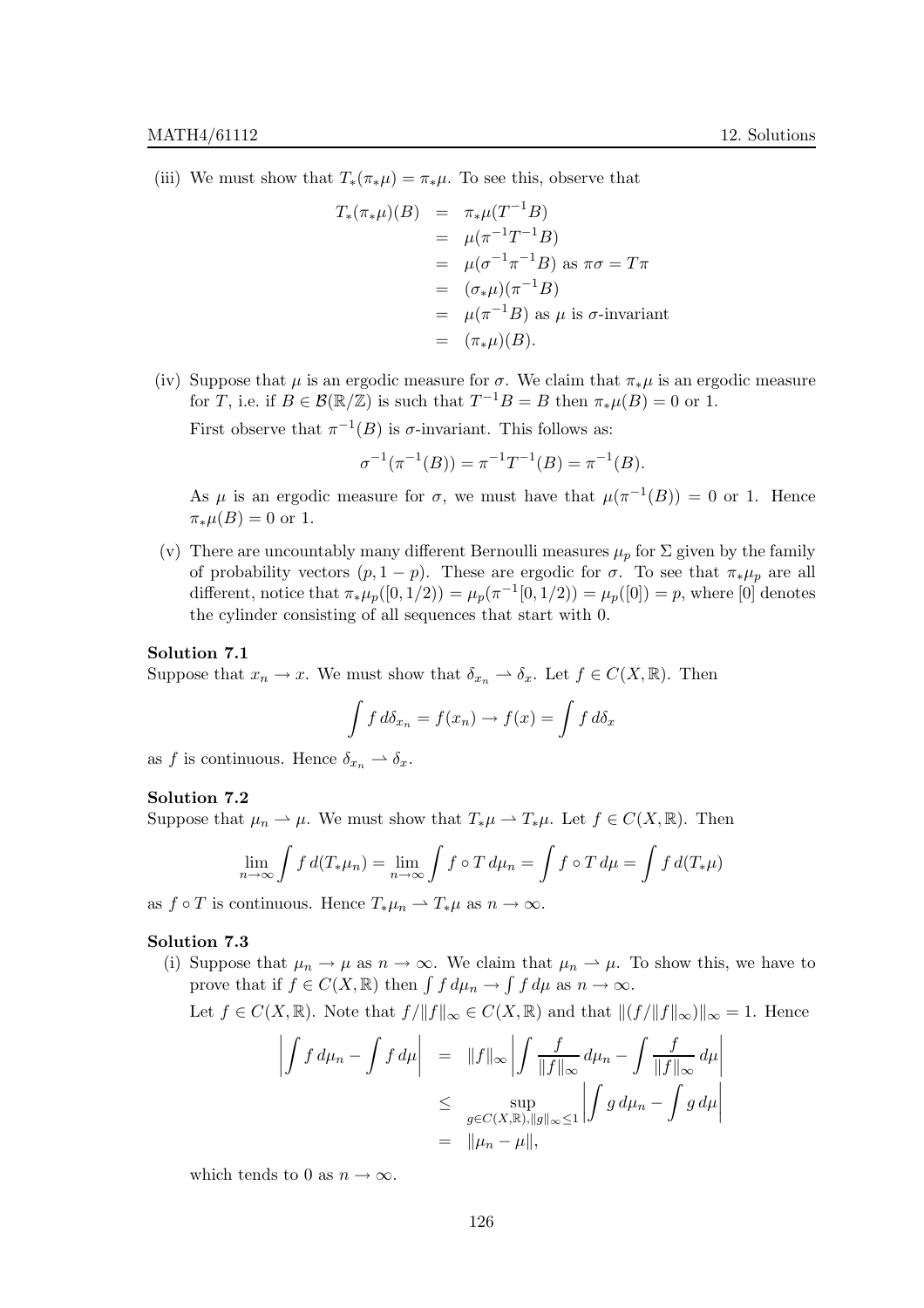(ii) Suppose that  $x_n \to x$  but that  $x_n \neq x$  for all n. We claim that  $\delta_{x_n} \not \to \delta_x$ . Note that

$$
\|\delta_{x_n} - \delta_x\| = \sup_{f \in C(X,\mathbb{R}), \|f\|_{\infty} \le 1} |f(x_n) - f(x)|.
$$

For each *n*, we can choose a continuous function  $f_n \in C(X, \mathbb{R})$  such that  $f_n(x) = 1$ ,  $f_n(x_n) = 0$  and  $||f_n||_{\infty} \leq 1$ . Hence

$$
\begin{array}{rcl}\n\|\delta_{x_n} - \delta_x\| & = & \sup_{f \in C(X, \mathbb{R}), \|f\|_{\infty} \le 1} |f(x_n) - f(x)|. \\
& \geq & |f_n(x_n) - f_n(x)| \\
& = & 1.\n\end{array}
$$

Hence  $\delta_{x_n} \not \to \delta_{x}$ .

(iii) First note that if  $f \in C(X, \mathbb{R})$  is any continuous function with  $||f||_{\infty} \leq 1$ , then

$$
\left| \int f d\delta_x - \int f d\delta_y \right| = |f(x) - f(y)| \le |f(x)| + |f(y)| \le 2.
$$

Hence

$$
\|\delta_x - \delta_y\| = \sup_{f \in C(X,\mathbb{R}), \|f\|_{\infty} \le 1} \left| \int f \, d\delta_x - \int f \, d\delta_y \right| \le 2.
$$

Conversely, by Urysohn's Lemma, there exist continuous functions  $g_1, g_2$  such that  $g_1(x) = g_2(y) = 1, g_1(y) = g_2(x) = 0$  and  $0 \le g_1, g_2 \le 1$ . Let  $h = g_1 - g_2$ . Then  $h(x) = 1, h(y) = -1$  and  $-1 \leq h \leq 1$  (so that  $||h||_{\infty} = 1$ ). Hence

$$
2 = |h(x) - h(y)|
$$
  
\n
$$
= \left| \int h \, d\delta_x - \int h \, d\delta_y \right|
$$
  
\n
$$
\leq \sup_{f \in C(X,\mathbb{R}), ||f||_{\infty} \leq 1} \left| \int f \, d\delta_x - \int f \, d\delta_y \right|
$$
  
\n
$$
= ||\delta_x - \delta_y||.
$$

Hence if  $x \neq y$  then  $\|\delta_x - \delta_y\| = 2$ .

Suppose that X is infinite. Let  $x_n \in X$  be pairwise distinct and consider the sequence  $\mu_n = \delta_{x_n}$ . Then  $\|\mu_n - \mu_m\| = 2$  if  $n \neq m$ . Hence  $\mu_n$  cannot have a convergent subsequence, and so  $M(X)$  is not compact in the strong topology when X is infinite.

#### Solution 7.4

Let  $x_n \in X$  be a sequence such that  $x_n \to x$  and  $x_n \neq x$  for all n. Let  $\mu_n = \delta_{x_n}$  and  $\mu = \delta_x$ . Then  $\mu_n \rightharpoonup \mu$ . Take  $B = \{x\}$ . Then  $\mu_n(B) = 0$  but  $\mu(B) = 1$ . Hence  $\mu_n(B) \nightharpoonup \mu(B)$ .

# Solution 7.5

Let  $\mu_1, \mu_2 \in M(X,T)$  and suppose that  $\alpha \in [0,1]$ . Then  $\alpha\mu_1 + (1-\alpha)\mu_2 \in M(X)$ . To check that  $\alpha\mu_1 + (1 - \alpha)\mu_2 \in M(X,T)$ , note that

$$
(T_*(\alpha\mu_1 + (1 - \alpha)\mu_2))(B) = (\alpha\mu_1 + (1 - \alpha)\mu_2)(T^{-1}B)
$$
  
=  $\alpha\mu_1(T^{-1}B) + (1 - \alpha)\mu_2(T^{-1}B)$   
=  $\alpha\mu_1(B) + (1 - \alpha)\mu_2(B)$   
=  $(\alpha\mu_1 + (1 - \alpha)\mu_2)(B).$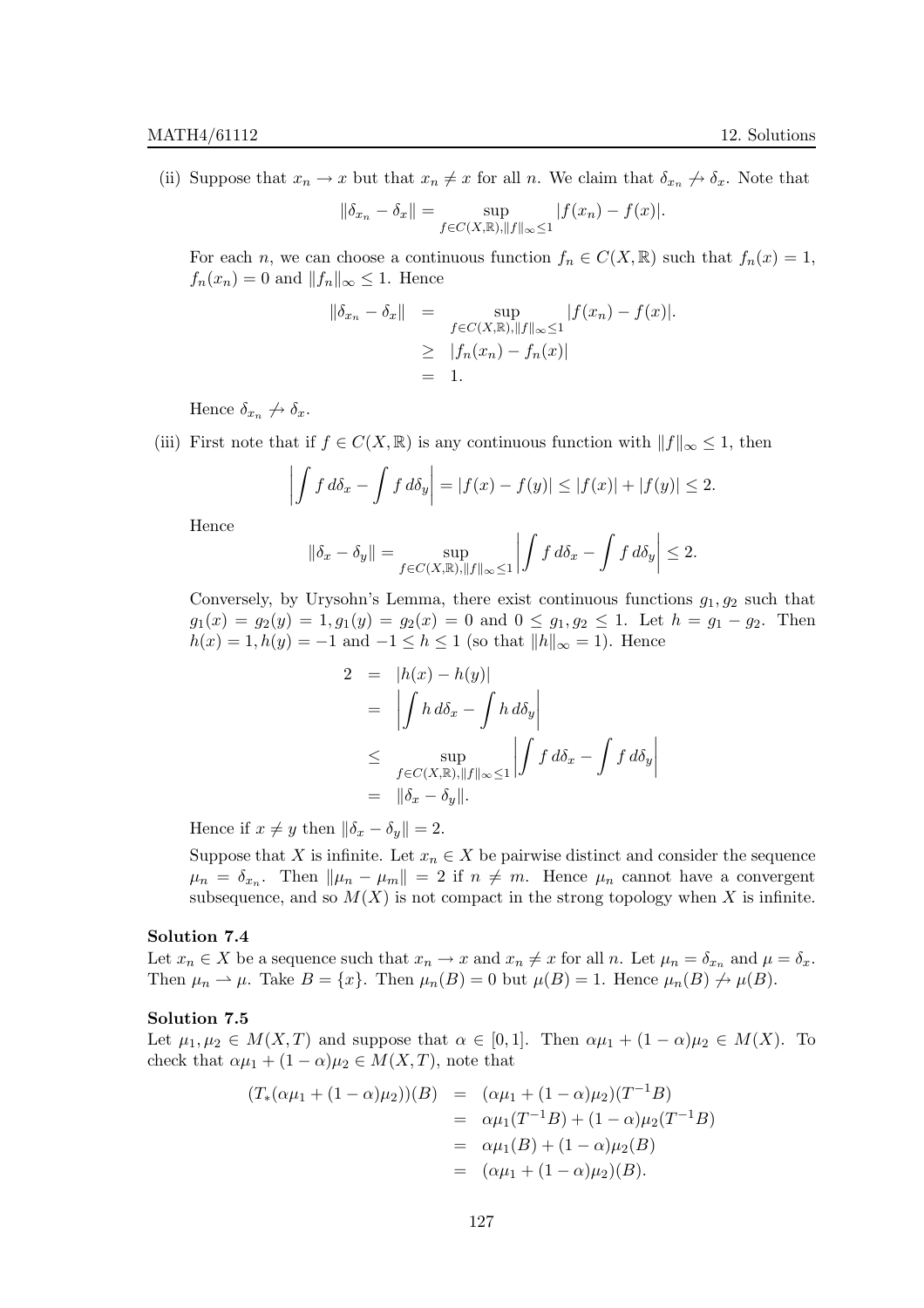#### Solution 7.6

Let  $\mathcal{S} \subset C(X,\mathbb{R})$  be uniformly dense. Let  $f \in C(X,\mathbb{R})$ . Let  $\varepsilon > 0$ . Choose  $g \in \mathcal{S}$  such that  $||f - g||_{\infty} < \varepsilon$ . Choose N such that if  $n \geq N$  then  $|\int g d\mu_n - \int g d\mu| < \varepsilon$ . Then

$$
\left| \int f d\mu_n - \int f d\mu \right|
$$
  
\n
$$
\leq \left| \int f d\mu_n - \int g d\mu_n \right| + \left| \int g d\mu_n - \int g d\mu \right| + \left| \int f d\mu - \int g d\mu \right|
$$
  
\n
$$
\leq \int |f - g| d\mu_n + \left| \int g d\mu_n - \int g d\mu \right| + \int |f - g| d\mu
$$
  
\n
$$
\leq 3\varepsilon.
$$

As  $\varepsilon > 0$  is arbitrary, the result follows.

#### Solution 7.7

- (i) Recall that  $\mathbf{x} \in \Sigma$  is a periodic point with period n if  $\sigma^n(\mathbf{x}) = \mathbf{x}$ . If  $\mathbf{x}$  is periodic with period *n* then  $x_{j+n} = x_j$  for all  $j = 0, 1, 2, \ldots$  Hence **x** is determined by the first n symbols, which then repeat. As there are two choices for each  $x_j$ , there are  $2^n$ periodic points with period n.
- (ii) First note that  $\mu_n$  is a Borel probability measure.

Let  $[i_0, i_1, \ldots, i_{m-1}]$  be a cylinder. Let  $n \geq m$ . Then the periodic points **x** of period  $n \in [i_0, i_1, \ldots, i_{m-1}]$  have the form

$$
\mathbf{x}=(i_0,i_1,\ldots,i_{m-1},x_m,\ldots,x_{n-1},i_0,i_1,\ldots,i_{m-1},x_m,\ldots,x_{n-1},i_0,\ldots)
$$

where the finite string of symbols  $i_0, i_1, \ldots, i_{m-1}, x_m, \ldots, x_{n-1}$  repeats. The symbols  $x_m, \ldots, x_{n-1}$  can be chosen arbitrarily. Hence there are  $2^{n-m}$  such periodic points. Hence, if  $n \geq m$ ,

$$
\int \chi_{[i_0,i_1,\dots,i_{m-1}]} d\mu_n = \frac{1}{2^n} \times 2^{n-m} = \frac{1}{2^m} = \int \chi_{[i_0,i_1,\dots,i_{m-1}]} d\mu.
$$

(iii) To prove that  $\chi_{[i_0,i_1,...,i_{m-1}]}$  is continuous we need to show that, if  $\mathbf{x}_n \to \mathbf{x}$  then  $\chi_{[i_0,i_1,...,i_{m-1}]}(\mathbf{x}_n) \to \chi_{[i_0,i_1,...,i_{m-1}]}(\mathbf{x}).$ 

First suppose that  $\mathbf{x} \in [i_0, i_1, \ldots, i_{m-1}]$ . As  $\mathbf{x}_n \to \mathbf{x}$ , it follows from the definition of the metric on  $\Sigma$  that there exists  $N \in \mathbb{N}$  such that if  $n \geq N$  then  $\mathbf{x}_n$  and  $\mathbf{x}$  agree in the first m places. Hence if  $n \geq N$  then  $\mathbf{x}_n \in [i_0, i_1, \ldots, i_{m-1}]$ . Hence, if  $n \geq N$ , then  $\chi_{[i_0,i_1,...,i_{m-1}]}(\mathbf{x}_n) = 1 = \chi_{[i_0,i_1,...,i_{m-1}]}(\mathbf{x}).$ 

Now suppose that  $\mathbf{x} \notin [i_0, i_1, \ldots, i_{m-1}]$ . As  $\mathbf{x}_n \to \mathbf{x}$ , it follows from the definition of the metric on  $\Sigma$  that there exists  $N \in \mathbb{N}$  such that if  $n \geq N$  then  $\mathbf{x}_n$  and  $\mathbf{x}$  agree in the first m places. Hence if  $n \geq N$ , there exists  $j \in \{0, 1, \ldots, m-1\}$  such that  $(\mathbf{x}_n)_j \neq i_j$ ; that is, if  $n \geq N$ , then  $\mathbf{x}_n \notin [i_0, i_1, \ldots, i_{m-1}]$ . Hence, if  $n \geq N$ , then  $\chi_{[i_0,i_1,...,i_{m-1}]}(\mathbf{x}_n) = 0 = \chi_{[i_0,i_1,...,i_{m-1}]}(\mathbf{x}).$ Hence  $\chi_{[i_0,i_1,\ldots,i_{m-1}]}$  is continuous.

(iv) Let  $S$  denote the set of finite linear combinations of characteristic functions of cylinders. By the Stone-Weierstrass Theorem, S is uniformly dense in  $C(X,\mathbb{R})$ . By (ii) above, if  $g \in \mathcal{S}$  then  $\int g d\mu_n \to \int g d\mu$  as  $n \to \infty$ . Let  $f \in C(X, \mathbb{R})$  and let  $\varepsilon > 0$ . Choose  $g \in \mathcal{S}$  such that  $||f - g||_{\infty} < \varepsilon$ . Then a 3 $\varepsilon$  argument as in the solutions to Exercise 7.6 proves that  $\limsup_{n\to\infty} |\int f d\mu_n - \int f d\mu| < 3\varepsilon$  and the result follows.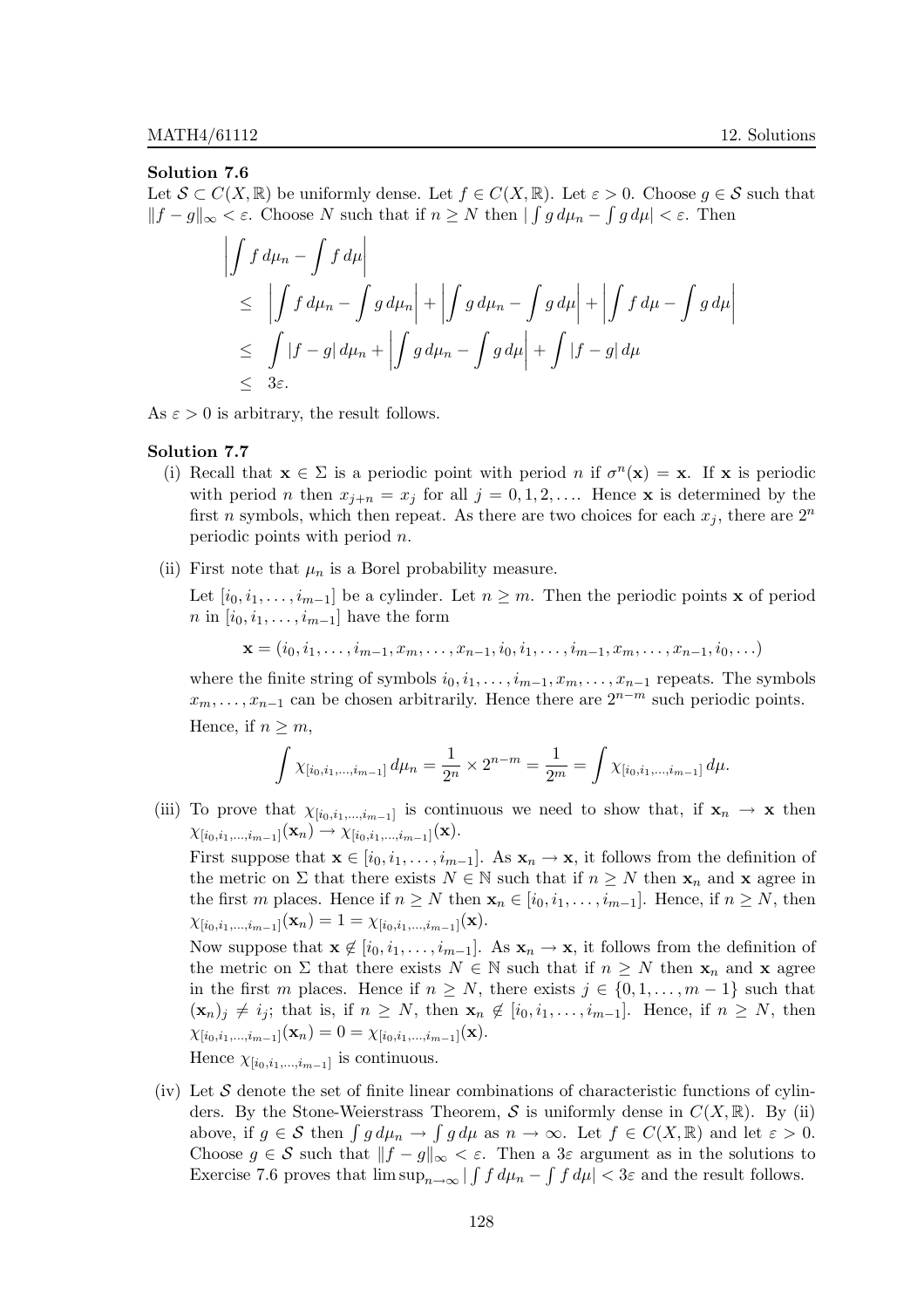# Solution 7.8

As trigonometric polynomials are uniformly dense in  $C(X, \mathbb{R})$ , it is sufficient to prove that  $\int g \circ T d\mu = \int g d\mu$  for all trigonometric polynomials g. Let  $g(x) = \sum_{j=0}^{r} c_j e^{2\pi i \langle \mathbf{n}^{(j)}, x \rangle}$ ,  $c_j \in \mathbb{R}, \, \mathbf{n}_{(j)}^{(j)} = (n_1^{(j)})$  $\binom{(j)}{1},n_2^{(j)}$  $\binom{(j)}{2},n\binom{(j)}{3}$  $\binom{3}{3}$   $\in \mathbb{Z}^3$  be a trigonometric polynomial. We label the coefficients so that  $\mathbf{n}^{(j)} = \mathbf{0}$  if and only if  $j = 0$ . Then  $\int g d\mu = c_0$ .

Note that

$$
g \circ T \left( \begin{pmatrix} x \\ y \\ z \end{pmatrix} + \mathbb{Z}^3 \right) = g \left( \begin{pmatrix} \alpha + x \\ x + y \\ y + z \end{pmatrix} + \mathbb{Z}^3 \right)
$$
  

$$
= \sum_{j=0}^r c_j e^{2\pi i \langle (n_1^{(j)}, n_2^{(j)}, n_3^{(j)}), (\alpha + x, x + y, y + x) \rangle}
$$
  

$$
= \sum_{j=0}^r c_j e^{2\pi i n_1^{(j)} \alpha} e^{2\pi i \left( n_1^{(j)} x + n_2^{(j)} (x + y) + n_3^{(j)} (y + z) \right)}
$$
  

$$
= \sum_{j=0}^r c_j e^{2\pi i n_1^{(j)} \alpha} e^{2\pi i \langle (n_1^{(j)} + n_2^{(j)}, n_2^{(j)} + n_3^{(j)}, n_3^{(j)}), (x, y, z) \rangle}.
$$

Hence

$$
\int g \circ T d\mu = \int \sum_{j=0}^{r} c_j e^{2\pi i n_1^{(j)} \alpha} e^{2\pi i \langle (n_1^{(j)} + n_2^{(j)}, n_2^{(j)} + n_3^{(j)}, n_3^{(j)}), (x, y, z) \rangle} d\mu
$$

$$
= \sum_{j=0}^{r} c_j e^{2\pi i n_1^{(j)} \alpha} \int e^{2\pi i \langle (n_1^{(j)} + n_2^{(j)}, n_2^{(j)} + n_3^{(j)}, n_3^{(j)}), (x, y, z) \rangle} d\mu.
$$

The integral is equal to zero unless  $(n_1^{(j)} + n_2^{(j)})$  $n_2^{(j)}$ ,  $n_2^{(j)}$  +  $n_3^{(j)}$  $_3^{(j)}, n_3^{(j)}$  $\binom{0}{3} = (0,0,0),$  i.e. unless  $n_1^{(j)} = n_2^{(j)} = n_3^{(j)} = 0$ . By our choice of labelling the coefficients, this only happens if  $j = 0$ . Hence

$$
\int g\circ T\,d\mu=c_0=\int g\,d\mu.
$$

### Solution 8.1

(i) Let  $B \in \mathcal{B}$  and let  $f = \chi_B$ . Note that

$$
\int f \, d\nu = \int \chi_B \, d\nu = \int_B \, d\nu = \nu(B) = \int_B \frac{d\nu}{d\mu} \, d\mu = \int \chi_B \frac{d\nu}{d\mu} \, d\mu = \int f \frac{d\nu}{d\mu} \, d\mu.
$$

Hence the result holds for characteristic functions, hence for simple functions (finite linear combinations of characteristic functions). Let  $f \in L^1(X, \mathcal{B}, \mu)$  be such that  $f \geq 0$ . By considering an increasing sequence of simple functions, the result follows for positive  $L^1$  functions. By splitting an arbitrary real-valued  $L^1$  function into its positive and negative parts, and then an arbitrary  $L^1(X, \mathcal{B}, \mu)$  function into its real and imaginary parts, the result holds.

(ii) Now  $d\nu_1/d\mu$ ,  $d\nu_2/d\mu$  are the unique functions such that

$$
\nu_1(B) = \int_B \frac{d\nu_1}{d\mu} \, d\mu, \ \nu_2(B) = \int_B \frac{d\nu_2}{d\mu} \, d\mu,
$$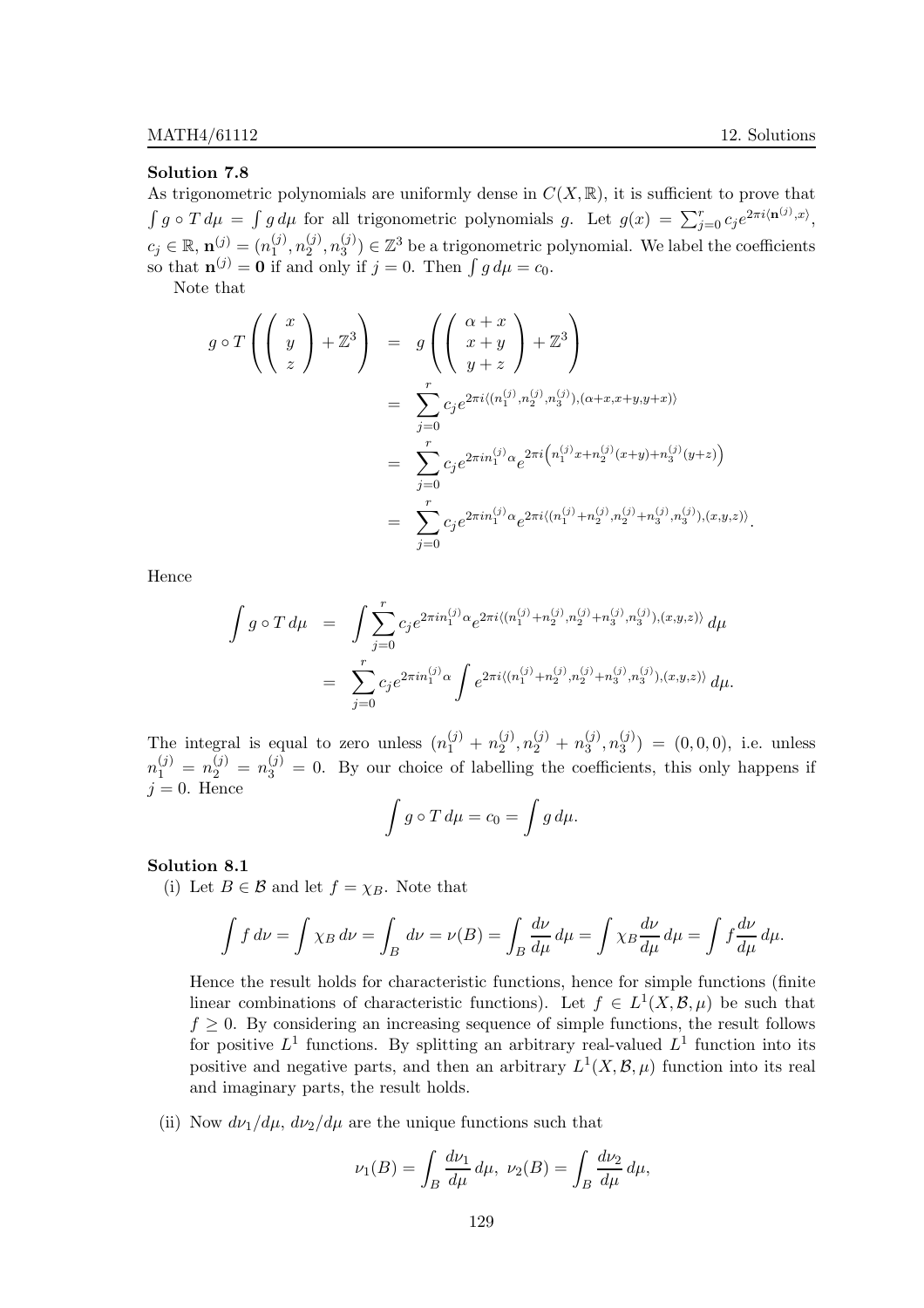respectively. Hence

$$
\nu_1(B) + \nu_2(B) = \int_B \frac{d\nu_1}{d\mu} d\mu + \int_B \frac{d\nu_2}{d\mu} d\mu = \int_B \frac{d\nu_1}{d\mu} + \frac{d\nu_2}{d\mu} d\mu.
$$

However,

$$
(\nu_1 + \nu_2)(B) = \int_B \frac{d(\nu_1 + \nu_2)}{d\mu} d\mu.
$$

Hence, by uniqueness in the Radon-Nikodym theorem, we have that

$$
\frac{d(\nu_1 + \nu_2)}{d\mu} = \frac{d\nu_1}{d\mu} + \frac{d\nu_2}{d\mu}.
$$

(iii) Suppose that  $\mu(B) = 0$ . As  $\nu \ll \mu$  then  $\nu(B) = 0$ . As  $\lambda \ll \nu$  then  $\lambda(B) = 0$ . Hence  $\lambda \ll \mu$ .

Now as  $\lambda \ll \mu$  we have

$$
\lambda(B) = \int_B \frac{d\lambda}{d\mu} d\mu.
$$

As  $\lambda \ll \nu$  we have

$$
\lambda(B) = \int_B \frac{d\lambda}{d\nu} \, d\nu = \int \chi_B \frac{d\lambda}{d\nu} \, d\nu.
$$

By part (i), using the fact that  $\nu \ll \mu$ , it follows that

$$
\int \chi_B \frac{d\lambda}{d\nu} d\nu = \int \chi_B \frac{d\lambda}{d\nu} \frac{d\nu}{d\mu} d\mu = \int_B \frac{d\lambda}{d\nu} \frac{d\nu}{d\mu} d\mu.
$$

Hence by uniqueness in the Radon-Nikodym theorem,

$$
\frac{d\lambda}{d\mu} = \frac{d\lambda}{d\nu}\frac{d\nu}{d\mu}.
$$

#### Solution 8.2

The claimed formula is easily seen to be valid for  $n = 3$ . Suppose the formula is valid for n. Then

$$
T^{n+1}\left(\begin{pmatrix} x \\ y \\ z \end{pmatrix} + \mathbb{Z}^3\right)
$$
  
=  $TT^n\left(\begin{pmatrix} x \\ y \\ z \end{pmatrix} + \mathbb{Z}^3\right)$   
=  $T\left(\left(\begin{pmatrix} n \\ 1 \end{pmatrix} \alpha + x \begin{pmatrix} n \\ 1 \end{pmatrix} x + y \begin{pmatrix} n \\ 2 \end{pmatrix} \alpha + \begin{pmatrix} n \\ 1 \end{pmatrix} x + y \begin{pmatrix} n \\ 2 \end{pmatrix} x + \begin{pmatrix} n \\ 2 \end{pmatrix} x + \begin{pmatrix} n \\ 1 \end{pmatrix} y + z \end{pmatrix} + \mathbb{Z}^3\right)$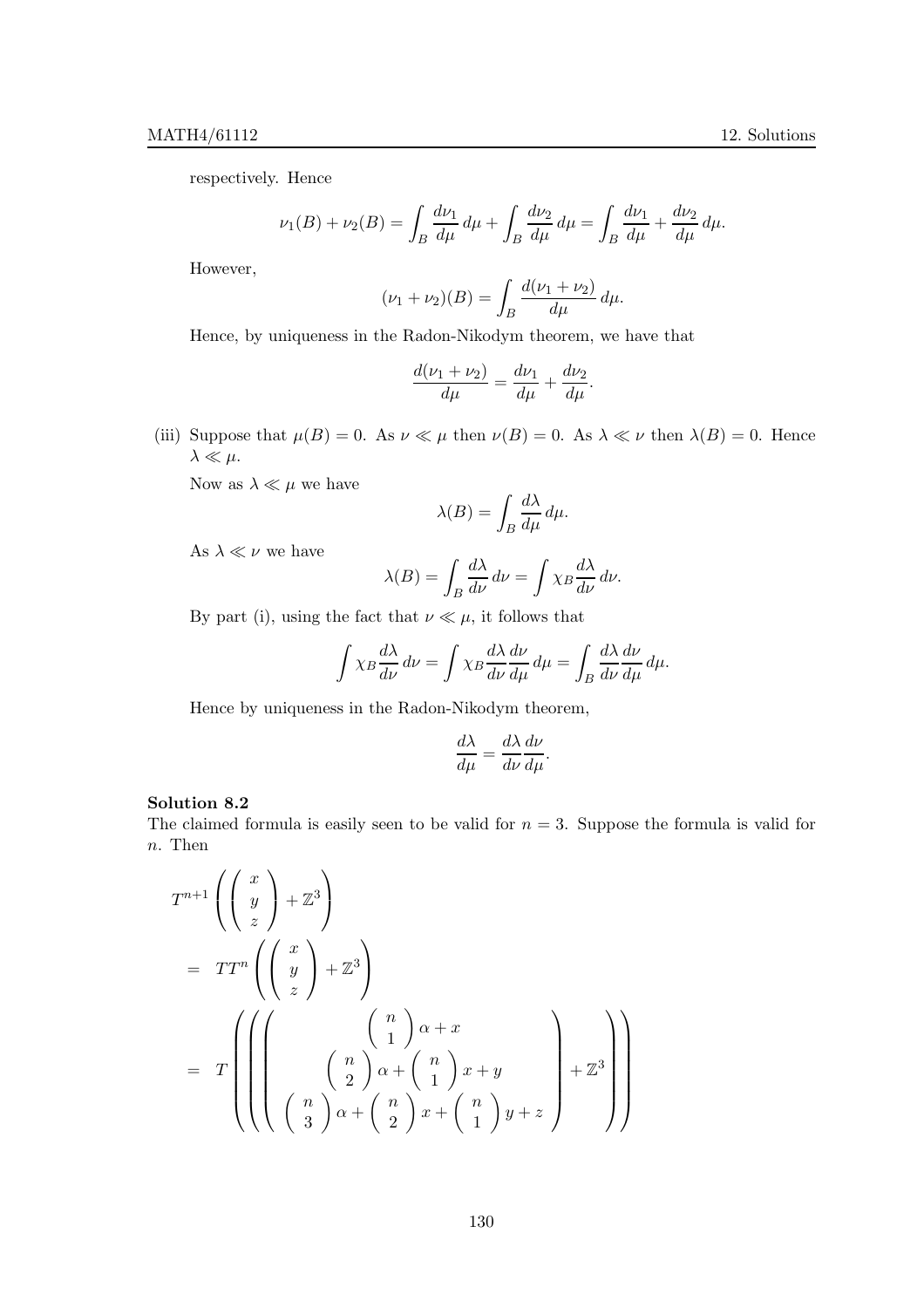$$
= \left( \left( \begin{array}{c} n \\ n \\ \left(\frac{n}{2}\right) \alpha + \left(\frac{n}{2}\right) x + y + \left(\frac{n}{2}\right) \alpha + x \\ \left(\frac{n}{2}\right) \alpha + \left(\frac{n}{2}\right) x + \left(\frac{n}{2}\right) y + z + \left(\frac{n}{2}\right) \alpha + \left(\frac{n}{2}\right) x + y \end{array} \right) + \mathbb{Z}^{3} \right)
$$
  
= 
$$
\left( \left( \begin{array}{c} n+1 \\ n \left(\frac{n+1}{2}\right) \alpha + \left(\frac{n+1}{2}\right) x + y \\ \left(\frac{n+1}{2}\right) \alpha + \left(\frac{n+1}{2}\right) x + \left(\frac{n+1}{2}\right) y + z \end{array} \right) + \mathbb{Z}^{3} \right).
$$

Hence the claimed formula holds by induction.

Let  $f(x, y, z) = e^{2\pi i (kx + \ell y + mz)}$ . Then

$$
\frac{1}{n}\sum_{j=0}^{n-1} f(T^{j}((x,y,z)+\mathbb{Z}^{3})) = \frac{1}{n}\sum_{j=0}^{n-1} e^{2\pi i p_{x,y,z}^{(k,\ell,m)}(j)}
$$

where  $p_{x,y,z}^{(k,\ell,m)}(n)$  is a polynomial. When  $m \neq 0$ ,  $p_{x,y,z}^{(k,\ell,m)}(n)$  is a degree 3 polynomial with leading coefficient  $m\alpha/6 \notin \mathbb{Q}$ . When  $m = 0, \ell \neq 0$ ,  $p_{x,y,z}^{(k,\ell,m)}(n)$  is a degree 2 polynomial with leading coefficient  $\ell \alpha/2 \notin \mathbb{Q}$ . When  $m = \ell = 0, k \neq 0, p_{x,y,z}^{(k,\ell,m)}(n)$  is a degree 1 polynomial with leading coefficient  $k\alpha \notin \mathbb{Q}$ . In all three cases,  $p_{x,y,z}^{(k,\ell,m)}(n)$  is uniformly distributed mod 1, by Weyl's Theorem on Polynomials (Theorem 2.3.1). Hence by Weyl's Criterion (Theorem 1.2.1) for all  $(k, \ell, m) \in \mathbb{Z}^3 \setminus \{(0, 0, 0)\}\$  we have

$$
\frac{1}{n}\sum_{j=0}^{n-1}e^{2\pi i p_{x,y,z}^{(k,\ell,m)}(j)}\to 0
$$

as  $n \to \infty$ . When  $k = \ell = m = 0$  we trivially have that

$$
\frac{1}{n}\sum_{j=0}^{n-1} e^{2\pi i p_{x,y,z}^{(k,\ell,m)}(j)} = \frac{1}{n}\sum_{j=0}^{n-1} 1 \to 1
$$

as  $n \to \infty$ . Hence

$$
\frac{1}{n}\sum_{j=0}^{n-1} f(T^{j}((x,y,z)+\mathbb{Z}^{3})) \to \int f d\mu
$$

whenever  $f(x, y, z) = e^{2\pi i (kx + \ell y + mz)}$ .

By taking finite linear combinations of exponential functions we see that

$$
\sup_{x \in X} \left| \frac{1}{n} \sum_{j=0}^{n-1} g(T^j(x)) - \int g \, d\mu \right| \to 0
$$

as  $n \to \infty$  for all trigonometric polynomials g. By the Stone-Weierstrass Theorem (Theorem 1.2.2), trigonometric polynomials are uniformly dense in  $C(X,\mathbb{R})$ . Let  $f \in C(X,\mathbb{R})$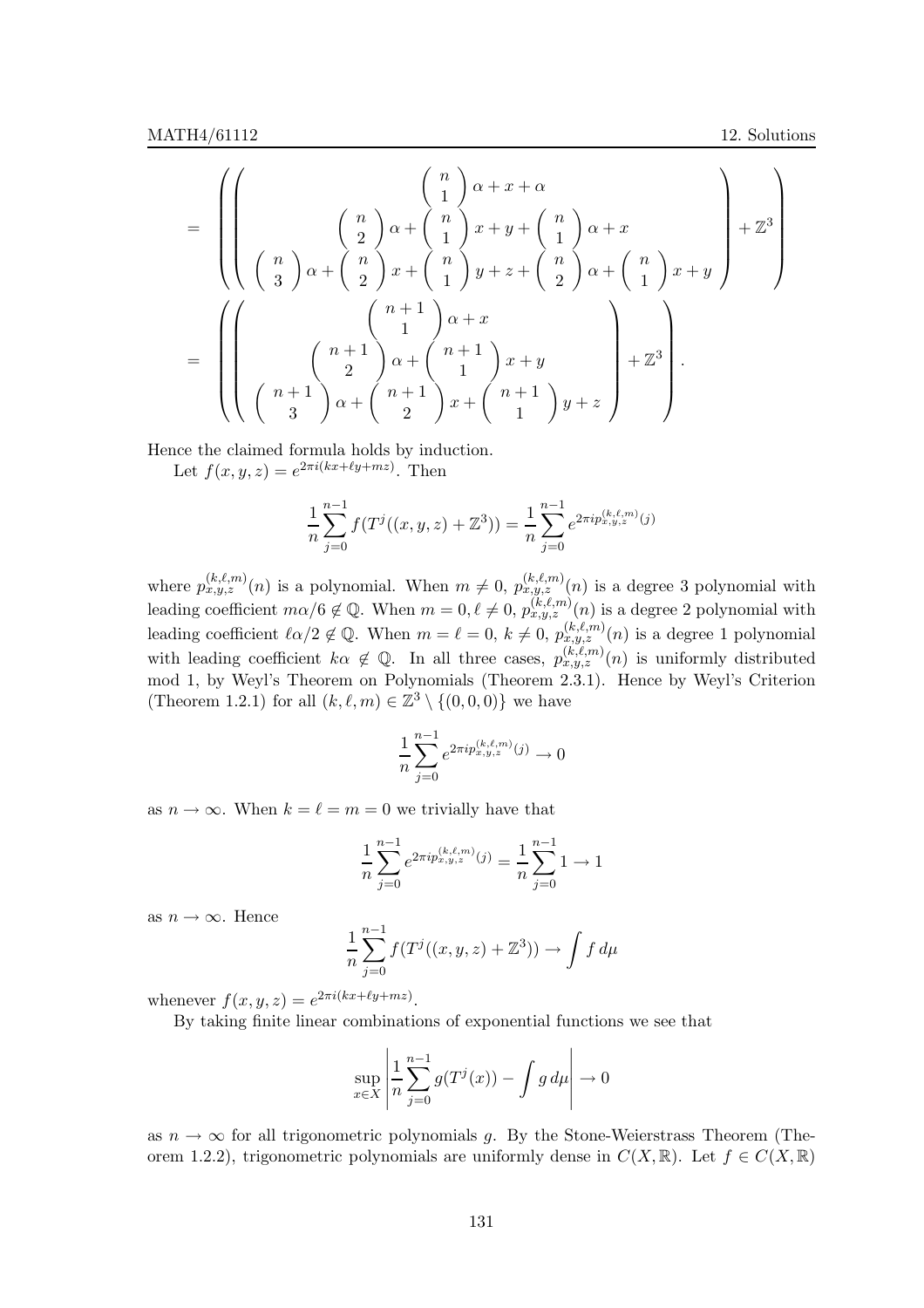and let  $\varepsilon > 0$ . Then there exists a trigonometric polynomial g such that  $||f - g||_{\infty} < \varepsilon$ . Hence for any  $x \in X$  we have

$$
\left| \frac{1}{n} \sum_{j=0}^{n-1} f(T^j(x)) - \int f d\mu \right| \leq \left| \frac{1}{n} \sum_{j=0}^{n-1} (f(T^j(x)) - g(T^j(x))) \right| + \left| \frac{1}{n} \sum_{j=0}^{n-1} g(T^j(x)) - \int g d\mu \right| + \left| \int g - f d\mu \right| \leq \frac{1}{n} \sum_{j=0}^{n-1} |f(T^j(x)) - g(T^j(x))| + \left| \frac{1}{n} \sum_{j=0}^{n-1} g(T^j(x)) - \int g d\mu \right| + \int |g - f| d\mu \leq 2\varepsilon + \left| \frac{1}{n} \sum_{j=0}^{n-1} g(T^j(x)) - \int g d\mu \right| \leq
$$

Hence, taking the supremum over all  $x \in X$ , we have

$$
\left\| \frac{1}{n} \sum_{j=0}^{n-1} f(T^j(x)) - \int f d\mu \right\|_{\infty} \leq 2\varepsilon + \left\| \frac{1}{n} \sum_{j=0}^{n-1} g(T^j(x)) - \int g d\mu \right\|_{\infty}.
$$

Letting  $n \to \infty$  we see that

$$
\limsup_{n \to \infty} \left\| \frac{1}{n} \sum_{j=0}^{n-1} f(T^j(x)) - \int f \, d\mu \right\|_{\infty} \leq 2\varepsilon.
$$

As  $\varepsilon > 0$  is arbitrary, it follows that

$$
\lim_{n \to \infty} \left\| \frac{1}{n} \sum_{j=0}^{n-1} f(T^j(x)) - \int f \, d\mu \right\|_{\infty} = 0.
$$

Hence statement (ii) in Oxtoby's Ergodic Theorem holds. As (i) and (ii) in Oxtoby's Ergodic Theorem are equivalent, it follows that  $T$  is uniquely ergodic and Lebesgue measure is the unique invariant measure.

# Solution 8.3

Let T be a uniquely ergodic homeomorphism with unique invariant measure  $\mu$ .

Suppose that every orbit is dense. Let U be a non-empty open set. Then for all  $x \in X$ , there exists  $n \in \mathbb{Z}$  such that  $T^n(x) \in U$ . Hence  $X = \bigcup_{n=-\infty}^{\infty} T^{-n}U$ . Hence

$$
1 = \mu(X) = \mu\left(\bigcup_{n=-\infty}^{\infty} T^{-n} U\right) \le \sum_{n=-\infty}^{\infty} \mu(T^{-n} U) = \sum_{n=-\infty}^{\infty} \mu(U)
$$

as  $\mu$  is T-invariant. Hence  $\mu(U) > 0$ .

Conversely, suppose that  $\mu(U) > 0$  for all non-empty open sets. Suppose for a contradiction that there exists  $x_0 \in X$  such that the orbit of  $x_0$  is not dense.

Clearly  $\{T^n(x_0) \mid n \in \mathbb{Z}\}$  is T-invariant. As T is continuous, the set

$$
Y = \operatorname{cl} \{ T^n(x_0) \mid n \in \mathbb{Z} \}
$$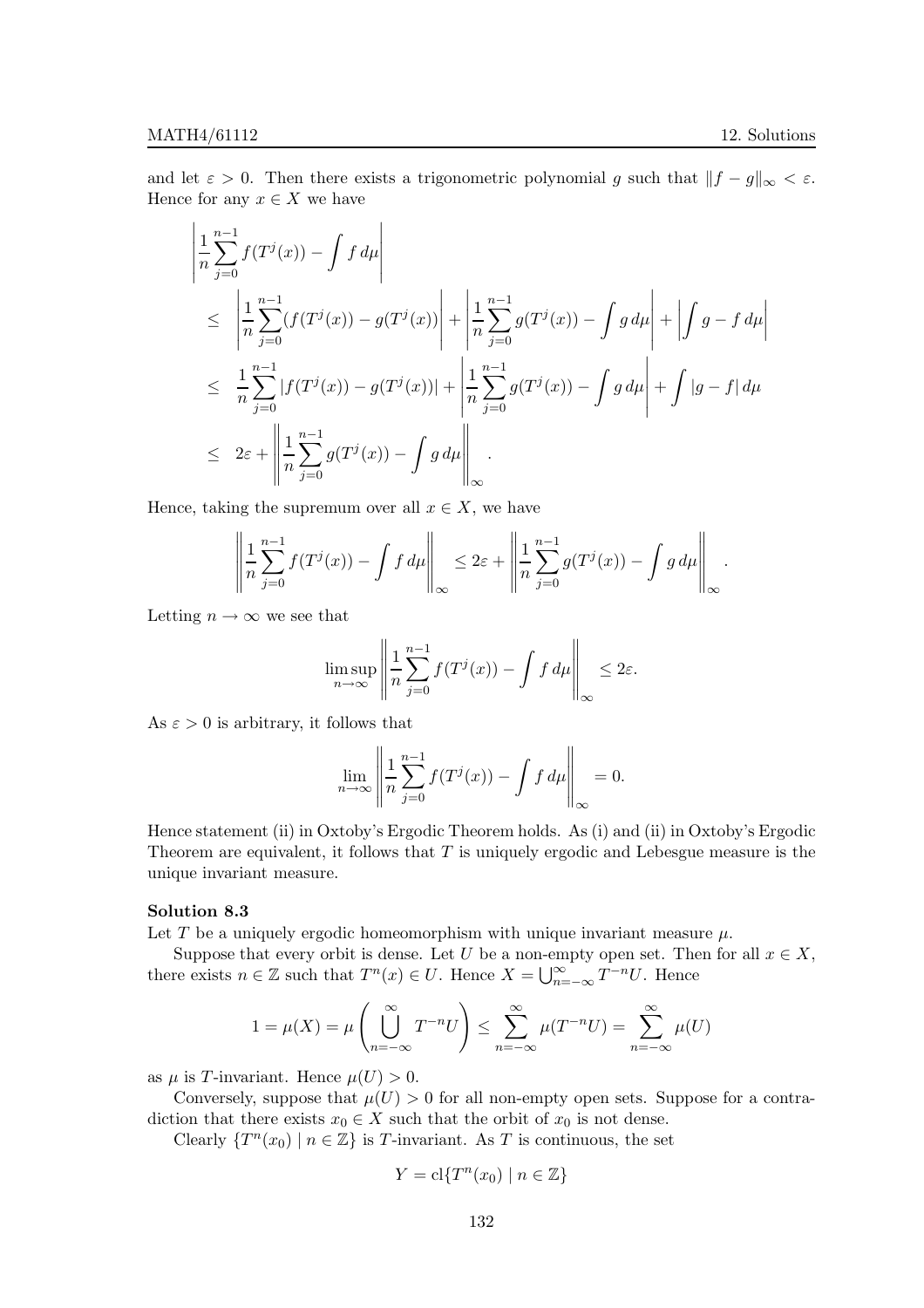is also T-invariant. As the orbit of  $x_0$  is not dense, Y is a proper subset of X. As Y is closed and  $X$  is compact, it follows that Y is compact. By Theorem 7.5.1 there exists an invariant probability measure  $\nu$  for the map  $T : Y \to Y$ . Extend  $\nu$  to X by setting  $\nu(B) = \nu(B \cap Y)$ for Borel subsets  $B \subset X$ . Noting that  $X \setminus Y$  is also T-invariant, it follows that  $\nu$  is an invariant measure for  $T : X \to X$ . This contradicts unique ergodicity as  $\nu(X \setminus Y) = 0$  but  $\mu(X \setminus Y) > 0.$ 

# Solution 9.1

Let  $X = \mathbb{R}$  equipped with the Borel  $\sigma$ -algebra and Lebesgue measure. Define  $T(x) = x + 1$ . Then Lebesgue measure is T-invariant. Take  $A = [0, 1)$ . Then A has positive measure, but no point of A returns to A under T.

# Solution 9.2

Take  $X = \{0, 1\}$  to be a set consisting of two elements. Let B be the set of all subsets of X and equip X with the measure  $\mu = \frac{1}{2}$  $rac{1}{2}\delta_0 + \frac{1}{2}$  $\frac{1}{2}\delta_1$  that assigns measure  $1/2$  to both 0 and 1. Take  $T(x) = x$  to be the identity. Then T is a measure-preserving transformation. Let  $A = \{0\}, B = \{1\}.$  Then  $\mu(A) = \mu(B) = 1/2 > 0$ . However,  $T^{j}(0)$  never lands in B.

#### Solution 9.3

Recall that  $E(f | \mathcal{A})$  is determined as being the unique A-measurable function such that

$$
\int_{A} E(f \mid \mathcal{A}) \, d\mu = \int_{A} f \, d\mu
$$

for all  $A \in \mathcal{A}$ .

(i) We need to show that

$$
E(\alpha f + \beta g \mid \mathcal{A}) = \alpha E(f \mid \mathcal{A}) + \beta E(g \mid \mathcal{A}).
$$

Note that  $\alpha E(f | \mathcal{A}) + \beta E(g | \mathcal{A})$  is A-measurable. Moreover, as

$$
\int_{A} \alpha E(f | A) + \beta E(g | A) d\mu = \alpha \int_{A} E(f | A) d\mu + \beta \int_{A} E(g | A) d\mu
$$

$$
= \alpha \int_{A} f d\mu + \beta \int_{A} g d\mu
$$

$$
= \int_{A} \alpha f + \beta g d\mu
$$

$$
= \int_{A} E(\alpha f + \beta g | A) d\mu
$$

for all  $A \in \mathcal{A}$ , the claim follows.

(ii) First note that  $E(f | \mathcal{A}) \circ T$  is  $T^{-1}\mathcal{A}$ -measurable. To see this, note that  $E(f | \mathcal{A})$  is A-measurable, i.e.

$$
\{x \in X \mid E(f \mid \mathcal{A})(x) \le c\} \in \mathcal{A} \text{ for all } c \in \mathbb{R}.
$$

Hence

$$
\{x \in X \mid E(f \mid \mathcal{A})(Tx) \le c\} = T^{-1}\{x \in X \mid E(f \mid \mathcal{A})(x) \le c\} \in T^{-1}\mathcal{A}
$$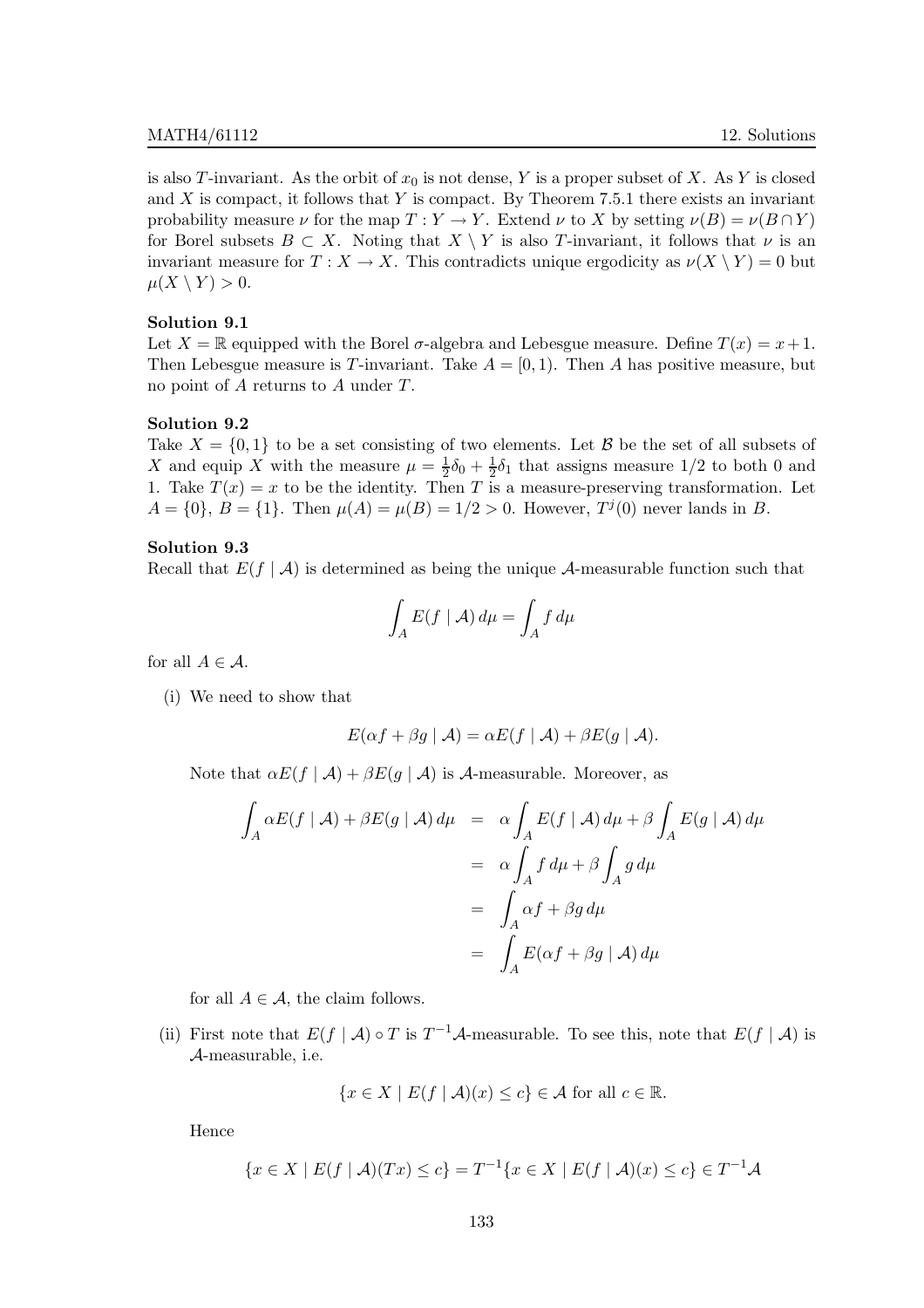so that  $E(f | \mathcal{A}) \circ T$  is  $T^{-1}\mathcal{A}$ -measurable.

Note that for any  $A \in \mathcal{A}$ 

$$
\int_{T^{-1}A} E(f | \mathcal{A}) \circ T d\mu = \int \chi_{T^{-1}A} E(f | \mathcal{A}) \circ T d\mu
$$

$$
= \int \chi_A \circ T \cdot E(f | \mathcal{A}) \circ T d\mu
$$

$$
= \int \chi_A E(f | \mathcal{A}) d\mu \text{ as } \mu \text{ is } T\text{-invariant}
$$

$$
= \int_A E(f | \mathcal{A}) d\mu
$$

$$
= \int_A f d\mu.
$$

Moreover

$$
\int_{T^{-1}A} E(f \circ T | T^{-1}A) d\mu = \int_{T^{-1}A} f \circ T d\mu
$$

$$
= \int \chi_{T^{-1}A} f \circ T d\mu
$$

$$
= \int \chi_A \circ T \cdot f \circ T d\mu
$$

$$
= \int \chi_A f d\mu
$$

$$
= \int_A f d\mu.
$$

Hence

$$
\int_{T^{-1}A} E(f \circ T \mid T^{-1}A) d\mu = \int_{T^{-1}A} E(f \mid A) \circ T d\mu
$$

for all  $A \in \mathcal{A}$ . By the characterisation of conditional expectation, it follows that

$$
E(f \circ T \mid T^{-1}A) = E(f \mid A) \circ T.
$$

- (iii) That  $E(f | \mathcal{B}) = f$  is immediate from the above characterisation of conditional expectation.
- (iv) Recall that a function  $f: X \to \mathbb{R}$  is A-measurable if  $f^{-1}(-\infty, c) \in \mathcal{A}$  for all  $c \in \mathbb{R}$ . Suppose that f is N-measurable. Let  $B_c = f^{-1}(-\infty, c) \in \mathcal{N}$ . Hence  $\mu(B_c) = 0$  or 1. Note that  $c_1 < c_2$  implies  $B_{c_1} \subset B_{c_2}$ . Hence there exists  $c_0$  such that

$$
c_0 = \sup\{c \mid \mu(B_c) = 0\} = \inf\{c \mid \mu(B_c) = 1\}.
$$

We claim that  $f(x) = c_0$   $\mu$ -a.e. If  $c < c_0$  then  $\mu({x \in X \mid f(x) < c}) = 0$ . Hence  $f(x) \geq c_0$   $\mu$ -a.e. Let  $c > c_0$ . Then

$$
\mu({x \in X \mid f(x) \ge c}) = \mu(X \setminus {x \in X \mid f(x) < c}) = 1 - \mu({x \in X \mid f(x) < c}) = 0.
$$
\nHence

\n
$$
\mu({x \in X \mid f(x) > c_0}) = 0. \text{ Hence } f(x) = c_0 \mu\text{-a.e.}
$$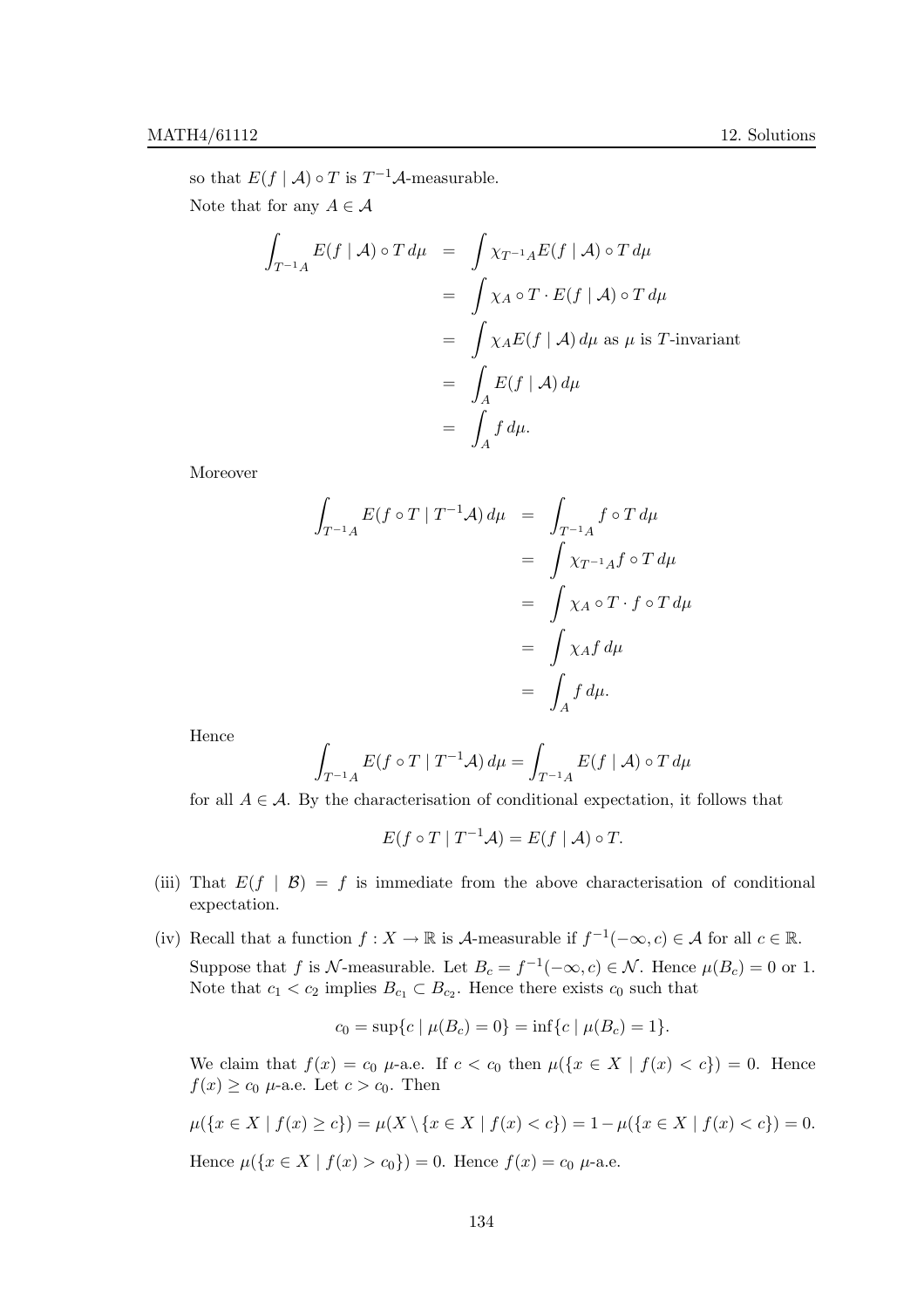Suppose that f is constant almost everywhere, say  $f(x) = a \mu$ -a.e. Then  $f^{-1}(-\infty, c) =$  $\emptyset$   $\mu$ -a.e. if  $c < a$  and  $f^{-1}(-\infty, c) = X$   $\mu$ -a.e. if  $c > a$ . Hence  $\mu(f^{-1}(-\infty, c)) = 0$  or 1. Hence  $f^{-1}(-\infty, c) \in \mathcal{N}$  for all  $c \in \mathbb{R}$ . Hence f is  $\mathcal{N}$ -measurable.

If  $N \in \mathcal{N}$  has measure 0 then

$$
\int_N f d\mu = 0 = \int_N \left( \int f d\mu \right) d\mu
$$

and if  $N \in \mathcal{N}$  has measure 1 then

$$
\int_N f d\mu = \int f d\mu = \int_N \left( \int f d\mu \right) d\mu.
$$

Hence  $E(f | \mathcal{N}) = \int f d\mu$ .

# Solution 9.4

(i) Let  $\alpha = \{A_1, \ldots, A_n\}$  be a finite partition of X into sets  $A_j \in \mathcal{B}$  and let A be the set of all finite unions of sets in  $\alpha$ .

Trivially  $\emptyset \in \mathcal{A}$ .

Let  $B_j = \bigcup_{i=1}^{\ell_j} A_{i,j}, A_{i,j} \in \alpha$ , be a countable collection of finite unions of sets in  $\alpha$ . Then  $\bigcup_j B_j$  is a union of sets in  $\alpha$ . As there are only finitely many sets in  $\alpha$ , we have that  $\bigcup_j B_j$  is a finite union of sets in  $\alpha$ . Hence  $\bigcup_j B_j \in \mathcal{A}$ .

It is clear that  $A$  is closed under taking complements.

Hence  $\mathcal A$  is a  $\sigma$ -algebra.

(ii) Recall that  $g: X \to \mathbb{R}$  is A-measurable if  $g^{-1}(-\infty, c) \in \mathcal{A}$  for all  $c \in \mathbb{R}$ .

Suppose that g is constant on each  $A_j \in \alpha$  and write  $g(x) = \sum_j c_j \chi_{A_j}(x)$ . Then  $g^{-1}(-\infty, c) = \bigcup A_j$  where the union is taken over sets  $A_j$  for which  $c_j < c$ . Hence g is A-measurable.

Conversely, suppose that g is A-measurable. For each  $c \in \mathbb{R}$ , let  $A_c = g^{-1}(-\infty, c)$ . Then  $A_c \in \mathcal{A}$ . Moreover,  $A_c \downarrow \emptyset$  as  $c \to -\infty$  (in the sense that  $\bigcap_{c \in \mathbb{R}} A_c = \emptyset$ ) and  $A_c \uparrow X$  as  $c \to \infty$  (in the sense that  $\bigcup_c A_c = X$ ). Let  $A \in \alpha$ . Then there exists  $c_0$ such that  $A \not\subset A_c$  for  $c < c_0$  and  $A \subset A_c$  for  $c > c_0$ . Hence  $g(x) = c_0$  for all  $x \in A$ . Hence g is constant on each element of  $\alpha$ .

(iii) Define  $q$  by

$$
g(x) = \sum_{j=1}^{n} \chi_{A_j}(x) \frac{\int_{A_j} f d\mu}{\mu(A_j)}.
$$

Then g is constant on each set in  $\alpha$ , hence g is A-measurable. Let  $A_i \in \alpha$ . Then

$$
\int_{A_i} g d\mu = \sum_{j=1}^n \int \chi_{A_i} \chi_{A_j} \frac{\int_{A_j} f d\mu}{\mu(A_j)} d\mu = \sum_{j=1}^n \int \chi_{A_i \cap A_j} \frac{\int_{A_j} f d\mu}{\mu(A_j)} d\mu = \int_{A_i} f d\mu.
$$

Hence  $\int_A g d\mu = \int_A f d\mu$  for all  $A \in \mathcal{A}$ . It follows that  $g = E(f | \mathcal{A})$ .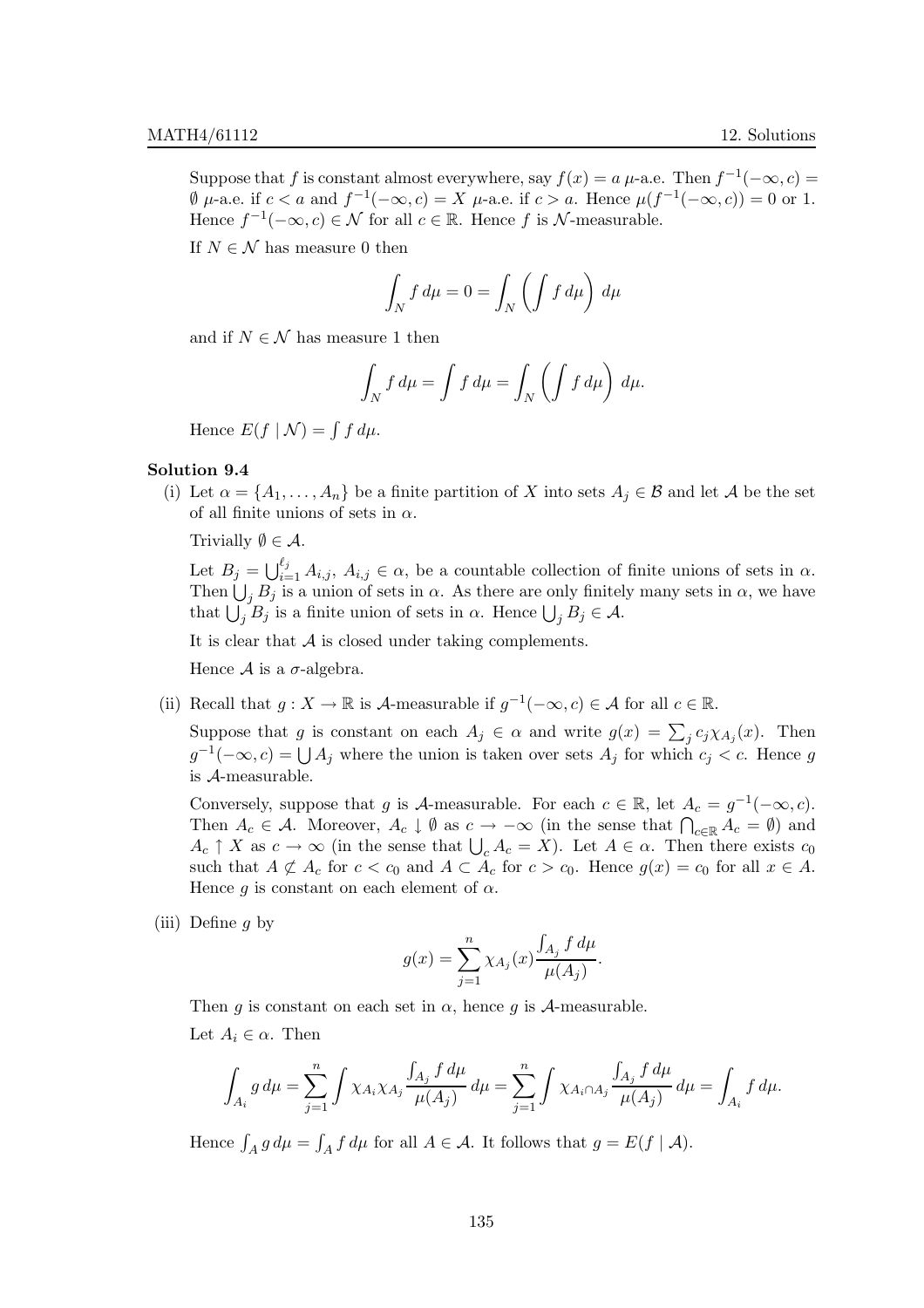### Solution 9.5

Clearly  $\emptyset \in \mathcal{I}$ .

Let  $I \in \mathcal{I}$ , so that  $T^{-1}(I) = I$ . Then  $T^{-1}(X \setminus I) = X \setminus I$ , so that the complement of I is in  $\mathcal{I}.$ 

Let  $I_n \in \mathcal{I}$ . Then  $T^{-1}(\bigcup_n I_n) = \bigcup_n T^{-1}I_n = \bigcup_n I_n$  so that  $\bigcup_n I_n \in \mathcal{I}$ . Hence  $\mathcal I$  is a  $\sigma$ -algebra.

#### Solution 9.6

Recall that  $E(f | \mathcal{I})$  is determined by the requirements that  $E(f | \mathcal{I})$  is *T*-measurable and that

$$
\int_I E(f \mid \mathcal{I}) \, d\mu = \int_I f \, d\mu
$$

for all  $I \in \mathcal{I}$ . Let  $P_{\mathcal{I}}: L^2(X, \mathcal{B}, \mu) \to L^2(X, \mathcal{I}, \mu)$  denote the orthogonal projection onto the subspace of *I*-measurable functions. To show that  $P_{\mathcal{I}} f = E(f | \mathcal{I})$  it is thus sufficient to check that for each  $I \in \mathcal{I}$  we have

$$
\int_I P_{\mathcal{I}} f \, d\mu = \int_I f \, d\mu
$$

for all  $f \in L^2(X, \mathcal{B}, \mu)$ .

Note that  $\int_I P_{\mathcal{I}} f d\mu = \int \chi_I P_{\mathcal{I}} f d\mu = \langle \chi_I, P_{\mathcal{I}} f \rangle$  and, similarly,  $\int_I f d\mu = \langle \chi_I, f \rangle$ , where we use  $\langle \cdot, \cdot \rangle$  to denote the inner product on  $L^2(X, \mathcal{B}, \mu)$ . Hence it is sufficient to prove that, for all  $I \in \mathcal{I}, \langle \chi_I, f - P_{\mathcal{I}}f \rangle = 0.$ 

It is proved in the proof of Theorem 9.6.1 that  $L^2(X, \mathcal{B}, \mu) = L^2(X, \mathcal{I}, \mu) \oplus C$  where C denotes the norm-closure of the subspace  $\{w \circ T - w \mid w \in L^2(X, \mathcal{B}, \mu)\}\.$  Hence it is sufficient to prove that  $\langle \chi_I, g \rangle = 0$  for all  $g \in C$ . To see this, first note that for  $w \in L^2(X, \mathcal{B}, \mu)$  we have that

$$
\langle \chi_I, w \circ T - w \rangle = \langle \chi_I, w \circ T \rangle - \langle \chi_I, w \rangle
$$
  
=  $\langle \chi_{T^{-1}I}, w \circ T \rangle - \langle \chi_I, w \rangle$   
=  $\langle \chi_I \circ T, w \circ T \rangle - \langle \chi_I, w \rangle = 0$ 

using the facts that  $I = T^{-1}I$  a.e. and that T is measure-preserving. It follows that  $\langle \chi_I, g \rangle = 0$  for all  $g \in C$ .

#### Solution 10.1

Let T be an ergodic measure-preserving transformation of the probability space  $(X,\mathcal{B},\mu)$ and let  $f \in L^1(X, \mathcal{B}, \mu)$ . Let

$$
S_n = \sum_{j=0}^{n-1} f(T^j x).
$$

By Birkhoff's Ergodic Theorem, there exists a set N such that  $\mu(N) = 0$  and if  $x \notin N$  then  $S_n/n \to \int f d\mu$  as  $n \to \infty$ . Let  $x \notin N$ . Note that

$$
\frac{n+1}{n} \frac{S_{n+1}}{n+1} = \frac{f(T^n x)}{n} + \frac{S_n}{n}.
$$

Letting  $n \to \infty$  we have that  $(n+1)/n \to 1$ ,  $\frac{1}{n+1}S_{n+1} \to \int f d\mu$  and  $\frac{1}{n}S_n \to \int f d\mu$  as  $n \to \infty$ . Hence if  $x \notin N$  then  $f(T^n x)/n \to 0$  as  $n \to \infty$ . Hence  $f(T^n x)/n \to 0$  as  $n \to \infty$ for  $\mu$ -a.e.  $x \in X$ .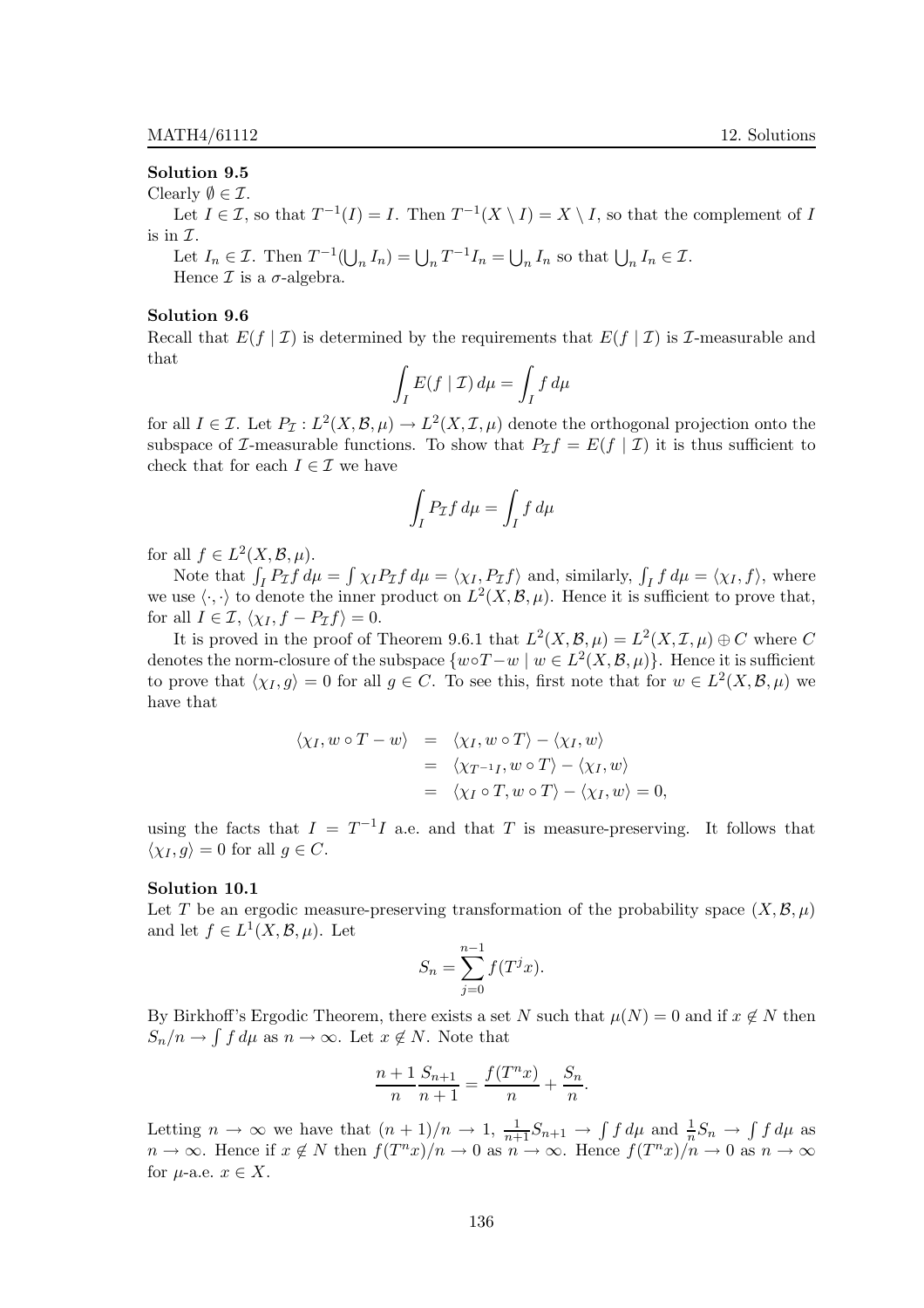Let  $f \geq 0$  be measurable and suppose that  $\int f d\mu = \infty$ . For each integer  $M > 0$  define  $f_M(x) = \min\{f(x), M\}$ . Then  $0 \le f_M \le M$ , hence  $f_M \in L^1(X, \mathcal{B}, \mu)$ . Moreover  $f_M(x) \uparrow f(x)$  as  $M \to \infty$  for all  $x \in X$ . Hence by the Monotone Convergence Theorem (Theorem 3.1.2),  $\int f_M d\mu \to \int f d\mu = \infty$ .

By Birkhoff's Ergodic Theorem, there exists  $N_M \subset X$  with  $\mu(N_M) = 0$  such that for all  $x \notin N_M$  we have

$$
\lim_{n \to \infty} \frac{1}{n} \sum_{j=0}^{n-1} f_M(T^j x) = \int f_M d\mu.
$$
 (12.0.8)

Let  $N = \bigcup_{M=1}^{\infty} N_M$ . Then  $\mu(N) = 0$ . Moreover, for any  $M > 0$  we have that if  $x \notin N$ then (12.0.8) holds.

Let  $K \geq 0$  be arbitrary. As  $\int f_M d\mu \to \infty$ , it follows that there exists  $M > 0$  such that  $\int f_M d\mu \geq K$ . Hence for all  $x \notin N$  we have

$$
\liminf_{n \to \infty} \frac{1}{n} \sum_{j=0}^{n-1} f(T^j x) \ge \lim_{n \to \infty} \frac{1}{n} \sum_{j=0}^{n-1} f_M(T^j x) = \int f_M d\mu \ge K.
$$

As K is arbitrary, we have that for all  $x \notin N$ 

$$
\liminf_{n \to \infty} \frac{1}{n} \sum_{j=0}^{n-1} f(T^j x) = \infty.
$$

Hence  $\frac{1}{n} \sum_{j=0}^{\infty} f(T^j x) \to \infty$  for  $\mu$ -a.e.  $x \in X$ .

#### Solution 10.3

We prove that (i) implies (ii). Suppose that  $T$  is an ergodic measure-preserving transformation of the probability space  $(X, \mathcal{B}, \mu)$ . Recall from Proposition 10.2.2 that for all  $A, B \in \mathcal{B}$ ,

$$
\lim_{n \to \infty} \frac{1}{n} \sum_{j=0}^{n-1} \mu(T^{-j} A \cap B) = \mu(A)\mu(B),
$$

Equivalently, for all  $A, B \in \mathcal{B}$  we have

$$
\lim_{n \to \infty} \frac{1}{n} \sum_{j=0}^{n-1} \int \chi_A(T^j x) \chi_B(x) \, d\mu = \int \chi_A \, d\mu \int \chi_B \, d\mu. \tag{12.0.9}
$$

Let  $f(x) = \sum_{k=1}^{r} c_k \chi_{A_k}(x)$  be a simple function. Then taking linear combinations of expressions of the form (12.0.9) we have that

$$
\lim_{n \to \infty} \frac{1}{n} \sum_{j=0}^{n-1} \int f(T^j x) \chi_B(x) \, d\mu = \int f \, d\mu \int \chi_B \, d\mu.
$$

If  $f \geq 0$  is a positive measurable function then we can choose a sequence of simple functions  $f_n \uparrow f$  that increase pointwise to f. By the Monotone Convergence Theorem (Theorem 3.1.2) we have that

$$
\lim_{n \to \infty} \frac{1}{n} \sum_{j=0}^{n-1} \int f(T^j x) \chi_B(x) \, d\mu = \int f \, d\mu \int \chi_B \, d\mu \tag{12.0.10}
$$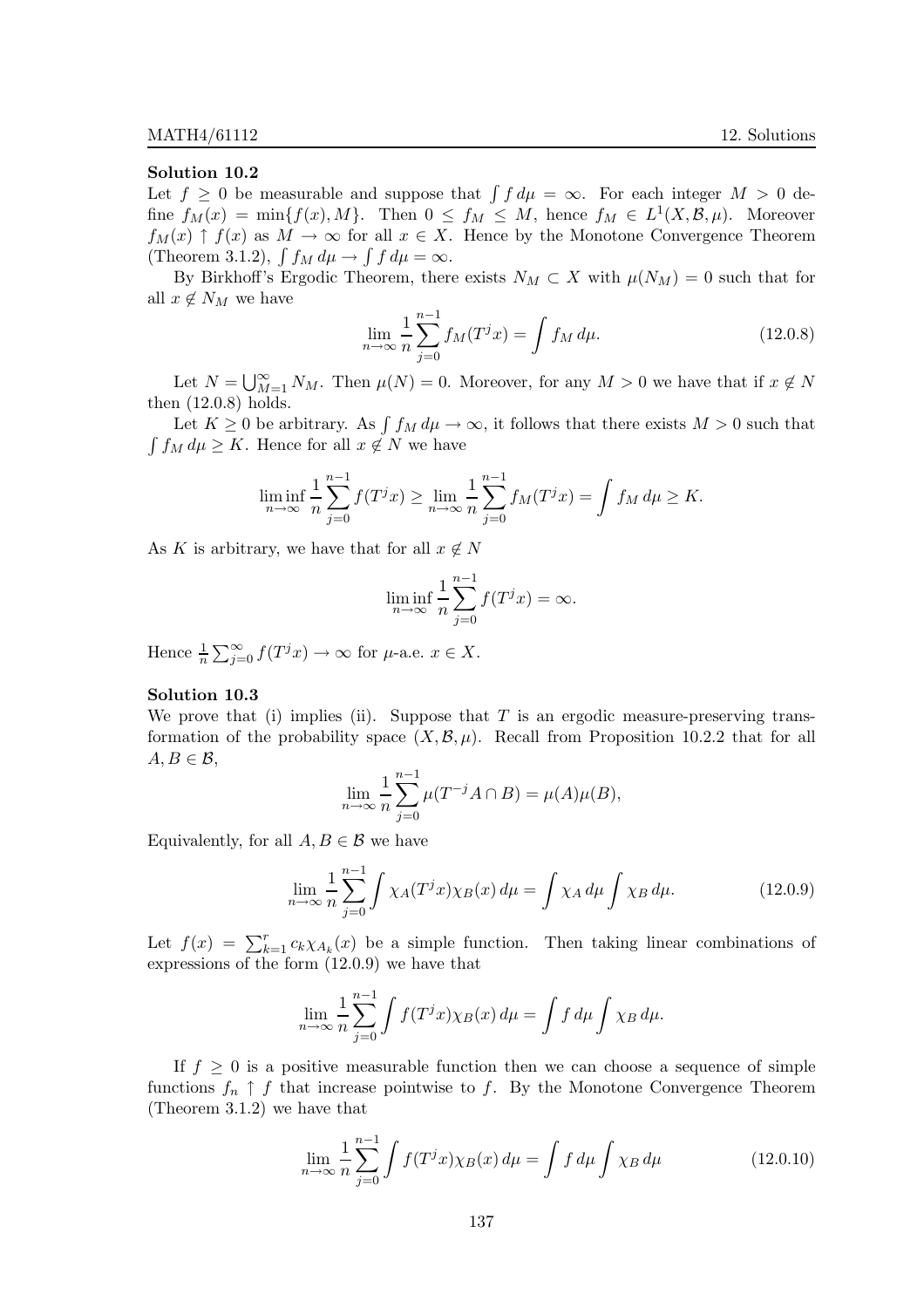for all positive measurable functions f. Suppose that  $f \in L^1(X, \mathcal{B}, \mu)$  is real-valued. Then by writing  $f = f^+ - f^-$  where  $f^+, f^-$  are positive, we have that (12.0.10) holds when f is integrable and real-valued. By taking real and imaginary parts of  $f$ , we have that  $(12.0.10)$ holds for all  $f \in L^1(X, \mathcal{B}, \mu)$ .

By taking finite linear combinations of characteristic functions in (12.0.10) we have that

$$
\lim_{n \to \infty} \frac{1}{n} \sum_{j=0}^{n-1} \int f(T^j x) g(x) \, d\mu = \int f \, d\mu \int g \, d\mu. \tag{12.0.11}
$$

for all simple functions g. By taking an increasing sequence of simple functions and applying the Monotone Convergence Theorem as above, we have that (12.0.11) holds for all positive measurable functions g. By writing  $g = g^+ - g^-$  where  $g^+, g^-$  are positive, we have that  $(12.0.11)$  holds for any real-valued integrable function g. By taking real and imaginary parts, we have that (12.0.11) holds for any  $g \in L^1(X, \mathcal{B}, \mu)$ .

We prove that (ii) implies (i). Suppose that for all  $f, g \in L^2(X, \mathcal{B}, \mu)$  we have that

$$
\lim_{n \to \infty} \frac{1}{n} \sum_{j=0}^{n-1} \int f(T^j x) g(x) \, d\mu = \int f \, d\mu \int g \, d\mu.
$$

Suppose that  $T^{-1}B = B$ ,  $B \in \mathcal{B}$ . Then  $\chi_B \in L^2(X, \mathcal{B}, \mu)$ . Taking  $f = g = \chi_B$  we have that

$$
\lim_{n \to \infty} \frac{1}{n} \sum_{j=0}^{n-1} \int \chi_B(T^j x) \chi_B(x) \, d\mu \to \int \chi_B \, d\mu \int \chi_B \, d\mu = \mu(B)^2.
$$

Note that  $\chi_B(T^j x)\chi_B(x) = \chi_{T^{-j}B \cap B}(x) = \chi_B(x)$  as  $T^{-j}B = B$ . Hence

$$
\frac{1}{n}\sum_{j=0}^{n-1} \int \chi_B(T^j x) \chi_B(x) \, d\mu = \frac{1}{n}\sum_{j=0}^{n-1} \int \chi_B \, d\mu = \int \chi_B \, d\mu = \mu(B).
$$

Hence  $\mu(B) = \mu(B)^2$  so that  $\mu(B) = 0$  or 1.

# Solution 10.4

Choose a countable dense set of continuous functions  $\{f_i\}_{i=1}^{\infty} \subset C(X,\mathbb{R})$ . By Birkhoff's Ergodic Theorem there exists  $Y_i \in \mathcal{B}$  such that  $\mu(Y_i) = 1$  and

$$
\lim_{n \to \infty} \frac{1}{n} \sum_{j=0}^{n-1} f_i(T^j x) = \int f_i d\mu
$$

for all  $x \in Y_i$ . Let  $Y = \bigcap_{i=1}^{\infty} Y_i$ . Then  $Y \in \mathcal{B}$  and  $\mu(Y) = 1$ .

Let  $f \in C(X, \mathbb{R}), \varepsilon > 0, x \in Y$ . Choose i such that  $||f - f_i||_{\infty} < \varepsilon$ . Choose N such that if  $n \geq N$  then

$$
\left|\frac{1}{n}\sum_{j=0}^{n-1}f_i(T^jx)-\int f_i\,d\mu\right|<\varepsilon.
$$

Then

$$
\left|\frac{1}{n}\sum_{j=0}^{n-1}f(T^jx)-\int f\,d\mu\right|
$$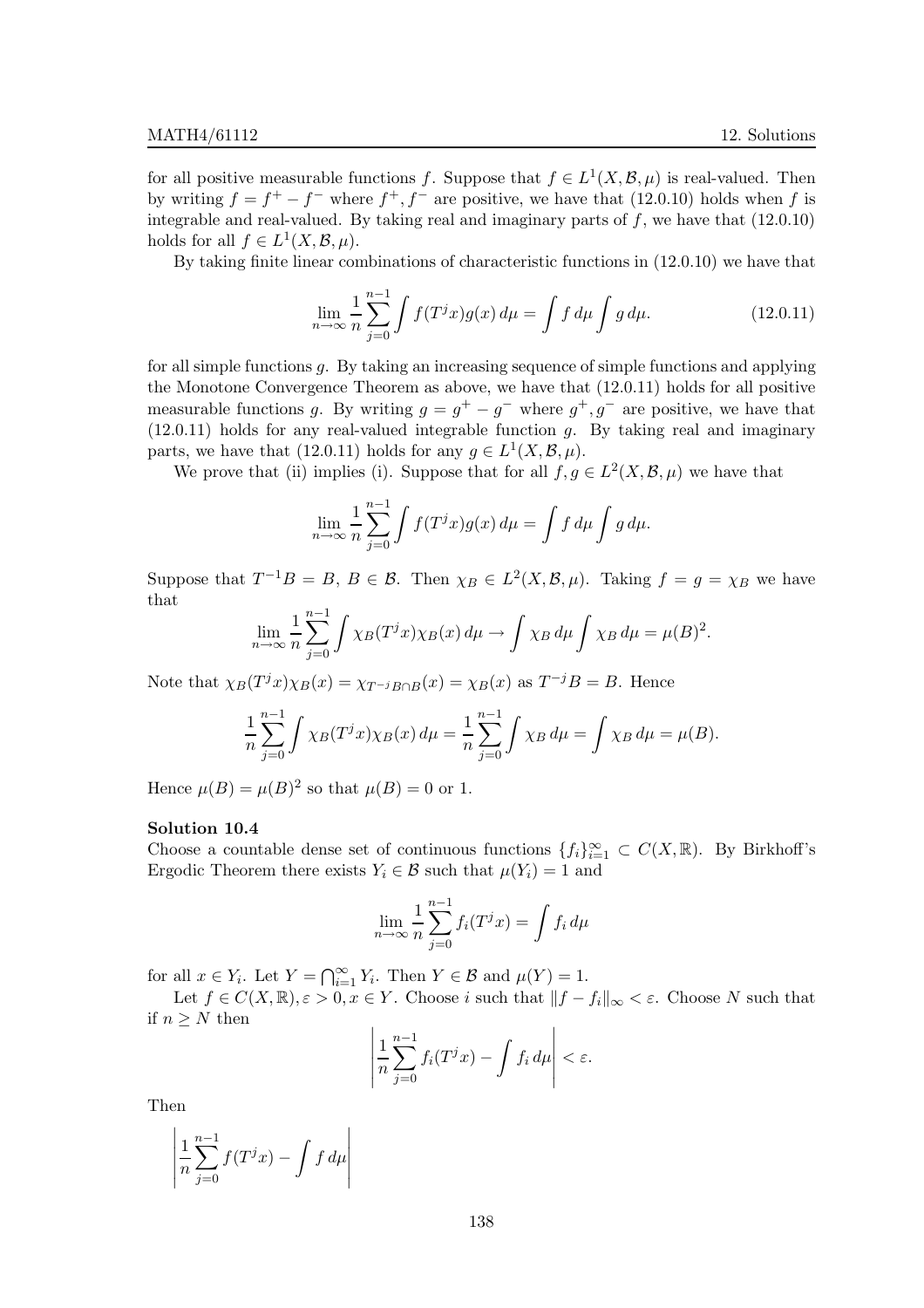$$
\leq \left| \frac{1}{n} \sum_{j=0}^{n-1} \left( f(T^j x) - f_i(T^j x) \right) \right| + \left| \frac{1}{n} \sum_{j=0}^{n-1} f_i(T^j x) - \int f_i d\mu \right| + \left| \int f_i d\mu - \int f d\mu \right|.
$$
  

$$
< 3\varepsilon.
$$

As  $\varepsilon > 0$  is arbitrary, we have that for all  $f \in C(X, \mathbb{R})$  and for all  $x \in Y$ ,

$$
\lim_{n \to \infty} \frac{1}{n} \sum_{j=0}^{n-1} f(T^j x) = \int f d\mu.
$$

#### Solution 10.5

Let  $S = \{A, B, C, \ldots, Z\}$  denote the finite set of letters (symbols) in the alphabet. Let  $\Sigma = {\mathbf{x} = (x_j)_{j=0}^{\infty} \mid x_j \in S, j = 0, 1, 2, \ldots}$  denote the space of all infinite sequences of symbols. For each  $s \in S$ , let  $p(s) = 1/26$  denote the probability of choosing symbol s. Let B denote the Borel  $\sigma$ -algebra on  $\Sigma$  and equip  $\Sigma$  with the Bernoulli probability measure  $\mu$ defined on cylinders by

$$
\mu([i_0, i_1, \ldots, i_{n-1}]) = p(i_0)p(i_1)\cdots p(i_{n-1}).
$$

Define  $\sigma : \Sigma \to \Sigma$  by  $(\sigma(\mathbf{x}))_j = x_{j+1}$ .

We regard an element  $\mathbf{x} \in \Sigma$  as one possible outcome of the monkey typing an infinite sequence of letters.

Let B denote the cylinder  $[M, O, N, K, E, Y]$ . Then  $\mu(B) = 1/26^6 > 0$ . By Birkhoff's Ergodic Theorem, for  $\mu$ -a.e.  $\mathbf{x} \in \Sigma$ ,

$$
\lim_{n \to \infty} \frac{1}{n} \sum_{j=0}^{n-1} \chi_B(\sigma^j(\mathbf{x})) = \mu(B) > 0.
$$

Hence, almost surely, the infinite sequence of letters x will contain 'MONKEY'. Hence, with probability 1, the monkey will type the word 'MONKEY'. (Indeed, with probability one he will type 'MONKEY' infinitely often.)

By Kac's Lemma, the expected first time at which 'MONKEY' appears is  $1/\mu(B) = 26^6$ . If the monkey types 1 letter a second, then one would expect to wait  $26^6$  seconds (about 9.8 years) until 'MONKEY' first appears in a block of 6.

# Solution 11.1

We first claim that for each integer  $b \geq 2$ ,  $T(x) = T<sub>b</sub>(x) = bx \mod 1$  is ergodic with respect to Lebesgue measure  $\mu$  (we already know that Lebesgue measure is invariant by Exercise 3.6). To see this, we use Fourier series, following the argument that was used to prove that the doubling map is ergodic with respect to Lebesgue measure.

Suppose that  $f \in L^2(\mathbb{R}/\mathbb{Z}, \mathcal{B}, \mu)$  is such that  $f \circ T = f \mu$ -a.e. Then  $f \circ T^p = f \mu$ a.e. for all  $p \in \mathbb{N}$ . Associate to f its Fourier series  $\sum_{n=-\infty}^{\infty} c_n e^{2\pi i n x}$ . Then  $f \circ T^p$  has Fourier series  $\sum_{n=-\infty}^{\infty} c_n e^{2\pi i n b^p x}$ . Comparing Fourier coefficients we see that  $c_{b^p n} = c_n$ . Suppose that  $n \neq 0$ . Then  $b^p n \to \infty$  as  $n \to \infty$ . By the Riemann-Lebesgue Lemma (Proposition 5.3.1(ii)),  $c_n = c_{b^p n} \to 0$  as  $n \to \infty$ . Hence  $c_n = 0$  if  $n \neq 0$ . Hence f has Fourier series  $c_0$ , i.e. f is constant a.e. Hence T is ergodic with respect to Lebesgue measure.

#### Solution 11.2

(i) Let

 $X_b = \{x \in [0, 1) \mid x \text{ is simply normal in base } b\}.$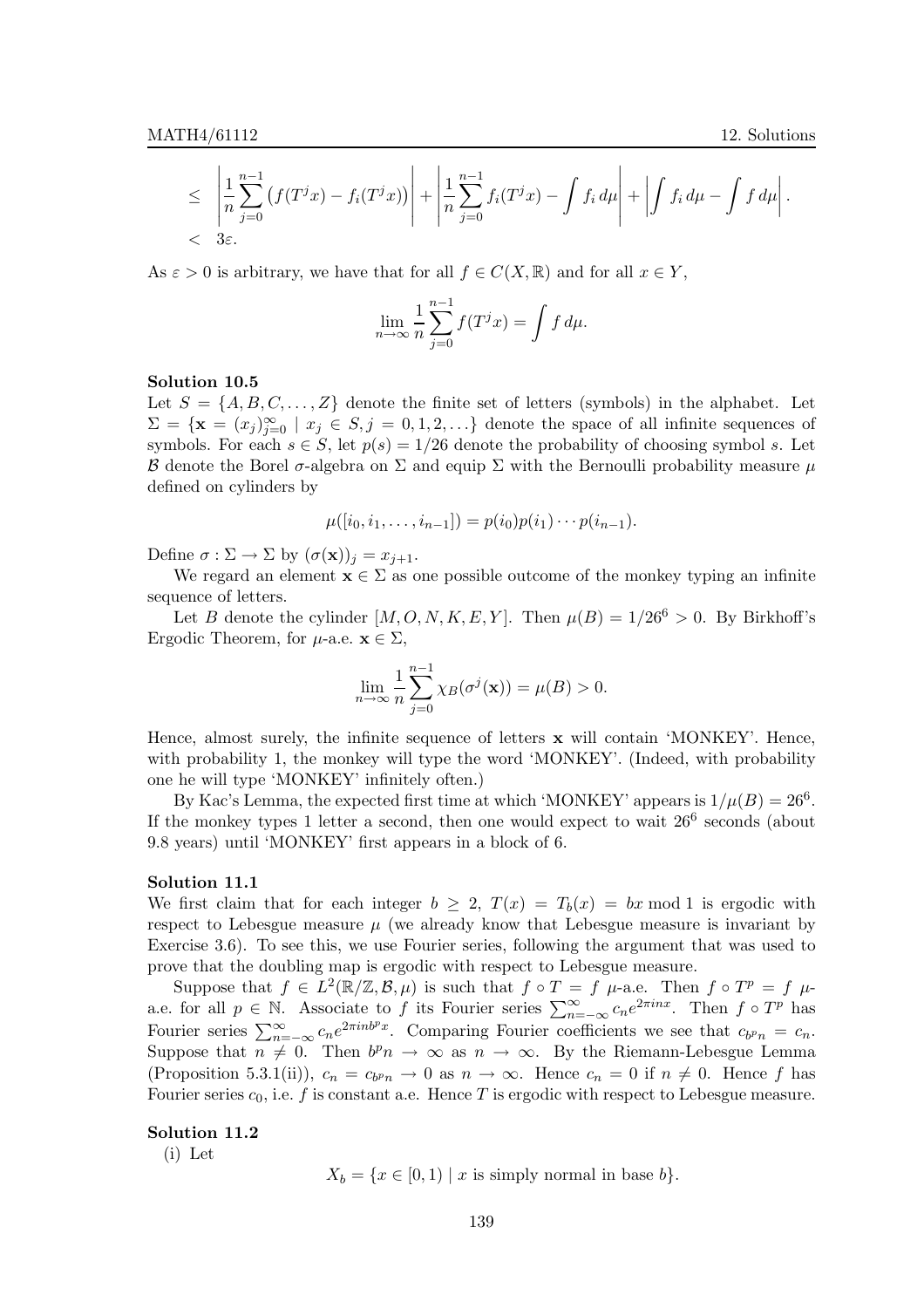Then for each  $b \geq 2$ ,  $X_b$  has Lebesgue measure  $\mu(X_b) = 1$ . Hence

$$
X_{\infty} = \bigcap_{b=2}^{\infty} X_b
$$

consists of all numbers that are simply normal in every base  $b \geq 2$ . Clearly  $\mu(X_{\infty}) = 1$ .

(ii) Let  $X(b)$  denote the set of numbers that are normal in base b,  $b \geq 2$ . Then  $X_{\infty} =$  $\bigcap_{b=2}^{\infty} X_b$  consists of all normal numbers. Clearly  $\mu(X_{\infty}) = 1$ .

Alternatively, note that  $x \in [0,1]$  is simply normal in base  $b^k$  if and only if every word of length k occurs with frequency  $1/b^k$  in the base b expansion of x. Hence a number is normal in every base if and only if it is simply normal in every base.

## Solution 11.3

Let  $T(x) = rx \mod 1$ ,  $T : \mathbb{R}/\mathbb{Z} \to \mathbb{R}/\mathbb{Z}$ . From Exercise 11.1 we know that T is ergodic with respect to Lebesgue measure  $\mu$ . Let  $x \in [0,1]$  and let  $x_n = r^n x$ . Then  $\{x_n\}$ , the fractional part of  $x_n$ , is equal to  $T^n x$ . Let  $\ell \in \mathbb{Z} \setminus \{0\}$  and let  $f_{\ell}(x) = e^{2\pi i \ell x}$ . Then there exists  $N_{\ell} \in \mathcal{B}$ ,  $\mu(N_{\ell}) = 0$ , such that

$$
\lim_{n \to \infty} \frac{1}{n} \sum_{j=0}^{n-1} e^{2\pi i \ell x_j} = \lim_{n \to \infty} \frac{1}{n} \sum_{j=0}^{n-1} f_{\ell}(T^j x) = \int f_{\ell}(x) dx = 0
$$

for all  $x \notin N_{\ell}$ .

Let  $N = \bigcup_{\ell \in \mathbb{Z} \setminus \{0\}} N_{\ell}$ . As  $\mu(N_{\ell}) = 0$  and this is a countable union, we have that  $\mu(N) = 0$ . Hence if  $x \notin N$  we have for all  $\ell \in \mathbb{Z} \setminus \{0\}$ 

$$
\lim_{n \to \infty} \frac{1}{n} \sum_{j=0}^{n-1} e^{2\pi i \ell x_n} = 0.
$$

By Weyl's Criterion it follows that if  $x \notin N$  then  $x_n$  is uniformly distributed mod 1.

(Aside: you might wonder why we had to use Weyl's Criterion and did not just use the definition of uniform distribution. Whilst it is certainly true that

$$
\frac{1}{n}\text{card}\{j \in \{0, 1, \dots, n-1\} \mid \{x_j\} \in [a, b]\} = \frac{1}{n}\sum_{j=0}^{n-1} \chi_{[a,b]}(T^j x) \to \int \chi_{[a,b]} d\mu = b - a
$$

for  $\mu$ -a.e.  $x \in X$ , the set of measure zero for which this fails depends on the interval [a, b]. We need a set of measure zero that works for all intervals. As there are uncountably many intervals, we cannot just take the union of all the sets of measure zero as we did above. One can make an argument along these lines work, by considering intervals with rational endpoints (and so a countable collection of intervals) and then approximate an arbitrary interval.)

#### Solution 11.4

Let  $T(x) = 10x \mod 1$ . From Exercise 11.1 we know that T is ergodic with respect to Lebesgue measure. Let  $x \in [0,1]$  have decimal expansion

$$
x = \sum_{j=0}^{\infty} \frac{x_j}{10^{j+1}}
$$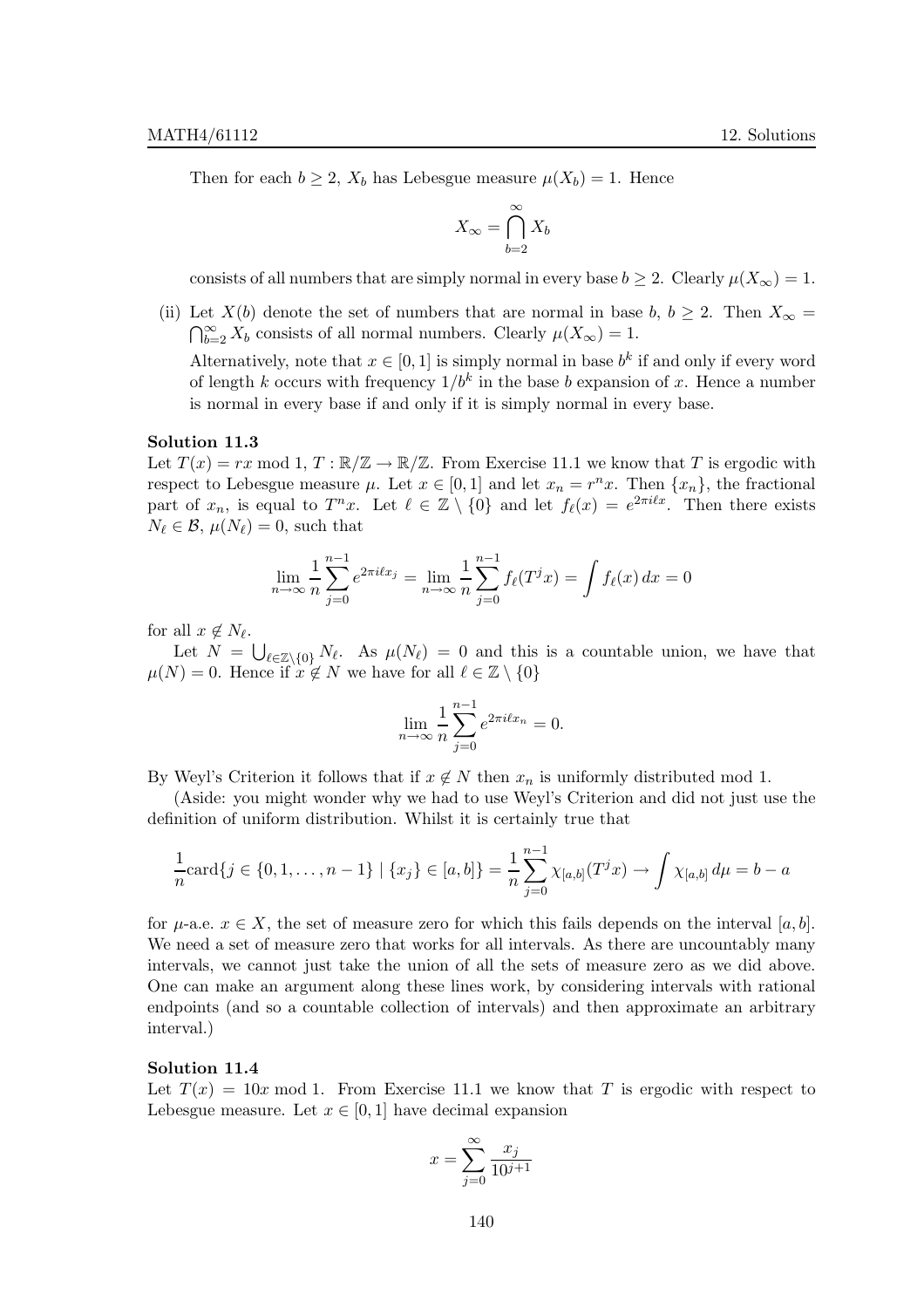with  $x_j \in \{0, 1, \ldots, 9\}$ . Let

$$
f(x) = \sum_{k=0}^{9} k \chi_{[k/10,(k+1)/10)}
$$

so that  $f(x) = k$  precisely when  $x_0 = k$ . Note that  $f(T^j x) = k$  precisely when  $x_j = k$ . Then

$$
\frac{1}{n}(x_0 + x_1 + \dots + x_{n-1}) = \frac{1}{n} \sum_{j=0}^{n-1} f(T^j x).
$$

Hence by Birkhoff's Ergodic Theorem,

$$
\lim_{n \to \infty} \frac{1}{n} (x_0 + x_1 + \dots + x_{n-1}) = \lim_{n \to \infty} \frac{1}{n} \sum_{j=0}^{n-1} f(T^j x)
$$

$$
= \int f(x) dx \text{ a.e.}
$$

$$
= \sum_{k=0}^{9} \frac{k}{10} \text{ a.e.} = 4.5 \text{ a.e.}
$$

# Solution 11.5

If  $x \in [0, 1]$  then write the continued fraction expansion of x as  $[x_0, x_1, \ldots]$ .

Define  $f : [0,1] \to \mathbb{R}$  by

$$
f(x) = \sum_{k=1}^{\infty} k \chi_{(1/(k+1), 1/k]}(x)
$$

if  $x \in (0,1]$  and set  $f(0) = 0$ . Then for  $x \in (0,1]$  we have that  $f(x) = k$  precisely when  $1/(k+1) < x \leq 1/k$ , i.e.  $f(x) = k$  when  $x_0 = k$ . Hence  $f(T^j x) = k$  precisely when  $x_j = k$ .

We can write

$$
\frac{1}{n}(x_0 + \dots + x_{n-1}) = \frac{1}{n} \sum_{j=0}^{n-1} f(T^j x).
$$

Clearly  $f \geq 0$  and is measurable. However  $f \notin L^1(X, \mathcal{B}, \mu)$ . To see this, using Exercise 3.5(iii), it is sufficient to show that  $f \notin L^1(X, \mathcal{B}, \lambda)$  where  $\lambda$  denotes Lebesgue measure. Note that

$$
\int f \, d\lambda = \sum_{k=1}^{\infty} k \lambda \left( \left( \frac{1}{k+1}, \frac{1}{k} \right] \right)
$$

$$
= \sum_{k=1}^{\infty} \frac{1}{k+1} = \infty.
$$

By the results of Exercise 10.2, it follows that

$$
\lim_{n \to \infty} \frac{1}{n} \sum_{j=0}^{n-1} f(T^j(x)) = \infty
$$

for  $\mu$ -a.e.  $x \in X$ . As Gauss' measure and Lebesgue measure have the same sets of measure zero. we have that

$$
\lim_{n \to \infty} \frac{1}{n} \sum_{j=0}^{n-1} f(T^j(x)) = \infty
$$